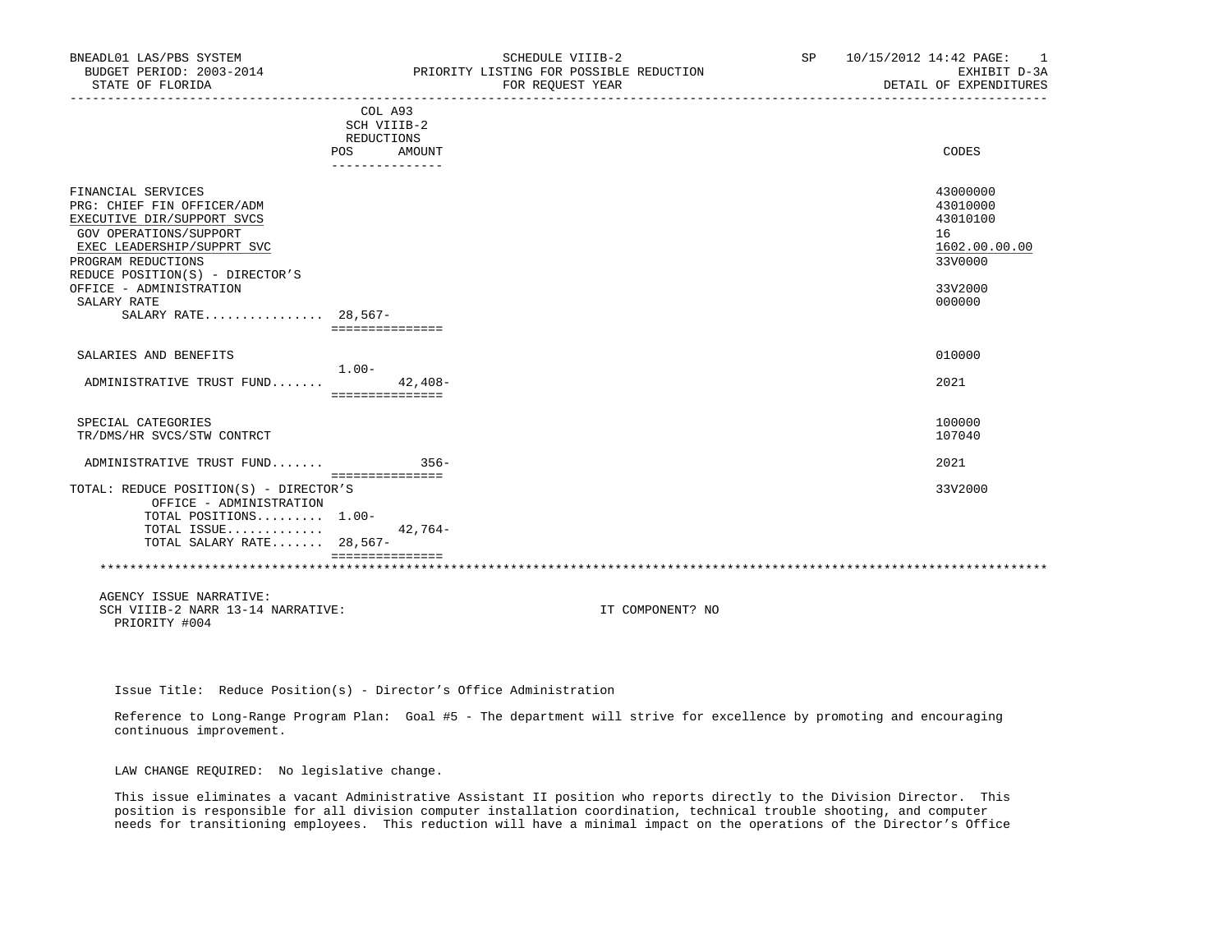| BUDGET PERIOD: 2003-2014<br>PRIORITY LISTING FOR POSSIBLE REDUCTION<br>FOR REOUEST YEAR<br>STATE OF FLORIDA<br>FOR REQUEST YEAR<br>COL A93<br>SCH VIIIB-2<br>REDUCTIONS<br>POS<br>AMOUNT<br>_______________<br>FINANCIAL SERVICES<br>PRG: CHIEF FIN OFFICER/ADM<br>EXECUTIVE DIR/SUPPORT SVCS<br>GOV OPERATIONS/SUPPORT<br>EXEC LEADERSHIP/SUPPRT SVC<br>PROGRAM REDUCTIONS<br>REDUCE POSITION(S) - DIRECTOR'S<br>OFFICE - ADMINISTRATION<br>as these duties have been absorbed by other team members. If not reduced during the budget process, it is anticipated<br>that the position will be reclassified and organizationally assigned to another business area.<br>POSITION DETAIL OF SALARIES AND BENEFITS:<br>FTE BASE RATE ADDITIVES BENEFITS<br>SUBTOTAL % AND BENEFITS<br>A93 - SCH VIIIB-2 REDUCTIONS<br>CHANGES TO CURRENTLY AUTHORIZED POSITIONS<br>P101 PROPOSED CLASS CODE<br>C9999 001<br>TOTALS FOR ISSUE BY FUND<br>2021 ADMINISTRATIVE TRUST FUND<br>$1.00 - 28,567 - 13,841 - 42,408 -$<br>$1.00-28,567-12.408-42,408-13.841-42.408-142.408-10.408-10.408-10.408-10.408-10.408-10.408-10.408-10.408-10.408-10.408-10.408-10.408-10.408-10.408-10.408-10.408-10.408-10.408-10.408-10.408-10.408-10.408-10.408-10.408-10.4$ | 10/15/2012 14:42 PAGE:<br>2 |
|-----------------------------------------------------------------------------------------------------------------------------------------------------------------------------------------------------------------------------------------------------------------------------------------------------------------------------------------------------------------------------------------------------------------------------------------------------------------------------------------------------------------------------------------------------------------------------------------------------------------------------------------------------------------------------------------------------------------------------------------------------------------------------------------------------------------------------------------------------------------------------------------------------------------------------------------------------------------------------------------------------------------------------------------------------------------------------------------------------------------------------------------------------------------------------------------------------------------------------------------------|-----------------------------|
|                                                                                                                                                                                                                                                                                                                                                                                                                                                                                                                                                                                                                                                                                                                                                                                                                                                                                                                                                                                                                                                                                                                                                                                                                                               | EXHIBIT D-3A                |
|                                                                                                                                                                                                                                                                                                                                                                                                                                                                                                                                                                                                                                                                                                                                                                                                                                                                                                                                                                                                                                                                                                                                                                                                                                               | DETAIL OF EXPENDITURES      |
|                                                                                                                                                                                                                                                                                                                                                                                                                                                                                                                                                                                                                                                                                                                                                                                                                                                                                                                                                                                                                                                                                                                                                                                                                                               |                             |
|                                                                                                                                                                                                                                                                                                                                                                                                                                                                                                                                                                                                                                                                                                                                                                                                                                                                                                                                                                                                                                                                                                                                                                                                                                               |                             |
|                                                                                                                                                                                                                                                                                                                                                                                                                                                                                                                                                                                                                                                                                                                                                                                                                                                                                                                                                                                                                                                                                                                                                                                                                                               |                             |
|                                                                                                                                                                                                                                                                                                                                                                                                                                                                                                                                                                                                                                                                                                                                                                                                                                                                                                                                                                                                                                                                                                                                                                                                                                               | CODES                       |
|                                                                                                                                                                                                                                                                                                                                                                                                                                                                                                                                                                                                                                                                                                                                                                                                                                                                                                                                                                                                                                                                                                                                                                                                                                               |                             |
|                                                                                                                                                                                                                                                                                                                                                                                                                                                                                                                                                                                                                                                                                                                                                                                                                                                                                                                                                                                                                                                                                                                                                                                                                                               | 43000000                    |
|                                                                                                                                                                                                                                                                                                                                                                                                                                                                                                                                                                                                                                                                                                                                                                                                                                                                                                                                                                                                                                                                                                                                                                                                                                               | 43010000                    |
|                                                                                                                                                                                                                                                                                                                                                                                                                                                                                                                                                                                                                                                                                                                                                                                                                                                                                                                                                                                                                                                                                                                                                                                                                                               | 43010100                    |
|                                                                                                                                                                                                                                                                                                                                                                                                                                                                                                                                                                                                                                                                                                                                                                                                                                                                                                                                                                                                                                                                                                                                                                                                                                               | 16                          |
|                                                                                                                                                                                                                                                                                                                                                                                                                                                                                                                                                                                                                                                                                                                                                                                                                                                                                                                                                                                                                                                                                                                                                                                                                                               | 1602.00.00.00               |
|                                                                                                                                                                                                                                                                                                                                                                                                                                                                                                                                                                                                                                                                                                                                                                                                                                                                                                                                                                                                                                                                                                                                                                                                                                               | 33V0000                     |
|                                                                                                                                                                                                                                                                                                                                                                                                                                                                                                                                                                                                                                                                                                                                                                                                                                                                                                                                                                                                                                                                                                                                                                                                                                               |                             |
|                                                                                                                                                                                                                                                                                                                                                                                                                                                                                                                                                                                                                                                                                                                                                                                                                                                                                                                                                                                                                                                                                                                                                                                                                                               | 33V2000                     |
|                                                                                                                                                                                                                                                                                                                                                                                                                                                                                                                                                                                                                                                                                                                                                                                                                                                                                                                                                                                                                                                                                                                                                                                                                                               |                             |
|                                                                                                                                                                                                                                                                                                                                                                                                                                                                                                                                                                                                                                                                                                                                                                                                                                                                                                                                                                                                                                                                                                                                                                                                                                               |                             |
|                                                                                                                                                                                                                                                                                                                                                                                                                                                                                                                                                                                                                                                                                                                                                                                                                                                                                                                                                                                                                                                                                                                                                                                                                                               | LAPSE LAPSED SALARIES       |
|                                                                                                                                                                                                                                                                                                                                                                                                                                                                                                                                                                                                                                                                                                                                                                                                                                                                                                                                                                                                                                                                                                                                                                                                                                               |                             |
|                                                                                                                                                                                                                                                                                                                                                                                                                                                                                                                                                                                                                                                                                                                                                                                                                                                                                                                                                                                                                                                                                                                                                                                                                                               |                             |
|                                                                                                                                                                                                                                                                                                                                                                                                                                                                                                                                                                                                                                                                                                                                                                                                                                                                                                                                                                                                                                                                                                                                                                                                                                               |                             |
|                                                                                                                                                                                                                                                                                                                                                                                                                                                                                                                                                                                                                                                                                                                                                                                                                                                                                                                                                                                                                                                                                                                                                                                                                                               |                             |
|                                                                                                                                                                                                                                                                                                                                                                                                                                                                                                                                                                                                                                                                                                                                                                                                                                                                                                                                                                                                                                                                                                                                                                                                                                               |                             |
|                                                                                                                                                                                                                                                                                                                                                                                                                                                                                                                                                                                                                                                                                                                                                                                                                                                                                                                                                                                                                                                                                                                                                                                                                                               |                             |
|                                                                                                                                                                                                                                                                                                                                                                                                                                                                                                                                                                                                                                                                                                                                                                                                                                                                                                                                                                                                                                                                                                                                                                                                                                               |                             |
|                                                                                                                                                                                                                                                                                                                                                                                                                                                                                                                                                                                                                                                                                                                                                                                                                                                                                                                                                                                                                                                                                                                                                                                                                                               | 42,408-                     |
|                                                                                                                                                                                                                                                                                                                                                                                                                                                                                                                                                                                                                                                                                                                                                                                                                                                                                                                                                                                                                                                                                                                                                                                                                                               | ______________<br>42,408-   |
|                                                                                                                                                                                                                                                                                                                                                                                                                                                                                                                                                                                                                                                                                                                                                                                                                                                                                                                                                                                                                                                                                                                                                                                                                                               |                             |
|                                                                                                                                                                                                                                                                                                                                                                                                                                                                                                                                                                                                                                                                                                                                                                                                                                                                                                                                                                                                                                                                                                                                                                                                                                               |                             |
|                                                                                                                                                                                                                                                                                                                                                                                                                                                                                                                                                                                                                                                                                                                                                                                                                                                                                                                                                                                                                                                                                                                                                                                                                                               |                             |
|                                                                                                                                                                                                                                                                                                                                                                                                                                                                                                                                                                                                                                                                                                                                                                                                                                                                                                                                                                                                                                                                                                                                                                                                                                               |                             |
|                                                                                                                                                                                                                                                                                                                                                                                                                                                                                                                                                                                                                                                                                                                                                                                                                                                                                                                                                                                                                                                                                                                                                                                                                                               |                             |
| REDUCE POSITION(S) - BUREAU OF                                                                                                                                                                                                                                                                                                                                                                                                                                                                                                                                                                                                                                                                                                                                                                                                                                                                                                                                                                                                                                                                                                                                                                                                                |                             |
| GENERAL SERVICES - ADMINISTRATION                                                                                                                                                                                                                                                                                                                                                                                                                                                                                                                                                                                                                                                                                                                                                                                                                                                                                                                                                                                                                                                                                                                                                                                                             | 33V2100                     |
| SALARY RATE                                                                                                                                                                                                                                                                                                                                                                                                                                                                                                                                                                                                                                                                                                                                                                                                                                                                                                                                                                                                                                                                                                                                                                                                                                   | 000000                      |
| SALARY RATE 46,266-                                                                                                                                                                                                                                                                                                                                                                                                                                                                                                                                                                                                                                                                                                                                                                                                                                                                                                                                                                                                                                                                                                                                                                                                                           |                             |
| ===============                                                                                                                                                                                                                                                                                                                                                                                                                                                                                                                                                                                                                                                                                                                                                                                                                                                                                                                                                                                                                                                                                                                                                                                                                               |                             |
| SALARIES AND BENEFITS                                                                                                                                                                                                                                                                                                                                                                                                                                                                                                                                                                                                                                                                                                                                                                                                                                                                                                                                                                                                                                                                                                                                                                                                                         | 010000                      |
| $2.00-$                                                                                                                                                                                                                                                                                                                                                                                                                                                                                                                                                                                                                                                                                                                                                                                                                                                                                                                                                                                                                                                                                                                                                                                                                                       |                             |
| ADMINISTRATIVE TRUST FUND<br>$72.554-$                                                                                                                                                                                                                                                                                                                                                                                                                                                                                                                                                                                                                                                                                                                                                                                                                                                                                                                                                                                                                                                                                                                                                                                                        |                             |
| ===============                                                                                                                                                                                                                                                                                                                                                                                                                                                                                                                                                                                                                                                                                                                                                                                                                                                                                                                                                                                                                                                                                                                                                                                                                               | 2021                        |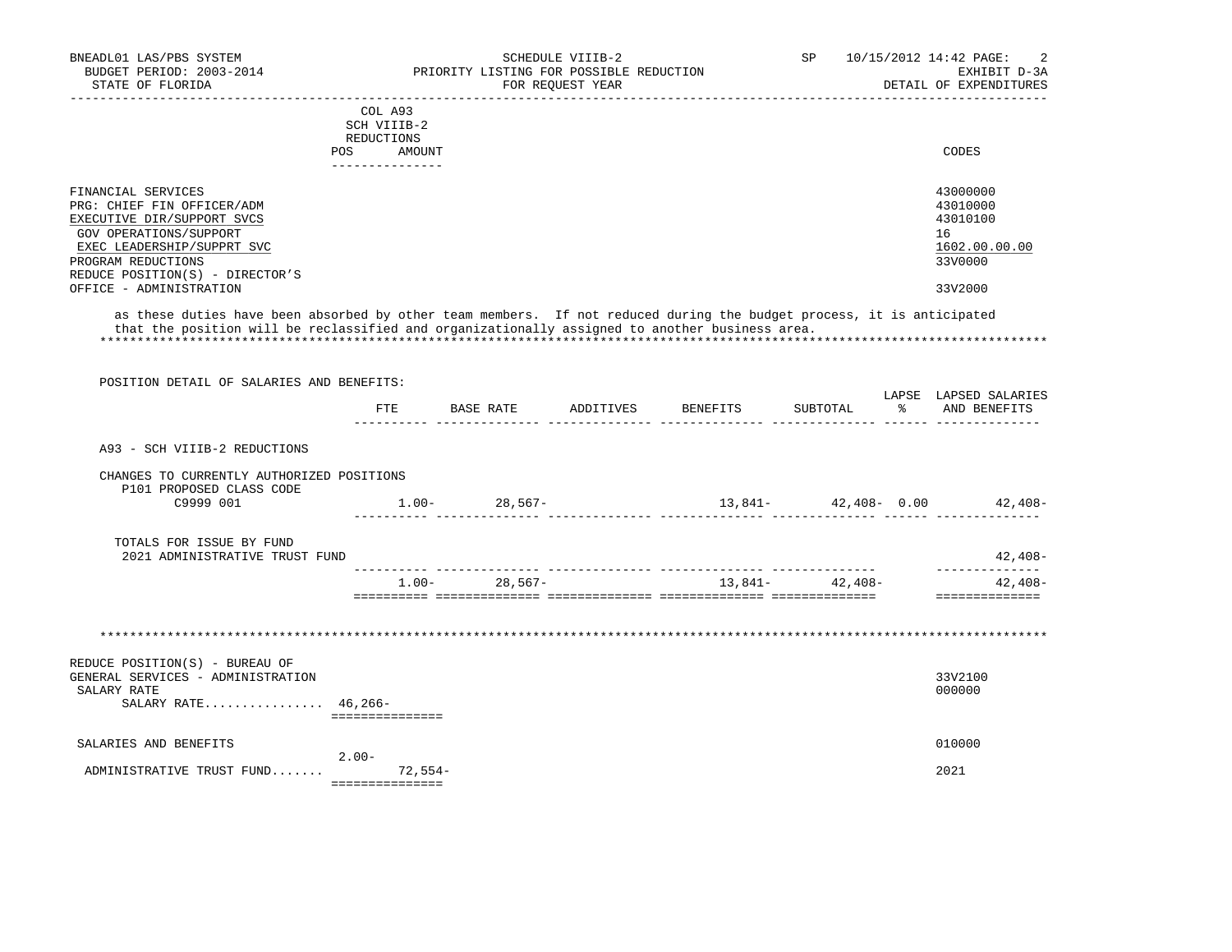| BNEADL01 LAS/PBS SYSTEM<br>BUDGET PERIOD: 2003-2014<br>STATE OF FLORIDA |     |                        | SCHEDULE VIIIB-2<br>PRIORITY LISTING FOR POSSIBLE REDUCTION<br>FOR REOUEST YEAR | SP | $\overline{\phantom{a}}$<br>10/15/2012 14:42 PAGE:<br>EXHIBIT D-3A<br>DETAIL OF EXPENDITURES |
|-------------------------------------------------------------------------|-----|------------------------|---------------------------------------------------------------------------------|----|----------------------------------------------------------------------------------------------|
|                                                                         |     | COL A93<br>SCH VIIIB-2 |                                                                                 |    |                                                                                              |
|                                                                         |     | REDUCTIONS             |                                                                                 |    |                                                                                              |
|                                                                         | POS | AMOUNT                 |                                                                                 |    | CODES                                                                                        |
| FINANCIAL SERVICES                                                      |     |                        |                                                                                 |    | 43000000                                                                                     |
| PRG: CHIEF FIN OFFICER/ADM                                              |     |                        |                                                                                 |    | 43010000                                                                                     |
| EXECUTIVE DIR/SUPPORT SVCS                                              |     |                        |                                                                                 |    | 43010100                                                                                     |
| GOV OPERATIONS/SUPPORT                                                  |     |                        |                                                                                 |    | 16                                                                                           |
| EXEC LEADERSHIP/SUPPRT SVC                                              |     |                        |                                                                                 |    | 1602.00.00.00                                                                                |
| PROGRAM REDUCTIONS                                                      |     |                        |                                                                                 |    | 33V0000                                                                                      |
| REDUCE POSITION(S) - BUREAU OF                                          |     |                        |                                                                                 |    |                                                                                              |
| GENERAL SERVICES - ADMINISTRATION                                       |     |                        |                                                                                 |    | 33V2100                                                                                      |
| SPECIAL CATEGORIES                                                      |     |                        |                                                                                 |    | 100000                                                                                       |
| TR/DMS/HR SVCS/STW CONTRCT                                              |     |                        |                                                                                 |    | 107040                                                                                       |
| ADMINISTRATIVE TRUST FUND 712-                                          |     | ===============        |                                                                                 |    | 2021                                                                                         |
| TOTAL: REDUCE POSITION(S) - BUREAU OF                                   |     |                        |                                                                                 |    | 33V2100                                                                                      |
| GENERAL SERVICES - ADMINISTRATION                                       |     |                        |                                                                                 |    |                                                                                              |
| TOTAL POSITIONS 2.00-                                                   |     |                        |                                                                                 |    |                                                                                              |
| TOTAL ISSUE                                                             |     | $73.266-$              |                                                                                 |    |                                                                                              |
| TOTAL SALARY RATE 46,266-                                               |     |                        |                                                                                 |    |                                                                                              |
|                                                                         |     |                        |                                                                                 |    |                                                                                              |
|                                                                         |     |                        |                                                                                 |    |                                                                                              |

 AGENCY ISSUE NARRATIVE: SCH VIIIB-2 NARR 13-14 NARRATIVE: IT COMPONENT? NO PRIORITY #006

Issue Title: Reduce Position(s) - Bureau of General Services - Administration

 Reference to Long-Range Program Plan: Goal #5 - The department will strive for excellence by promoting and encouraging continuous improvement.

LAW CHANGE REQUIRED: No legislative change.

 This issue reduces two vacant positions in the Bureau of General Services. This bureau provides the following support services to the department, the Office of Financial Regulation (OFR) and the Office of Insurance Regulation (OIR): property, facilities, asset tracking, mail, central office supplies, printing services, fleet management, records management, purchasing, and contract management, reception services, parking services, emergency management and loss prevention.

 This reduction will have a minimal impact on the Bureau of General Services, specifically in the areas of purchasing and mail services. During the last fiscal year, the bureau lost .50 full time equivalent (FTE) due to budget reductions. These positions have remained vacant due to the implementation of process efficiencies. If not reduced during the budget process, it is anticipated that the positions will be reclassified and organizationally assigned to another business area.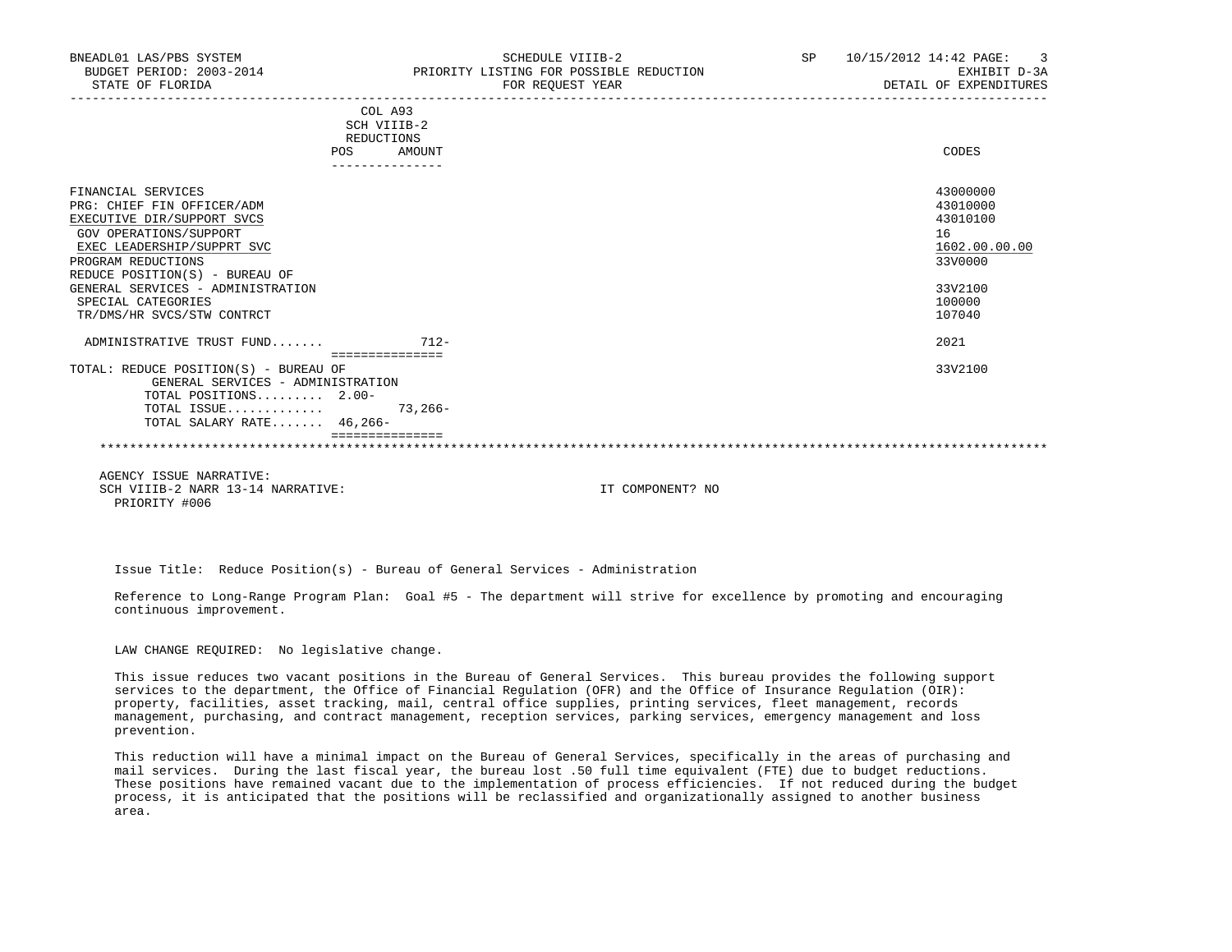| BNEADL01 LAS/PBS SYSTEM<br>BUDGET PERIOD: 2003-2014<br>STATE OF FLORIDA                                                                                                                                                                 |                                        | PRIORITY LISTING FOR POSSIBLE REDUCTION | SCHEDULE VIIIB-2<br>FOR REQUEST YEAR |                                  | SP                    | 10/15/2012 14:42 PAGE:<br>$\overline{4}$<br>EXHIBIT D-3A<br>DETAIL OF EXPENDITURES |
|-----------------------------------------------------------------------------------------------------------------------------------------------------------------------------------------------------------------------------------------|----------------------------------------|-----------------------------------------|--------------------------------------|----------------------------------|-----------------------|------------------------------------------------------------------------------------|
|                                                                                                                                                                                                                                         | COL A93<br>SCH VIIIB-2<br>REDUCTIONS   |                                         |                                      |                                  |                       |                                                                                    |
|                                                                                                                                                                                                                                         | POS AMOUNT<br>_______________          |                                         |                                      |                                  |                       | CODES                                                                              |
| FINANCIAL SERVICES<br>PRG: CHIEF FIN OFFICER/ADM<br>EXECUTIVE DIR/SUPPORT SVCS<br>GOV OPERATIONS/SUPPORT<br>EXEC LEADERSHIP/SUPPRT SVC<br>PROGRAM REDUCTIONS<br>REDUCE POSITION(S) - BUREAU OF                                          |                                        |                                         |                                      |                                  |                       | 43000000<br>43010000<br>43010100<br>16<br>1602.00.00.00<br>33V0000                 |
| GENERAL SERVICES - ADMINISTRATION                                                                                                                                                                                                       |                                        |                                         |                                      |                                  |                       | 33V2100                                                                            |
| During Fiscal Year 2011-12, the bureau processed 1,222 direct orders; the mail center processed 2,277,220 pieces of mail,<br>processed over 25,000 checks and made over 42,000 mail stops.<br>POSITION DETAIL OF SALARIES AND BENEFITS: |                                        |                                         |                                      |                                  |                       |                                                                                    |
|                                                                                                                                                                                                                                         |                                        |                                         |                                      | FTE BASE RATE ADDITIVES BENEFITS |                       | LAPSE LAPSED SALARIES<br>SUBTOTAL % AND BENEFITS                                   |
| A93 - SCH VIIIB-2 REDUCTIONS                                                                                                                                                                                                            |                                        |                                         |                                      |                                  |                       |                                                                                    |
| CHANGES TO CURRENTLY AUTHORIZED POSITIONS                                                                                                                                                                                               |                                        |                                         |                                      |                                  |                       |                                                                                    |
| P101 PROPOSED CLASS CODE<br>C9999 001                                                                                                                                                                                                   |                                        | $2.00 - 46,266 -$                       |                                      |                                  |                       | 26,288- 72,554- 0.00 72,554-                                                       |
| TOTALS FOR ISSUE BY FUND<br>2021 ADMINISTRATIVE TRUST FUND                                                                                                                                                                              |                                        |                                         |                                      |                                  |                       | 72,554-<br>______________                                                          |
|                                                                                                                                                                                                                                         |                                        | $2.00 - 46,266 -$                       |                                      |                                  | $26, 288 - 72, 554 -$ | 72,554-                                                                            |
|                                                                                                                                                                                                                                         |                                        |                                         |                                      |                                  |                       |                                                                                    |
| REDUCE POSITION(S) - BUREAU OF<br>FINANCIAL AND SUPPORT SERVICES -                                                                                                                                                                      |                                        |                                         |                                      |                                  |                       |                                                                                    |
| ADMINISTRATION<br>SALARY RATE<br>SALARY RATE 56,136-                                                                                                                                                                                    | ________________                       |                                         |                                      |                                  |                       | 33V2300<br>000000                                                                  |
| SALARIES AND BENEFITS                                                                                                                                                                                                                   |                                        |                                         |                                      |                                  |                       | 010000                                                                             |
| ADMINISTRATIVE TRUST FUND                                                                                                                                                                                                               | $3.00 -$<br>93,866-<br>=============== |                                         |                                      |                                  |                       | 2021                                                                               |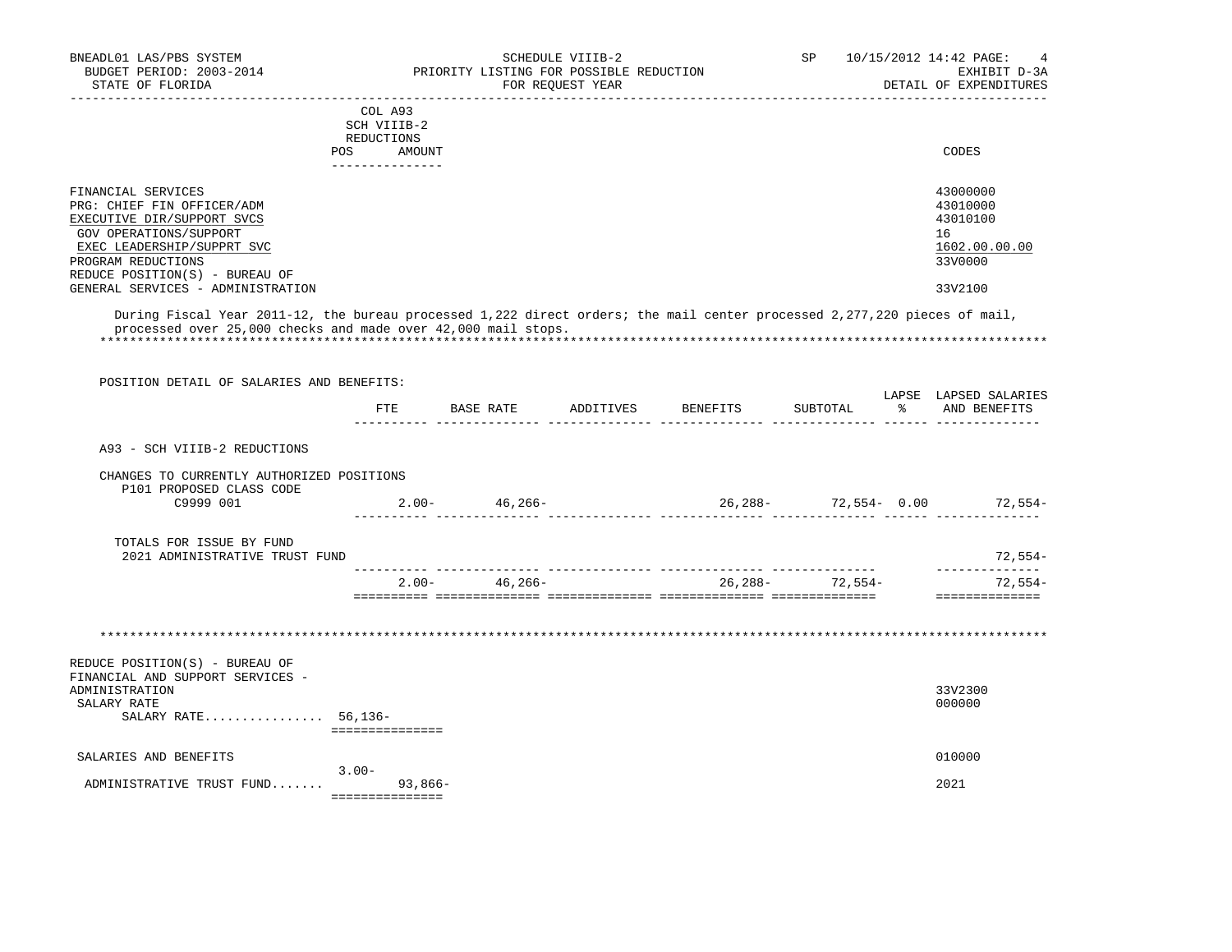| BNEADL01 LAS/PBS SYSTEM<br>BUDGET PERIOD: 2003-2014<br>STATE OF FLORIDA |                                   | SCHEDULE VIIIB-2<br>PRIORITY LISTING FOR POSSIBLE REDUCTION<br>FOR REOUEST YEAR | SP and the set of the set of the set of the set of the set of the set of the set of the set of the set of the set of the set of the set of the set of the set of the set of the set of the set of the set of the set of the se | 10/15/2012 14:42 PAGE: 5<br>EXHIBIT D-3A<br>DETAIL OF EXPENDITURES |
|-------------------------------------------------------------------------|-----------------------------------|---------------------------------------------------------------------------------|--------------------------------------------------------------------------------------------------------------------------------------------------------------------------------------------------------------------------------|--------------------------------------------------------------------|
|                                                                         | COL A93                           |                                                                                 |                                                                                                                                                                                                                                |                                                                    |
|                                                                         | SCH VIIIB-2                       |                                                                                 |                                                                                                                                                                                                                                |                                                                    |
|                                                                         | REDUCTIONS                        |                                                                                 |                                                                                                                                                                                                                                |                                                                    |
|                                                                         | POS.<br>AMOUNT<br>--------------- |                                                                                 |                                                                                                                                                                                                                                | <b>CODES</b>                                                       |
| FINANCIAL SERVICES                                                      |                                   |                                                                                 |                                                                                                                                                                                                                                | 43000000                                                           |
| PRG: CHIEF FIN OFFICER/ADM                                              |                                   |                                                                                 |                                                                                                                                                                                                                                | 43010000                                                           |
| EXECUTIVE DIR/SUPPORT SVCS                                              |                                   |                                                                                 |                                                                                                                                                                                                                                | 43010100                                                           |
| GOV OPERATIONS/SUPPORT                                                  |                                   |                                                                                 |                                                                                                                                                                                                                                | 16                                                                 |
| EXEC LEADERSHIP/SUPPRT SVC                                              |                                   |                                                                                 |                                                                                                                                                                                                                                | 1602.00.00.00                                                      |
| PROGRAM REDUCTIONS<br>REDUCE POSITION(S) - BUREAU OF                    |                                   |                                                                                 |                                                                                                                                                                                                                                | 33V0000                                                            |
| FINANCIAL AND SUPPORT SERVICES -                                        |                                   |                                                                                 |                                                                                                                                                                                                                                |                                                                    |
| ADMINISTRATION                                                          |                                   |                                                                                 |                                                                                                                                                                                                                                | 33V2300                                                            |
| SPECIAL CATEGORIES                                                      |                                   |                                                                                 |                                                                                                                                                                                                                                | 100000                                                             |
| TR/DMS/HR SVCS/STW CONTRCT                                              |                                   |                                                                                 |                                                                                                                                                                                                                                | 107040                                                             |
| ADMINISTRATIVE TRUST FUND 1,068-                                        | ________________                  |                                                                                 |                                                                                                                                                                                                                                | 2021                                                               |
| TOTAL: REDUCE POSITION(S) - BUREAU OF                                   |                                   |                                                                                 |                                                                                                                                                                                                                                | 33V2300                                                            |
| FINANCIAL AND SUPPORT SERVICES -<br>ADMINISTRATION                      |                                   |                                                                                 |                                                                                                                                                                                                                                |                                                                    |
| TOTAL POSITIONS 3.00-                                                   |                                   |                                                                                 |                                                                                                                                                                                                                                |                                                                    |
| TOTAL ISSUE                                                             | 94,934-                           |                                                                                 |                                                                                                                                                                                                                                |                                                                    |
| TOTAL SALARY RATE 56,136-                                               |                                   |                                                                                 |                                                                                                                                                                                                                                |                                                                    |
|                                                                         |                                   |                                                                                 |                                                                                                                                                                                                                                |                                                                    |
| AGENCY ISSUE NARRATIVE:                                                 |                                   |                                                                                 |                                                                                                                                                                                                                                |                                                                    |
| SCH VIIIB-2 NARR 13-14 NARRATIVE:                                       |                                   | IT COMPONENT? NO                                                                |                                                                                                                                                                                                                                |                                                                    |

PRIORITY #005

Issue Title: Reduce Position(s) - Bureau of Financial and Support Services - Administration

 Reference to Long-Range Program Plan: Goal #5 - The department will strive for excellence by promoting and encouraging continuous improvement.

LAW CHANGE REQUIRED: No legislative change.

 This issue reduces three positions from the Bureau of Financial Services. The Bureau of Financial Services provides receipts, disbursements and accounting services to the department, the Office of Financial Regulation (OFR) and the Office of Insurance Regulation (OIR). These reductions will have a minimal impact in the accounting services provided to the department, OFR and OIR.

 These positions have not been filled due to the implementation of process efficiencies. If not reduced during the budget process, it is anticipated that they will be reclassified and assigned organizationally to different business areas. During Fiscal Year 2011-12, the Receipts Section processed over 463,000 payments totaling over \$1.3 billion; the Disbursements Section processed over 26,000 invoices totaling over \$2.7 million. \*\*\*\*\*\*\*\*\*\*\*\*\*\*\*\*\*\*\*\*\*\*\*\*\*\*\*\*\*\*\*\*\*\*\*\*\*\*\*\*\*\*\*\*\*\*\*\*\*\*\*\*\*\*\*\*\*\*\*\*\*\*\*\*\*\*\*\*\*\*\*\*\*\*\*\*\*\*\*\*\*\*\*\*\*\*\*\*\*\*\*\*\*\*\*\*\*\*\*\*\*\*\*\*\*\*\*\*\*\*\*\*\*\*\*\*\*\*\*\*\*\*\*\*\*\*\*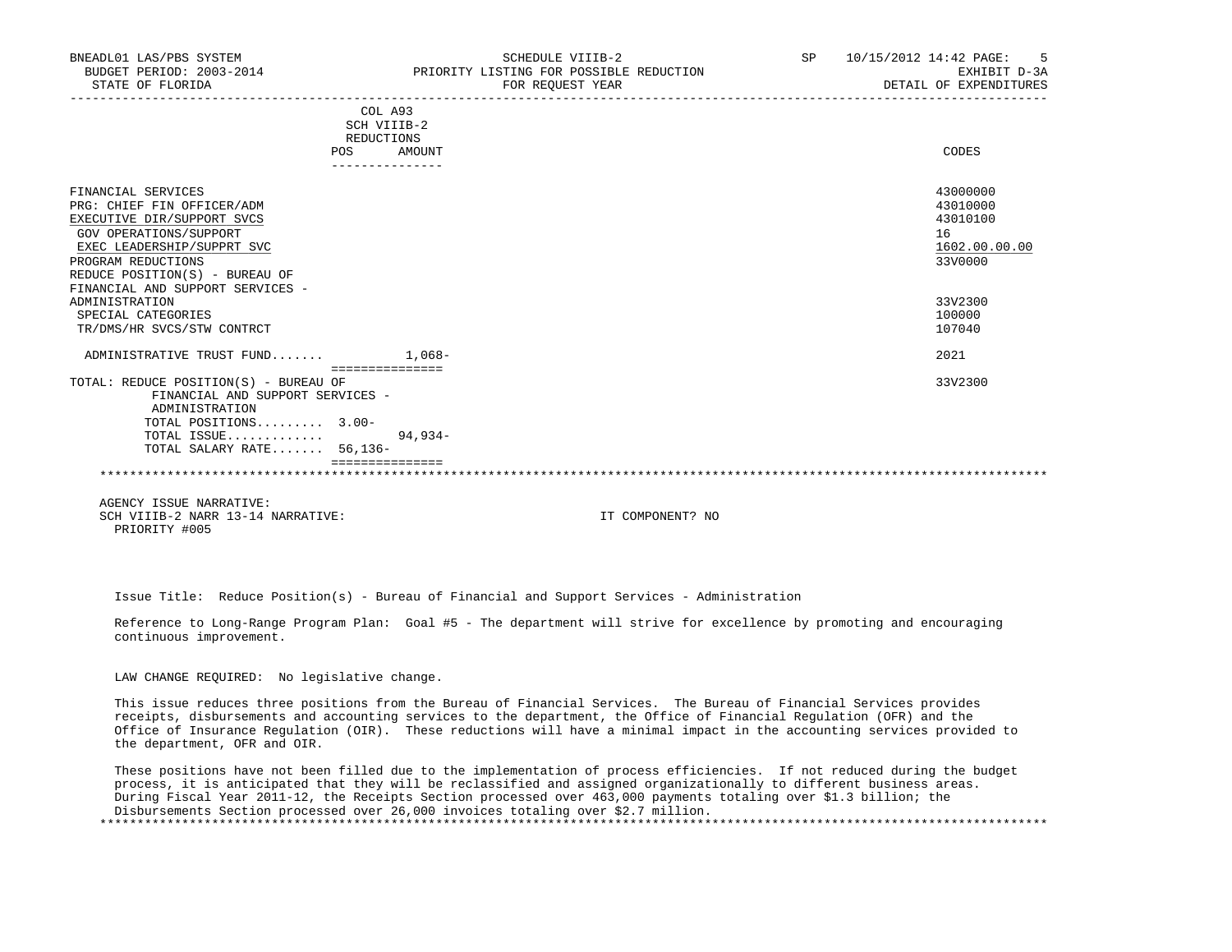| BNEADL01 LAS/PBS SYSTEM<br>BUDGET PERIOD: 2003-2014<br>STATE OF FLORIDA                                                                                                                                                                              | _______________________                                                   | PRIORITY LISTING FOR POSSIBLE REDUCTION | SCHEDULE VIIIB-2<br>FOR REQUEST YEAR |          |                     | SP 10/15/2012 14:42 PAGE:<br>6<br>EXHIBIT D-3A<br>DETAIL OF EXPENDITURES      |
|------------------------------------------------------------------------------------------------------------------------------------------------------------------------------------------------------------------------------------------------------|---------------------------------------------------------------------------|-----------------------------------------|--------------------------------------|----------|---------------------|-------------------------------------------------------------------------------|
|                                                                                                                                                                                                                                                      | COL A93<br>SCH VIIIB-2<br>REDUCTIONS<br>POS.<br>AMOUNT<br>_______________ |                                         |                                      |          |                     | CODES                                                                         |
| FINANCIAL SERVICES<br>PRG: CHIEF FIN OFFICER/ADM<br>EXECUTIVE DIR/SUPPORT SVCS<br>GOV OPERATIONS/SUPPORT<br>EXEC LEADERSHIP/SUPPRT SVC<br>PROGRAM REDUCTIONS<br>REDUCE POSITION(S) - BUREAU OF<br>FINANCIAL AND SUPPORT SERVICES -<br>ADMINISTRATION |                                                                           |                                         |                                      |          |                     | 43000000<br>43010000<br>43010100<br>16<br>1602.00.00.00<br>33V0000<br>33V2300 |
| POSITION DETAIL OF SALARIES AND BENEFITS:                                                                                                                                                                                                            |                                                                           |                                         |                                      |          |                     | LAPSE LAPSED SALARIES                                                         |
|                                                                                                                                                                                                                                                      |                                                                           | FTE BASE RATE                           | ADDITIVES                            | BENEFITS | SUBTOTAL            | AND BENEFITS                                                                  |
| A93 - SCH VIIIB-2 REDUCTIONS                                                                                                                                                                                                                         |                                                                           |                                         |                                      |          |                     |                                                                               |
| CHANGES TO CURRENTLY AUTHORIZED POSITIONS<br>P101 PROPOSED CLASS CODE                                                                                                                                                                                |                                                                           |                                         |                                      |          |                     |                                                                               |
| C9999 001                                                                                                                                                                                                                                            |                                                                           | $3.00 - 56,136 -$                       |                                      |          |                     | $37,730 - 93,866 - 0.00$ 93,866-                                              |
| TOTALS FOR ISSUE BY FUND<br>2021 ADMINISTRATIVE TRUST FUND                                                                                                                                                                                           |                                                                           |                                         |                                      |          |                     | 93,866-                                                                       |
|                                                                                                                                                                                                                                                      |                                                                           | $3.00 - 56,136 -$                       |                                      |          | $37,730 - 93,866 -$ | ______________<br>$93,866 -$<br>==============                                |
| TOTAL: EXEC LEADERSHIP/SUPPRT SVC<br>BY FUND TYPE<br>TRUST FUNDS<br>SALARY RATE 130,969-                                                                                                                                                             | $6.00 -$<br>$210,964-$<br>===============                                 |                                         |                                      |          |                     | 1602.00.00.00<br>2000                                                         |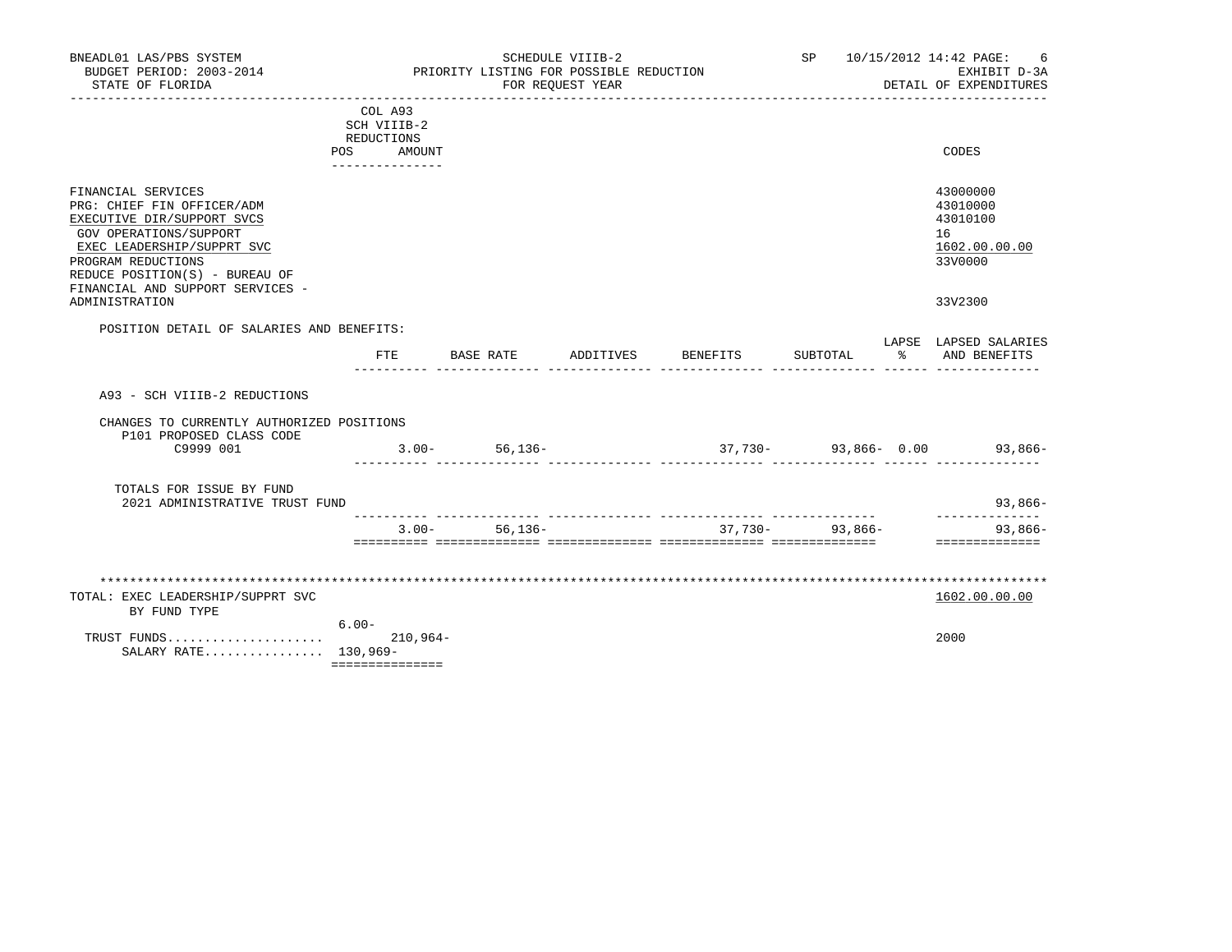| COL A93<br>SCH VIIIB-2<br>REDUCTIONS<br>POS<br>AMOUNT<br>CODES<br>--------------<br>FINANCIAL SERVICES<br>43000000<br>PRG: CHIEF FIN OFFICER/ADM<br>43010000<br>43010300<br>INFORMATION TECHNOLOGY<br>16<br>GOV OPERATIONS/SUPPORT<br>1603.00.00.00<br>INFORMATION TECHNOLOGY<br>33V0000<br>PROGRAM REDUCTIONS<br>REDUCE POSITION(S) - INFORMATION<br>TECHNOLOGY - VIRTUAL PRIVATE<br>NETWORK (VPN)<br>33V1700<br>000000<br>SALARY RATE<br>SALARY RATE $38.140 -$<br>===============<br>010000<br>SALARIES AND BENEFITS<br>$1.00-$<br>ADMINISTRATIVE TRUST FUND<br>$53,210-$<br>2021<br>===============<br>SPECIAL CATEGORIES<br>100000<br>TR/DMS/HR SVCS/STW CONTRCT<br>107040<br>2021<br>$356-$<br>ADMINISTRATIVE TRUST FUND<br>===============<br>33V1700<br>TOTAL: REDUCE POSITION(S) - INFORMATION<br>TECHNOLOGY - VIRTUAL PRIVATE<br>NETWORK (VPN)<br>TOTAL POSITIONS 1.00-<br>TOTAL ISSUE<br>$53,566-$<br>TOTAL SALARY RATE 38,140-<br>===============<br>AGENCY ISSUE NARRATIVE:<br>SCH VIIIB-2 NARR 13-14 NARRATIVE:<br>IT COMPONENT? YES | BNEADL01 LAS/PBS SYSTEM<br>BUDGET PERIOD: 2003-2014<br>STATE OF FLORIDA | SCHEDULE VIIIB-2<br>PRIORITY LISTING FOR POSSIBLE REDUCTION<br>FOR REQUEST YEAR | SP 10/15/2012 14:42 PAGE: | 7<br>EXHIBIT D-3A<br>DETAIL OF EXPENDITURES |
|----------------------------------------------------------------------------------------------------------------------------------------------------------------------------------------------------------------------------------------------------------------------------------------------------------------------------------------------------------------------------------------------------------------------------------------------------------------------------------------------------------------------------------------------------------------------------------------------------------------------------------------------------------------------------------------------------------------------------------------------------------------------------------------------------------------------------------------------------------------------------------------------------------------------------------------------------------------------------------------------------------------------------------------------------|-------------------------------------------------------------------------|---------------------------------------------------------------------------------|---------------------------|---------------------------------------------|
|                                                                                                                                                                                                                                                                                                                                                                                                                                                                                                                                                                                                                                                                                                                                                                                                                                                                                                                                                                                                                                                    |                                                                         |                                                                                 |                           |                                             |
|                                                                                                                                                                                                                                                                                                                                                                                                                                                                                                                                                                                                                                                                                                                                                                                                                                                                                                                                                                                                                                                    |                                                                         |                                                                                 |                           |                                             |
|                                                                                                                                                                                                                                                                                                                                                                                                                                                                                                                                                                                                                                                                                                                                                                                                                                                                                                                                                                                                                                                    |                                                                         |                                                                                 |                           |                                             |
|                                                                                                                                                                                                                                                                                                                                                                                                                                                                                                                                                                                                                                                                                                                                                                                                                                                                                                                                                                                                                                                    |                                                                         |                                                                                 |                           |                                             |
|                                                                                                                                                                                                                                                                                                                                                                                                                                                                                                                                                                                                                                                                                                                                                                                                                                                                                                                                                                                                                                                    |                                                                         |                                                                                 |                           |                                             |
|                                                                                                                                                                                                                                                                                                                                                                                                                                                                                                                                                                                                                                                                                                                                                                                                                                                                                                                                                                                                                                                    |                                                                         |                                                                                 |                           |                                             |
|                                                                                                                                                                                                                                                                                                                                                                                                                                                                                                                                                                                                                                                                                                                                                                                                                                                                                                                                                                                                                                                    |                                                                         |                                                                                 |                           |                                             |
|                                                                                                                                                                                                                                                                                                                                                                                                                                                                                                                                                                                                                                                                                                                                                                                                                                                                                                                                                                                                                                                    |                                                                         |                                                                                 |                           |                                             |
|                                                                                                                                                                                                                                                                                                                                                                                                                                                                                                                                                                                                                                                                                                                                                                                                                                                                                                                                                                                                                                                    |                                                                         |                                                                                 |                           |                                             |
|                                                                                                                                                                                                                                                                                                                                                                                                                                                                                                                                                                                                                                                                                                                                                                                                                                                                                                                                                                                                                                                    |                                                                         |                                                                                 |                           |                                             |
|                                                                                                                                                                                                                                                                                                                                                                                                                                                                                                                                                                                                                                                                                                                                                                                                                                                                                                                                                                                                                                                    |                                                                         |                                                                                 |                           |                                             |
|                                                                                                                                                                                                                                                                                                                                                                                                                                                                                                                                                                                                                                                                                                                                                                                                                                                                                                                                                                                                                                                    |                                                                         |                                                                                 |                           |                                             |
|                                                                                                                                                                                                                                                                                                                                                                                                                                                                                                                                                                                                                                                                                                                                                                                                                                                                                                                                                                                                                                                    |                                                                         |                                                                                 |                           |                                             |
|                                                                                                                                                                                                                                                                                                                                                                                                                                                                                                                                                                                                                                                                                                                                                                                                                                                                                                                                                                                                                                                    |                                                                         |                                                                                 |                           |                                             |
|                                                                                                                                                                                                                                                                                                                                                                                                                                                                                                                                                                                                                                                                                                                                                                                                                                                                                                                                                                                                                                                    |                                                                         |                                                                                 |                           |                                             |
|                                                                                                                                                                                                                                                                                                                                                                                                                                                                                                                                                                                                                                                                                                                                                                                                                                                                                                                                                                                                                                                    |                                                                         |                                                                                 |                           |                                             |
|                                                                                                                                                                                                                                                                                                                                                                                                                                                                                                                                                                                                                                                                                                                                                                                                                                                                                                                                                                                                                                                    |                                                                         |                                                                                 |                           |                                             |
|                                                                                                                                                                                                                                                                                                                                                                                                                                                                                                                                                                                                                                                                                                                                                                                                                                                                                                                                                                                                                                                    |                                                                         |                                                                                 |                           |                                             |
|                                                                                                                                                                                                                                                                                                                                                                                                                                                                                                                                                                                                                                                                                                                                                                                                                                                                                                                                                                                                                                                    |                                                                         |                                                                                 |                           |                                             |
|                                                                                                                                                                                                                                                                                                                                                                                                                                                                                                                                                                                                                                                                                                                                                                                                                                                                                                                                                                                                                                                    |                                                                         |                                                                                 |                           |                                             |
|                                                                                                                                                                                                                                                                                                                                                                                                                                                                                                                                                                                                                                                                                                                                                                                                                                                                                                                                                                                                                                                    |                                                                         |                                                                                 |                           |                                             |
|                                                                                                                                                                                                                                                                                                                                                                                                                                                                                                                                                                                                                                                                                                                                                                                                                                                                                                                                                                                                                                                    |                                                                         |                                                                                 |                           |                                             |
|                                                                                                                                                                                                                                                                                                                                                                                                                                                                                                                                                                                                                                                                                                                                                                                                                                                                                                                                                                                                                                                    |                                                                         |                                                                                 |                           |                                             |
|                                                                                                                                                                                                                                                                                                                                                                                                                                                                                                                                                                                                                                                                                                                                                                                                                                                                                                                                                                                                                                                    |                                                                         |                                                                                 |                           |                                             |
|                                                                                                                                                                                                                                                                                                                                                                                                                                                                                                                                                                                                                                                                                                                                                                                                                                                                                                                                                                                                                                                    |                                                                         |                                                                                 |                           |                                             |
|                                                                                                                                                                                                                                                                                                                                                                                                                                                                                                                                                                                                                                                                                                                                                                                                                                                                                                                                                                                                                                                    |                                                                         |                                                                                 |                           |                                             |
|                                                                                                                                                                                                                                                                                                                                                                                                                                                                                                                                                                                                                                                                                                                                                                                                                                                                                                                                                                                                                                                    |                                                                         |                                                                                 |                           |                                             |
|                                                                                                                                                                                                                                                                                                                                                                                                                                                                                                                                                                                                                                                                                                                                                                                                                                                                                                                                                                                                                                                    |                                                                         |                                                                                 |                           |                                             |
|                                                                                                                                                                                                                                                                                                                                                                                                                                                                                                                                                                                                                                                                                                                                                                                                                                                                                                                                                                                                                                                    |                                                                         |                                                                                 |                           |                                             |
|                                                                                                                                                                                                                                                                                                                                                                                                                                                                                                                                                                                                                                                                                                                                                                                                                                                                                                                                                                                                                                                    |                                                                         |                                                                                 |                           |                                             |
|                                                                                                                                                                                                                                                                                                                                                                                                                                                                                                                                                                                                                                                                                                                                                                                                                                                                                                                                                                                                                                                    |                                                                         |                                                                                 |                           |                                             |
|                                                                                                                                                                                                                                                                                                                                                                                                                                                                                                                                                                                                                                                                                                                                                                                                                                                                                                                                                                                                                                                    |                                                                         |                                                                                 |                           |                                             |
|                                                                                                                                                                                                                                                                                                                                                                                                                                                                                                                                                                                                                                                                                                                                                                                                                                                                                                                                                                                                                                                    |                                                                         |                                                                                 |                           |                                             |
|                                                                                                                                                                                                                                                                                                                                                                                                                                                                                                                                                                                                                                                                                                                                                                                                                                                                                                                                                                                                                                                    |                                                                         |                                                                                 |                           |                                             |
|                                                                                                                                                                                                                                                                                                                                                                                                                                                                                                                                                                                                                                                                                                                                                                                                                                                                                                                                                                                                                                                    |                                                                         |                                                                                 |                           |                                             |
|                                                                                                                                                                                                                                                                                                                                                                                                                                                                                                                                                                                                                                                                                                                                                                                                                                                                                                                                                                                                                                                    |                                                                         |                                                                                 |                           |                                             |
|                                                                                                                                                                                                                                                                                                                                                                                                                                                                                                                                                                                                                                                                                                                                                                                                                                                                                                                                                                                                                                                    | PRIORITY #053                                                           |                                                                                 |                           |                                             |

Issue Title: Reduce Position(s) - Information Technology - Virtual Private Network (VPN)

 Reference to Long-Range Program Plan: Goal #5 - The department will strive for excellence by promoting and encouraging continuous improvement.

LAW CHANGE REQUIRED: No legislative change.

This position is in charge of managing the Citrix Virtual Private Network (VPN) infrastructure that provides external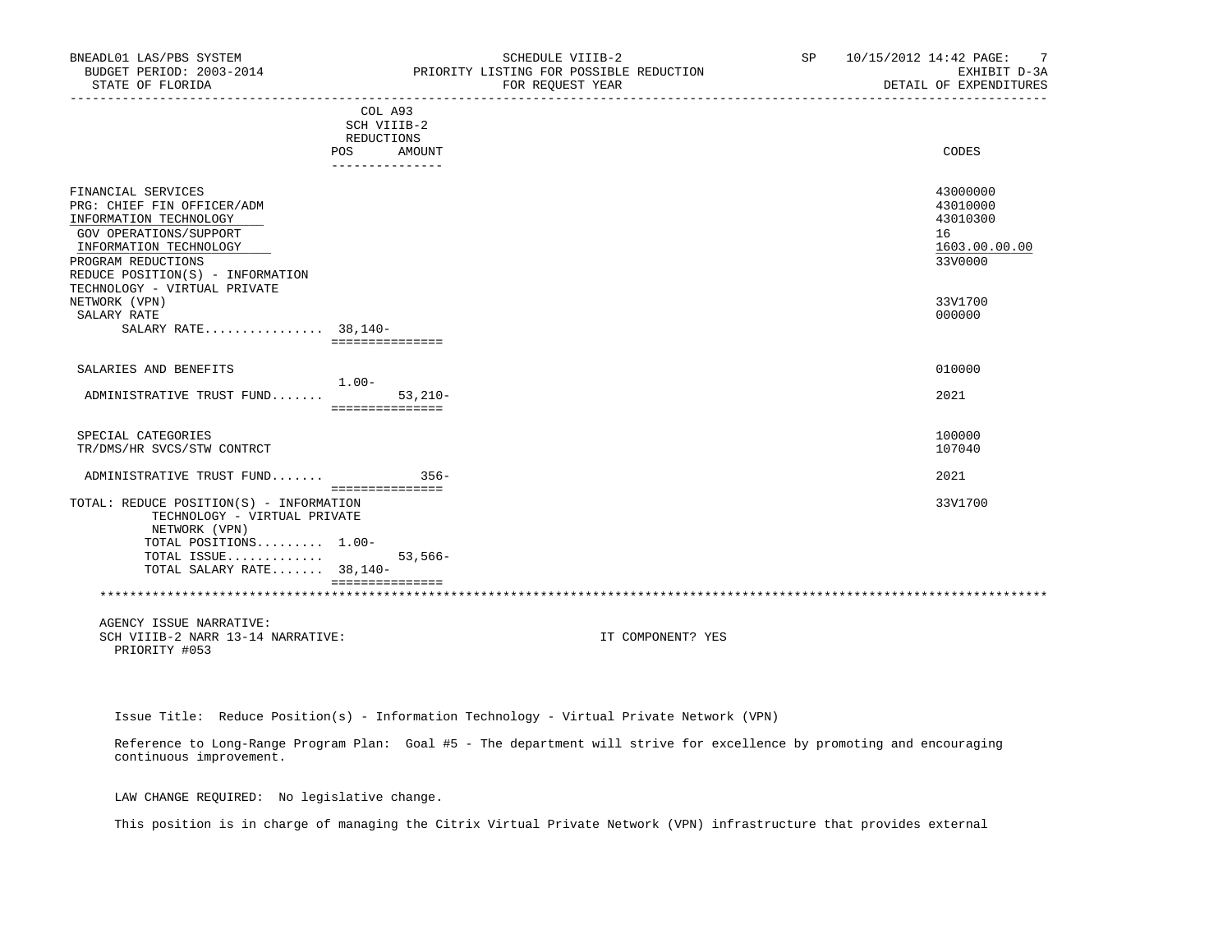| FINANCIAL SERVICES               | 43000000      |
|----------------------------------|---------------|
| PRG: CHIEF FIN OFFICER/ADM       | 43010000      |
| INFORMATION TECHNOLOGY           | 43010300      |
| GOV OPERATIONS/SUPPORT           | 16            |
| INFORMATION TECHNOLOGY           | 1603.00.00.00 |
| PROGRAM REDUCTIONS               | 33V0000       |
| REDUCE POSITION(S) - INFORMATION |               |
| TECHNOLOGY - VIRTUAL PRIVATE     |               |
| (VPN)<br>NETWORK                 | 33V1700       |
|                                  |               |

 users or partners secured and monitored access to the Department of Financial Services (DFS) mission critical applications. Without this position DFS will not have dedicated and proactive management of its 425 licenses (users) for the Citrix environment. This proactive management ensures that DFS has at all times a suitable and secure method of providing authorized entities access to its internal IT systems.

 Eliminating this position will compromise the secure and monitored access of DFS internal systems. This would negatively impact the out-of-state support staff access to the Division of Risk Management claim system, as well as remote access to applications such as ArcGIS, Microsoft Office suite, Crystal Reports, BlueZone terminal emulation, State Fire Marshall boiler inspection application and SmartCop, Office of Insurance Regulation market investigations application, Fire College licensing application, Treasury "Omnistation", and remote developer access to Visual Studio programming applications. \*\*\*\*\*\*\*\*\*\*\*\*\*\*\*\*\*\*\*\*\*\*\*\*\*\*\*\*\*\*\*\*\*\*\*\*\*\*\*\*\*\*\*\*\*\*\*\*\*\*\*\*\*\*\*\*\*\*\*\*\*\*\*\*\*\*\*\*\*\*\*\*\*\*\*\*\*\*\*\*\*\*\*\*\*\*\*\*\*\*\*\*\*\*\*\*\*\*\*\*\*\*\*\*\*\*\*\*\*\*\*\*\*\*\*\*\*\*\*\*\*\*\*\*\*\*\*

| POSITION DETAIL OF SALARIES AND BENEFITS:                             |          |           |           |          |                 | LAPSE | LAPSED SALARIES |
|-----------------------------------------------------------------------|----------|-----------|-----------|----------|-----------------|-------|-----------------|
|                                                                       | FTE      | BASE RATE | ADDITIVES | BENEFITS | SUBTOTAL        | ዱ     | AND BENEFITS    |
| A93 - SCH VIIIB-2 REDUCTIONS                                          |          |           |           |          |                 |       |                 |
| CHANGES TO CURRENTLY AUTHORIZED POSITIONS<br>P101 PROPOSED CLASS CODE |          |           |           |          |                 |       |                 |
| C9999 001                                                             | $1.00 -$ | 38,140-   |           | 15,070-  | $53,210 - 0.00$ |       | $53,210-$       |
| TOTALS FOR ISSUE BY FUND<br>2021 ADMINISTRATIVE TRUST FUND            |          |           |           |          |                 |       | $53,210-$       |
|                                                                       | $1.00 -$ | 38,140-   |           | 15,070-  | $53,210-$       |       | $53,210-$       |

\*\*\*\*\*\*\*\*\*\*\*\*\*\*\*\*\*\*\*\*\*\*\*\*\*\*\*\*\*\*\*\*\*\*\*\*\*\*\*\*\*\*\*\*\*\*\*\*\*\*\*\*\*\*\*\*\*\*\*\*\*\*\*\*\*\*\*\*\*\*\*\*\*\*\*\*\*\*\*\*\*\*\*\*\*\*\*\*\*\*\*\*\*\*\*\*\*\*\*\*\*\*\*\*\*\*\*\*\*\*\*\*\*\*\*\*\*\*\*\*\*\*\*\*\*\*\*

POSITION DETAIL OF SALARIES AND BENEFITS: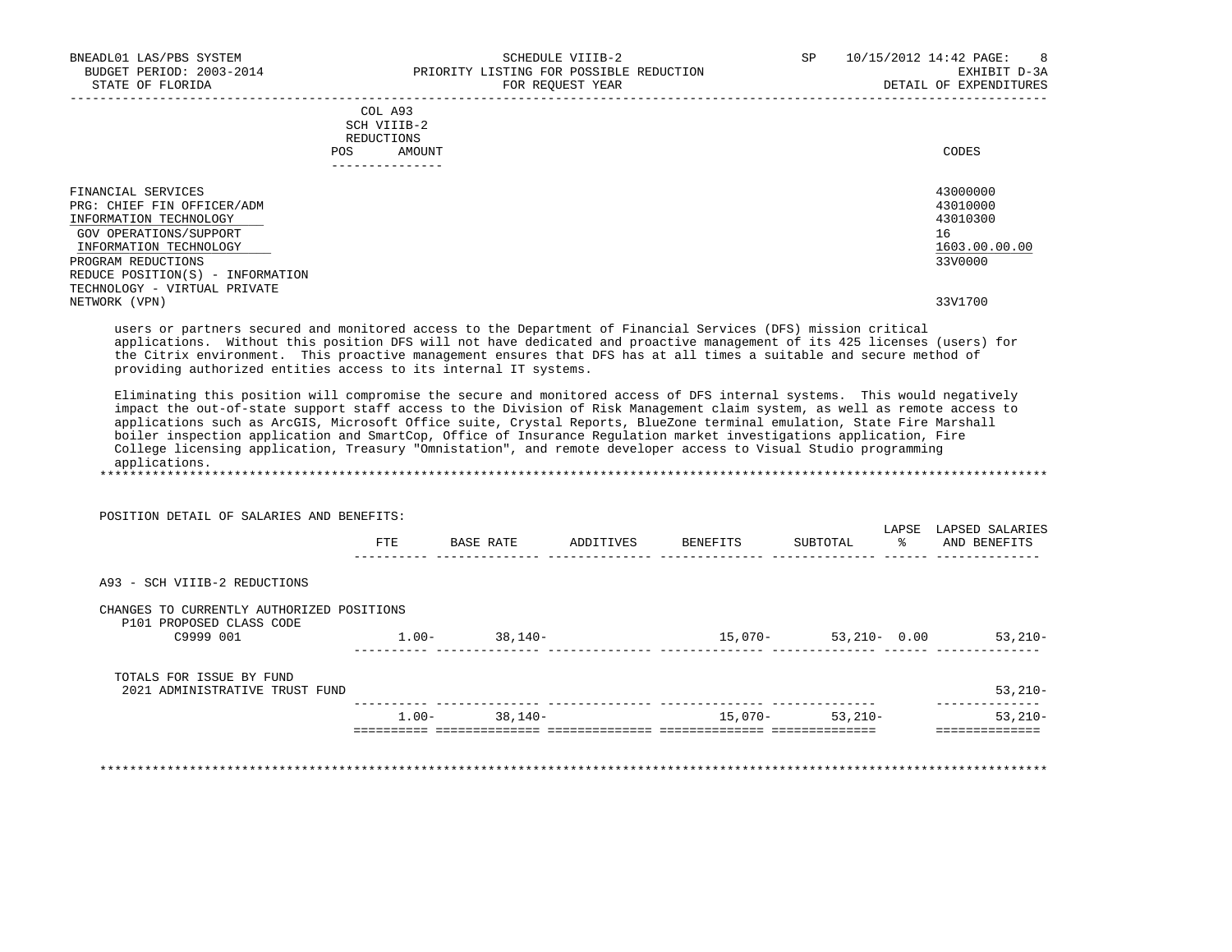| BNEADL01 LAS/PBS SYSTEM<br>BUDGET PERIOD: 2003-2014<br>STATE OF FLORIDA                                                                                                                                                                                            |                                                                          | SCHEDULE VIIIB-2<br>PRIORITY LISTING FOR POSSIBLE REDUCTION<br>FOR REOUEST YEAR | SP <sub>2</sub> | -9<br>10/15/2012 14:42 PAGE:<br>EXHIBIT D-3A<br>DETAIL OF EXPENDITURES                  |
|--------------------------------------------------------------------------------------------------------------------------------------------------------------------------------------------------------------------------------------------------------------------|--------------------------------------------------------------------------|---------------------------------------------------------------------------------|-----------------|-----------------------------------------------------------------------------------------|
|                                                                                                                                                                                                                                                                    | COL A93<br>SCH VIIIB-2<br>REDUCTIONS<br>POS<br>AMOUNT<br>--------------- |                                                                                 |                 | CODES                                                                                   |
| FINANCIAL SERVICES<br>PRG: CHIEF FIN OFFICER/ADM<br>INFORMATION TECHNOLOGY<br>GOV OPERATIONS/SUPPORT<br>INFORMATION TECHNOLOGY<br>PROGRAM REDUCTIONS<br>REDUCE POSITION(S) - INFORMATION<br>TECHNOLOGY - BACKUP AND RECOVERY<br>SALARY RATE<br>SALARY RATE 43,706- | ===============                                                          |                                                                                 |                 | 43000000<br>43010000<br>43010300<br>16<br>1603.00.00.00<br>33V0000<br>33V1710<br>000000 |
| SALARIES AND BENEFITS                                                                                                                                                                                                                                              | $1.00-$                                                                  |                                                                                 |                 | 010000                                                                                  |
| ADMINISTRATIVE TRUST FUND                                                                                                                                                                                                                                          | $59.490 -$<br>===============                                            |                                                                                 |                 | 2021                                                                                    |
| SPECIAL CATEGORIES<br>TR/DMS/HR SVCS/STW CONTRCT                                                                                                                                                                                                                   |                                                                          |                                                                                 |                 | 100000<br>107040                                                                        |
| ADMINISTRATIVE TRUST FUND                                                                                                                                                                                                                                          | $356-$<br>================                                               |                                                                                 |                 | 2021                                                                                    |
| TOTAL: REDUCE POSITION(S) - INFORMATION<br>TECHNOLOGY - BACKUP AND RECOVERY<br>TOTAL POSITIONS 1.00-<br>TOTAL ISSUE<br>TOTAL SALARY RATE 43,706-                                                                                                                   | $59,846-$                                                                |                                                                                 |                 | 33V1710                                                                                 |
|                                                                                                                                                                                                                                                                    | ===============                                                          |                                                                                 |                 |                                                                                         |
| ACRAIGLE TOOTH MARRATITIC                                                                                                                                                                                                                                          |                                                                          |                                                                                 |                 |                                                                                         |

 AGENCY ISSUE NARRATIVE: SCH VIIIB-2 NARR 13-14 NARRATIVE: IT COMPONENT? YES PRIORITY #054

Issue Title: Reduce Position(s) - Information Technology - Backup and Recovery

 Reference to Long-Range Program Plan: Goal #5 - The department will strive for excellence by promoting and encouraging continuous improvement.

LAW CHANGE REQUIRED: No legislative change.

 This position is in charge of the backup and recovery of many of the Department of Financial Services (DFS) mission critical applications. Without this position DFS will not have dedicated and proactive management of its backup and recovery process. This proactive management ensures that DFS has at all times a valid and useable set of backup files.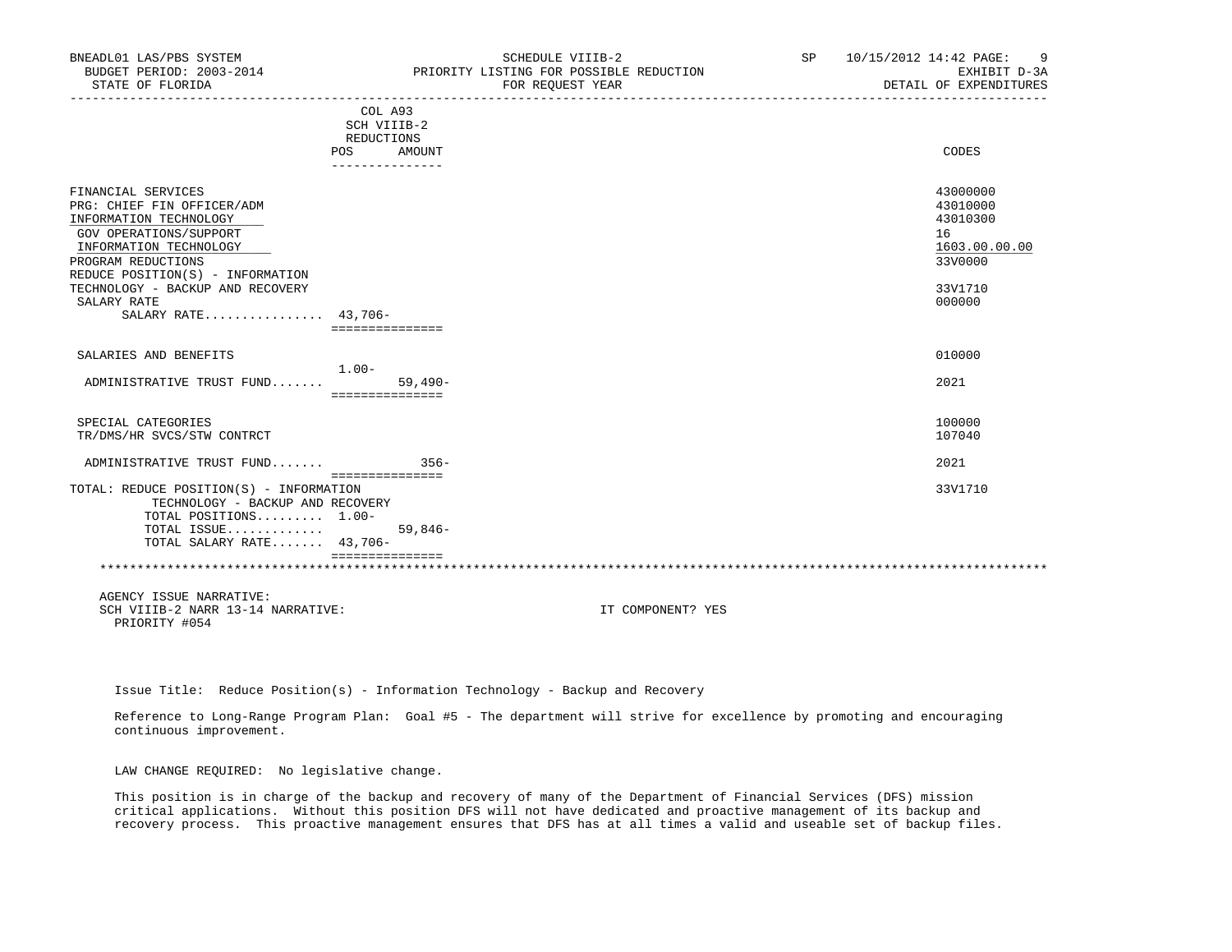-----------------------------------------------------------------------------------------------------------------------------------

|     | --------------- |       |
|-----|-----------------|-------|
| POS | AMOUNT          | CODES |
|     | REDUCTIONS      |       |
|     | SCH VIIIB-2     |       |
|     | COL A93         |       |

| FINANCIAL SERVICES               | 43000000      |
|----------------------------------|---------------|
| PRG: CHIEF FIN OFFICER/ADM       | 43010000      |
| INFORMATION TECHNOLOGY           | 43010300      |
| GOV OPERATIONS/SUPPORT           | 16            |
| INFORMATION TECHNOLOGY           | 1603.00.00.00 |
| PROGRAM REDUCTIONS               | 33V0000       |
| REDUCE POSITION(S) - INFORMATION |               |
| TECHNOLOGY - BACKUP AND RECOVERY | 33V1710       |
|                                  |               |

 Eliminating this position will significantly reduce the operational strength of DFS backup system and negatively impact any recovery effort by increasing the probability of data corruption and loss.

 Currently, this position tracks and monitors backups which are retained for 30 days. The addition of the remote data center and the new methodology will increase the 30 days retention a year or more. Managing the snap backups as well as the extended tape retention will require more attention to detail and monitoring of the backup system. While the disaster recovery situation will be much faster it will also become more complex and require monitoring and upkeep on a daily basis. In the past, this position was about ensuring tape integrity and complete backups. The new disaster recovery procedures are going to increase time and expertise needs by being about managing multiple levels of backups in several locations on a variety of media. It will be a challenge to implement and maintain the new system with the qualified positions DFS has. Removing the primary backup administrator for the Unix servers will place DFS in a position where the integrity of the backups is at risk. \*\*\*\*\*\*\*\*\*\*\*\*\*\*\*\*\*\*\*\*\*\*\*\*\*\*\*\*\*\*\*\*\*\*\*\*\*\*\*\*\*\*\*\*\*\*\*\*\*\*\*\*\*\*\*\*\*\*\*\*\*\*\*\*\*\*\*\*\*\*\*\*\*\*\*\*\*\*\*\*\*\*\*\*\*\*\*\*\*\*\*\*\*\*\*\*\*\*\*\*\*\*\*\*\*\*\*\*\*\*\*\*\*\*\*\*\*\*\*\*\*\*\*\*\*\*\*

| POSITION DETAIL OF SALARIES AND BENEFITS:                             |          |           |           |          | LAPSE                     | LAPSED SALARIES |
|-----------------------------------------------------------------------|----------|-----------|-----------|----------|---------------------------|-----------------|
|                                                                       | FTE      | BASE RATE | ADDITIVES | BENEFITS | SUBTOTAL<br>$\frac{1}{6}$ | AND BENEFITS    |
| A93 - SCH VIIIB-2 REDUCTIONS                                          |          |           |           |          |                           |                 |
| CHANGES TO CURRENTLY AUTHORIZED POSITIONS<br>P101 PROPOSED CLASS CODE |          |           |           |          |                           |                 |
| C9999 001                                                             | $1.00 -$ | 43,706-   |           | 15,784-  | $59,490 - 0.00$           | $59,490-$       |
| TOTALS FOR ISSUE BY FUND<br>2021 ADMINISTRATIVE TRUST FUND            |          |           |           |          |                           | $59,490-$       |
|                                                                       |          |           |           |          |                           |                 |
|                                                                       | $1.00 -$ | 43,706-   |           | 15,784-  | 59,490-                   | $59,490-$       |

\*\*\*\*\*\*\*\*\*\*\*\*\*\*\*\*\*\*\*\*\*\*\*\*\*\*\*\*\*\*\*\*\*\*\*\*\*\*\*\*\*\*\*\*\*\*\*\*\*\*\*\*\*\*\*\*\*\*\*\*\*\*\*\*\*\*\*\*\*\*\*\*\*\*\*\*\*\*\*\*\*\*\*\*\*\*\*\*\*\*\*\*\*\*\*\*\*\*\*\*\*\*\*\*\*\*\*\*\*\*\*\*\*\*\*\*\*\*\*\*\*\*\*\*\*\*\*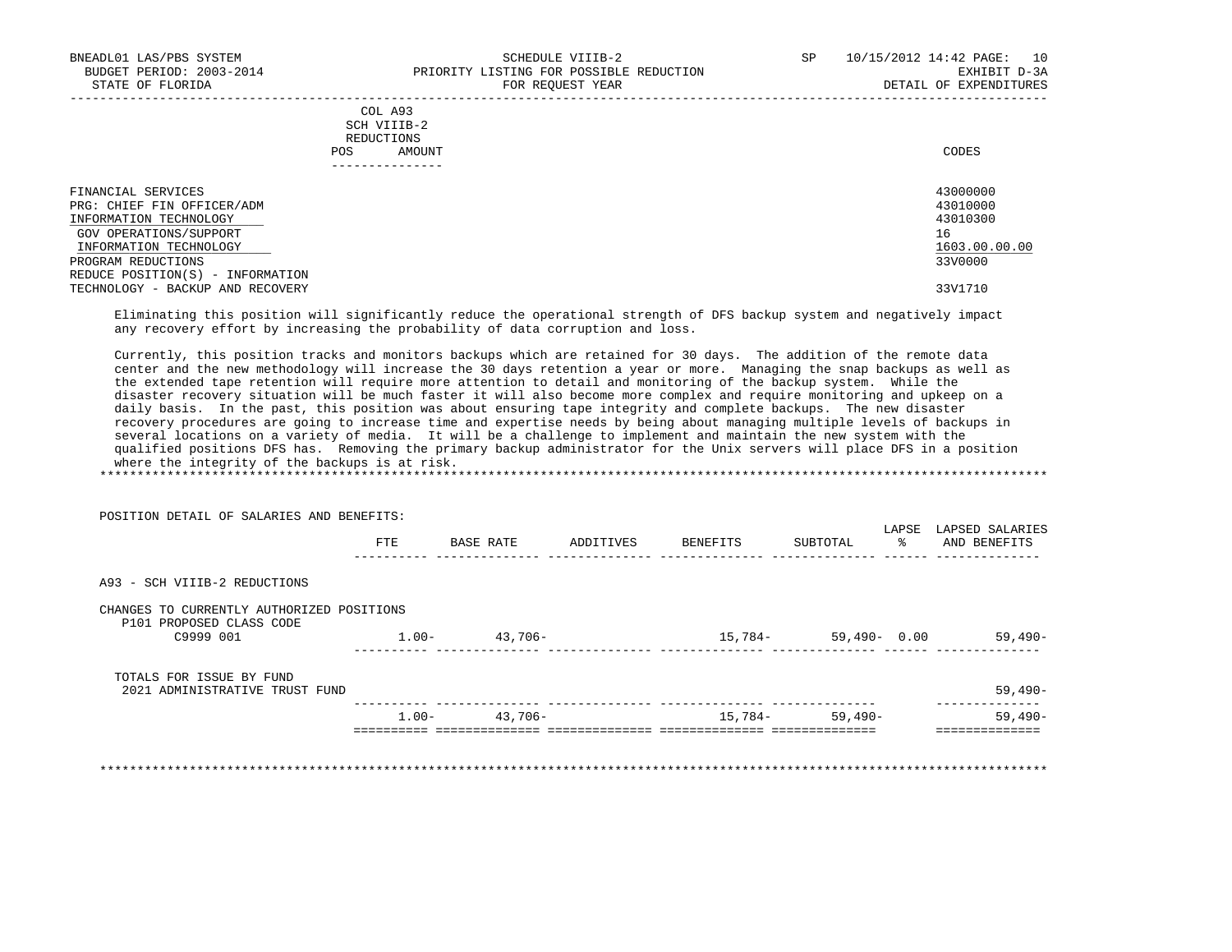| BNEADL01 LAS/PBS SYSTEM<br>BUDGET PERIOD: 2003-2014<br>STATE OF FLORIDA                                                                                                                  |                                         | SCHEDULE VIIIB-2<br>PRIORITY LISTING FOR POSSIBLE REDUCTION<br>FOR REQUEST YEAR | SP and the set of the set of the set of the set of the set of the set of the set of the set of the set of the set of the set of the set of the set of the set of the set of the set of the set of the set of the set of the se | 10/15/2012 14:42 PAGE: 11<br>EXHIBIT D-3A<br>DETAIL OF EXPENDITURES |
|------------------------------------------------------------------------------------------------------------------------------------------------------------------------------------------|-----------------------------------------|---------------------------------------------------------------------------------|--------------------------------------------------------------------------------------------------------------------------------------------------------------------------------------------------------------------------------|---------------------------------------------------------------------|
|                                                                                                                                                                                          | COL A93<br>SCH VIIIB-2<br>REDUCTIONS    |                                                                                 |                                                                                                                                                                                                                                |                                                                     |
|                                                                                                                                                                                          | <b>POS</b><br>AMOUNT<br>--------------- |                                                                                 |                                                                                                                                                                                                                                | CODES                                                               |
| FINANCIAL SERVICES<br>PRG: CHIEF FIN OFFICER/ADM<br>INFORMATION TECHNOLOGY<br>GOV OPERATIONS/SUPPORT<br>INFORMATION TECHNOLOGY<br>PROGRAM REDUCTIONS<br>REDUCE POSITION(S) - INFORMATION |                                         |                                                                                 |                                                                                                                                                                                                                                | 43000000<br>43010000<br>43010300<br>16<br>1603.00.00.00<br>33V0000  |
| TECHNOLOGY - TELECOMMUNICATION<br>SERVICES<br>SALARY RATE<br>SALARY RATE 54,632-                                                                                                         | ===============                         |                                                                                 |                                                                                                                                                                                                                                | 33V1720<br>000000                                                   |
| SALARIES AND BENEFITS                                                                                                                                                                    |                                         |                                                                                 |                                                                                                                                                                                                                                | 010000                                                              |
| ADMINISTRATIVE TRUST FUND                                                                                                                                                                | $1.00-$<br>71,817-<br>===============   |                                                                                 |                                                                                                                                                                                                                                | 2021                                                                |
| SPECIAL CATEGORIES<br>TR/DMS/HR SVCS/STW CONTRCT                                                                                                                                         |                                         |                                                                                 |                                                                                                                                                                                                                                | 100000<br>107040                                                    |
| ADMINISTRATIVE TRUST FUND                                                                                                                                                                | $356 -$                                 |                                                                                 |                                                                                                                                                                                                                                | 2021                                                                |
| TOTAL: REDUCE POSITION(S) - INFORMATION<br>TECHNOLOGY - TELECOMMUNICATION<br>SERVICES<br>TOTAL POSITIONS 1.00-<br>TOTAL ISSUE<br>TOTAL SALARY RATE 54,632-                               | ===============<br>$72, 173 -$          |                                                                                 |                                                                                                                                                                                                                                | 33V1720                                                             |
|                                                                                                                                                                                          | ===============                         |                                                                                 |                                                                                                                                                                                                                                |                                                                     |
| AGENCY ISSUE NARRATIVE:<br>SCH VIIIB-2 NARR 13-14 NARRATIVE:<br>PRIORITY #055                                                                                                            |                                         | IT COMPONENT? YES                                                               |                                                                                                                                                                                                                                |                                                                     |

Issue Title: Reduce Position(s) - Information Technology - Telecommunication Services

 Reference to Long-Range Program Plan: Goal #5 - The department will strive for excellence by promoting and encouraging continuous improvement.

LAW CHANGE REQUIRED: No legislative change.

This currently filled position administers the Department of Financial Service's (DFS) \$1.2 million of telecommunication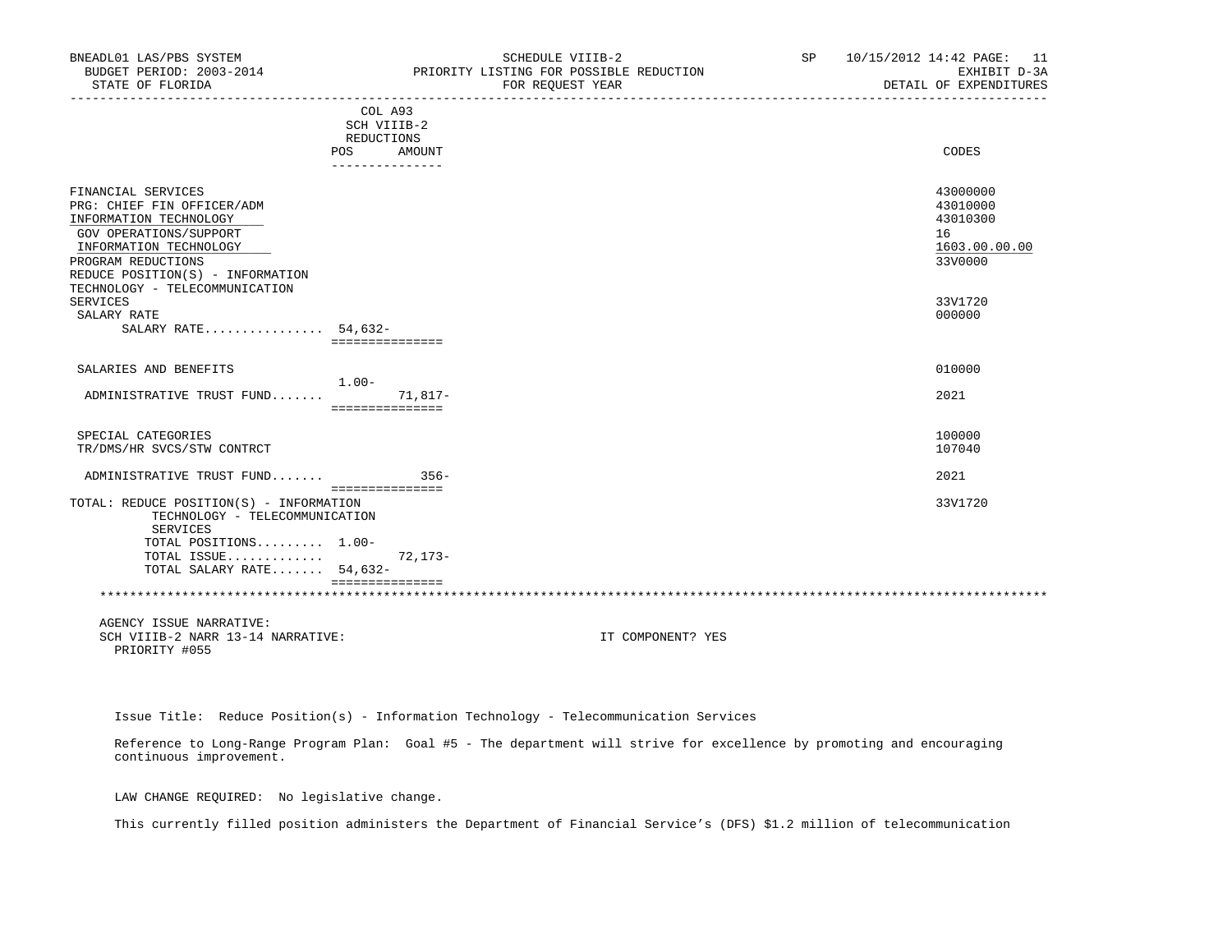| BNEADL01 LAS/PBS SYSTEM<br>BUDGET PERIOD: 2003-2014<br>STATE OF FLORIDA | SCHEDULE VIIIB-2<br>PRIORITY LISTING FOR POSSIBLE REDUCTION<br>FOR REOUEST YEAR | SP | 10/15/2012 14:42 PAGE: 12<br>EXHIBIT D-3A<br>DETAIL OF EXPENDITURES |
|-------------------------------------------------------------------------|---------------------------------------------------------------------------------|----|---------------------------------------------------------------------|
|                                                                         | COL A93<br>SCH VIIIB-2<br>REDUCTIONS                                            |    |                                                                     |
|                                                                         | AMOUNT<br>POS                                                                   |    | CODES                                                               |
| FINANCIAI CFDVICTO                                                      |                                                                                 |    | 43000000                                                            |

| FINANCIAL SERVICES               | 43000000      |
|----------------------------------|---------------|
| PRG: CHIEF FIN OFFICER/ADM       | 43010000      |
| INFORMATION TECHNOLOGY           | 43010300      |
| GOV OPERATIONS/SUPPORT           | 16            |
| INFORMATION TECHNOLOGY           | 1603.00.00.00 |
| PROGRAM REDUCTIONS               | 33V0000       |
| REDUCE POSITION(S) - INFORMATION |               |
| TECHNOLOGY - TELECOMMUNICATION   |               |
| SERVICES                         | 33V1720       |
|                                  |               |

 services per year. It is in charge of the service ordering process, maintains service inventory and reviews the monthly bills from our network providers. Without this position DFS will not have dedicated and proactive management of its Telecomm services assets.

 DFS receives over 3,500 invoices related to telecommunications services each year for: MFN-DSL, Ethernet, Frame, Voice (Steps, 800 Services, Dedicated LD, Local Services/PRI & Toll, B-1), Remote (VPN), Conferencing (WebEx, Reservationless Conference), Wireless Air Cards, Fax Services, CATV (Comcast TV), Cellular Services (Verizon Wireless, Sprint), Satellite Phones, Satellite Data Service, Pagers, CDR (Call Detail Record on the Cisco VoIP system), Blackberry Enterprise (licensing and maintenance), Telecom Wiring purchase order, CSAs (Customer Service Agreement with DMS). This proactive management of its telecomm billing saves DFS approximately over \$10,000 per year in over billing. \*\*\*\*\*\*\*\*\*\*\*\*\*\*\*\*\*\*\*\*\*\*\*\*\*\*\*\*\*\*\*\*\*\*\*\*\*\*\*\*\*\*\*\*\*\*\*\*\*\*\*\*\*\*\*\*\*\*\*\*\*\*\*\*\*\*\*\*\*\*\*\*\*\*\*\*\*\*\*\*\*\*\*\*\*\*\*\*\*\*\*\*\*\*\*\*\*\*\*\*\*\*\*\*\*\*\*\*\*\*\*\*\*\*\*\*\*\*\*\*\*\*\*\*\*\*\*

 POSITION DETAIL OF SALARIES AND BENEFITS: LAPSE LAPSED SALARIES FTE BASE RATE ADDITIVES BENEFITS SUBTOTAL % AND BENEFITS ---------- -------------- -------------- -------------- -------------- ------ -------------- A93 - SCH VIIIB-2 REDUCTIONS CHANGES TO CURRENTLY AUTHORIZED POSITIONS P101 PROPOSED CLASS CODE C9999 001 1.00- 54,632- 17,185- 71,817- 0.00 71,817- ---------- -------------- -------------- -------------- -------------- ------ -------------- TOTALS FOR ISSUE BY FUND 2021 ADMINISTRATIVE TRUST FUND 71,817- ---------- -------------- -------------- -------------- -------------- -------------- 1.00- 54,632- 17,185- 71,817- 71,817- ========== ============== ============== ============== ============== ==============

\*\*\*\*\*\*\*\*\*\*\*\*\*\*\*\*\*\*\*\*\*\*\*\*\*\*\*\*\*\*\*\*\*\*\*\*\*\*\*\*\*\*\*\*\*\*\*\*\*\*\*\*\*\*\*\*\*\*\*\*\*\*\*\*\*\*\*\*\*\*\*\*\*\*\*\*\*\*\*\*\*\*\*\*\*\*\*\*\*\*\*\*\*\*\*\*\*\*\*\*\*\*\*\*\*\*\*\*\*\*\*\*\*\*\*\*\*\*\*\*\*\*\*\*\*\*\*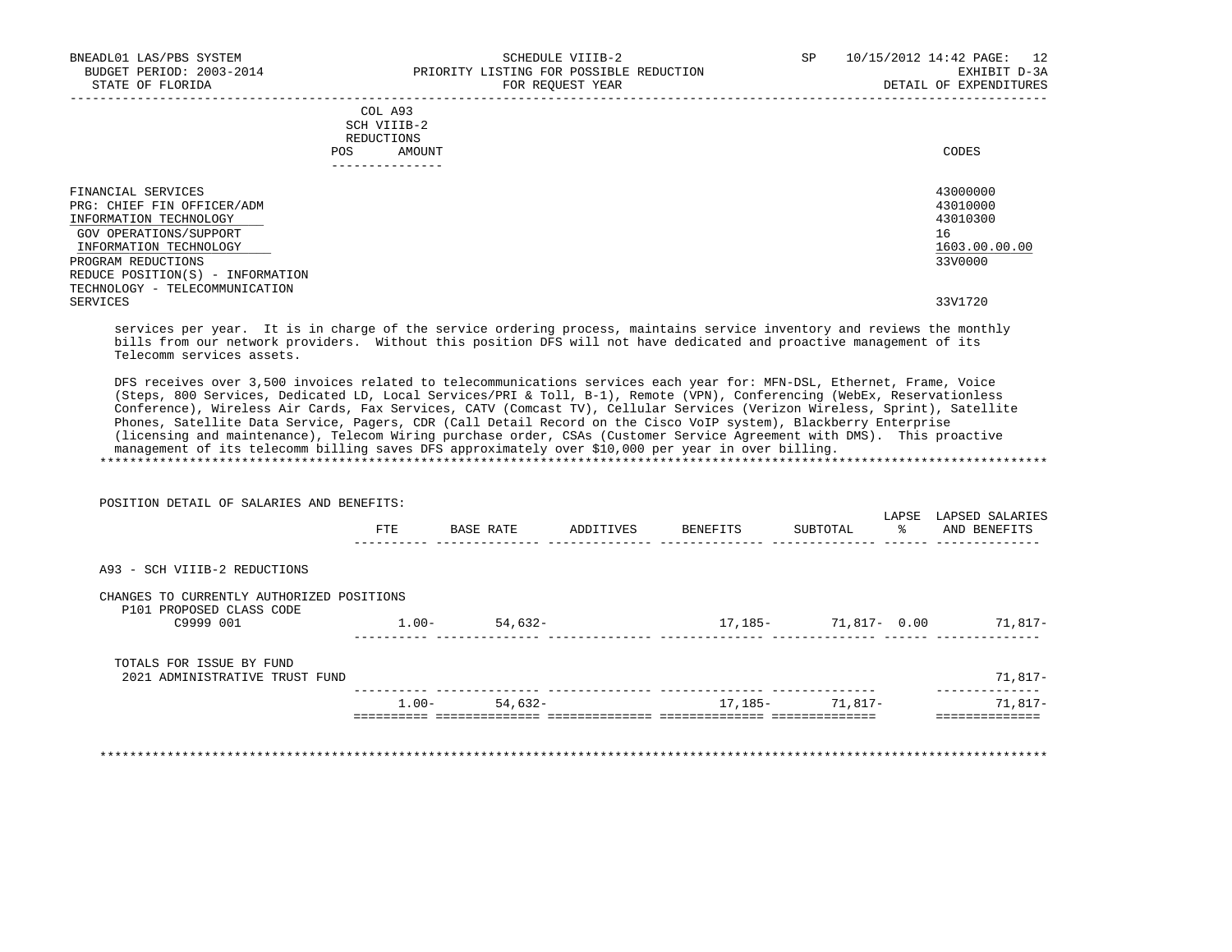| BNEADL01 LAS/PBS SYSTEM<br>BUDGET PERIOD: 2003-2014<br>STATE OF FLORIDA                                                                                                                  |                                                    |            | SCHEDULE VIIIB-2<br>PRIORITY LISTING FOR POSSIBLE REDUCTION<br>FOR REOUEST YEAR |  | SP 10/15/2012 14:42 PAGE: 13<br>EXHIBIT D-3A<br>DETAIL OF EXPENDITURES |
|------------------------------------------------------------------------------------------------------------------------------------------------------------------------------------------|----------------------------------------------------|------------|---------------------------------------------------------------------------------|--|------------------------------------------------------------------------|
|                                                                                                                                                                                          | COL A93<br>SCH VIIIB-2<br>REDUCTIONS<br>POS AMOUNT |            |                                                                                 |  | CODES                                                                  |
|                                                                                                                                                                                          | ---------------                                    |            |                                                                                 |  |                                                                        |
| FINANCIAL SERVICES<br>PRG: CHIEF FIN OFFICER/ADM<br>INFORMATION TECHNOLOGY<br>GOV OPERATIONS/SUPPORT<br>INFORMATION TECHNOLOGY<br>PROGRAM REDUCTIONS<br>REDUCE POSITION(S) - INFORMATION |                                                    |            |                                                                                 |  | 43000000<br>43010000<br>43010300<br>16<br>1603.00.00.00<br>33V0000     |
| TECHNOLOGY - VOICE OVER INTERNET<br>PROTOCOL (IP)<br>SALARY RATE<br>SALARY RATE 41,150-                                                                                                  | _===============                                   |            |                                                                                 |  | 33V1730<br>000000                                                      |
| SALARIES AND BENEFITS                                                                                                                                                                    |                                                    |            |                                                                                 |  | 010000                                                                 |
| ADMINISTRATIVE TRUST FUND                                                                                                                                                                | $1.00-$<br><b>BEBBBBBBBBBBBBB</b>                  | $56.606 -$ |                                                                                 |  | 2021                                                                   |
| SPECIAL CATEGORIES<br>TR/DMS/HR SVCS/STW CONTRCT                                                                                                                                         |                                                    |            |                                                                                 |  | 100000<br>107040                                                       |
| ADMINISTRATIVE TRUST FUND                                                                                                                                                                |                                                    | $356-$     |                                                                                 |  | 2021                                                                   |
| TOTAL: REDUCE POSITION(S) - INFORMATION<br>TECHNOLOGY - VOICE OVER INTERNET<br>PROTOCOL (IP)<br>TOTAL POSITIONS 1.00-                                                                    | - ===============                                  |            |                                                                                 |  | 33V1730                                                                |
| TOTAL ISSUE<br>TOTAL SALARY RATE 41,150-                                                                                                                                                 |                                                    | $56,962-$  |                                                                                 |  |                                                                        |
|                                                                                                                                                                                          | ===============                                    |            |                                                                                 |  |                                                                        |
| AGENCY ISSUE NARRATIVE:<br>SCH VIIIB-2 NARR 13-14 NARRATIVE:<br>PRIORITY #056                                                                                                            |                                                    |            | IT COMPONENT? YES                                                               |  |                                                                        |

Issue Title: Reduce Position(s) - Information Technology - Voice Over Internet Protocol (IP)

 Reference to Long-Range Program Plan: Goal #5 - The department will strive for excellence by promoting and encouraging continuous improvement.

LAW CHANGE REQUIRED: No legislative change.

The Department of Financial Services (DFS) telephone team has two staff members who support a system with 3,156 phones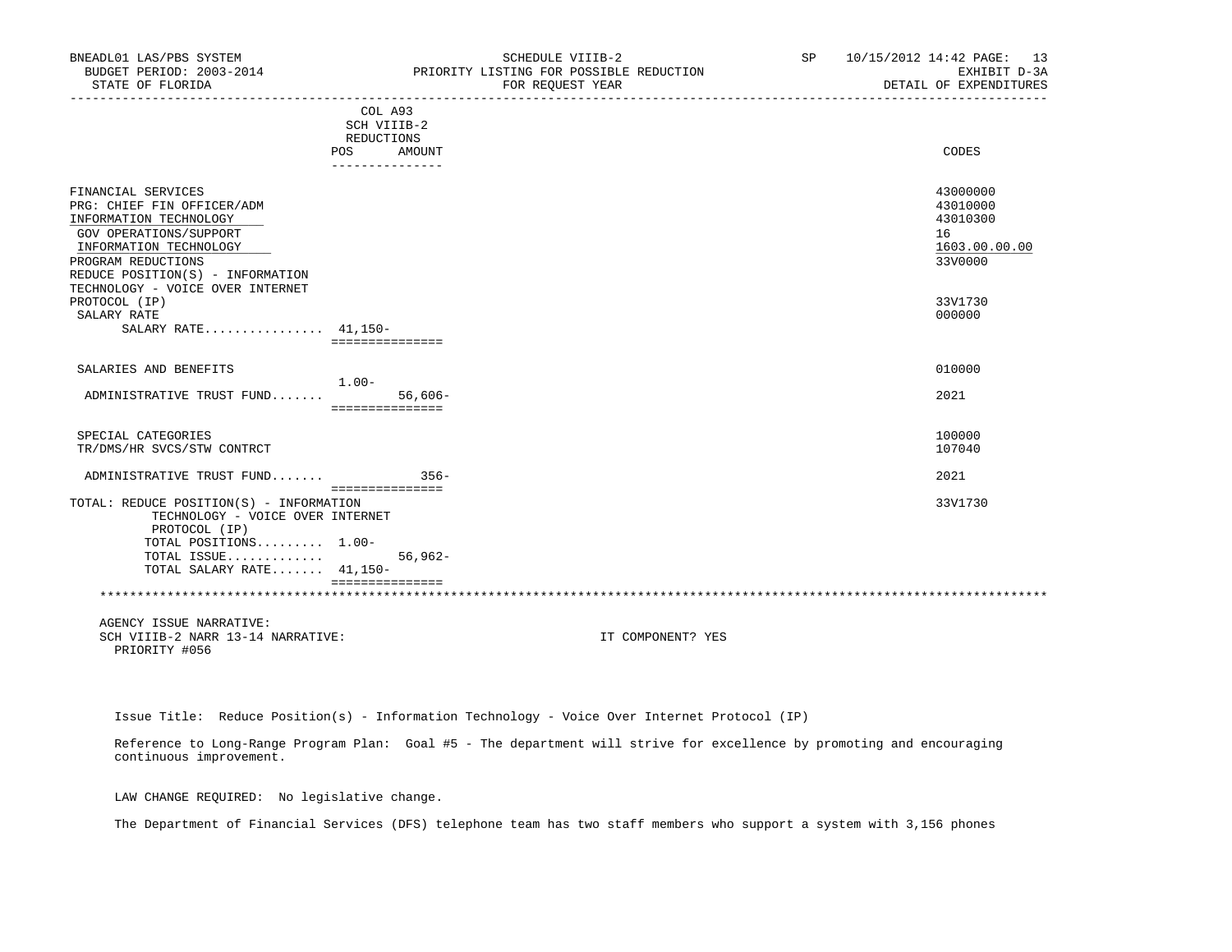| BNEADL01 LAS/PBS SYSTEM<br>BUDGET PERIOD: 2003-2014<br>STATE OF FLORIDA                                                                                                                                                      | SCHEDULE VIIIB-2<br>PRIORITY LISTING FOR POSSIBLE REDUCTION<br>FOR REQUEST YEAR                                                                                                                                                                                                                                                                                                                                                                                                                                                                                                                                                                                                                                                                                                                                                                                      | 10/15/2012 14:42 PAGE: 14<br>SP.<br>EXHIBIT D-3A<br>DETAIL OF EXPENDITURES |
|------------------------------------------------------------------------------------------------------------------------------------------------------------------------------------------------------------------------------|----------------------------------------------------------------------------------------------------------------------------------------------------------------------------------------------------------------------------------------------------------------------------------------------------------------------------------------------------------------------------------------------------------------------------------------------------------------------------------------------------------------------------------------------------------------------------------------------------------------------------------------------------------------------------------------------------------------------------------------------------------------------------------------------------------------------------------------------------------------------|----------------------------------------------------------------------------|
|                                                                                                                                                                                                                              | COL A93<br>SCH VIIIB-2<br>REDUCTIONS                                                                                                                                                                                                                                                                                                                                                                                                                                                                                                                                                                                                                                                                                                                                                                                                                                 |                                                                            |
|                                                                                                                                                                                                                              | POS FOR<br>AMOUNT<br>---------------                                                                                                                                                                                                                                                                                                                                                                                                                                                                                                                                                                                                                                                                                                                                                                                                                                 | CODES                                                                      |
| FINANCIAL SERVICES<br>PRG: CHIEF FIN OFFICER/ADM<br>INFORMATION TECHNOLOGY<br>GOV OPERATIONS/SUPPORT<br>INFORMATION TECHNOLOGY<br>PROGRAM REDUCTIONS<br>REDUCE POSITION(S) - INFORMATION<br>TECHNOLOGY - VOICE OVER INTERNET |                                                                                                                                                                                                                                                                                                                                                                                                                                                                                                                                                                                                                                                                                                                                                                                                                                                                      | 43000000<br>43010000<br>43010300<br>16<br>1603.00.00.00<br>33V0000         |
| PROTOCOL (IP)                                                                                                                                                                                                                |                                                                                                                                                                                                                                                                                                                                                                                                                                                                                                                                                                                                                                                                                                                                                                                                                                                                      | 33V1730                                                                    |
|                                                                                                                                                                                                                              | and a multi-location Call Center with 290 Automated Call Distribution (ACD) agents. This team processes over 175 tickets<br>and tasks per month to maintain the phone system. This reduction will reduce the support and maintenance levels for the<br>DFS phone and call center systems. It will increase the system downtime and negatively impact the overall system<br>performance. Eliminating one of these support positions will also considerably reduce the operational readiness of the<br>DFS hotlines during times of emergency as well as the daily workings of the agency. If phones are down or voicemail is<br>unavailable for any period of time, productivity will be stifled and citizens would be unable to reach agency staff to<br>get answers to critical questions. Eliminating this position represents a 50% reduction for these services. |                                                                            |

\*\*\*\*\*\*\*\*\*\*\*\*\*\*\*\*\*\*\*\*\*\*\*\*\*\*\*\*\*\*\*\*\*\*\*\*\*\*\*\*\*\*\*\*\*\*\*\*\*\*\*\*\*\*\*\*\*\*\*\*\*\*\*\*\*\*\*\*\*\*\*\*\*\*\*\*\*\*\*\*\*\*\*\*\*\*\*\*\*\*\*\*\*\*\*\*\*\*\*\*\*\*\*\*\*\*\*\*\*\*\*\*\*\*\*\*\*\*\*\*\*\*\*\*\*\*\*

 POSITION DETAIL OF SALARIES AND BENEFITS: LAPSE LAPSED SALARIES FTE BASE RATE ADDITIVES BENEFITS SUBTOTAL % AND BENEFITS ---------- -------------- -------------- -------------- -------------- ------ -------------- A93 - SCH VIIIB-2 REDUCTIONS CHANGES TO CURRENTLY AUTHORIZED POSITIONS P101 PROPOSED CLASS CODE<br>C9999 001 1.00- 41,150- 15,456- 56,606- 0.00 56,606- ---------- -------------- -------------- -------------- -------------- ------ -------------- TOTALS FOR ISSUE BY FUND 2021 ADMINISTRATIVE TRUST FUND 56,606- ---------- -------------- -------------- -------------- -------------- -------------- 1.00- 41,150- 15,456- 56,606- 56,606- ========== ============== ============== ============== ============== ============== \*\*\*\*\*\*\*\*\*\*\*\*\*\*\*\*\*\*\*\*\*\*\*\*\*\*\*\*\*\*\*\*\*\*\*\*\*\*\*\*\*\*\*\*\*\*\*\*\*\*\*\*\*\*\*\*\*\*\*\*\*\*\*\*\*\*\*\*\*\*\*\*\*\*\*\*\*\*\*\*\*\*\*\*\*\*\*\*\*\*\*\*\*\*\*\*\*\*\*\*\*\*\*\*\*\*\*\*\*\*\*\*\*\*\*\*\*\*\*\*\*\*\*\*\*\*\*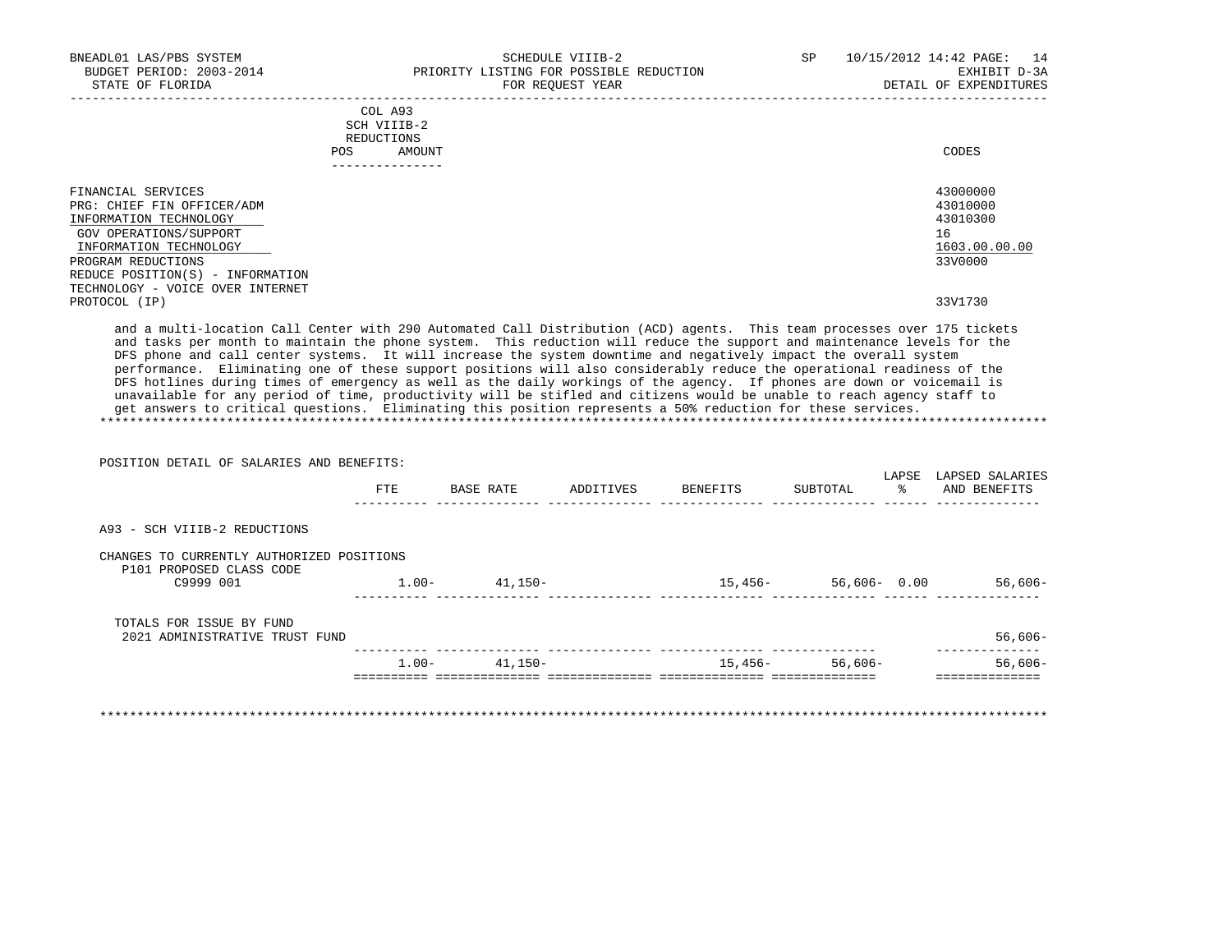| BNEADL01 LAS/PBS SYSTEM<br>BUDGET PERIOD: 2003-2014<br>STATE OF FLORIDA                                                                                                                                                                                  |                                                                          | SCHEDULE VIIIB-2<br>PRIORITY LISTING FOR POSSIBLE REDUCTION<br>FOR REOUEST YEAR | SP 10/15/2012 14:42 PAGE: 15<br>EXHIBIT D-3A<br>DETAIL OF EXPENDITURES                  |
|----------------------------------------------------------------------------------------------------------------------------------------------------------------------------------------------------------------------------------------------------------|--------------------------------------------------------------------------|---------------------------------------------------------------------------------|-----------------------------------------------------------------------------------------|
|                                                                                                                                                                                                                                                          | COL A93<br>SCH VIIIB-2<br>REDUCTIONS<br>POS<br>AMOUNT<br>--------------- |                                                                                 | CODES                                                                                   |
| FINANCIAL SERVICES<br>PRG: CHIEF FIN OFFICER/ADM<br>INFORMATION TECHNOLOGY<br>GOV OPERATIONS/SUPPORT<br>INFORMATION TECHNOLOGY<br>PROGRAM REDUCTIONS<br>REDUCE POSITION(S) - INFORMATION<br>TECHNOLOGY - HELP DESK<br>SALARY RATE<br>SALARY RATE 25,821- | ===============                                                          |                                                                                 | 43000000<br>43010000<br>43010300<br>16<br>1603.00.00.00<br>33V0000<br>33V1740<br>000000 |
| SALARIES AND BENEFITS<br>ADMINISTRATIVE TRUST FUND                                                                                                                                                                                                       | $1.00 -$<br>$39,310-$                                                    |                                                                                 | 010000<br>2021                                                                          |
| SPECIAL CATEGORIES<br>TR/DMS/HR SVCS/STW CONTRCT                                                                                                                                                                                                         | ===============                                                          |                                                                                 | 100000<br>107040                                                                        |
| ADMINISTRATIVE TRUST FUND                                                                                                                                                                                                                                | $356-$                                                                   |                                                                                 | 2021                                                                                    |
| TOTAL: REDUCE POSITION(S) - INFORMATION<br>TECHNOLOGY - HELP DESK<br>TOTAL POSITIONS 1.00-<br>TOTAL ISSUE<br>TOTAL SALARY RATE 25,821-                                                                                                                   | ===============<br>$39,666-$                                             |                                                                                 | 33V1740                                                                                 |
|                                                                                                                                                                                                                                                          |                                                                          |                                                                                 |                                                                                         |

 AGENCY ISSUE NARRATIVE: SCH VIIIB-2 NARR 13-14 NARRATIVE: IT COMPONENT? YES PRIORITY #057

Issue Title: Reduce Position(s) - Information Technology - Help Desk

 Reference to Long-Range Program Plan: Goal #5 - The department will strive for excellence by promoting and encouraging continuous improvement.

LAW CHANGE REQUIRED: No legislative change.

 The Department of Financial Services (DFS) Help Desk handles and processes an estimated 2,900 phone calls and 4,200 email requests per month with a staff of nine people. Eliminating this position and another help desk position in Information Technology - FLAIR will increase the workload for each remaining member of the team to an unsustainable level. An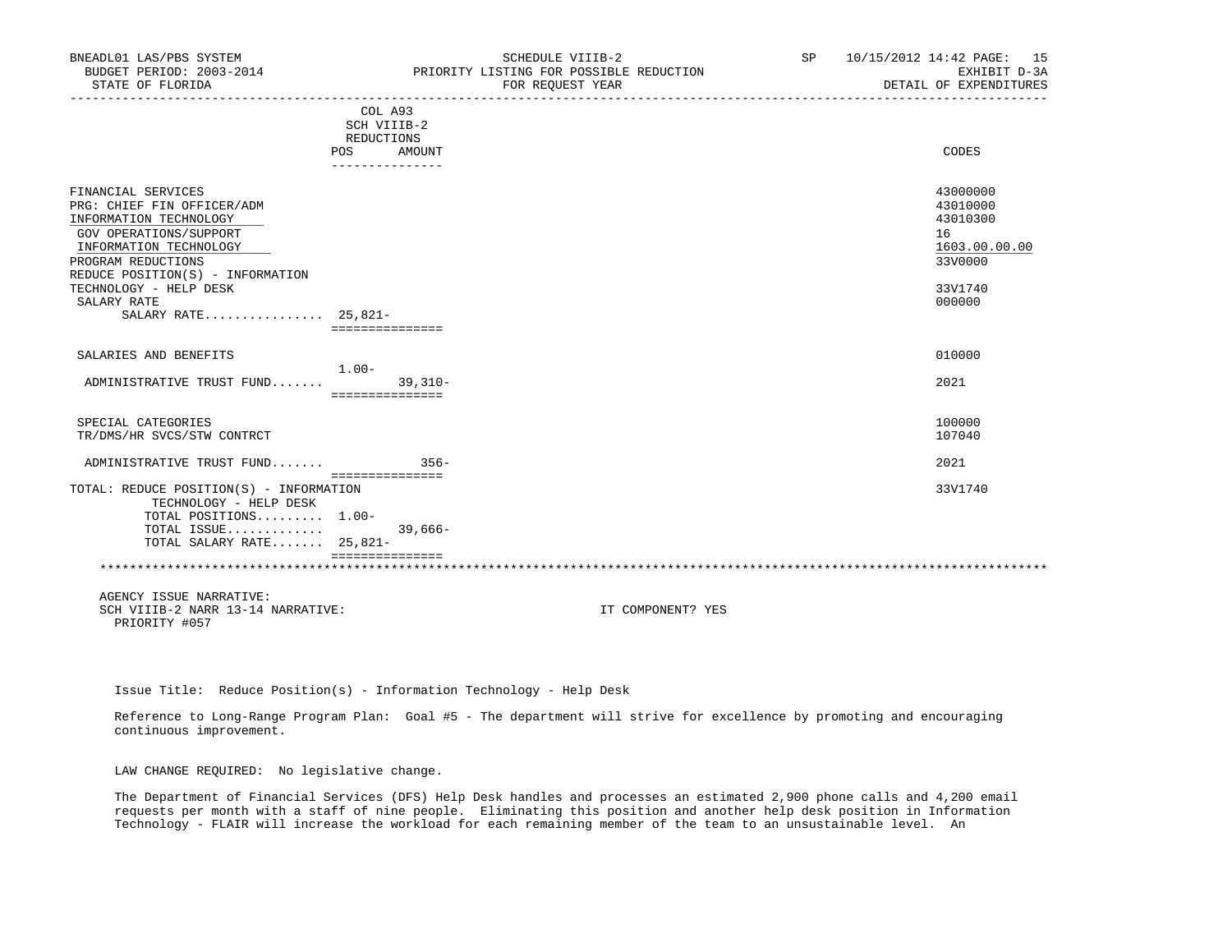| COL A93<br>SCH VIIIB-2<br>REDUCTIONS<br>AMOUNT<br><b>POS</b><br>-------------                                                  | CODES                                                   |
|--------------------------------------------------------------------------------------------------------------------------------|---------------------------------------------------------|
| FINANCIAL SERVICES<br>PRG: CHIEF FIN OFFICER/ADM<br>INFORMATION TECHNOLOGY<br>GOV OPERATIONS/SUPPORT<br>INFORMATION TECHNOLOGY | 43000000<br>43010000<br>43010300<br>16<br>1603.00.00.00 |
| PROGRAM REDUCTIONS<br>REDUCE POSITION(S) - INFORMATION                                                                         | 33V0000                                                 |
| TECHNOLOGY - HELP DESK                                                                                                         | 33V1740                                                 |

 increase in the individual staff workload may cause quality issues, decrease the number of tickets processed per hour and may decrease the overall number of customers' problems that are resolved in one day. This will translate into an overall productivity loss at DFS and delays in serving the public.

\*\*\*\*\*\*\*\*\*\*\*\*\*\*\*\*\*\*\*\*\*\*\*\*\*\*\*\*\*\*\*\*\*\*\*\*\*\*\*\*\*\*\*\*\*\*\*\*\*\*\*\*\*\*\*\*\*\*\*\*\*\*\*\*\*\*\*\*\*\*\*\*\*\*\*\*\*\*\*\*\*\*\*\*\*\*\*\*\*\*\*\*\*\*\*\*\*\*\*\*\*\*\*\*\*\*\*\*\*\*\*\*\*\*\*\*\*\*\*\*\*\*\*\*\*\*\*

| POSITION DETAIL OF SALARIES AND BENEFITS:                                          |                   |                                                          |  |                                 |
|------------------------------------------------------------------------------------|-------------------|----------------------------------------------------------|--|---------------------------------|
|                                                                                    |                   | FTE BASE RATE ADDITIVES BENEFITS SUBTOTAL % AND BENEFITS |  | LAPSE LAPSED SALARIES           |
| A93 - SCH VIIIB-2 REDUCTIONS                                                       |                   |                                                          |  |                                 |
| CHANGES TO CURRENTLY AUTHORIZED POSITIONS<br>P101 PROPOSED CLASS CODE<br>C9999 001 | $1.00 - 25,821 -$ |                                                          |  | $13,489 39,310-$ 0.00 $39,310-$ |
|                                                                                    |                   |                                                          |  |                                 |
| TOTALS FOR ISSUE BY FUND<br>2021 ADMINISTRATIVE TRUST FUND                         |                   |                                                          |  | $39,310-$                       |
|                                                                                    | $1.00 - 25.821 -$ | $13,489-39,310-$                                         |  | $39,310 -$<br>==============    |
|                                                                                    |                   |                                                          |  |                                 |
| REDUCE POSITION(S) - INFORMATION<br>TECHNOLOGY - STATE TREASURY IT                 |                   |                                                          |  |                                 |
| SUPPORT<br>SALARY RATE<br>SALARY RATE 48,720-                                      |                   |                                                          |  | 33V1750<br>000000               |

===============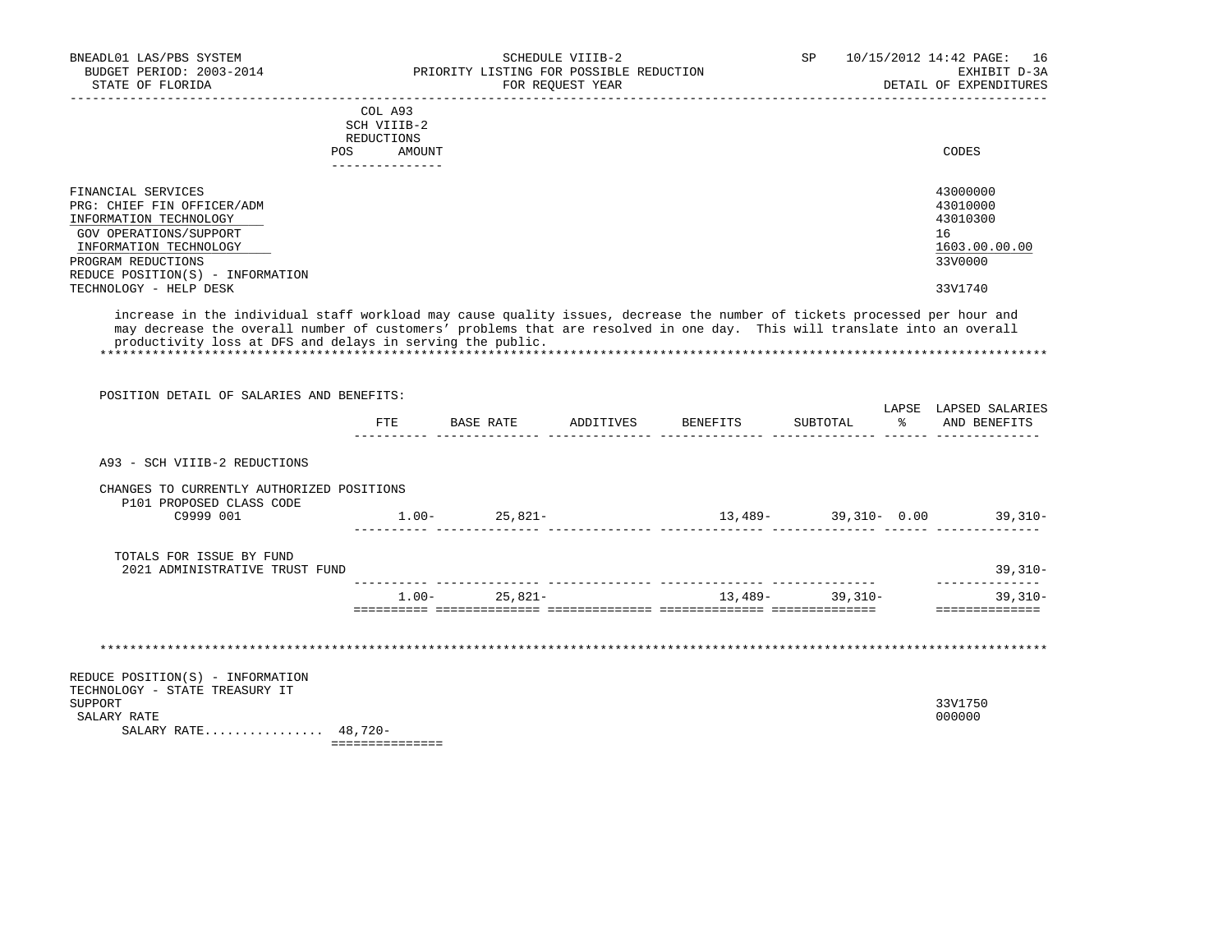| BNEADL01 LAS/PBS SYSTEM<br>BUDGET PERIOD: 2003-2014<br>STATE OF FLORIDA                                                                                                                  |                                             |           | SCHEDULE VIIIB-2<br>PRIORITY LISTING FOR POSSIBLE REDUCTION<br>FOR REQUEST YEAR | SP and the set of the set of the set of the set of the set of the set of the set of the set of the set of the set of the set of the set of the set of the set of the set of the set of the set of the set of the set of the se | 10/15/2012 14:42 PAGE: 17<br>EXHIBIT D-3A<br>DETAIL OF EXPENDITURES |
|------------------------------------------------------------------------------------------------------------------------------------------------------------------------------------------|---------------------------------------------|-----------|---------------------------------------------------------------------------------|--------------------------------------------------------------------------------------------------------------------------------------------------------------------------------------------------------------------------------|---------------------------------------------------------------------|
|                                                                                                                                                                                          | COL A93<br>SCH VIIIB-2<br>REDUCTIONS<br>POS | AMOUNT    |                                                                                 |                                                                                                                                                                                                                                | CODES                                                               |
|                                                                                                                                                                                          | ---------------                             |           |                                                                                 |                                                                                                                                                                                                                                |                                                                     |
| FINANCIAL SERVICES<br>PRG: CHIEF FIN OFFICER/ADM<br>INFORMATION TECHNOLOGY<br>GOV OPERATIONS/SUPPORT<br>INFORMATION TECHNOLOGY<br>PROGRAM REDUCTIONS<br>REDUCE POSITION(S) - INFORMATION |                                             |           |                                                                                 |                                                                                                                                                                                                                                | 43000000<br>43010000<br>43010300<br>16<br>1603.00.00.00<br>33V0000  |
| TECHNOLOGY - STATE TREASURY IT<br>SUPPORT<br>SALARIES AND BENEFITS                                                                                                                       | $1.00 -$                                    |           |                                                                                 |                                                                                                                                                                                                                                | 33V1750<br>010000                                                   |
| ADMINISTRATIVE TRUST FUND                                                                                                                                                                | ===============                             | $65.147-$ |                                                                                 |                                                                                                                                                                                                                                | 2021                                                                |
| SPECIAL CATEGORIES<br>TR/DMS/HR SVCS/STW CONTRCT                                                                                                                                         |                                             |           |                                                                                 |                                                                                                                                                                                                                                | 100000<br>107040                                                    |
| ADMINISTRATIVE TRUST FUND                                                                                                                                                                |                                             | $356-$    |                                                                                 |                                                                                                                                                                                                                                | 2021                                                                |
| TOTAL: REDUCE POSITION(S) - INFORMATION<br>TECHNOLOGY - STATE TREASURY IT<br>SUPPORT<br>TOTAL POSITIONS 1.00-<br>TOTAL ISSUE                                                             | ===============                             | $65,503-$ |                                                                                 |                                                                                                                                                                                                                                | 33V1750                                                             |
| TOTAL SALARY RATE 48,720-                                                                                                                                                                | ===============                             |           |                                                                                 |                                                                                                                                                                                                                                |                                                                     |
|                                                                                                                                                                                          |                                             |           |                                                                                 |                                                                                                                                                                                                                                |                                                                     |
| AGENCY ISSUE NARRATIVE:<br>SCH VIIIB-2 NARR 13-14 NARRATIVE:                                                                                                                             |                                             |           | IT COMPONENT? YES                                                               |                                                                                                                                                                                                                                |                                                                     |

Issue Title: Reduce Position(s) - Information Technology - State Treasury IT Support

 Reference to Long-Range Program Plan: Goal #5 - The department will strive for excellence by promoting and encouraging continuous improvement.

LAW CHANGE REQUIRED: No legislative change.

PRIORITY #058

 The Department of Financial Services (DFS) has a large inventory of Information System applications to support its core business. This is one of four positions that support the State Treasury's current system as well as the rewrite of the system by modernizing and adding much needed additional functionality to the new Cash Management System.

The State Treasury functions as the State's bank, verifying all deposits made by state agencies (approximately 415,000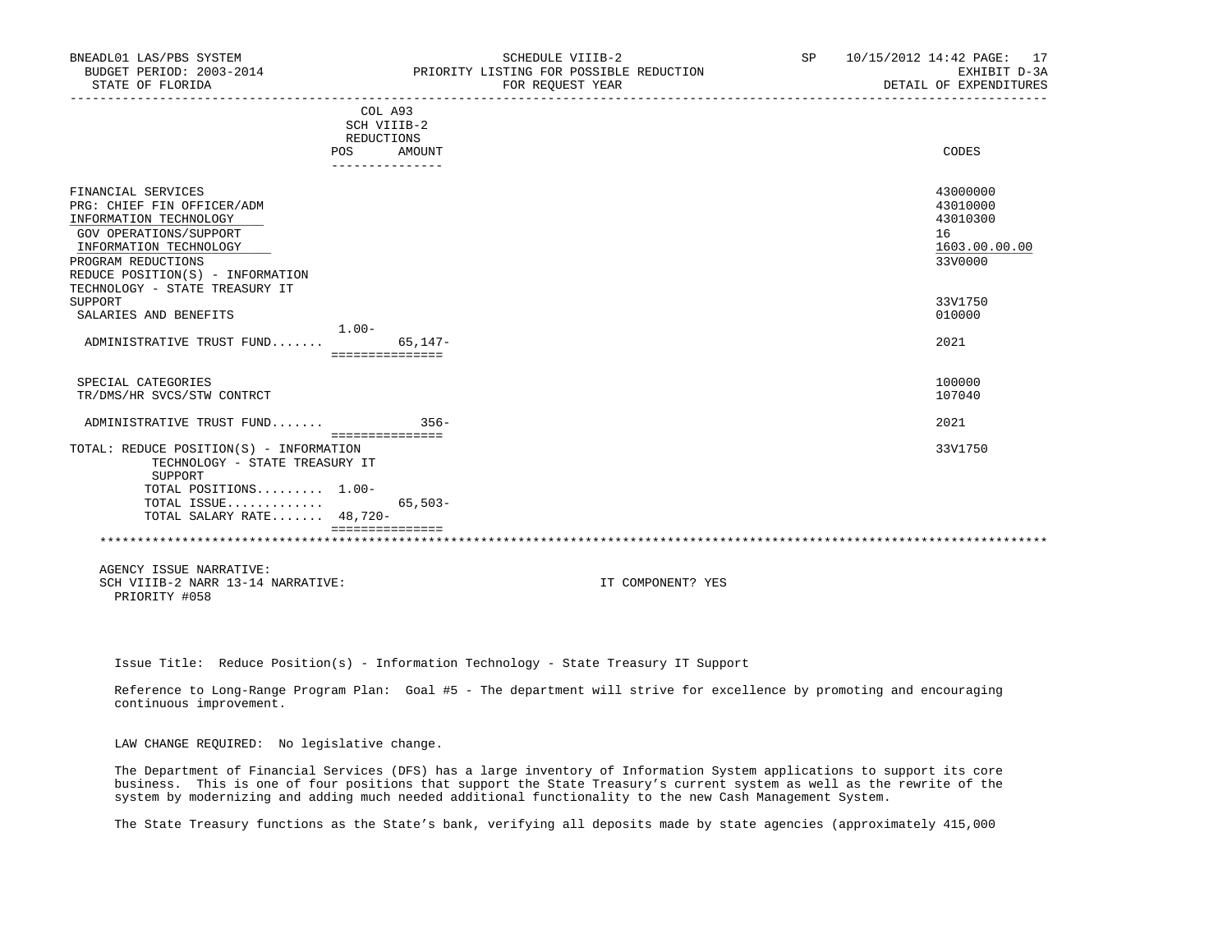| BNEADL01 LAS/PBS SYSTEM<br>BUDGET PERIOD: 2003-2014<br>STATE OF FLORIDA                                                        | SCHEDULE VIIIB-2<br>PRIORITY LISTING FOR POSSIBLE REDUCTION<br>FOR REOUEST YEAR | <b>SP</b> | 10/15/2012 14:42 PAGE:<br>18<br>EXHIBIT D-3A<br>DETAIL OF EXPENDITURES |
|--------------------------------------------------------------------------------------------------------------------------------|---------------------------------------------------------------------------------|-----------|------------------------------------------------------------------------|
|                                                                                                                                | COL A93<br>SCH VIIIB-2<br>REDUCTIONS<br>POS<br>AMOUNT                           |           | CODES                                                                  |
| FINANCIAL SERVICES<br>PRG: CHIEF FIN OFFICER/ADM<br>INFORMATION TECHNOLOGY<br>GOV OPERATIONS/SUPPORT<br>INFORMATION TECHNOLOGY |                                                                                 |           | 43000000<br>43010000<br>43010300<br>16<br>1603.00.00.00                |
| PROGRAM REDUCTIONS<br>REDUCE POSITION(S) - INFORMATION<br>TECHNOLOGY - STATE TREASURY IT<br>SUPPORT                            |                                                                                 |           | 33V0000<br>33V1750                                                     |

 deposits totaling approximately \$81.5 billion last fiscal year), clearing all warrants generated by state agencies (approximately 3 million warrants totaling approximately \$81 billion dollars last fiscal year) and investing the surplus funds (current investments approximately \$20 billion). The Cash Management System is the system that processes and accounts for all these transactions. Without the appropriate support and updates to the system, the risk of Treasury not being able to perform the above functions timely, accurately or efficiently becomes of great concern. This could result in invalid warrants being cashed, agencies not having access to their cash due to deposits not being verified or due to not being able to accurately account for the State's cash and investments.

 Eliminating this staff position will represent a 25 percent reduction of support and will severely affect the development activities associated with this application and reduce the level of support and maintenance it currently receives. This situation will introduce application performance issues and functionality deficiencies. Without this position DFS will have to either jeopardize its statutory responsibility in that area or augment staff by contracting with a vendor for programmer services at over twice the cost allocated for this position to proceed with the work. \*\*\*\*\*\*\*\*\*\*\*\*\*\*\*\*\*\*\*\*\*\*\*\*\*\*\*\*\*\*\*\*\*\*\*\*\*\*\*\*\*\*\*\*\*\*\*\*\*\*\*\*\*\*\*\*\*\*\*\*\*\*\*\*\*\*\*\*\*\*\*\*\*\*\*\*\*\*\*\*\*\*\*\*\*\*\*\*\*\*\*\*\*\*\*\*\*\*\*\*\*\*\*\*\*\*\*\*\*\*\*\*\*\*\*\*\*\*\*\*\*\*\*\*\*\*\*

| POSITION DETAIL OF SALARIES AND BENEFITS:                             |          |           |           |          | LAPSE          | LAPSED SALARIES |
|-----------------------------------------------------------------------|----------|-----------|-----------|----------|----------------|-----------------|
|                                                                       | FTE      | BASE RATE | ADDITIVES | BENEFITS | ႜၟ<br>SUBTOTAL | AND BENEFITS    |
| A93 - SCH VIIIB-2 REDUCTIONS                                          |          |           |           |          |                |                 |
| CHANGES TO CURRENTLY AUTHORIZED POSITIONS<br>P101 PROPOSED CLASS CODE |          |           |           |          |                |                 |
| C9999 001                                                             | $1.00 -$ | 48,720-   |           | 16,427-  | 65,147- 0.00   | 65,147-         |
| TOTALS FOR ISSUE BY FUND                                              |          |           |           |          |                |                 |
| 2021 ADMINISTRATIVE TRUST FUND                                        |          |           |           |          |                | 65,147-         |
|                                                                       | $1.00 -$ | 48,720-   |           | 16,427-  | 65,147-        | 65,147-         |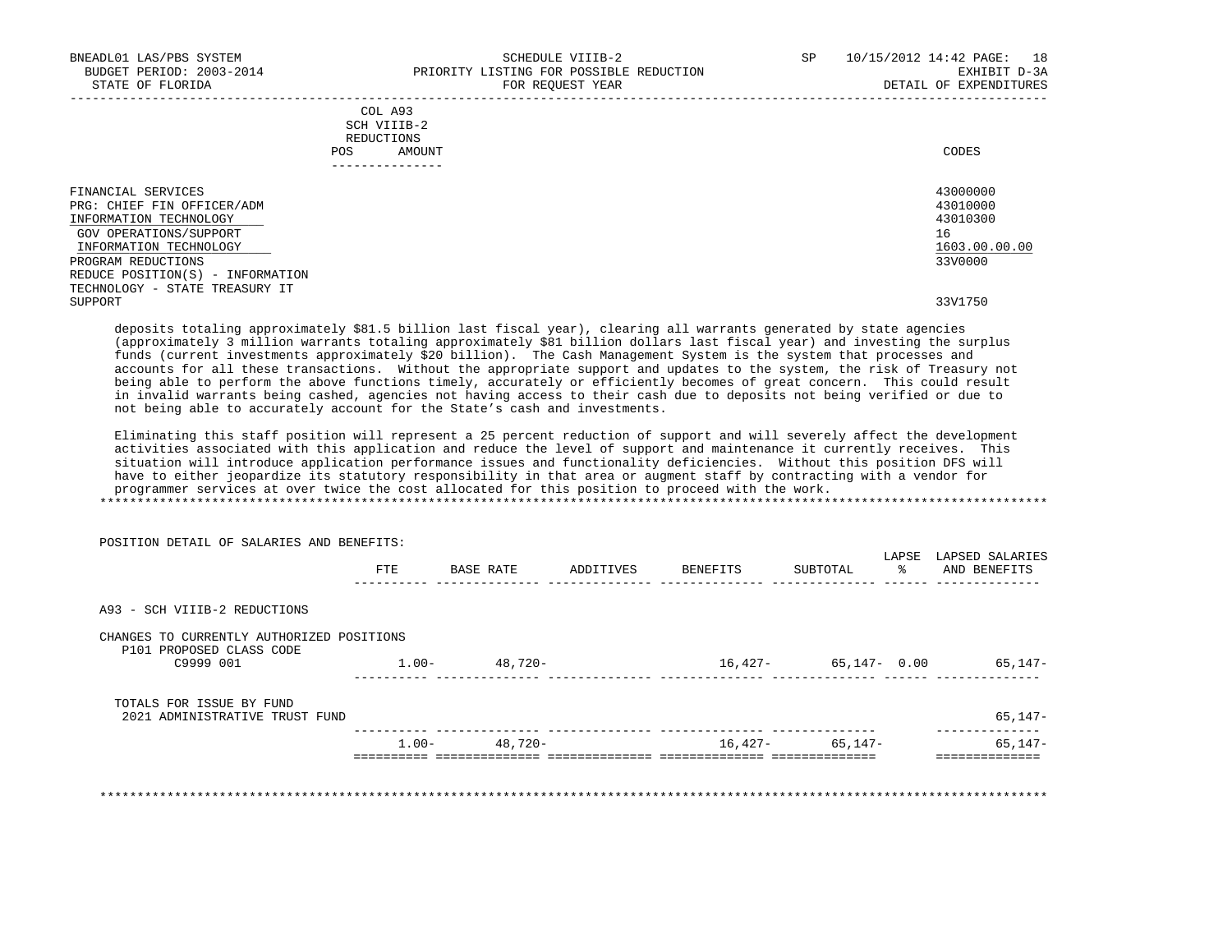| BNEADL01 LAS/PBS SYSTEM<br>BUDGET PERIOD: 2003-2014<br>STATE OF FLORIDA |                        |           | SCHEDULE VIIIB-2<br>PRIORITY LISTING FOR POSSIBLE REDUCTION<br>FOR REOUEST YEAR |                  |  | SP 10/15/2012 14:42 PAGE: 19<br>EXHIBIT D-3A<br>DETAIL OF EXPENDITURES |
|-------------------------------------------------------------------------|------------------------|-----------|---------------------------------------------------------------------------------|------------------|--|------------------------------------------------------------------------|
|                                                                         | COL A93<br>SCH VIIIB-2 |           |                                                                                 |                  |  |                                                                        |
|                                                                         | REDUCTIONS             |           |                                                                                 |                  |  |                                                                        |
|                                                                         | POS                    | AMOUNT    |                                                                                 |                  |  | CODES                                                                  |
|                                                                         | ______________         |           |                                                                                 |                  |  |                                                                        |
| FINANCIAL SERVICES                                                      |                        |           |                                                                                 |                  |  | 43000000                                                               |
| PRG: CHIEF FIN OFFICER/ADM                                              |                        |           |                                                                                 |                  |  | 43010000                                                               |
| INFORMATION TECHNOLOGY                                                  |                        |           |                                                                                 |                  |  | 43010300                                                               |
| GOV OPERATIONS/SUPPORT                                                  |                        |           |                                                                                 |                  |  | 16                                                                     |
| INFORMATION TECHNOLOGY                                                  |                        |           |                                                                                 |                  |  | 1603.00.00.00                                                          |
| PROGRAM REDUCTIONS                                                      |                        |           |                                                                                 |                  |  | 33V0000                                                                |
| REDUCE POSITION(S) - INFORMATION                                        |                        |           |                                                                                 |                  |  |                                                                        |
| TECHNOLOGY - UNCLAIMED PROPERTY IT                                      |                        |           |                                                                                 |                  |  |                                                                        |
| SUPPORT                                                                 |                        |           |                                                                                 |                  |  | 33V1770                                                                |
| SALARY RATE                                                             |                        |           |                                                                                 |                  |  | 000000                                                                 |
| SALARY RATE 35,762-                                                     |                        |           |                                                                                 |                  |  |                                                                        |
|                                                                         | ===============        |           |                                                                                 |                  |  |                                                                        |
|                                                                         |                        |           |                                                                                 |                  |  |                                                                        |
| SALARIES AND BENEFITS                                                   |                        |           |                                                                                 |                  |  | 010000                                                                 |
|                                                                         | $1.00-$                |           |                                                                                 |                  |  |                                                                        |
| ADMINISTRATIVE TRUST FUND                                               |                        | $50,526-$ |                                                                                 |                  |  | 2021                                                                   |
|                                                                         | ===============        |           |                                                                                 |                  |  |                                                                        |
| SPECIAL CATEGORIES                                                      |                        |           |                                                                                 |                  |  | 100000                                                                 |
| TR/DMS/HR SVCS/STW CONTRCT                                              |                        |           |                                                                                 |                  |  | 107040                                                                 |
|                                                                         |                        |           |                                                                                 |                  |  |                                                                        |
| ADMINISTRATIVE TRUST FUND                                               | ===============        | $356-$    |                                                                                 |                  |  | 2021                                                                   |
| TOTAL: REDUCE POSITION(S) - INFORMATION                                 |                        |           |                                                                                 |                  |  | 33V1770                                                                |
| TECHNOLOGY - UNCLAIMED PROPERTY IT                                      |                        |           |                                                                                 |                  |  |                                                                        |
| SUPPORT                                                                 |                        |           |                                                                                 |                  |  |                                                                        |
| TOTAL POSITIONS 1.00-                                                   |                        |           |                                                                                 |                  |  |                                                                        |
| TOTAL ISSUE                                                             |                        | $50,882-$ |                                                                                 |                  |  |                                                                        |
| TOTAL SALARY RATE 35,762-                                               |                        |           |                                                                                 |                  |  |                                                                        |
|                                                                         | ===============        |           |                                                                                 |                  |  |                                                                        |
|                                                                         |                        |           |                                                                                 |                  |  |                                                                        |
| AGENCY ISSUE NARRATIVE:                                                 |                        |           |                                                                                 |                  |  |                                                                        |
| SCH VIIIB-2 NARR 13-14 NARRATIVE:                                       |                        |           |                                                                                 | IT COMPONENT? NO |  |                                                                        |
| PRIORITY #059                                                           |                        |           |                                                                                 |                  |  |                                                                        |

Issue Title: Reduce Position(s) - Information Technology - Unclaimed Property IT Support

 Reference to Long-Range Program Plan: Goal #5 - The department will strive for excellence by promoting and encouraging continuous improvement.

LAW CHANGE REQUIRED: No legislative change.

The Department of Financial Services (DFS) has a large inventory of Information System applications to support its core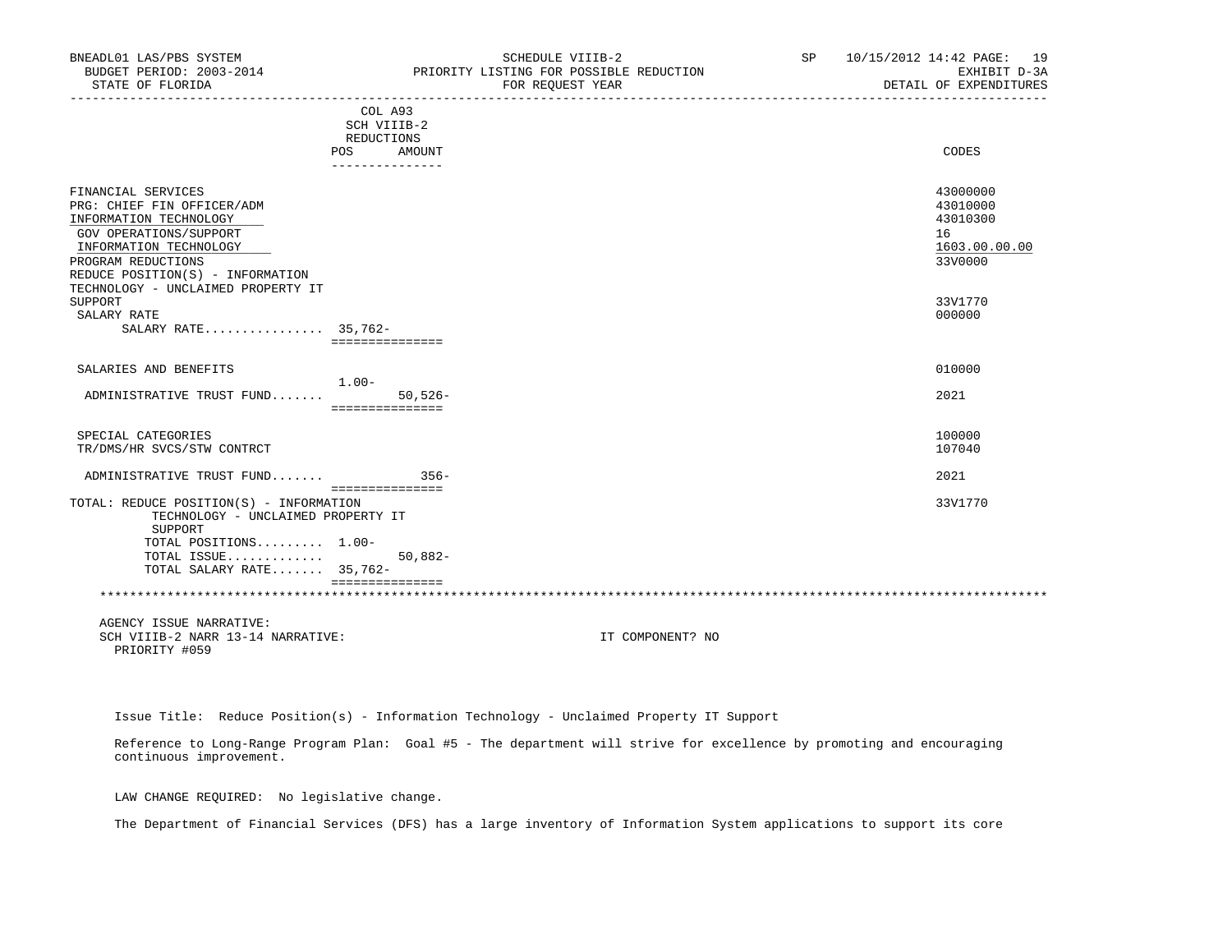| BNEADL01 LAS/PBS SYSTEM<br>BUDGET PERIOD: 2003-2014<br>STATE OF FLORIDA                                                                                                                                                                   | SCHEDULE VIIIB-2<br>PRIORITY LISTING FOR POSSIBLE REDUCTION<br>FOR REQUEST YEAR                                                                                                                                                                                                                                                                                                                                                                                                                                                                                                                                                                                                                                                                                                                                                                                                   | SP | 10/15/2012 14:42 PAGE:<br>-20<br>EXHIBIT D-3A<br>DETAIL OF EXPENDITURES       |
|-------------------------------------------------------------------------------------------------------------------------------------------------------------------------------------------------------------------------------------------|-----------------------------------------------------------------------------------------------------------------------------------------------------------------------------------------------------------------------------------------------------------------------------------------------------------------------------------------------------------------------------------------------------------------------------------------------------------------------------------------------------------------------------------------------------------------------------------------------------------------------------------------------------------------------------------------------------------------------------------------------------------------------------------------------------------------------------------------------------------------------------------|----|-------------------------------------------------------------------------------|
|                                                                                                                                                                                                                                           | COL A93<br>SCH VIIIB-2<br>REDUCTIONS<br><b>POS</b><br>AMOUNT                                                                                                                                                                                                                                                                                                                                                                                                                                                                                                                                                                                                                                                                                                                                                                                                                      |    | CODES                                                                         |
|                                                                                                                                                                                                                                           |                                                                                                                                                                                                                                                                                                                                                                                                                                                                                                                                                                                                                                                                                                                                                                                                                                                                                   |    |                                                                               |
| FINANCIAL SERVICES<br>PRG: CHIEF FIN OFFICER/ADM<br>INFORMATION TECHNOLOGY<br>GOV OPERATIONS/SUPPORT<br>INFORMATION TECHNOLOGY<br>PROGRAM REDUCTIONS<br>REDUCE POSITION(S) - INFORMATION<br>TECHNOLOGY - UNCLAIMED PROPERTY IT<br>SUPPORT |                                                                                                                                                                                                                                                                                                                                                                                                                                                                                                                                                                                                                                                                                                                                                                                                                                                                                   |    | 43000000<br>43010000<br>43010300<br>16<br>1603.00.00.00<br>33V0000<br>33V1770 |
|                                                                                                                                                                                                                                           | business. This position is responsible for supporting the State Unclaimed Property program in its effort to automate the<br>return of the \$2.5 billion of unclaimed properties to rightful owners. Eliminating this staff position, which is one of<br>two positions that support Unclaimed Property, will stop the improvement activities associated with this application and<br>minimize the level of support required to reduce the 700 backlog improvements needed in this system. Furthermore, this<br>situation will introduce application performance issues and functionality deficiencies. Without this position, DFS will<br>have to either compromise the performance of the entire program or augment staff by contracting with a vendor for<br>programmer services at over twice the cost allocated for this position to proceed with the efficiency improvements. |    |                                                                               |

 POSITION DETAIL OF SALARIES AND BENEFITS: LAPSE LAPSED SALARIES FTE BASE RATE ADDITIVES BENEFITS SUBTOTAL % AND BENEFITS ---------- -------------- -------------- -------------- -------------- ------ -------------- A93 - SCH VIIIB-2 REDUCTIONS CHANGES TO CURRENTLY AUTHORIZED POSITIONS P101 PROPOSED CLASS CODE<br>C9999 001 C9999 001 1.00- 35,762- 14,764- 50,526- 0.00 50,526- ---------- -------------- -------------- -------------- -------------- ------ -------------- TOTALS FOR ISSUE BY FUND 2021 ADMINISTRATIVE TRUST FUND 50,526- ---------- -------------- -------------- -------------- -------------- -------------- 1.00- 35,762- 14,764- 50,526- 50,526- ========== ============== ============== ============== ============== ============== \*\*\*\*\*\*\*\*\*\*\*\*\*\*\*\*\*\*\*\*\*\*\*\*\*\*\*\*\*\*\*\*\*\*\*\*\*\*\*\*\*\*\*\*\*\*\*\*\*\*\*\*\*\*\*\*\*\*\*\*\*\*\*\*\*\*\*\*\*\*\*\*\*\*\*\*\*\*\*\*\*\*\*\*\*\*\*\*\*\*\*\*\*\*\*\*\*\*\*\*\*\*\*\*\*\*\*\*\*\*\*\*\*\*\*\*\*\*\*\*\*\*\*\*\*\*\*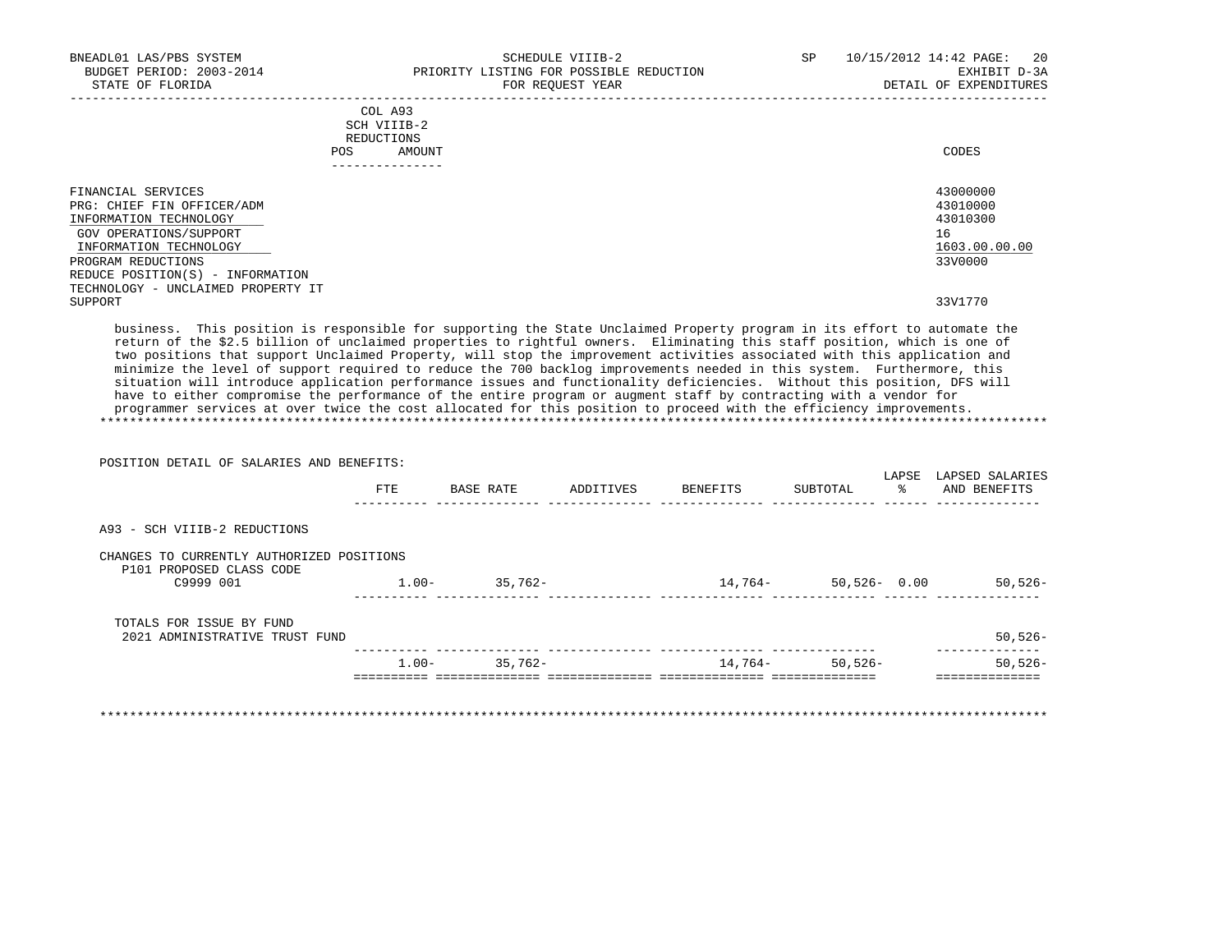| BNEADL01 LAS/PBS SYSTEM<br>BUDGET PERIOD: 2003-2014<br>STATE OF FLORIDA                                                                                                                  |                                             |             | SCHEDULE VIIIB-2<br>PRIORITY LISTING FOR POSSIBLE REDUCTION<br>FOR REOUEST YEAR | SP <sub>2</sub> | 10/15/2012 14:42 PAGE: 21<br>EXHIBIT D-3A<br>DETAIL OF EXPENDITURES |
|------------------------------------------------------------------------------------------------------------------------------------------------------------------------------------------|---------------------------------------------|-------------|---------------------------------------------------------------------------------|-----------------|---------------------------------------------------------------------|
|                                                                                                                                                                                          | COL A93<br>SCH VIIIB-2<br>REDUCTIONS<br>POS | AMOUNT      | _____________________________________                                           |                 | CODES                                                               |
|                                                                                                                                                                                          | ---------------                             |             |                                                                                 |                 |                                                                     |
| FINANCIAL SERVICES<br>PRG: CHIEF FIN OFFICER/ADM<br>INFORMATION TECHNOLOGY<br>GOV OPERATIONS/SUPPORT<br>INFORMATION TECHNOLOGY<br>PROGRAM REDUCTIONS<br>REDUCE POSITION(S) - INFORMATION |                                             |             |                                                                                 |                 | 43000000<br>43010000<br>43010300<br>16<br>1603.00.00.00<br>33V0000  |
| TECHNOLOGY - BUSINESS RELATIONSHIP<br>CONSULTANT<br>SALARY RATE<br>SALARY RATE 71,013-                                                                                                   | ===============                             |             |                                                                                 |                 | 33V1780<br>000000                                                   |
| SALARIES AND BENEFITS                                                                                                                                                                    |                                             |             |                                                                                 |                 | 010000                                                              |
| ADMINISTRATIVE TRUST FUND                                                                                                                                                                | 1.00-<br>===============                    | $90, 299 -$ |                                                                                 |                 | 2021                                                                |
| SPECIAL CATEGORIES<br>TR/DMS/HR SVCS/STW CONTRCT                                                                                                                                         |                                             |             |                                                                                 |                 | 100000<br>107040                                                    |
| ADMINISTRATIVE TRUST FUND                                                                                                                                                                |                                             | $356 -$     |                                                                                 |                 | 2021                                                                |
| TOTAL: REDUCE POSITION(S) - INFORMATION<br>TECHNOLOGY - BUSINESS RELATIONSHIP<br>CONSULTANT<br>TOTAL POSITIONS 1.00-<br>TOTAL ISSUE<br>TOTAL SALARY RATE 71,013-                         | ===============                             | $90,655 -$  |                                                                                 |                 | 33V1780                                                             |
|                                                                                                                                                                                          | ===============                             |             |                                                                                 |                 |                                                                     |
| AGENCY ISSUE NARRATIVE:<br>SCH VIIIB-2 NARR 13-14 NARRATIVE:<br>PRIORITY #060                                                                                                            |                                             |             | IT COMPONENT? YES                                                               |                 |                                                                     |

Issue Title: Reduce Position(s) - Information Technology - Business Relationship Consultant

 Reference to Long-Range Program Plan: Goal #5 - The department will strive for excellence by promoting and encouraging continuous improvement.

LAW CHANGE REQUIRED: No legislative change.

There are currently four Business Relationship Consultant (BRC) positions assigned to work with 18 divisions/offices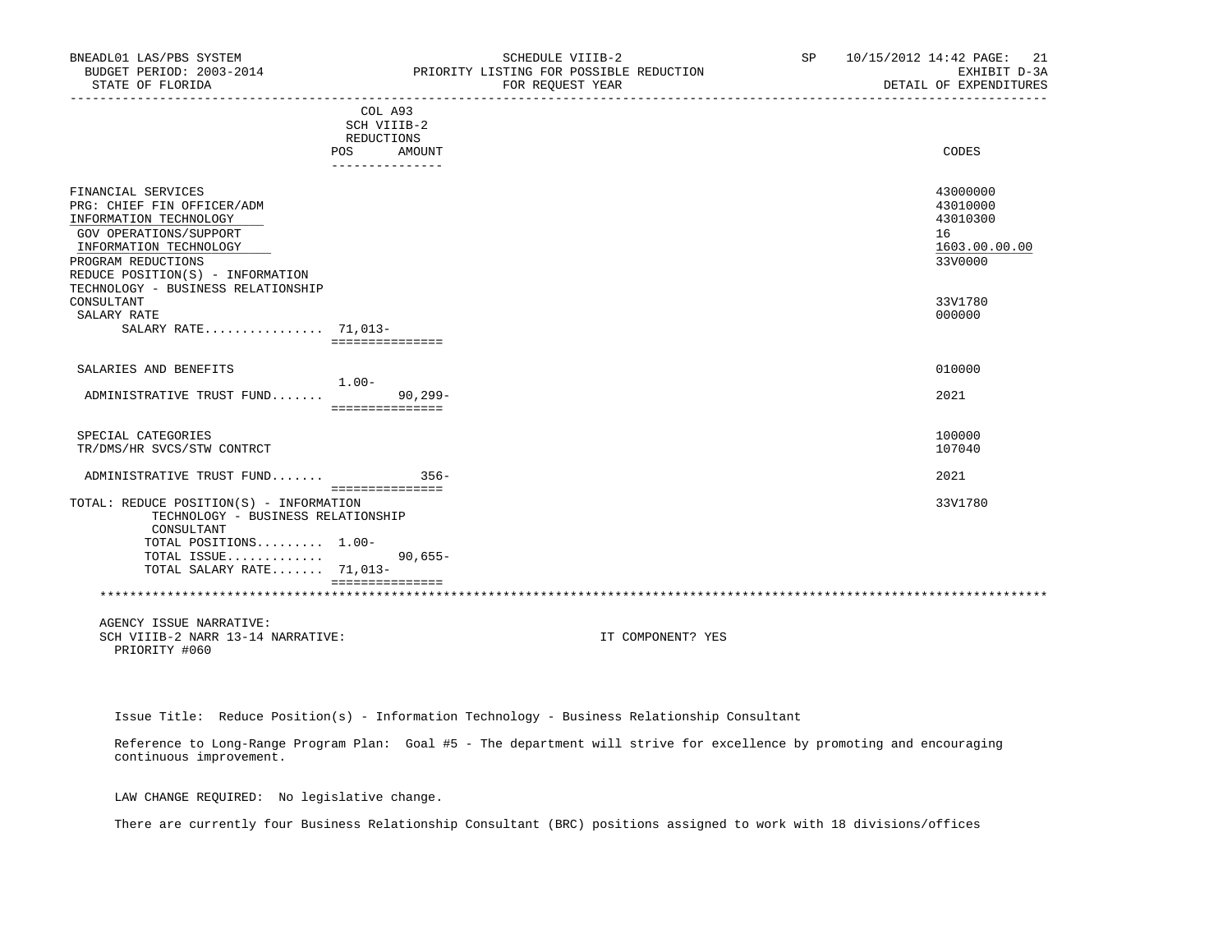| BNEADL01 LAS/PBS SYSTEM<br>BUDGET PERIOD: 2003-2014<br>STATE OF FLORIDA | SCHEDULE VIIIB-2<br>PRIORITY LISTING FOR POSSIBLE REDUCTION<br>FOR REOUEST YEAR | -22<br>SP<br>10/15/2012 14:42 PAGE:<br>EXHIBIT D-3A<br>DETAIL OF EXPENDITURES |
|-------------------------------------------------------------------------|---------------------------------------------------------------------------------|-------------------------------------------------------------------------------|
|                                                                         | COL A93                                                                         |                                                                               |
|                                                                         | SCH VIIIB-2                                                                     |                                                                               |
|                                                                         | REDUCTIONS                                                                      |                                                                               |
|                                                                         | AMOUNT<br>POS.                                                                  | CODES                                                                         |
|                                                                         | - – – – – – – – – – – – –                                                       |                                                                               |
| FINANCIAL SERVICES                                                      |                                                                                 | 43000000                                                                      |
| PRG: CHIEF FIN OFFICER/ADM                                              |                                                                                 | 43010000                                                                      |
| INFORMATION TECHNOLOGY                                                  |                                                                                 | 43010300                                                                      |
| GOV OPERATIONS/SUPPORT                                                  |                                                                                 | 16                                                                            |
| INFORMATION TECHNOLOGY                                                  |                                                                                 | 1603.00.00.00                                                                 |
| PROGRAM REDUCTIONS                                                      |                                                                                 | 33V0000                                                                       |

PROGRAM REDUCTIONS REDUCE POSITION(S) - INFORMATION TECHNOLOGY - BUSINESS RELATIONSHIP CONSULTANT 33V1780

 within the Department of Financial Services (DFS). The primary BRC function is to understand and document the business of each Division of Information Systems (DIS) customer, including their core mission and statutory requirements to best leverage and align technology services to assist the division/offices in meeting their strategic goals. The BRC is the direct liaison between division/office leadership and DIS, where their role is similar to a language translator, the BRC is able to adeptly translate business needs into technical requirements and vice versa. This unique skill is vital to the implementation of DFS' current and future initiatives.

 Elimination of this position will mean that the needs of at least four divisions within DFS will be reassigned to the remaining three BRC positions, which will cause delay in operational response time to DIS customer initiatives and concerns, and reduce the ability of DIS to move forward with efficient and timely project implementations required to maintain and improve DIS support of DFS initiatives to protect and safeguard the interests of the State of Florida. \*\*\*\*\*\*\*\*\*\*\*\*\*\*\*\*\*\*\*\*\*\*\*\*\*\*\*\*\*\*\*\*\*\*\*\*\*\*\*\*\*\*\*\*\*\*\*\*\*\*\*\*\*\*\*\*\*\*\*\*\*\*\*\*\*\*\*\*\*\*\*\*\*\*\*\*\*\*\*\*\*\*\*\*\*\*\*\*\*\*\*\*\*\*\*\*\*\*\*\*\*\*\*\*\*\*\*\*\*\*\*\*\*\*\*\*\*\*\*\*\*\*\*\*\*\*\*

| POSITION DETAIL OF SALARIES AND BENEFITS:                             |         |           |           |          | LAPSE          | LAPSED SALARIES |
|-----------------------------------------------------------------------|---------|-----------|-----------|----------|----------------|-----------------|
|                                                                       | FTE     | BASE RATE | ADDITIVES | BENEFITS | ႜၟ<br>SUBTOTAL | AND BENEFITS    |
| A93 - SCH VIIIB-2 REDUCTIONS                                          |         |           |           |          |                |                 |
| CHANGES TO CURRENTLY AUTHORIZED POSITIONS<br>P101 PROPOSED CLASS CODE |         |           |           |          |                |                 |
| C9999 001                                                             | $1.00-$ | 71,013-   |           | 19,286-  | 90,299-0.00    | 90,299-         |
| TOTALS FOR ISSUE BY FUND                                              |         |           |           |          |                |                 |
| 2021 ADMINISTRATIVE TRUST FUND                                        |         |           |           |          |                | $90, 299 -$     |
|                                                                       | $1.00-$ | $71,013-$ |           | 19,286-  | $90,299-$      | $90, 299 -$     |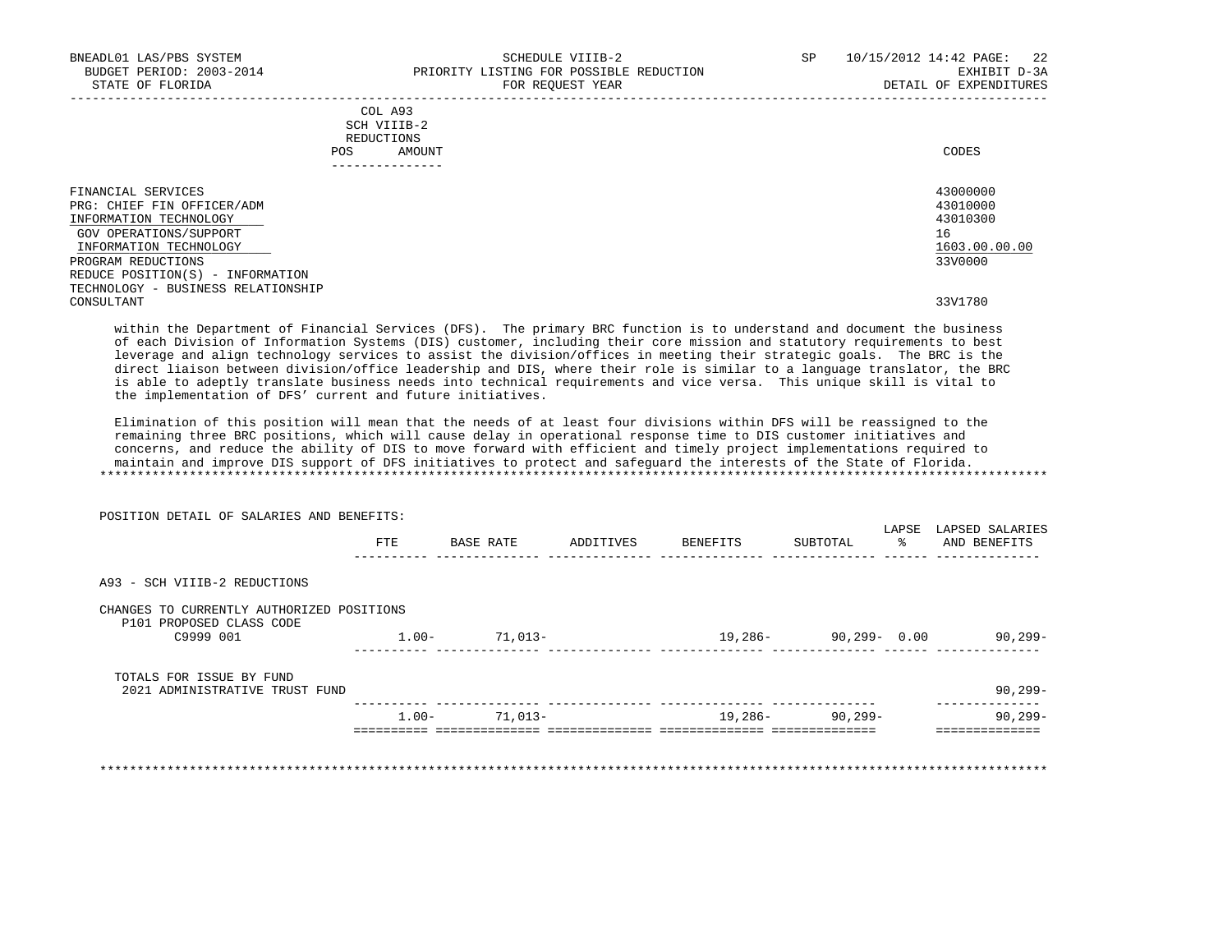| BNEADL01 LAS/PBS SYSTEM<br>BUDGET PERIOD: 2003-2014<br>STATE OF FLORIDA |                        |           | SCHEDULE VIIIB-2<br>PRIORITY LISTING FOR POSSIBLE REDUCTION<br>FOR REOUEST YEAR | SP and the set of the set of the set of the set of the set of the set of the set of the set of the set of the set of the set of the set of the set of the set of the set of the set of the set of the set of the set of the se | 10/15/2012 14:42 PAGE: 23<br>DETAIL OF EXPENDITURES | EXHIBIT D-3A |
|-------------------------------------------------------------------------|------------------------|-----------|---------------------------------------------------------------------------------|--------------------------------------------------------------------------------------------------------------------------------------------------------------------------------------------------------------------------------|-----------------------------------------------------|--------------|
|                                                                         | COL A93                |           |                                                                                 |                                                                                                                                                                                                                                |                                                     |              |
|                                                                         | SCH VIIIB-2            |           |                                                                                 |                                                                                                                                                                                                                                |                                                     |              |
|                                                                         | REDUCTIONS             |           |                                                                                 |                                                                                                                                                                                                                                |                                                     |              |
|                                                                         | POS<br>--------------- | AMOUNT    |                                                                                 |                                                                                                                                                                                                                                | CODES                                               |              |
| FINANCIAL SERVICES                                                      |                        |           |                                                                                 |                                                                                                                                                                                                                                | 43000000                                            |              |
| PRG: CHIEF FIN OFFICER/ADM                                              |                        |           |                                                                                 |                                                                                                                                                                                                                                | 43010000                                            |              |
| INFORMATION TECHNOLOGY                                                  |                        |           |                                                                                 |                                                                                                                                                                                                                                | 43010300                                            |              |
| GOV OPERATIONS/SUPPORT                                                  |                        |           |                                                                                 |                                                                                                                                                                                                                                | 16                                                  |              |
| INFORMATION TECHNOLOGY                                                  |                        |           |                                                                                 |                                                                                                                                                                                                                                | 1603.00.00.00                                       |              |
| PROGRAM REDUCTIONS                                                      |                        |           |                                                                                 |                                                                                                                                                                                                                                | 33V0000                                             |              |
| REDUCE POSITION(S) - INFORMATION                                        |                        |           |                                                                                 |                                                                                                                                                                                                                                |                                                     |              |
| TECHNOLOGY - ADMINISTRATIVE SUPPORT                                     |                        |           |                                                                                 |                                                                                                                                                                                                                                |                                                     |              |
| STAFF                                                                   |                        |           |                                                                                 |                                                                                                                                                                                                                                | 33V1790                                             |              |
| SALARY RATE                                                             |                        |           |                                                                                 |                                                                                                                                                                                                                                | 000000                                              |              |
| SALARY RATE 22,076-                                                     |                        |           |                                                                                 |                                                                                                                                                                                                                                |                                                     |              |
|                                                                         | ===============        |           |                                                                                 |                                                                                                                                                                                                                                |                                                     |              |
| SALARIES AND BENEFITS                                                   |                        |           |                                                                                 |                                                                                                                                                                                                                                | 010000                                              |              |
|                                                                         | $1.00-$                |           |                                                                                 |                                                                                                                                                                                                                                |                                                     |              |
| ADMINISTRATIVE TRUST FUND                                               | ===============        | $35,085-$ |                                                                                 |                                                                                                                                                                                                                                | 2021                                                |              |
| SPECIAL CATEGORIES                                                      |                        |           |                                                                                 |                                                                                                                                                                                                                                | 100000                                              |              |
| TR/DMS/HR SVCS/STW CONTRCT                                              |                        |           |                                                                                 |                                                                                                                                                                                                                                | 107040                                              |              |
|                                                                         |                        |           |                                                                                 |                                                                                                                                                                                                                                |                                                     |              |
| ADMINISTRATIVE TRUST FUND                                               | ===============        | $356-$    |                                                                                 |                                                                                                                                                                                                                                | 2021                                                |              |
| TOTAL: REDUCE POSITION(S) - INFORMATION                                 |                        |           |                                                                                 |                                                                                                                                                                                                                                | 33V1790                                             |              |
| TECHNOLOGY - ADMINISTRATIVE SUPPORT<br>STAFF                            |                        |           |                                                                                 |                                                                                                                                                                                                                                |                                                     |              |
| TOTAL POSITIONS 1.00-                                                   |                        |           |                                                                                 |                                                                                                                                                                                                                                |                                                     |              |
| TOTAL ISSUE                                                             |                        | $35,441-$ |                                                                                 |                                                                                                                                                                                                                                |                                                     |              |
| TOTAL SALARY RATE 22,076-                                               |                        |           |                                                                                 |                                                                                                                                                                                                                                |                                                     |              |
|                                                                         | ===============        |           |                                                                                 |                                                                                                                                                                                                                                |                                                     |              |
| AGENCY ISSUE NARRATIVE:                                                 |                        |           |                                                                                 |                                                                                                                                                                                                                                |                                                     |              |
| SCH VIIIB-2 NARR 13-14 NARRATIVE:<br>PRIORITY #061                      |                        |           | IT COMPONENT? YES                                                               |                                                                                                                                                                                                                                |                                                     |              |

Issue Title: Reduce Position(s) - Information Technology - Administrative Support Staff

 Reference to Long-Range Program Plan: Goal #5 - The department will strive for excellence by promoting and encouraging continuous improvement.

LAW CHANGE REQUIRED: No legislative change.

The Division of Information Systems (DIS) is a division of 232 full time equivalent (FTE) positions with only four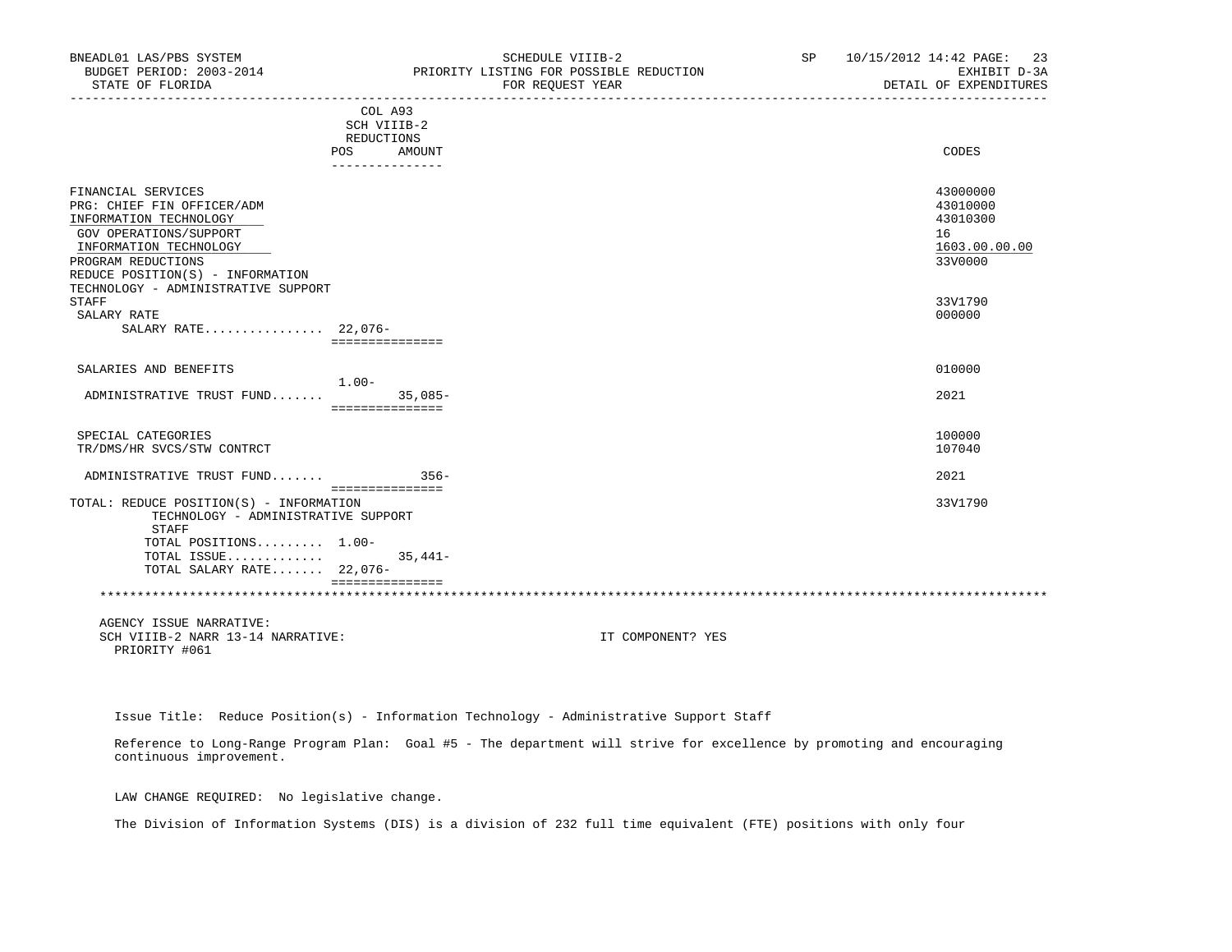| BNEADL01 LAS/PBS SYSTEM<br>BUDGET PERIOD: 2003-2014<br>STATE OF FLORIDA                                                        | SCHEDULE VIIIB-2<br>PRIORITY LISTING FOR POSSIBLE REDUCTION<br>FOR REOUEST YEAR | 10/15/2012 14:42 PAGE: 24<br>SP<br>EXHIBIT D-3A<br>DETAIL OF EXPENDITURES |
|--------------------------------------------------------------------------------------------------------------------------------|---------------------------------------------------------------------------------|---------------------------------------------------------------------------|
|                                                                                                                                | COL A93<br>SCH VIIIB-2<br>REDUCTIONS<br>AMOUNT<br>POS.                          | CODES                                                                     |
| FINANCIAL SERVICES<br>PRG: CHIEF FIN OFFICER/ADM<br>INFORMATION TECHNOLOGY<br>GOV OPERATIONS/SUPPORT<br>INFORMATION TECHNOLOGY |                                                                                 | 43000000<br>43010000<br>43010300<br>16<br>1603.00.00.00                   |

 PROGRAM REDUCTIONS 33V0000 REDUCE POSITION(S) - INFORMATION TECHNOLOGY - ADMINISTRATIVE SUPPORT STAFF 33V1790

 dedicated support staff. Two of the support staff members provide direct assistance to the Director, the Assistant Director and two Deputy Directors. Bureau Chiefs and other management team members do not have direct support staff. The remaining two FTEs are filled positions that provide administrative support to all DIS.

 The duties performed by this FTE include receptionist duties, telephone duties, purchasing card reconciler duties, mail distribution, maintenance of all shredders, copiers and other office equipment, travel and training coordinator, ordering supplies maintaining adequate inventory of office supplies and back up duties to the division's records management coordinator. The loss of this position will result in professional staff being responsible for administrative duties taking away work hours needed to perform programming, project management, contract manager duties, purchasing duties, budget duties as well as other technical duties. \*\*\*\*\*\*\*\*\*\*\*\*\*\*\*\*\*\*\*\*\*\*\*\*\*\*\*\*\*\*\*\*\*\*\*\*\*\*\*\*\*\*\*\*\*\*\*\*\*\*\*\*\*\*\*\*\*\*\*\*\*\*\*\*\*\*\*\*\*\*\*\*\*\*\*\*\*\*\*\*\*\*\*\*\*\*\*\*\*\*\*\*\*\*\*\*\*\*\*\*\*\*\*\*\*\*\*\*\*\*\*\*\*\*\*\*\*\*\*\*\*\*\*\*\*\*\*

 POSITION DETAIL OF SALARIES AND BENEFITS: LAPSE LAPSED SALARIES FTE BASE RATE ADDITIVES BENEFITS SUBTOTAL % AND BENEFITS ---------- -------------- -------------- -------------- -------------- ------ -------------- A93 - SCH VIIIB-2 REDUCTIONS CHANGES TO CURRENTLY AUTHORIZED POSITIONS P101 PROPOSED CLASS CODE C9999 001 1.00- 22,076- 13,009- 35,085- 0.00 35,085- ---------- -------------- -------------- -------------- -------------- ------ -------------- TOTALS FOR ISSUE BY FUND 2021 ADMINISTRATIVE TRUST FUND 35,085- ---------- -------------- -------------- -------------- -------------- -------------- 1.00- 22,076- 13,009- 35,085- 35,085- ========== ============== ============== ============== ============== ==============

\*\*\*\*\*\*\*\*\*\*\*\*\*\*\*\*\*\*\*\*\*\*\*\*\*\*\*\*\*\*\*\*\*\*\*\*\*\*\*\*\*\*\*\*\*\*\*\*\*\*\*\*\*\*\*\*\*\*\*\*\*\*\*\*\*\*\*\*\*\*\*\*\*\*\*\*\*\*\*\*\*\*\*\*\*\*\*\*\*\*\*\*\*\*\*\*\*\*\*\*\*\*\*\*\*\*\*\*\*\*\*\*\*\*\*\*\*\*\*\*\*\*\*\*\*\*\*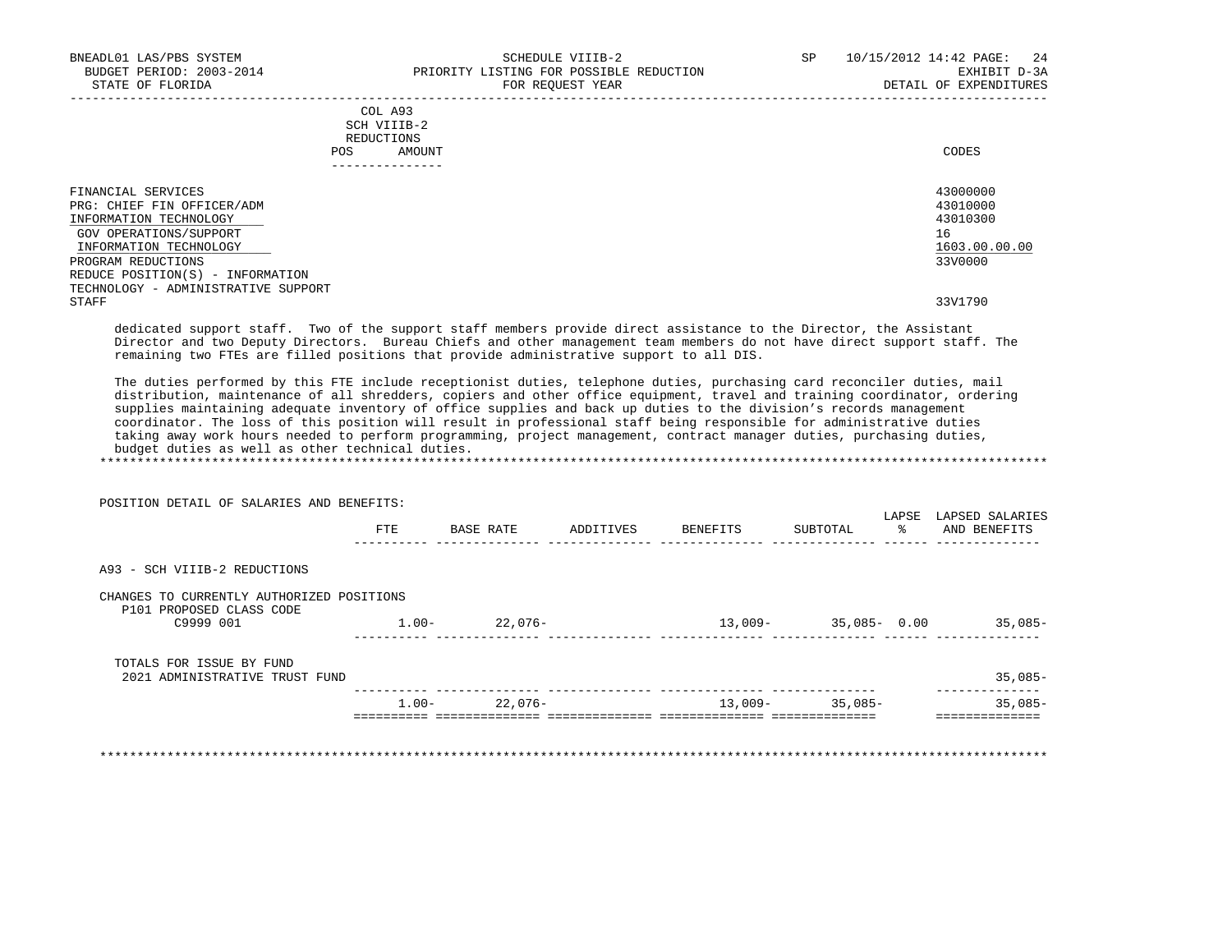| BNEADL01 LAS/PBS SYSTEM<br>BUDGET PERIOD: 2003-2014<br>STATE OF FLORIDA |                             | SCHEDULE VIIIB-2<br>PRIORITY LISTING FOR POSSIBLE REDUCTION<br>FOR REQUEST YEAR<br>-------------------------------------- | SP <sub>2</sub> | 10/15/2012 14:42 PAGE: 25<br>EXHIBIT D-3A<br>DETAIL OF EXPENDITURES |
|-------------------------------------------------------------------------|-----------------------------|---------------------------------------------------------------------------------------------------------------------------|-----------------|---------------------------------------------------------------------|
|                                                                         | COL A93                     |                                                                                                                           |                 |                                                                     |
|                                                                         | SCH VIIIB-2                 |                                                                                                                           |                 |                                                                     |
|                                                                         | REDUCTIONS                  |                                                                                                                           |                 |                                                                     |
|                                                                         | POS<br>AMOUNT               |                                                                                                                           |                 | CODES                                                               |
|                                                                         | ---------------             |                                                                                                                           |                 |                                                                     |
| FINANCIAL SERVICES                                                      |                             |                                                                                                                           |                 | 43000000                                                            |
| PRG: CHIEF FIN OFFICER/ADM                                              |                             |                                                                                                                           |                 | 43010000                                                            |
| INFORMATION TECHNOLOGY                                                  |                             |                                                                                                                           |                 | 43010300                                                            |
| GOV OPERATIONS/SUPPORT                                                  |                             |                                                                                                                           |                 | 16                                                                  |
| INFORMATION TECHNOLOGY                                                  |                             |                                                                                                                           |                 | 1603.00.00.00                                                       |
| PROGRAM REDUCTIONS                                                      |                             |                                                                                                                           |                 | 33V0000                                                             |
| REDUCE POSITION(S) - INFORMATION                                        |                             |                                                                                                                           |                 |                                                                     |
| TECHNOLOGY - HUMAN RESOURCES                                            |                             |                                                                                                                           |                 |                                                                     |
| SUPPORT                                                                 |                             |                                                                                                                           |                 | 33V1800                                                             |
| SALARY RATE                                                             |                             |                                                                                                                           |                 | 000000                                                              |
| SALARY RATE 39,118-                                                     |                             |                                                                                                                           |                 |                                                                     |
|                                                                         | ===============             |                                                                                                                           |                 |                                                                     |
|                                                                         |                             |                                                                                                                           |                 |                                                                     |
| SALARIES AND BENEFITS                                                   |                             |                                                                                                                           |                 | 010000                                                              |
|                                                                         | 1.00-                       |                                                                                                                           |                 |                                                                     |
| ADMINISTRATIVE TRUST FUND                                               | $54.313-$                   |                                                                                                                           |                 | 2021                                                                |
|                                                                         | ===============             |                                                                                                                           |                 |                                                                     |
| SPECIAL CATEGORIES                                                      |                             |                                                                                                                           |                 | 100000                                                              |
| TR/DMS/HR SVCS/STW CONTRCT                                              |                             |                                                                                                                           |                 | 107040                                                              |
|                                                                         |                             |                                                                                                                           |                 |                                                                     |
| ADMINISTRATIVE TRUST FUND                                               | $356-$<br>- =============== |                                                                                                                           |                 | 2021                                                                |
| TOTAL: REDUCE POSITION(S) - INFORMATION                                 |                             |                                                                                                                           |                 | 33V1800                                                             |
| TECHNOLOGY - HUMAN RESOURCES                                            |                             |                                                                                                                           |                 |                                                                     |
| SUPPORT                                                                 |                             |                                                                                                                           |                 |                                                                     |
| TOTAL POSITIONS 1.00-                                                   |                             |                                                                                                                           |                 |                                                                     |
| TOTAL ISSUE                                                             | $54,669-$                   |                                                                                                                           |                 |                                                                     |
| TOTAL SALARY RATE $39,118-$                                             |                             |                                                                                                                           |                 |                                                                     |
|                                                                         | ===============             |                                                                                                                           |                 |                                                                     |
|                                                                         |                             |                                                                                                                           |                 |                                                                     |
| AGENCY ISSUE NARRATIVE:                                                 |                             |                                                                                                                           |                 |                                                                     |
| SCH VIIIB-2 NARR 13-14 NARRATIVE:                                       |                             | IT COMPONENT? YES                                                                                                         |                 |                                                                     |
| PRIORITY #062                                                           |                             |                                                                                                                           |                 |                                                                     |

Issue Title: Reduce Position(s) - Information Technology - Human Resources Support

 Reference to Long-Range Program Plan: Goal #5 - The department will strive for excellence by promoting and encouraging continuous improvement.

LAW CHANGE REQUIRED: No legislative change.

This Division of Information Systems (DIS) position is administratively assigned to the Bureau of Human Resource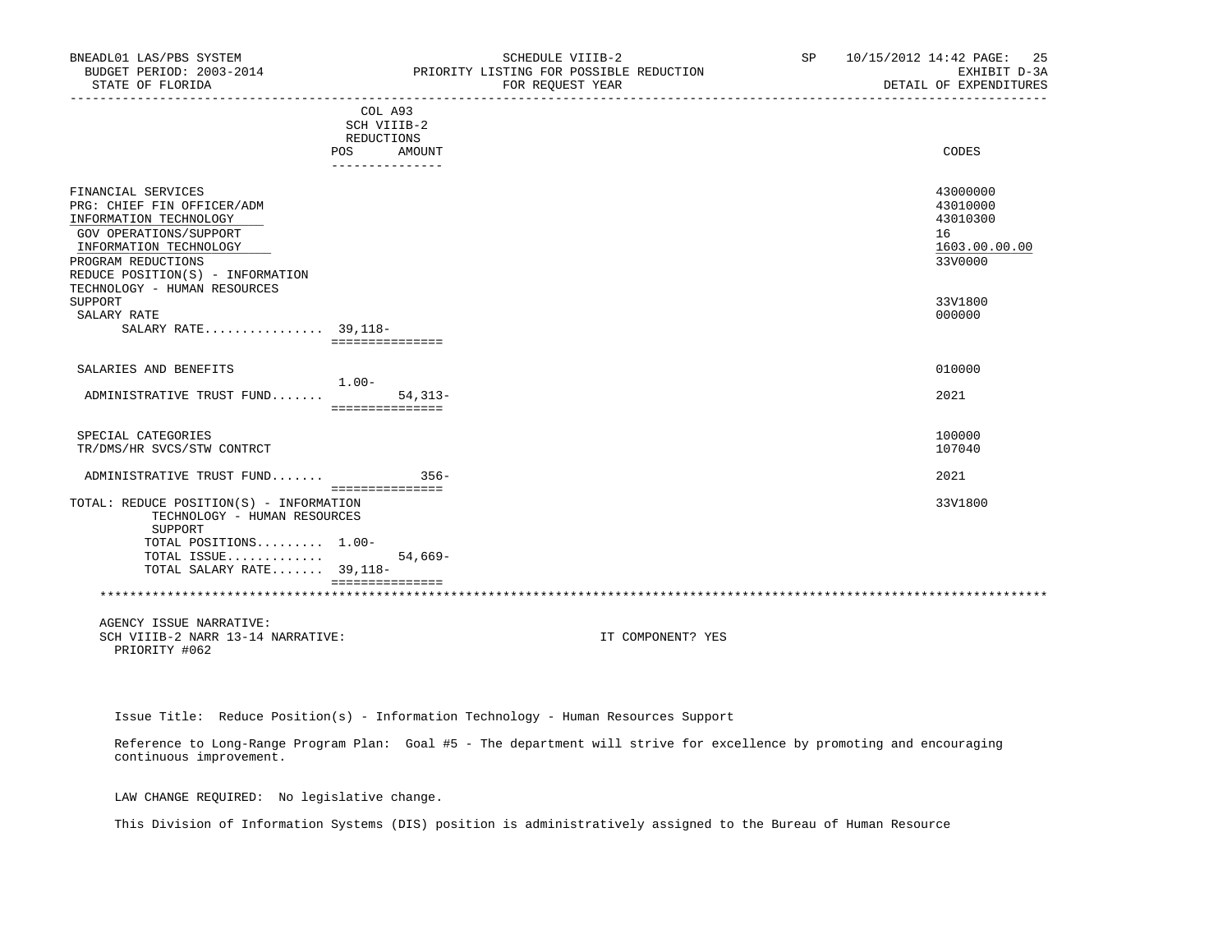| BNEADL01 LAS/PBS SYSTEM<br>BUDGET PERIOD: 2003-2014<br>STATE OF FLORIDA                                                                                                                                                  | SCHEDULE VIIIB-2<br>PRIORITY LISTING FOR POSSIBLE REDUCTION<br>FOR REOUEST YEAR | SP | -26<br>10/15/2012 14:42 PAGE:<br>EXHIBIT D-3A<br>DETAIL OF EXPENDITURES |
|--------------------------------------------------------------------------------------------------------------------------------------------------------------------------------------------------------------------------|---------------------------------------------------------------------------------|----|-------------------------------------------------------------------------|
|                                                                                                                                                                                                                          | COL A93<br>SCH VIIIB-2<br>REDUCTIONS<br>AMOUNT<br><b>POS</b>                    |    | CODES                                                                   |
| FINANCIAL SERVICES<br>PRG: CHIEF FIN OFFICER/ADM<br>INFORMATION TECHNOLOGY<br>GOV OPERATIONS/SUPPORT<br>INFORMATION TECHNOLOGY<br>PROGRAM REDUCTIONS<br>REDUCE POSITION(S) - INFORMATION<br>TECHNOLOGY - HUMAN RESOURCES |                                                                                 |    | 43000000<br>43010000<br>43010300<br>16<br>1603.00.00.00<br>33V0000      |

SUPPORT 33V1800

 Management (HR). The position is on loan to HR, Division of Administration. This bureau administers a comprehensive program that includes recruitment, staffing, career enhancement, talent planning, classification and pay, attendance and leave, Learning and Development, grievances and appeals, labor relations, Affirmative Action/EEO, records, payroll, benefits, Employee Assistance Program, employee relations, and performance reviews. Over the last fiscal year HR processed 713 hiring appointments, 3,354 classification or organization changes, 2,034 performance reviews, and 122 employee/labor relations cases. The office currently employs 11 full-time employees. This position handles payroll and benefits for the Department of Financial Services, the Office of Financial Regulation and the Office of Insurance Regulation, servicing over 2,300 employees.

 The loss of this position would have department-wide implications and would have a significant impact on the operations of the Bureau of Human Resource Management as there would be no one in the Bureau of Human Resources to perform the current duties of this position. \*\*\*\*\*\*\*\*\*\*\*\*\*\*\*\*\*\*\*\*\*\*\*\*\*\*\*\*\*\*\*\*\*\*\*\*\*\*\*\*\*\*\*\*\*\*\*\*\*\*\*\*\*\*\*\*\*\*\*\*\*\*\*\*\*\*\*\*\*\*\*\*\*\*\*\*\*\*\*\*\*\*\*\*\*\*\*\*\*\*\*\*\*\*\*\*\*\*\*\*\*\*\*\*\*\*\*\*\*\*\*\*\*\*\*\*\*\*\*\*\*\*\*\*\*\*\*

 LAPSE LAPSED SALARIES SUBTOTAL % AND BENEFITS ---------- -------------- -------------- -------------- -------------- ------ -------------- A93 - SCH VIIIB-2 REDUCTIONS CHANGES TO CURRENTLY AUTHORIZED POSITIONS P101 PROPOSED CLASS CODE C9999 001 1.00- 39,118- 15,195- 54,313- 0.00 54,313- ---------- -------------- -------------- -------------- -------------- ------ -------------- TOTALS FOR ISSUE BY FUND 2021 ADMINISTRATIVE TRUST FUND 54,313- ---------- -------------- -------------- -------------- -------------- -------------- 1.00- 39,118- 15,195- 54,313- 54,313- ========== ============== ============== ============== ============== ============== \*\*\*\*\*\*\*\*\*\*\*\*\*\*\*\*\*\*\*\*\*\*\*\*\*\*\*\*\*\*\*\*\*\*\*\*\*\*\*\*\*\*\*\*\*\*\*\*\*\*\*\*\*\*\*\*\*\*\*\*\*\*\*\*\*\*\*\*\*\*\*\*\*\*\*\*\*\*\*\*\*\*\*\*\*\*\*\*\*\*\*\*\*\*\*\*\*\*\*\*\*\*\*\*\*\*\*\*\*\*\*\*\*\*\*\*\*\*\*\*\*\*\*\*\*\*\*

POSITION DETAIL OF SALARIES AND BENEFITS: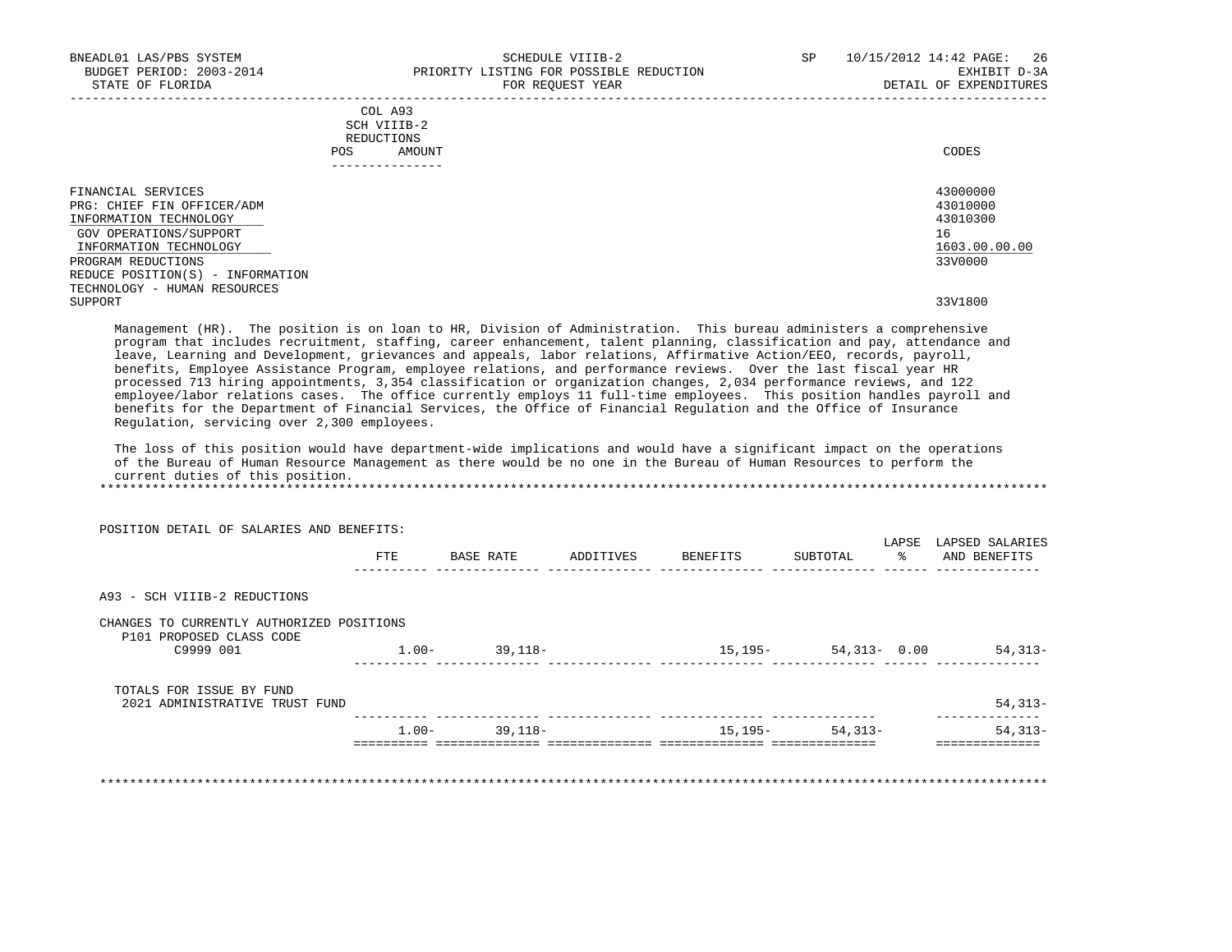| BNEADL01 LAS/PBS SYSTEM<br>BUDGET PERIOD: 2003-2014<br>STATE OF FLORIDA |                        |             | SCHEDULE VIIIB-2<br>PRIORITY LISTING FOR POSSIBLE REDUCTION<br>FOR REOUEST YEAR |  | SP 10/15/2012 14:42 PAGE: 27<br>EXHIBIT D-3A<br>DETAIL OF EXPENDITURES |
|-------------------------------------------------------------------------|------------------------|-------------|---------------------------------------------------------------------------------|--|------------------------------------------------------------------------|
|                                                                         | COL A93<br>SCH VIIIB-2 |             |                                                                                 |  |                                                                        |
|                                                                         | REDUCTIONS             |             |                                                                                 |  |                                                                        |
|                                                                         | POS<br>_______________ | AMOUNT      |                                                                                 |  | CODES                                                                  |
|                                                                         |                        |             |                                                                                 |  |                                                                        |
| FINANCIAL SERVICES                                                      |                        |             |                                                                                 |  | 43000000                                                               |
| PRG: CHIEF FIN OFFICER/ADM                                              |                        |             |                                                                                 |  | 43010000                                                               |
| INFORMATION TECHNOLOGY                                                  |                        |             |                                                                                 |  | 43010300                                                               |
| GOV OPERATIONS/SUPPORT                                                  |                        |             |                                                                                 |  | 16                                                                     |
| INFORMATION TECHNOLOGY                                                  |                        |             |                                                                                 |  | 1603.00.00.00                                                          |
| PROGRAM REDUCTIONS                                                      |                        |             |                                                                                 |  | 33V0000                                                                |
| REDUCE POSITION(S) - INFORMATION                                        |                        |             |                                                                                 |  |                                                                        |
| TECHNOLOGY - DIVISION OF TREASURY                                       |                        |             |                                                                                 |  |                                                                        |
| AS/400 SUPPORT                                                          |                        |             |                                                                                 |  | 33V1810                                                                |
| SALARY RATE                                                             |                        |             |                                                                                 |  | 000000                                                                 |
| SALARY RATE 42,307-                                                     |                        |             |                                                                                 |  |                                                                        |
|                                                                         | ===============        |             |                                                                                 |  |                                                                        |
| SALARIES AND BENEFITS                                                   |                        |             |                                                                                 |  | 010000                                                                 |
|                                                                         | $1.00-$                |             |                                                                                 |  |                                                                        |
| ADMINISTRATIVE TRUST FUND                                               | ===============        | $57,911-$   |                                                                                 |  | 2021                                                                   |
| SPECIAL CATEGORIES                                                      |                        |             |                                                                                 |  | 100000                                                                 |
|                                                                         |                        |             |                                                                                 |  | 107040                                                                 |
| TR/DMS/HR SVCS/STW CONTRCT                                              |                        |             |                                                                                 |  |                                                                        |
| ADMINISTRATIVE TRUST FUND                                               | ===============        | $356-$      |                                                                                 |  | 2021                                                                   |
| TOTAL: REDUCE POSITION(S) - INFORMATION                                 |                        |             |                                                                                 |  | 33V1810                                                                |
| TECHNOLOGY - DIVISION OF TREASURY                                       |                        |             |                                                                                 |  |                                                                        |
| AS/400 SUPPORT                                                          |                        |             |                                                                                 |  |                                                                        |
| TOTAL POSITIONS 1.00-                                                   |                        |             |                                                                                 |  |                                                                        |
| TOTAL ISSUE                                                             |                        | $58, 267 -$ |                                                                                 |  |                                                                        |
| TOTAL SALARY RATE 42,307-                                               |                        |             |                                                                                 |  |                                                                        |
|                                                                         | ===============        |             |                                                                                 |  |                                                                        |
| AGENCY ISSUE NARRATIVE:                                                 |                        |             |                                                                                 |  |                                                                        |
| SCH VIIIB-2 NARR 13-14 NARRATIVE:                                       |                        |             | IT COMPONENT? YES                                                               |  |                                                                        |
| PRIORITY #063                                                           |                        |             |                                                                                 |  |                                                                        |

Issue Title: Reduce Position(s) - Information Technology - Division of Treasury AS/400 Support

 Reference to Long-Range Program Plan: Goal #5 - The department will strive for excellence by promoting and encouraging continuous improvement.

LAW CHANGE REQUIRED: No legislative change.

This position is responsible for all aspects of systems administration for the Department of Financial Services (DFS)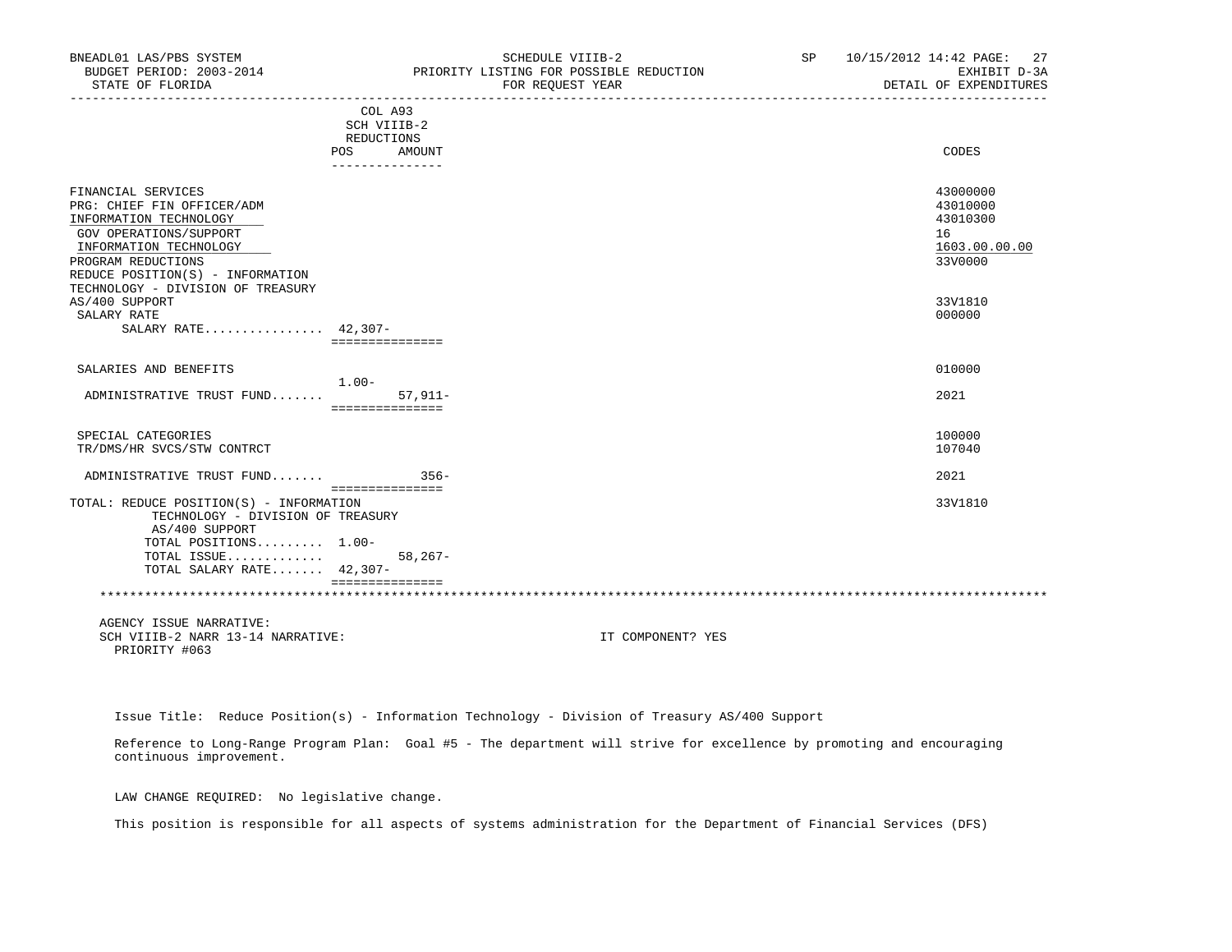| BNEADL01 LAS/PBS SYSTEM<br>BUDGET PERIOD: 2003-2014<br>STATE OF FLORIDA                                                        | SCHEDULE VIIIB-2<br>PRIORITY LISTING FOR POSSIBLE REDUCTION<br>FOR REQUEST YEAR | 10/15/2012 14:42 PAGE: 28<br>SP<br>EXHIBIT D-3A<br>DETAIL OF EXPENDITURES |
|--------------------------------------------------------------------------------------------------------------------------------|---------------------------------------------------------------------------------|---------------------------------------------------------------------------|
|                                                                                                                                | COL A93<br>SCH VIIIB-2<br>REDUCTIONS<br>AMOUNT<br><b>POS</b><br>--------------  | CODES                                                                     |
| FINANCIAL SERVICES<br>PRG: CHIEF FIN OFFICER/ADM<br>INFORMATION TECHNOLOGY<br>GOV OPERATIONS/SUPPORT<br>INFORMATION TECHNOLOGY |                                                                                 | 43000000<br>43010000<br>43010300<br>16<br>1603.00.00.00                   |

 INFORMATION TECHNOLOGY 1603.00.00.00 \_\_\_\_\_\_\_\_\_\_\_\_\_\_\_\_\_\_\_\_\_\_\_\_\_\_ \_\_\_\_\_\_\_\_\_\_\_\_\_ PROGRAM REDUCTIONS REDUCE POSITION(S) - INFORMATION TECHNOLOGY - DIVISION OF TREASURY AS/400 SUPPORT 33V1810

 AS/400 system. The AS/400 system runs the State Treasury which consists of online, distributed, and batch applications. Proper and timely operation of the State Treasury programs is essential to the operation of the State of Florida. Users of the Treasury applications on the AS/400 make daily investment transactions, transfers to Flair, transfers to and from banks. A nightly batch process begins at 6:00 p.m. and normally runs past midnight. The full time equivalent (FTE) position is solely responsible for scheduling and monitoring the batch process and is also responsible for either correcting batch problems or contacting application developers off hours. The AS/400 platform is an architecture which is unlike Unix, Windows or Mainframe platforms. This position is the only Division of Information Systems employee with the unique skills and experience to operate and maintain the system. The loss of this position would put the Florida Treasury system at great risk and could result in the failure of the system that supports Treasury investments not only for all state agencies but for universities and cities that invest in special accounts through the State Treasury. The databases on the AS/400 contain over 15,065,613 records annually comprised of Investment data, Disinvestments, receipts, bank and fund accounts as well as warrant processing and SPIA accounts. The AS/400 Treasury system processes over 2,335,596 paid warrants annually. \*\*\*\*\*\*\*\*\*\*\*\*\*\*\*\*\*\*\*\*\*\*\*\*\*\*\*\*\*\*\*\*\*\*\*\*\*\*\*\*\*\*\*\*\*\*\*\*\*\*\*\*\*\*\*\*\*\*\*\*\*\*\*\*\*\*\*\*\*\*\*\*\*\*\*\*\*\*\*\*\*\*\*\*\*\*\*\*\*\*\*\*\*\*\*\*\*\*\*\*\*\*\*\*\*\*\*\*\*\*\*\*\*\*\*\*\*\*\*\*\*\*\*\*\*\*\*

 POSITION DETAIL OF SALARIES AND BENEFITS: LAPSE LAPSED SALARIES FTE BASE RATE ADDITIVES BENEFITS SUBTOTAL % AND BENEFITS ---------- -------------- -------------- -------------- -------------- ------ -------------- A93 - SCH VIIIB-2 REDUCTIONS CHANGES TO CURRENTLY AUTHORIZED POSITIONS P101 PROPOSED CLASS CODE<br>C9999 001  $1.00 - 42,307 - 15,604 - 57,911 - 0.00$  57,911- ---------- -------------- -------------- -------------- -------------- ------ -------------- TOTALS FOR ISSUE BY FUND 2021 ADMINISTRATIVE TRUST FUND 57,911- ---------- -------------- -------------- -------------- -------------- -------------- 1.00- 42,307- 15,604- 57,911- 57,911- ========== ============== ============== ============== ============== ============== \*\*\*\*\*\*\*\*\*\*\*\*\*\*\*\*\*\*\*\*\*\*\*\*\*\*\*\*\*\*\*\*\*\*\*\*\*\*\*\*\*\*\*\*\*\*\*\*\*\*\*\*\*\*\*\*\*\*\*\*\*\*\*\*\*\*\*\*\*\*\*\*\*\*\*\*\*\*\*\*\*\*\*\*\*\*\*\*\*\*\*\*\*\*\*\*\*\*\*\*\*\*\*\*\*\*\*\*\*\*\*\*\*\*\*\*\*\*\*\*\*\*\*\*\*\*\*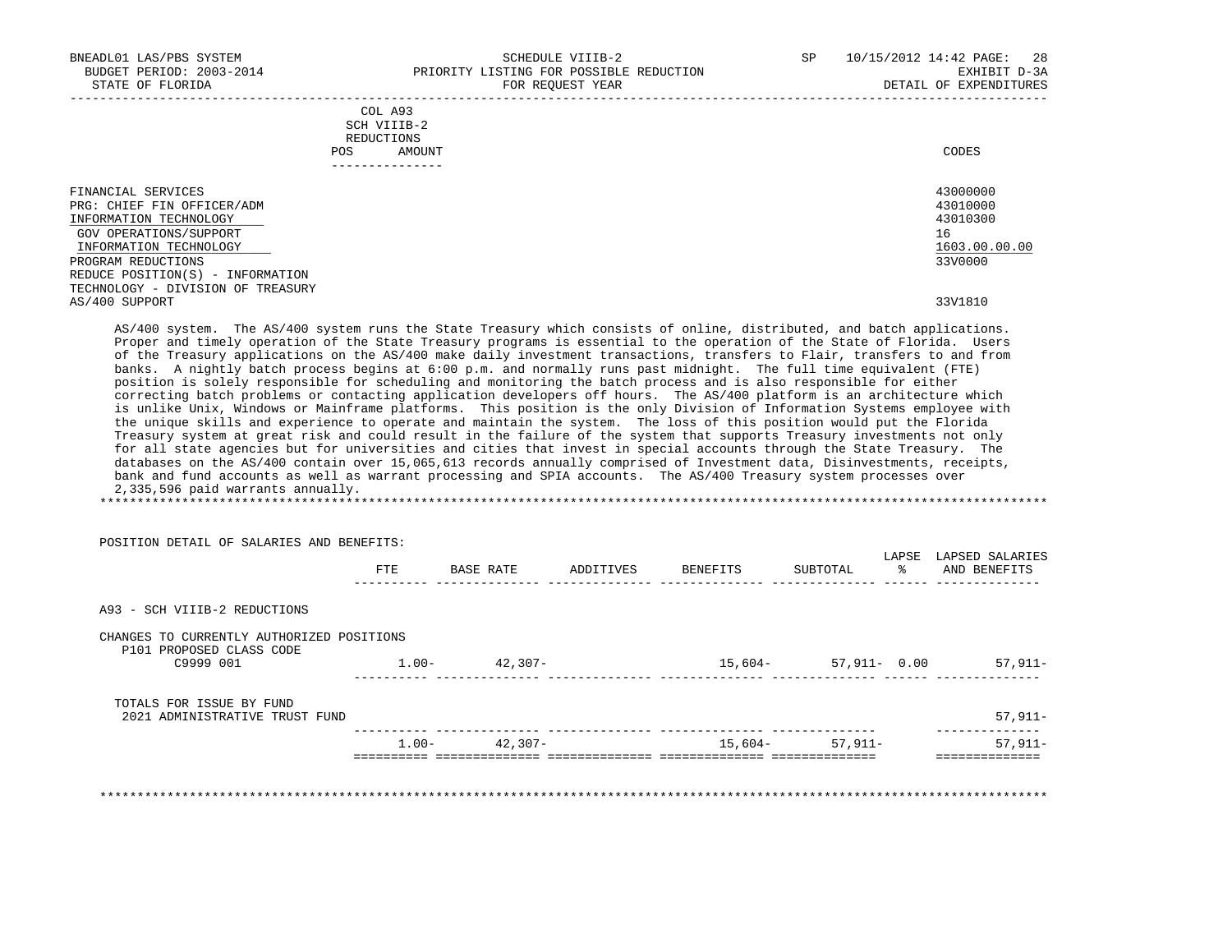| BNEADL01 LAS/PBS SYSTEM<br>BUDGET PERIOD: 2003-2014<br>STATE OF FLORIDA                                                                                                                  |                                      |           | SCHEDULE VIIIB-2<br>PRIORITY LISTING FOR POSSIBLE REDUCTION<br>FOR REOUEST YEAR |  | SP 10/15/2012 14:42 PAGE: 29<br>EXHIBIT D-3A<br>DETAIL OF EXPENDITURES |
|------------------------------------------------------------------------------------------------------------------------------------------------------------------------------------------|--------------------------------------|-----------|---------------------------------------------------------------------------------|--|------------------------------------------------------------------------|
|                                                                                                                                                                                          | COL A93<br>SCH VIIIB-2<br>REDUCTIONS |           |                                                                                 |  |                                                                        |
|                                                                                                                                                                                          | POS<br>_______________               | AMOUNT    |                                                                                 |  | CODES                                                                  |
| FINANCIAL SERVICES<br>PRG: CHIEF FIN OFFICER/ADM<br>INFORMATION TECHNOLOGY<br>GOV OPERATIONS/SUPPORT<br>INFORMATION TECHNOLOGY<br>PROGRAM REDUCTIONS<br>REDUCE POSITION(S) - INFORMATION |                                      |           |                                                                                 |  | 43000000<br>43010000<br>43010300<br>16<br>1603.00.00.00<br>33V0000     |
| TECHNOLOGY - INFORMATION SYSTEMS<br>AND SERVICES ADMINISTRATOR<br>SALARY RATE<br>SALARY RATE 66,056-                                                                                     | ===============                      |           |                                                                                 |  | 33V1820<br>000000                                                      |
| SALARIES AND BENEFITS                                                                                                                                                                    |                                      |           |                                                                                 |  | 010000                                                                 |
| ADMINISTRATIVE TRUST FUND                                                                                                                                                                | $1.00-$<br>===============           | 84,707-   |                                                                                 |  | 2021                                                                   |
| SPECIAL CATEGORIES<br>TR/DMS/HR SVCS/STW CONTRCT                                                                                                                                         |                                      |           |                                                                                 |  | 100000<br>107040                                                       |
| ADMINISTRATIVE TRUST FUND                                                                                                                                                                |                                      | $356-$    |                                                                                 |  | 2021                                                                   |
| TOTAL: REDUCE POSITION(S) - INFORMATION<br>TECHNOLOGY - INFORMATION SYSTEMS<br>AND SERVICES ADMINISTRATOR<br>TOTAL POSITIONS 1.00-                                                       | ===============                      |           |                                                                                 |  | 33V1820                                                                |
| TOTAL ISSUE<br>TOTAL SALARY RATE 66,056-                                                                                                                                                 |                                      | $85,063-$ |                                                                                 |  |                                                                        |
|                                                                                                                                                                                          | ===============                      |           |                                                                                 |  |                                                                        |
| AGENCY ISSUE NARRATIVE:<br>SCH VIIIB-2 NARR 13-14 NARRATIVE:<br>PRIORITY #064                                                                                                            |                                      |           | IT COMPONENT? YES                                                               |  |                                                                        |

Issue Title: Reduce Position(s) - Information Technology - Information Systems and Services Administrator

 Reference to Long-Range Program Plan: Goal #5 - The department will strive for excellence by promoting and encouraging continuous improvement.

LAW CHANGE REQUIRED: No legislative change.

This position involves a dual role: (1) supervision and direction of the Business Relationship Consultants (BRCs) in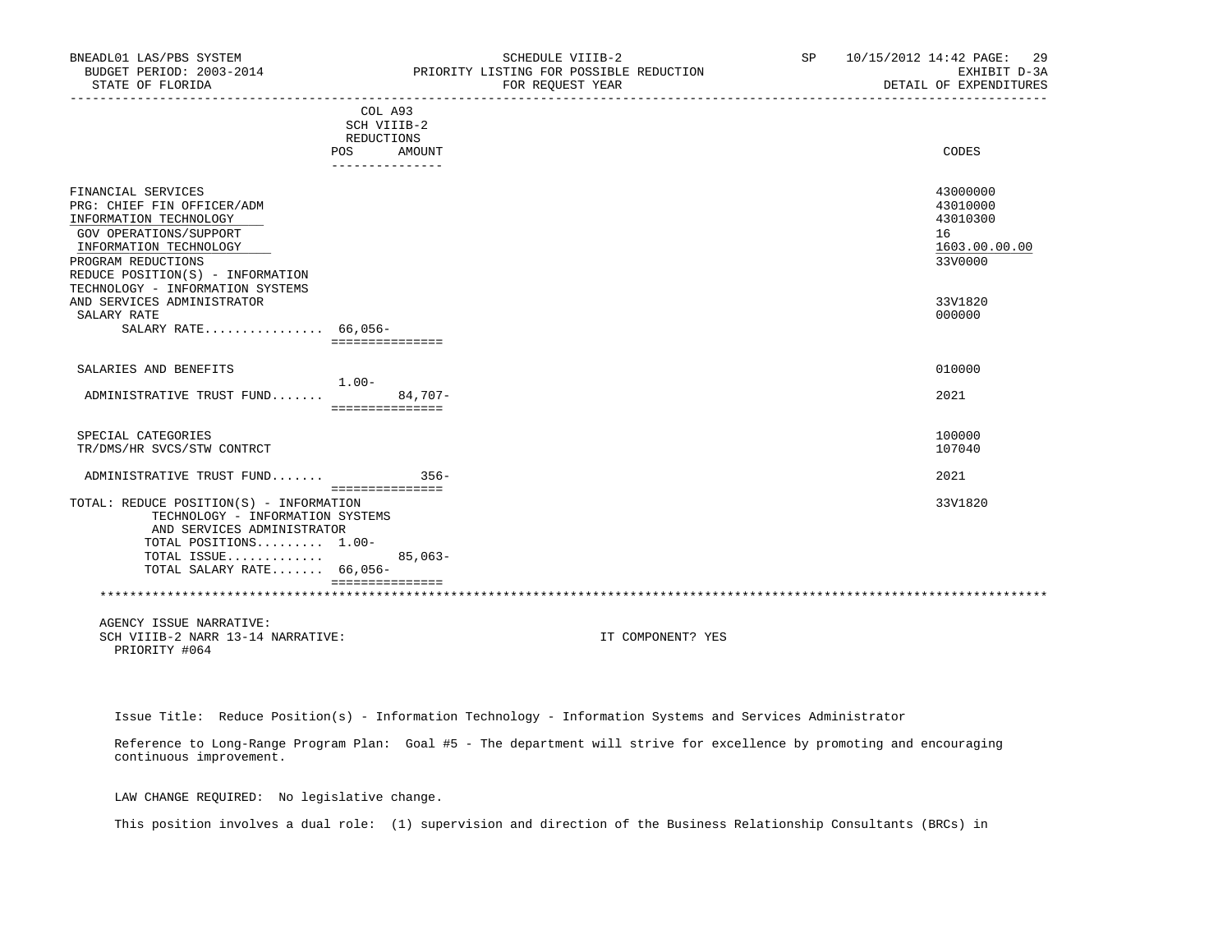| BUDGET PERIOD: 2003-2014 PRIORITY LISTING FOR POSSIBLE REDUCTION                                                                                                                                                                                                                                                                                                                                                                                                                                                                                                                                                                                                                                                                                     |                                                                          | SCHEDULE VIIIB-2  |                                       | SP | 10/15/2012 14:42 PAGE:<br>30<br>EXHIBIT D-3A                       |
|------------------------------------------------------------------------------------------------------------------------------------------------------------------------------------------------------------------------------------------------------------------------------------------------------------------------------------------------------------------------------------------------------------------------------------------------------------------------------------------------------------------------------------------------------------------------------------------------------------------------------------------------------------------------------------------------------------------------------------------------------|--------------------------------------------------------------------------|-------------------|---------------------------------------|----|--------------------------------------------------------------------|
| STATE OF FLORIDA                                                                                                                                                                                                                                                                                                                                                                                                                                                                                                                                                                                                                                                                                                                                     |                                                                          | FOR REOUEST YEAR  |                                       |    | DETAIL OF EXPENDITURES                                             |
|                                                                                                                                                                                                                                                                                                                                                                                                                                                                                                                                                                                                                                                                                                                                                      | COL A93<br>SCH VIIIB-2<br>REDUCTIONS<br>POS<br>AMOUNT<br>--------------- |                   |                                       |    | CODES                                                              |
| FINANCIAL SERVICES<br>PRG: CHIEF FIN OFFICER/ADM<br>INFORMATION TECHNOLOGY<br>GOV OPERATIONS/SUPPORT<br>INFORMATION TECHNOLOGY<br>PROGRAM REDUCTIONS<br>REDUCE POSITION(S) - INFORMATION                                                                                                                                                                                                                                                                                                                                                                                                                                                                                                                                                             |                                                                          |                   |                                       |    | 43000000<br>43010000<br>43010300<br>16<br>1603.00.00.00<br>33V0000 |
| TECHNOLOGY - INFORMATION SYSTEMS<br>AND SERVICES ADMINISTRATOR                                                                                                                                                                                                                                                                                                                                                                                                                                                                                                                                                                                                                                                                                       |                                                                          |                   |                                       |    | 33V1820                                                            |
| (DFS), and their stakeholders, and translating those needs into operational or organizational requirements that will lead<br>to innovative and successful information technology (IT) solutions; and, (2) provision of a high-level interface between<br>Division of Information Systems (DIS) management and management of the 18 divisions/offices within DFS in order to<br>promote efficient and effective enterprise IT solutions throughout the department. Elimination of this position will<br>result in functional and operational inefficiencies, performance inconsistencies, and reduce the ability of DIS to<br>promote cost effective and efficient enterprise solutions throughout DFS in support of DFS initiatives to safeguard and |                                                                          |                   |                                       |    |                                                                    |
| protect the interests of the State of Florida.                                                                                                                                                                                                                                                                                                                                                                                                                                                                                                                                                                                                                                                                                                       |                                                                          |                   |                                       |    |                                                                    |
| POSITION DETAIL OF SALARIES AND BENEFITS:                                                                                                                                                                                                                                                                                                                                                                                                                                                                                                                                                                                                                                                                                                            |                                                                          |                   |                                       |    |                                                                    |
|                                                                                                                                                                                                                                                                                                                                                                                                                                                                                                                                                                                                                                                                                                                                                      | FTE.                                                                     |                   | BASE RATE ADDITIVES BENEFITS SUBTOTAL |    | % AND BENEFITS                                                     |
| A93 - SCH VIIIB-2 REDUCTIONS                                                                                                                                                                                                                                                                                                                                                                                                                                                                                                                                                                                                                                                                                                                         |                                                                          |                   |                                       |    | LAPSE LAPSED SALARIES                                              |
| CHANGES TO CURRENTLY AUTHORIZED POSITIONS<br>P101 PROPOSED CLASS CODE                                                                                                                                                                                                                                                                                                                                                                                                                                                                                                                                                                                                                                                                                |                                                                          | $1.00 - 66,056 -$ |                                       |    | $18,651 84,707-$ 0.00 $84,707-$                                    |

| $\sim$ $\sim$ $\sim$<br>ים <i>ז</i> דיד אפידים דגר אות<br>FUND<br><b>TOTICT</b><br>2 U |       |  |         | $\neg \wedge \neg$ |
|----------------------------------------------------------------------------------------|-------|--|---------|--------------------|
|                                                                                        | $00-$ |  | $707 -$ | 707                |
|                                                                                        |       |  | ------  | $-$                |

\*\*\*\*\*\*\*\*\*\*\*\*\*\*\*\*\*\*\*\*\*\*\*\*\*\*\*\*\*\*\*\*\*\*\*\*\*\*\*\*\*\*\*\*\*\*\*\*\*\*\*\*\*\*\*\*\*\*\*\*\*\*\*\*\*\*\*\*\*\*\*\*\*\*\*\*\*\*\*\*\*\*\*\*\*\*\*\*\*\*\*\*\*\*\*\*\*\*\*\*\*\*\*\*\*\*\*\*\*\*\*\*\*\*\*\*\*\*\*\*\*\*\*\*\*\*\*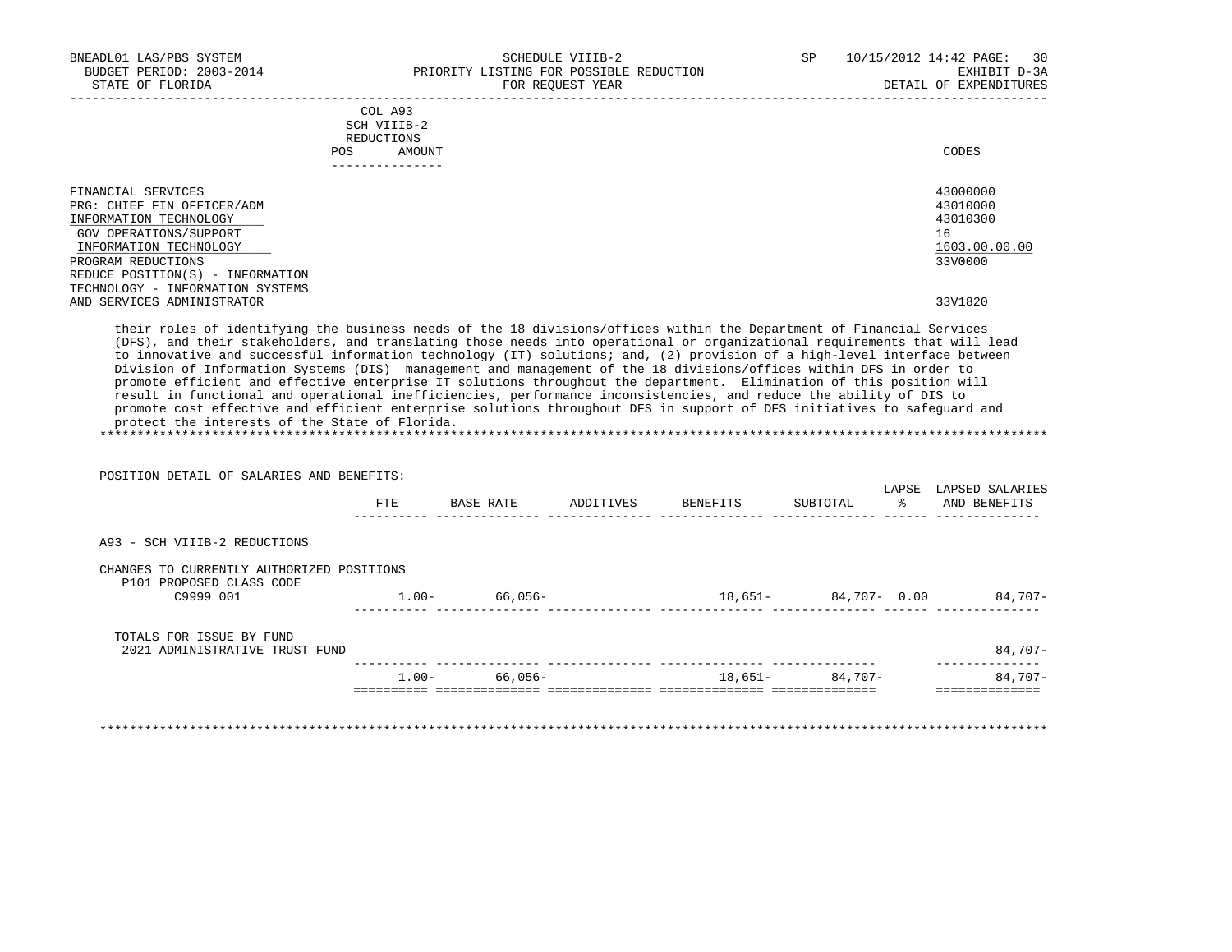| BNEADL01 LAS/PBS SYSTEM<br>BUDGET PERIOD: 2003-2014<br>STATE OF FLORIDA                                                                                                                                                 |                                         | SCHEDULE VIIIB-2<br>PRIORITY LISTING FOR POSSIBLE REDUCTION<br>FOR REQUEST YEAR | SP and the set of the set of the set of the set of the set of the set of the set of the set of the set of the set of the set of the set of the set of the set of the set of the set of the set of the set of the set of the se | 10/15/2012 14:42 PAGE: 31<br>EXHIBIT D-3A<br>DETAIL OF EXPENDITURES |
|-------------------------------------------------------------------------------------------------------------------------------------------------------------------------------------------------------------------------|-----------------------------------------|---------------------------------------------------------------------------------|--------------------------------------------------------------------------------------------------------------------------------------------------------------------------------------------------------------------------------|---------------------------------------------------------------------|
|                                                                                                                                                                                                                         | COL A93<br>SCH VIIIB-2<br>REDUCTIONS    |                                                                                 | -----------------------------                                                                                                                                                                                                  |                                                                     |
|                                                                                                                                                                                                                         | <b>POS</b><br>AMOUNT<br>--------------- |                                                                                 |                                                                                                                                                                                                                                | CODES                                                               |
| FINANCIAL SERVICES<br>PRG: CHIEF FIN OFFICER/ADM<br>INFORMATION TECHNOLOGY<br>GOV OPERATIONS/SUPPORT<br>INFORMATION TECHNOLOGY<br>PROGRAM REDUCTIONS<br>REDUCE POSITION(S) - INFORMATION<br>TECHNOLOGY - ADMINISTRATIVE |                                         |                                                                                 |                                                                                                                                                                                                                                | 43000000<br>43010000<br>43010300<br>16<br>1603.00.00.00<br>33V0000  |
| ASSISTANT<br>SALARY RATE<br>SALARY RATE 29,906-                                                                                                                                                                         | ===============                         |                                                                                 |                                                                                                                                                                                                                                | 33V1830<br>000000                                                   |
| SALARIES AND BENEFITS                                                                                                                                                                                                   |                                         |                                                                                 |                                                                                                                                                                                                                                | 010000                                                              |
| ADMINISTRATIVE TRUST FUND                                                                                                                                                                                               | $1.00-$<br>===============              | $43.919-$                                                                       |                                                                                                                                                                                                                                | 2021                                                                |
| SPECIAL CATEGORIES<br>TR/DMS/HR SVCS/STW CONTRCT                                                                                                                                                                        |                                         |                                                                                 |                                                                                                                                                                                                                                | 100000<br>107040                                                    |
| ADMINISTRATIVE TRUST FUND                                                                                                                                                                                               |                                         | $356 -$                                                                         |                                                                                                                                                                                                                                | 2021                                                                |
| TOTAL: REDUCE POSITION(S) - INFORMATION<br>TECHNOLOGY - ADMINISTRATIVE<br>ASSISTANT<br>TOTAL POSITIONS 1.00-<br>TOTAL ISSUE<br>TOTAL SALARY RATE 29,906-                                                                | - ===============<br>===============    | $44, 275 -$                                                                     |                                                                                                                                                                                                                                | 33V1830                                                             |
|                                                                                                                                                                                                                         |                                         |                                                                                 |                                                                                                                                                                                                                                |                                                                     |
| AGENCY ISSUE NARRATIVE:<br>SCH VIIIB-2 NARR 13-14 NARRATIVE:<br>PRIORITY #065                                                                                                                                           |                                         |                                                                                 | IT COMPONENT? YES                                                                                                                                                                                                              |                                                                     |

Issue Title: Reduce Position(s) - Information Technology - Administrative Assistant

 Reference to Long-Range Program Plan: Goal #5 - The department will strive for excellence by promoting and encouraging continuous improvement.

LAW CHANGE REQUIRED: No legislative change.

The Division of Information Systems (DIS) is a division of 232 full time equivalent (FTE) positions with only four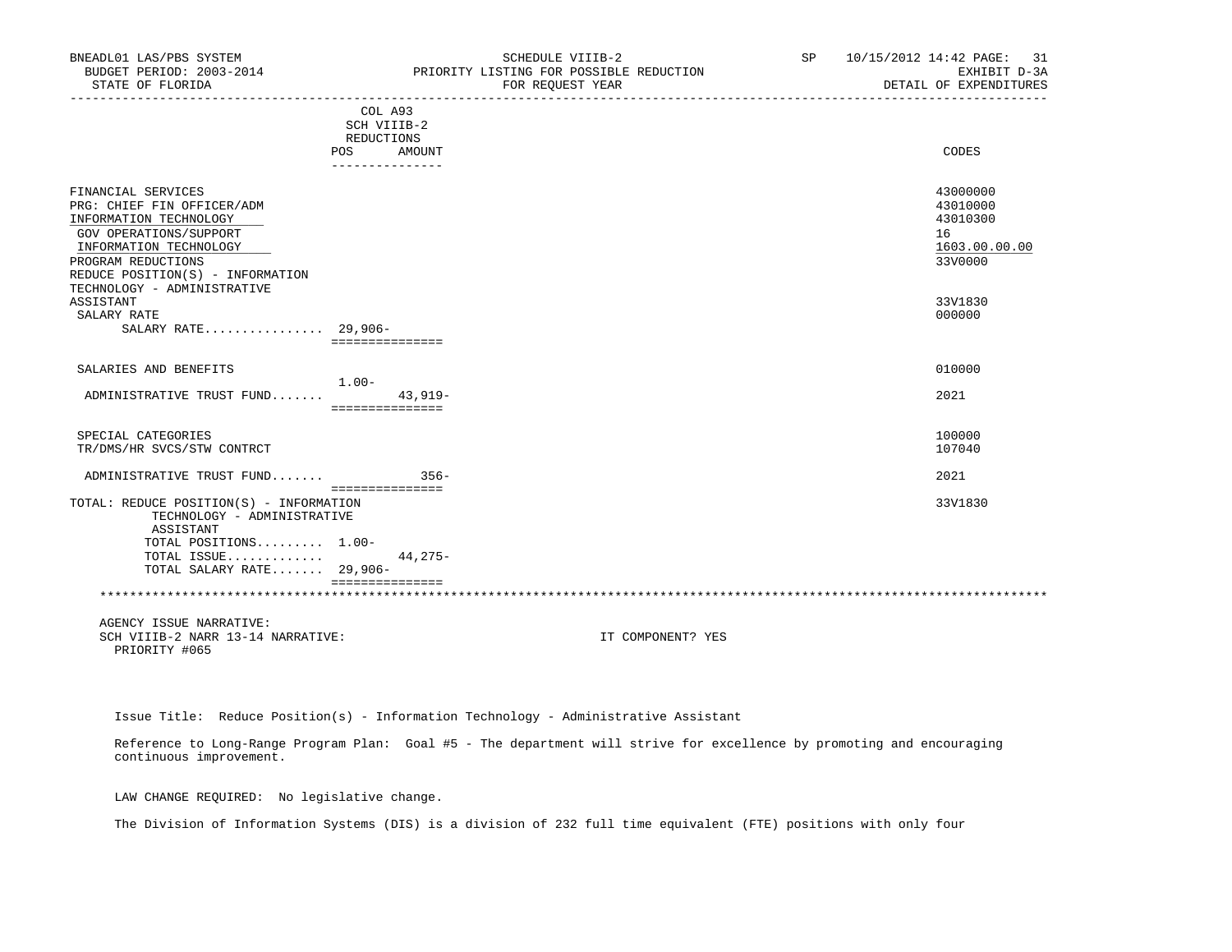| BNEADL01 LAS/PBS SYSTEM<br>BUDGET PERIOD: 2003-2014<br>STATE OF FLORIDA                                                                              |                                                        | SCHEDULE VIIIB-2<br>PRIORITY LISTING FOR POSSIBLE REDUCTION<br>FOR REQUEST YEAR | SP | 10/15/2012 14:42 PAGE: 32<br>EXHIBIT D-3A<br>DETAIL OF EXPENDITURES |
|------------------------------------------------------------------------------------------------------------------------------------------------------|--------------------------------------------------------|---------------------------------------------------------------------------------|----|---------------------------------------------------------------------|
|                                                                                                                                                      | COL A93<br>SCH VIIIB-2<br>REDUCTIONS<br>AMOUNT<br>POS. |                                                                                 |    | CODES                                                               |
| FINANCIAL SERVICES<br>PRG: CHIEF FIN OFFICER/ADM<br>INFORMATION TECHNOLOGY<br>GOV OPERATIONS/SUPPORT<br>INFORMATION TECHNOLOGY<br>PROGRAM REDUCTIONS |                                                        |                                                                                 |    | 43000000<br>43010000<br>43010300<br>16<br>1603.00.00.00<br>33V0000  |
| REDUCE POSITION(S) - INFORMATION<br>TECHNOLOGY - ADMINISTRATIVE<br>ASSISTANT                                                                         |                                                        |                                                                                 |    | 33V1830                                                             |

 dedicated support staff. Two of the support staff members provide direct assistance to the Director, the Assistant Director and two Deputy Directors. Bureau Chiefs and other management team members do not have direct support staff. The remaining two FTEs are filled positions that provide administrative support to all DIS as well as operational support to all the Department of Financial Services (DFS). The duties performed by this FTE include the receiving of IT shipments for all of DFS, the Office of Financial Regulation (OFR) and the Office of Insurance Regulation (OIR), property inventory and control duties for DIS, My Florida Market Place receiver duties, records management coordinator for DIS, and back up receptionist duties, mail distribution, maintenance of shredders, copiers, and other office equipment.

 The loss of this position will result in reassignment of duties to DIS' purchasing analyst adding additional days to process all purchasing requests, additional days to deployment of computers, laptops and other equipment and require hiring OPS staff during the peak receiving periods. The loss of this position will also result in professional staff being responsible for administrative duties taking away much of the work hours needed to perform programming, project management, contract manager duties, purchasing duties, budget duties as well as other technical duties. \*\*\*\*\*\*\*\*\*\*\*\*\*\*\*\*\*\*\*\*\*\*\*\*\*\*\*\*\*\*\*\*\*\*\*\*\*\*\*\*\*\*\*\*\*\*\*\*\*\*\*\*\*\*\*\*\*\*\*\*\*\*\*\*\*\*\*\*\*\*\*\*\*\*\*\*\*\*\*\*\*\*\*\*\*\*\*\*\*\*\*\*\*\*\*\*\*\*\*\*\*\*\*\*\*\*\*\*\*\*\*\*\*\*\*\*\*\*\*\*\*\*\*\*\*\*\*

| POSITION DETAIL OF SALARIES AND BENEFITS:                             |            |           |           |          | LAPSE         | LAPSED SALARIES |
|-----------------------------------------------------------------------|------------|-----------|-----------|----------|---------------|-----------------|
|                                                                       | <b>FTE</b> | BASE RATE | ADDITIVES | BENEFITS | SUBTOTAL<br>ႜ | AND BENEFITS    |
| A93 - SCH VIIIB-2 REDUCTIONS                                          |            |           |           |          |               |                 |
| CHANGES TO CURRENTLY AUTHORIZED POSITIONS<br>P101 PROPOSED CLASS CODE |            |           |           |          |               |                 |
| C9999 001                                                             | $1.00 -$   | 29,906-   |           | 14,013-  | 43,919- 0.00  | 43,919-         |
| TOTALS FOR ISSUE BY FUND                                              |            |           |           |          |               |                 |
| 2021 ADMINISTRATIVE TRUST FUND                                        |            |           |           |          |               | $43,919-$       |
|                                                                       | $1.00 -$   | 29,906-   |           | 14,013-  | 43,919-       | $43,919-$       |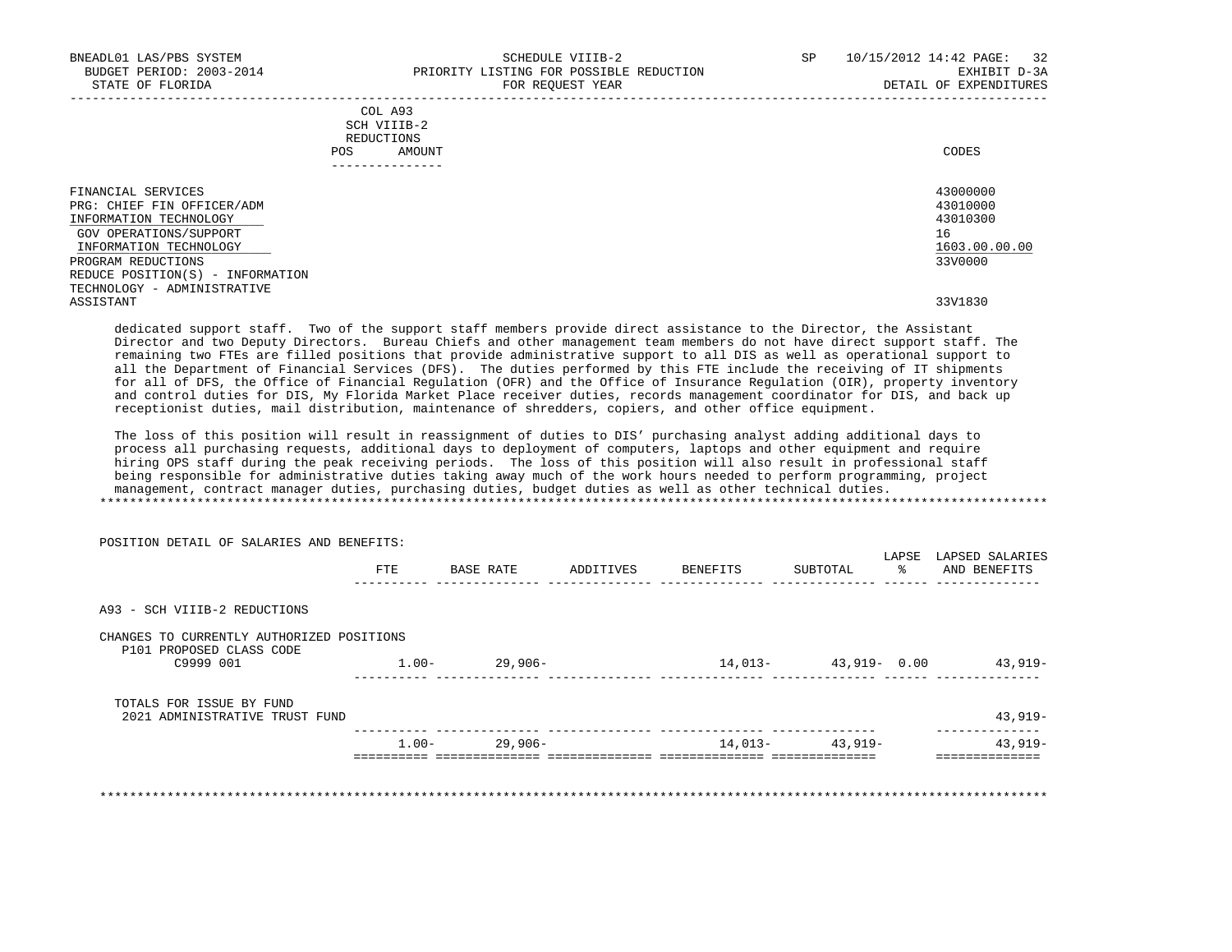|                                                                                                                                | COL A93<br>SCH VIIIB-2<br>REDUCTIONS<br>AMOUNT<br><b>POS</b><br>-------------- | CODES                                                   |
|--------------------------------------------------------------------------------------------------------------------------------|--------------------------------------------------------------------------------|---------------------------------------------------------|
| FINANCIAL SERVICES<br>PRG: CHIEF FIN OFFICER/ADM<br>INFORMATION TECHNOLOGY<br>GOV OPERATIONS/SUPPORT<br>INFORMATION TECHNOLOGY |                                                                                | 43000000<br>43010000<br>43010300<br>16<br>1603.00.00.00 |
| TOTAL: INFORMATION TECHNOLOGY<br>BY FUND TYPE                                                                                  |                                                                                | 1603.00.00.00                                           |
| TRUST FUNDS<br>SALARY RATE                                                                                                     | $13.00 -$<br>$766,968-$<br>$558,407-$                                          | 2000                                                    |

===============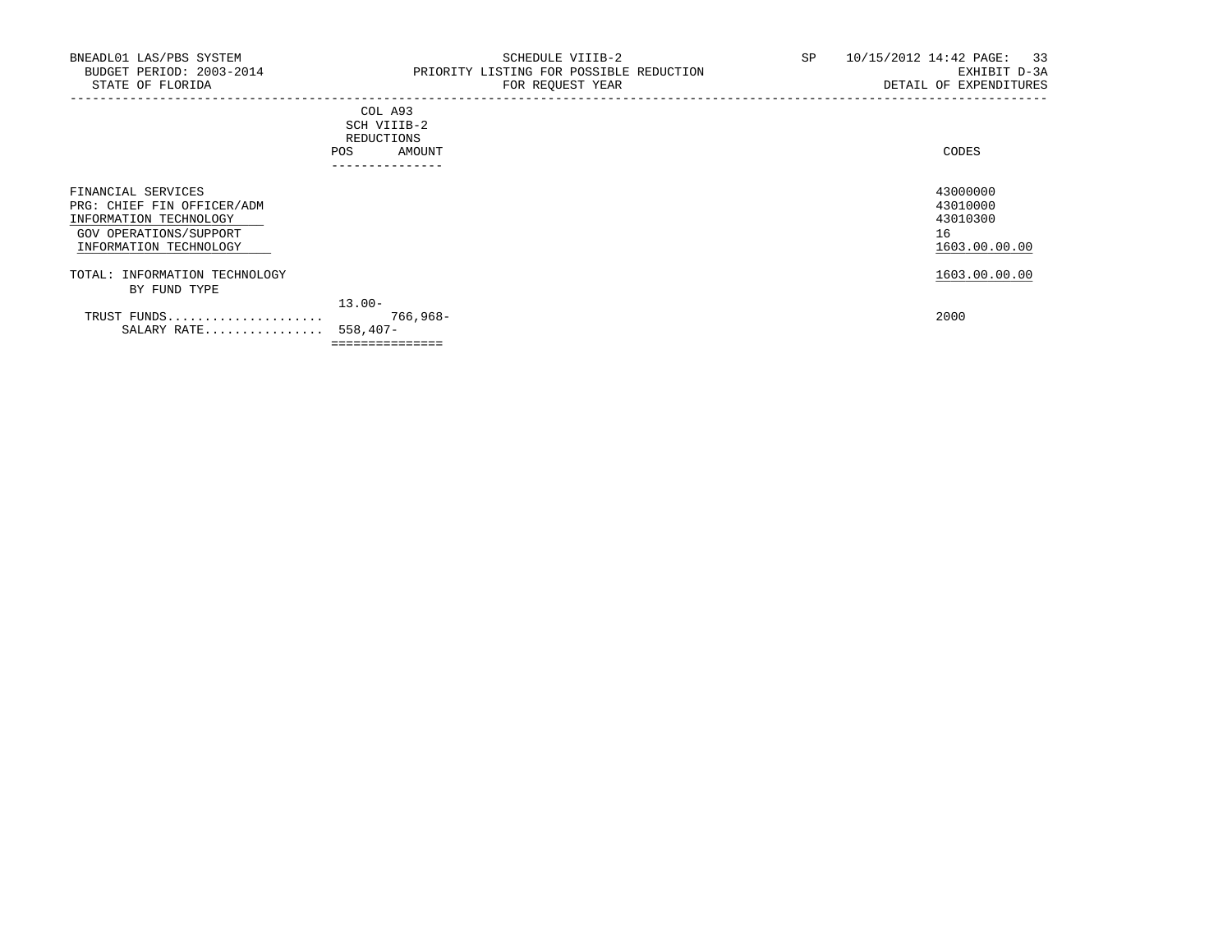| BNEADL01 LAS/PBS SYSTEM<br>BUDGET PERIOD: 2003-2014<br>STATE OF FLORIDA                                                                             | SCHEDULE VIIIB-2<br>PRIORITY LISTING FOR POSSIBLE REDUCTION<br>FOR REQUEST YEAR | <b>SP</b>                     | 10/15/2012 14:42 PAGE:<br>34<br>EXHIBIT D-3A<br>DETAIL OF EXPENDITURES |
|-----------------------------------------------------------------------------------------------------------------------------------------------------|---------------------------------------------------------------------------------|-------------------------------|------------------------------------------------------------------------|
|                                                                                                                                                     | COL A93<br>SCH VIIIB-2                                                          | _____________________________ |                                                                        |
|                                                                                                                                                     | REDUCTIONS                                                                      |                               |                                                                        |
|                                                                                                                                                     | POS<br>AMOUNT<br>---------------                                                |                               | CODES                                                                  |
| FINANCIAL SERVICES<br>PRG: CHIEF FIN OFFICER/ADM<br>CONSUMER ADVOCATE<br>GOV OPERATIONS/SUPPORT<br>EXEC LEADERSHIP/SUPPRT SVC<br>PROGRAM REDUCTIONS |                                                                                 |                               | 43000000<br>43010000<br>43010400<br>16<br>1602.00.00.00<br>33V0000     |
| REDUCTION OF POSITION(S) FROM<br>INSURANCE CONSUMER ADVOCATE<br>SALARY RATE<br>SALARY RATE 46,382-                                                  |                                                                                 |                               | 33V2410<br>000000                                                      |
|                                                                                                                                                     | ===============                                                                 |                               |                                                                        |
| SALARIES AND BENEFITS                                                                                                                               |                                                                                 |                               | 010000                                                                 |
| INSURANCE REG TF                                                                                                                                    | $1.00-$<br>$63.678-$<br>===============                                         |                               | 2393                                                                   |
| SPECIAL CATEGORIES<br>TR/DMS/HR SVCS/STW CONTRCT                                                                                                    |                                                                                 |                               | 100000<br>107040                                                       |
| INSURANCE REG TF                                                                                                                                    | $356-$                                                                          |                               | 2393                                                                   |
| TOTAL: REDUCTION OF POSITION(S) FROM<br>INSURANCE CONSUMER ADVOCATE<br>TOTAL POSITIONS 1.00-                                                        | ===============                                                                 |                               | 33V2410                                                                |
| TOTAL ISSUE<br>TOTAL SALARY RATE 46,382-                                                                                                            | 64,034-                                                                         |                               |                                                                        |
|                                                                                                                                                     | ===============                                                                 |                               |                                                                        |
|                                                                                                                                                     |                                                                                 |                               |                                                                        |
| AGENCY ISSUE NARRATIVE:                                                                                                                             |                                                                                 |                               |                                                                        |

SCH VIIIB-2 NARR 13-14 NARRATIVE: IT COMPONENT? NO PRIORITY #044

 The Office of Insurance Consumer Advocate (ICA) has many statutory obligations that become increasingly difficult with further reductions to staff. The ICA is charged with review of rate filings presented to the OIR and representing the public at any public hearing conducted on these filings. The ICA maintains one actuary on staff to review the filings. While many homeowner's companies have not asked for increased rate that would trigger the public hearing, the current market conditions indicate that companies will be making these filings at an increased rate in the next fiscal year. It can be estimated that at least 8 homeowner's companies will make filings of significance triggering our review. The actuary spends approximately 50 hours reviewing each filing. The contracted rate on MFMP for actuarial services is \$250-400 per hour. If these reviews, as well as the reviews that must be conducted for the Citizens rate filing and the worker's compensation rate filing were done by contracted actuaries, the ICA budget would require at minimum \$125,000-200,000 in contracted services. This far exceeds the salary (\$111,722.64) of the current actuary on staff.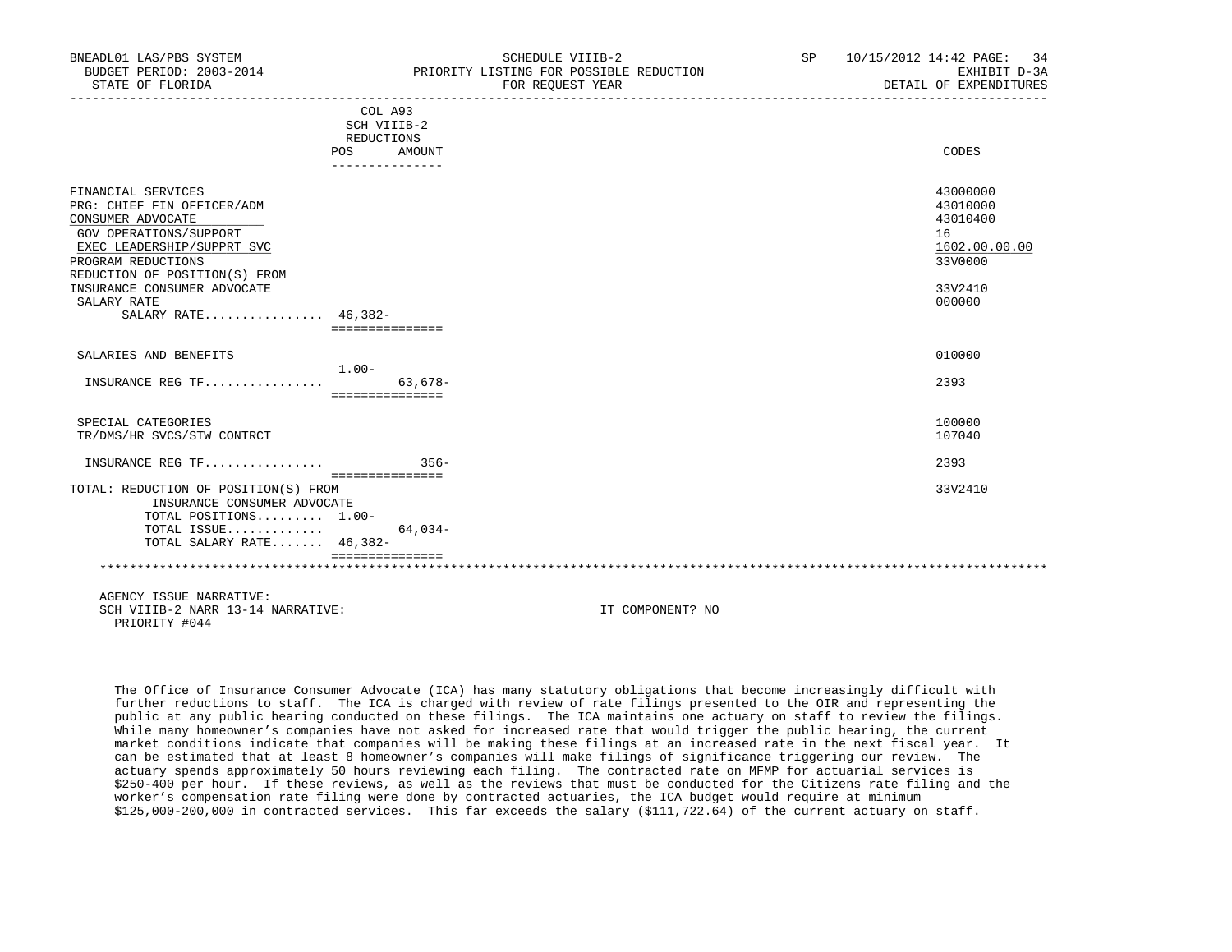## SCH VIIIB-2 REDUCTIONS POS AMOUNT AND AND A RESERVE AND LODGED AND LODGED AND LODGED AND LODGED AND LODGED AND LODGED AND LODGED AT A LODGED AND LODGED AT A LODGED AT A LODGED AND LODGED AT A LODGED AT A LODGED AT A LODGED AT A LODGED AT A LODGE ---------------

| FINANCIAL SERVICES<br>PRG: CHIEF FIN OFFICER/ADM | 43000000<br>43010000 |
|--------------------------------------------------|----------------------|
| CONSUMER ADVOCATE                                | 43010400             |
| GOV OPERATIONS/SUPPORT                           | 16                   |
| EXEC LEADERSHIP/SUPPRT SVC                       | 1602.00.00.00        |
| PROGRAM REDUCTIONS                               | 33V0000              |
| REDUCTION OF POSITION(S) FROM                    |                      |
| INSURANCE CONSUMER ADVOCATE                      | 33V2410              |

 The ICA has endeavored to produce white papers and reports on important insurance issues before Florida's policymakers in an effort to give accurate, unbiased information that results in sound insurance policies in our state. The staff is active in identifying those issues, intensive research and ultimately formulization of our findings on a variety of important insurance issues. Current staff levels make it challenging to meet the statutory duties of the position in being an effective advocate for the insurance consumers of Florida. Any additional budget cuts would significantly hinder the ability of the ICA to perform its statutory obligations. \*\*\*\*\*\*\*\*\*\*\*\*\*\*\*\*\*\*\*\*\*\*\*\*\*\*\*\*\*\*\*\*\*\*\*\*\*\*\*\*\*\*\*\*\*\*\*\*\*\*\*\*\*\*\*\*\*\*\*\*\*\*\*\*\*\*\*\*\*\*\*\*\*\*\*\*\*\*\*\*\*\*\*\*\*\*\*\*\*\*\*\*\*\*\*\*\*\*\*\*\*\*\*\*\*\*\*\*\*\*\*\*\*\*\*\*\*\*\*\*\*\*\*\*\*\*\*

| POSITION DETAIL OF SALARIES AND BENEFITS:                             |                 |           |                   |                                                                           |                 |                 |                                 |
|-----------------------------------------------------------------------|-----------------|-----------|-------------------|---------------------------------------------------------------------------|-----------------|-----------------|---------------------------------|
|                                                                       | ETE             |           |                   | BASE RATE ADDITIVES BENEFITS                                              | SUBTOTAL        | LAPSE<br>း ကိုး | LAPSED SALARIES<br>AND BENEFITS |
| A93 - SCH VIIIB-2 REDUCTIONS                                          |                 |           |                   |                                                                           |                 |                 |                                 |
| CHANGES TO CURRENTLY AUTHORIZED POSITIONS<br>P101 PROPOSED CLASS CODE |                 |           |                   |                                                                           |                 |                 |                                 |
| C9999 001                                                             |                 |           | $1.00 - 46,382 -$ |                                                                           |                 |                 | $17,296-$ 63,678- 0.00 63,678-  |
| TOTALS FOR ISSUE BY FUND<br>2393 INSURANCE REG TF                     |                 |           |                   |                                                                           |                 |                 | $63,678-$                       |
|                                                                       |                 |           | $1.00 - 46,382 -$ | <u> sosoosoos oosoosoosoosa oosoosoosoosa oosoosoosoosa oosoosoosooso</u> | 17,296- 63,678- |                 | 63,678-<br>==============       |
|                                                                       |                 |           |                   |                                                                           |                 |                 |                                 |
| TOTAL: EXEC LEADERSHIP/SUPPRT SVC<br>BY FUND TYPE                     |                 |           |                   |                                                                           |                 |                 | 1602.00.00.00                   |
| TRUST FUNDS<br>SALARY RATE 46,382-                                    | $1.00 -$        | $64,034-$ |                   |                                                                           |                 |                 | 2000                            |
|                                                                       | =============== |           |                   |                                                                           |                 |                 |                                 |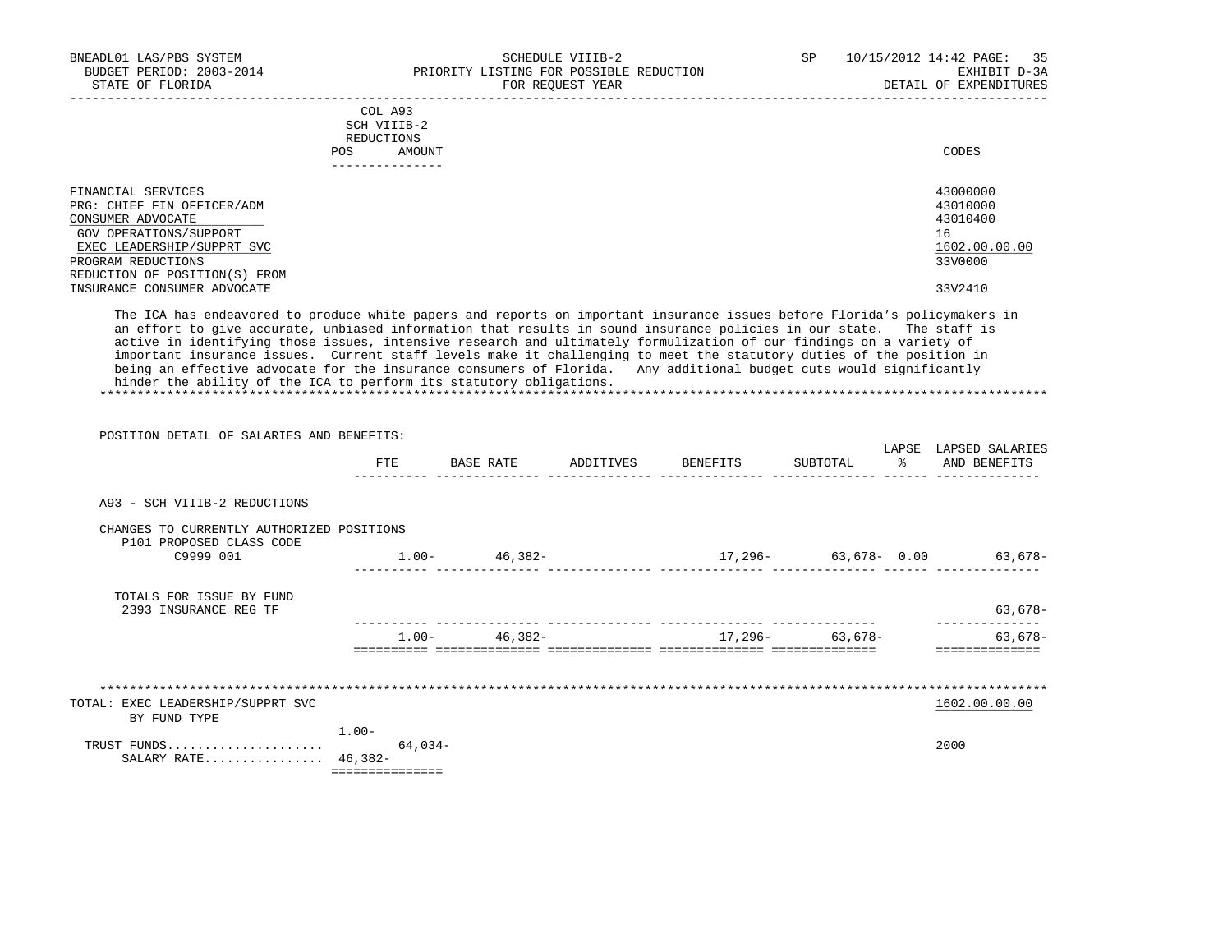| BNEADL01 LAS/PBS SYSTEM<br>BUDGET PERIOD: 2003-2014<br>STATE OF FLORIDA                                                                                                                                                                                 |                                                                                 | SCHEDULE VIIIB-2<br>PRIORITY LISTING FOR POSSIBLE REDUCTION<br>FOR REQUEST YEAR | SP 10/15/2012 14:42 PAGE: 36<br>EXHIBIT D-3A<br>DETAIL OF EXPENDITURES                  |
|---------------------------------------------------------------------------------------------------------------------------------------------------------------------------------------------------------------------------------------------------------|---------------------------------------------------------------------------------|---------------------------------------------------------------------------------|-----------------------------------------------------------------------------------------|
|                                                                                                                                                                                                                                                         | COL A93<br>SCH VIIIB-2<br>REDUCTIONS<br><b>POS</b><br>AMOUNT<br>_______________ |                                                                                 | CODES                                                                                   |
| FINANCIAL SERVICES<br>PRG: CHIEF FIN OFFICER/ADM<br>INFO TECHNOLOGY - FLAIR<br>GOV OPERATIONS/SUPPORT<br>INFORMATION TECHNOLOGY<br>PROGRAM REDUCTIONS<br>REDUCE POSITION(S) - INFORMATION<br>TECHNOLOGY - DESKTOP<br>SALARY RATE<br>SALARY RATE 72,781- | ===============                                                                 |                                                                                 | 43000000<br>43010000<br>43010500<br>16<br>1603.00.00.00<br>33V0000<br>33V1840<br>000000 |
| SALARIES AND BENEFITS                                                                                                                                                                                                                                   | $2.00 -$                                                                        |                                                                                 | 010000                                                                                  |
| GENERAL REVENUE FUND                                                                                                                                                                                                                                    | $102.471-$<br>===============                                                   |                                                                                 | 1000                                                                                    |
| SPECIAL CATEGORIES<br>TR/DMS/HR SVCS/STW CONTRCT                                                                                                                                                                                                        |                                                                                 |                                                                                 | 100000<br>107040                                                                        |
| GENERAL REVENUE FUND                                                                                                                                                                                                                                    | $712 -$<br>================                                                     |                                                                                 | 1000                                                                                    |
| TOTAL: REDUCE POSITION(S) - INFORMATION<br>TECHNOLOGY - DESKTOP<br>TOTAL POSITIONS 2.00-<br>TOTAL ISSUE<br>TOTAL SALARY RATE 72,781-                                                                                                                    | $103, 183 -$                                                                    |                                                                                 | 33V1840                                                                                 |
|                                                                                                                                                                                                                                                         | ---------------                                                                 |                                                                                 |                                                                                         |

 AGENCY ISSUE NARRATIVE: SCH VIIIB-2 NARR 13-14 NARRATIVE: IT COMPONENT? YES PRIORITY #069

Issue Title: Reduce Position(s) - Information Technology - Desktop

 Reference to Long-Range Program Plan: Goal #5 - The department will strive for excellence by promoting and encouraging continuous improvement.

LAW CHANGE REQUIRED: No legislative change.

 The Department of Financial Services Desktop team of 10 full time equivalents (FTE) and one supervisor currently supports over 3,000 desktop and laptop devices. Many of these devices have customized configurations or run client/server applications that require much involvement from the desktop staff to maintain. Eliminating two positions represents an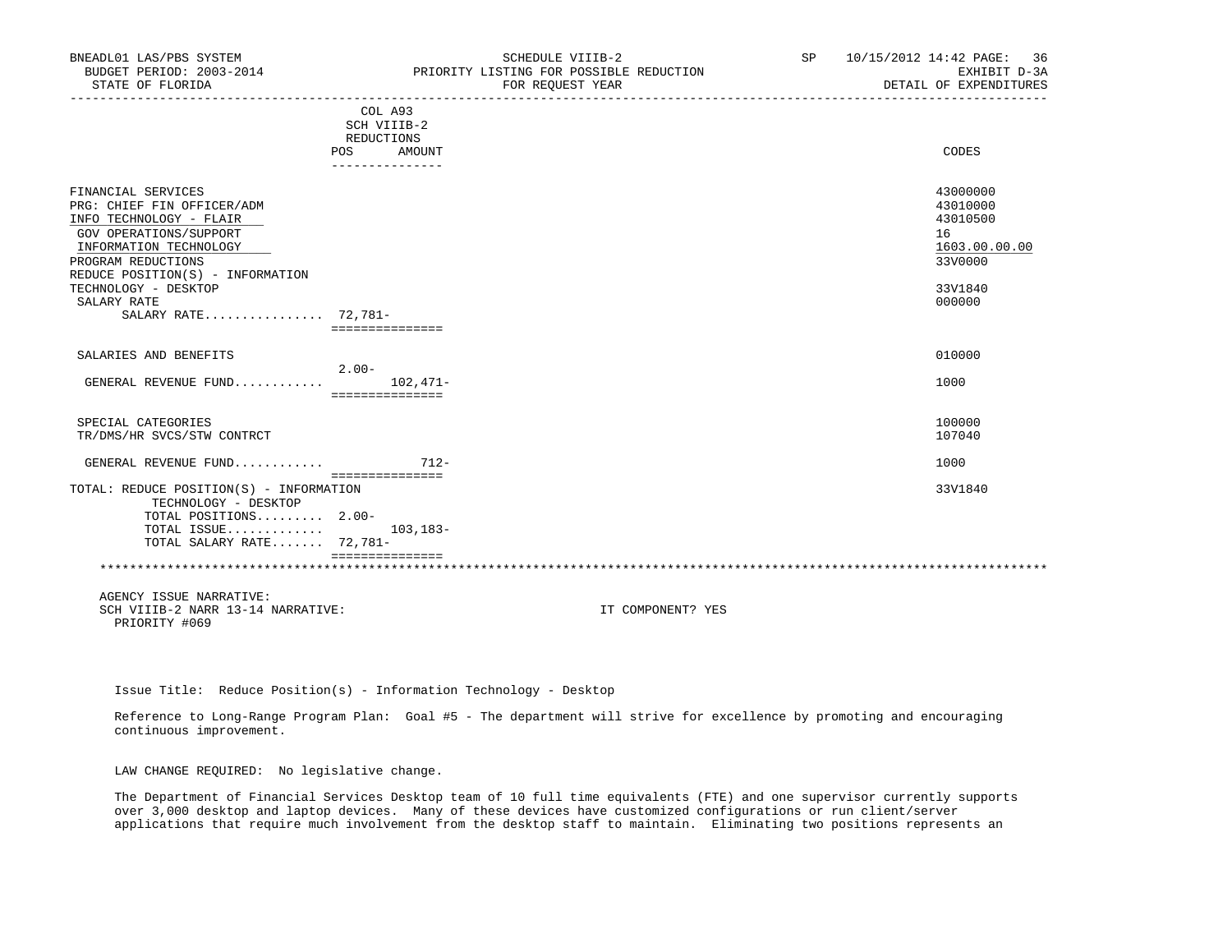| <b>POS</b>                                                                                                                                                                                                        | COL A93<br>SCH VIIIB-2<br>REDUCTIONS<br>AMOUNT<br>_ _ _ _ _ _ _ _ _ _ _ _ | CODES                                                                         |
|-------------------------------------------------------------------------------------------------------------------------------------------------------------------------------------------------------------------|---------------------------------------------------------------------------|-------------------------------------------------------------------------------|
| FINANCIAL SERVICES<br>PRG: CHIEF FIN OFFICER/ADM<br>INFO TECHNOLOGY - FLAIR<br>GOV OPERATIONS/SUPPORT<br>INFORMATION TECHNOLOGY<br>PROGRAM REDUCTIONS<br>REDUCE POSITION(S) - INFORMATION<br>TECHNOLOGY - DESKTOP |                                                                           | 43000000<br>43010000<br>43010500<br>16<br>1603.00.00.00<br>33V0000<br>33V1840 |

 18 percent reduction in services and will cause the workload for each remaining member of the team to increase. This workload increase will cause quality issues and may increase the meantime to repair or to deploy a device. These positions are currently filled. \*\*\*\*\*\*\*\*\*\*\*\*\*\*\*\*\*\*\*\*\*\*\*\*\*\*\*\*\*\*\*\*\*\*\*\*\*\*\*\*\*\*\*\*\*\*\*\*\*\*\*\*\*\*\*\*\*\*\*\*\*\*\*\*\*\*\*\*\*\*\*\*\*\*\*\*\*\*\*\*\*\*\*\*\*\*\*\*\*\*\*\*\*\*\*\*\*\*\*\*\*\*\*\*\*\*\*\*\*\*\*\*\*\*\*\*\*\*\*\*\*\*\*\*\*\*\*

| POSITION DETAIL OF SALARIES AND BENEFITS:                                          |                 |                   |                    |                  |                                                  |
|------------------------------------------------------------------------------------|-----------------|-------------------|--------------------|------------------|--------------------------------------------------|
|                                                                                    | FTE             | <b>BASE RATE</b>  | ADDITIVES BENEFITS |                  | LAPSE LAPSED SALARIES<br>SUBTOTAL % AND BENEFITS |
| A93 - SCH VIIIB-2 REDUCTIONS                                                       |                 |                   |                    |                  |                                                  |
| CHANGES TO CURRENTLY AUTHORIZED POSITIONS<br>P101 PROPOSED CLASS CODE<br>C9999 001 |                 | $2.00 - 72,781 -$ |                    |                  | 29,690- 102,471- 0.00 102,471-                   |
|                                                                                    |                 |                   |                    |                  |                                                  |
| TOTALS FOR ISSUE BY FUND<br>1000 GENERAL REVENUE FUND                              |                 |                   |                    |                  | 102,471-                                         |
|                                                                                    | $2.00 -$        | $72,781-$         |                    | 29,690- 102,471- | 102,471-                                         |
|                                                                                    |                 |                   |                    |                  |                                                  |
| REDUCE POSITION(S) - INFORMATION<br>TECHNOLOGY - FLAIR INFORMATION                 |                 |                   |                    |                  |                                                  |
| WAREHOUSE<br>SALARY RATE                                                           |                 |                   |                    |                  | 33V1850<br>000000                                |
| SALARY RATE 35,762-                                                                | =============== |                   |                    |                  |                                                  |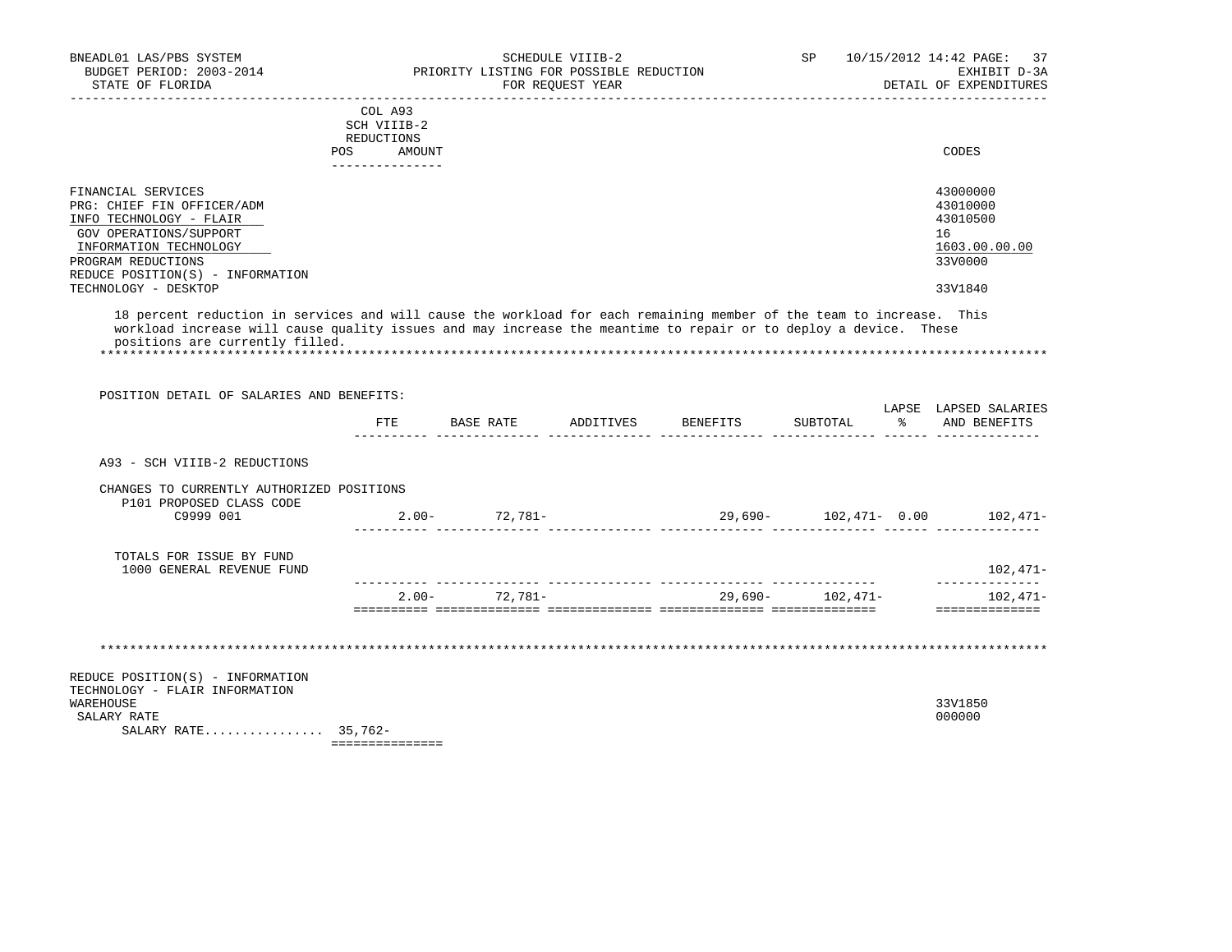| BNEADL01 LAS/PBS SYSTEM<br>BUDGET PERIOD: 2003-2014<br>STATE OF FLORIDA |                           | SCHEDULE VIIIB-2<br>PRIORITY LISTING FOR POSSIBLE REDUCTION<br>FOR REQUEST YEAR | SP | 10/15/2012 14:42 PAGE: 38<br>EXHIBIT D-3A<br>DETAIL OF EXPENDITURES |
|-------------------------------------------------------------------------|---------------------------|---------------------------------------------------------------------------------|----|---------------------------------------------------------------------|
|                                                                         | COL A93                   |                                                                                 |    |                                                                     |
|                                                                         | SCH VIIIB-2               |                                                                                 |    |                                                                     |
|                                                                         | REDUCTIONS                |                                                                                 |    |                                                                     |
|                                                                         | POS<br>AMOUNT             |                                                                                 |    | CODES                                                               |
|                                                                         | ---------------           |                                                                                 |    |                                                                     |
| FINANCIAL SERVICES                                                      |                           |                                                                                 |    | 43000000                                                            |
| PRG: CHIEF FIN OFFICER/ADM                                              |                           |                                                                                 |    | 43010000                                                            |
| INFO TECHNOLOGY - FLAIR                                                 |                           |                                                                                 |    | 43010500                                                            |
| GOV OPERATIONS/SUPPORT                                                  |                           |                                                                                 |    | 16                                                                  |
| INFORMATION TECHNOLOGY                                                  |                           |                                                                                 |    | 1603.00.00.00                                                       |
| PROGRAM REDUCTIONS                                                      |                           |                                                                                 |    | 33V0000                                                             |
| REDUCE POSITION(S) - INFORMATION                                        |                           |                                                                                 |    |                                                                     |
| TECHNOLOGY - FLAIR INFORMATION                                          |                           |                                                                                 |    |                                                                     |
| WAREHOUSE                                                               |                           |                                                                                 |    | 33V1850                                                             |
| SALARIES AND BENEFITS                                                   |                           |                                                                                 |    | 010000                                                              |
|                                                                         | $1.00 -$                  |                                                                                 |    |                                                                     |
| GENERAL REVENUE FUND                                                    | $50.526 -$                |                                                                                 |    | 1000                                                                |
|                                                                         | ===============           |                                                                                 |    |                                                                     |
| SPECIAL CATEGORIES                                                      |                           |                                                                                 |    | 100000                                                              |
| TR/DMS/HR SVCS/STW CONTRCT                                              |                           |                                                                                 |    | 107040                                                              |
|                                                                         |                           |                                                                                 |    |                                                                     |
| GENERAL REVENUE FUND                                                    | $356-$<br>=============== |                                                                                 |    | 1000                                                                |
| TOTAL: REDUCE POSITION(S) - INFORMATION                                 |                           |                                                                                 |    | 33V1850                                                             |
| TECHNOLOGY - FLAIR INFORMATION                                          |                           |                                                                                 |    |                                                                     |
| WAREHOUSE                                                               |                           |                                                                                 |    |                                                                     |
| TOTAL POSITIONS $1.00 -$                                                |                           |                                                                                 |    |                                                                     |
| TOTAL ISSUE                                                             | $50,882-$                 |                                                                                 |    |                                                                     |
| TOTAL SALARY RATE 35,762-                                               |                           |                                                                                 |    |                                                                     |
|                                                                         | ================          |                                                                                 |    |                                                                     |
|                                                                         |                           |                                                                                 |    |                                                                     |
| AGENCY ISSUE NARRATIVE:                                                 |                           |                                                                                 |    |                                                                     |
| SCH VIIIB-2 NARR 13-14 NARRATIVE:                                       |                           | TT COMPONENT? YES                                                               |    |                                                                     |

PRIORITY #070

Issue Title: Reduce Position(s) - Information Technology - FLAIR Information Warehouse

 Reference to Long-Range Program Plan: Goal #5 - The department will strive for excellence by promoting and encouraging continuous improvement.

LAW CHANGE REQUIRED: No legislative change.

 This position is located in the Information Warehouse, the repository of current and historical data from the FLAIR components: Departmental Accounting, Central Accounting, and Payroll.

 The FLAIR Information Warehouse houses over 1.1 billion historical accounting records on over 235 database files; these database files are utilized by approximately 5,000 users in the 39 different state agencies for public records requests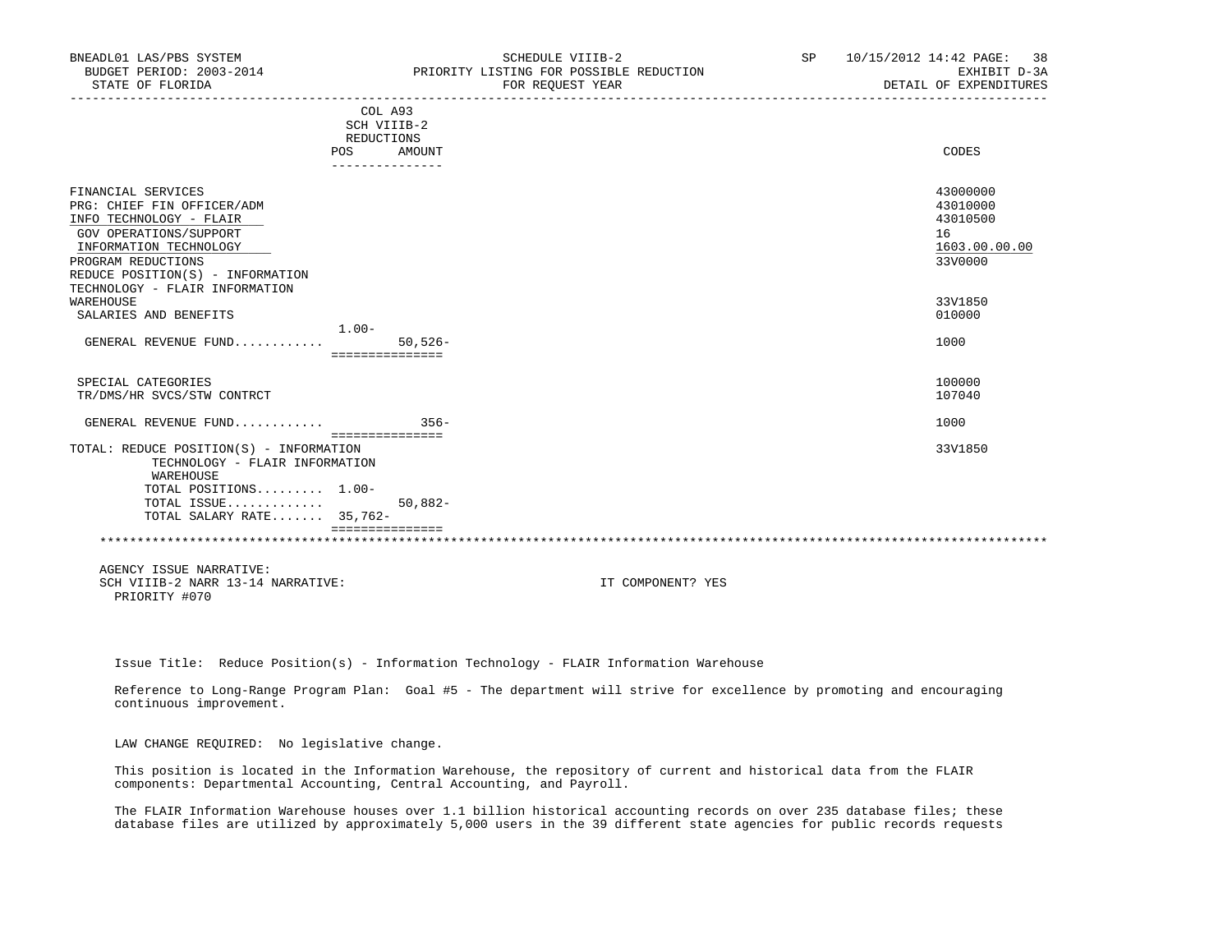POSITION DETAIL OF SALARIES AND BENEFITS:

-----------------------------------------------------------------------------------------------------------------------------------

|            | _______________ |       |
|------------|-----------------|-------|
| POS        | AMOUNT          | CODES |
| REDUCTIONS |                 |       |
|            | SCH VIIIB-2     |       |
|            | COL A93         |       |

| FINANCIAL SERVICES               | 43000000      |
|----------------------------------|---------------|
| PRG: CHIEF FIN OFFICER/ADM       | 43010000      |
| INFO TECHNOLOGY - FLAIR          | 43010500      |
| GOV OPERATIONS/SUPPORT           | 16            |
| INFORMATION TECHNOLOGY           | 1603.00.00.00 |
| PROGRAM REDUCTIONS               | 33V0000       |
| REDUCE POSITION(S) - INFORMATION |               |
| TECHNOLOGY - FLAIR INFORMATION   |               |
| WAREHOUSE                        | 33V1850       |

 and historical research. The Accounting Offices in the 39 agencies run hundreds of queries each month to support their day-to-day accounting needs. These agency users check their cash balances every morning and also use the data for reconciliation purposes. Each year the 39 agencies contact the Division of Information Services (DIS) Help Desk for assistance with over 280 Help Desk calls that are routed to employees in this section for assistance and resolution.

 The FLAIR Information Warehouse is also especially important to the business practices of the Department of Financial Services' Division of Accounting and Auditing (A&A) which uses the warehouse to maintain A&A web initiatives such as dashboards and the transparency website, Florida Financials. The Warehouse currently sends a large quantity of data to the Executive Office of the Governor (EOG) and My Florida Market Place System (MFMP).

 This position is a computer programming position responsible for loading and maintaining data from the FLAIR subsystems, extracting data for public records requests, creation of the transparency web applications, creation of data extracts for the EOG and MFMP as well as assisting the state agencies with their queries that are used to report on the financial activities in the agency accounting offices.

 The impact of reducing the FLAIR Information Warehouse staff by cutting this position will be a reduction of the department's ability to provide these programming services by increasing the response time for user requested information exchange. Failure to maintain the availability or accuracy of the Information Warehouse could impact all state agencies ability to run their accounting offices. In addition, highly time sensitive requests could be delayed by several days if not weeks. Continued funding for this position is critical to meet the obligations of external information utilized by the agencies from the Information Warehouse, the ability to provide reports necessary to monitor auditing of State of Florida funds, and support the agency Help Desk calls received by the FLAIR Information Warehouse staff. \*\*\*\*\*\*\*\*\*\*\*\*\*\*\*\*\*\*\*\*\*\*\*\*\*\*\*\*\*\*\*\*\*\*\*\*\*\*\*\*\*\*\*\*\*\*\*\*\*\*\*\*\*\*\*\*\*\*\*\*\*\*\*\*\*\*\*\*\*\*\*\*\*\*\*\*\*\*\*\*\*\*\*\*\*\*\*\*\*\*\*\*\*\*\*\*\*\*\*\*\*\*\*\*\*\*\*\*\*\*\*\*\*\*\*\*\*\*\*\*\*\*\*\*\*\*\*

 LAPSE LAPSED SALARIES FTE BASE RATE ADDITIVES BENEFITS SUBTOTAL ---------- -------------- -------------- -------------- -------------- ------ -------------- A93 - SCH VIIIB-2 REDUCTIONS CHANGES TO CURRENTLY AUTHORIZED POSITIONS P101 PROPOSED CLASS CODE C9999 001 1.00- 35,762- 14,764- 50,526- 0.00 50,526- ---------- -------------- -------------- -------------- -------------- ------ --------------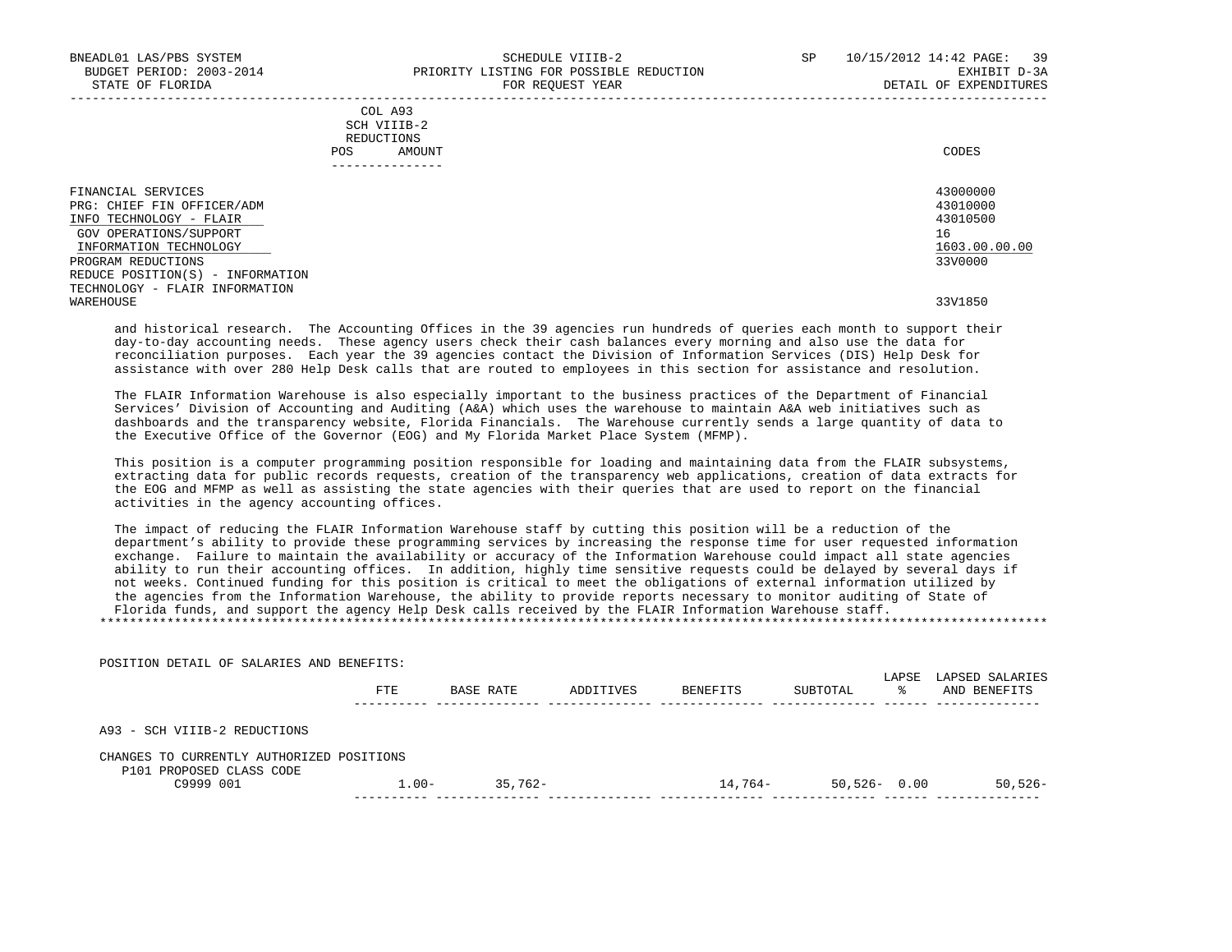| BNEADL01 LAS/PBS SYSTEM<br>BUDGET PERIOD: 2003-2014<br>STATE OF FLORIDA<br>-------------------                                                                                                                              |                                                                | SCHEDULE VIIIB-2<br>PRIORITY LISTING FOR POSSIBLE REDUCTION<br>FOR REQUEST YEAR |                   |  |                    | SP 10/15/2012 14:42 PAGE:<br>EXHIBIT D-3A<br>DETAIL OF EXPENDITURES |  |                                                                    |
|-----------------------------------------------------------------------------------------------------------------------------------------------------------------------------------------------------------------------------|----------------------------------------------------------------|---------------------------------------------------------------------------------|-------------------|--|--------------------|---------------------------------------------------------------------|--|--------------------------------------------------------------------|
|                                                                                                                                                                                                                             | COL A93<br>SCH VIIIB-2<br>REDUCTIONS<br>POS<br>_______________ | AMOUNT                                                                          |                   |  |                    |                                                                     |  | CODES                                                              |
| FINANCIAL SERVICES<br>PRG: CHIEF FIN OFFICER/ADM<br>INFO TECHNOLOGY - FLAIR<br>GOV OPERATIONS/SUPPORT<br>INFORMATION TECHNOLOGY<br>PROGRAM REDUCTIONS<br>REDUCE POSITION(S) - INFORMATION<br>TECHNOLOGY - FLAIR INFORMATION |                                                                |                                                                                 |                   |  |                    |                                                                     |  | 43000000<br>43010000<br>43010500<br>16<br>1603.00.00.00<br>33V0000 |
| WAREHOUSE                                                                                                                                                                                                                   |                                                                |                                                                                 |                   |  |                    |                                                                     |  | 33V1850                                                            |
| POSITION DETAIL OF SALARIES AND BENEFITS:                                                                                                                                                                                   |                                                                |                                                                                 |                   |  |                    |                                                                     |  | LAPSE LAPSED SALARIES                                              |
|                                                                                                                                                                                                                             |                                                                | ETE                                                                             | <b>BASE RATE</b>  |  | ADDITIVES BENEFITS | SUBTOTAL                                                            |  | % AND BENEFITS                                                     |
| A93 - SCH VIIIB-2 REDUCTIONS                                                                                                                                                                                                |                                                                |                                                                                 |                   |  |                    |                                                                     |  |                                                                    |
| CHANGES TO CURRENTLY AUTHORIZED POSITIONS                                                                                                                                                                                   |                                                                |                                                                                 |                   |  |                    |                                                                     |  |                                                                    |
| TOTALS FOR ISSUE BY FUND<br>1000 GENERAL REVENUE FUND                                                                                                                                                                       |                                                                |                                                                                 |                   |  |                    |                                                                     |  | $50,526-$                                                          |
|                                                                                                                                                                                                                             |                                                                |                                                                                 | $1.00 - 35,762 -$ |  |                    | $14,764-50,526-$                                                    |  | --------------<br>$50,526-$<br>==============                      |
| REDUCE POSITION(S) - INFORMATION<br>TECHNOLOGY - FLAIR CENTRAL                                                                                                                                                              |                                                                |                                                                                 |                   |  |                    |                                                                     |  |                                                                    |
| ACCOUNTING<br>SALARY RATE<br>SALARY RATE 47,528-                                                                                                                                                                            | ===============                                                |                                                                                 |                   |  |                    |                                                                     |  | 33V1860<br>000000                                                  |
| SALARIES AND BENEFITS                                                                                                                                                                                                       | $1.00 -$                                                       |                                                                                 |                   |  |                    |                                                                     |  | 010000                                                             |
| GENERAL REVENUE FUND                                                                                                                                                                                                        | ===============                                                | $63,802-$                                                                       |                   |  |                    |                                                                     |  | 1000                                                               |
| SPECIAL CATEGORIES<br>TR/DMS/HR SVCS/STW CONTRCT                                                                                                                                                                            |                                                                |                                                                                 |                   |  |                    |                                                                     |  | 100000<br>107040                                                   |
| GENERAL REVENUE FUND                                                                                                                                                                                                        | ----------------                                               | - 356 -                                                                         |                   |  |                    |                                                                     |  | 1000                                                               |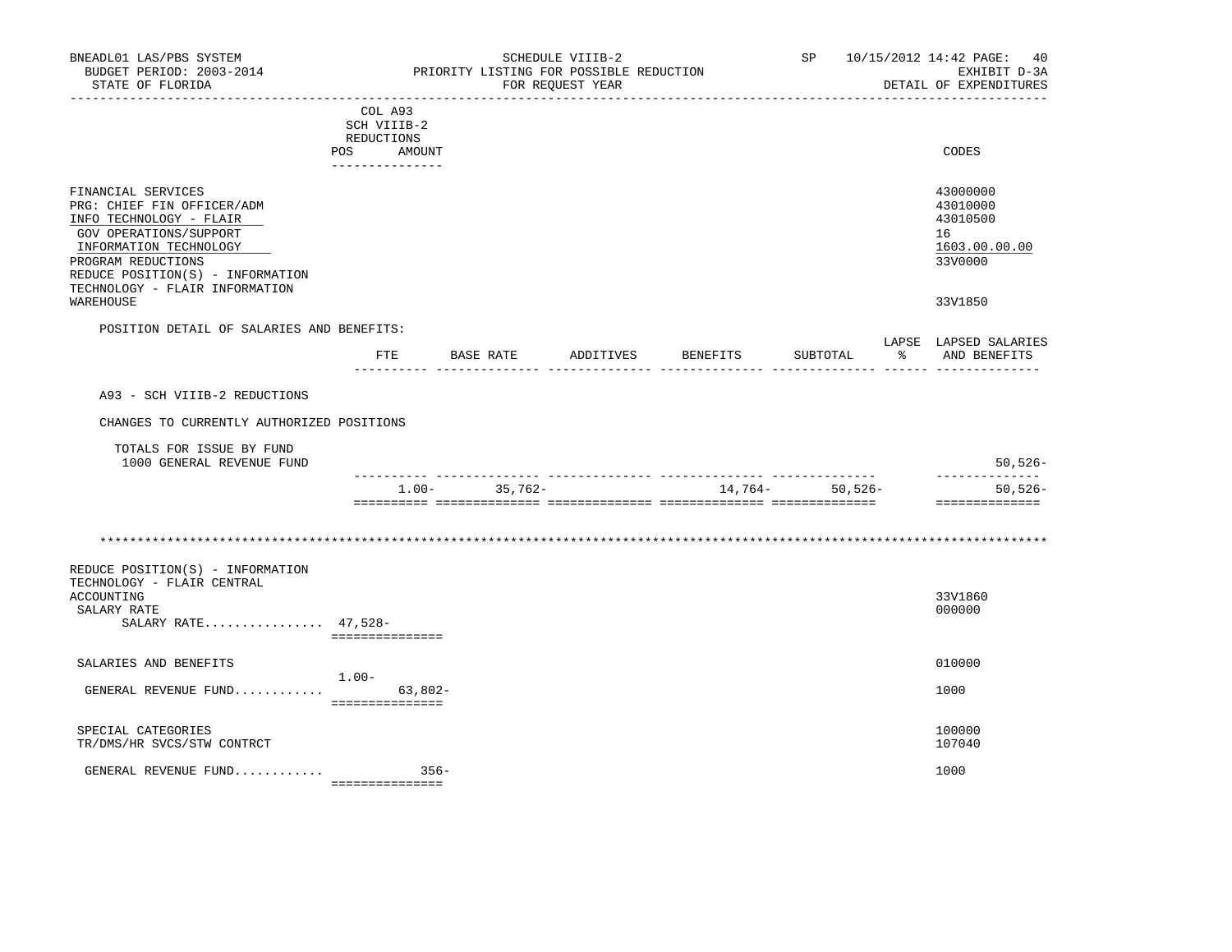| BNEADL01 LAS/PBS SYSTEM<br>BUDGET PERIOD: 2003-2014<br>STATE OF FLORIDA                                                                                                                                                 | SCHEDULE VIIIB-2<br>PRIORITY LISTING FOR POSSIBLE REDUCTION<br>FOR REOUEST YEAR | SP | 10/15/2012 14:42 PAGE: 41<br>EXHIBIT D-3A<br>DETAIL OF EXPENDITURES |
|-------------------------------------------------------------------------------------------------------------------------------------------------------------------------------------------------------------------------|---------------------------------------------------------------------------------|----|---------------------------------------------------------------------|
|                                                                                                                                                                                                                         | COL A93<br>SCH VIIIB-2<br>REDUCTIONS<br>AMOUNT<br><b>POS</b><br>--------------- |    | CODES                                                               |
| FINANCIAL SERVICES<br>PRG: CHIEF FIN OFFICER/ADM<br>INFO TECHNOLOGY - FLAIR<br>GOV OPERATIONS/SUPPORT<br>INFORMATION TECHNOLOGY<br>PROGRAM REDUCTIONS<br>REDUCE POSITION(S) - INFORMATION<br>TECHNOLOGY - FLAIR CENTRAL |                                                                                 |    | 43000000<br>43010000<br>43010500<br>16<br>1603.00.00.00<br>33V0000  |
| ACCOUNTING                                                                                                                                                                                                              |                                                                                 |    | 33V1860                                                             |
| TOTAL: REDUCE POSITION(S) - INFORMATION<br>TECHNOLOGY - FLAIR CENTRAL<br>ACCOUNTING<br>TOTAL POSITIONS $1.00-$<br>TOTAL ISSUE<br>TOTAL SALARY RATE 47,528-                                                              | $64.158 -$                                                                      |    | 33V1860                                                             |
|                                                                                                                                                                                                                         |                                                                                 |    |                                                                     |

 AGENCY ISSUE NARRATIVE: SCH VIIIB-2 NARR 13-14 NARRATIVE: IT COMPONENT? YES PRIORITY #071

Issue Title: Reduce Position(s) - Information Technology - FLAIR Central Accounting

 Reference to Long-Range Program Plan: Goal #5 - The department will strive for excellence by promoting and encouraging continuous improvement.

LAW CHANGE REQUIRED: No legislative change.

 This position is in the Central Accounting section which functions as the accounting system for the Chief Financial Officer for the State of Florida. Positions in the System Design Bureau in Central have been instrumental in providing the necessary changes to accommodate the 1099 reporting for Accounting and Auditing as required by the Federal Internal Revenue Service. Included in the Central design, are the Electronic Fund Transferring (EFT) process for vendors, retirees and employees as well as Warrant Processing. Staffing reductions would result in issues insuring prompt payment compliance, inability to meet federal guidelines, inaccuracies in electronic fund transfers and warrant payments.

 Loss of this currently filled position could impact the work of 200 users of the system as well as the 39 different state agencies if the system were not available or the data corrupted. Agencies rely on Central to produce approximately 11,024,092 state payments each year. Failure to pay vendors, assistance recipients, employees and retirees would have a catastrophic impact on the entire state operations. In addition, if the Department of Financial Services were unable to process over 22,000 1099s each year there could be fines from the Federal Government in excess of one million dollars. Internal Revenue Service fines for the inability to report under the correct tax identification number alone could result in fines exceeding \$400,000 per year. \*\*\*\*\*\*\*\*\*\*\*\*\*\*\*\*\*\*\*\*\*\*\*\*\*\*\*\*\*\*\*\*\*\*\*\*\*\*\*\*\*\*\*\*\*\*\*\*\*\*\*\*\*\*\*\*\*\*\*\*\*\*\*\*\*\*\*\*\*\*\*\*\*\*\*\*\*\*\*\*\*\*\*\*\*\*\*\*\*\*\*\*\*\*\*\*\*\*\*\*\*\*\*\*\*\*\*\*\*\*\*\*\*\*\*\*\*\*\*\*\*\*\*\*\*\*\*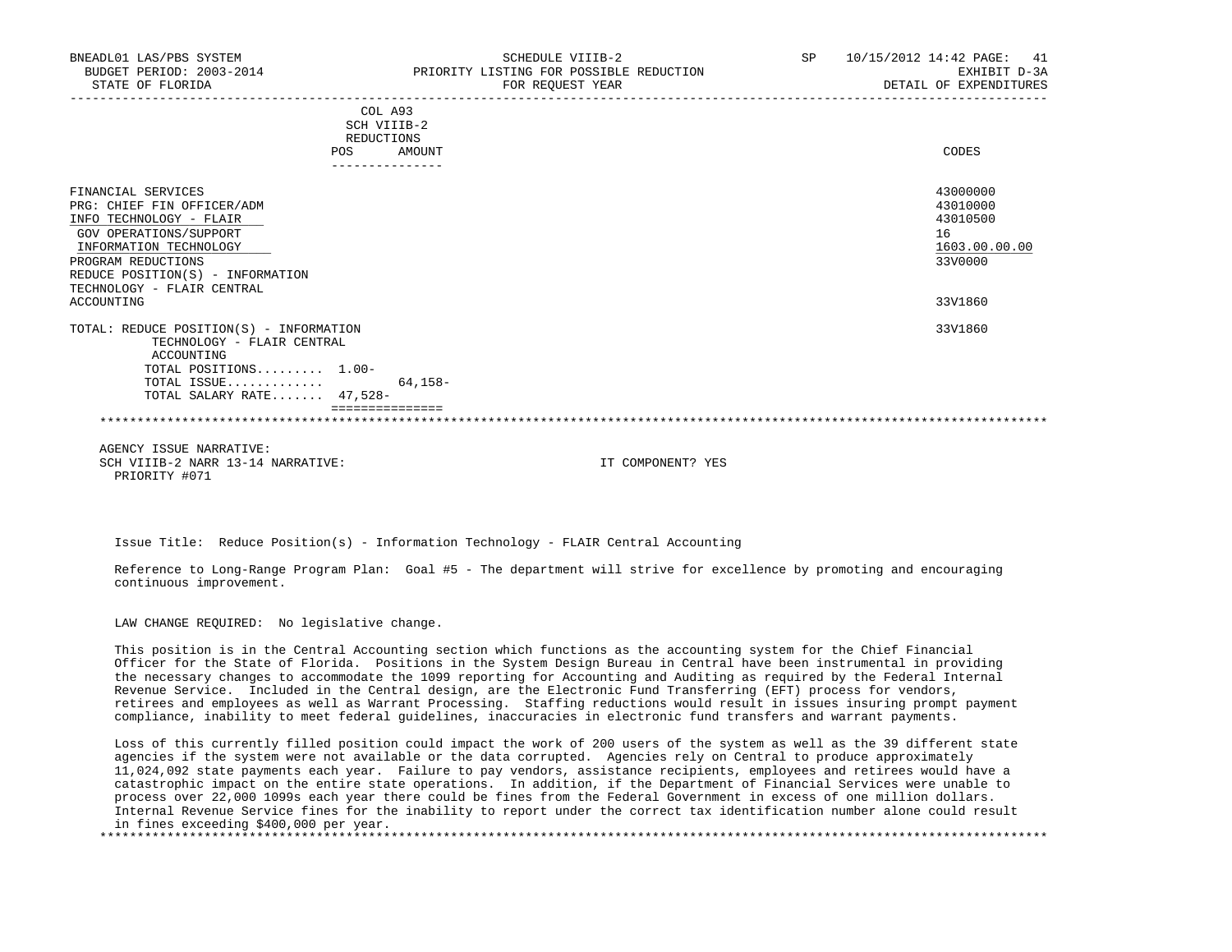| BNEADL01 LAS/PBS SYSTEM<br>BUDGET PERIOD: 2003-2014<br>STATE OF FLORIDA                                                                                                                                                               |                                                                      |           | PRIORITY LISTING FOR POSSIBLE REDUCTION | SCHEDULE VIIIB-2<br>FOR REQUEST YEAR |          |                   | SP 10/15/2012 14:42 PAGE: 42<br>EXHIBIT D-3A<br>DETAIL OF EXPENDITURES        |
|---------------------------------------------------------------------------------------------------------------------------------------------------------------------------------------------------------------------------------------|----------------------------------------------------------------------|-----------|-----------------------------------------|--------------------------------------|----------|-------------------|-------------------------------------------------------------------------------|
|                                                                                                                                                                                                                                       | COL A93<br>SCH VIIIB-2<br>REDUCTIONS<br>POS AMOUNT<br>-------------- |           |                                         |                                      |          |                   | CODES                                                                         |
| FINANCIAL SERVICES<br>PRG: CHIEF FIN OFFICER/ADM<br>INFO TECHNOLOGY - FLAIR<br>GOV OPERATIONS/SUPPORT<br>INFORMATION TECHNOLOGY<br>PROGRAM REDUCTIONS<br>REDUCE POSITION(S) - INFORMATION<br>TECHNOLOGY - FLAIR CENTRAL<br>ACCOUNTING |                                                                      |           |                                         |                                      |          |                   | 43000000<br>43010000<br>43010500<br>16<br>1603.00.00.00<br>33V0000<br>33V1860 |
|                                                                                                                                                                                                                                       |                                                                      |           |                                         |                                      |          |                   |                                                                               |
| POSITION DETAIL OF SALARIES AND BENEFITS:                                                                                                                                                                                             |                                                                      |           | FTE BASE RATE ADDITIVES                 |                                      | BENEFITS | SUBTOTAL          | LAPSE LAPSED SALARIES<br>% AND BENEFITS                                       |
| A93 - SCH VIIIB-2 REDUCTIONS<br>CHANGES TO CURRENTLY AUTHORIZED POSITIONS<br>P101 PROPOSED CLASS CODE<br>C9999 001<br>TOTALS FOR ISSUE BY FUND<br>1000 GENERAL REVENUE FUND                                                           |                                                                      |           | $1.00 - 47,528 -$                       |                                      |          |                   | 16,274- 63,802- 0.00 63,802-<br>$63,802-$<br>--------------                   |
|                                                                                                                                                                                                                                       |                                                                      |           | $1.00 - 47,528 -$                       |                                      |          | $16,274-$ 63,802- | 63,802-<br>===============                                                    |
| REDUCE POSITION(S) - INFORMATION<br>TECHNOLOGY - FLAIR ELECTRONIC DATA                                                                                                                                                                |                                                                      |           |                                         |                                      |          |                   |                                                                               |
| PROCESSING - QUALITY CONTROL<br>SCHEDULING<br>SALARY RATE<br>SALARY RATE 23,105-                                                                                                                                                      | ===============                                                      |           |                                         |                                      |          |                   | 33V1870<br>000000                                                             |
| SALARIES AND BENEFITS                                                                                                                                                                                                                 |                                                                      |           |                                         |                                      |          |                   | 010000                                                                        |
| GENERAL REVENUE FUND                                                                                                                                                                                                                  | $1.00 -$<br>===============                                          | $36,246-$ |                                         |                                      |          |                   | 1000                                                                          |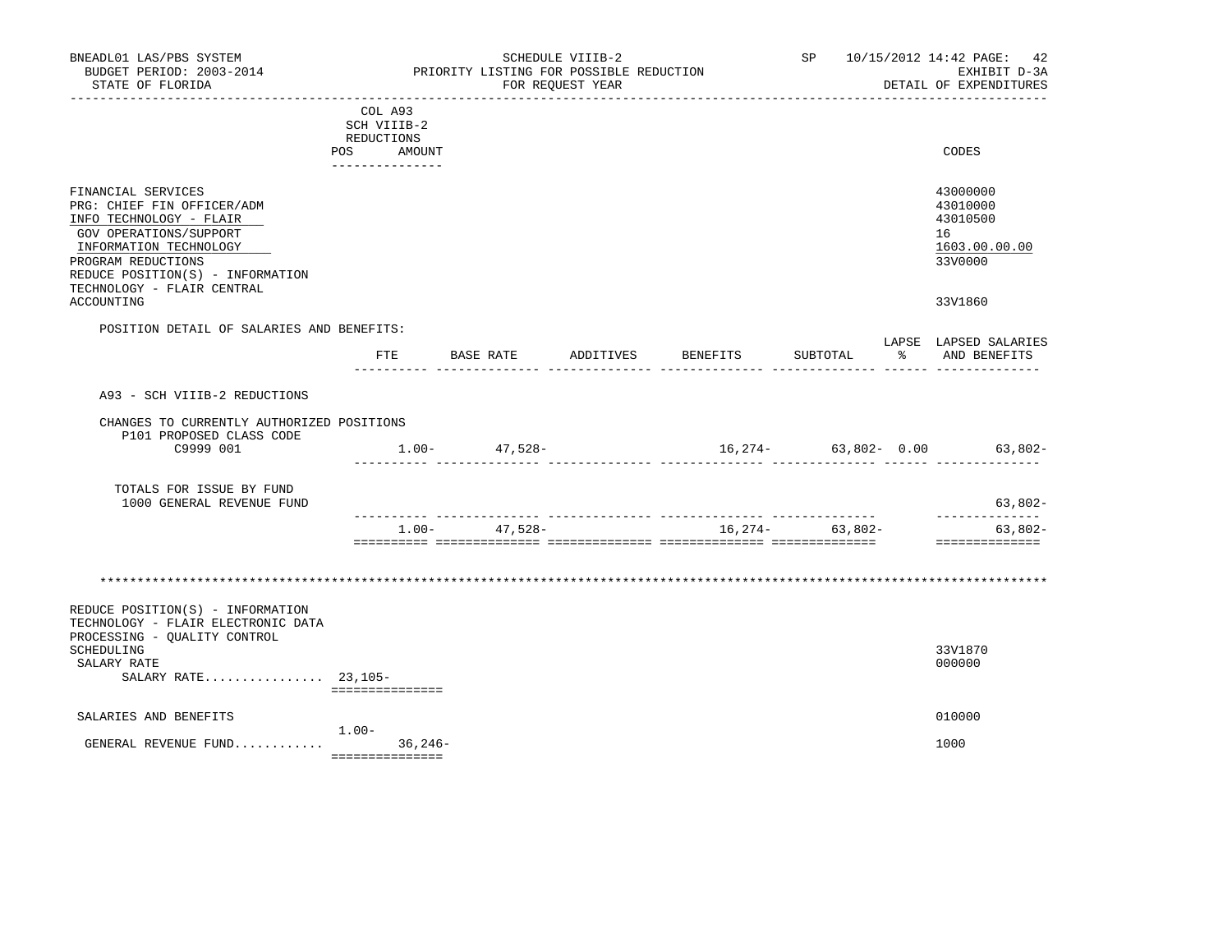| BNEADL01 LAS/PBS SYSTEM<br>BUDGET PERIOD: 2003-2014<br>STATE OF FLORIDA                                                                                                                                                                                                                                                           |                                      | SCHEDULE VIIIB-2<br>PRIORITY LISTING FOR POSSIBLE REDUCTION<br>FOR REOUEST YEAR | <b>SP</b> | 10/15/2012 14:42 PAGE: 43<br>EXHIBIT D-3A<br>DETAIL OF EXPENDITURES                               |
|-----------------------------------------------------------------------------------------------------------------------------------------------------------------------------------------------------------------------------------------------------------------------------------------------------------------------------------|--------------------------------------|---------------------------------------------------------------------------------|-----------|---------------------------------------------------------------------------------------------------|
|                                                                                                                                                                                                                                                                                                                                   | COL A93<br>SCH VIIIB-2<br>REDUCTIONS |                                                                                 |           |                                                                                                   |
|                                                                                                                                                                                                                                                                                                                                   | POS<br>AMOUNT                        |                                                                                 |           | CODES                                                                                             |
| FINANCIAL SERVICES<br>PRG: CHIEF FIN OFFICER/ADM<br>INFO TECHNOLOGY - FLAIR<br>GOV OPERATIONS/SUPPORT<br>INFORMATION TECHNOLOGY<br>PROGRAM REDUCTIONS<br>REDUCE POSITION(S) - INFORMATION<br>TECHNOLOGY - FLAIR ELECTRONIC DATA<br>PROCESSING - QUALITY CONTROL<br>SCHEDULING<br>SPECIAL CATEGORIES<br>TR/DMS/HR SVCS/STW CONTRCT |                                      |                                                                                 |           | 43000000<br>43010000<br>43010500<br>16<br>1603.00.00.00<br>33V0000<br>33V1870<br>100000<br>107040 |
| GENERAL REVENUE FUND                                                                                                                                                                                                                                                                                                              | $356-$<br>================           |                                                                                 |           | 1000                                                                                              |
| TOTAL: REDUCE POSITION(S) - INFORMATION<br>TECHNOLOGY - FLAIR ELECTRONIC DATA<br>PROCESSING - OUALITY CONTROL<br>SCHEDULING<br>TOTAL POSITIONS 1.00-<br>TOTAL ISSUE<br>TOTAL SALARY RATE 23,105-                                                                                                                                  | $36.602 -$                           |                                                                                 |           | 33V1870                                                                                           |
|                                                                                                                                                                                                                                                                                                                                   | ---------------                      |                                                                                 |           |                                                                                                   |

 AGENCY ISSUE NARRATIVE: SCH VIIIB-2 NARR 13-14 NARRATIVE: IT COMPONENT? YES PRIORITY #072

Issue Title: Reduce Position(s) - Information Technology - FLAIR Electronic Data Processing - Quality Control Scheduling

 Reference to Long-Range Program Plan: Goal #5 - The department will strive for excellence by promoting and encouraging continuous improvement.

LAW CHANGE REQUIRED: No legislative change.

 This Electronic Data Processing Quality Control Scheduling Specialist position is responsible for monitoring the nightly batch jobs running on second shift. This consists of hundreds of jobs from the Payroll, Central Accounting, Workers' Compensation, and Information Warehouse, Departmental Accounting and Office of the Governor (LAS/PBS) processing flows as well as various Mainframe systems jobs. The incumbent of the position is required to verify and document output information and maintain the production log of events throughout the shift. FLAIR runs approximately 2.5 million batch jobs each year in order to support the accounting system, state payroll, workers compensation and LAS/PBS. The incumbent also works with development staff to correct any failed jobs/programs. If this currently filled position is eliminated, this could cause delays in problem resolution during the second shift, which in turn would delay system availability for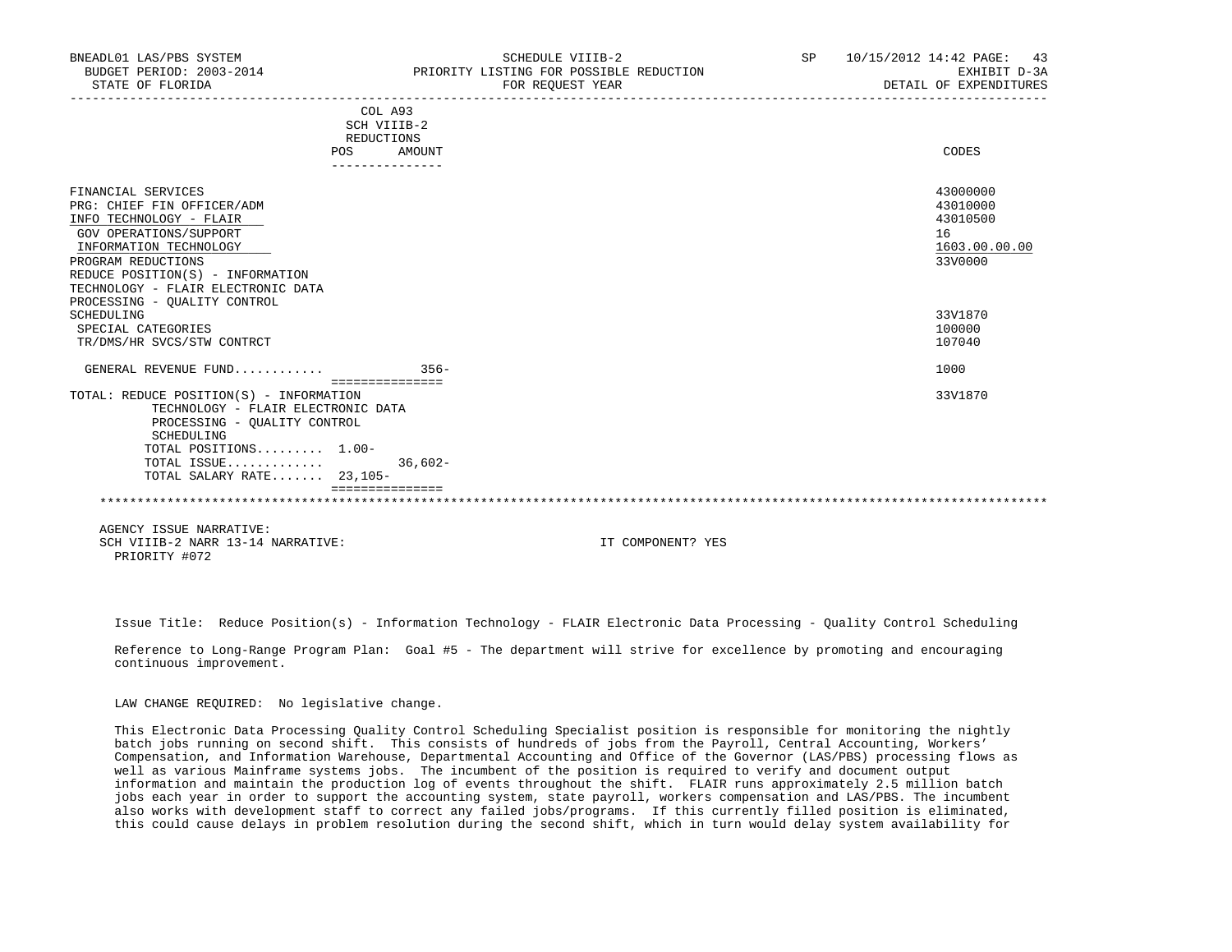| BNEADL01 LAS/PBS SYSTEM<br>BUDGET PERIOD: 2003-2014<br>STATE OF FLORIDA                                                         | SCHEDULE VIIIB-2<br>PRIORITY LISTING FOR POSSIBLE REDUCTION<br>FOR REQUEST YEAR | SP<br>10/15/2012 14:42 PAGE: | 44<br>EXHIBIT D-3A<br>DETAIL OF EXPENDITURES            |
|---------------------------------------------------------------------------------------------------------------------------------|---------------------------------------------------------------------------------|------------------------------|---------------------------------------------------------|
|                                                                                                                                 | COL A93<br>SCH VIIIB-2<br>REDUCTIONS<br>AMOUNT<br><b>POS</b>                    |                              | CODES                                                   |
| FINANCIAL SERVICES<br>PRG: CHIEF FIN OFFICER/ADM<br>INFO TECHNOLOGY - FLAIR<br>GOV OPERATIONS/SUPPORT<br>INFORMATION TECHNOLOGY |                                                                                 |                              | 43000000<br>43010000<br>43010500<br>16<br>1603.00.00.00 |
| PROGRAM REDUCTIONS<br>REDUCE POSITION(S) - INFORMATION<br>TECHNOLOGY - FLAIR ELECTRONIC DATA<br>PROCESSING - OUALITY CONTROL    |                                                                                 |                              | 33V0000                                                 |
| SCHEDULING                                                                                                                      |                                                                                 |                              | 33V1870                                                 |

 thousands of users. Therefore, this reduction will run the risk of the FLAIR accounting systems, LAS/PBS and Workers Compensation system either being inaccurate or unavailable for the state's associated critical business functions. \*\*\*\*\*\*\*\*\*\*\*\*\*\*\*\*\*\*\*\*\*\*\*\*\*\*\*\*\*\*\*\*\*\*\*\*\*\*\*\*\*\*\*\*\*\*\*\*\*\*\*\*\*\*\*\*\*\*\*\*\*\*\*\*\*\*\*\*\*\*\*\*\*\*\*\*\*\*\*\*\*\*\*\*\*\*\*\*\*\*\*\*\*\*\*\*\*\*\*\*\*\*\*\*\*\*\*\*\*\*\*\*\*\*\*\*\*\*\*\*\*\*\*\*\*\*\*

| POSITION DETAIL OF SALARIES AND BENEFITS:                             |                 |                   |                                                          |                   |                                |
|-----------------------------------------------------------------------|-----------------|-------------------|----------------------------------------------------------|-------------------|--------------------------------|
|                                                                       |                 |                   | FTE BASE RATE ADDITIVES BENEFITS SUBTOTAL % AND BENEFITS |                   | LAPSE LAPSED SALARIES          |
| A93 - SCH VIIIB-2 REDUCTIONS                                          |                 |                   |                                                          |                   |                                |
| CHANGES TO CURRENTLY AUTHORIZED POSITIONS<br>P101 PROPOSED CLASS CODE |                 |                   |                                                          |                   |                                |
| C9999 001                                                             |                 |                   | $1.00-$ 23,105- $13,141-$ 36,246- 0.00 36,246-           |                   |                                |
| TOTALS FOR ISSUE BY FUND<br>1000 GENERAL REVENUE FUND                 |                 |                   |                                                          |                   | $36, 246 -$<br>------------    |
|                                                                       |                 | $1.00 - 23,105 -$ |                                                          | $13,141-$ 36,246- | $36, 246 -$<br>_______________ |
|                                                                       |                 |                   |                                                          |                   |                                |
| REDUCE POSITION(S) - INFORMATION<br>TECHNOLOGY - FLAIR PRODUCTION     |                 |                   |                                                          |                   |                                |
| CONTROL<br>SALARY RATE                                                |                 |                   |                                                          |                   | 33V1880<br>000000              |
| SALARY RATE 26,451-                                                   | =============== |                   |                                                          |                   |                                |
|                                                                       |                 |                   |                                                          |                   |                                |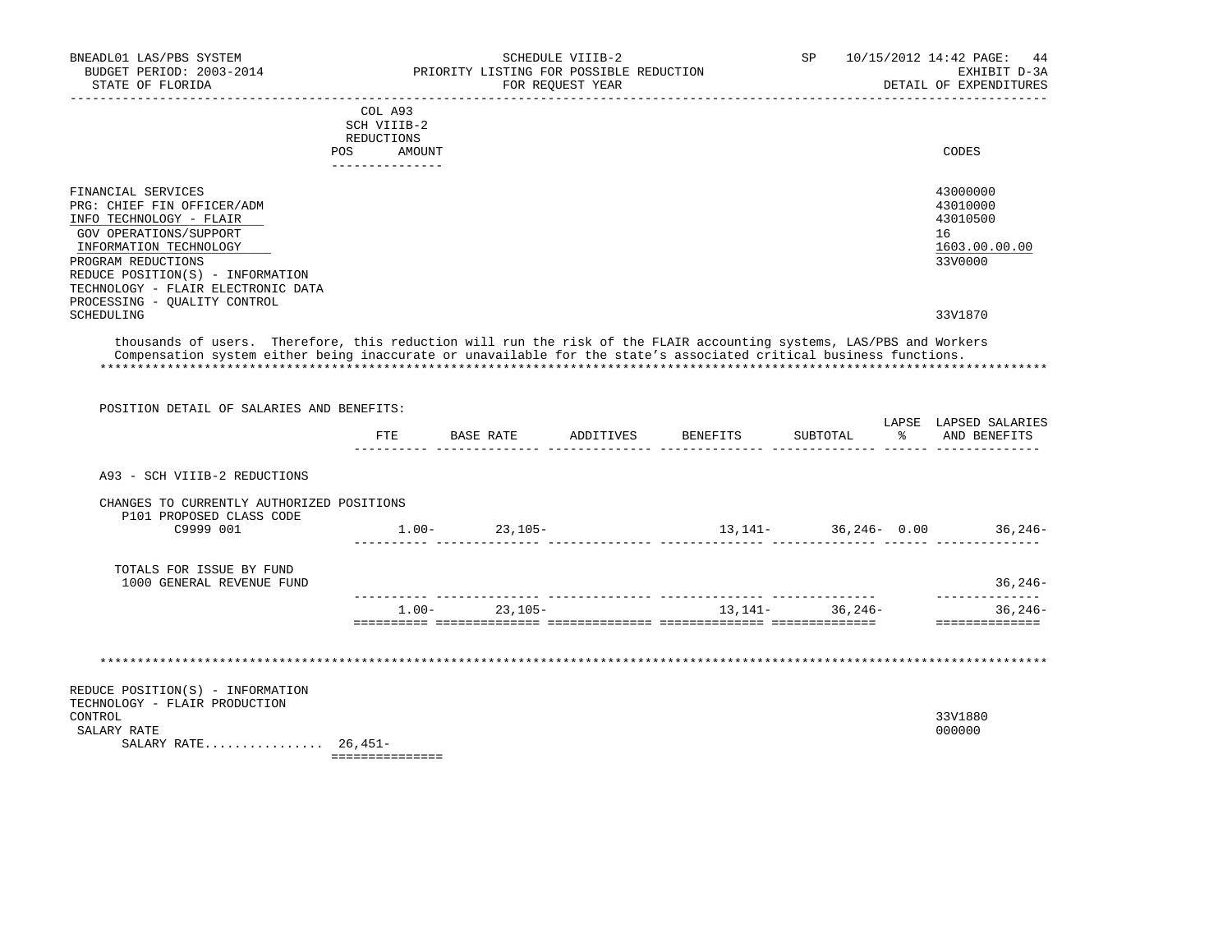| BNEADL01 LAS/PBS SYSTEM<br>BUDGET PERIOD: 2003-2014<br>STATE OF FLORIDA |                               | SCHEDULE VIIIB-2<br>PRIORITY LISTING FOR POSSIBLE REDUCTION<br>FOR REQUEST YEAR | <b>SP</b> | 10/15/2012 14:42 PAGE:<br>45<br>EXHIBIT D-3A<br>DETAIL OF EXPENDITURES |
|-------------------------------------------------------------------------|-------------------------------|---------------------------------------------------------------------------------|-----------|------------------------------------------------------------------------|
|                                                                         | COL A93                       |                                                                                 |           |                                                                        |
|                                                                         | SCH VIIIB-2                   |                                                                                 |           |                                                                        |
|                                                                         | REDUCTIONS                    |                                                                                 |           |                                                                        |
|                                                                         | POS<br>AMOUNT                 |                                                                                 |           | CODES                                                                  |
|                                                                         | ---------------               |                                                                                 |           |                                                                        |
| FINANCIAL SERVICES                                                      |                               |                                                                                 |           | 43000000                                                               |
| PRG: CHIEF FIN OFFICER/ADM                                              |                               |                                                                                 |           | 43010000                                                               |
| INFO TECHNOLOGY - FLAIR                                                 |                               |                                                                                 |           | 43010500                                                               |
| GOV OPERATIONS/SUPPORT                                                  |                               |                                                                                 |           | 16                                                                     |
| INFORMATION TECHNOLOGY                                                  |                               |                                                                                 |           | 1603.00.00.00                                                          |
| PROGRAM REDUCTIONS                                                      |                               |                                                                                 |           | 33V0000                                                                |
| REDUCE POSITION(S) - INFORMATION                                        |                               |                                                                                 |           |                                                                        |
| TECHNOLOGY - FLAIR PRODUCTION                                           |                               |                                                                                 |           |                                                                        |
| CONTROL                                                                 |                               |                                                                                 |           | 33V1880                                                                |
| SALARIES AND BENEFITS                                                   |                               |                                                                                 |           | 010000                                                                 |
|                                                                         | $1.00 -$                      |                                                                                 |           |                                                                        |
| GENERAL REVENUE FUND                                                    | $40.021 -$<br>=============== |                                                                                 |           | 1000                                                                   |
| SPECIAL CATEGORIES                                                      |                               |                                                                                 |           | 100000                                                                 |
| TR/DMS/HR SVCS/STW CONTRCT                                              |                               |                                                                                 |           | 107040                                                                 |
|                                                                         |                               |                                                                                 |           |                                                                        |
| GENERAL REVENUE FUND                                                    | $356-$                        |                                                                                 |           | 1000                                                                   |
|                                                                         | ===============               |                                                                                 |           |                                                                        |
| TOTAL: REDUCE POSITION(S) - INFORMATION                                 |                               |                                                                                 |           | 33V1880                                                                |
| TECHNOLOGY - FLAIR PRODUCTION                                           |                               |                                                                                 |           |                                                                        |
| CONTROL                                                                 |                               |                                                                                 |           |                                                                        |
| TOTAL POSITIONS 1.00-                                                   |                               |                                                                                 |           |                                                                        |
| TOTAL ISSUE<br>TOTAL SALARY RATE 26,451-                                | $40,377-$                     |                                                                                 |           |                                                                        |
|                                                                         | ===============               |                                                                                 |           |                                                                        |
|                                                                         |                               |                                                                                 |           |                                                                        |
| AGENCY ISSUE NARRATIVE:                                                 |                               |                                                                                 |           |                                                                        |
| SCH VIIIB-2 NARR 13-14 NARRATIVE:                                       |                               | IT COMPONENT? YES                                                               |           |                                                                        |
| PRIORITY #073                                                           |                               |                                                                                 |           |                                                                        |

Issue Title: Reduce Position(s) - Information Technology - FLAIR Production Control

 Reference to Long-Range Program Plan: Goal #5 - The department will strive for excellence by promoting and encouraging continuous improvement.

LAW CHANGE REQUIRED: No legislative change.

 This position is responsible for the operation of warrant printer equipment as well as the output and distribution of reports, warrants, special forms, CDs, and DVDs for state agencies, including the Department of Financial Services. The department produces over 11 million payments each year. The weekly average of non warrant print is between 80,000 and 100,000 pages each week and over 650 CD and DVDs each year. These report and CD/DVDs are disbursed to all 39 state agencies to help them run their day to day accounting operations.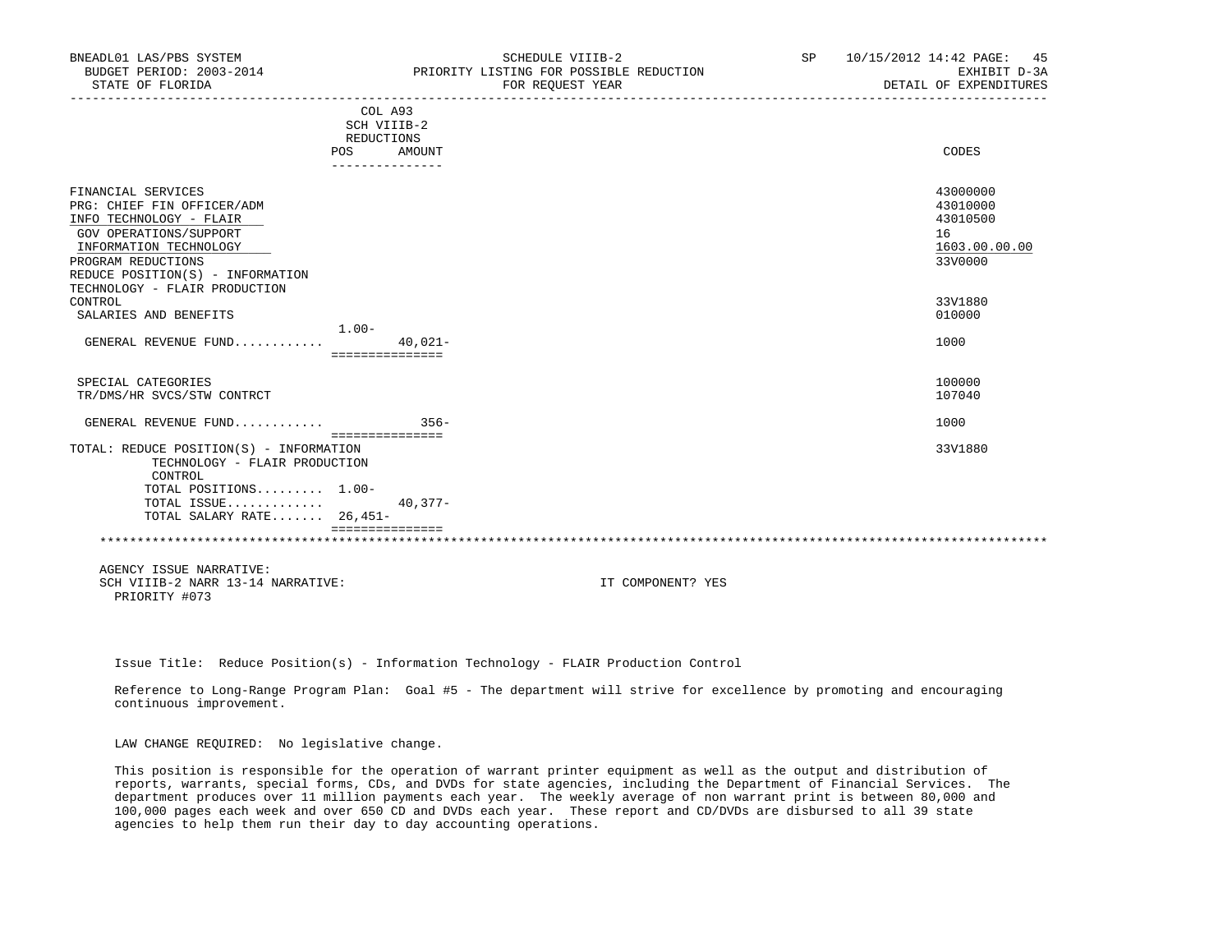| BNEADL01 LAS/PBS SYSTEM<br>BUDGET PERIOD: 2003-2014<br>STATE OF FLORIDA                                                                                                                   | SCHEDULE VIIIB-2<br>SP.<br>PRIORITY LISTING FOR POSSIBLE REDUCTION<br>FOR REOUEST YEAR                                                                                                                                                                                                                                                                                                                                                                                                                                                                                                                                    | 10/15/2012 14:42 PAGE: 46<br>EXHIBIT D-3A<br>DETAIL OF EXPENDITURES |
|-------------------------------------------------------------------------------------------------------------------------------------------------------------------------------------------|---------------------------------------------------------------------------------------------------------------------------------------------------------------------------------------------------------------------------------------------------------------------------------------------------------------------------------------------------------------------------------------------------------------------------------------------------------------------------------------------------------------------------------------------------------------------------------------------------------------------------|---------------------------------------------------------------------|
|                                                                                                                                                                                           | COL A93<br>SCH VIIIB-2<br>REDUCTIONS<br><b>POS</b><br>AMOUNT                                                                                                                                                                                                                                                                                                                                                                                                                                                                                                                                                              | CODES                                                               |
| FINANCIAL SERVICES<br>PRG: CHIEF FIN OFFICER/ADM<br>INFO TECHNOLOGY - FLAIR<br>GOV OPERATIONS/SUPPORT<br>INFORMATION TECHNOLOGY<br>PROGRAM REDUCTIONS<br>REDUCE POSITION(S) - INFORMATION |                                                                                                                                                                                                                                                                                                                                                                                                                                                                                                                                                                                                                           | 43000000<br>43010000<br>43010500<br>16<br>1603.00.00.00<br>33V0000  |
| TECHNOLOGY - FLAIR PRODUCTION<br>CONTROL                                                                                                                                                  |                                                                                                                                                                                                                                                                                                                                                                                                                                                                                                                                                                                                                           | 33V1880                                                             |
|                                                                                                                                                                                           | This position performs quality control checks on all output making sure print quality meets all the requirements and<br>assuring that all warrants printed are completed to banking standards. The incumbent performs preventative maintenance on<br>the assigned equipment, and the output production work area. Loss of this position will result in the inability to keep<br>up with the demands in the warrant print area and could result in the late or inaccurate printing of Payroll, Expense,<br>Bublis and money arbitrary and House Irange Armica arbitra consumers. Both in the first and the Bordens arbitra |                                                                     |

Public Assistance, Retirement and Unemployment Compensation warrants. There are 10 positions in the Production Control

 Unit. Eliminating one position represents a 10 percent reduction in services. \*\*\*\*\*\*\*\*\*\*\*\*\*\*\*\*\*\*\*\*\*\*\*\*\*\*\*\*\*\*\*\*\*\*\*\*\*\*\*\*\*\*\*\*\*\*\*\*\*\*\*\*\*\*\*\*\*\*\*\*\*\*\*\*\*\*\*\*\*\*\*\*\*\*\*\*\*\*\*\*\*\*\*\*\*\*\*\*\*\*\*\*\*\*\*\*\*\*\*\*\*\*\*\*\*\*\*\*\*\*\*\*\*\*\*\*\*\*\*\*\*\*\*\*\*\*\*

| POSITION DETAIL OF SALARIES AND BENEFITS:                             |          |           |           |          |                      |                        |                                 |
|-----------------------------------------------------------------------|----------|-----------|-----------|----------|----------------------|------------------------|---------------------------------|
|                                                                       | FTE      | BASE RATE | ADDITIVES | BENEFITS | SUBTOTAL             | LAPSE<br>$\frac{1}{2}$ | LAPSED SALARIES<br>AND BENEFITS |
| A93 - SCH VIIIB-2 REDUCTIONS                                          |          |           |           |          |                      |                        |                                 |
| CHANGES TO CURRENTLY AUTHORIZED POSITIONS<br>P101 PROPOSED CLASS CODE |          |           |           |          |                      |                        |                                 |
| C9999 001                                                             | $1.00-$  | $26,451-$ |           |          | $13,570-40,021-0.00$ |                        | 40,021-                         |
| TOTALS FOR ISSUE BY FUND<br>1000 GENERAL REVENUE FUND                 |          |           |           |          |                      |                        | $40,021-$                       |
|                                                                       | $1.00 -$ | $26,451-$ |           | 13,570-  | 40,021-              |                        | --------------<br>40,021-       |

\*\*\*\*\*\*\*\*\*\*\*\*\*\*\*\*\*\*\*\*\*\*\*\*\*\*\*\*\*\*\*\*\*\*\*\*\*\*\*\*\*\*\*\*\*\*\*\*\*\*\*\*\*\*\*\*\*\*\*\*\*\*\*\*\*\*\*\*\*\*\*\*\*\*\*\*\*\*\*\*\*\*\*\*\*\*\*\*\*\*\*\*\*\*\*\*\*\*\*\*\*\*\*\*\*\*\*\*\*\*\*\*\*\*\*\*\*\*\*\*\*\*\*\*\*\*\*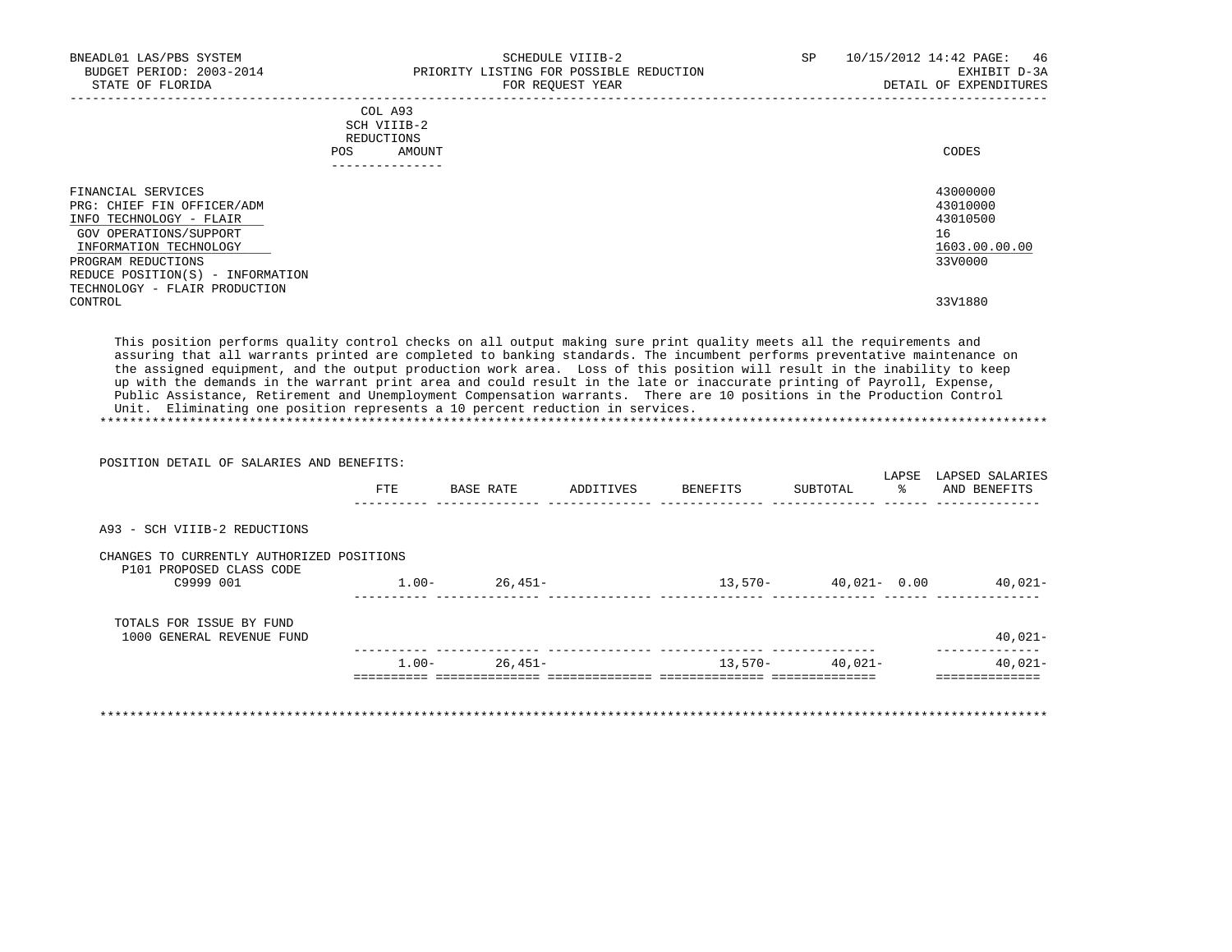| BNEADL01 LAS/PBS SYSTEM<br>BUDGET PERIOD: 2003-2014<br>STATE OF FLORIDA                                                                                                                   |                                                    |           | SCHEDULE VIIIB-2<br>PRIORITY LISTING FOR POSSIBLE REDUCTION<br>FOR REOUEST YEAR | SP 10/15/2012 14:42 PAGE: 47 | EXHIBIT D-3A<br>DETAIL OF EXPENDITURES                 |
|-------------------------------------------------------------------------------------------------------------------------------------------------------------------------------------------|----------------------------------------------------|-----------|---------------------------------------------------------------------------------|------------------------------|--------------------------------------------------------|
|                                                                                                                                                                                           | COL A93<br>SCH VIIIB-2<br>REDUCTIONS<br>POS AMOUNT |           |                                                                                 |                              | CODES                                                  |
|                                                                                                                                                                                           | _______________                                    |           |                                                                                 |                              | 43000000                                               |
| FINANCIAL SERVICES<br>PRG: CHIEF FIN OFFICER/ADM<br>INFO TECHNOLOGY - FLAIR<br>GOV OPERATIONS/SUPPORT<br>INFORMATION TECHNOLOGY<br>PROGRAM REDUCTIONS<br>REDUCE POSITION(S) - INFORMATION |                                                    |           |                                                                                 |                              | 43010000<br>43010500<br>16<br>1603.00.00.00<br>33V0000 |
| TECHNOLOGY - FLAIR CENTRAL<br>ACCOUNTING SENIOR PROGRAMMER<br>SALARY RATE<br>SALARY RATE $54,123-$                                                                                        | ===============                                    |           |                                                                                 |                              | 33V1890<br>000000                                      |
| SALARIES AND BENEFITS                                                                                                                                                                     |                                                    |           |                                                                                 |                              | 010000                                                 |
| ADMINISTRATIVE TRUST FUND                                                                                                                                                                 | 1.00-<br><b>BEBBBBBBBBBBBBB</b>                    | $71,243-$ |                                                                                 |                              | 2021                                                   |
| SPECIAL CATEGORIES<br>TR/DMS/HR SVCS/STW CONTRCT                                                                                                                                          |                                                    |           |                                                                                 |                              | 100000<br>107040                                       |
| ADMINISTRATIVE TRUST FUND                                                                                                                                                                 |                                                    | $356-$    |                                                                                 |                              | 2021                                                   |
| TOTAL: REDUCE POSITION(S) - INFORMATION<br>TECHNOLOGY - FLAIR CENTRAL<br>ACCOUNTING SENIOR PROGRAMMER<br>TOTAL POSITIONS 1.00-<br>TOTAL ISSUE                                             | ----------------                                   | 71,599-   |                                                                                 |                              | 33V1890                                                |
| TOTAL SALARY RATE 54,123-                                                                                                                                                                 | ===============                                    |           |                                                                                 |                              |                                                        |
|                                                                                                                                                                                           |                                                    |           |                                                                                 |                              |                                                        |
| AGENCY ISSUE NARRATIVE:<br>SCH VIIIB-2 NARR 13-14 NARRATIVE:<br>PRIORITY #066                                                                                                             |                                                    |           | IT COMPONENT? YES                                                               |                              |                                                        |

Issue Title: Reduce Position(s) - Information Technology - FLAIR Central Accounting Senior Programmer

 Reference to Long-Range Program Plan: Goal #5 - The department will strive for excellence by promoting and encouraging continuous improvement.

LAW CHANGE REQUIRED: No legislative change.

This Systems Programming Consultant is the highest "senior" position reporting to the FLAIR Central programming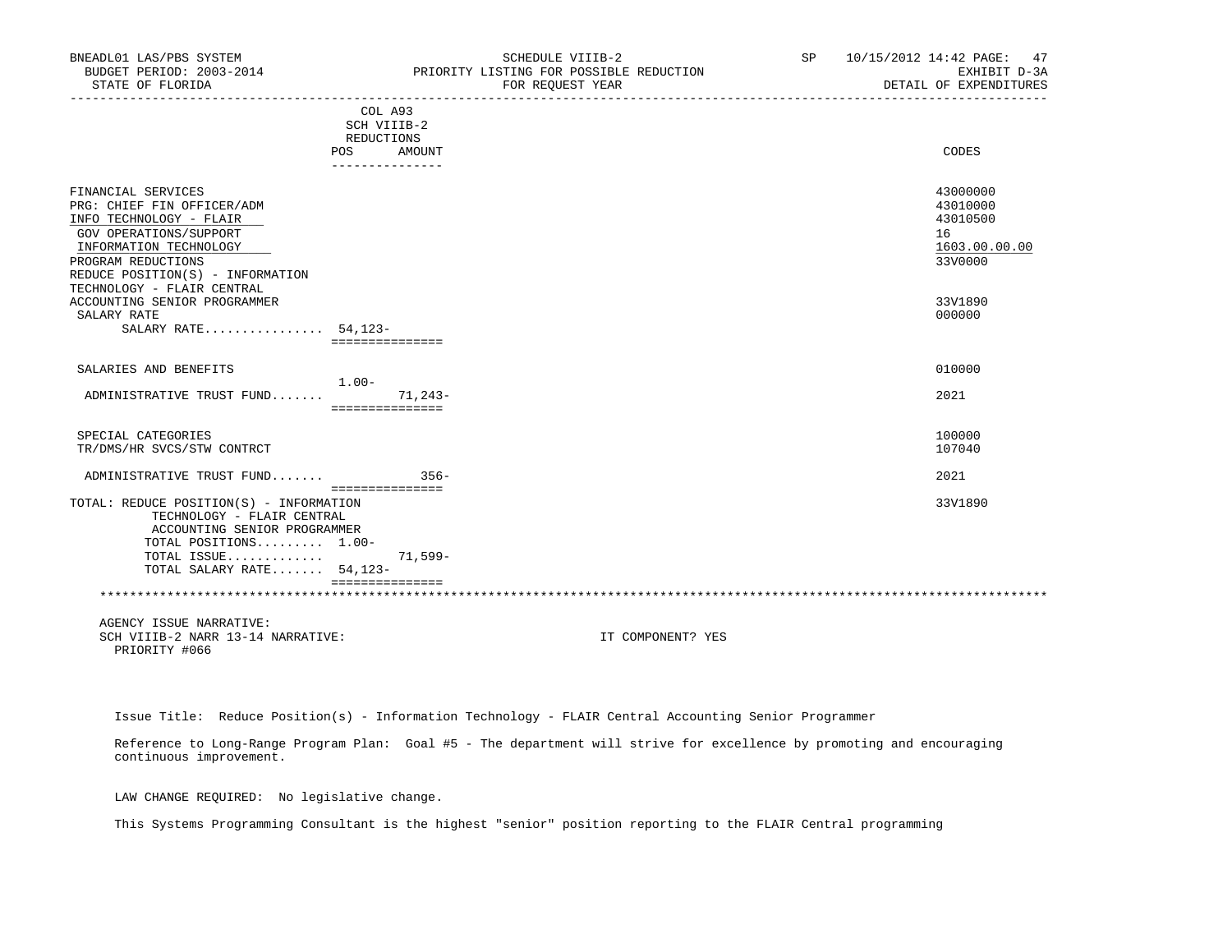-----------------------------------------------------------------------------------------------------------------------------------

|            | _______________ |       |
|------------|-----------------|-------|
| POS        | AMOUNT          | CODES |
| REDUCTIONS |                 |       |
|            | SCH VIIIB-2     |       |
|            | COL A93         |       |

| FINANCIAL SERVICES               | 43000000      |
|----------------------------------|---------------|
| PRG: CHIEF FIN OFFICER/ADM       | 43010000      |
| INFO TECHNOLOGY - FLAIR          | 43010500      |
| GOV OPERATIONS/SUPPORT           | 16            |
| INFORMATION TECHNOLOGY           | 1603.00.00.00 |
| PROGRAM REDUCTIONS               | 33V0000       |
| REDUCE POSITION(S) - INFORMATION |               |
| TECHNOLOGY - FLAIR CENTRAL       |               |
| ACCOUNTING SENIOR PROGRAMMER     | 33V1890       |
|                                  |               |

 supervisor. The nightly batch processing in Central Accounting is vast and complicated. The senior position is the on-call expert. The incumbent is responsible for determining the reason for a production problem and then directing a fix so that FLAIR will be available each morning for agency users. If the batch system is not completed during the night shifts, 39 state agencies will not be able to have access to FLAIR the following morning.

 To remove one of the Central senior staff will jeopardize any or all of our mission critical processes. The Electronic Fund Transfer system transmits thousands of payrolls, benefits and vendor payments to the banking system daily. The 1099 system collects vendor payments for the entire tax year, prints 1099 original and corrected forms for vendors and transmits the 1099 return data to the Internal Revenue Service. Likewise, thousands of paper warrants are formatted and printed daily. Any breach of the Central Accounting system processes could cause state agencies, vendors doing business for the state, the banking system, My Florida Market Place System and the People First System catastrophic problems resulting in the cessation of essential business. Central Accounting is the hub of all of the State of Florida's constitutional responsibility. The mainstay of this operation is the Central senior programming position.

 Loss of this position could impact the work of the system as well as the 39 different state agencies if the system were not available or the data corrupted. Agencies rely on Central to produce approximately 11,024,092 state payments each year. Failure to pay vendors, assistance recipients, employees and retirees would have a catastrophic impact on the entire state operations. Additionally, if Department of Financial Services were unable to process over 22,000 1099s each year there could be fines from the Federal Government in excess of one million dollars. Internal Revenue Service fines for inability to report under the correct tax identification number alone could result in fines exceeding \$400,000 per year.<br>\*\*\*\*\*\*\*\*\*\* \*\*\*\*\*\*\*\*\*\*\*\*\*\*\*\*\*\*\*\*\*\*\*\*\*\*\*\*\*\*\*\*\*\*\*\*\*\*\*\*\*\*\*\*\*\*\*\*\*\*\*\*\*\*\*\*\*\*\*\*\*\*\*\*\*\*\*\*\*\*\*\*\*\*\*\*\*\*\*\*\*\*\*\*\*\*\*\*\*\*\*\*\*\*\*\*\*\*\*\*\*\*\*\*\*\*\*\*\*\*\*\*\*\*\*\*\*\*\*\*\*\*\*\*\*\*\*

| POSITION DETAIL OF SALARIES AND BENEFITS:                             |            |            |           |          |                 |            |                                 |
|-----------------------------------------------------------------------|------------|------------|-----------|----------|-----------------|------------|---------------------------------|
|                                                                       | <b>FTE</b> | BASE RATE  | ADDITIVES | BENEFITS | SUBTOTAL        | LAPSE<br>ୁ | LAPSED SALARIES<br>AND BENEFITS |
| A93 - SCH VIIIB-2 REDUCTIONS                                          |            |            |           |          |                 |            |                                 |
| CHANGES TO CURRENTLY AUTHORIZED POSITIONS<br>P101 PROPOSED CLASS CODE |            |            |           |          |                 |            |                                 |
| C9999 001                                                             | $1.00 -$   | $54.123 -$ |           | 17,120-  | $71,243 - 0.00$ |            | $71.243-$                       |
|                                                                       |            |            |           |          |                 |            |                                 |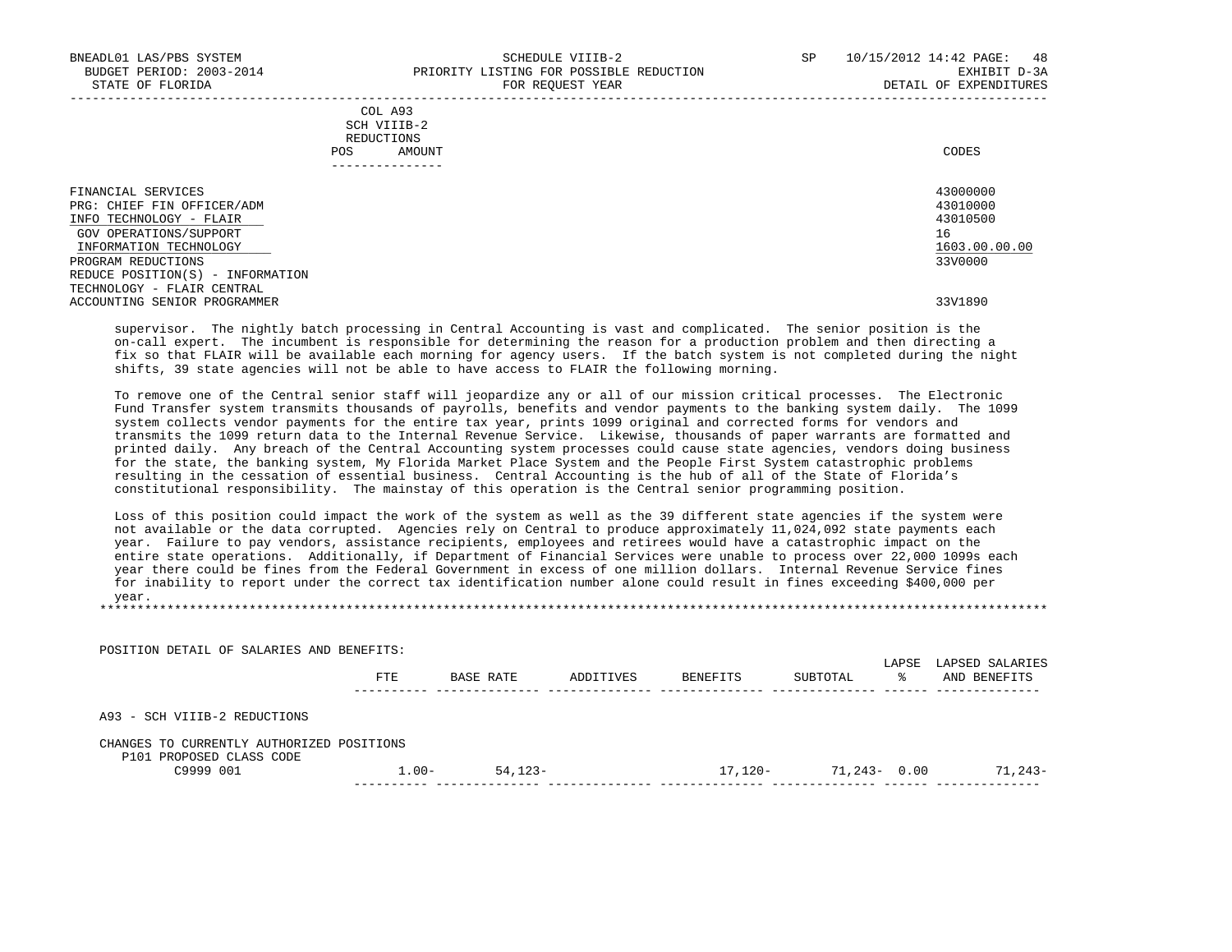| BNEADL01 LAS/PBS SYSTEM<br>BUDGET PERIOD: 2003-2014<br>STATE OF FLORIDA                                                                                                                                                 |            |                                                         |                   | SCHEDULE VIIIB-2<br>PRIORITY LISTING FOR POSSIBLE REDUCTION<br>FOR REOUEST YEAR | _______________________ |                  |                              | SP 10/15/2012 14:42 PAGE: 49<br>EXHIBIT D-3A<br>DETAIL OF EXPENDITURES |
|-------------------------------------------------------------------------------------------------------------------------------------------------------------------------------------------------------------------------|------------|---------------------------------------------------------|-------------------|---------------------------------------------------------------------------------|-------------------------|------------------|------------------------------|------------------------------------------------------------------------|
|                                                                                                                                                                                                                         | REDUCTIONS | COL A93<br>SCH VIIIB-2<br>POS AMOUNT<br>_______________ |                   |                                                                                 |                         |                  |                              | CODES                                                                  |
| FINANCIAL SERVICES<br>PRG: CHIEF FIN OFFICER/ADM<br>INFO TECHNOLOGY - FLAIR<br>GOV OPERATIONS/SUPPORT<br>INFORMATION TECHNOLOGY<br>PROGRAM REDUCTIONS<br>REDUCE POSITION(S) - INFORMATION<br>TECHNOLOGY - FLAIR CENTRAL |            |                                                         |                   |                                                                                 |                         |                  |                              | 43000000<br>43010000<br>43010500<br>16<br>1603.00.00.00<br>33V0000     |
| ACCOUNTING SENIOR PROGRAMMER                                                                                                                                                                                            |            |                                                         |                   |                                                                                 |                         |                  |                              | 33V1890                                                                |
| POSITION DETAIL OF SALARIES AND BENEFITS:                                                                                                                                                                               |            | FTE                                                     | BASE RATE         | ADDITIVES BENEFITS                                                              |                         | SUBTOTAL         | - 왕 - 왕<br>------ ------ --- | LAPSE LAPSED SALARIES<br>AND BENEFITS                                  |
| A93 - SCH VIIIB-2 REDUCTIONS                                                                                                                                                                                            |            |                                                         |                   |                                                                                 |                         |                  |                              |                                                                        |
| CHANGES TO CURRENTLY AUTHORIZED POSITIONS                                                                                                                                                                               |            |                                                         |                   |                                                                                 |                         |                  |                              |                                                                        |
| TOTALS FOR ISSUE BY FUND<br>2021 ADMINISTRATIVE TRUST FUND                                                                                                                                                              |            |                                                         |                   |                                                                                 |                         |                  |                              | 71,243-                                                                |
|                                                                                                                                                                                                                         |            |                                                         | $1.00 - 54.123 -$ |                                                                                 |                         | $17,120-71,243-$ |                              | --------------<br>71,243-<br>==============                            |
| REDUCE POSITION(S) - INFORMATION<br>TECHNOLOGY - IT BUSINESS CONSULTANT<br>MANAGER<br>SALARY RATE                                                                                                                       |            |                                                         |                   |                                                                                 |                         |                  |                              | 33V1900<br>000000                                                      |
| SALARY RATE $64,873-$                                                                                                                                                                                                   |            | ===============                                         |                   |                                                                                 |                         |                  |                              |                                                                        |
| SALARIES AND BENEFITS                                                                                                                                                                                                   | $1.00-$    |                                                         |                   |                                                                                 |                         |                  |                              | 010000                                                                 |
| GENERAL REVENUE FUND                                                                                                                                                                                                    |            | 83,372-<br>===============                              |                   |                                                                                 |                         |                  |                              | 1000                                                                   |
| SPECIAL CATEGORIES<br>TR/DMS/HR SVCS/STW CONTRCT                                                                                                                                                                        |            |                                                         |                   |                                                                                 |                         |                  |                              | 100000<br>107040                                                       |
| GENERAL REVENUE FUND                                                                                                                                                                                                    |            | $356-$<br>----------------                              |                   |                                                                                 |                         |                  |                              | 1000                                                                   |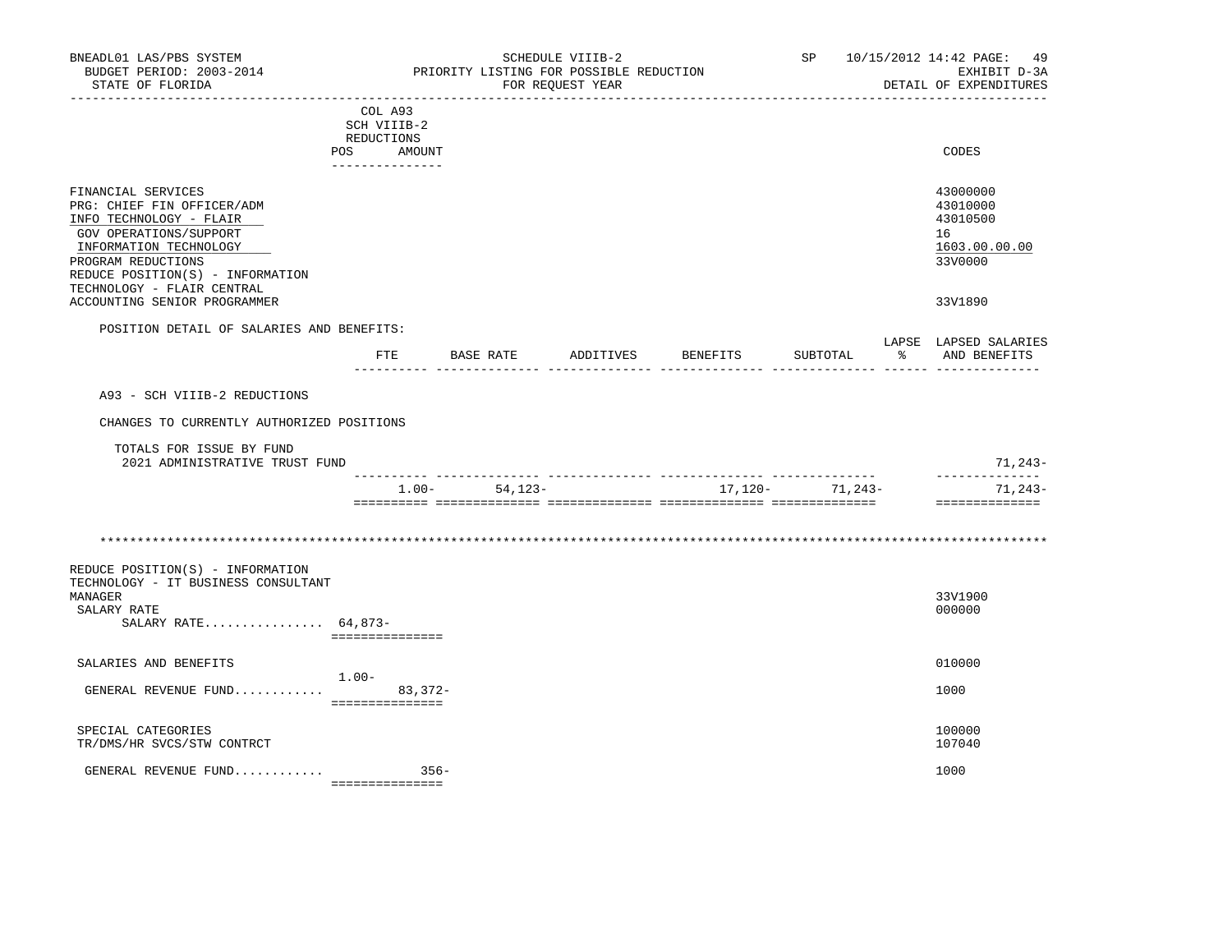| BNEADL01 LAS/PBS SYSTEM<br>BUDGET PERIOD: 2003-2014<br>STATE OF FLORIDA                                                                                                                                                                     | SCHEDULE VIIIB-2<br>PRIORITY LISTING FOR POSSIBLE REDUCTION<br>FOR REOUEST YEAR | SP 10/15/2012 14:42 PAGE: 50<br>EXHIBIT D-3A<br>DETAIL OF EXPENDITURES        |
|---------------------------------------------------------------------------------------------------------------------------------------------------------------------------------------------------------------------------------------------|---------------------------------------------------------------------------------|-------------------------------------------------------------------------------|
|                                                                                                                                                                                                                                             | COL A93<br>SCH VIIIB-2<br>REDUCTIONS<br>AMOUNT<br>POS<br>---------------        | CODES                                                                         |
| FINANCIAL SERVICES<br>PRG: CHIEF FIN OFFICER/ADM<br>INFO TECHNOLOGY - FLAIR<br>GOV OPERATIONS/SUPPORT<br>INFORMATION TECHNOLOGY<br>PROGRAM REDUCTIONS<br>REDUCE POSITION(S) - INFORMATION<br>TECHNOLOGY - IT BUSINESS CONSULTANT<br>MANAGER |                                                                                 | 43000000<br>43010000<br>43010500<br>16<br>1603.00.00.00<br>33V0000<br>33V1900 |
| TOTAL: REDUCE POSITION(S) - INFORMATION<br>TECHNOLOGY - IT BUSINESS CONSULTANT<br>MANAGER<br>TOTAL POSITIONS $1.00-$<br>TOTAL ISSUE<br>TOTAL SALARY RATE 64,873-                                                                            | $83,728-$                                                                       | 33V1900                                                                       |
|                                                                                                                                                                                                                                             |                                                                                 |                                                                               |

 AGENCY ISSUE NARRATIVE: SCH VIIIB-2 NARR 13-14 NARRATIVE: IT COMPONENT? YES PRIORITY #074

Issue Title: Reduce Position(s) - Information Technology - IT Business Consultant Manager

 Reference to Long-Range Program Plan: Goal #5 - The department will strive for excellence by promoting and encouraging continuous improvement.

LAW CHANGE REQUIRED: No legislative change.

 This position is located in the Information Warehouse, the repository of current and historical data from the FLAIR components: Departmental Accounting, Central Accounting, and Payroll.

 The FLAIR Information Warehouse houses over 1.1 billion historical accounting records on over 235 database files; these database files are utilized by approximately 5,000 users in 39 different state agencies for public records requests and historical research. The Accounting Offices in the 39 agencies run hundreds of queries each month to support their day-to-day accounting needs. Agency users check their cash balances each morning and use the data for reconciliation purposes. Each year the 39 agencies contact the Division of Information Systems Help Desk for assistance with over 280 Help Desk calls that are routed to employees in this section for assistance and resolution.

 This position is a high level business analyst position responsible for defining data requirements for Public Records requests, creation of business specification and rules for the Chief Financial Officer's transparency web applications, analyzing creation of data extracts for the Executive Office of the Governor (EOG) and My Florida Market Place System (MFMP) as well as assisting the state agencies with their queries that are used to report of the financial activities in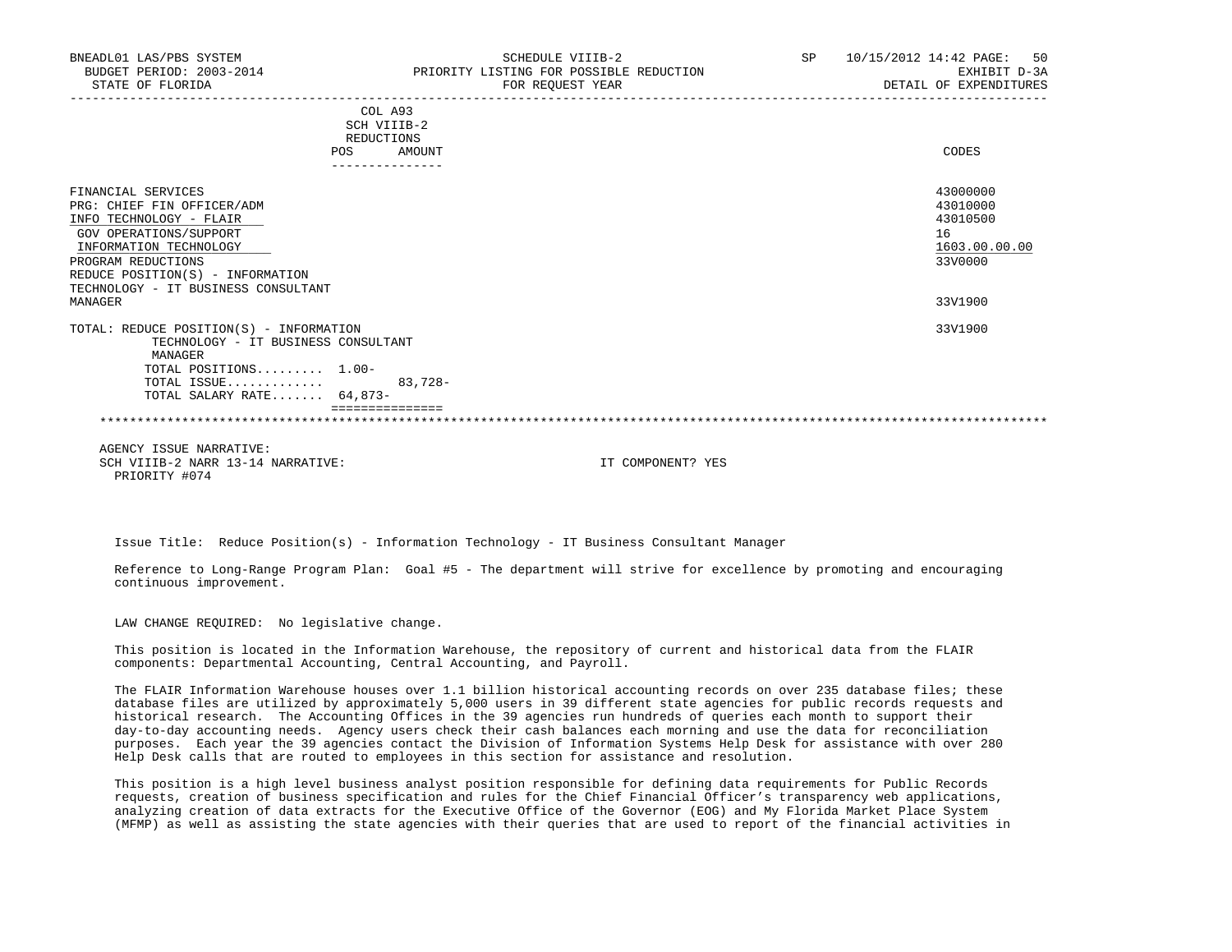-----------------------------------------------------------------------------------------------------------------------------------

|            | COL A93     |       |
|------------|-------------|-------|
|            | SCH VIIIB-2 |       |
| REDUCTIONS |             |       |
| POS        | AMOUNT      | CODES |

| ____________                                     |                      |
|--------------------------------------------------|----------------------|
| FINANCIAL SERVICES<br>PRG: CHIEF FIN OFFICER/ADM | 43000000<br>43010000 |
| INFO TECHNOLOGY - FLAIR                          | 43010500             |
| GOV OPERATIONS/SUPPORT                           | 16                   |
| INFORMATION TECHNOLOGY                           | 1603.00.00.00        |
| PROGRAM REDUCTIONS                               | 33V0000              |
| REDUCE POSITION(S) - INFORMATION                 |                      |
| TECHNOLOGY - IT BUSINESS CONSULTANT              |                      |
| MANAGER                                          | 33V1900              |

## the agency accounting offices.

 The FLAIR Information Warehouse is also especially important to the business practices of the Department of Financial Services' Division of Accounting and Auditing (A&A) which uses the warehouse to maintain A&A web initiatives such as dashboards and the transparency website, Florida Financials. The Warehouse currently sends a large quantity of data to the EOG and MFMP.

 The impact of reducing the FLAIR Information Warehouse staff by cutting this position will be a reduction of our ability to provide these business analyst services by increasing the response time for user requested information exchange. Failure to maintain the accuracy of the Information Warehouse could impact all state agencies ability to run their accounting offices. In addition, highly time sensitive requests could be delayed by several days if not weeks. Continued funding for this position is critical to meet the obligations of external information utilized by the agencies from the Information Warehouse, the ability to provide reports necessary to monitor auditing of State of Florida funds, and support the agency Help Desk calls received by the FLAIR Information Warehouse staff. This reduction represents a 25 percent reduction in staff performing these services.

\*\*\*\*\*\*\*\*\*\*\*\*\*\*\*\*\*\*\*\*\*\*\*\*\*\*\*\*\*\*\*\*\*\*\*\*\*\*\*\*\*\*\*\*\*\*\*\*\*\*\*\*\*\*\*\*\*\*\*\*\*\*\*\*\*\*\*\*\*\*\*\*\*\*\*\*\*\*\*\*\*\*\*\*\*\*\*\*\*\*\*\*\*\*\*\*\*\*\*\*\*\*\*\*\*\*\*\*\*\*\*\*\*\*\*\*\*\*\*\*\*\*\*\*\*\*\*

| POSITION DETAIL OF SALARIES AND BENEFITS:                             |          |           |           |          |             | LAPSE | LAPSED SALARIES |
|-----------------------------------------------------------------------|----------|-----------|-----------|----------|-------------|-------|-----------------|
|                                                                       | FTE      | BASE RATE | ADDITIVES | BENEFITS | SUBTOTAL    | - 왕   | AND BENEFITS    |
| A93 - SCH VIIIB-2 REDUCTIONS                                          |          |           |           |          |             |       |                 |
| CHANGES TO CURRENTLY AUTHORIZED POSITIONS<br>P101 PROPOSED CLASS CODE |          |           |           |          |             |       |                 |
| C9999 001                                                             | $1.00 -$ | 64,873-   |           | 18,499–  | 83,372-0.00 |       | 83,372-         |
| TOTALS FOR ISSUE BY FUND                                              |          |           |           |          |             |       |                 |
| 1000 GENERAL REVENUE FUND                                             |          |           |           |          |             |       | $83,372-$       |
|                                                                       | $1.00 -$ | 64,873-   |           | 18,499-  | 83,372-     |       | 83,372-         |

\*\*\*\*\*\*\*\*\*\*\*\*\*\*\*\*\*\*\*\*\*\*\*\*\*\*\*\*\*\*\*\*\*\*\*\*\*\*\*\*\*\*\*\*\*\*\*\*\*\*\*\*\*\*\*\*\*\*\*\*\*\*\*\*\*\*\*\*\*\*\*\*\*\*\*\*\*\*\*\*\*\*\*\*\*\*\*\*\*\*\*\*\*\*\*\*\*\*\*\*\*\*\*\*\*\*\*\*\*\*\*\*\*\*\*\*\*\*\*\*\*\*\*\*\*\*\*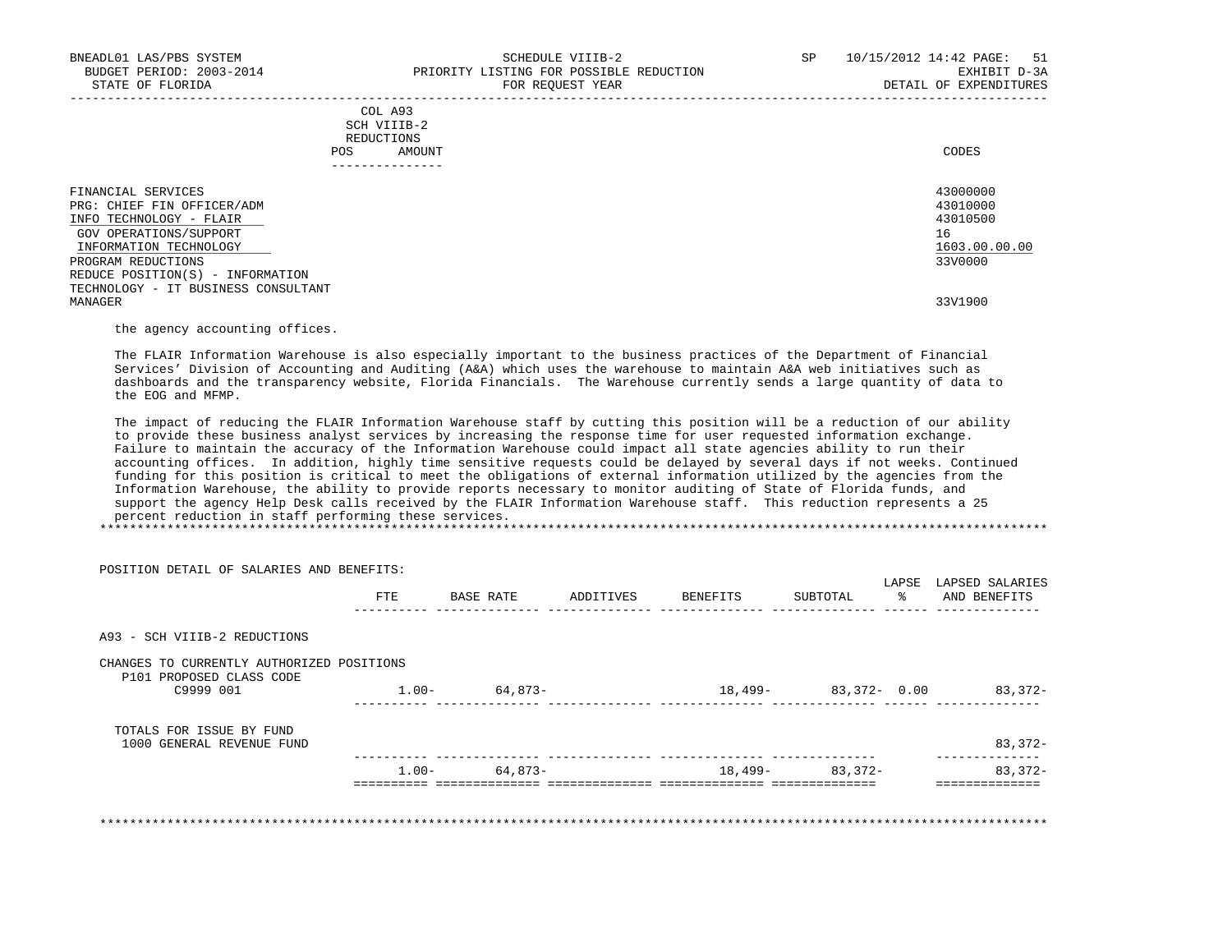| BNEADL01 LAS/PBS SYSTEM                      |                                         | SCHEDULE VIIIB-2                        | SP | 10/15/2012 14:42 PAGE: 52 |
|----------------------------------------------|-----------------------------------------|-----------------------------------------|----|---------------------------|
| BUDGET PERIOD: 2003-2014                     |                                         | PRIORITY LISTING FOR POSSIBLE REDUCTION |    | EXHIBIT D-3A              |
| STATE OF FLORIDA                             |                                         | FOR REOUEST YEAR                        |    | DETAIL OF EXPENDITURES    |
|                                              | COL A93                                 |                                         |    |                           |
|                                              | SCH VIIIB-2                             |                                         |    |                           |
|                                              | REDUCTIONS                              |                                         |    |                           |
|                                              | <b>POS</b><br>AMOUNT<br>--------------- |                                         |    | CODES                     |
| FINANCIAL SERVICES                           |                                         |                                         |    | 43000000                  |
| PRG: CHIEF FIN OFFICER/ADM                   |                                         |                                         |    | 43010000                  |
| INFO TECHNOLOGY - FLAIR                      |                                         |                                         |    | 43010500                  |
| GOV OPERATIONS/SUPPORT                       |                                         |                                         |    | 16                        |
| INFORMATION TECHNOLOGY                       |                                         |                                         |    | 1603.00.00.00             |
|                                              |                                         |                                         |    |                           |
| PROGRAM REDUCTIONS                           |                                         |                                         |    | 33V0000                   |
| REDUCE POSITION(S) - INFORMATION             |                                         |                                         |    |                           |
| TECHNOLOGY - MAINFRAME SYSTEMS               |                                         |                                         |    |                           |
| PROGRAMMER                                   |                                         |                                         |    | 33V1910                   |
| SALARY RATE                                  |                                         |                                         |    | 000000                    |
| SALARY RATE 50,960-                          |                                         |                                         |    |                           |
|                                              | ===============                         |                                         |    |                           |
| SALARIES AND BENEFITS                        |                                         |                                         |    | 010000                    |
|                                              | $1.00-$                                 |                                         |    |                           |
| GENERAL REVENUE FUND                         | $67,674-$                               |                                         |    | 1000                      |
|                                              | - ===============                       |                                         |    |                           |
| SPECIAL CATEGORIES                           |                                         |                                         |    | 100000                    |
| TR/DMS/HR SVCS/STW CONTRCT                   |                                         |                                         |    | 107040                    |
| GENERAL REVENUE FUND                         | $356 -$                                 |                                         |    | 1000                      |
|                                              | - ================                      |                                         |    |                           |
| TOTAL: REDUCE POSITION(S) - INFORMATION      |                                         |                                         |    | 33V1910                   |
| TECHNOLOGY - MAINFRAME SYSTEMS<br>PROGRAMMER |                                         |                                         |    |                           |
| TOTAL POSITIONS 1.00-                        |                                         |                                         |    |                           |
| TOTAL ISSUE                                  | $68,030-$                               |                                         |    |                           |
| TOTAL SALARY RATE 50,960-                    |                                         |                                         |    |                           |
|                                              | ===============                         |                                         |    |                           |
|                                              |                                         |                                         |    |                           |
| AGENCY ISSUE NARRATIVE:                      |                                         |                                         |    |                           |
| SCH VIIIB-2 NARR 13-14 NARRATIVE:            |                                         | IT COMPONENT? YES                       |    |                           |
| PRIORITY #075                                |                                         |                                         |    |                           |

Issue Title: Reduce Position(s) - Information Technology - Mainframe Systems Programmer

 Reference to Long-Range Program Plan: Goal #5 - The department will strive for excellence by promoting and encouraging continuous improvement.

LAW CHANGE REQUIRED: No legislative change.

This position is part of the Department of Financial Services (DFS) mainframe systems programming team, which is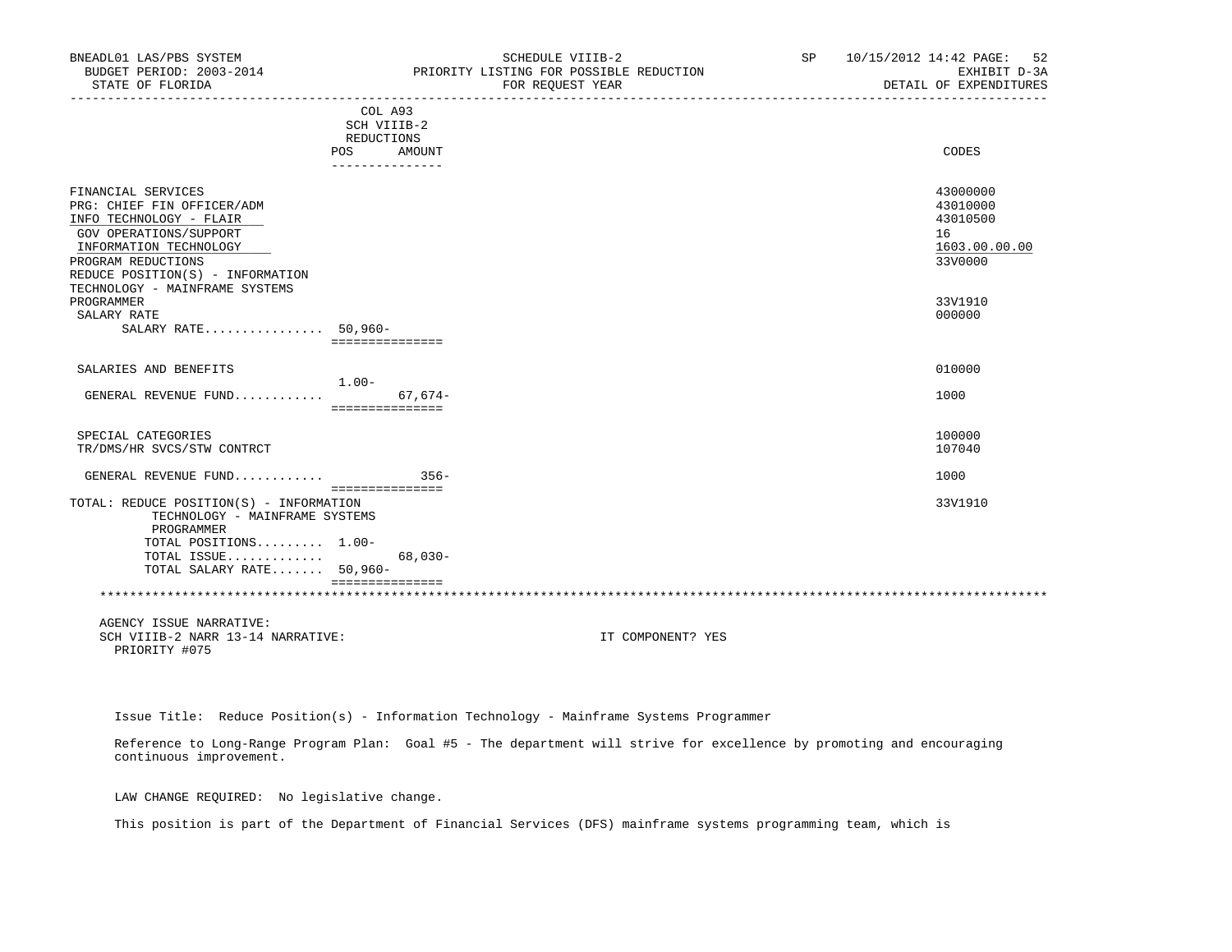-----------------------------------------------------------------------------------------------------------------------------------

|            | _______________ |       |
|------------|-----------------|-------|
| POS        | AMOUNT          | CODES |
| REDUCTIONS |                 |       |
|            | SCH VIIIB-2     |       |
|            | COL A93         |       |

| FINANCIAL SERVICES<br>PRG: CHIEF FIN OFFICER/ADM | 43000000<br>43010000 |
|--------------------------------------------------|----------------------|
| INFO TECHNOLOGY - FLAIR                          | 43010500             |
| GOV OPERATIONS/SUPPORT                           | 16                   |
| INFORMATION TECHNOLOGY                           | 1603.00.00.00        |
| PROGRAM REDUCTIONS                               | 33V0000              |
| REDUCE POSITION(S) - INFORMATION                 |                      |
| TECHNOLOGY - MAINFRAME SYSTEMS                   |                      |
| PROGRAMMER                                       | 33V1910              |

 responsible for the installation and management of 63 different software products. This incumbent is tasked with 17 of these products. The incumbent works with software vendors to apply new releases and product maintenance as well as implementing solutions for software problems. This position carries a significant workload which makes it vital to the team.

 The incumbent is responsible for the installation and maintenance of the IMS database software which runs the Cash Receipts and other DFS applications. Problems with these systems must be corrected rapidly to avoid significant problems for managers of state financial systems. This position is also responsible for a suite of database/DB2 (database product) tools from BMC Software (vendor). These tools are used by the Data Base Administrator DB2 staff to make database definitions, correct database problems, copy data, backup data, monitor performance and diagnose problems. The products are essential for the online and nightly batch processing of Unclaimed Property, FLAIR, Information Warehouse and Workers' Compensation. The Information Warehouse alone has over 235 DB2 database files containing over 1.1 billion records. This data is used by more than 5,000 users and inaccuracy or loss of data could impact all state agencies. This position installs and maintains the Vanguard RACF (Resource Access Control Facility) Administrator software which is crucial for the configuration, protection and auditing of all mainframe data resources.

 This position works extensively with state auditors to help our management respond to audit requests. The position is responsible for the software products RexxTools, Quickref and DCD III which are key tools supporting the work of mainframe developers. Because of the volume of work assigned to this position, elimination of this position would seriously impact the systems programming team's ability to maintain critical software and would have statewide implications. \*\*\*\*\*\*\*\*\*\*\*\*\*\*\*\*\*\*\*\*\*\*\*\*\*\*\*\*\*\*\*\*\*\*\*\*\*\*\*\*\*\*\*\*\*\*\*\*\*\*\*\*\*\*\*\*\*\*\*\*\*\*\*\*\*\*\*\*\*\*\*\*\*\*\*\*\*\*\*\*\*\*\*\*\*\*\*\*\*\*\*\*\*\*\*\*\*\*\*\*\*\*\*\*\*\*\*\*\*\*\*\*\*\*\*\*\*\*\*\*\*\*\*\*\*\*\*

| POSITION DETAIL OF SALARIES AND BENEFITS:                             |          |            |           |          |                 |            |                                 |
|-----------------------------------------------------------------------|----------|------------|-----------|----------|-----------------|------------|---------------------------------|
|                                                                       | FTE      | BASE RATE  | ADDITIVES | BENEFITS | SUBTOTAL        | LAPSE<br>° | LAPSED SALARIES<br>AND BENEFITS |
| A93 - SCH VIIIB-2 REDUCTIONS                                          |          |            |           |          |                 |            |                                 |
| CHANGES TO CURRENTLY AUTHORIZED POSITIONS<br>P101 PROPOSED CLASS CODE |          |            |           |          |                 |            |                                 |
| C9999 001                                                             | $1.00 -$ | $50.960 -$ |           | 16,714-  | $67,674 - 0.00$ |            | $67.674-$                       |
|                                                                       |          |            |           |          |                 |            |                                 |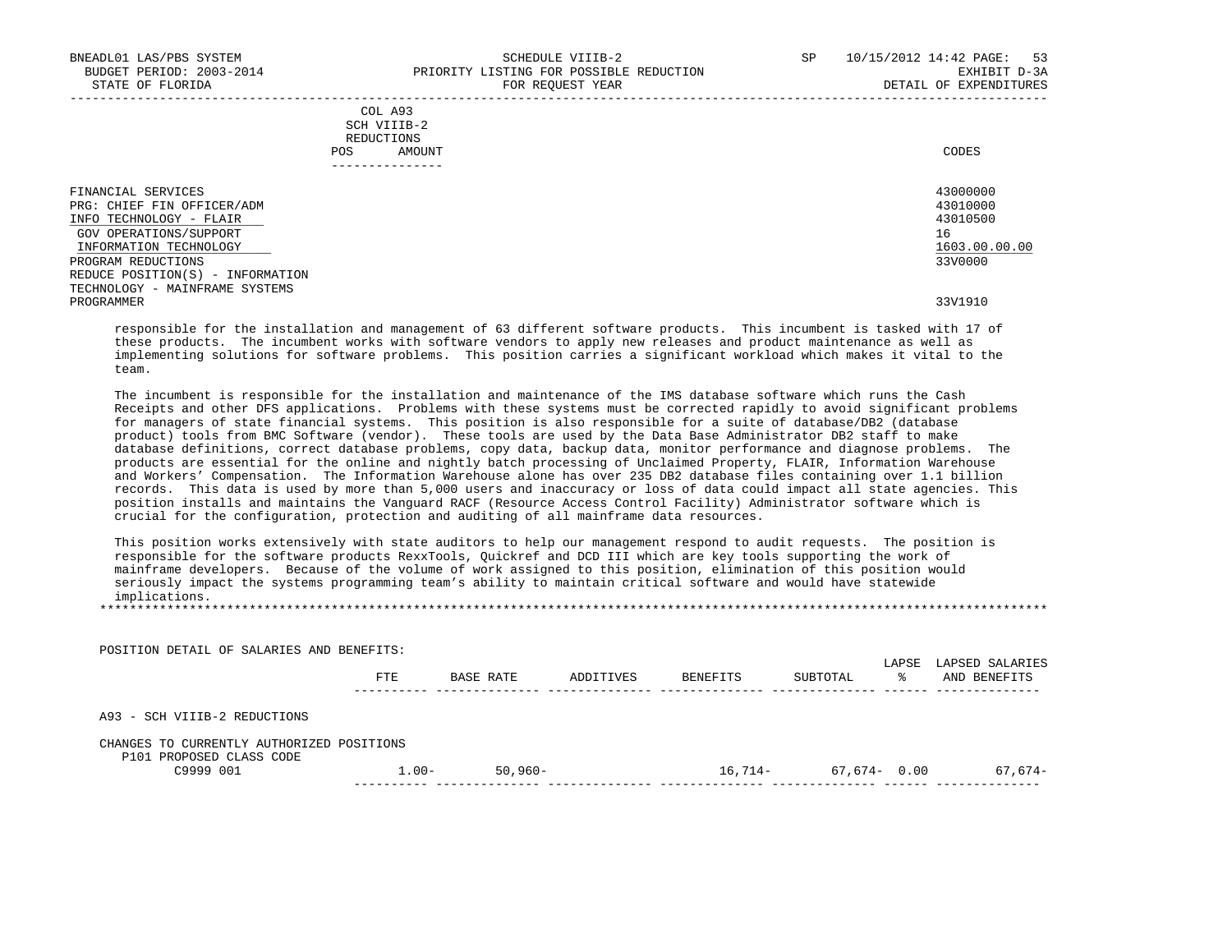| BNEADL01 LAS/PBS SYSTEM<br>BUDGET PERIOD: 2003-2014<br>STATE OF FLORIDA                                                                                                                                                     |                                                                       |           | SCHEDULE VIIIB-2<br>PRIORITY LISTING FOR POSSIBLE REDUCTION<br>FOR REQUEST YEAR |  |                                       |                       | SP 10/15/2012 14:42 PAGE:<br>DETAIL OF EXPENDITURES |                                                                    |  |
|-----------------------------------------------------------------------------------------------------------------------------------------------------------------------------------------------------------------------------|-----------------------------------------------------------------------|-----------|---------------------------------------------------------------------------------|--|---------------------------------------|-----------------------|-----------------------------------------------------|--------------------------------------------------------------------|--|
|                                                                                                                                                                                                                             | COL A93<br>SCH VIIIB-2<br>REDUCTIONS<br>POS AMOUNT<br>--------------- |           |                                                                                 |  | ------------------------------------- |                       |                                                     | CODES                                                              |  |
| FINANCIAL SERVICES<br>PRG: CHIEF FIN OFFICER/ADM<br>INFO TECHNOLOGY - FLAIR<br>GOV OPERATIONS/SUPPORT<br>INFORMATION TECHNOLOGY<br>PROGRAM REDUCTIONS<br>REDUCE POSITION(S) - INFORMATION<br>TECHNOLOGY - MAINFRAME SYSTEMS |                                                                       |           |                                                                                 |  |                                       |                       |                                                     | 43000000<br>43010000<br>43010500<br>16<br>1603.00.00.00<br>33V0000 |  |
| PROGRAMMER                                                                                                                                                                                                                  |                                                                       |           |                                                                                 |  |                                       |                       |                                                     | 33V1910                                                            |  |
| POSITION DETAIL OF SALARIES AND BENEFITS:                                                                                                                                                                                   |                                                                       |           |                                                                                 |  | FTE BASE RATE ADDITIVES BENEFITS      | SUBTOTAL              |                                                     | LAPSE LAPSED SALARIES<br>% AND BENEFITS                            |  |
| A93 - SCH VIIIB-2 REDUCTIONS                                                                                                                                                                                                |                                                                       |           |                                                                                 |  |                                       |                       |                                                     |                                                                    |  |
| CHANGES TO CURRENTLY AUTHORIZED POSITIONS                                                                                                                                                                                   |                                                                       |           |                                                                                 |  |                                       |                       |                                                     |                                                                    |  |
| TOTALS FOR ISSUE BY FUND<br>1000 GENERAL REVENUE FUND                                                                                                                                                                       |                                                                       |           |                                                                                 |  |                                       |                       |                                                     | $67,674-$                                                          |  |
|                                                                                                                                                                                                                             |                                                                       |           | $1.00 - 50,960 -$                                                               |  |                                       | $16, 714 - 67, 674 -$ |                                                     | --------------<br>67,674-<br>==============                        |  |
|                                                                                                                                                                                                                             |                                                                       |           |                                                                                 |  |                                       |                       |                                                     |                                                                    |  |
| INFORMATION TECHNOLOGY - FLORIDA<br>ACCOUNTING INFORMATION RESOURCE<br>(FLAIR) HELP DESK<br>SALARY RATE<br>SALARY RATE $25,821-$                                                                                            |                                                                       |           |                                                                                 |  |                                       |                       |                                                     | 33V1920<br>000000                                                  |  |
| SALARIES AND BENEFITS                                                                                                                                                                                                       | ===============                                                       |           |                                                                                 |  |                                       |                       |                                                     | 010000                                                             |  |
| GENERAL REVENUE FUND                                                                                                                                                                                                        | $1.00-$<br>===============                                            | $39,310-$ |                                                                                 |  |                                       |                       |                                                     | 1000                                                               |  |
| SPECIAL CATEGORIES<br>TR/DMS/HR SVCS/STW CONTRCT                                                                                                                                                                            |                                                                       |           |                                                                                 |  |                                       |                       |                                                     | 100000<br>107040                                                   |  |
| GENERAL REVENUE FUND                                                                                                                                                                                                        | ----------------                                                      | $356-$    |                                                                                 |  |                                       |                       |                                                     | 1000                                                               |  |
|                                                                                                                                                                                                                             |                                                                       |           |                                                                                 |  |                                       |                       |                                                     |                                                                    |  |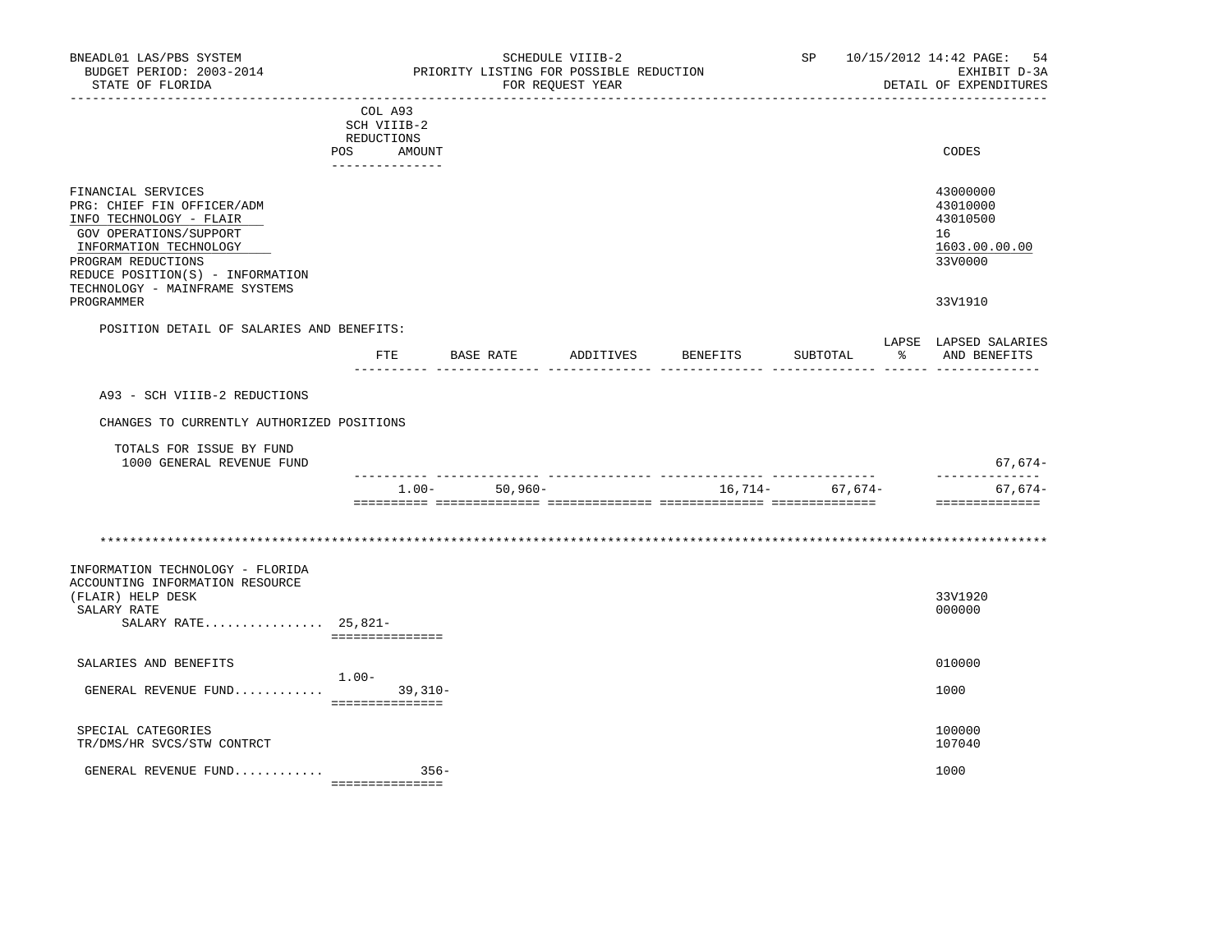| BNEADL01 LAS/PBS SYSTEM<br>BUDGET PERIOD: 2003-2014<br>STATE OF FLORIDA                                                                                                                                                                           | SCHEDULE VIIIB-2<br>PRIORITY LISTING FOR POSSIBLE REDUCTION<br>FOR REOUEST YEAR | SP 10/15/2012 14:42 PAGE: 55<br>EXHIBIT D-3A<br>DETAIL OF EXPENDITURES        |
|---------------------------------------------------------------------------------------------------------------------------------------------------------------------------------------------------------------------------------------------------|---------------------------------------------------------------------------------|-------------------------------------------------------------------------------|
| POS                                                                                                                                                                                                                                               | COL A93<br>SCH VIIIB-2<br>REDUCTIONS<br>AMOUNT                                  | CODES                                                                         |
| FINANCIAL SERVICES<br>PRG: CHIEF FIN OFFICER/ADM<br>INFO TECHNOLOGY - FLAIR<br>GOV OPERATIONS/SUPPORT<br>INFORMATION TECHNOLOGY<br>PROGRAM REDUCTIONS<br>INFORMATION TECHNOLOGY - FLORIDA<br>ACCOUNTING INFORMATION RESOURCE<br>(FLAIR) HELP DESK |                                                                                 | 43000000<br>43010000<br>43010500<br>16<br>1603.00.00.00<br>33V0000<br>33V1920 |
| TOTAL: INFORMATION TECHNOLOGY - FLORIDA<br>ACCOUNTING INFORMATION RESOURCE<br>(FLAIR) HELP DESK<br>TOTAL POSITIONS 1.00-<br>TOTAL ISSUE<br>TOTAL SALARY RATE 25,821-                                                                              | $39,666-$                                                                       | 33V1920                                                                       |
|                                                                                                                                                                                                                                                   |                                                                                 |                                                                               |
|                                                                                                                                                                                                                                                   |                                                                                 |                                                                               |

 AGENCY ISSUE NARRATIVE: SCH VIIIB-2 NARR 13-14 NARRATIVE: IT COMPONENT? YES PRIORITY #068

Issue Title: Reduce Position(s) - Information Technology - FLAIR Help Desk

 Reference to Long-Range Program Plan: Goal #5 - The department will strive for excellence by promoting and encouraging continuous improvement.

LAW CHANGE REQUIRED: No legislative change.

 The Department of Financial Services (DFS) Help Desk handles and processes an estimated 2,900 phone calls and 4,200 email requests per month with a staff of nine people. Eliminating this position and another help desk position in Information Technology will increase the workload for each remaining member of the team to an unsustainable level. An increase in the individual staff workload may cause quality issues, decrease the number of tickets processed per hour and may decrease the overall number of customers' problems that are resolved in one day. This will translate into an overall productivity loss at DFS and delays in serving the public. This position is currently filled. \*\*\*\*\*\*\*\*\*\*\*\*\*\*\*\*\*\*\*\*\*\*\*\*\*\*\*\*\*\*\*\*\*\*\*\*\*\*\*\*\*\*\*\*\*\*\*\*\*\*\*\*\*\*\*\*\*\*\*\*\*\*\*\*\*\*\*\*\*\*\*\*\*\*\*\*\*\*\*\*\*\*\*\*\*\*\*\*\*\*\*\*\*\*\*\*\*\*\*\*\*\*\*\*\*\*\*\*\*\*\*\*\*\*\*\*\*\*\*\*\*\*\*\*\*\*\*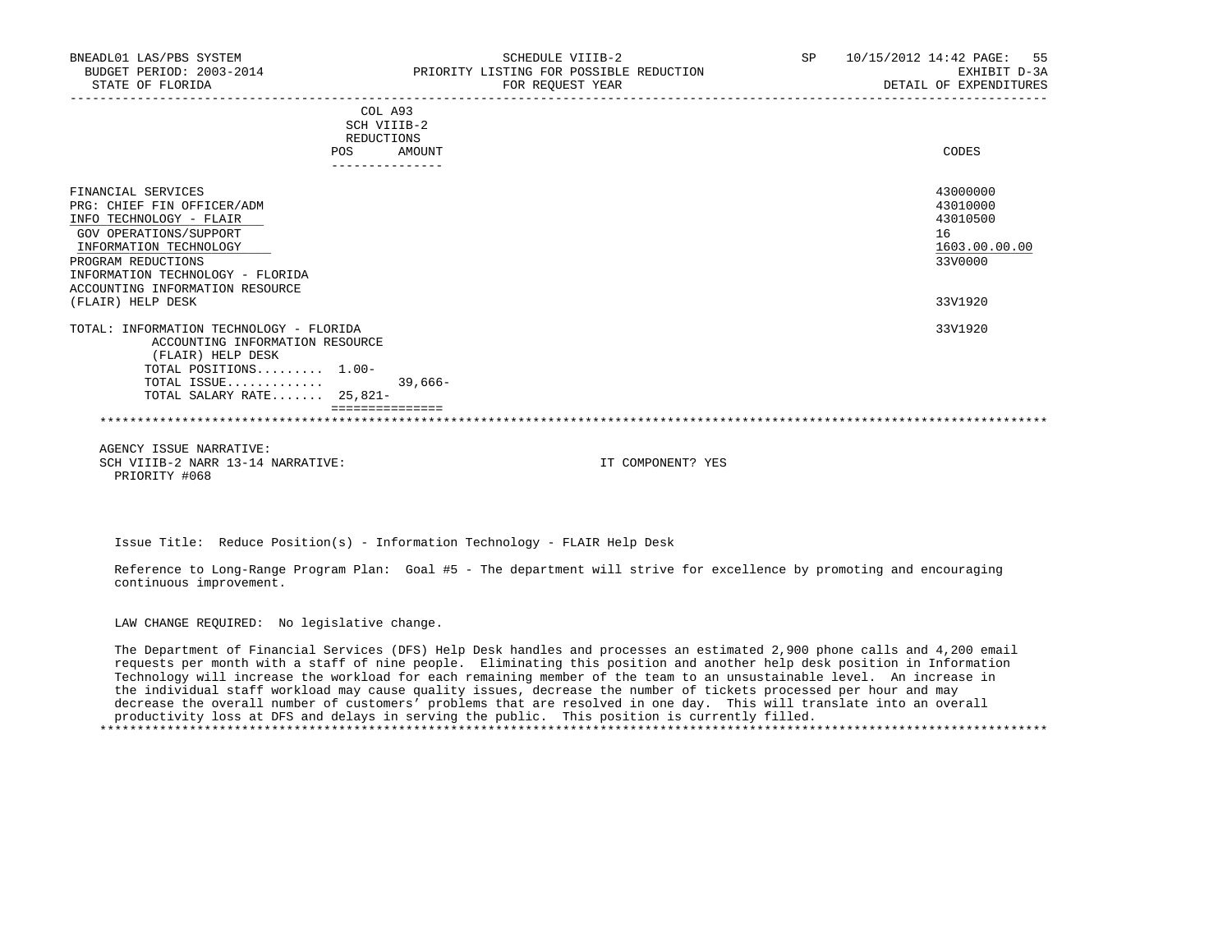| BNEADL01 LAS/PBS SYSTEM<br>BUDGET PERIOD: 2003-2014<br>STATE OF FLORIDA                                                                                                                                                      |                                                                       |                     |                   | SCHEDULE VIIIB-2<br>PRIORITY LISTING FOR POSSIBLE REDUCTION<br>FOR REQUEST YEAR |          |                    |          | SP 10/15/2012 14:42 PAGE:<br>56<br>EXHIBIT D-3A<br>DETAIL OF EXPENDITURES |
|------------------------------------------------------------------------------------------------------------------------------------------------------------------------------------------------------------------------------|-----------------------------------------------------------------------|---------------------|-------------------|---------------------------------------------------------------------------------|----------|--------------------|----------|---------------------------------------------------------------------------|
|                                                                                                                                                                                                                              | COL A93<br>SCH VIIIB-2<br>REDUCTIONS<br>POS AMOUNT<br>_______________ |                     |                   |                                                                                 |          |                    |          | CODES                                                                     |
| FINANCIAL SERVICES<br>PRG: CHIEF FIN OFFICER/ADM<br>INFO TECHNOLOGY - FLAIR<br>GOV OPERATIONS/SUPPORT<br>INFORMATION TECHNOLOGY<br>PROGRAM REDUCTIONS<br>INFORMATION TECHNOLOGY - FLORIDA<br>ACCOUNTING INFORMATION RESOURCE |                                                                       |                     |                   |                                                                                 |          |                    |          | 43000000<br>43010000<br>43010500<br>16<br>1603.00.00.00<br>33V0000        |
| (FLAIR) HELP DESK                                                                                                                                                                                                            |                                                                       |                     |                   |                                                                                 |          |                    |          | 33V1920                                                                   |
| POSITION DETAIL OF SALARIES AND BENEFITS:                                                                                                                                                                                    | FTE                                                                   |                     | BASE RATE         | ADDITIVES                                                                       | BENEFITS | SUBTOTAL           | - 20년 2월 | LAPSE LAPSED SALARIES<br>AND BENEFITS                                     |
| A93 - SCH VIIIB-2 REDUCTIONS                                                                                                                                                                                                 |                                                                       |                     |                   |                                                                                 |          |                    |          |                                                                           |
| CHANGES TO CURRENTLY AUTHORIZED POSITIONS                                                                                                                                                                                    |                                                                       |                     |                   |                                                                                 |          |                    |          |                                                                           |
| P101 PROPOSED CLASS CODE<br>C9999 001                                                                                                                                                                                        |                                                                       |                     | $1.00 - 25,821 -$ |                                                                                 |          |                    |          | $13,489 39,310-$ 0.00 $39,310-$                                           |
| TOTALS FOR ISSUE BY FUND<br>1000 GENERAL REVENUE FUND                                                                                                                                                                        |                                                                       |                     |                   |                                                                                 |          |                    |          | 39,310-                                                                   |
|                                                                                                                                                                                                                              |                                                                       |                     | $1.00 - 25.821 -$ |                                                                                 |          | $13,489-$ 39, 310- |          | --------------<br>$39,310-$<br>==============                             |
|                                                                                                                                                                                                                              |                                                                       |                     |                   |                                                                                 |          |                    |          |                                                                           |
| TOTAL: INFORMATION TECHNOLOGY<br>BY FUND TYPE                                                                                                                                                                                |                                                                       |                     |                   |                                                                                 |          |                    |          | 1603.00.00.00                                                             |
| GENERAL REVENUE FUND<br>TRUST FUNDS                                                                                                                                                                                          | _______________                                                       | 486,626-<br>71,599- |                   |                                                                                 |          |                    |          | 1000<br>2000                                                              |
| TOTAL POSITIONS $10.00-$<br>TOTAL PROG COMP 558,225-<br>TOTAL SALARY RATE 401,404-                                                                                                                                           | ===============                                                       |                     |                   |                                                                                 |          |                    |          |                                                                           |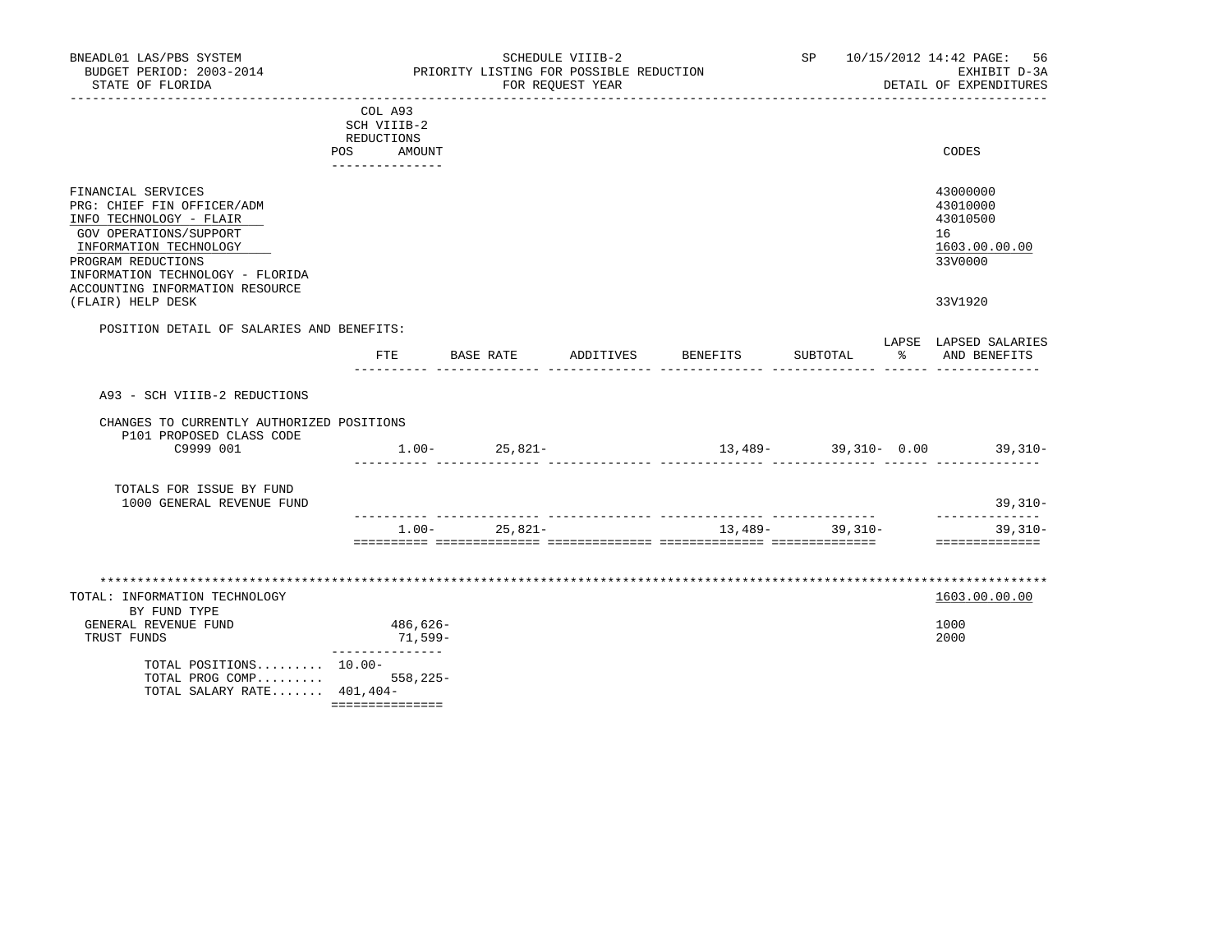| BNEADL01 LAS/PBS SYSTEM<br>BUDGET PERIOD: 2003-2014 |                        | SCHEDULE VIIIB-2<br>PRIORITY LISTING FOR POSSIBLE REDUCTION | SP <sub>2</sub> | 10/15/2012 14:42 PAGE:<br>57<br>EXHIBIT D-3A |
|-----------------------------------------------------|------------------------|-------------------------------------------------------------|-----------------|----------------------------------------------|
| STATE OF FLORIDA                                    |                        | FOR REQUEST YEAR                                            |                 | DETAIL OF EXPENDITURES                       |
|                                                     | COL A93<br>SCH VIIIB-2 |                                                             |                 |                                              |
|                                                     | REDUCTIONS             |                                                             |                 |                                              |
|                                                     | POS<br>AMOUNT          |                                                             |                 | CODES                                        |
|                                                     | ---------------        |                                                             |                 |                                              |
| FINANCIAL SERVICES                                  |                        |                                                             |                 | 43000000                                     |
| PROGRAM: TREASURY                                   |                        |                                                             |                 | 43100000                                     |
| DEPOSIT SECURITY                                    |                        |                                                             |                 | 43100200                                     |
| GOV OPERATIONS/SUPPORT                              |                        |                                                             |                 | 16                                           |
| GOVERNMENTAL OPERATIONS                             |                        |                                                             |                 | 1601.00.00.00                                |
| PROGRAM REDUCTIONS                                  |                        |                                                             |                 | 33V0000                                      |
| ELIMINATE THE OUALIFIED PUBLIC                      |                        |                                                             |                 |                                              |
| DEPOSITORIES PROGRAM                                |                        |                                                             |                 | 33V4100                                      |
| SALARY RATE                                         |                        |                                                             |                 | 000000                                       |
| SALARY RATE 174,706-                                | ===============        |                                                             |                 |                                              |
|                                                     |                        |                                                             |                 |                                              |
| SALARIES AND BENEFITS                               |                        |                                                             |                 | 010000                                       |
|                                                     | $4.00 -$               |                                                             |                 |                                              |
| TREASURY ADM/INVEST TF                              | 237,825-               |                                                             |                 | 2725                                         |
|                                                     | ===============        |                                                             |                 |                                              |
| SPECIAL CATEGORIES                                  |                        |                                                             |                 | 100000                                       |
| TR/DMS/HR SVCS/STW CONTRCT                          |                        |                                                             |                 | 107040                                       |
| ADMINISTRATIVE TRUST FUND 1,424-                    |                        |                                                             |                 | 2021                                         |
| TOTAL: ELIMINATE THE QUALIFIED PUBLIC               | <b>BEBBBBBBBBBBBBB</b> |                                                             |                 | 33V4100                                      |
| DEPOSITORIES PROGRAM                                |                        |                                                             |                 |                                              |
| TOTAL POSITIONS 4.00-                               |                        |                                                             |                 |                                              |
| TOTAL ISSUE                                         | $239, 249-$            |                                                             |                 |                                              |
| TOTAL SALARY RATE 174,706-                          |                        |                                                             |                 |                                              |
|                                                     | ===============        |                                                             |                 |                                              |
|                                                     |                        |                                                             |                 |                                              |
|                                                     |                        |                                                             |                 |                                              |

 AGENCY ISSUE NARRATIVE: SCH VIIIB-2 NARR 13-14 NARRATIVE: IT COMPONENT? NO PRIORITY #045

Issue Title: Eliminate the Qualified Public Depositories Program

Reference to Long-Range Program Plan: Goal 1 - The department will be a vigilant steward of the state's resources.

 LAW CHANGE REQUIRED: Chapter 280 would have to be rescinded or the authority transferred to the Office of Financial Regulation under their state banking authority.

 The Qualified Public Deposit Program was established in 1981 at the request of the banking community in Florida to provide a standardized method of protecting public monies on deposit that exceeded the Federal Deposit Insurance Corporation limits that guaranteed depositors against loss in the case of a bank failure. Chapter 280 established the administrative responsibility for the Division of Treasury to administer the program and provide for a full time staff to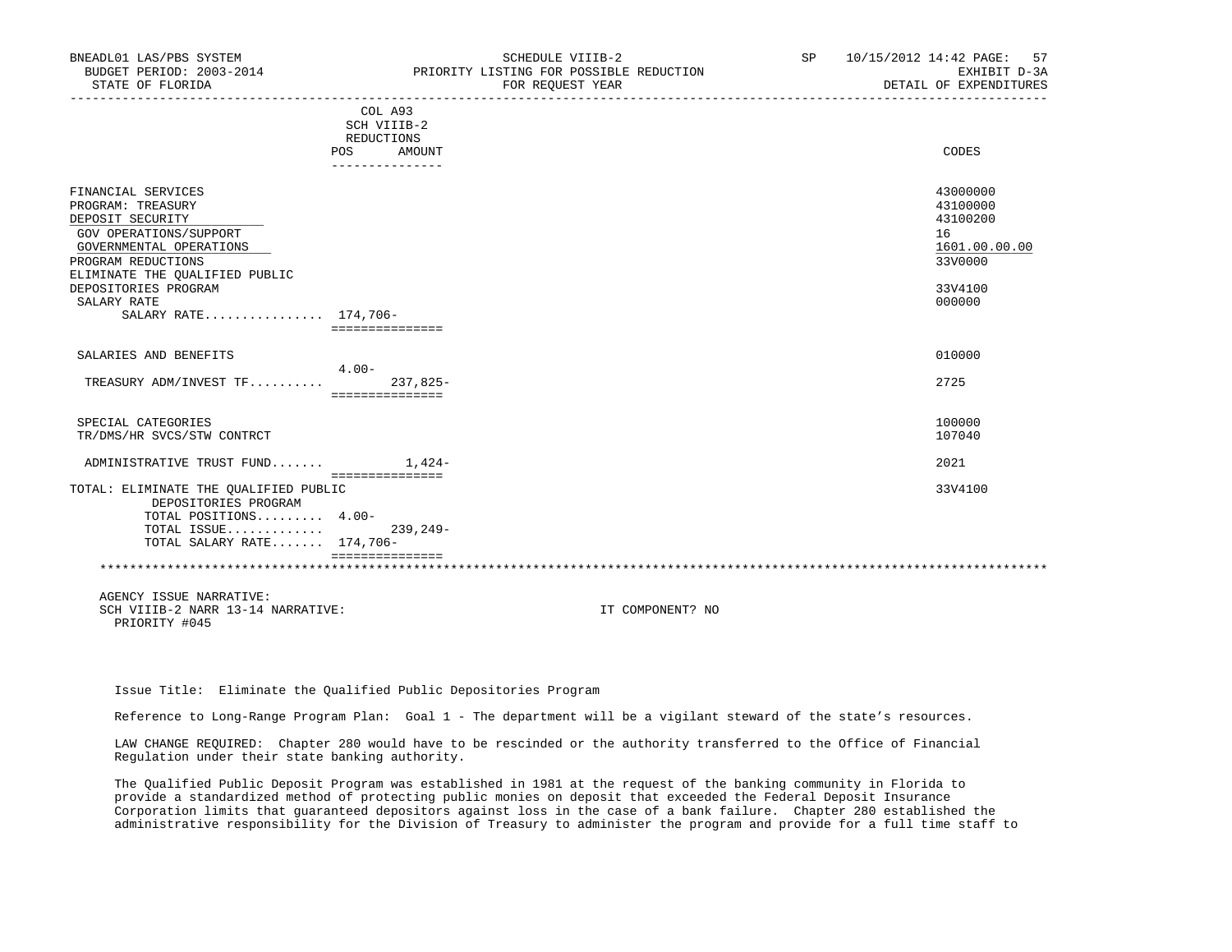| COL A93     |                 |
|-------------|-----------------|
| SCH VIIIB-2 |                 |
| REDUCTIONS  |                 |
| POS         | CODES<br>AMOUNT |

| FINANCIAL SERVICES<br>PROGRAM: TREASURY | 43000000<br>43100000 |
|-----------------------------------------|----------------------|
| DEPOSIT SECURITY                        | 43100200             |
| GOV OPERATIONS/SUPPORT                  | 16                   |
| GOVERNMENTAL OPERATIONS                 | 1601.00.00.00        |
| PROGRAM REDUCTIONS                      | 33V0000              |
| ELIMINATE THE QUALIFIED PUBLIC          |                      |
| DEPOSITORIES PROGRAM                    | 33V4100              |

-----------------------------------------------------------------------------------------------------------------------------------

 approve participating depositories, establish collateralization levels required to protect the deposits and for the review of the financial conditions in order to determine adequate pledge level for collateral requirements.

 There are currently 4 full time positions that administer the program that includes approving participation, review ranking changes, monitor deposit and pledge levels and act in accordance with both Chapter 280 (FS) and Administrative Rule 69C-2. There are currently 177 Qualified Public Depositories in the program that hold just over \$21.8 billion dollars in public money protected by \$10.6 billion dollars of collateral.

 Reduction of, or eliminating, the program would require legislative action. It is possible that the administration of the program could be transferred to the Office of Financial Regulation as a part of their oversight of the financial community and they may have the necessary staff to perform the required activities. It is also possible that the private sector could provide this service but it may not be cost effective. If the program were eliminated it would have a dramatic affect on the public depositors which would be required to revert back to the previous process of protecting their deposits by directly negotiating protection of each account with the individual institutions.

 The Division of Treasury receives no revenue from the program and the program is provided to the participating financial institutions at no cost.

 If the Treasury were to eliminate the program four (4) FTE would be eliminated (which is 100% of the program staff) and the bureau would be reduced from 17 FTE to 13 FTE. The estimated budget reduction would be approximately (239,249). \*\*\*\*\*\*\*\*\*\*\*\*\*\*\*\*\*\*\*\*\*\*\*\*\*\*\*\*\*\*\*\*\*\*\*\*\*\*\*\*\*\*\*\*\*\*\*\*\*\*\*\*\*\*\*\*\*\*\*\*\*\*\*\*\*\*\*\*\*\*\*\*\*\*\*\*\*\*\*\*\*\*\*\*\*\*\*\*\*\*\*\*\*\*\*\*\*\*\*\*\*\*\*\*\*\*\*\*\*\*\*\*\*\*\*\*\*\*\*\*\*\*\*\*\*\*\*

| POSITION DETAIL OF SALARIES AND BENEFITS:                             |          |           |           |          |               |             |                                 |
|-----------------------------------------------------------------------|----------|-----------|-----------|----------|---------------|-------------|---------------------------------|
|                                                                       | FTE      | BASE RATE | ADDITIVES | BENEFITS | SUBTOTAL      | LAPSE<br>°≈ | LAPSED SALARIES<br>AND BENEFITS |
| A93 - SCH VIIIB-2 REDUCTIONS                                          |          |           |           |          |               |             |                                 |
| CHANGES TO CURRENTLY AUTHORIZED POSITIONS<br>P101 PROPOSED CLASS CODE |          |           |           |          |               |             |                                 |
| C9877 001                                                             | $4.00 -$ | 174,706-  |           | 63,119-  | 237,825- 0.00 |             | $237,825-$                      |
|                                                                       |          |           |           |          |               |             |                                 |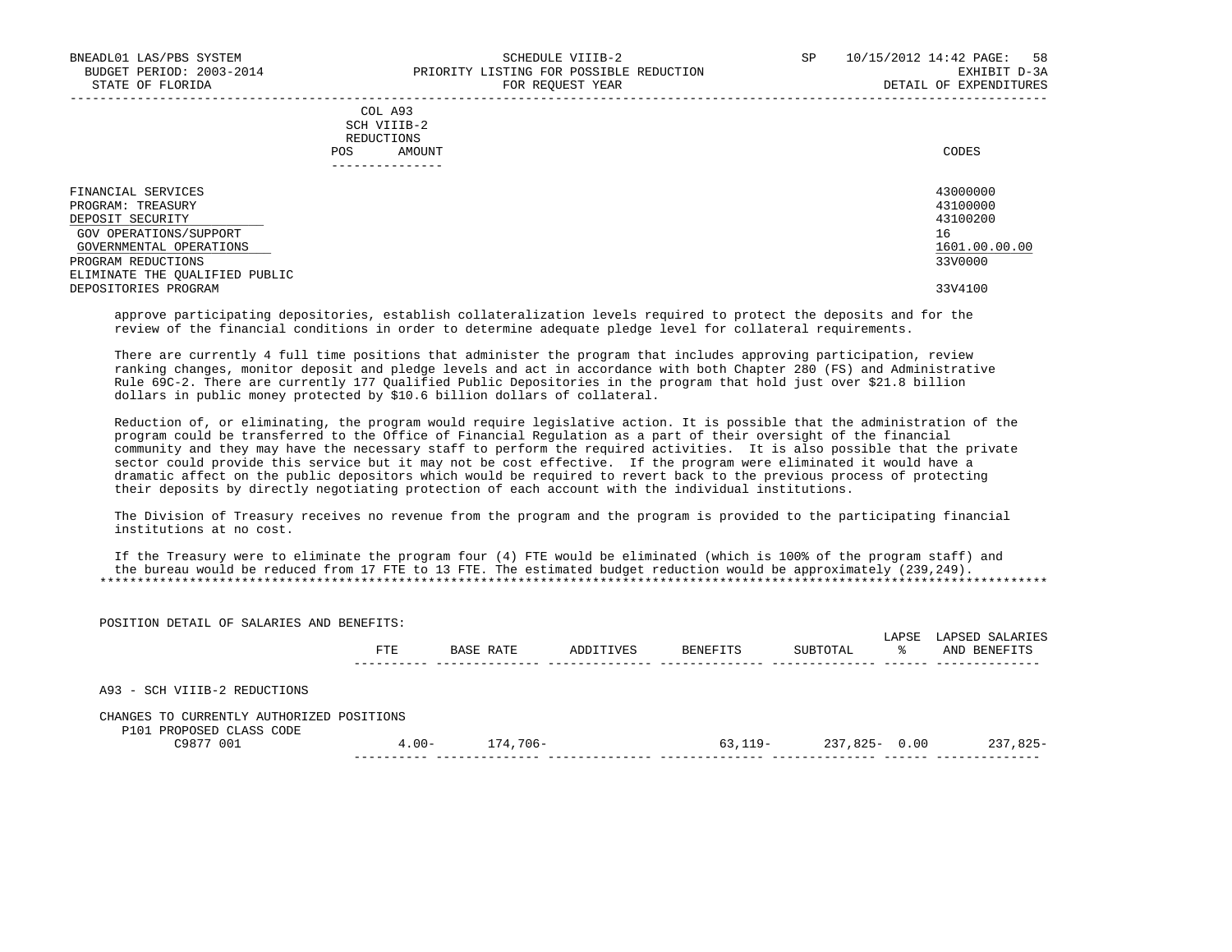| BNEADL01 LAS/PBS SYSTEM<br>BUDGET PERIOD: 2003-2014<br>STATE OF FLORIDA                                                                                                                          |                                                                                     |                    | SCHEDULE VIIIB-2<br>PRIORITY LISTING FOR POSSIBLE REDUCTION<br>FOR REQUEST YEAR |                                                                            | SP <sub>2</sub>      | 10/15/2012 14:42 PAGE:<br>-59<br>EXHIBIT D-3A<br>DETAIL OF EXPENDITURES       |
|--------------------------------------------------------------------------------------------------------------------------------------------------------------------------------------------------|-------------------------------------------------------------------------------------|--------------------|---------------------------------------------------------------------------------|----------------------------------------------------------------------------|----------------------|-------------------------------------------------------------------------------|
|                                                                                                                                                                                                  | COL A93<br>SCH VIIIB-2<br>REDUCTIONS<br>POS AMOUNT<br>. _ _ _ _ _ _ _ _ _ _ _ _ _ _ |                    |                                                                                 |                                                                            |                      | CODES                                                                         |
| FINANCIAL SERVICES<br>PROGRAM: TREASURY<br>DEPOSIT SECURITY<br>GOV OPERATIONS/SUPPORT<br>GOVERNMENTAL OPERATIONS<br>PROGRAM REDUCTIONS<br>ELIMINATE THE OUALIFIED PUBLIC<br>DEPOSITORIES PROGRAM |                                                                                     |                    |                                                                                 |                                                                            |                      | 43000000<br>43100000<br>43100200<br>16<br>1601.00.00.00<br>33V0000<br>33V4100 |
| POSITION DETAIL OF SALARIES AND BENEFITS:                                                                                                                                                        |                                                                                     |                    |                                                                                 |                                                                            |                      | LAPSE LAPSED SALARIES                                                         |
|                                                                                                                                                                                                  | FTE                                                                                 | BASE RATE          |                                                                                 | ADDITIVES BENEFITS                                                         | SUBTOTAL             | % AND BENEFITS                                                                |
| A93 - SCH VIIIB-2 REDUCTIONS                                                                                                                                                                     |                                                                                     |                    |                                                                                 |                                                                            |                      |                                                                               |
| CHANGES TO CURRENTLY AUTHORIZED POSITIONS                                                                                                                                                        |                                                                                     |                    |                                                                                 |                                                                            |                      |                                                                               |
| TOTALS FOR ISSUE BY FUND<br>2725 TREASURY ADM/INVEST TF                                                                                                                                          |                                                                                     |                    |                                                                                 |                                                                            |                      | 237,825-                                                                      |
|                                                                                                                                                                                                  |                                                                                     | $4.00 - 174.706 -$ |                                                                                 |                                                                            | $63,119 - 237,825 -$ | --------------<br>237,825-                                                    |
|                                                                                                                                                                                                  |                                                                                     |                    |                                                                                 | <u>sooodooda aadoodoodooda aadoodoodooda aadoodoodooda aadoodoodooda .</u> |                      | ==============                                                                |
|                                                                                                                                                                                                  |                                                                                     |                    |                                                                                 |                                                                            |                      |                                                                               |
| TOTAL: GOVERNMENTAL OPERATIONS<br>BY FUND TYPE                                                                                                                                                   |                                                                                     |                    |                                                                                 |                                                                            |                      | 1601.00.00.00                                                                 |
| TRUST FUNDS<br>SALARY RATE 174,706-                                                                                                                                                              | $4.00 -$<br>$239.249 -$<br>===============                                          |                    |                                                                                 |                                                                            |                      | 2000                                                                          |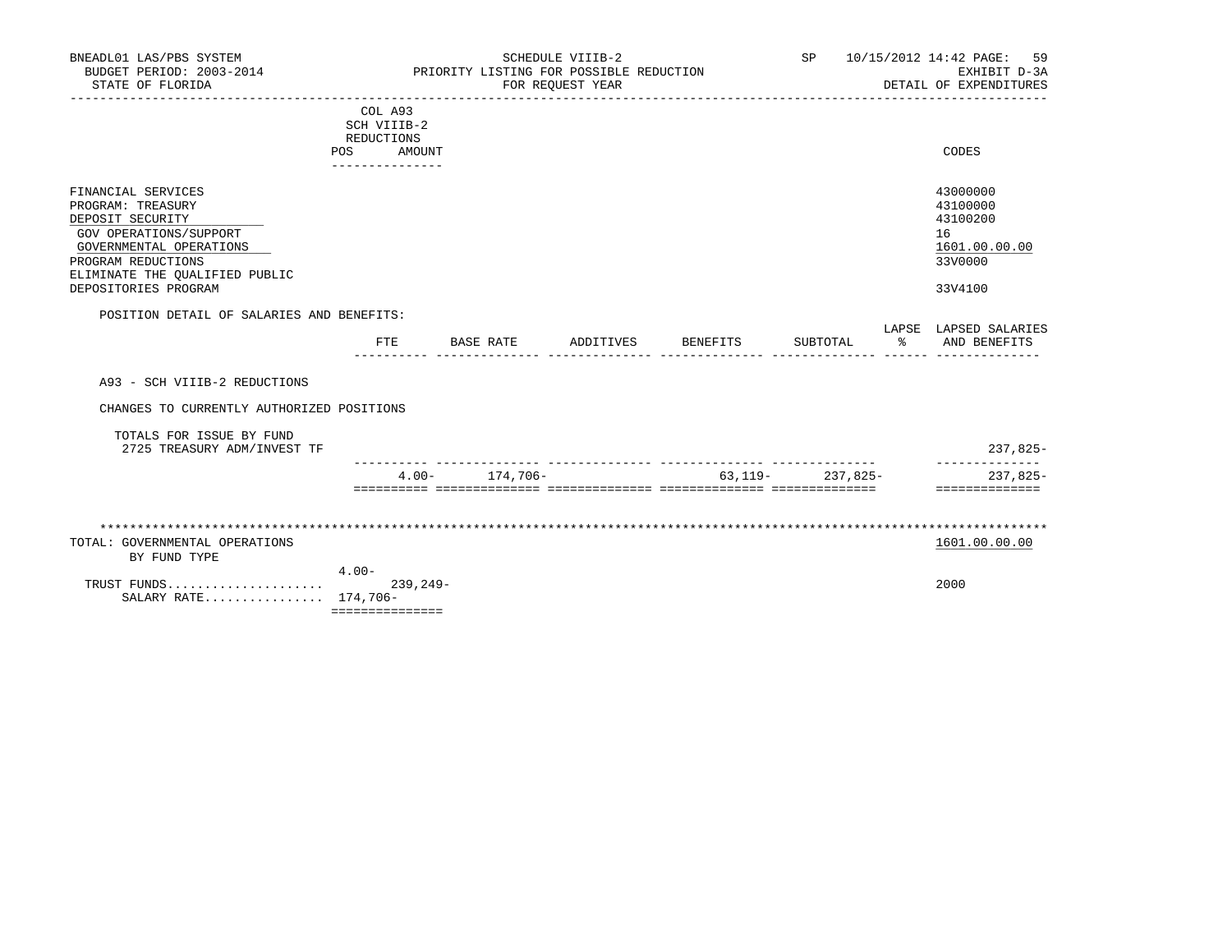| BNEADL01 LAS/PBS SYSTEM<br>BUDGET PERIOD: 2003-2014<br>STATE OF FLORIDA                                                                                                                                       | SCHEDULE VIIIB-2<br>PRIORITY LISTING FOR POSSIBLE REDUCTION<br>FOR REQUEST YEAR | SP<br>10/15/2012 14:42 PAGE:<br>-60<br>EXHIBIT D-3A<br>DETAIL OF EXPENDITURES |
|---------------------------------------------------------------------------------------------------------------------------------------------------------------------------------------------------------------|---------------------------------------------------------------------------------|-------------------------------------------------------------------------------|
|                                                                                                                                                                                                               | COL A93<br>SCH VIIIB-2<br>REDUCTIONS<br>POS<br>AMOUNT                           | CODES                                                                         |
| FINANCIAL SERVICES<br>PROGRAM: TREASURY<br>ST FUNDS MGT & INVESTMENT<br>GOV OPERATIONS/SUPPORT<br>GOVERNMENTAL OPERATIONS<br>PROGRAM REDUCTIONS<br>ELIMINATE FUNDING FOR THE PAYEE<br>MATCH SERVICES CONTRACT |                                                                                 | 43000000<br>43100000<br>43100300<br>16<br>1601.00.00.00<br>33V0000<br>33V4130 |
| SPECIAL CATEGORIES<br>CONTRACTED SERVICES                                                                                                                                                                     |                                                                                 | 100000<br>100777                                                              |
| TREASURY ADM/INVEST TF 80,000-                                                                                                                                                                                |                                                                                 | 2725                                                                          |
|                                                                                                                                                                                                               |                                                                                 |                                                                               |
| AGENCY ISSUE NARRATIVE:                                                                                                                                                                                       |                                                                                 |                                                                               |

SCH VIIIB-2 NARR 13-14 NARRATIVE: IT COMPONENT? NO PRIORITY #046

Issue Title: Eliminate the Payee Match services contract

Reference to Long-Range Program Plan: Goal 1 - The department will be a vigilant steward of the state's resources.

 The Office of the Treasurer of the State of Florida was created in the late 1800's, approximately 1879. In later years, the Department of Insurance (DOI) was created, and within DOI, the Division of Treasury was established. Effective January 7, 2003, the Department of Financial Services (DFS), formerly the Department of Banking and Finance and the Department of Insurance, was created.

 The Bureau of Funds Management operates a cash management system to speed the flow of funds into the Treasury, performs standard treasury functions such as operating a statewide deposit concentration system and receipts and payments posting systems. In addition, the Bureau manages a fixed income investment operation for both General Revenue and Trust Funds in the Treasury and funds of organizations participating in the Special Purpose Investment Program.

 The use of payee match services began in 2007. Approximately 3 million warrants are processed per year in the amount of approximately \$81 billion. For the FY 2011-12 there were 154 fraudulent warrants presented worth \$75,000.

 This reduction will affect the Department's ability to timely detect fraudulent warrants. This service matches the payee information from the file the Department sends to the bank to the payee information on the warrant that is presented at the bank at a cost of 2 cents per warrant. We are immediately notified of any discrepancies and we can deny payment of the warrant. Without this process, this type of fraud may not be detected in a timely manner.

 There are no other State Agencies/Entities providing this service. There are other Private Entities that perform this function; we are currently under contract with Wells Fargo. This contract is tied to the Banking Services contract and was competitively bid as a part of that contract; it is set to renew in September 2012. At that time, the Division will renegotiate the costs associated with the Payee Match services as a part of the larger contract unless funding for these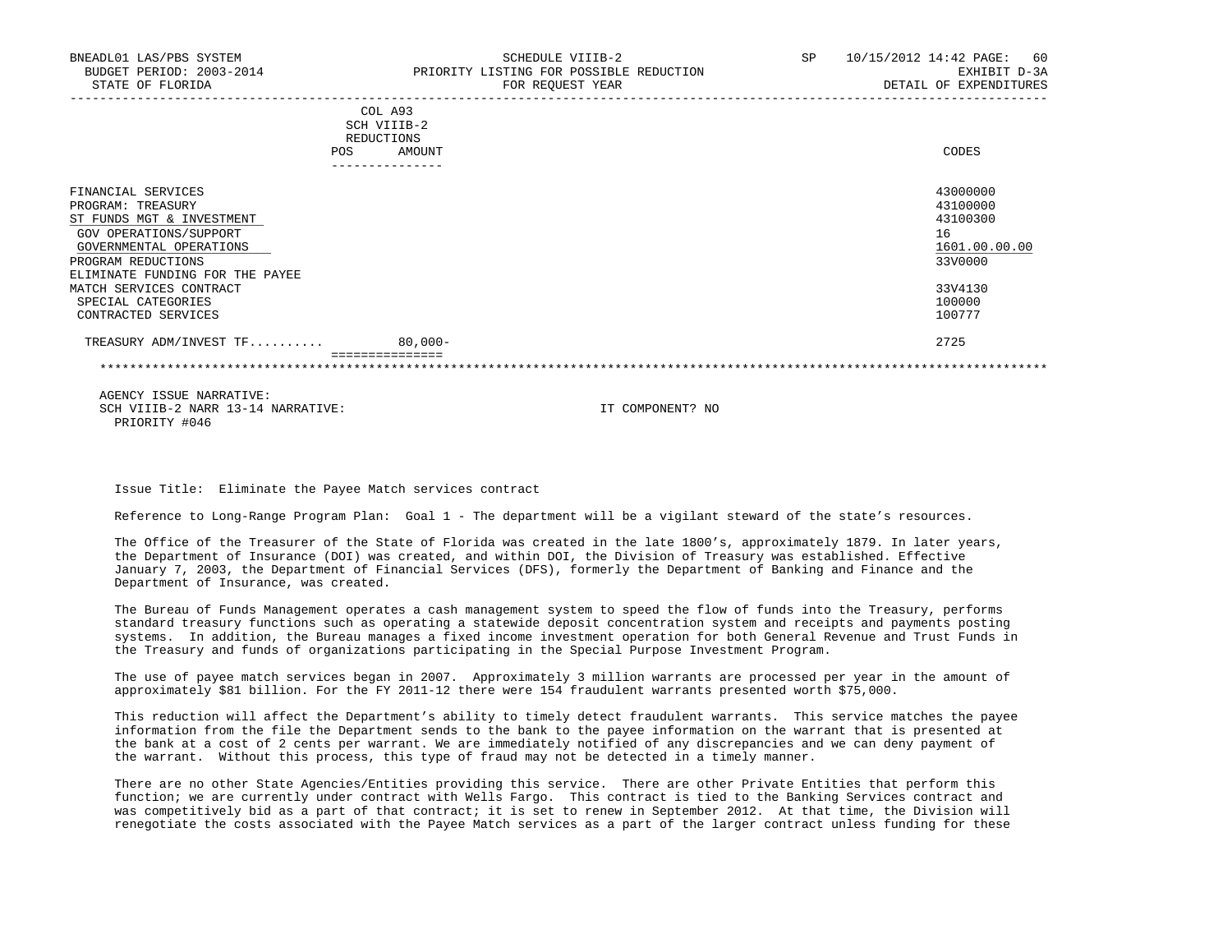| BNEADL01 LAS/PBS SYSTEM<br>BUDGET PERIOD: 2003-2014<br>STATE OF FLORIDA | SCHEDULE VIIIB-2<br>PRIORITY LISTING FOR POSSIBLE REDUCTION<br>FOR REQUEST YEAR | 10/15/2012 14:42 PAGE: 61<br>SP<br>EXHIBIT D-3A<br>DETAIL OF EXPENDITURES |
|-------------------------------------------------------------------------|---------------------------------------------------------------------------------|---------------------------------------------------------------------------|
|                                                                         | COL A93<br>SCH VIIIB-2                                                          |                                                                           |
|                                                                         | REDUCTIONS                                                                      |                                                                           |
|                                                                         | AMOUNT<br>POS                                                                   | CODES                                                                     |
|                                                                         | ----------------                                                                |                                                                           |
| FINANCIAL SERVICES                                                      |                                                                                 | 43000000                                                                  |
| PROGRAM: TREASURY                                                       |                                                                                 | 43100000                                                                  |
| ST FUNDS MGT & INVESTMENT                                               |                                                                                 | 43100300                                                                  |
| GOV OPERATIONS/SUPPORT                                                  |                                                                                 | 16                                                                        |
| GOVERNMENTAL OPERATIONS                                                 |                                                                                 | 1601.00.00.00                                                             |
| PROGRAM REDUCTIONS                                                      |                                                                                 | 33V0000                                                                   |

PROGRAM REDUCTIONS ELIMINATE FUNDING FOR THE PAYEE MATCH SERVICES CONTRACT 33V4130

services is reduced via legislative action.

 The total budget associated with this function is (80,000); which is 2.71 percent of the affected programs budget. \*\*\*\*\*\*\*\*\*\*\*\*\*\*\*\*\*\*\*\*\*\*\*\*\*\*\*\*\*\*\*\*\*\*\*\*\*\*\*\*\*\*\*\*\*\*\*\*\*\*\*\*\*\*\*\*\*\*\*\*\*\*\*\*\*\*\*\*\*\*\*\*\*\*\*\*\*\*\*\*\*\*\*\*\*\*\*\*\*\*\*\*\*\*\*\*\*\*\*\*\*\*\*\*\*\*\*\*\*\*\*\*\*\*\*\*\*\*\*\*\*\*\*\*\*\*\*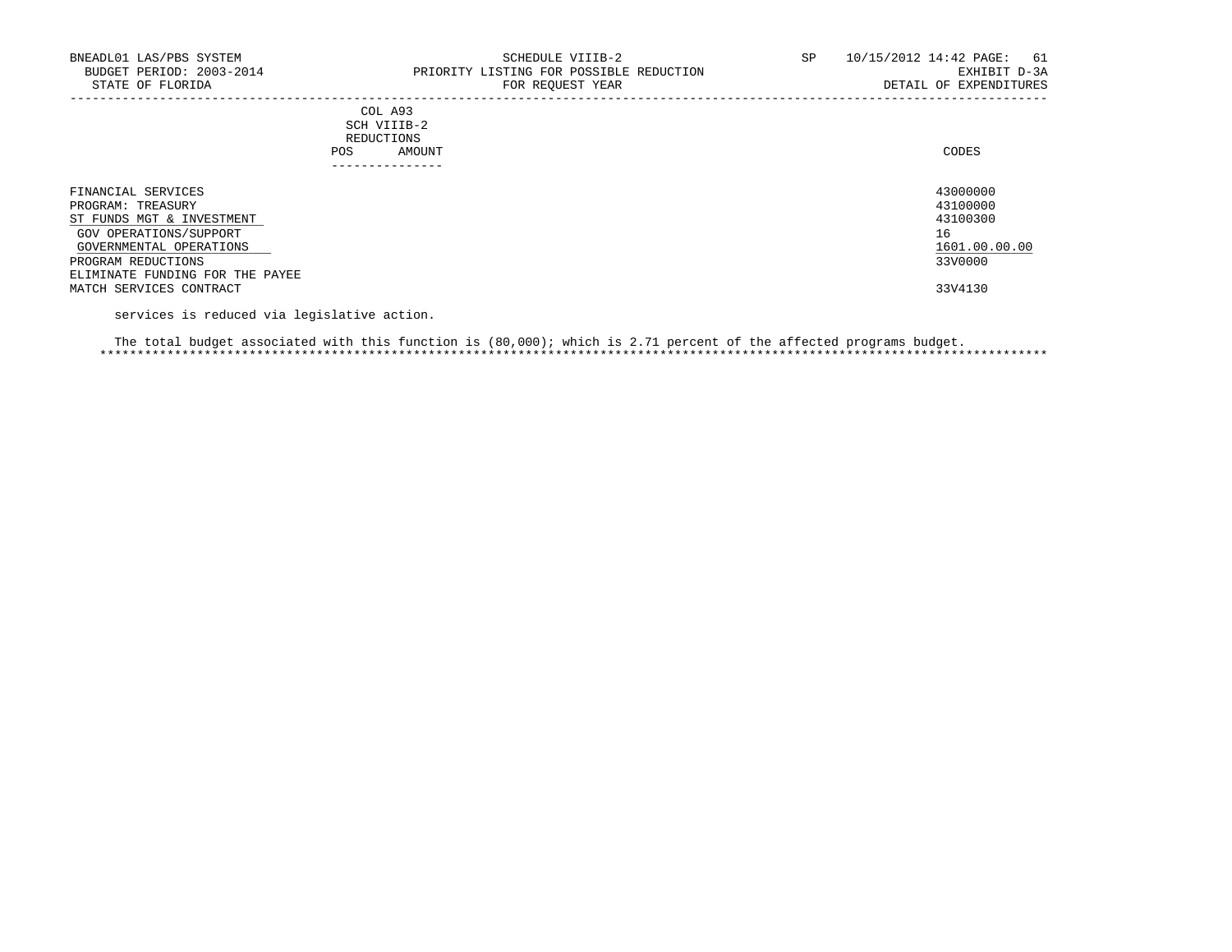| BNEADL01 LAS/PBS SYSTEM<br>BUDGET PERIOD: 2003-2014<br>STATE OF FLORIDA                                                                                                         | SCHEDULE VIIIB-2<br>PRIORITY LISTING FOR POSSIBLE REDUCTION<br>FOR REQUEST YEAR | SP<br>10/15/2012 14:42 PAGE:<br>62<br>EXHIBIT D-3A<br>DETAIL OF EXPENDITURES |
|---------------------------------------------------------------------------------------------------------------------------------------------------------------------------------|---------------------------------------------------------------------------------|------------------------------------------------------------------------------|
|                                                                                                                                                                                 | COL A93<br>SCH VIIIB-2<br>REDUCTIONS<br>AMOUNT<br>POS<br>---------------        | CODES                                                                        |
| FINANCIAL SERVICES<br>PROGRAM: TREASURY<br>SUP RETIREMENT PLAN<br>GOV OPERATIONS/SUPPORT<br>GOVERNMENTAL OPERATIONS<br>PROGRAM REDUCTIONS<br>REDUCTION TO DEFERRED COMPENSATION |                                                                                 | 43000000<br>43100000<br>43100400<br>16<br>1601.00.00.00<br>33V0000           |
| MARKETING ACTIVITIES AND SUPPLIES<br>SPECIAL CATEGORIES<br>DEFERRED COMP ADM SVCS                                                                                               |                                                                                 | 33V4160<br>100000<br>100868                                                  |
| TREASURY ADM/INVEST TF 120,000-                                                                                                                                                 |                                                                                 | 2725                                                                         |

 AGENCY ISSUE NARRATIVE: SCH VIIIB-2 NARR 13-14 NARRATIVE: IT COMPONENT? NO PRIORITY #047

Issue Title: Reduce funds for Deferred Compensation Marketing Activities and Supplies

Reference to Long-Range Program Plan: Goal 1 - The department will be a vigilant steward of the state's resources.

 Special note: While the reduction would result in reduced costs to the program, the program's excess funds are protected under Section 457, Internal Revenue Code to be used solely for the program participants or their beneficiaries.

 The proposed of (120,000) reduction is 38% of the programs budget and 10% of the budget entity's overall operating budget of \$1,217,157. The education and outreach activities are performed by one full-time FTE, with assistance from his supervisor, the Bureau Chief at a cost of approximately \$446,000 annually.

 Section 112.215, Florida Statutes provides for the Deferred Compensation program and was implemented in 1975. The established deferred compensation program is administered within the Division of Treasury. Currently there are approximately 75,000 (includes university employees) participants in the program with approximately \$2.7 billion in assets. Approximately 41% of State employees participate in the program. The affected program area, within the Deferred Compensation budget entity, is for education and outreach, by utilizing various marketing techniques; specifically, directed letters/fliers are sent to employees entering or leaving employment, are entering DROP or have stopped contributing, and production of other paper and electronic marketing and mail pieces.

\*\*\*\*\*\*\*\*\*\*\*\*\*\*\*\*\*\*\*\*\*\*\*\*\*\*\*\*\*\*\*\*\*\*\*\*\*\*\*\*\*\*\*\*\*\*\*\*\*\*\*\*\*\*\*\*\*\*\*\*\*\*\*\*\*\*\*\*\*\*\*\*\*\*\*\*\*\*\*\*\*\*\*\*\*\*\*\*\*\*\*\*\*\*\*\*\*\*\*\*\*\*\*\*\*\*\*\*\*\*\*\*\*\*\*\*\*\*\*\*\*\*\*\*\*\*\*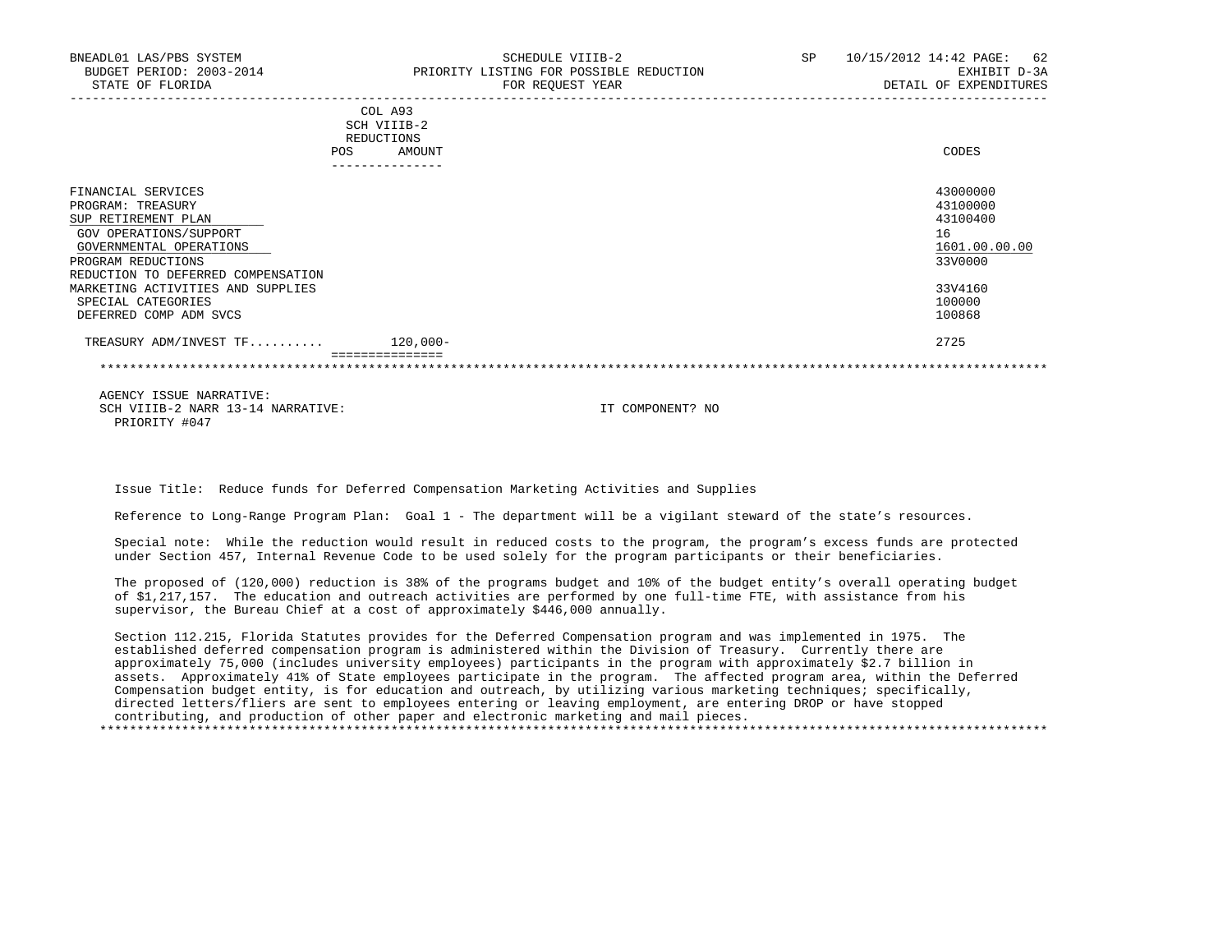| BNEADL01 LAS/PBS SYSTEM<br>BUDGET PERIOD: 2003-2014<br>STATE OF FLORIDA                                                                                                                                                                                       | SCHEDULE VIIIB-2<br>PRIORITY LISTING FOR POSSIBLE REDUCTION<br>FOR REQUEST YEAR | <b>SP</b> | 10/15/2012 14:42 PAGE: 63<br>EXHIBIT D-3A<br>DETAIL OF EXPENDITURES                     |
|---------------------------------------------------------------------------------------------------------------------------------------------------------------------------------------------------------------------------------------------------------------|---------------------------------------------------------------------------------|-----------|-----------------------------------------------------------------------------------------|
|                                                                                                                                                                                                                                                               | COL A93<br>SCH VIIIB-2<br>REDUCTIONS                                            |           |                                                                                         |
|                                                                                                                                                                                                                                                               | POS<br>AMOUNT<br>_______________                                                |           | CODES                                                                                   |
| FINANCIAL SERVICES<br>PGM: FIN ACCT/PUBLIC FUNDS<br>ST FINAN INFO/ST AGY ACCTG<br>GOV OPERATIONS/SUPPORT<br>GOVERNMENTAL OPERATIONS<br>PROGRAM REDUCTIONS<br>ELIMINATE ARTICLE V PROGRAM<br>POSITIONS AND REQUIREMENTS<br>SALARY RATE<br>SALARY RATE 252,621- | ===============                                                                 |           | 43000000<br>43200000<br>43200100<br>16<br>1601.00.00.00<br>33V0000<br>33V0100<br>000000 |
| SALARIES AND BENEFITS                                                                                                                                                                                                                                         |                                                                                 |           | 010000                                                                                  |
| ADMINISTRATIVE TRUST FUND                                                                                                                                                                                                                                     | $6.00 -$<br>$346.089-$<br>===============                                       |           | 2021                                                                                    |
| SPECIAL CATEGORIES<br>TR/DMS/HR SVCS/STW CONTRCT                                                                                                                                                                                                              |                                                                                 |           | 100000<br>107040                                                                        |
| ADMINISTRATIVE TRUST FUND                                                                                                                                                                                                                                     | $2.136-$<br>===============                                                     |           | 2021                                                                                    |
| TOTAL: ELIMINATE ARTICLE V PROGRAM<br>POSITIONS AND REQUIREMENTS<br>TOTAL POSITIONS 6.00-<br>TOTAL ISSUE<br>TOTAL SALARY RATE $252,621-$                                                                                                                      | 348,225-                                                                        |           | 33V0100                                                                                 |
|                                                                                                                                                                                                                                                               | ===============                                                                 |           |                                                                                         |
| AGENCY ISSUE NARRATIVE:                                                                                                                                                                                                                                       |                                                                                 |           |                                                                                         |

SCH VIIIB-2 NARR 13-14 NARRATIVE: IT COMPONENT? NO PRIORITY #067

 Article V - Audit of Clerk of Court was implemented in 2005. Under this program the Division is responsible for the audit of the Clerk of Courts corporation and the 67 county Clerks of the Court. Over the past three fiscal years, the Division has conducted 23 audits. It takes approximately three years to audit all 67 counties. Historically these audits have resulted in insignificant findings. There is no known impact (negative or positive) on citizens. The Justice Administrative Commission is responsible for administration of payments to the clerks and could continue monitoring of their expenditures. Pursuant to 28.241, Florida Statutes, \$1.50 (over \$600,000 annually) of the filing fees collected and remitted to the Department of Revenue is deposited into the Administrative Trust Fund in the Department of Financial Services to fund this activity. If this function was eliminated, the Legislature could reduce the total fees collected by the Clerk and remitted to Department of Revenue, or redirect these revenues to the General Revenue Fund.

This issue would eliminate six (6) FTE associated with Article V audits. If this reduction is made, the would require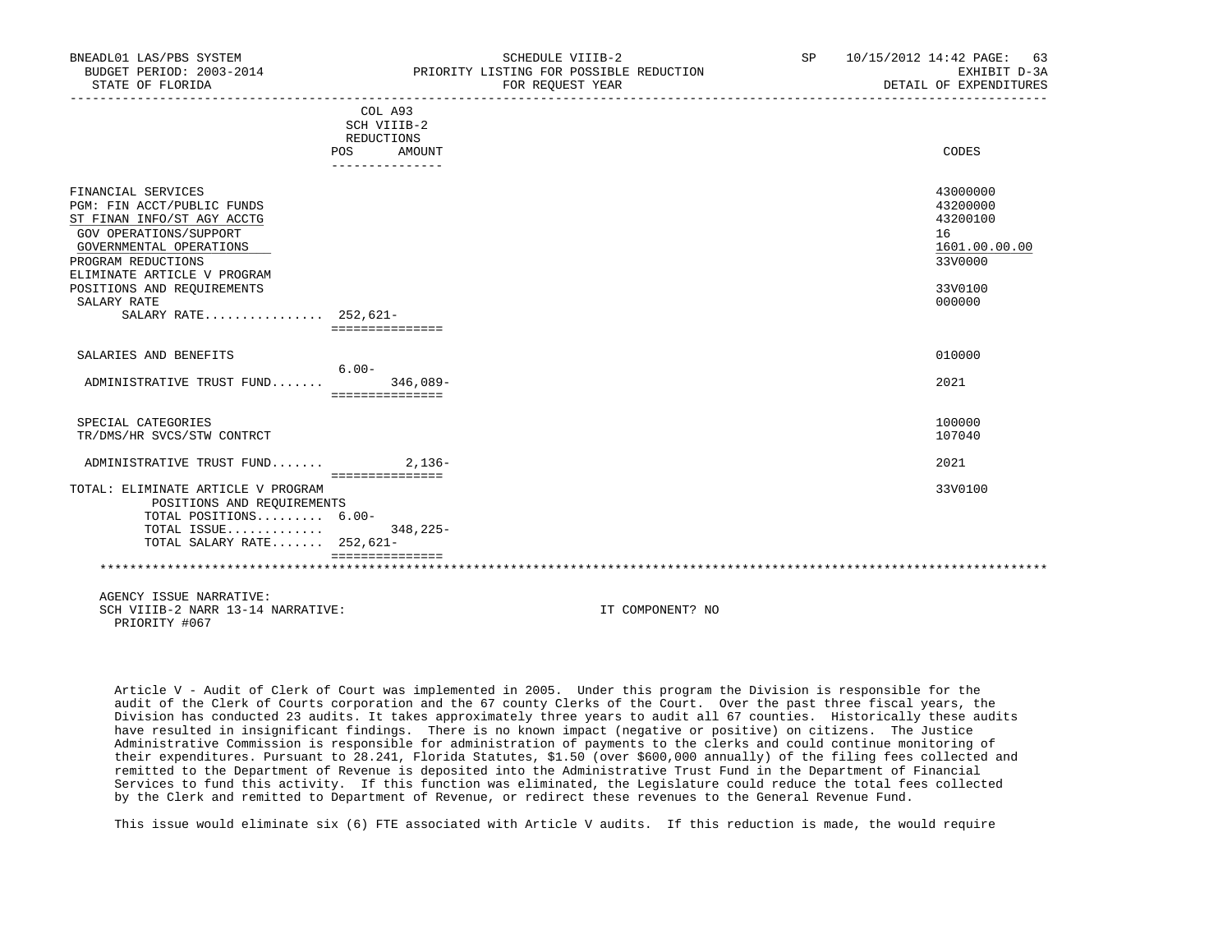| BUDGET PERIOD: 2003-2014<br>STATE OF FLORIDA                                                                                                                                             |                                                                               | PRIORITY LISTING FOR POSSIBLE REDUCTION<br>FOR REOUEST YEAR | EXHIBIT D-3A<br>DETAIL OF EXPENDITURES                             |
|------------------------------------------------------------------------------------------------------------------------------------------------------------------------------------------|-------------------------------------------------------------------------------|-------------------------------------------------------------|--------------------------------------------------------------------|
|                                                                                                                                                                                          | COL A93<br>SCH VIIIB-2<br>REDUCTIONS<br>AMOUNT<br><b>POS</b><br>------------- |                                                             | CODES                                                              |
| FINANCIAL SERVICES<br>PGM: FIN ACCT/PUBLIC FUNDS<br>ST FINAN INFO/ST AGY ACCTG<br>GOV OPERATIONS/SUPPORT<br>GOVERNMENTAL OPERATIONS<br>PROGRAM REDUCTIONS<br>ELIMINATE ARTICLE V PROGRAM |                                                                               |                                                             | 43000000<br>43200000<br>43200100<br>16<br>1601.00.00.00<br>33V0000 |
| POSITIONS AND REQUIREMENTS                                                                                                                                                               |                                                                               |                                                             | 33V0100                                                            |

the deletion of section 28.36 Florida Statutes, and the amending of section 28.241, Florida Statutes.

 If this reduction is not made, the Division would like to offset these six positions against new FTEs being requested in its FY 13/14 D3A Issues.

| POSITION DETAIL OF SALARIES AND BENEFITS:                                          |     |                    |                    |                   |                      |                                       |
|------------------------------------------------------------------------------------|-----|--------------------|--------------------|-------------------|----------------------|---------------------------------------|
|                                                                                    | FTE | BASE RATE          | ADDITIVES BENEFITS | SUBTOTAL          | $\sim$ $\sim$ $\sim$ | LAPSE LAPSED SALARIES<br>AND BENEFITS |
| A93 - SCH VIIIB-2 REDUCTIONS                                                       |     |                    |                    |                   |                      |                                       |
| CHANGES TO CURRENTLY AUTHORIZED POSITIONS<br>P101 PROPOSED CLASS CODE<br>C9990 001 |     | $6.00 - 252,621 -$ |                    |                   |                      | $93,468-346,089-0.00$ 346,089-        |
| TOTALS FOR ISSUE BY FUND<br>2021 ADMINISTRATIVE TRUST FUND                         |     |                    |                    |                   |                      | $346,089-$                            |
|                                                                                    |     | $6.00 - 252,621 -$ |                    | $93,468-346,089-$ |                      | $346,089-$                            |
|                                                                                    |     |                    |                    |                   |                      |                                       |
| ELIMINATE POSITION(S) AND<br>REQUIREMENTS FOR REVIEW OF CERTAIN                    |     |                    |                    |                   |                      |                                       |
| CONTRACTS BY ACCOUNTING AND<br>AUDITING<br>SALARY RATE<br>SALARY RATE 47,709-      |     |                    |                    |                   |                      | 33V0130<br>000000                     |

===============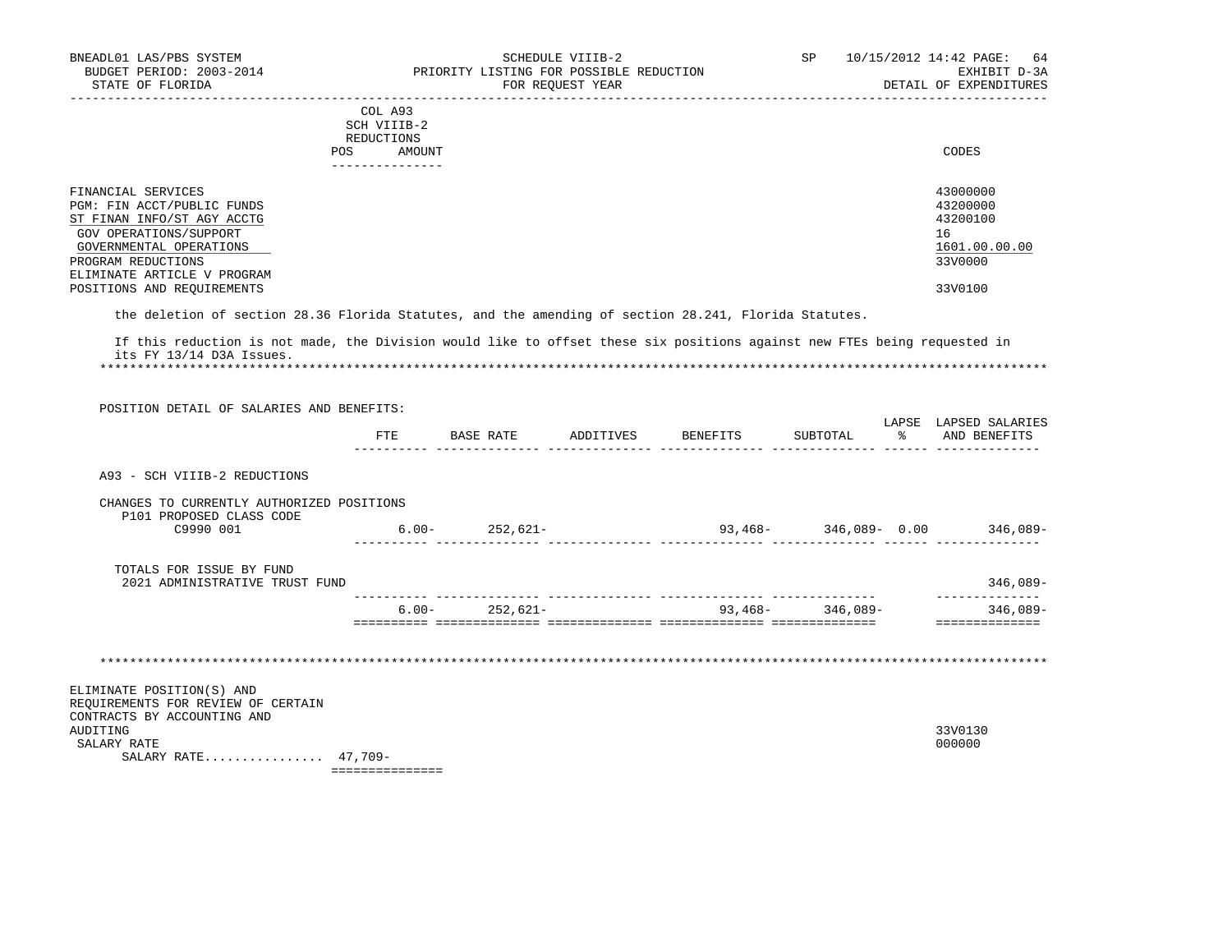| DNEADTAT TWO LDD SISIEM<br>BUDGET PERIOD: 2003-2014<br>STATE OF FLORIDA                                                                                                                                                                                     |                                                                        | SCUPDOTE ATTIB-Y<br>PRIORITY LISTING FOR POSSIBLE REDUCTION<br>FOR REQUEST YEAR | TANTON 7ATT TH.HR RHGE. 00<br>EXHIBIT D-3A<br>DETAIL OF EXPENDITURES |
|-------------------------------------------------------------------------------------------------------------------------------------------------------------------------------------------------------------------------------------------------------------|------------------------------------------------------------------------|---------------------------------------------------------------------------------|----------------------------------------------------------------------|
|                                                                                                                                                                                                                                                             | COL A93<br>SCH VIIIB-2<br>REDUCTIONS<br>POS AMOUNT<br>---------------- |                                                                                 | CODES                                                                |
| FINANCIAL SERVICES<br>PGM: FIN ACCT/PUBLIC FUNDS<br>ST FINAN INFO/ST AGY ACCTG<br>GOV OPERATIONS/SUPPORT<br>GOVERNMENTAL OPERATIONS<br>PROGRAM REDUCTIONS<br>ELIMINATE POSITION(S) AND<br>REOUIREMENTS FOR REVIEW OF CERTAIN<br>CONTRACTS BY ACCOUNTING AND |                                                                        |                                                                                 | 43000000<br>43200000<br>43200100<br>16<br>1601.00.00.00<br>33V0000   |
| AUDITING<br>SALARIES AND BENEFITS                                                                                                                                                                                                                           | $1.00 -$                                                               |                                                                                 | 33V0130<br>010000                                                    |
| GENERAL REVENUE FUND                                                                                                                                                                                                                                        | $64.006 -$<br>===============                                          |                                                                                 | 1000                                                                 |
| SPECIAL CATEGORIES<br>TR/DMS/HR SVCS/STW CONTRCT                                                                                                                                                                                                            |                                                                        |                                                                                 | 100000<br>107040                                                     |
| GENERAL REVENUE FUND                                                                                                                                                                                                                                        | $356 -$<br><b>Concessedences</b>                                       |                                                                                 | 1000                                                                 |
| TOTAL: ELIMINATE POSITION(S) AND<br>REQUIREMENTS FOR REVIEW OF CERTAIN<br>CONTRACTS BY ACCOUNTING AND<br>AUDITING                                                                                                                                           |                                                                        |                                                                                 | 33V0130                                                              |
| TOTAL POSITIONS 1.00-<br>TOTAL ISSUE<br>TOTAL SALARY RATE 47,709-                                                                                                                                                                                           | $64, 362 -$<br>===============                                         |                                                                                 |                                                                      |
|                                                                                                                                                                                                                                                             |                                                                        |                                                                                 |                                                                      |

BNEADL01 LAS/PBS SYSTEM SCHEDULE VIIIB-2 SP 10/15/2012 14:42 PAGE: 65

 AGENCY ISSUE NARRATIVE: SCH VIIIB-2 NARR 13-14 NARRATIVE: IT COMPONENT? NO PRIORITY #079

 This proposal would reduce one position. Current statutes require CFO to review and approve deferred-payment commodity contracts, including guaranteed energy, water, and wastewater performance savings contracts prior to execution. The review of deferred commodity contracts started in 1979, consolidation equipment financing in 1986, and the guaranteed energy, water, and wastewater performance savings contracts in 2001. In the past two fiscal years the Division has reviewed 11 deferred commodity contracts, 18 consolidated equipment financing, and 6 guaranteed energy, water, and wastewater contracts. Agencies are now required to use special categories for deferred commodity contracts that will promote transparency and require legislative approval before execution. Additionally, contract payments are subject to audit by the Bureau of Auditing thus allowing for the elimination of the position and specific statutory requirements. This reduction would not have an impact on revenues or on citizens.

If this position was reduced, it would require the elimination of statutory requirements in sections 287.063, 287.064,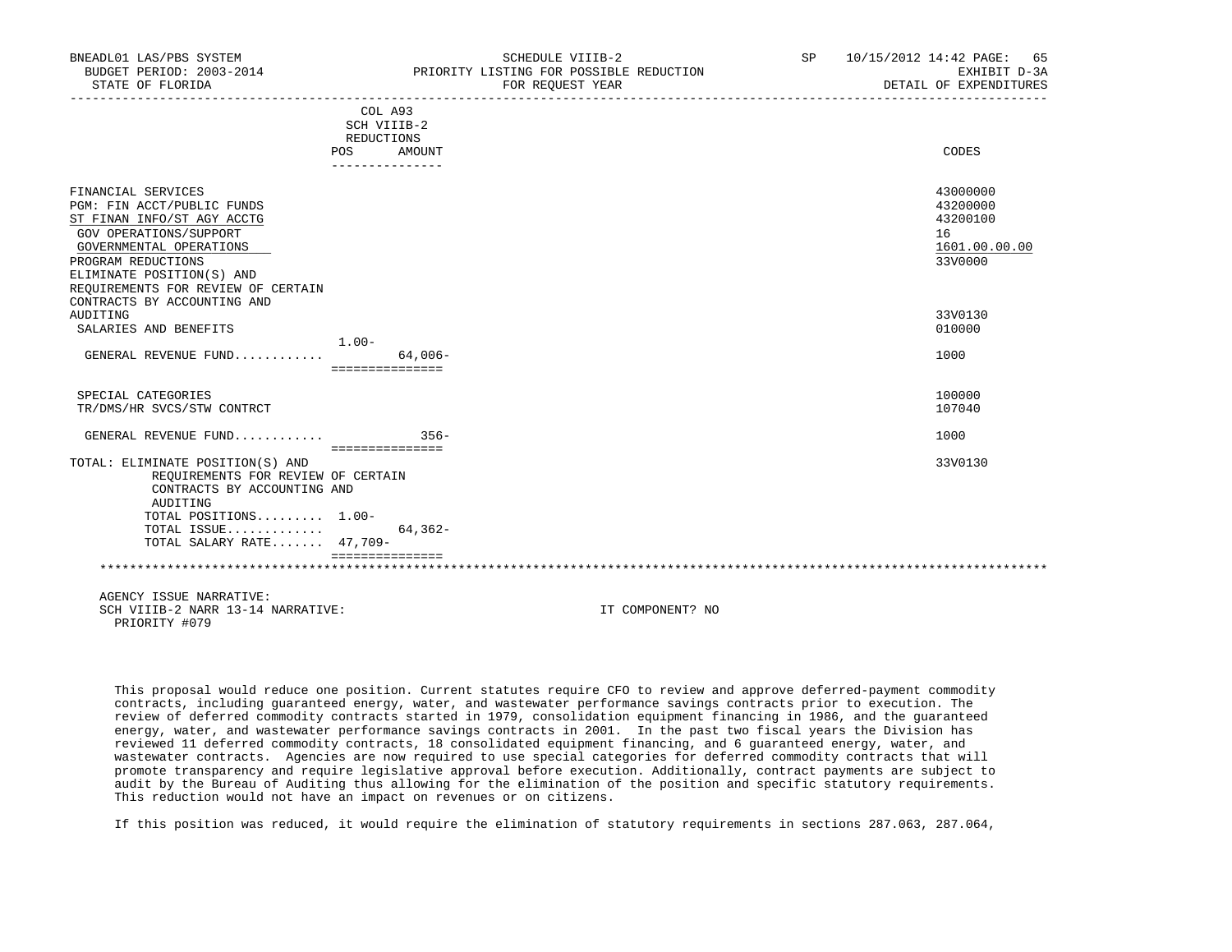| BNEADL01 LAS/PBS SYSTEM<br>BUDGET PERIOD: 2003-2014<br>STATE OF FLORIDA                                                                                                                                                                                     |                                                                       | PRIORITY LISTING FOR POSSIBLE REDUCTION | SCHEDULE VIIIB-2<br>FOR REQUEST YEAR |                    | SP                | 10/15/2012 14:42 PAGE:<br>66<br>EXHIBIT D-3A<br>DETAIL OF EXPENDITURES |
|-------------------------------------------------------------------------------------------------------------------------------------------------------------------------------------------------------------------------------------------------------------|-----------------------------------------------------------------------|-----------------------------------------|--------------------------------------|--------------------|-------------------|------------------------------------------------------------------------|
|                                                                                                                                                                                                                                                             | COL A93<br>SCH VIIIB-2<br>REDUCTIONS<br>POS AMOUNT<br>--------------- |                                         |                                      |                    |                   | CODES                                                                  |
| FINANCIAL SERVICES<br>PGM: FIN ACCT/PUBLIC FUNDS<br>ST FINAN INFO/ST AGY ACCTG<br>GOV OPERATIONS/SUPPORT<br>GOVERNMENTAL OPERATIONS<br>PROGRAM REDUCTIONS<br>ELIMINATE POSITION(S) AND<br>REOUIREMENTS FOR REVIEW OF CERTAIN<br>CONTRACTS BY ACCOUNTING AND |                                                                       |                                         |                                      |                    |                   | 43000000<br>43200000<br>43200100<br>16<br>1601.00.00.00<br>33V0000     |
| AUDITING<br>and 489.145, Florida Statutes.                                                                                                                                                                                                                  |                                                                       |                                         |                                      |                    |                   | 33V0130                                                                |
| POSITION DETAIL OF SALARIES AND BENEFITS:                                                                                                                                                                                                                   |                                                                       | FTE BASE RATE                           |                                      | ADDITIVES BENEFITS | SUBTOTAL          | LAPSE LAPSED SALARIES<br>% AND BENEFITS                                |
| A93 - SCH VIIIB-2 REDUCTIONS                                                                                                                                                                                                                                |                                                                       |                                         |                                      |                    |                   |                                                                        |
| CHANGES TO CURRENTLY AUTHORIZED POSITIONS<br>P101 PROPOSED CLASS CODE<br>C9993 001                                                                                                                                                                          |                                                                       | $1.00 - 47,709 -$                       |                                      |                    |                   | $16,297-$ 64,006- 0.00 64,006-                                         |
| TOTALS FOR ISSUE BY FUND<br>1000 GENERAL REVENUE FUND                                                                                                                                                                                                       |                                                                       |                                         |                                      |                    |                   | 64,006-                                                                |
|                                                                                                                                                                                                                                                             |                                                                       | $1.00 - 47,709 -$                       |                                      |                    | $16,297-$ 64,006- | ------------<br>$64,006-$<br>==============                            |
| REDUCTION OF PERSONNEL IN STATE<br>FINANCIAL INFORMATION AND STATE<br>AGENCY REPORTING<br>SALARY RATE<br>SALARY RATE 55,705-                                                                                                                                |                                                                       |                                         |                                      |                    |                   | 33V0170<br>000000                                                      |
|                                                                                                                                                                                                                                                             | ===============                                                       |                                         |                                      |                    |                   |                                                                        |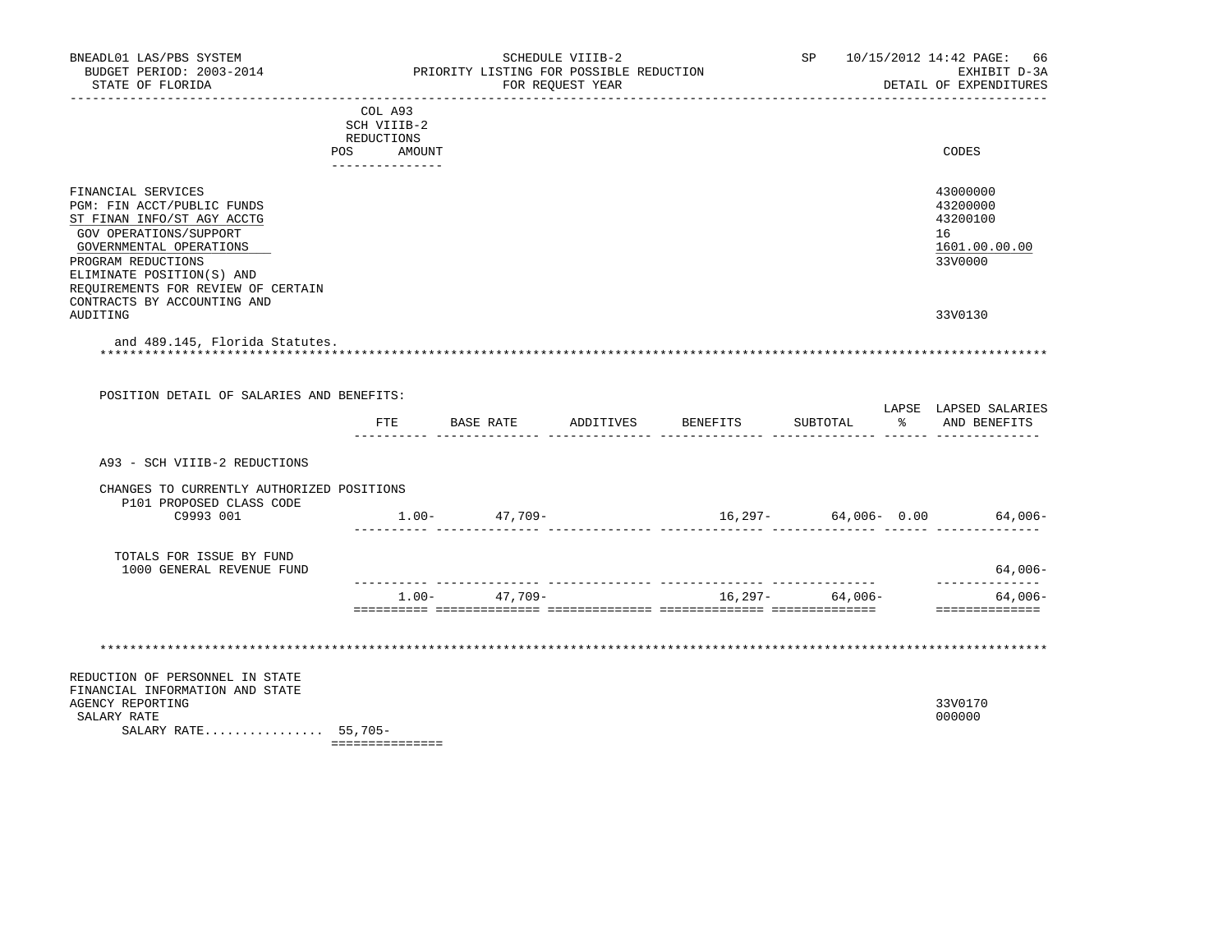| BNEADL01 LAS/PBS SYSTEM<br>BUDGET PERIOD: 2003-2014<br>STATE OF FLORIDA                                                                                                                                                                             |                                                                       | SCHEDULE VIIIB-2<br>PRIORITY LISTING FOR POSSIBLE REDUCTION<br>FOR REOUEST YEAR<br>_____________________________________ | SP 10/15/2012 14:42 PAGE:<br>67<br>EXHIBIT D-3A<br>DETAIL OF EXPENDITURES     |
|-----------------------------------------------------------------------------------------------------------------------------------------------------------------------------------------------------------------------------------------------------|-----------------------------------------------------------------------|--------------------------------------------------------------------------------------------------------------------------|-------------------------------------------------------------------------------|
|                                                                                                                                                                                                                                                     | COL A93<br>SCH VIIIB-2<br>REDUCTIONS<br>POS AMOUNT<br>_______________ |                                                                                                                          | CODES                                                                         |
| FINANCIAL SERVICES<br>PGM: FIN ACCT/PUBLIC FUNDS<br>ST FINAN INFO/ST AGY ACCTG<br>GOV OPERATIONS/SUPPORT<br>GOVERNMENTAL OPERATIONS<br>PROGRAM REDUCTIONS<br>REDUCTION OF PERSONNEL IN STATE<br>FINANCIAL INFORMATION AND STATE<br>AGENCY REPORTING |                                                                       |                                                                                                                          | 43000000<br>43200000<br>43200100<br>16<br>1601.00.00.00<br>33V0000<br>33V0170 |
| SALARIES AND BENEFITS<br>GENERAL REVENUE FUND                                                                                                                                                                                                       | $1.00 -$<br>$73,028-$<br>===============                              |                                                                                                                          | 010000<br>1000                                                                |
| SPECIAL CATEGORIES<br>TR/DMS/HR SVCS/STW CONTRCT                                                                                                                                                                                                    |                                                                       |                                                                                                                          | 100000<br>107040                                                              |
| GENERAL REVENUE FUND 356-                                                                                                                                                                                                                           |                                                                       |                                                                                                                          | 1000                                                                          |
| TOTAL: REDUCTION OF PERSONNEL IN STATE<br>FINANCIAL INFORMATION AND STATE<br>AGENCY REPORTING                                                                                                                                                       | ===============                                                       |                                                                                                                          | 33V0170                                                                       |
| TOTAL POSITIONS 1.00-<br>TOTAL ISSUE 73,384-<br>TOTAL SALARY RATE 55,705-                                                                                                                                                                           |                                                                       |                                                                                                                          |                                                                               |
|                                                                                                                                                                                                                                                     | ===============                                                       |                                                                                                                          |                                                                               |
| AGENCY ISSUE NARRATIVE:<br>SCH VIIIB-2 NARR 13-14 NARRATIVE:<br>PRIORITY #076                                                                                                                                                                       |                                                                       | IT COMPONENT? NO                                                                                                         |                                                                               |

 This issue proposes the reduction in one (1) FTE within the Division Director's Office. The responsibilities associated with this position will be realigned and absorbed by the remaining staff in the impacted office. If this reduction is not made, the Division would like to offset this position against new FTEs being requested in its FY 13/14 D3A Issues. \*\*\*\*\*\*\*\*\*\*\*\*\*\*\*\*\*\*\*\*\*\*\*\*\*\*\*\*\*\*\*\*\*\*\*\*\*\*\*\*\*\*\*\*\*\*\*\*\*\*\*\*\*\*\*\*\*\*\*\*\*\*\*\*\*\*\*\*\*\*\*\*\*\*\*\*\*\*\*\*\*\*\*\*\*\*\*\*\*\*\*\*\*\*\*\*\*\*\*\*\*\*\*\*\*\*\*\*\*\*\*\*\*\*\*\*\*\*\*\*\*\*\*\*\*\*\*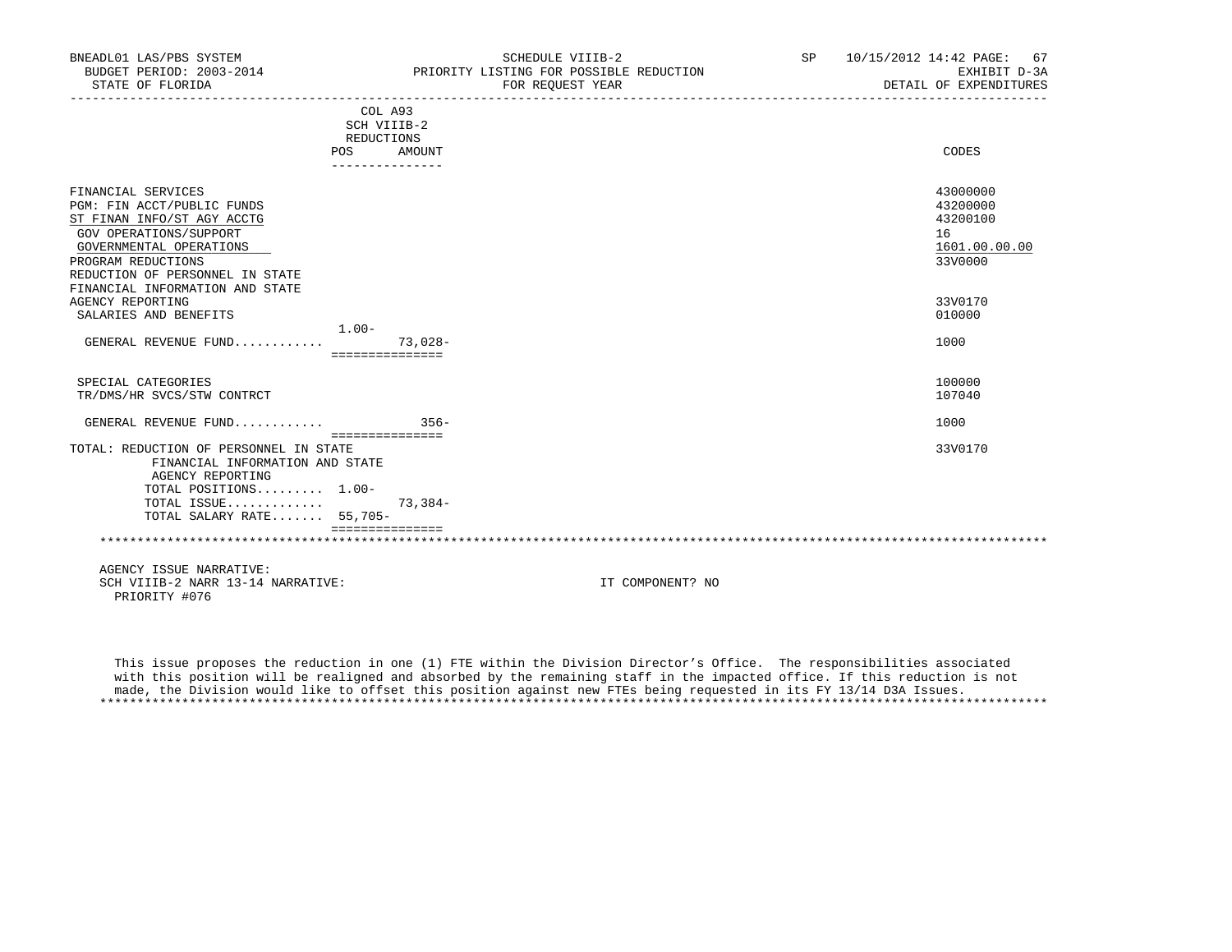| BNEADL01 LAS/PBS SYSTEM<br>BUDGET PERIOD: 2003-2014<br>STATE OF FLORIDA<br>------------------------                                                                                                                             |                                                                       |                   | FOR REOUEST YEAR  | SCHEDULE VIIIB-2<br>PRIORITY LISTING FOR POSSIBLE REDUCTION |                              | SP       |               | 10/15/2012 14:42 PAGE:<br>68<br>EXHIBIT D-3A<br>DETAIL OF EXPENDITURES |
|---------------------------------------------------------------------------------------------------------------------------------------------------------------------------------------------------------------------------------|-----------------------------------------------------------------------|-------------------|-------------------|-------------------------------------------------------------|------------------------------|----------|---------------|------------------------------------------------------------------------|
|                                                                                                                                                                                                                                 | COL A93<br>SCH VIIIB-2<br>REDUCTIONS<br>POS AMOUNT<br>_______________ |                   |                   |                                                             |                              |          |               | CODES                                                                  |
| FINANCIAL SERVICES<br>PGM: FIN ACCT/PUBLIC FUNDS<br>ST FINAN INFO/ST AGY ACCTG<br>GOV OPERATIONS/SUPPORT<br>GOVERNMENTAL OPERATIONS<br>PROGRAM REDUCTIONS<br>REDUCTION OF PERSONNEL IN STATE<br>FINANCIAL INFORMATION AND STATE |                                                                       |                   |                   |                                                             |                              |          |               | 43000000<br>43200000<br>43200100<br>16<br>1601.00.00.00<br>33V0000     |
| AGENCY REPORTING                                                                                                                                                                                                                |                                                                       |                   |                   |                                                             |                              |          |               | 33V0170                                                                |
| POSITION DETAIL OF SALARIES AND BENEFITS:                                                                                                                                                                                       |                                                                       | ETE               |                   |                                                             | BASE RATE ADDITIVES BENEFITS | SUBTOTAL | $\frac{1}{6}$ | LAPSE LAPSED SALARIES<br>AND BENEFITS                                  |
|                                                                                                                                                                                                                                 |                                                                       |                   |                   |                                                             |                              |          |               |                                                                        |
| A93 - SCH VIIIB-2 REDUCTIONS                                                                                                                                                                                                    |                                                                       |                   |                   |                                                             |                              |          |               |                                                                        |
| CHANGES TO CURRENTLY AUTHORIZED POSITIONS<br>P101 PROPOSED CLASS CODE                                                                                                                                                           |                                                                       |                   |                   |                                                             |                              |          |               |                                                                        |
| C9996 001                                                                                                                                                                                                                       |                                                                       | $1.00 - 55,705 -$ |                   |                                                             |                              |          |               | $17,323-73,028-0.00$ 73,028-                                           |
| TOTALS FOR ISSUE BY FUND<br>1000 GENERAL REVENUE FUND                                                                                                                                                                           |                                                                       |                   |                   |                                                             |                              |          |               | 73,028-                                                                |
|                                                                                                                                                                                                                                 |                                                                       |                   | $1.00 - 55,705 -$ |                                                             | $17,323-73,028-$             |          |               | --------------<br>73,028-                                              |
|                                                                                                                                                                                                                                 |                                                                       |                   |                   |                                                             |                              |          |               | ==============                                                         |
|                                                                                                                                                                                                                                 |                                                                       |                   |                   |                                                             |                              |          |               |                                                                        |
| REDUCE POSITIONS FOR EFT PROCESSING<br>TO VENDORS, EMPLOYEES, AND RETIREES<br>SALARY RATE<br>SALARY RATE $91,371-$                                                                                                              | ===============                                                       |                   |                   |                                                             |                              |          |               | 33V0260<br>000000                                                      |
| SALARIES AND BENEFITS                                                                                                                                                                                                           |                                                                       |                   |                   |                                                             |                              |          |               | 010000                                                                 |
| GENERAL REVENUE FUND $143,798-$                                                                                                                                                                                                 | $4.00-$<br>===============                                            |                   |                   |                                                             |                              |          |               | 1000                                                                   |
| SPECIAL CATEGORIES<br>TR/DMS/HR SVCS/STW CONTRCT                                                                                                                                                                                |                                                                       |                   |                   |                                                             |                              |          |               | 100000<br>107040                                                       |
| GENERAL REVENUE FUND                                                                                                                                                                                                            | ===============                                                       | 1,424-            |                   |                                                             |                              |          |               | 1000                                                                   |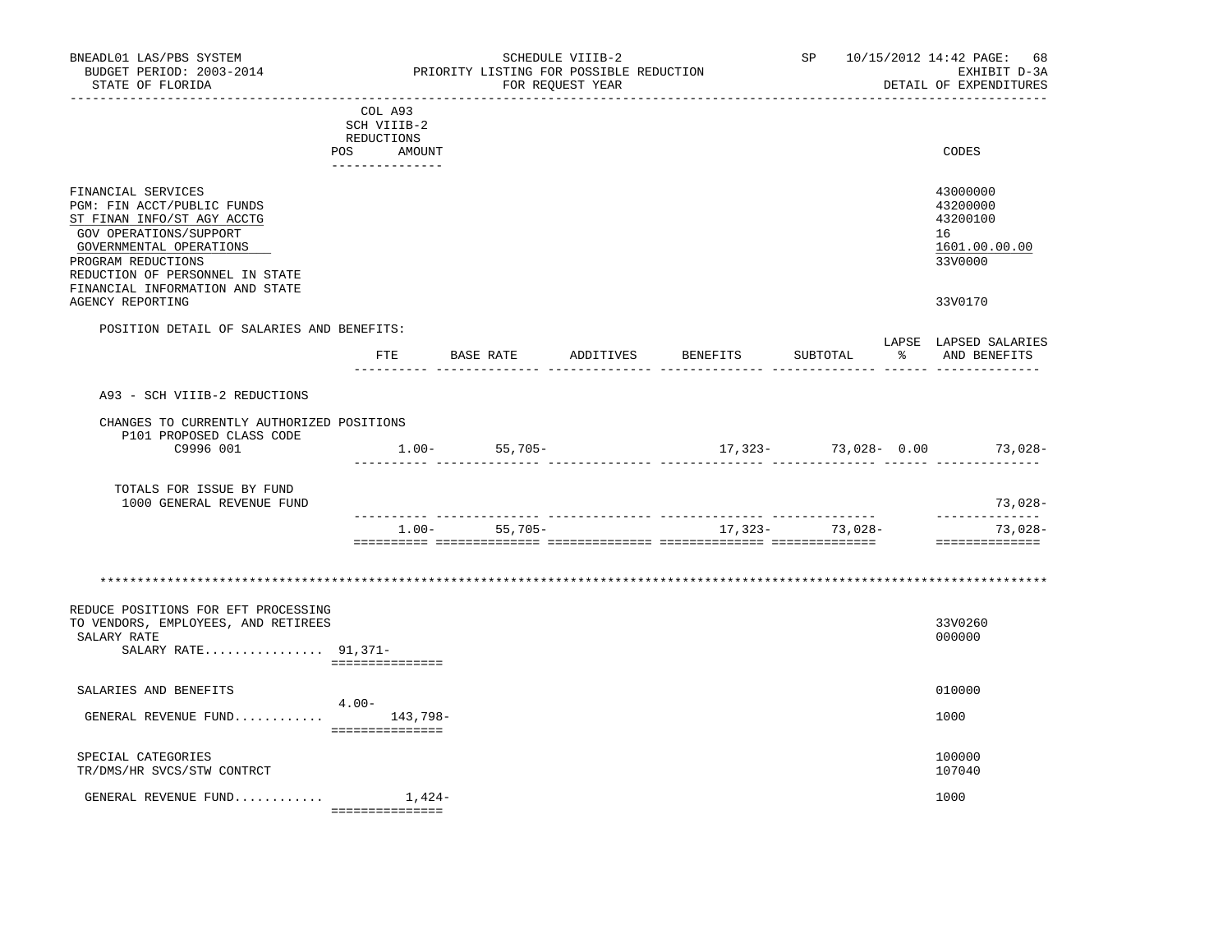| BNEADL01 LAS/PBS SYSTEM<br>BUDGET PERIOD: 2003-2014<br>STATE OF FLORIDA | SCHEDULE VIIIB-2<br>PRIORITY LISTING FOR POSSIBLE REDUCTION<br>FOR REQUEST YEAR | SP 10/15/2012 14:42 PAGE:<br>69<br>EXHIBIT D-3A<br>DETAIL OF EXPENDITURES |
|-------------------------------------------------------------------------|---------------------------------------------------------------------------------|---------------------------------------------------------------------------|
|                                                                         | COL A93<br>SCH VIIIB-2                                                          |                                                                           |
|                                                                         | REDUCTIONS                                                                      |                                                                           |
| POS                                                                     | AMOUNT<br>---------------                                                       | CODES                                                                     |
| FINANCIAL SERVICES                                                      |                                                                                 | 43000000                                                                  |
| PGM: FIN ACCT/PUBLIC FUNDS                                              |                                                                                 | 43200000                                                                  |
| ST FINAN INFO/ST AGY ACCTG                                              |                                                                                 | 43200100                                                                  |
| GOV OPERATIONS/SUPPORT                                                  |                                                                                 | 16                                                                        |
| GOVERNMENTAL OPERATIONS                                                 |                                                                                 | 1601.00.00.00                                                             |
| PROGRAM REDUCTIONS                                                      |                                                                                 | 33V0000                                                                   |
| REDUCE POSITIONS FOR EFT PROCESSING                                     |                                                                                 |                                                                           |
| TO VENDORS, EMPLOYEES, AND RETIREES                                     |                                                                                 | 33V0260                                                                   |
| TOTAL: REDUCE POSITIONS FOR EFT PROCESSING                              |                                                                                 | 33V0260                                                                   |
| TO VENDORS, EMPLOYEES, AND RETIREES                                     |                                                                                 |                                                                           |
| TOTAL POSITIONS 4.00-                                                   |                                                                                 |                                                                           |
| TOTAL ISSUE $145,222-$                                                  |                                                                                 |                                                                           |
| TOTAL SALARY RATE 91,371-                                               |                                                                                 |                                                                           |
|                                                                         |                                                                                 |                                                                           |
| AGENCY ISSUE NARRATIVE:                                                 |                                                                                 |                                                                           |
| SCH VIIIB-2 NARR 13-14 NARRATIVE:                                       | IT COMPONENT? NO                                                                |                                                                           |
| PRIORITY #081                                                           |                                                                                 |                                                                           |

 The Division has made several process improvements, which will dramatically decrease the number of retiree and vendor EFT forms received and processed by the Bureau of Vendor Relations-EFT Section. Prior to these changes, the EFT Section was responsible for the receipt, processing/validation and storage of paper EFT applications for vendors and retirees. This information is now received via an Internet application and is validated by the Department's contracted disbursement bank. These reductions may reduce the level of support to EFT vendors and retirees.

 This issue would eliminate four (4) FTE associated with this function. The EFT function is included in the Bureau of Vendor Relations, which has 30 FTE.

 If this reduction is not made, the Division would like to offset these four positions against new FTEs being requested in its FY13/14 D3A Issues. \*\*\*\*\*\*\*\*\*\*\*\*\*\*\*\*\*\*\*\*\*\*\*\*\*\*\*\*\*\*\*\*\*\*\*\*\*\*\*\*\*\*\*\*\*\*\*\*\*\*\*\*\*\*\*\*\*\*\*\*\*\*\*\*\*\*\*\*\*\*\*\*\*\*\*\*\*\*\*\*\*\*\*\*\*\*\*\*\*\*\*\*\*\*\*\*\*\*\*\*\*\*\*\*\*\*\*\*\*\*\*\*\*\*\*\*\*\*\*\*\*\*\*\*\*\*\*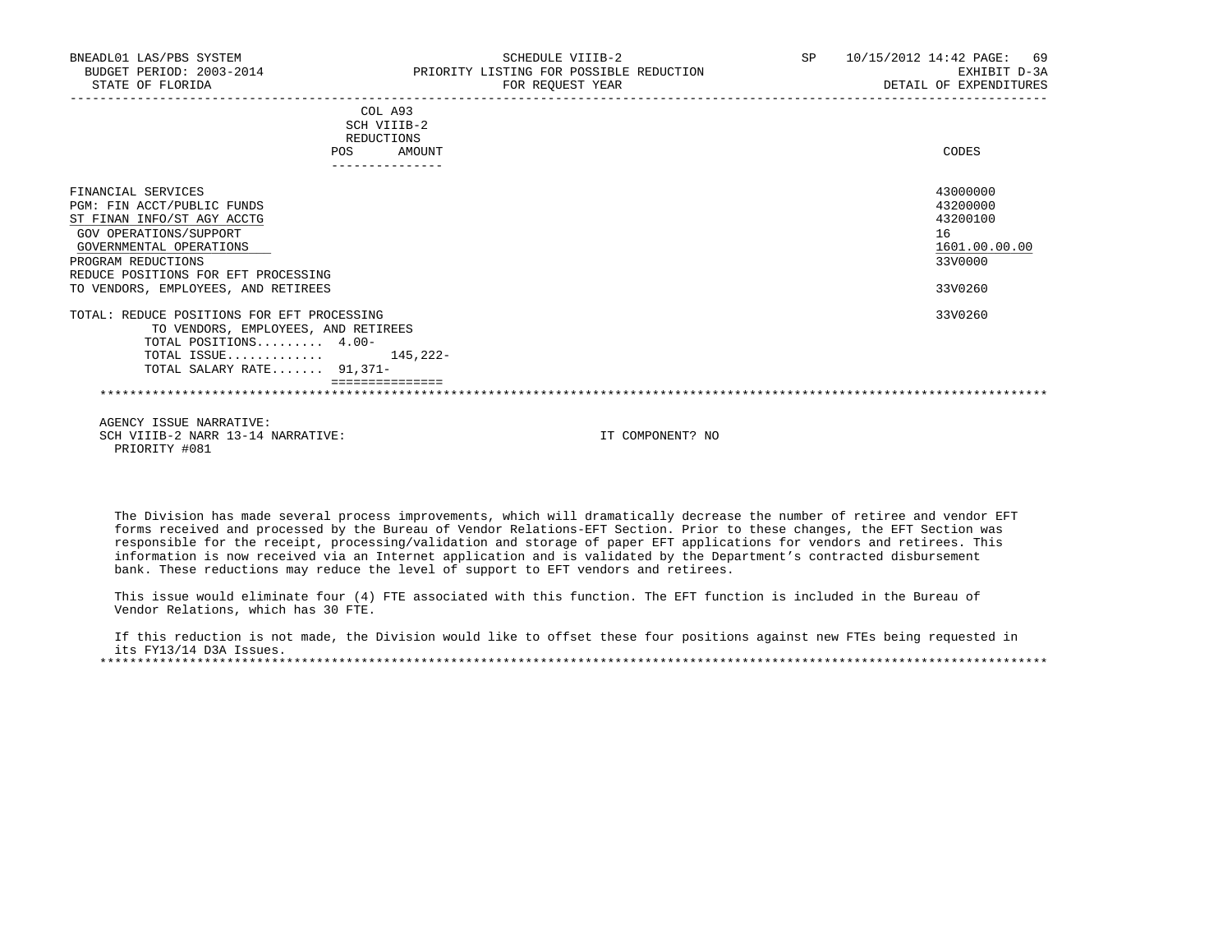| BNEADL01 LAS/PBS SYSTEM<br>BUDGET PERIOD: 2003-2014<br>STATE OF FLORIDA                                                                                                                                                                 | __________________                                                    |          | PRIORITY LISTING FOR POSSIBLE REDUCTION | SCHEDULE VIIIB-2<br>FOR REOUEST YEAR | ______________________ |                       |    | SP 10/15/2012 14:42 PAGE: 70<br>EXHIBIT D-3A<br>DETAIL OF EXPENDITURES        |
|-----------------------------------------------------------------------------------------------------------------------------------------------------------------------------------------------------------------------------------------|-----------------------------------------------------------------------|----------|-----------------------------------------|--------------------------------------|------------------------|-----------------------|----|-------------------------------------------------------------------------------|
|                                                                                                                                                                                                                                         | COL A93<br>SCH VIIIB-2<br>REDUCTIONS<br>POS AMOUNT<br>--------------- |          |                                         |                                      |                        |                       |    | CODES                                                                         |
| FINANCIAL SERVICES<br>PGM: FIN ACCT/PUBLIC FUNDS<br>ST FINAN INFO/ST AGY ACCTG<br>GOV OPERATIONS/SUPPORT<br>GOVERNMENTAL OPERATIONS<br>PROGRAM REDUCTIONS<br>REDUCE POSITIONS FOR EFT PROCESSING<br>TO VENDORS, EMPLOYEES, AND RETIREES |                                                                       |          |                                         |                                      |                        |                       |    | 43000000<br>43200000<br>43200100<br>16<br>1601.00.00.00<br>33V0000<br>33V0260 |
| POSITION DETAIL OF SALARIES AND BENEFITS:                                                                                                                                                                                               |                                                                       |          |                                         |                                      |                        |                       |    | LAPSE LAPSED SALARIES                                                         |
|                                                                                                                                                                                                                                         |                                                                       |          | FTE BASE RATE ADDITIVES                 |                                      | BENEFITS               | SUBTOTAL              | ႜၟ | AND BENEFITS                                                                  |
| A93 - SCH VIIIB-2 REDUCTIONS                                                                                                                                                                                                            |                                                                       |          |                                         |                                      |                        |                       |    |                                                                               |
| CHANGES TO CURRENTLY AUTHORIZED POSITIONS<br>P101 PROPOSED CLASS CODE<br>C9994 001                                                                                                                                                      |                                                                       |          | $4.00 - 91,371 -$                       |                                      |                        | 52,427- 143,798- 0.00 |    | 143,798-                                                                      |
| TOTALS FOR ISSUE BY FUND<br>1000 GENERAL REVENUE FUND                                                                                                                                                                                   |                                                                       |          |                                         |                                      |                        |                       |    | 143,798-                                                                      |
|                                                                                                                                                                                                                                         |                                                                       | $4.00 -$ | 91,371-                                 |                                      |                        | $52,427-143,798-$     |    | --------------<br>143,798-<br>==============                                  |
| REDUCTION OF FTE IN BUREAU OF<br>VENDOR RELATIONS-RECONCILIATION<br>AND TRANSMITTAL SECTION                                                                                                                                             |                                                                       |          |                                         |                                      |                        |                       |    | 33V0270                                                                       |
| SALARY RATE<br>SALARY RATE $42,088-$                                                                                                                                                                                                    | ===============                                                       |          |                                         |                                      |                        |                       |    | 000000                                                                        |
| SALARIES AND BENEFITS                                                                                                                                                                                                                   | $2.00 -$                                                              |          |                                         |                                      |                        |                       |    | 010000                                                                        |
| GENERAL REVENUE FUND                                                                                                                                                                                                                    | ===============                                                       | 67,840-  |                                         |                                      |                        |                       |    | 1000                                                                          |
| SPECIAL CATEGORIES<br>TR/DMS/HR SVCS/STW CONTRCT                                                                                                                                                                                        |                                                                       |          |                                         |                                      |                        |                       |    | 100000<br>107040                                                              |
| GENERAL REVENUE FUND                                                                                                                                                                                                                    | ===============                                                       | 712-     |                                         |                                      |                        |                       |    | 1000                                                                          |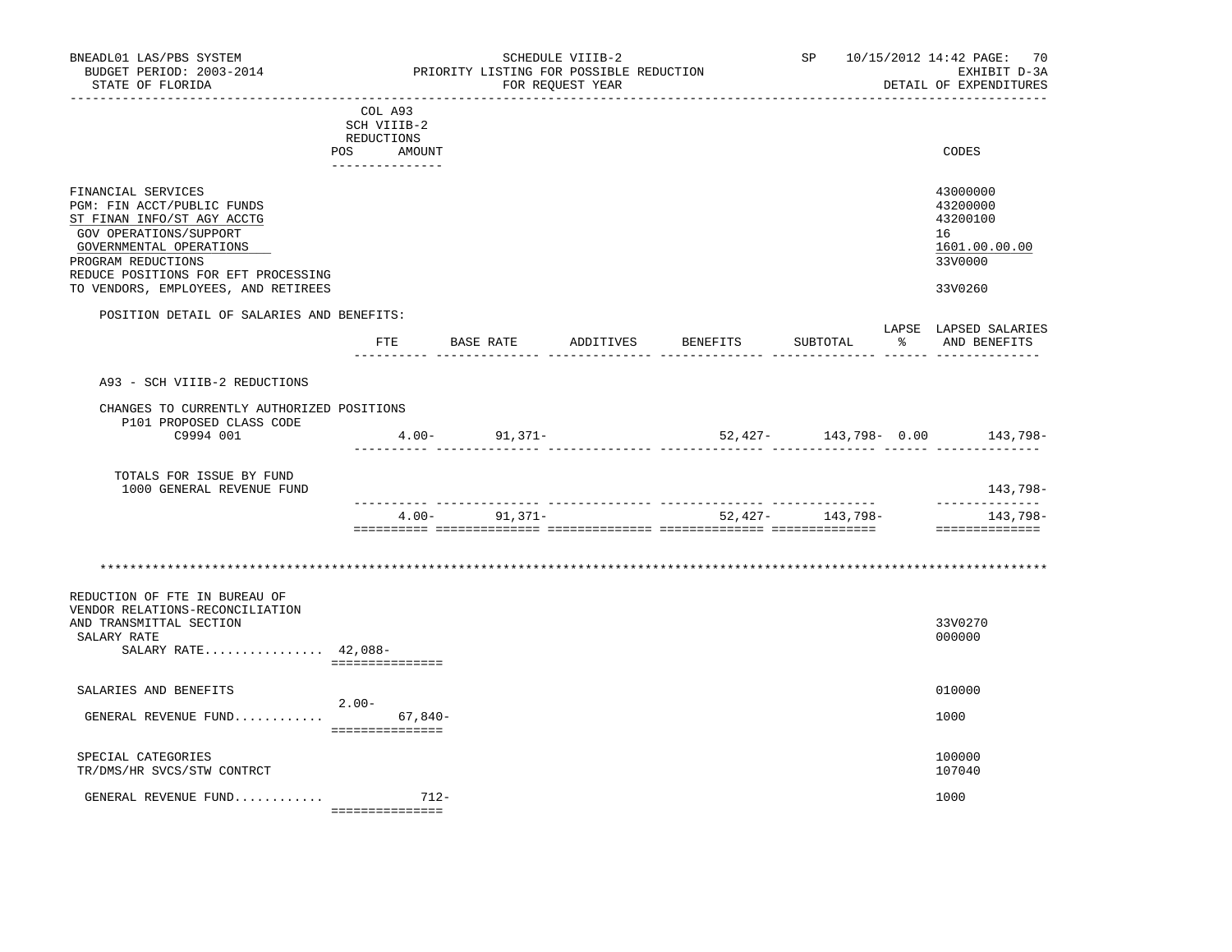| BNEADL01 LAS/PBS SYSTEM<br>BUDGET PERIOD: 2003-2014<br>STATE OF FLORIDA                               |                                             |           | SCHEDULE VIIIB-2<br>PRIORITY LISTING FOR POSSIBLE REDUCTION<br>FOR REOUEST YEAR | SP | 10/15/2012 14:42 PAGE:<br>71<br>EXHIBIT D-3A<br>DETAIL OF EXPENDITURES |
|-------------------------------------------------------------------------------------------------------|---------------------------------------------|-----------|---------------------------------------------------------------------------------|----|------------------------------------------------------------------------|
|                                                                                                       | COL A93<br>SCH VIIIB-2<br>REDUCTIONS<br>POS | AMOUNT    |                                                                                 |    | CODES                                                                  |
| FINANCIAL SERVICES<br>PGM: FIN ACCT/PUBLIC FUNDS                                                      |                                             |           |                                                                                 |    | 43000000<br>43200000                                                   |
| ST FINAN INFO/ST AGY ACCTG<br>GOV OPERATIONS/SUPPORT<br>GOVERNMENTAL OPERATIONS<br>PROGRAM REDUCTIONS |                                             |           |                                                                                 |    | 43200100<br>16<br>1601.00.00.00<br>33V0000                             |
| REDUCTION OF FTE IN BUREAU OF<br>VENDOR RELATIONS-RECONCILIATION<br>AND TRANSMITTAL SECTION           |                                             |           |                                                                                 |    | 33V0270                                                                |
| TOTAL: REDUCTION OF FTE IN BUREAU OF                                                                  |                                             |           |                                                                                 |    | 33V0270                                                                |
| VENDOR RELATIONS-RECONCILIATION<br>AND TRANSMITTAL SECTION<br>TOTAL POSITIONS 2.00-                   |                                             |           |                                                                                 |    |                                                                        |
| TOTAL ISSUE<br>TOTAL SALARY RATE 42,088-                                                              |                                             | $68.552-$ |                                                                                 |    |                                                                        |
|                                                                                                       |                                             |           |                                                                                 |    |                                                                        |
| AGENCY ISSUE NARRATIVE:<br>SCH VIIIB-2 NARR 13-14 NARRATIVE:                                          |                                             |           | IT COMPONENT? NO                                                                |    |                                                                        |

PRIORITY #080

 This issue proposes the reduction in two positions with primary responsibilities of daily reconciliation and distribution of state warrants to agency couriers. The Bureau of Vendor Relations intends to implement a process improvement process that, once implemented, would significantly decrease the number of warrants that are produced each night. Any remaining duties in this section can be absorbed within the Bureau. These reductions may reduce the level of support to agency couriers.

 If this reduction is not made, the Division would like to offset these two positions against new FTEs being requested in its FY 13/14 D3A Issues. \*\*\*\*\*\*\*\*\*\*\*\*\*\*\*\*\*\*\*\*\*\*\*\*\*\*\*\*\*\*\*\*\*\*\*\*\*\*\*\*\*\*\*\*\*\*\*\*\*\*\*\*\*\*\*\*\*\*\*\*\*\*\*\*\*\*\*\*\*\*\*\*\*\*\*\*\*\*\*\*\*\*\*\*\*\*\*\*\*\*\*\*\*\*\*\*\*\*\*\*\*\*\*\*\*\*\*\*\*\*\*\*\*\*\*\*\*\*\*\*\*\*\*\*\*\*\*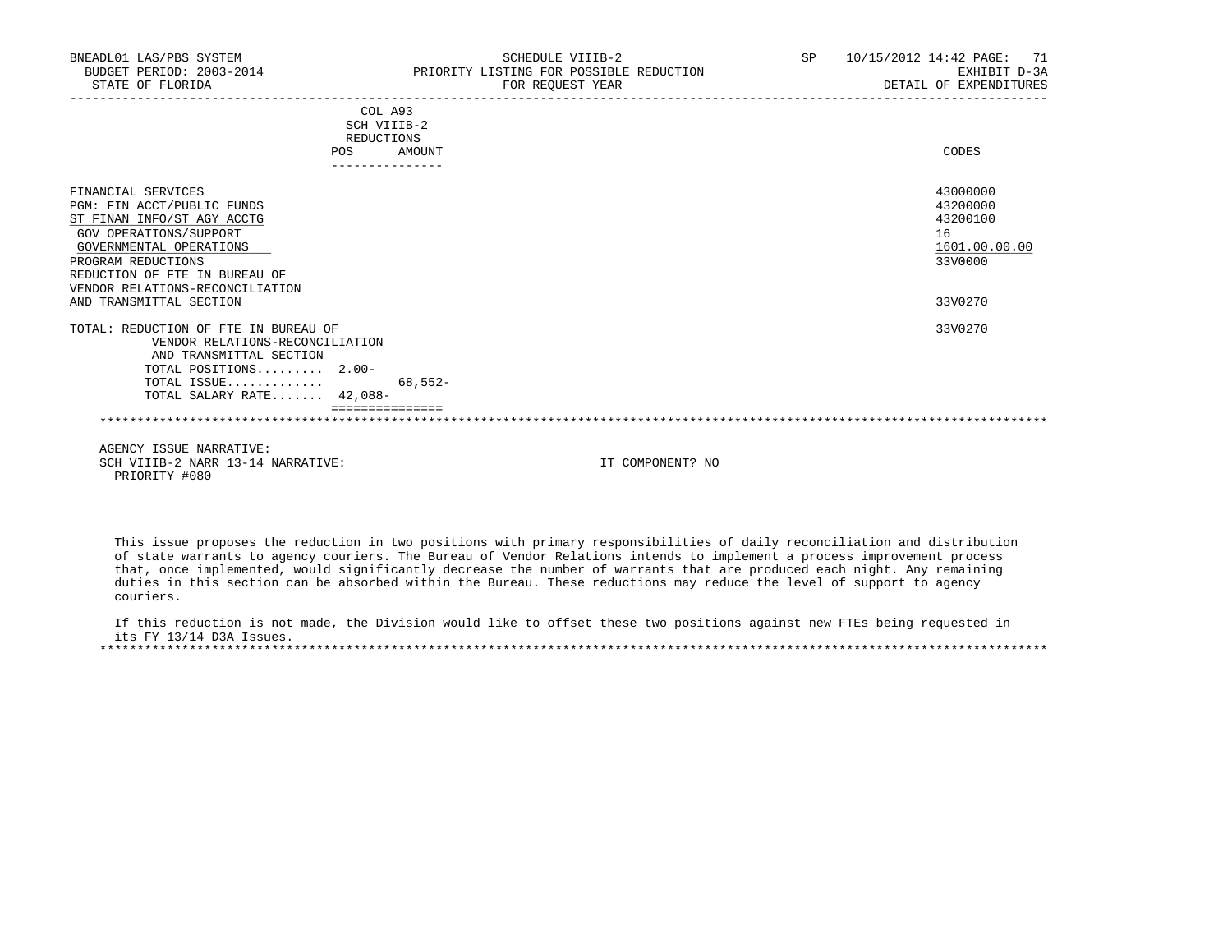| BNEADL01 LAS/PBS SYSTEM<br>BUDGET PERIOD: 2003-2014<br>STATE OF FLORIDA<br>________________<br>__________________________                                                                                                     |                                                                       |        |                   | SCHEDULE VIIIB-2<br>PRIORITY LISTING FOR POSSIBLE REDUCTION<br>FOR REQUEST YEAR |                           |            |                 |               | SP 10/15/2012 14:42 PAGE: 72<br>EXHIBIT D-3A<br>DETAIL OF EXPENDITURES |
|-------------------------------------------------------------------------------------------------------------------------------------------------------------------------------------------------------------------------------|-----------------------------------------------------------------------|--------|-------------------|---------------------------------------------------------------------------------|---------------------------|------------|-----------------|---------------|------------------------------------------------------------------------|
|                                                                                                                                                                                                                               | COL A93<br>SCH VIIIB-2<br>REDUCTIONS<br>POS AMOUNT<br>_______________ |        |                   |                                                                                 |                           |            |                 |               | CODES                                                                  |
| FINANCIAL SERVICES<br>PGM: FIN ACCT/PUBLIC FUNDS<br>ST FINAN INFO/ST AGY ACCTG<br>GOV OPERATIONS/SUPPORT<br>GOVERNMENTAL OPERATIONS<br>PROGRAM REDUCTIONS<br>REDUCTION OF FTE IN BUREAU OF<br>VENDOR RELATIONS-RECONCILIATION |                                                                       |        |                   |                                                                                 |                           |            |                 |               | 43000000<br>43200000<br>43200100<br>16<br>1601.00.00.00<br>33V0000     |
| AND TRANSMITTAL SECTION                                                                                                                                                                                                       |                                                                       |        |                   |                                                                                 |                           |            |                 |               | 33V0270                                                                |
| POSITION DETAIL OF SALARIES AND BENEFITS:                                                                                                                                                                                     |                                                                       |        |                   |                                                                                 |                           |            |                 |               | LAPSE LAPSED SALARIES                                                  |
|                                                                                                                                                                                                                               |                                                                       | FTE    | BASE RATE         | ADDITIVES BENEFITS                                                              |                           |            | SUBTOTAL        | $\frac{1}{6}$ | AND BENEFITS                                                           |
| A93 - SCH VIIIB-2 REDUCTIONS<br>CHANGES TO CURRENTLY AUTHORIZED POSITIONS<br>P101 PROPOSED CLASS CODE<br>C9995 001                                                                                                            |                                                                       |        | $2.00 - 42,088 -$ |                                                                                 | --------------- --------- | . <u>.</u> |                 |               | 25,752- 67,840- 0.00 67,840-                                           |
| TOTALS FOR ISSUE BY FUND<br>1000 GENERAL REVENUE FUND                                                                                                                                                                         |                                                                       |        |                   |                                                                                 |                           |            |                 |               | 67,840-                                                                |
|                                                                                                                                                                                                                               |                                                                       |        | $2.00 - 42,088 -$ |                                                                                 |                           |            | 25,752- 67,840- |               | ______________<br>$67,840-$<br>==============                          |
| REDUCTION OF POSITIONS IN BUREAU<br>OF VENDOR RELATIONS<br>SALARY RATE<br>SALARY RATE 132,351-                                                                                                                                | ===============                                                       |        |                   |                                                                                 |                           |            |                 |               | 33V0280<br>000000                                                      |
| SALARIES AND BENEFITS                                                                                                                                                                                                         |                                                                       |        |                   |                                                                                 |                           |            |                 |               | 010000                                                                 |
| GENERAL REVENUE FUND $179,860-$                                                                                                                                                                                               | $3.00 -$<br>===============                                           |        |                   |                                                                                 |                           |            |                 |               | 1000                                                                   |
| SPECIAL CATEGORIES<br>TR/DMS/HR SVCS/STW CONTRCT                                                                                                                                                                              |                                                                       |        |                   |                                                                                 |                           |            |                 |               | 100000<br>107040                                                       |
| GENERAL REVENUE FUND                                                                                                                                                                                                          | ===============                                                       | 1,068- |                   |                                                                                 |                           |            |                 |               | 1000                                                                   |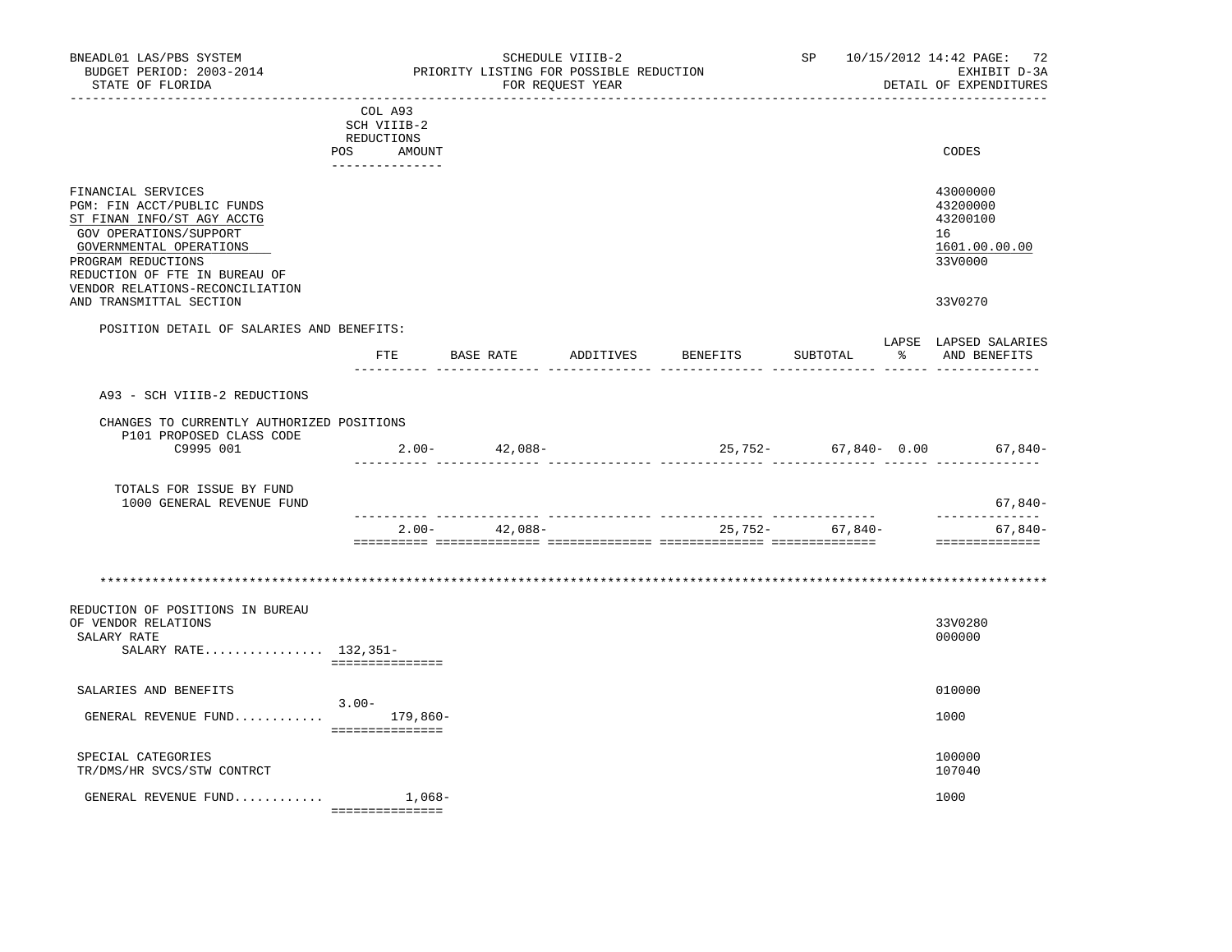| BNEADL01 LAS/PBS SYSTEM<br>BUDGET PERIOD: 2003-2014<br>STATE OF FLORIDA                                                                                                                                              |                                                                                 | SCHEDULE VIIIB-2<br>PRIORITY LISTING FOR POSSIBLE REDUCTION<br>FOR REQUEST YEAR | SP | 73<br>10/15/2012 14:42 PAGE:<br>EXHIBIT D-3A<br>DETAIL OF EXPENDITURES        |
|----------------------------------------------------------------------------------------------------------------------------------------------------------------------------------------------------------------------|---------------------------------------------------------------------------------|---------------------------------------------------------------------------------|----|-------------------------------------------------------------------------------|
|                                                                                                                                                                                                                      | COL A93<br>SCH VIIIB-2<br><b>REDUCTIONS</b><br>POS<br>AMOUNT<br>--------------- |                                                                                 |    | CODES                                                                         |
| FINANCIAL SERVICES<br>PGM: FIN ACCT/PUBLIC FUNDS<br>ST FINAN INFO/ST AGY ACCTG<br>GOV OPERATIONS/SUPPORT<br>GOVERNMENTAL OPERATIONS<br>PROGRAM REDUCTIONS<br>REDUCTION OF POSITIONS IN BUREAU<br>OF VENDOR RELATIONS |                                                                                 |                                                                                 |    | 43000000<br>43200000<br>43200100<br>16<br>1601.00.00.00<br>33V0000<br>33V0280 |
| TOTAL: REDUCTION OF POSITIONS IN BUREAU<br>OF VENDOR RELATIONS<br>TOTAL POSITIONS 3.00-<br>TOTAL ISSUE<br>TOTAL SALARY RATE 132,351-                                                                                 | 180,928-                                                                        |                                                                                 |    | 33V0280                                                                       |
| AGENCY ISSUE NARRATIVE:<br>SCH VIIIB-2 NARR 13-14 NARRATIVE:                                                                                                                                                         |                                                                                 | IT COMPONENT? NO                                                                |    |                                                                               |

 The Bureau of Vendor Relations performs various reporting and accounting functions for the State. The workload associated with these positions would be absorbed by the remaining staff in the impacted sections. The reduction of 3 FTE's in this area would have a minor impact on the Division. The impact may reduce the level of support to vendors, may delay the response time in producing vendor 1099's, as well as validating vendor W-9's. Reducing these FTE will not

PRIORITY #077

have a direct impact on revenue collected or on citizens.

 The Bureau of Vendor Relations has 30 FTE. Reducing 3 FTE equates to an approximate 10% reduction in staff. If this reduction is not made, the Division would like to offset these three positions against new FTEs being requested in its FY13/14 D3A Issues.

 NOTE: This Bureau has already repurposed several positions to perform audit functions in other areas of the Division, thereby reducing a budget request for additional FTE's. \*\*\*\*\*\*\*\*\*\*\*\*\*\*\*\*\*\*\*\*\*\*\*\*\*\*\*\*\*\*\*\*\*\*\*\*\*\*\*\*\*\*\*\*\*\*\*\*\*\*\*\*\*\*\*\*\*\*\*\*\*\*\*\*\*\*\*\*\*\*\*\*\*\*\*\*\*\*\*\*\*\*\*\*\*\*\*\*\*\*\*\*\*\*\*\*\*\*\*\*\*\*\*\*\*\*\*\*\*\*\*\*\*\*\*\*\*\*\*\*\*\*\*\*\*\*\*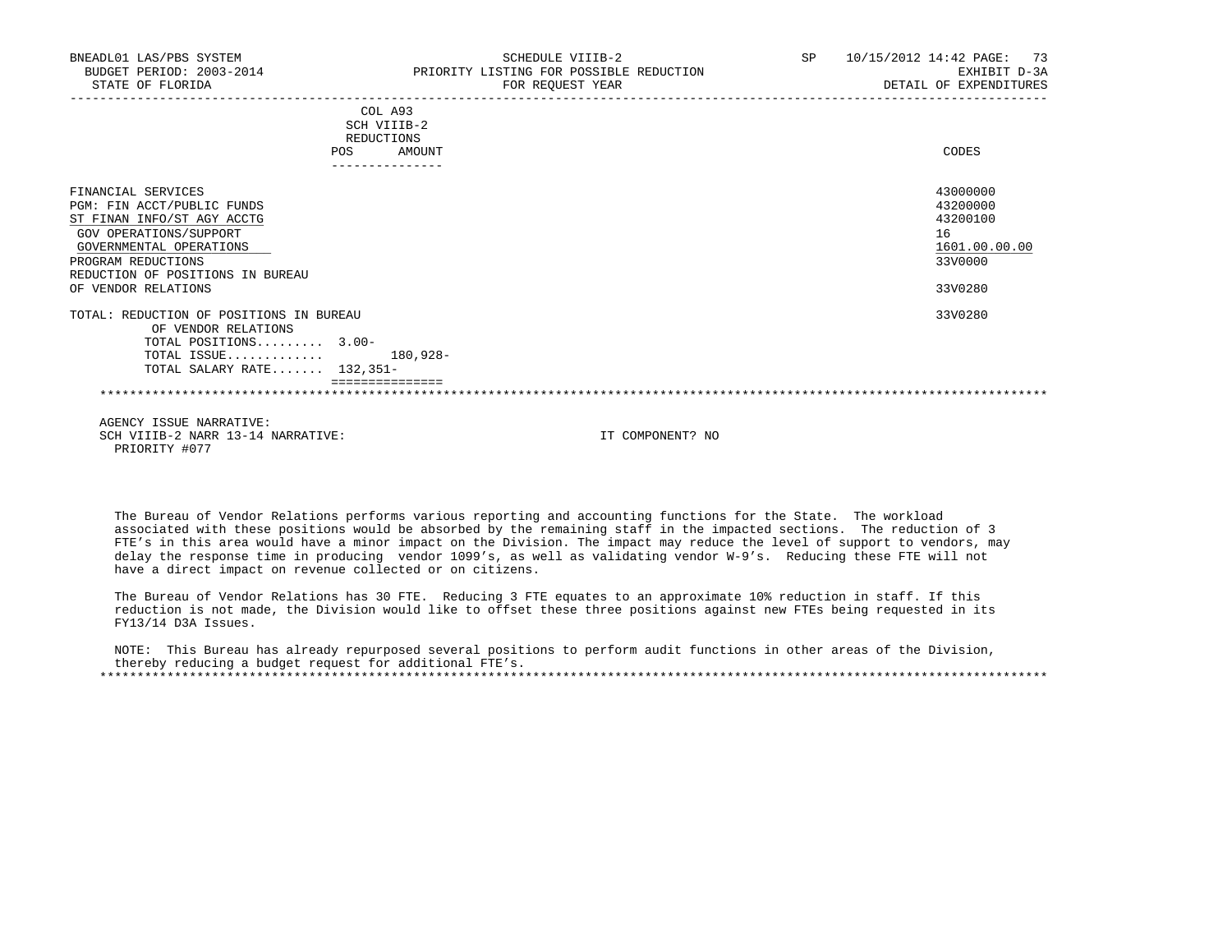| BNEADL01 LAS/PBS SYSTEM<br>BUDGET PERIOD: 2003-2014<br>STATE OF FLORIDA                                                                                                                                              |                                                                       | PRIORITY LISTING FOR POSSIBLE REDUCTION | SCHEDULE VIIIB-2<br>FOR REQUEST YEAR |                              | SP 10/15/2012 14:42 PAGE: 74<br>EXHIBIT D-3A<br>DETAIL OF EXPENDITURES |                                                                               |
|----------------------------------------------------------------------------------------------------------------------------------------------------------------------------------------------------------------------|-----------------------------------------------------------------------|-----------------------------------------|--------------------------------------|------------------------------|------------------------------------------------------------------------|-------------------------------------------------------------------------------|
|                                                                                                                                                                                                                      | COL A93<br>SCH VIIIB-2<br>REDUCTIONS<br>POS AMOUNT<br>--------------- |                                         |                                      |                              |                                                                        | CODES                                                                         |
| FINANCIAL SERVICES<br>PGM: FIN ACCT/PUBLIC FUNDS<br>ST FINAN INFO/ST AGY ACCTG<br>GOV OPERATIONS/SUPPORT<br>GOVERNMENTAL OPERATIONS<br>PROGRAM REDUCTIONS<br>REDUCTION OF POSITIONS IN BUREAU<br>OF VENDOR RELATIONS |                                                                       |                                         |                                      |                              |                                                                        | 43000000<br>43200000<br>43200100<br>16<br>1601.00.00.00<br>33V0000<br>33V0280 |
| POSITION DETAIL OF SALARIES AND BENEFITS:                                                                                                                                                                            |                                                                       |                                         |                                      |                              |                                                                        | LAPSE LAPSED SALARIES                                                         |
|                                                                                                                                                                                                                      | ETE                                                                   | ______ _____                            | _______ ___                          | BASE RATE ADDITIVES BENEFITS | SUBTOTAL                                                               | % AND BENEFITS<br>_______ _______________ _____ ______                        |
| A93 - SCH VIIIB-2 REDUCTIONS                                                                                                                                                                                         |                                                                       |                                         |                                      |                              |                                                                        |                                                                               |
| CHANGES TO CURRENTLY AUTHORIZED POSITIONS<br>P101 PROPOSED CLASS CODE<br>C9992 001                                                                                                                                   |                                                                       | $3.00 - 132,351 -$                      |                                      |                              |                                                                        | $47,509-179,860-0.00$ $179,860-$                                              |
|                                                                                                                                                                                                                      |                                                                       |                                         |                                      |                              |                                                                        |                                                                               |
| TOTALS FOR ISSUE BY FUND<br>1000 GENERAL REVENUE FUND                                                                                                                                                                |                                                                       |                                         |                                      |                              |                                                                        | 179,860-                                                                      |
|                                                                                                                                                                                                                      |                                                                       | $3.00 - 132,351 -$                      |                                      |                              | 47,509- 179,860-                                                       | --------------<br>179,860-<br>==============                                  |
| REDUCE ADMINISTRATIVE SUPPORT<br><b>STAFF</b><br>SALARY RATE<br>SALARY RATE 75,888-                                                                                                                                  | ===============                                                       |                                         |                                      |                              |                                                                        | 33V0290<br>000000                                                             |
| SALARIES AND BENEFITS                                                                                                                                                                                                |                                                                       |                                         |                                      |                              |                                                                        | 010000                                                                        |
| GENERAL REVENUE FUND $116,152-$                                                                                                                                                                                      | $3.00 -$<br>===============                                           |                                         |                                      |                              |                                                                        | 1000                                                                          |
| SPECIAL CATEGORIES<br>TR/DMS/HR SVCS/STW CONTRCT                                                                                                                                                                     |                                                                       |                                         |                                      |                              |                                                                        | 100000<br>107040                                                              |
| GENERAL REVENUE FUND                                                                                                                                                                                                 | 1,068–<br>________________                                            |                                         |                                      |                              |                                                                        | 1000                                                                          |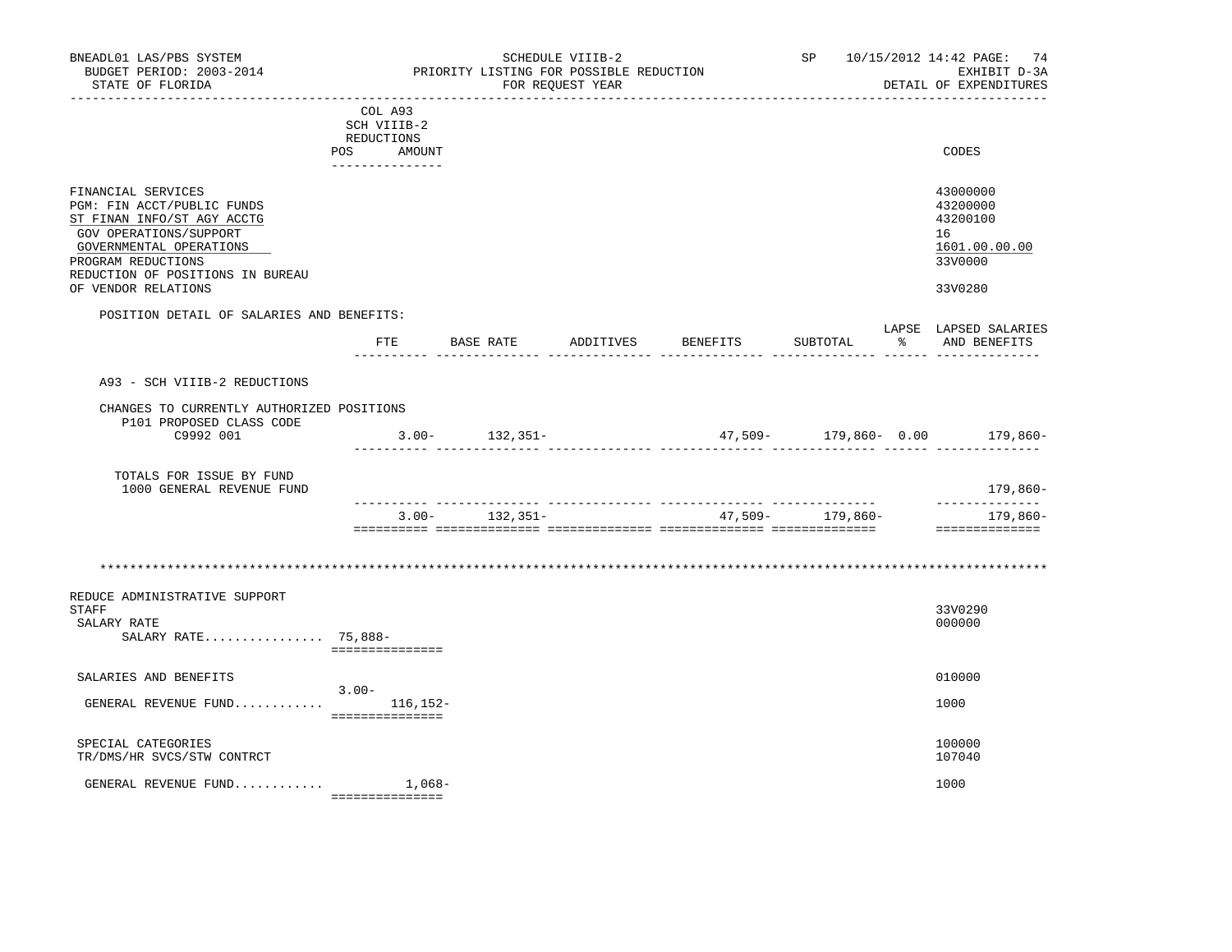| BNEADL01 LAS/PBS SYSTEM<br>BUDGET PERIOD: 2003-2014<br>STATE OF FLORIDA                                                                                                                                                                                                                                                                                                                                                                                                                                                                                  |                                             |                   |                  | PRIORITY LISTING FOR POSSIBLE REDUCTION |          | 10/15/2012 14:42 PAGE: 75<br>EXHIBIT D-3A<br>DETAIL OF EXPENDITURES           |
|----------------------------------------------------------------------------------------------------------------------------------------------------------------------------------------------------------------------------------------------------------------------------------------------------------------------------------------------------------------------------------------------------------------------------------------------------------------------------------------------------------------------------------------------------------|---------------------------------------------|-------------------|------------------|-----------------------------------------|----------|-------------------------------------------------------------------------------|
|                                                                                                                                                                                                                                                                                                                                                                                                                                                                                                                                                          | COL A93<br>SCH VIIIB-2                      |                   |                  |                                         |          |                                                                               |
|                                                                                                                                                                                                                                                                                                                                                                                                                                                                                                                                                          | REDUCTIONS<br>POS AMOUNT<br>--------------- |                   |                  |                                         |          | CODES                                                                         |
| FINANCIAL SERVICES<br>PGM: FIN ACCT/PUBLIC FUNDS<br>ST FINAN INFO/ST AGY ACCTG<br>GOV OPERATIONS/SUPPORT<br>GOVERNMENTAL OPERATIONS<br>PROGRAM REDUCTIONS<br>REDUCE ADMINISTRATIVE SUPPORT<br><b>STAFF</b>                                                                                                                                                                                                                                                                                                                                               |                                             |                   |                  |                                         |          | 43000000<br>43200000<br>43200100<br>16<br>1601.00.00.00<br>33V0000<br>33V0290 |
| TOTAL: REDUCE ADMINISTRATIVE SUPPORT<br>STAFF<br>TOTAL POSITIONS 3.00-<br>TOTAL ISSUE<br>TOTAL SALARY RATE 75,888-                                                                                                                                                                                                                                                                                                                                                                                                                                       | 117,220-                                    |                   |                  |                                         |          | 33V0290                                                                       |
| and a complete the contract of the contract of the contract of the contract of the contract of the contract of                                                                                                                                                                                                                                                                                                                                                                                                                                           |                                             |                   |                  |                                         |          |                                                                               |
| AGENCY ISSUE NARRATIVE:<br>SCH VIIIB-2 NARR 13-14 NARRATIVE:<br>PRIORITY #078                                                                                                                                                                                                                                                                                                                                                                                                                                                                            |                                             |                   | IT COMPONENT? NO |                                         |          |                                                                               |
| This issue proposes the deletion of three administrative staff positions in the Bureaus of Auditing, State Payrolls and<br>Financial Reporting. Many of the current administrative duties have already been consolidated into the Director's Office.<br>Any remaining administrative duties will be performed by remaining staff in the Bureaus and the administrative staff in<br>the Division office. The impact may reduce the turnaround times for other administrative duties that usually require<br>extra sensitive handling by the Bureau Chief. |                                             |                   |                  |                                         |          |                                                                               |
| POSITION DETAIL OF SALARIES AND BENEFITS:                                                                                                                                                                                                                                                                                                                                                                                                                                                                                                                |                                             |                   |                  |                                         |          |                                                                               |
|                                                                                                                                                                                                                                                                                                                                                                                                                                                                                                                                                          | ETE                                         |                   |                  | BASE RATE ADDITIVES BENEFITS            | SUBTOTAL | LAPSE LAPSED SALARIES<br>% AND BENEFITS                                       |
| A93 - SCH VIIIB-2 REDUCTIONS                                                                                                                                                                                                                                                                                                                                                                                                                                                                                                                             |                                             |                   |                  |                                         |          |                                                                               |
| CHANGES TO CURRENTLY AUTHORIZED POSITIONS<br>P101 PROPOSED CLASS CODE<br>C9991 001                                                                                                                                                                                                                                                                                                                                                                                                                                                                       |                                             | $3.00 - 75,888 -$ |                  |                                         |          | $40,264-116,152-0.00$ 116,152-                                                |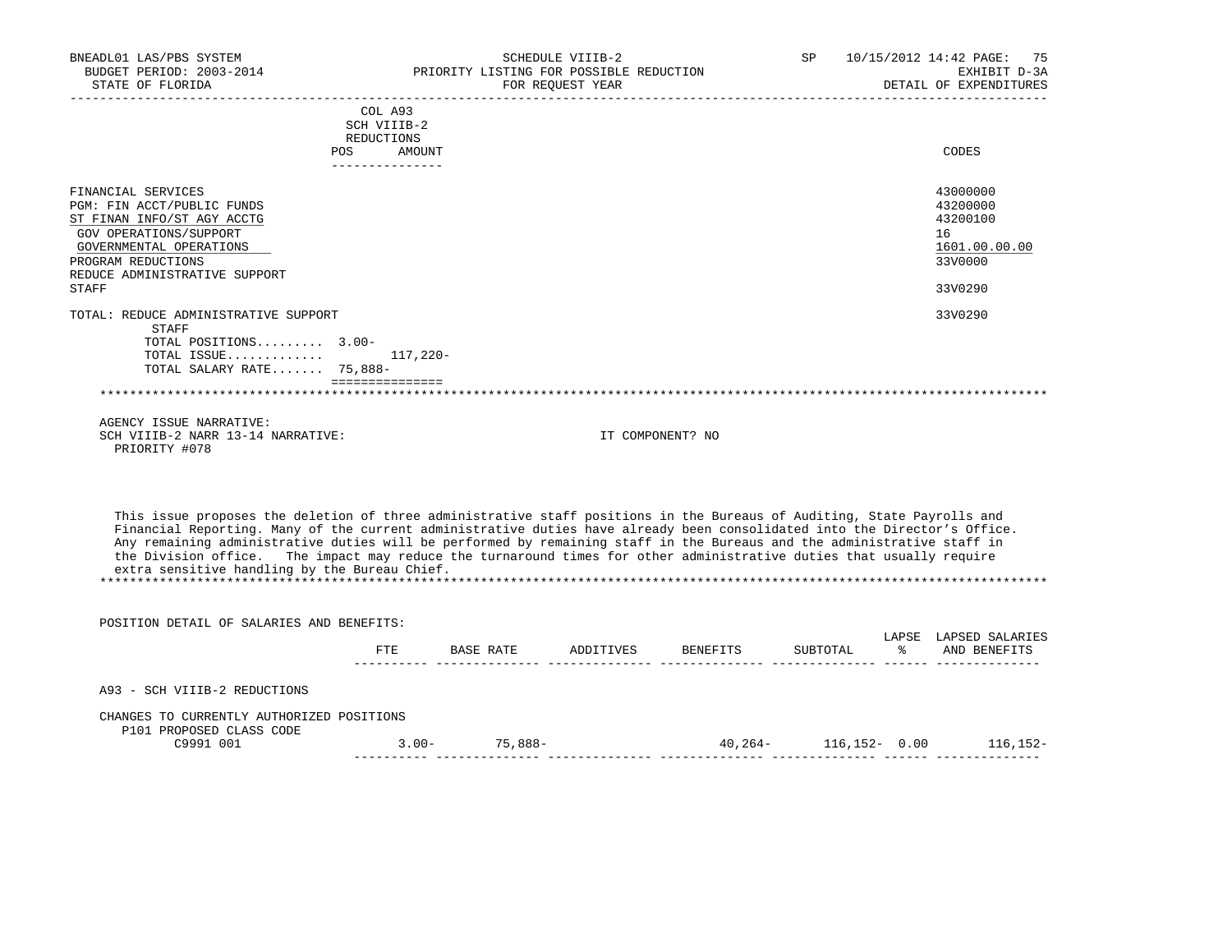| BNEADL01 LAS/PBS SYSTEM<br>BUDGET PERIOD: 2003-2014                                                                                                                                                        |                                                                          |           |                   | SCHEDULE VIIIB-2<br>PRIORITY LISTING FOR POSSIBLE REDUCTION |                    |                      | SP 10/15/2012 14:42 PAGE: 76<br>EXHIBIT D-3A                                  |
|------------------------------------------------------------------------------------------------------------------------------------------------------------------------------------------------------------|--------------------------------------------------------------------------|-----------|-------------------|-------------------------------------------------------------|--------------------|----------------------|-------------------------------------------------------------------------------|
| STATE OF FLORIDA                                                                                                                                                                                           |                                                                          |           |                   | FOR REQUEST YEAR                                            |                    |                      | DETAIL OF EXPENDITURES                                                        |
|                                                                                                                                                                                                            | COL A93<br>SCH VIIIB-2<br>REDUCTIONS<br>POS<br>AMOUNT<br>--------------- |           |                   |                                                             |                    |                      | CODES                                                                         |
| FINANCIAL SERVICES<br>PGM: FIN ACCT/PUBLIC FUNDS<br>ST FINAN INFO/ST AGY ACCTG<br>GOV OPERATIONS/SUPPORT<br>GOVERNMENTAL OPERATIONS<br>PROGRAM REDUCTIONS<br>REDUCE ADMINISTRATIVE SUPPORT<br><b>STAFF</b> |                                                                          |           |                   |                                                             |                    |                      | 43000000<br>43200000<br>43200100<br>16<br>1601.00.00.00<br>33V0000<br>33V0290 |
| POSITION DETAIL OF SALARIES AND BENEFITS:                                                                                                                                                                  |                                                                          |           |                   |                                                             |                    |                      | LAPSE LAPSED SALARIES                                                         |
|                                                                                                                                                                                                            | FTE                                                                      | BASE RATE |                   |                                                             | ADDITIVES BENEFITS | SUBTOTAL             | % AND BENEFITS                                                                |
| A93 - SCH VIIIB-2 REDUCTIONS                                                                                                                                                                               |                                                                          |           |                   |                                                             |                    |                      |                                                                               |
| CHANGES TO CURRENTLY AUTHORIZED POSITIONS                                                                                                                                                                  |                                                                          |           |                   |                                                             |                    |                      |                                                                               |
| TOTALS FOR ISSUE BY FUND<br>1000 GENERAL REVENUE FUND                                                                                                                                                      |                                                                          |           |                   |                                                             |                    |                      | 116,152-<br>______________                                                    |
|                                                                                                                                                                                                            |                                                                          |           | $3.00 - 75,888 -$ |                                                             |                    | 40, 264 - 116, 152 - | 116,152-<br>==============                                                    |
|                                                                                                                                                                                                            |                                                                          |           |                   |                                                             |                    |                      |                                                                               |
| TOTAL: GOVERNMENTAL OPERATIONS<br>BY FUND TYPE                                                                                                                                                             |                                                                          |           |                   |                                                             |                    |                      | 1601.00.00.00                                                                 |
| GENERAL REVENUE FUND<br>TRUST FUNDS                                                                                                                                                                        | $649,668-$<br>348,225-<br>_______________                                |           |                   |                                                             |                    |                      | 1000<br>2000                                                                  |
| TOTAL POSITIONS $20.00-$<br>TOTAL PROG COMP 997,893-<br>TOTAL SALARY RATE 697,733-                                                                                                                         | ===============                                                          |           |                   |                                                             |                    |                      |                                                                               |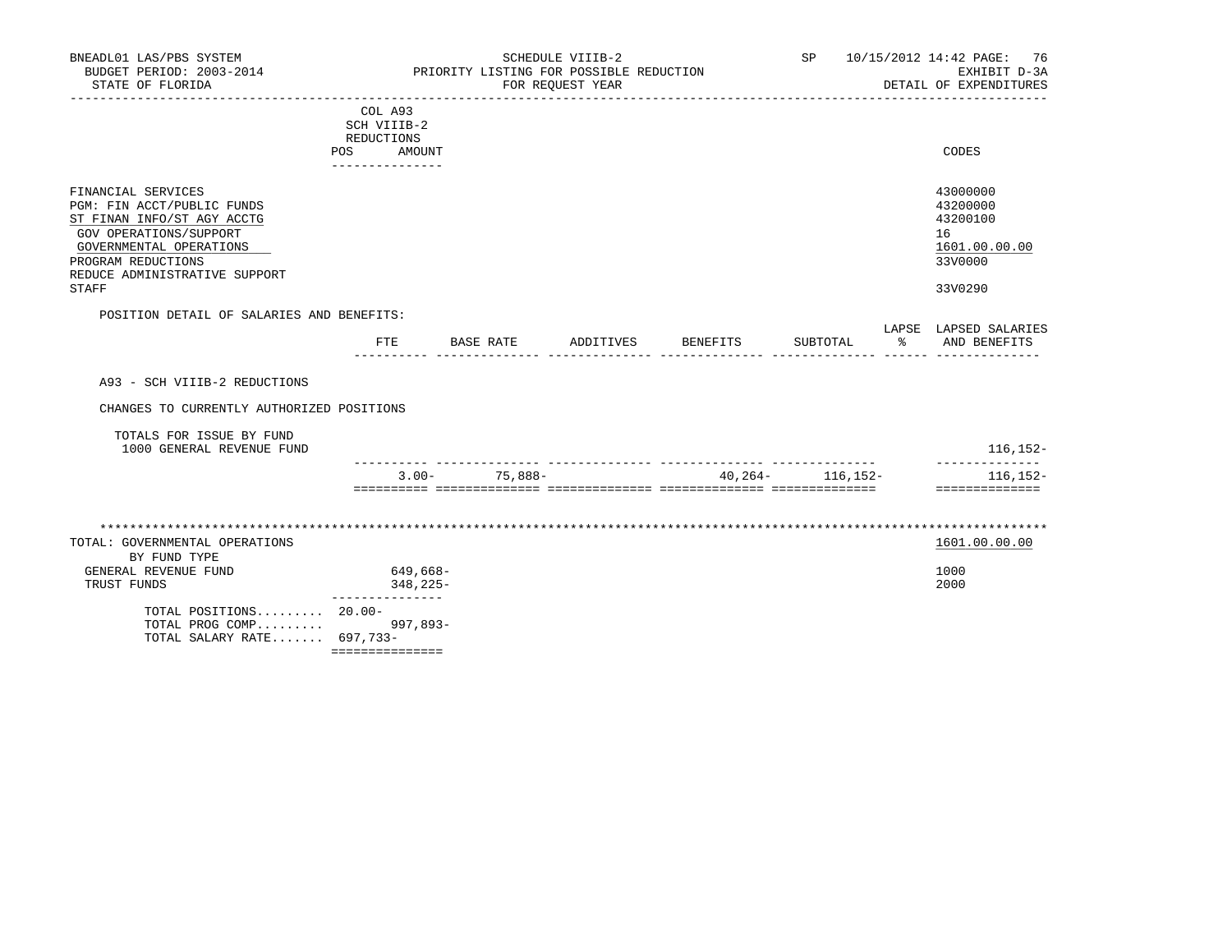| BNEADL01 LAS/PBS SYSTEM                                                                                                              |                                  | SCHEDULE VIIIB-2                                            | SP 10/15/2012 14:42 PAGE: 77           |
|--------------------------------------------------------------------------------------------------------------------------------------|----------------------------------|-------------------------------------------------------------|----------------------------------------|
| BUDGET PERIOD: 2003-2014<br>STATE OF FLORIDA                                                                                         |                                  | PRIORITY LISTING FOR POSSIBLE REDUCTION<br>FOR REQUEST YEAR | EXHIBIT D-3A<br>DETAIL OF EXPENDITURES |
|                                                                                                                                      | COL A93                          |                                                             |                                        |
|                                                                                                                                      | SCH VIIIB-2                      |                                                             |                                        |
|                                                                                                                                      | REDUCTIONS                       |                                                             |                                        |
|                                                                                                                                      | POS<br>AMOUNT<br>--------------- |                                                             | CODES                                  |
| FINANCIAL SERVICES                                                                                                                   |                                  |                                                             | 43000000                               |
| PROGRAM: FIRE MARSHAL                                                                                                                |                                  |                                                             | 43300000                               |
| COMPLIANCE & ENFORCEMENT                                                                                                             |                                  |                                                             | 43300200                               |
| PUBLIC PROTECTION                                                                                                                    |                                  |                                                             | $12^{\circ}$                           |
| LAW ENFORCEMENT                                                                                                                      |                                  |                                                             | 1202.00.00.00                          |
| PROGRAM REDUCTIONS                                                                                                                   |                                  |                                                             | 33V0000                                |
| REDUCE POSITION(S) - INSPECTION OF                                                                                                   |                                  |                                                             |                                        |
| HIGH-HAZARD OCCUPANCIES PROGRAM -                                                                                                    |                                  |                                                             |                                        |
| STATE FIRE MARSHAL - COMPLIANCE AND                                                                                                  |                                  |                                                             |                                        |
| <b>ENFORCEMENT</b>                                                                                                                   |                                  |                                                             | 33V7100                                |
| SALARY RATE                                                                                                                          |                                  |                                                             | 000000                                 |
| SALARY RATE 27,595-                                                                                                                  |                                  |                                                             |                                        |
|                                                                                                                                      | ===============                  |                                                             |                                        |
| SALARIES AND BENEFITS                                                                                                                |                                  |                                                             | 010000                                 |
|                                                                                                                                      | $1.00 -$                         |                                                             |                                        |
| INSURANCE REG TF                                                                                                                     | 44,980-<br>===============       |                                                             | 2393                                   |
| SPECIAL CATEGORIES                                                                                                                   |                                  |                                                             | 100000                                 |
| TR/DMS/HR SVCS/STW CONTRCT                                                                                                           |                                  |                                                             | 107040                                 |
|                                                                                                                                      |                                  |                                                             |                                        |
|                                                                                                                                      | ===============                  |                                                             | 2393                                   |
| TOTAL: REDUCE POSITION(S) - INSPECTION OF<br>HIGH-HAZARD OCCUPANCIES PROGRAM -<br>STATE FIRE MARSHAL - COMPLIANCE AND<br>ENFORCEMENT |                                  |                                                             | 33V7100                                |
| TOTAL POSITIONS 1.00-                                                                                                                |                                  |                                                             |                                        |
| TOTAL ISSUE                                                                                                                          | $45,336-$                        |                                                             |                                        |
| TOTAL SALARY RATE 27,595-                                                                                                            | ===============                  |                                                             |                                        |
|                                                                                                                                      |                                  |                                                             |                                        |
|                                                                                                                                      |                                  |                                                             |                                        |
| AGENCY ISSUE NARRATIVE:<br>SCH VIIIB-2 NARR 13-14 NARRATIVE:                                                                         |                                  | IT COMPONENT? NO                                            |                                        |
|                                                                                                                                      |                                  |                                                             |                                        |

 Issue Title: Reduce Position(s) - Inspection of High-Hazard Occupancies Program - State Fire Marshal - Compliance and Enforcement

PRIORITY #012

 Reference to Long-Range Program Plan: Goal 4 - The department will protect the health, safety and welfare of the public. Objective 4J: Increase fire and life safety through aggressive inspections, investigations and education.

LAW CHANGE REQUIRED: Possible legislative change in Chapter 633.085, F.S., associated with the timeframe for reporting.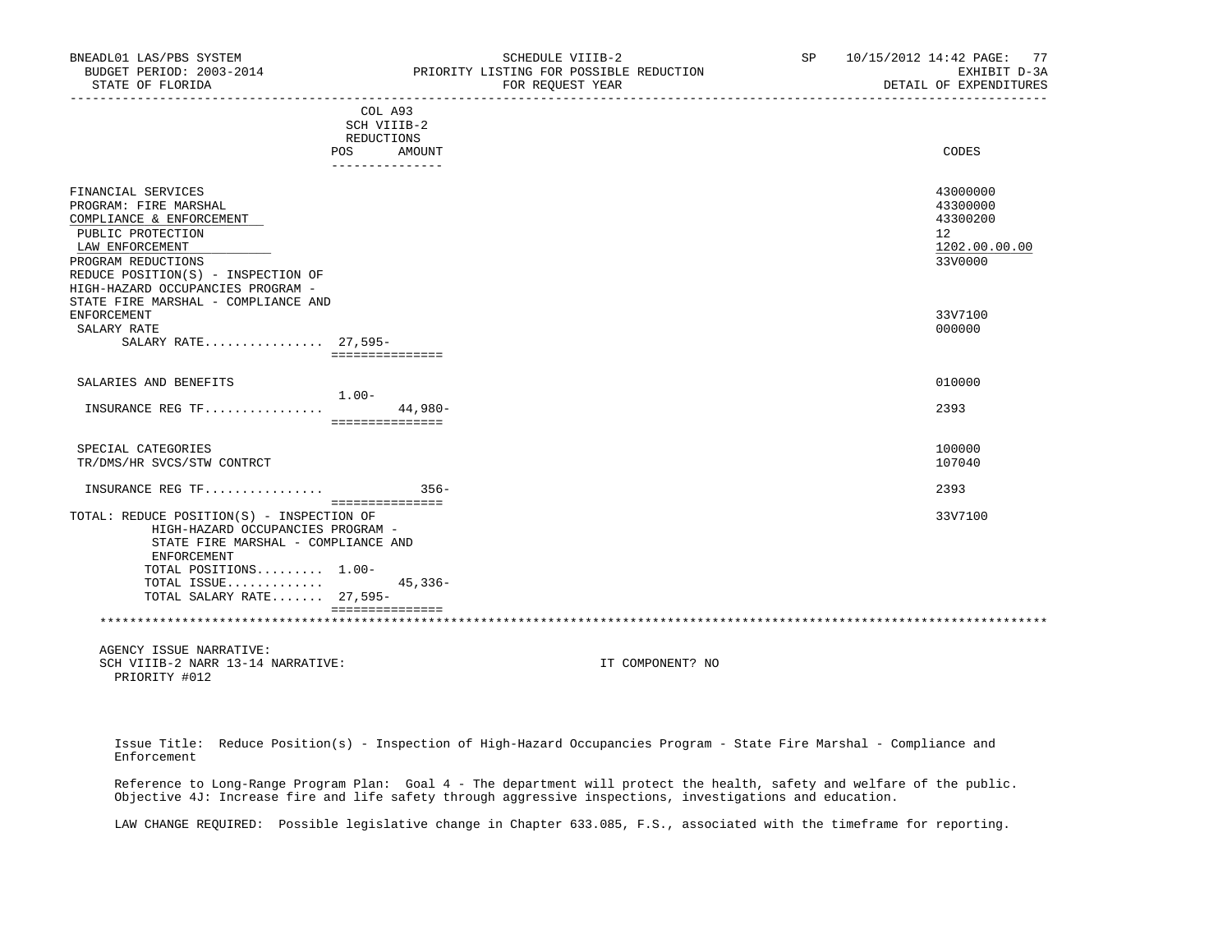| BNEADL01 LAS/PBS SYSTEM<br>BUDGET PERIOD: 2003-2014<br>STATE OF FLORIDA  | SCHEDULE VIIIB-2<br>PRIORITY LISTING FOR POSSIBLE REDUCTION<br>FOR REOUEST YEAR | SP<br>10/15/2012 14:42 PAGE:<br>-78<br>EXHIBIT D-3A<br>DETAIL OF EXPENDITURES |
|--------------------------------------------------------------------------|---------------------------------------------------------------------------------|-------------------------------------------------------------------------------|
|                                                                          | COL A93<br>SCH VIIIB-2<br>REDUCTIONS                                            |                                                                               |
|                                                                          | AMOUNT<br>POS<br>-------------                                                  | CODES                                                                         |
| FINANCIAL SERVICES<br>PROGRAM: FIRE MARSHAL                              |                                                                                 | 43000000<br>43300000                                                          |
| COMPLIANCE & ENFORCEMENT<br>PUBLIC PROTECTION<br>LAW ENFORCEMENT         |                                                                                 | 43300200<br>12 <sup>°</sup><br>1202.00.00.00                                  |
| PROGRAM REDUCTIONS<br>REDUCE POSITION(S) - INSPECTION OF                 |                                                                                 | 33V0000                                                                       |
| HIGH-HAZARD OCCUPANCIES PROGRAM -<br>STATE FIRE MARSHAL - COMPLIANCE AND |                                                                                 |                                                                               |

ENFORCEMENT 33V7100

 The Bureau of Fire Prevention, Inspections Section, is comprised of six regions and nine field offices. There are 31 Fire Protection Specialists and six Fire Protection Specialist Supervisor positions assigned to the Inspections Section statewide. These positions are responsible for inspecting high hazard, recurring inspections and construction of all State owned buildings to ensure compliance and correction pursuant to the Florida Fire Prevention Code. High hazard occupancies are inspected annually and all other buildings require biennial inspections. This issue eliminates one Fire Protection Specialist representing a 3 percent statewide loss of support for this function. This reduction in productivity may necessitate a change of the timeframes outlined in Chapter 633, F.S.

 During FY 2011-12, there over 18,000 inspections statewide. There were over 7,800 high hazards inspections; 7,400 recurring inspections; 1,900 construction inspections; and over 1,100 regulatory inspections. This section also conducts statutorily mandated regulatory inspections of fire equipment dealer facilities, mines, magazines, explosive material storage and discharge, and construction material mines. Property losses due to fire in state buildings statistics are tracked by Risk Management; however, there is no overlap with this division in actual inspections of property. In FY 2011-12, there was no loss of life in state owned buildings due to fire.

 This reduction eliminates one of five Fire Protection Specialists positions in the north region, representing a 20 percent reduction. This position has been vacant since August, 2012 and is in the process of being advertised. All other Fire Protection Specialist positions in the state are currently filled. During FY 2011-12, there were a total of 3,100 inspections in the north region, averaging 620 inspections for each Fire Protection Specialists. Losing this position will increase the case load to a minimum of 775 for each of the four remaining Fire Protection Specialists in the north region. \*\*\*\*\*\*\*\*\*\*\*\*\*\*\*\*\*\*\*\*\*\*\*\*\*\*\*\*\*\*\*\*\*\*\*\*\*\*\*\*\*\*\*\*\*\*\*\*\*\*\*\*\*\*\*\*\*\*\*\*\*\*\*\*\*\*\*\*\*\*\*\*\*\*\*\*\*\*\*\*\*\*\*\*\*\*\*\*\*\*\*\*\*\*\*\*\*\*\*\*\*\*\*\*\*\*\*\*\*\*\*\*\*\*\*\*\*\*\*\*\*\*\*\*\*\*\*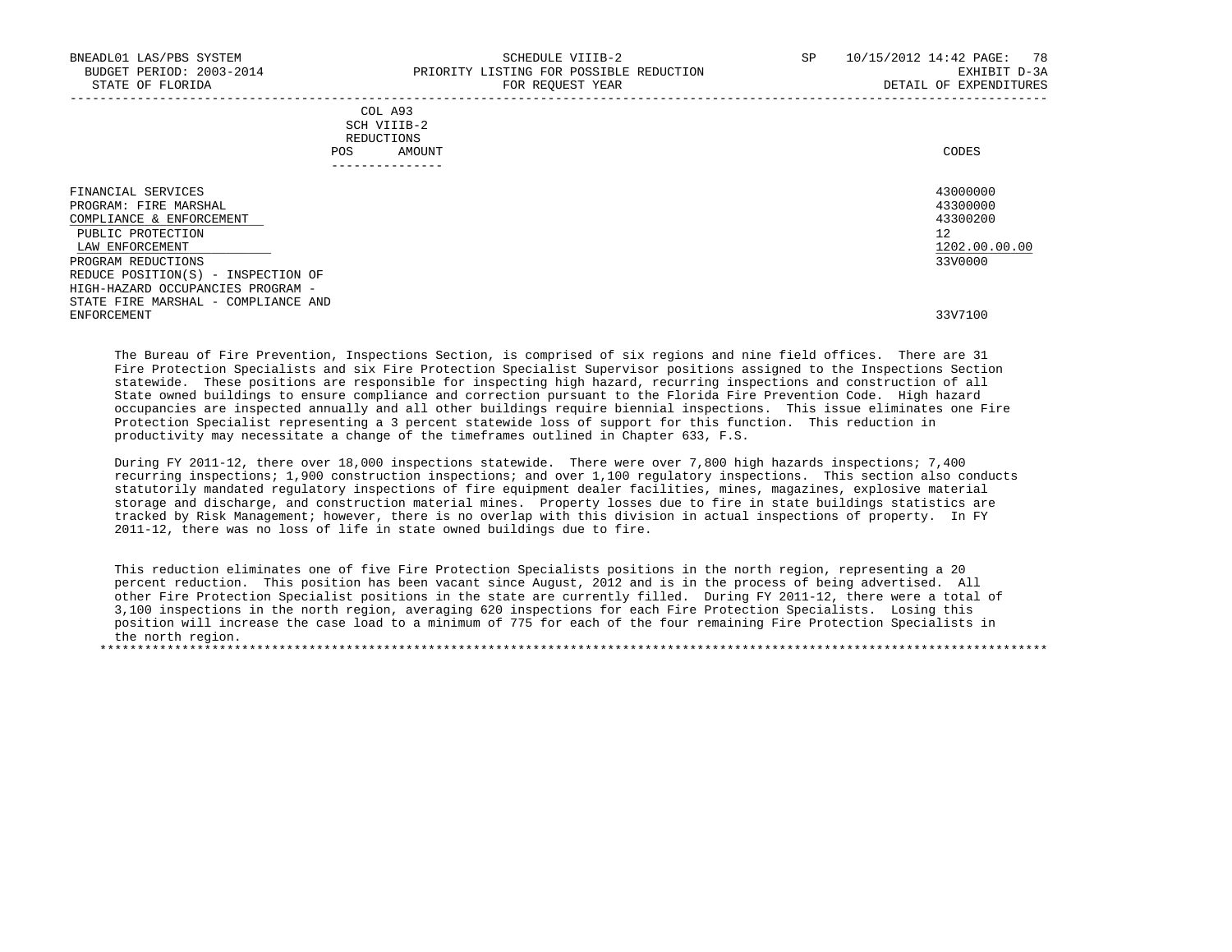| BNEADL01 LAS/PBS SYSTEM<br>BUDGET PERIOD: 2003-2014<br>STATE OF FLORIDA                                                                                                                                                                                 |                                                                       |           |           |                   | SCHEDULE VIIIB-2<br>PRIORITY LISTING FOR POSSIBLE REDUCTION<br>FOR REQUEST YEAR |                   |          |                  | SP 10/15/2012 14:42 PAGE: 79<br>EXHIBIT D-3A<br>DETAIL OF EXPENDITURES |
|---------------------------------------------------------------------------------------------------------------------------------------------------------------------------------------------------------------------------------------------------------|-----------------------------------------------------------------------|-----------|-----------|-------------------|---------------------------------------------------------------------------------|-------------------|----------|------------------|------------------------------------------------------------------------|
|                                                                                                                                                                                                                                                         | COL A93<br>SCH VIIIB-2<br>REDUCTIONS<br>POS AMOUNT<br>--------------- |           |           |                   |                                                                                 |                   |          |                  | CODES                                                                  |
| FINANCIAL SERVICES<br>PROGRAM: FIRE MARSHAL<br>COMPLIANCE & ENFORCEMENT<br>PUBLIC PROTECTION<br>LAW ENFORCEMENT<br>PROGRAM REDUCTIONS<br>REDUCE POSITION(S) - INSPECTION OF<br>HIGH-HAZARD OCCUPANCIES PROGRAM -<br>STATE FIRE MARSHAL - COMPLIANCE AND |                                                                       |           |           |                   |                                                                                 |                   |          |                  | 43000000<br>43300000<br>43300200<br>12<br>1202.00.00.00<br>33V0000     |
| <b>ENFORCEMENT</b>                                                                                                                                                                                                                                      |                                                                       |           |           |                   |                                                                                 |                   |          |                  | 33V7100                                                                |
| POSITION DETAIL OF SALARIES AND BENEFITS:                                                                                                                                                                                                               | FTE                                                                   |           | BASE RATE |                   | ADDITIVES                                                                       | BENEFITS          | SUBTOTAL |                  | LAPSE LAPSED SALARIES<br>% AND BENEFITS                                |
|                                                                                                                                                                                                                                                         |                                                                       |           |           |                   |                                                                                 |                   |          |                  |                                                                        |
| A93 - SCH VIIIB-2 REDUCTIONS                                                                                                                                                                                                                            |                                                                       |           |           |                   |                                                                                 |                   |          |                  |                                                                        |
| CHANGES TO CURRENTLY AUTHORIZED POSITIONS<br>P101 PROPOSED CLASS CODE<br>C9869 001                                                                                                                                                                      |                                                                       |           |           | $1.00 - 27,595 -$ |                                                                                 |                   |          |                  | $17,385 - 44,980 - 0.00$ 44,980-                                       |
| TOTALS FOR ISSUE BY FUND<br>2393 INSURANCE REG TF                                                                                                                                                                                                       |                                                                       |           |           |                   |                                                                                 |                   |          |                  | 44,980-                                                                |
|                                                                                                                                                                                                                                                         |                                                                       | $1.00 -$  |           | 27,595-           |                                                                                 | $17,385-$ 44,980- |          | _ ______________ | -----------<br>44,980-<br>==============                               |
| REDUCE POSITION(S) - FIELD OFFICE<br>ADMINISTRATIVE SECRETARIES - STATE                                                                                                                                                                                 |                                                                       |           |           |                   |                                                                                 |                   |          |                  |                                                                        |
| FIRE MARSHAL - COMPLIANCE AND<br><b>ENFORCEMENT</b><br>SALARY RATE<br>SALARY RATE 32,896-                                                                                                                                                               | ===============                                                       |           |           |                   |                                                                                 |                   |          |                  | 33V7110<br>000000                                                      |
| SALARIES AND BENEFITS                                                                                                                                                                                                                                   |                                                                       |           |           |                   |                                                                                 |                   |          |                  | 010000                                                                 |
| INSURANCE REG $TF$                                                                                                                                                                                                                                      | $2.00-$<br>===============                                            | $57,469-$ |           |                   |                                                                                 |                   |          |                  | 2393                                                                   |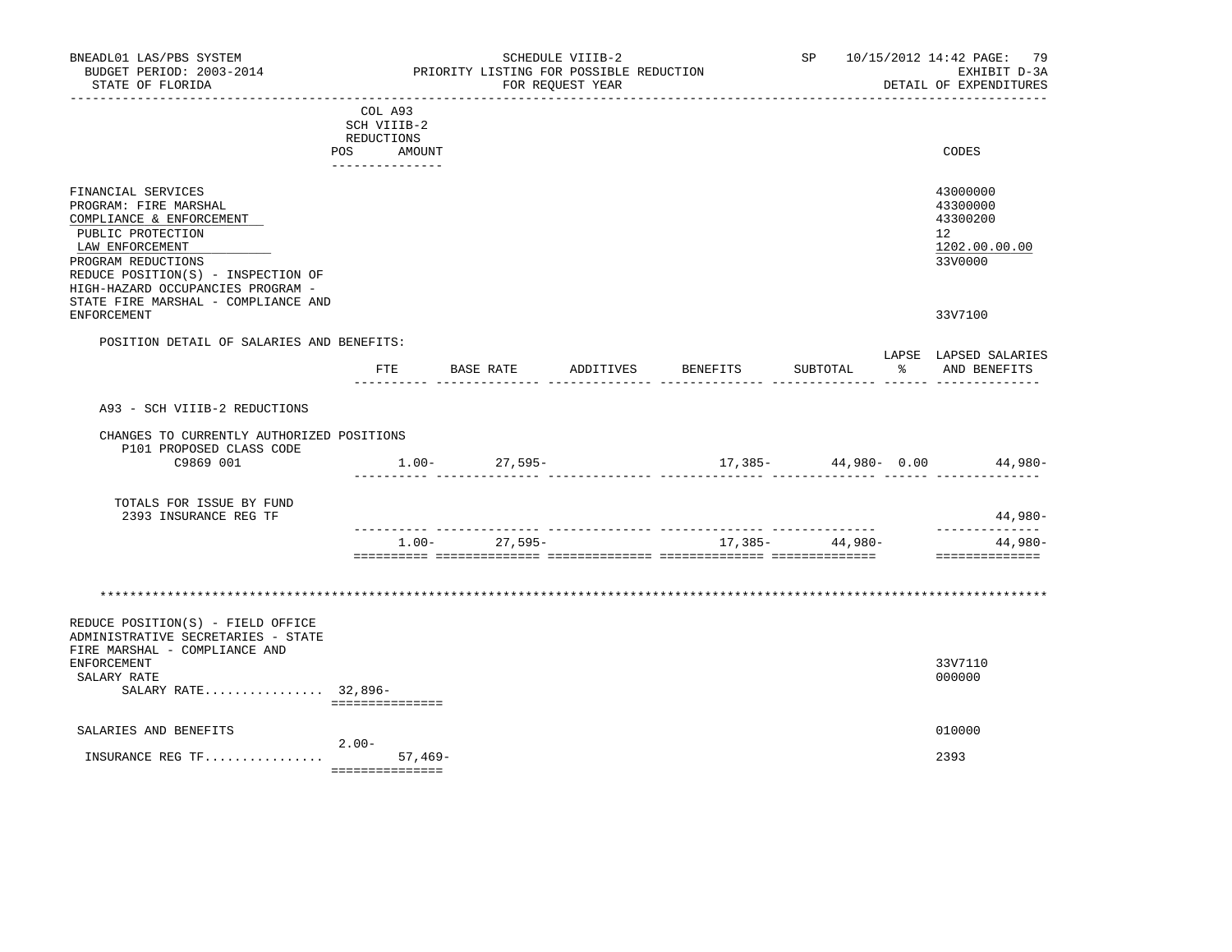| BNEADL01 LAS/PBS SYSTEM<br>BUDGET PERIOD: 2003-2014<br>STATE OF FLORIDA                                                                                                                                                                           |                                                       | SCHEDULE VIIIB-2<br>PRIORITY LISTING FOR POSSIBLE REDUCTION<br>FOR REOUEST YEAR | <b>SP</b> | 10/15/2012 14:42 PAGE: 80<br>EXHIBIT D-3A<br>DETAIL OF EXPENDITURES |
|---------------------------------------------------------------------------------------------------------------------------------------------------------------------------------------------------------------------------------------------------|-------------------------------------------------------|---------------------------------------------------------------------------------|-----------|---------------------------------------------------------------------|
|                                                                                                                                                                                                                                                   | COL A93<br>SCH VIIIB-2<br>REDUCTIONS<br>AMOUNT<br>POS |                                                                                 |           | CODES                                                               |
|                                                                                                                                                                                                                                                   | ---------------                                       |                                                                                 |           |                                                                     |
| FINANCIAL SERVICES<br>PROGRAM: FIRE MARSHAL<br>COMPLIANCE & ENFORCEMENT<br>PUBLIC PROTECTION<br>LAW ENFORCEMENT<br>PROGRAM REDUCTIONS<br>REDUCE POSITION(S) - FIELD OFFICE<br>ADMINISTRATIVE SECRETARIES - STATE<br>FIRE MARSHAL - COMPLIANCE AND |                                                       |                                                                                 |           | 43000000<br>43300000<br>43300200<br>12<br>1202.00.00.00<br>33V0000  |
| ENFORCEMENT<br>SPECIAL CATEGORIES<br>TR/DMS/HR SVCS/STW CONTRCT                                                                                                                                                                                   |                                                       |                                                                                 |           | 33V7110<br>100000<br>107040                                         |
| INSURANCE REG TF                                                                                                                                                                                                                                  | $712 -$                                               |                                                                                 |           | 2393                                                                |
| TOTAL: REDUCE POSITION(S) - FIELD OFFICE<br>ADMINISTRATIVE SECRETARIES - STATE<br>FIRE MARSHAL - COMPLIANCE AND<br><b>ENFORCEMENT</b><br>TOTAL POSITIONS 2.00-<br>TOTAL ISSUE<br>TOTAL SALARY RATE 32,896-                                        | ----------------<br>$58.181 -$                        |                                                                                 |           | 33V7110                                                             |
|                                                                                                                                                                                                                                                   | ================                                      |                                                                                 |           |                                                                     |

 Issue Title: Reduce Position(s) - Field Office Administrative Secretaries - State Fire Marshal - Compliance and Enforcement

 Reference to Long-Range Program Plan: Goal 4 - The department will protect the health, safety and welfare of the public. Objective 4J: Increase fire and life safety through aggressive inspections, investigations and education.

 LAW CHANGE REQUIRED: Possible legislative change in s. 633.085 (3)(b), F.S., associated with the timeframe for reporting.

 Within the Bureau of Fire Prevention's Inspections Section, there are eight field offices distributed among six regions. There are a total of 44 staff members in the Inspections Section comprised of the supervisor, administrative secretaries, fire protection specialists and their supervisors. There is one Administrative Secretary assigned to each of the six regions. This issue will eliminate two filled Administrative Secretary positions located in Ft. Walton Beach and West Palm Beach, representing a statewide reduction of 33 percent in administrative support for the Inspections Section. In a separate reduction issue, there are two additional Administrative Secretary positions to be eliminated in Jacksonville and Orlando (which also serves the Ocala Field Office). If both reduction issues are taken, 66 percent of the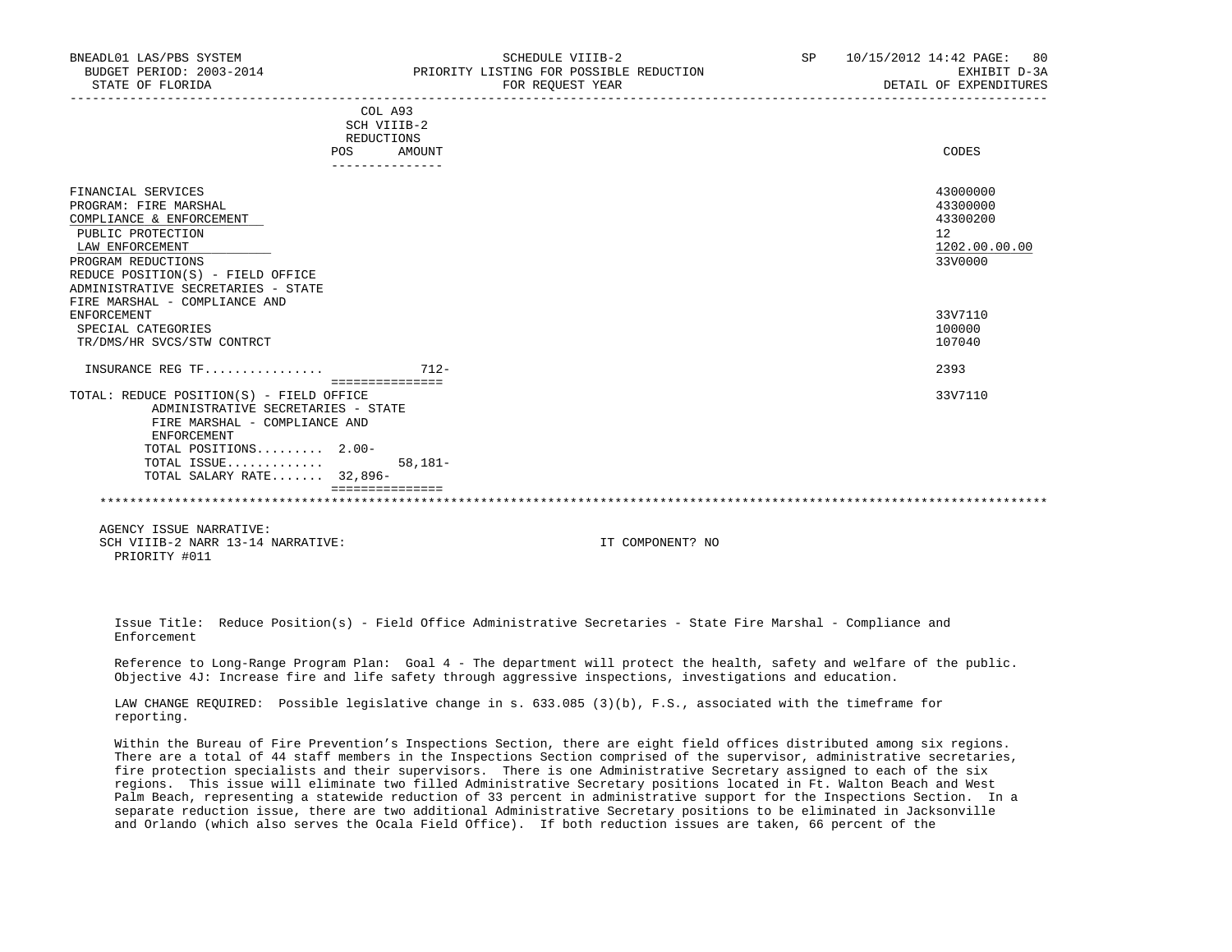|            | _______________ |       |
|------------|-----------------|-------|
| POS        | AMOUNT          | CODES |
| REDUCTIONS |                 |       |
|            | SCH VIIIB-2     |       |
|            | COL A93         |       |

| FINANCIAL SERVICES                 | 43000000      |
|------------------------------------|---------------|
| PROGRAM: FIRE MARSHAL              | 43300000      |
| COMPLIANCE & ENFORCEMENT           | 43300200      |
| PUBLIC PROTECTION                  | 12            |
| LAW ENFORCEMENT                    | 1202.00.00.00 |
| PROGRAM REDUCTIONS                 | 33V0000       |
| REDUCE POSITION(S) - FIELD OFFICE  |               |
| ADMINISTRATIVE SECRETARIES - STATE |               |
| FIRE MARSHAL - COMPLIANCE AND      |               |
| ENFORCEMENT                        | 33V7110       |
|                                    |               |

administrative support for this section will be reduced statewide.

 The Fort Walton Beach position supports three Fire Protection Specialists and one Fire Protection Specialist Supervisor, who conduct approximately 1,205 inspections annually. The West Palm Beach position supports six Fire Protection Specialists and one Fire Protection Specialist Supervisor, who conduct approximately 3,100 inspections annually. Each Administrative Secretary averages approximately 45 calls a week and ensures that the office is accessible and staffed at all times during normal business hours.

 These positions maintain files of buildings inspected and provide assistance with the Regulatory Licensing Division within the each Region. They ensure all the necessary information on blasting complaints that are received at the regional office are directed to the Regulatory Inspector with sufficient information gathered to assist that inspector with their investigation/follow up. In addition to assisting the Fire Protection Specialists and answering phones, the Administrative Secretaries assist citizens and state agencies as needed; maintain administrative files on policy and procedure, and supervisor meetings.

 The removal of these Administrative Secretary positions will require the regional Fire Protection Specialist's and their supervisors to assume the workload, thereby affecting their ability to perform fire safety inspections within the statutorily mandated timeframes. The State Fire Marshal is required to submit a report within seven days following an inspection to the head of the department of state government responsible for the building. A statutory change to the timeframes currently required for the Fire Protections Specialists to submit reports may necessary, as their time will be delayed due to added administrative duties. \*\*\*\*\*\*\*\*\*\*\*\*\*\*\*\*\*\*\*\*\*\*\*\*\*\*\*\*\*\*\*\*\*\*\*\*\*\*\*\*\*\*\*\*\*\*\*\*\*\*\*\*\*\*\*\*\*\*\*\*\*\*\*\*\*\*\*\*\*\*\*\*\*\*\*\*\*\*\*\*\*\*\*\*\*\*\*\*\*\*\*\*\*\*\*\*\*\*\*\*\*\*\*\*\*\*\*\*\*\*\*\*\*\*\*\*\*\*\*\*\*\*\*\*\*\*\*

 POSITION DETAIL OF SALARIES AND BENEFITS: LAPSE LAPSED SALARIES FTE BASE RATE ADDITIVES BENEFITS SUBTOTAL % AND BENEFITS ---------- -------------- -------------- -------------- -------------- ------ -------------- A93 - SCH VIIIB-2 REDUCTIONS CHANGES TO CURRENTLY AUTHORIZED POSITIONS P101 PROPOSED CLASS CODE P0101 001 2.00- 32,896- 24,573- 57,469- 0.00 57,469- ---------- -------------- -------------- -------------- -------------- ------ --------------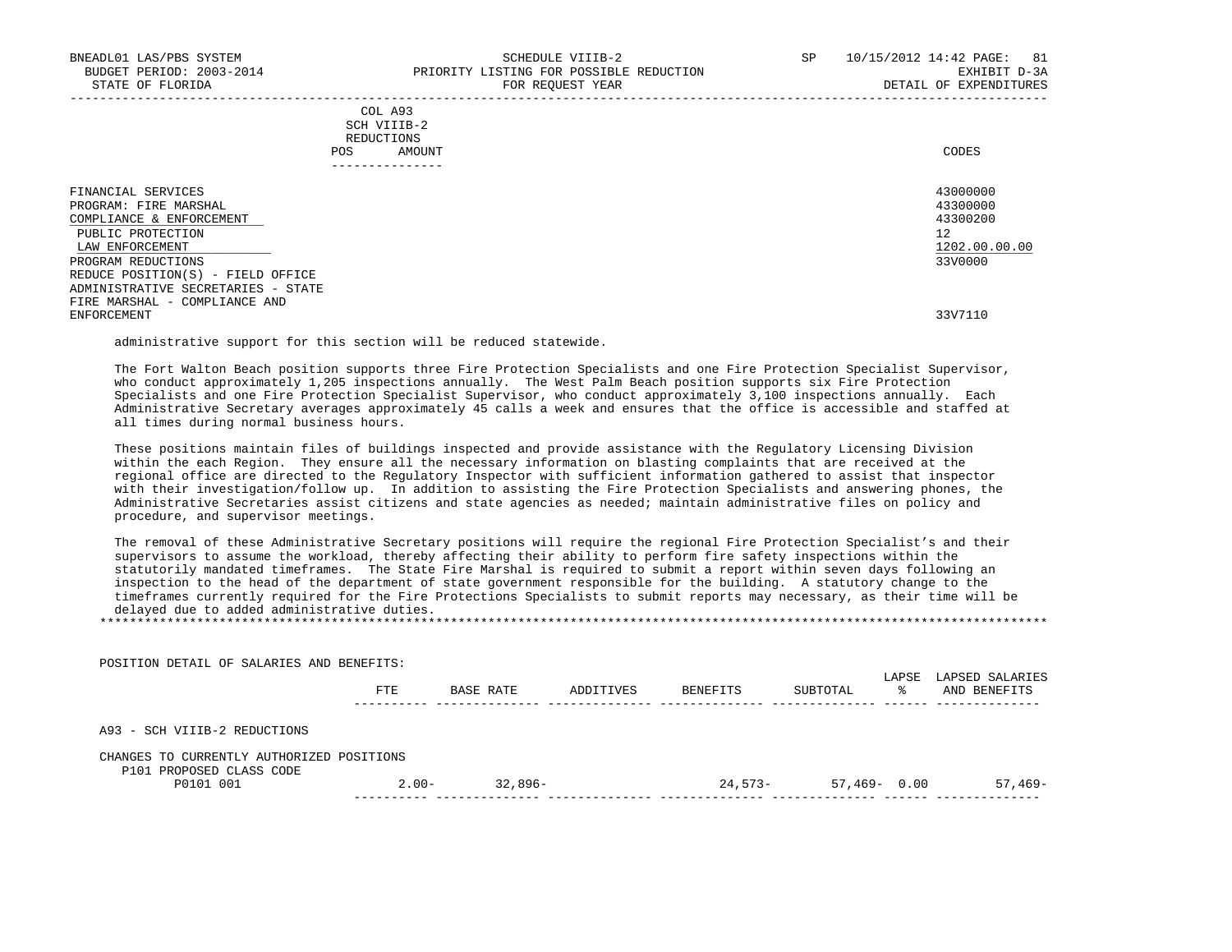| BNEADL01 LAS/PBS SYSTEM<br>BUDGET PERIOD: 2003-2014<br>STATE OF FLORIDA                                                                                                                                          |                                                                       |                   |                   | SCHEDULE VIIIB-2<br>PRIORITY LISTING FOR POSSIBLE REDUCTION<br>FOR REQUEST YEAR |                      | SP               | 10/15/2012 14:42 PAGE: 82<br>EXHIBIT D-3A<br>DETAIL OF EXPENDITURES |
|------------------------------------------------------------------------------------------------------------------------------------------------------------------------------------------------------------------|-----------------------------------------------------------------------|-------------------|-------------------|---------------------------------------------------------------------------------|----------------------|------------------|---------------------------------------------------------------------|
|                                                                                                                                                                                                                  | -------------------                                                   |                   |                   |                                                                                 | ____________________ |                  |                                                                     |
|                                                                                                                                                                                                                  | COL A93<br>SCH VIIIB-2<br>REDUCTIONS<br>POS AMOUNT<br>_______________ |                   |                   |                                                                                 |                      |                  | CODES                                                               |
| FINANCIAL SERVICES<br>PROGRAM: FIRE MARSHAL<br>COMPLIANCE & ENFORCEMENT<br>PUBLIC PROTECTION<br>LAW ENFORCEMENT<br>PROGRAM REDUCTIONS<br>REDUCE POSITION(S) - FIELD OFFICE<br>ADMINISTRATIVE SECRETARIES - STATE |                                                                       |                   |                   |                                                                                 |                      |                  | 43000000<br>43300000<br>43300200<br>12<br>1202.00.00.00<br>33V0000  |
| FIRE MARSHAL - COMPLIANCE AND<br><b>ENFORCEMENT</b>                                                                                                                                                              |                                                                       |                   |                   |                                                                                 |                      |                  | 33V7110                                                             |
| POSITION DETAIL OF SALARIES AND BENEFITS:                                                                                                                                                                        |                                                                       |                   |                   |                                                                                 |                      |                  |                                                                     |
|                                                                                                                                                                                                                  | FTE                                                                   | ___________ _____ |                   | BASE RATE ADDITIVES BENEFITS SUBTOTAL                                           |                      |                  | LAPSE LAPSED SALARIES<br>% AND BENEFITS                             |
| A93 - SCH VIIIB-2 REDUCTIONS                                                                                                                                                                                     |                                                                       |                   |                   |                                                                                 |                      |                  |                                                                     |
| CHANGES TO CURRENTLY AUTHORIZED POSITIONS                                                                                                                                                                        |                                                                       |                   |                   |                                                                                 |                      |                  |                                                                     |
| TOTALS FOR ISSUE BY FUND<br>2393 INSURANCE REG TF                                                                                                                                                                |                                                                       |                   |                   |                                                                                 |                      |                  | $57,469-$                                                           |
|                                                                                                                                                                                                                  |                                                                       |                   | $2.00 - 32,896 -$ |                                                                                 |                      | $24,573-57,469-$ | ______________<br>$57,469-$<br>==============                       |
|                                                                                                                                                                                                                  |                                                                       |                   |                   |                                                                                 |                      |                  |                                                                     |
| REDUCE POSITION(S) - FIELD OFFICE<br>ADMINISTRATIVE PERSONNEL - STATE<br>FIRE MARSHAL - COMPLIANCE AND                                                                                                           |                                                                       |                   |                   |                                                                                 |                      |                  |                                                                     |
| <b>ENFORCEMENT</b><br>SALARY RATE<br>SALARY RATE 56,572-                                                                                                                                                         | ===============                                                       |                   |                   |                                                                                 |                      |                  | 33V7120<br>000000                                                   |
| SALARIES AND BENEFITS                                                                                                                                                                                            |                                                                       |                   |                   |                                                                                 |                      |                  | 010000                                                              |
| INSURANCE REG TF 76,846–                                                                                                                                                                                         | $2.00 -$<br>===============                                           |                   |                   |                                                                                 |                      |                  | 2393                                                                |
| SPECIAL CATEGORIES<br>TR/DMS/HR SVCS/STW CONTRCT                                                                                                                                                                 |                                                                       |                   |                   |                                                                                 |                      |                  | 100000<br>107040                                                    |
| INSURANCE REG TF                                                                                                                                                                                                 | ===============                                                       | 712-              |                   |                                                                                 |                      |                  | 2393                                                                |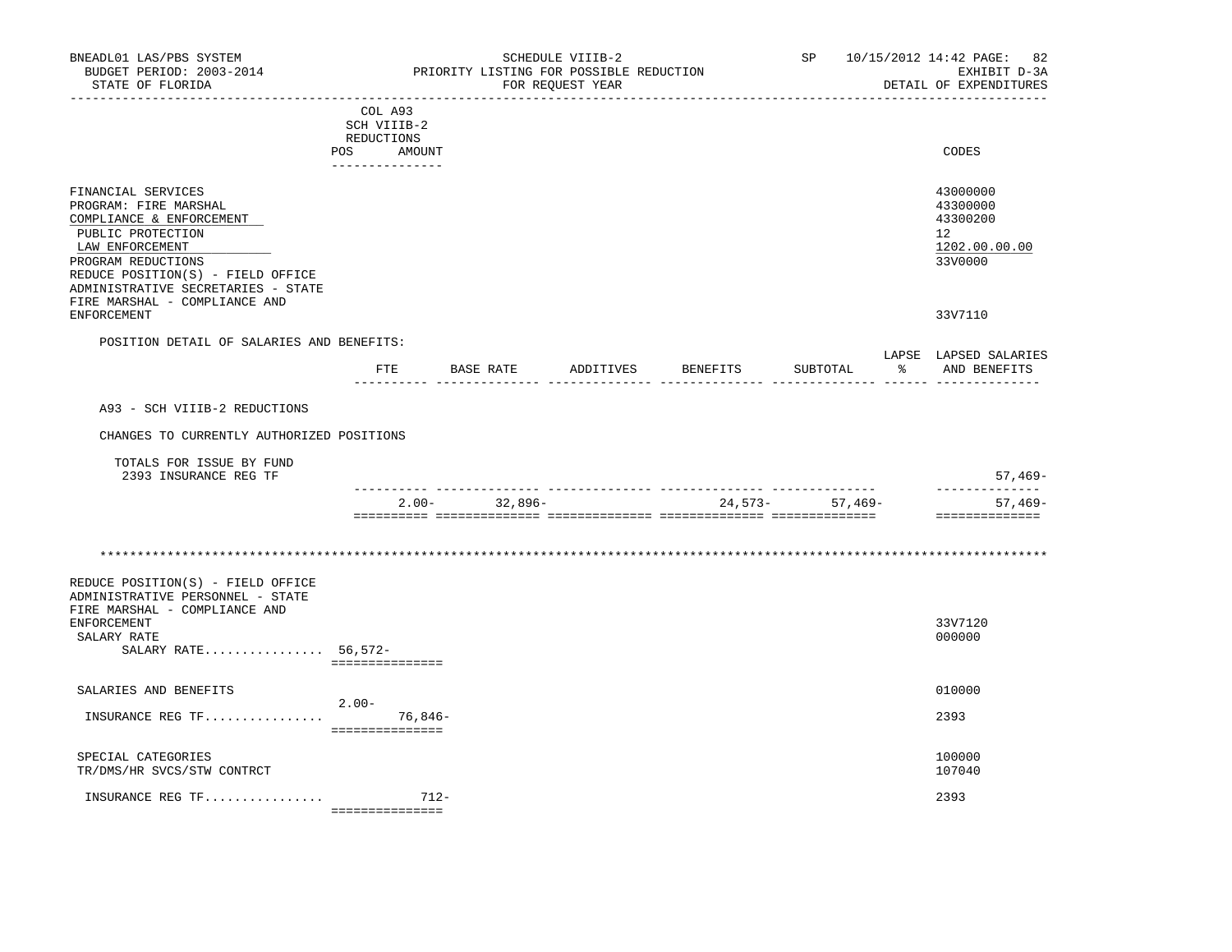| BNEADL01 LAS/PBS SYSTEM<br>BUDGET PERIOD: 2003-2014<br>STATE OF FLORIDA                                                                                                                                                                         |                                             |            | SCHEDULE VIIIB-2<br>PRIORITY LISTING FOR POSSIBLE REDUCTION<br>FOR REQUEST YEAR | <b>SP</b> | 83<br>10/15/2012 14:42 PAGE:<br>EXHIBIT D-3A<br>DETAIL OF EXPENDITURES |
|-------------------------------------------------------------------------------------------------------------------------------------------------------------------------------------------------------------------------------------------------|---------------------------------------------|------------|---------------------------------------------------------------------------------|-----------|------------------------------------------------------------------------|
|                                                                                                                                                                                                                                                 | COL A93<br>SCH VIIIB-2<br>REDUCTIONS<br>POS | AMOUNT     |                                                                                 |           | CODES                                                                  |
| FINANCIAL SERVICES<br>PROGRAM: FIRE MARSHAL<br>COMPLIANCE & ENFORCEMENT<br>PUBLIC PROTECTION<br>LAW ENFORCEMENT<br>PROGRAM REDUCTIONS<br>REDUCE POSITION(S) - FIELD OFFICE<br>ADMINISTRATIVE PERSONNEL - STATE<br>FIRE MARSHAL - COMPLIANCE AND |                                             |            |                                                                                 |           | 43000000<br>43300000<br>43300200<br>12<br>1202.00.00.00<br>33V0000     |
| <b>ENFORCEMENT</b>                                                                                                                                                                                                                              |                                             |            |                                                                                 |           | 33V7120                                                                |
| TOTAL: REDUCE POSITION(S) - FIELD OFFICE<br>ADMINISTRATIVE PERSONNEL - STATE<br>FIRE MARSHAL - COMPLIANCE AND<br><b>ENFORCEMENT</b><br>TOTAL POSITIONS $2.00-$                                                                                  |                                             |            |                                                                                 |           | 33V7120                                                                |
| TOTAL ISSUE                                                                                                                                                                                                                                     |                                             | $77.558 -$ |                                                                                 |           |                                                                        |
| TOTAL SALARY RATE 56,572-                                                                                                                                                                                                                       |                                             |            |                                                                                 |           |                                                                        |
|                                                                                                                                                                                                                                                 |                                             |            |                                                                                 |           |                                                                        |
|                                                                                                                                                                                                                                                 |                                             |            |                                                                                 |           |                                                                        |

 Issue Title: Reduce Position(s) - Field Office Administrative Personnel - State Fire Marshal - Compliance and Enforcement

 Reference to Long-Range Program Plan: Goal 4 - The department will protect the health, safety and welfare of the public. Objective 4J: Increase fire and life safety through aggressive inspections, investigations and education.

 LAW CHANGE REQUIRED: Possible legislative change in s. 633.085(1)(a), F.S., associated with the timeframe for inspections.

 Within the Bureau of Fire Prevention's Inspections Section, there are eight field offices distributed among six regions. There are a total of 44 staff members in the Inspections Section comprised of the supervisor, administrative secretaries, fire protection specialists and their supervisors. There is one Administrative Secretary assigned to each of the six regions. This issue will eliminate two filled Administrative Secretary positions located in Jacksonville and Orlando (which also serves the Ocala Field Office), representing a statewide reduction of 33 percent in administrative support for the Inspections Section. In a separate reduction issue, there are two additional Administrative Secretary positions to be eliminated in Ft. Walton Beach and West Palm Beach. If both reduction issues are taken, 66 percent of the administrative support for this section will be reduced statewide.

 The Jacksonville position supports five Fire Protection Specialists and one Fire Protection Specialist Supervisor who conduct 3,107 inspections annually. The Orlando position supports six Fire Protection Specialists and one Fire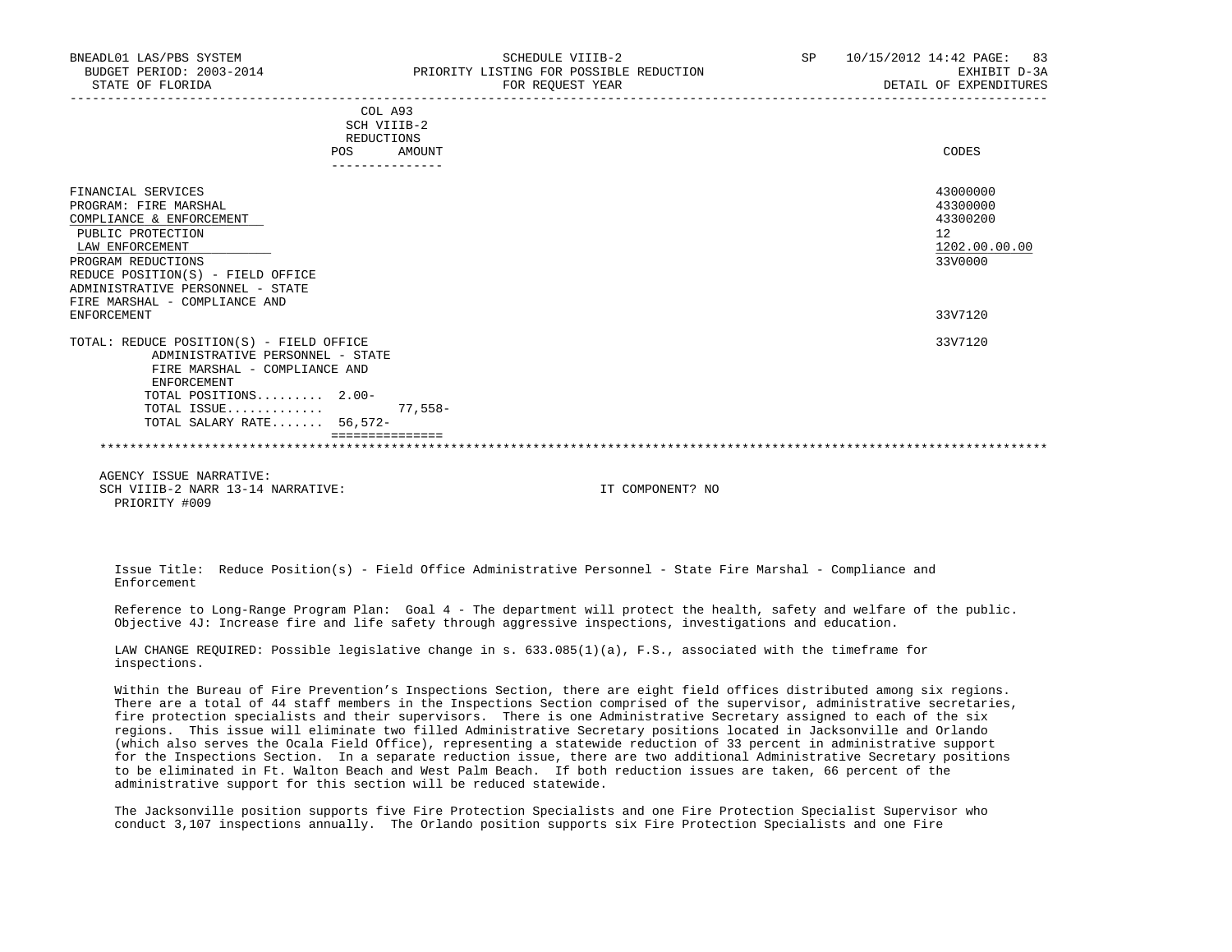|            | _______________ |       |
|------------|-----------------|-------|
| POS        | AMOUNT          | CODES |
| REDUCTIONS |                 |       |
|            | SCH VIIIB-2     |       |
|            | COL A93         |       |

| FINANCIAL SERVICES                | 43000000      |
|-----------------------------------|---------------|
| PROGRAM: FIRE MARSHAL             | 43300000      |
| COMPLIANCE & ENFORCEMENT          | 43300200      |
| PUBLIC PROTECTION                 | 12            |
| LAW ENFORCEMENT                   | 1202.00.00.00 |
| PROGRAM REDUCTIONS                | 33V0000       |
| REDUCE POSITION(S) - FIELD OFFICE |               |
| ADMINISTRATIVE PERSONNEL - STATE  |               |
| FIRE MARSHAL - COMPLIANCE AND     |               |
| ENFORCEMENT                       | 33V7120       |
|                                   |               |

 Protection Specialist Supervisor who conduct 4,679 inspections annually. Each Administrative Secretary averages approximately 35 calls a week and ensures that the office is accessible and staffed at all times during normal business hours.

 These positions maintain files of buildings inspected and provide assistance with the Regulatory Licensing Division within the each Region. They ensure all the necessary information on blasting complaints that are received at the regional office are directed to the Regulatory Inspector with sufficient information gathered to assist that inspector with their investigation/follow up. In addition to assisting the Fire Protection Specialists and answering phones, the Administrative Secretaries assist citizens and state agencies as needed; maintain administrative files on policy and procedure, and supervisor meetings.

 The removal of these Administrative Secretary positions will require the regional Fire Protection Specialist's and their supervisors to assume the workload, thereby affecting their ability to perform fire safety inspections within the statutorily mandated timeframes. The removal of these Administrative Secretary positions may require a statutory change to the timeframes currently required for the Fire Protections Specialists to submit reports. \*\*\*\*\*\*\*\*\*\*\*\*\*\*\*\*\*\*\*\*\*\*\*\*\*\*\*\*\*\*\*\*\*\*\*\*\*\*\*\*\*\*\*\*\*\*\*\*\*\*\*\*\*\*\*\*\*\*\*\*\*\*\*\*\*\*\*\*\*\*\*\*\*\*\*\*\*\*\*\*\*\*\*\*\*\*\*\*\*\*\*\*\*\*\*\*\*\*\*\*\*\*\*\*\*\*\*\*\*\*\*\*\*\*\*\*\*\*\*\*\*\*\*\*\*\*\*

 POSITION DETAIL OF SALARIES AND BENEFITS: LAPSE LAPSED SALARIES FTE BASE RATE ADDITIVES BENEFITS SUBTOTAL % AND BENEFITS ---------- -------------- -------------- -------------- -------------- ------ -------------- A93 - SCH VIIIB-2 REDUCTIONS CHANGES TO CURRENTLY AUTHORIZED POSITIONS P101 PROPOSED CLASS CODE C9865 001 2.00- 56,572- 20,274- 76,846- 0.00 76,846- ---------- -------------- -------------- -------------- -------------- ------ -------------- TOTALS FOR ISSUE BY FUND 2393 INSURANCE REG TF 76,846- ---------- -------------- -------------- -------------- -------------- -------------- 2.00- 56,572- 20,274- 76,846- 76,846- ========== ============== ============== ============== ============== ============== \*\*\*\*\*\*\*\*\*\*\*\*\*\*\*\*\*\*\*\*\*\*\*\*\*\*\*\*\*\*\*\*\*\*\*\*\*\*\*\*\*\*\*\*\*\*\*\*\*\*\*\*\*\*\*\*\*\*\*\*\*\*\*\*\*\*\*\*\*\*\*\*\*\*\*\*\*\*\*\*\*\*\*\*\*\*\*\*\*\*\*\*\*\*\*\*\*\*\*\*\*\*\*\*\*\*\*\*\*\*\*\*\*\*\*\*\*\*\*\*\*\*\*\*\*\*\*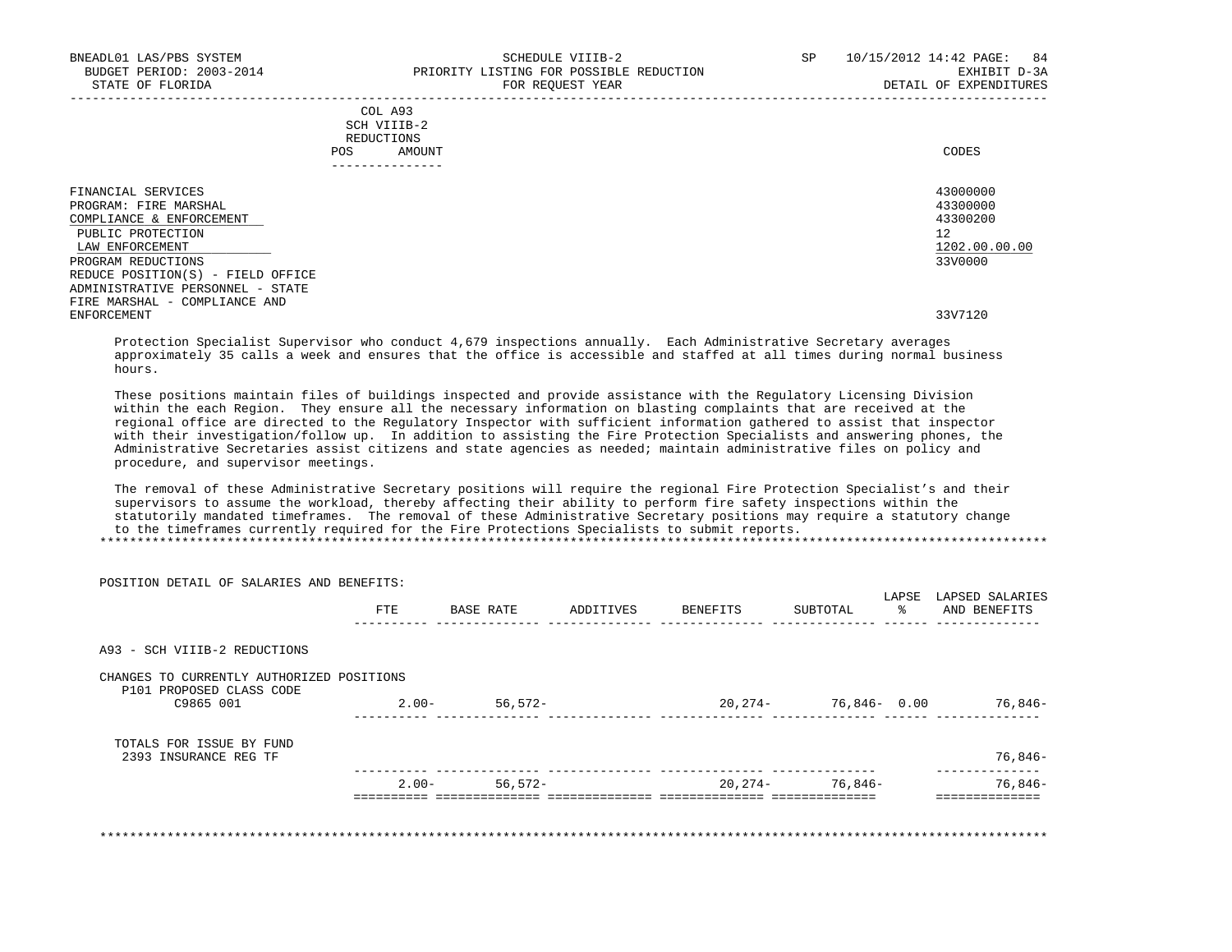| BNEADL01 LAS/PBS SYSTEM<br>BUDGET PERIOD: 2003-2014<br>STATE OF FLORIDA                                                                                                    |                                          | SCHEDULE VIIIB-2<br>PRIORITY LISTING FOR POSSIBLE REDUCTION<br>FOR REOUEST YEAR | SP 10/15/2012 14:42 PAGE: 85<br>EXHIBIT D-3A<br>DETAIL OF EXPENDITURES |
|----------------------------------------------------------------------------------------------------------------------------------------------------------------------------|------------------------------------------|---------------------------------------------------------------------------------|------------------------------------------------------------------------|
|                                                                                                                                                                            | COL A93<br>SCH VIIIB-2<br>REDUCTIONS     |                                                                                 |                                                                        |
|                                                                                                                                                                            | POS<br>AMOUNT<br>---------------         |                                                                                 | CODES                                                                  |
| FINANCIAL SERVICES<br>PROGRAM: FIRE MARSHAL<br>COMPLIANCE & ENFORCEMENT<br>PUBLIC PROTECTION<br>LAW ENFORCEMENT<br>PROGRAM REDUCTIONS<br>REDUCE POSITION(S) - PLANS REVIEW |                                          |                                                                                 | 43000000<br>43300000<br>43300200<br>12<br>1202.00.00.00<br>33V0000     |
| SECTION - STATE FIRE MARSHAL -<br>COMPLIANCE AND ENFORCEMENT<br>SALARY RATE<br>SALARY RATE 38,003-                                                                         | ===============                          |                                                                                 | 33V7130<br>000000                                                      |
| SALARIES AND BENEFITS                                                                                                                                                      |                                          |                                                                                 | 010000                                                                 |
| INSURANCE REG TF                                                                                                                                                           | $1.00 -$<br>$53,000-$<br>=============== |                                                                                 | 2393                                                                   |
| SPECIAL CATEGORIES<br>TR/DMS/HR SVCS/STW CONTRCT                                                                                                                           |                                          |                                                                                 | 100000<br>107040                                                       |
| INSURANCE REG TF                                                                                                                                                           | $356-$                                   |                                                                                 | 2393                                                                   |
| TOTAL: REDUCE POSITION(S) - PLANS REVIEW<br>SECTION - STATE FIRE MARSHAL -<br>COMPLIANCE AND ENFORCEMENT<br>TOTAL POSITIONS 1.00-                                          | ===============                          |                                                                                 | 33V7130                                                                |
| TOTAL ISSUE<br>TOTAL SALARY RATE 38,003-                                                                                                                                   | $53,356-$                                |                                                                                 |                                                                        |
|                                                                                                                                                                            | ===============                          |                                                                                 |                                                                        |
| AGENCY ISSUE NARRATIVE:<br>SCH VIIIB-2 NARR 13-14 NARRATIVE:<br>PRIORITY #008                                                                                              |                                          | IT COMPONENT? NO                                                                |                                                                        |

Issue Title: Reduce Position(s) - Plans Review Section - State Fire Marshal - Compliance and Enforcement

 Reference to Long-Range Program Plan: Goal 3 - The Bureau is responsible for initial investigation of the origin and cause of fires and explosions, criminal investigative duties associated with fires and/or explosions, and the reports relative to explosions or explosive devices and other law enforcement activities, as required by law (s. 633.03,F.S., and s. 552.113, F.S.).

 LAW CHANGE REQUIRED: Possible legislative change in s. 633.085 (3)(b), F.S., associated with the timeframe for plans review.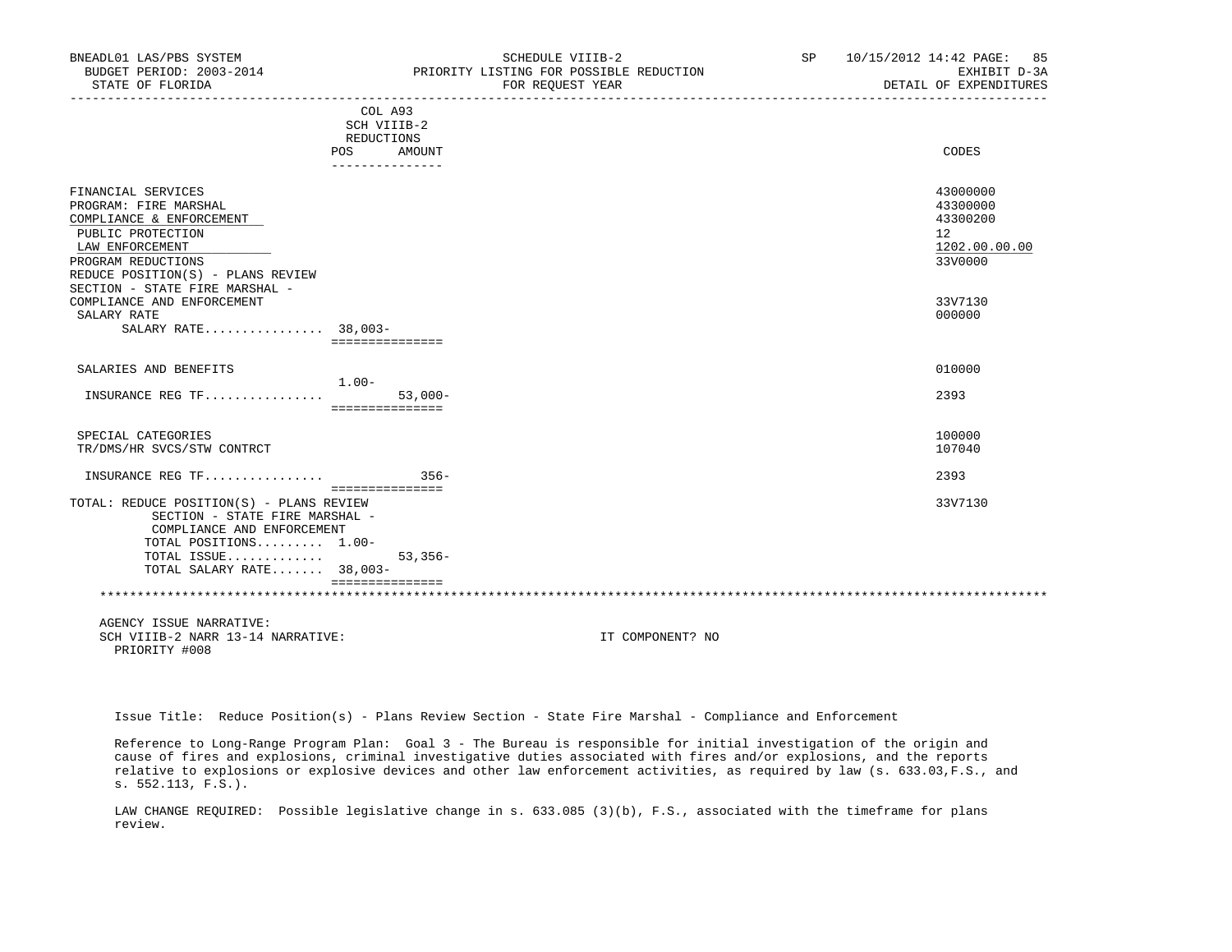## COL A93 SCH VIIIB-2 REDUCTIONS POS AMOUNT CODES ---------------

| FINANCIAL SERVICES<br>PROGRAM: FIRE MARSHAL<br>COMPLIANCE & ENFORCEMENT<br>PUBLIC PROTECTION<br>LAW ENFORCEMENT<br>PROGRAM REDUCTIONS<br>REDUCE POSITION(S) - PLANS REVIEW | 43000000<br>43300000<br>43300200<br>12<br>1202.00.00.00<br>33V0000 |
|----------------------------------------------------------------------------------------------------------------------------------------------------------------------------|--------------------------------------------------------------------|
| SECTION - STATE FIRE MARSHAL -<br>COMPLIANCE AND ENFORCEMENT                                                                                                               | 33V7130                                                            |

 This issue will eliminate one Engineer II position in the Plans Review Section. This section reviews construction plans and documents for new constructions and renovations in all state owned and state leased buildings to ensure compliance with the Florida Fire Code within 30 calendar days of receipt of the plans.

 There are currently four filled positions conducting Plans Reviews and one position that has been vacant since April, 2012. In FY 2011-12, the Plans Review Section reviewed the construction plans for 564 projects. There was an average of 692 plans reviewed over the last four years, equating to an average of 138 plans per engineer. This position reduction represents a 20 percent decrease in the number of the staff conducting plans reviews, which would increase the average per engineer to 173 each year. Eliminating the vacant position may require a statutory change to the timeframes for conducting plans reviews if the remaining four positions are unable to meet the statutory timeframes. \*\*\*\*\*\*\*\*\*\*\*\*\*\*\*\*\*\*\*\*\*\*\*\*\*\*\*\*\*\*\*\*\*\*\*\*\*\*\*\*\*\*\*\*\*\*\*\*\*\*\*\*\*\*\*\*\*\*\*\*\*\*\*\*\*\*\*\*\*\*\*\*\*\*\*\*\*\*\*\*\*\*\*\*\*\*\*\*\*\*\*\*\*\*\*\*\*\*\*\*\*\*\*\*\*\*\*\*\*\*\*\*\*\*\*\*\*\*\*\*\*\*\*\*\*\*\*

| PUSIIIUN DEIAIL UP SALAKIES AND BENEPIIS.                             |          |           |           |          |                 | LAPSE | LAPSED SALARIES |
|-----------------------------------------------------------------------|----------|-----------|-----------|----------|-----------------|-------|-----------------|
|                                                                       | FTE      | BASE RATE | ADDITIVES | BENEFITS | SUBTOTAL        | ႜႂ    | AND BENEFITS    |
| A93 - SCH VIIIB-2 REDUCTIONS                                          |          |           |           |          |                 |       |                 |
| CHANGES TO CURRENTLY AUTHORIZED POSITIONS<br>P101 PROPOSED CLASS CODE |          |           |           |          |                 |       |                 |
| C9999 001                                                             | $1.00 -$ | 38,003-   |           | 14,997-  | $53,000 - 0.00$ |       | $53,000-$       |
| TOTALS FOR ISSUE BY FUND<br>2393 INSURANCE REG TF                     |          |           |           |          |                 |       | $53,000-$       |
|                                                                       | $1.00-$  | 38,003-   |           | 14,997-  | $53,000-$       |       | $53,000-$       |

POSITION DETAIL OF SALARIES AND BENEFITS:

\*\*\*\*\*\*\*\*\*\*\*\*\*\*\*\*\*\*\*\*\*\*\*\*\*\*\*\*\*\*\*\*\*\*\*\*\*\*\*\*\*\*\*\*\*\*\*\*\*\*\*\*\*\*\*\*\*\*\*\*\*\*\*\*\*\*\*\*\*\*\*\*\*\*\*\*\*\*\*\*\*\*\*\*\*\*\*\*\*\*\*\*\*\*\*\*\*\*\*\*\*\*\*\*\*\*\*\*\*\*\*\*\*\*\*\*\*\*\*\*\*\*\*\*\*\*\*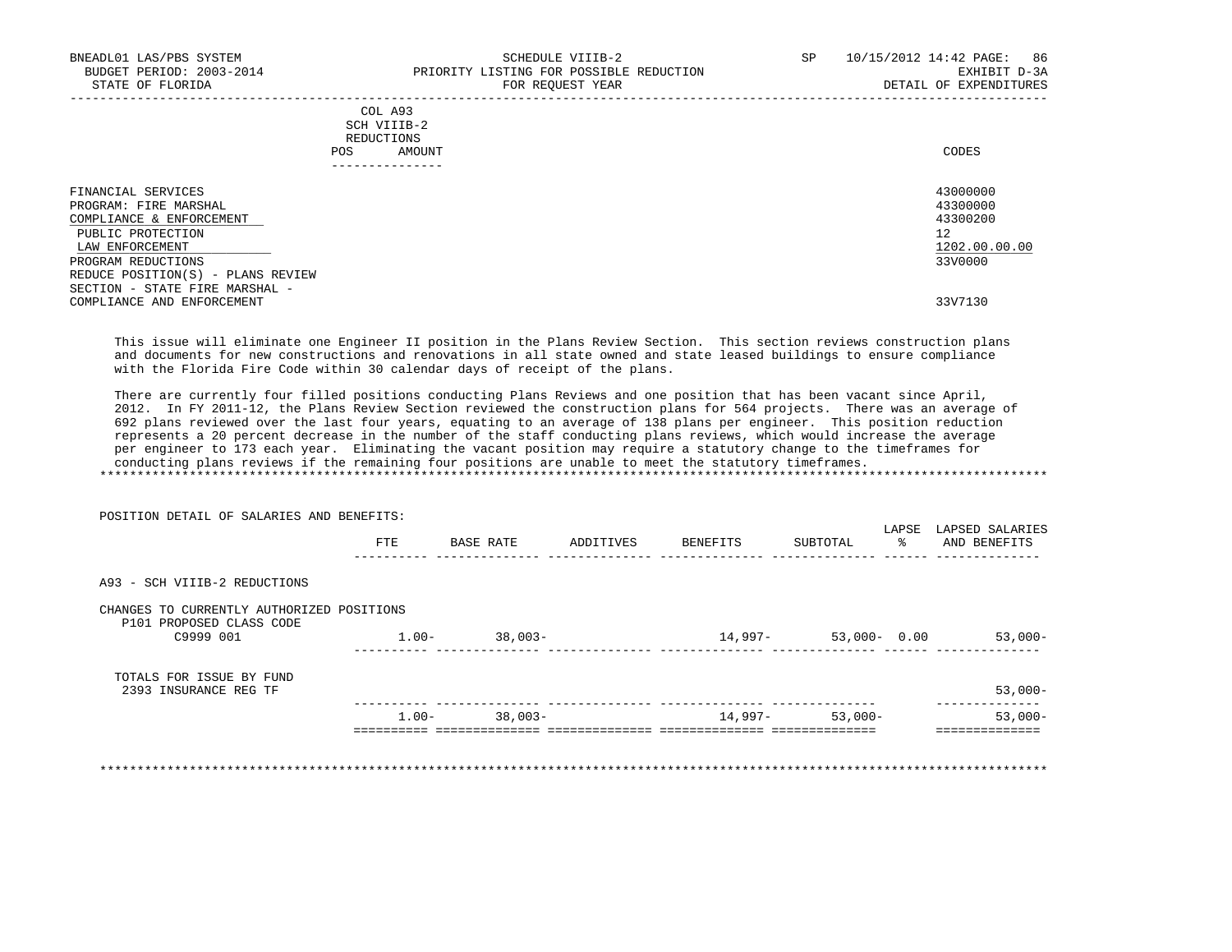| BNEADL01 LAS/PBS SYSTEM<br>BUDGET PERIOD: 2003-2014<br>STATE OF FLORIDA<br>_________________________                                                                                                                 |                                                    | SCHEDULE VIIIB-2<br>PRIORITY LISTING FOR POSSIBLE REDUCTION<br>FOR REQUEST YEAR | SP 10/15/2012 14:42 PAGE: 87<br>EXHIBIT D-3A<br>DETAIL OF EXPENDITURES          |
|----------------------------------------------------------------------------------------------------------------------------------------------------------------------------------------------------------------------|----------------------------------------------------|---------------------------------------------------------------------------------|---------------------------------------------------------------------------------|
|                                                                                                                                                                                                                      | COL A93<br>SCH VIIIB-2<br>REDUCTIONS<br>POS AMOUNT |                                                                                 | CODES                                                                           |
|                                                                                                                                                                                                                      | _______________                                    |                                                                                 |                                                                                 |
| FINANCIAL SERVICES<br>PROGRAM: FIRE MARSHAL<br>COMPLIANCE & ENFORCEMENT<br>PUBLIC PROTECTION<br>LAW ENFORCEMENT<br>PROGRAM REDUCTIONS<br>REDUCE POSITION(S) - REGULATORY<br>LICENSING SECTION ADMINISTRATIVE         |                                                    |                                                                                 | 43000000<br>43300000<br>43300200<br>12 <sup>°</sup><br>1202.00.00.00<br>33V0000 |
| PERSONNEL - STATE FIRE MARSHAL -<br>COMPLIANCE AND ENFORCEMENT<br>SALARY RATE<br>SALARY RATE 21,068-                                                                                                                 | ===============                                    |                                                                                 | 33V7150<br>000000                                                               |
| SALARIES AND BENEFITS                                                                                                                                                                                                |                                                    |                                                                                 | 010000                                                                          |
| INSURANCE REG TF                                                                                                                                                                                                     | $1.00 -$<br>$37.616-$<br>===============           |                                                                                 | 2393                                                                            |
| SPECIAL CATEGORIES<br>TR/DMS/HR SVCS/STW CONTRCT                                                                                                                                                                     |                                                    |                                                                                 | 100000<br>107040                                                                |
| INSURANCE REG TF                                                                                                                                                                                                     | $356 -$                                            |                                                                                 | 2393                                                                            |
| TOTAL: REDUCE POSITION(S) - REGULATORY<br>LICENSING SECTION ADMINISTRATIVE<br>PERSONNEL - STATE FIRE MARSHAL -<br>COMPLIANCE AND ENFORCEMENT<br>TOTAL POSITIONS $1.00 -$<br>TOTAL ISSUE<br>TOTAL SALARY RATE 21,068- | ===============<br>$37,972-$                       |                                                                                 | 33V7150                                                                         |
|                                                                                                                                                                                                                      | ===============                                    |                                                                                 |                                                                                 |
|                                                                                                                                                                                                                      |                                                    |                                                                                 |                                                                                 |
| AGENCY ISSUE NARRATIVE:<br>SCH VIIIB-2 NARR 13-14 NARRATIVE:<br>PRIORITY #010                                                                                                                                        |                                                    | IT COMPONENT? NO                                                                |                                                                                 |

 Issue Title: Reduce Position(s) - Regulatory Licensing Section Administrative Personnel - State Fire Marshal - Compliance and Enforcement

 Reference to Long-Range Program Plan: Goal 4 - The department will protect the health, safety and welfare of the public. Objective 4J: Increase fire and life safety through aggressive inspections, investigations and education.

LAW CHANGE REQUIRED: No legislative change.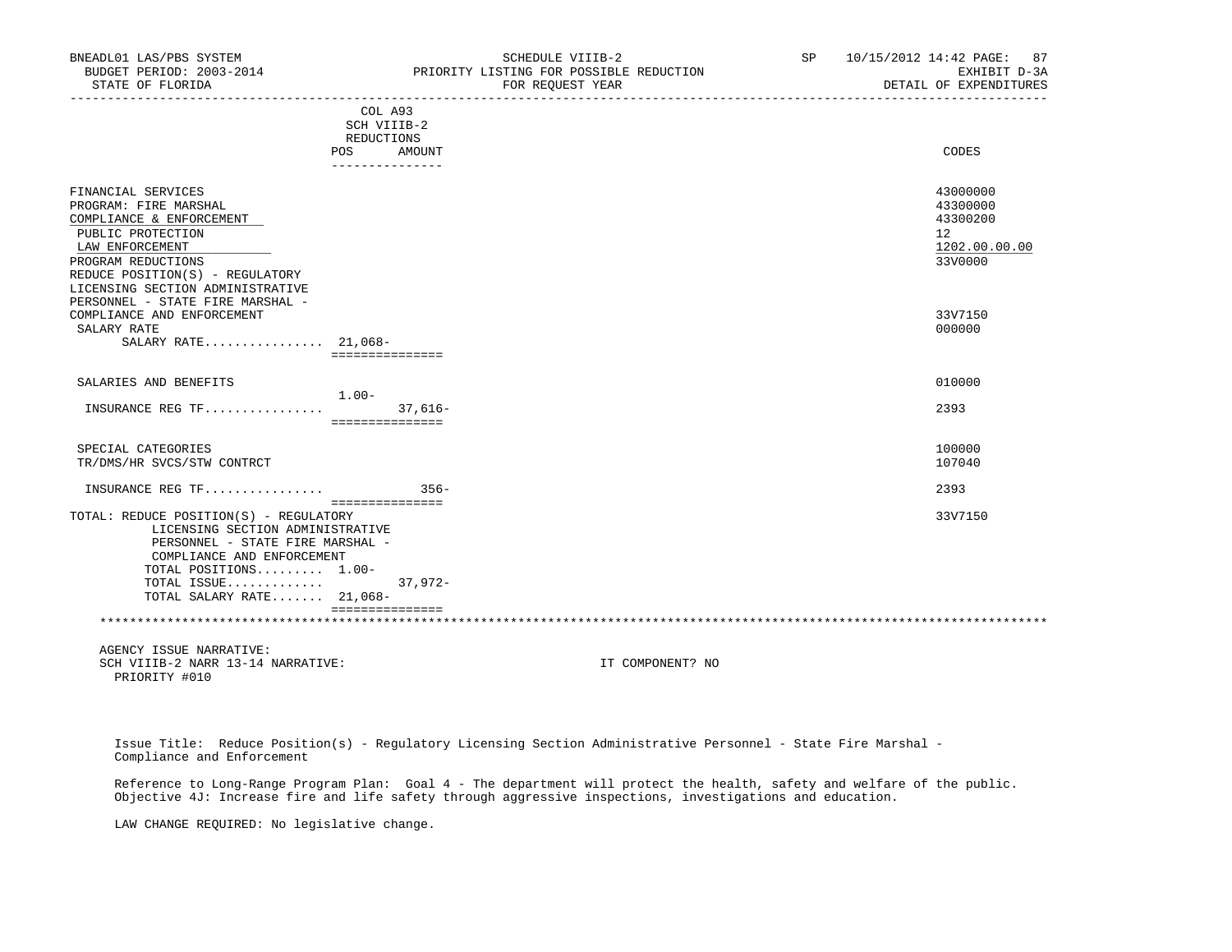| BNEADL01 LAS/PBS SYSTEM<br>BUDGET PERIOD: 2003-2014<br>STATE OF FLORIDA                                                                                                                                                                          | SCHEDULE VIIIB-2<br>PRIORITY LISTING FOR POSSIBLE REDUCTION<br>FOR REOUEST YEAR | SP | 10/15/2012 14:42 PAGE: 88<br>EXHIBIT D-3A<br>DETAIL OF EXPENDITURES |
|--------------------------------------------------------------------------------------------------------------------------------------------------------------------------------------------------------------------------------------------------|---------------------------------------------------------------------------------|----|---------------------------------------------------------------------|
|                                                                                                                                                                                                                                                  | COL A93<br>SCH VIIIB-2<br>REDUCTIONS<br>AMOUNT<br>POS                           |    | CODES                                                               |
| FINANCIAL SERVICES<br>PROGRAM: FIRE MARSHAL<br>COMPLIANCE & ENFORCEMENT<br>PUBLIC PROTECTION<br>LAW ENFORCEMENT<br>PROGRAM REDUCTIONS<br>REDUCE POSITION(S) - REGULATORY<br>LICENSING SECTION ADMINISTRATIVE<br>PERSONNEL - STATE FIRE MARSHAL - |                                                                                 |    | 43000000<br>43300000<br>43300200<br>12<br>1202.00.00.00<br>33V0000  |

COMPLIANCE AND ENFORCEMENT 33V7150

POSITION DETAIL OF SALARIES AND BENEFITS:

 This issue eliminates the Senior Clerk position in the Regulatory Licensing Section of the Bureau of Compliance and Enforcement. This position became vacant in September, 2012 and is anticipated to be filled prior to October, 2012. There are currently six positions in this section that are responsible for processing applications for certification, licensure, permitting, or registration for one of five regulated industries. The Regulatory Licensing Section also handles oversight of renewals and answers questions regarding statutory requirements for licensure. Not all positions are responsible for the same industry or part of the licensure process, but all handle at least one type of licensing individually. Section 120.60, F.S., requires that deficient applications for licensure or registration be processed and notified of deficiencies within 30 days after receipt. Completed applications must be processed within 90 days after receipt.

 In addition to processing applications, the Senior Clerk position is responsible for processing approximately 4,000 sparkler registration applications annually. In Fiscal Year 2011-12, the Regulatory Licensing Section processed over 7,000 requests for new licenses, and completed 480 regulatory inspections within the statutory time frames. To date, the section has not exceeded the statutory mandated time frame as they have always been able to assign other individuals to assist with increases or backlogs occurring during renewal time periods. Reduction of this position may affect the section's ability to process applications within their statutorily mandated timeframe.

 Eliminating this position represents a 17 percent reduction to the section. The annual average number of requests for new licenses per employee to process will increase from 1,167 to 1,400. The annual average number of regulatory inspections completed per employee will increase from 80 to 96. \*\*\*\*\*\*\*\*\*\*\*\*\*\*\*\*\*\*\*\*\*\*\*\*\*\*\*\*\*\*\*\*\*\*\*\*\*\*\*\*\*\*\*\*\*\*\*\*\*\*\*\*\*\*\*\*\*\*\*\*\*\*\*\*\*\*\*\*\*\*\*\*\*\*\*\*\*\*\*\*\*\*\*\*\*\*\*\*\*\*\*\*\*\*\*\*\*\*\*\*\*\*\*\*\*\*\*\*\*\*\*\*\*\*\*\*\*\*\*\*\*\*\*\*\*\*\*

|                                                                       | FTE      | BASE RATE | ADDITIVES | BENEFITS | SUBTOTAL        | LAPSE<br>ႜ | LAPSED SALARIES<br>AND BENEFITS |
|-----------------------------------------------------------------------|----------|-----------|-----------|----------|-----------------|------------|---------------------------------|
| A93 - SCH VIIIB-2 REDUCTIONS                                          |          |           |           |          |                 |            |                                 |
| CHANGES TO CURRENTLY AUTHORIZED POSITIONS<br>P101 PROPOSED CLASS CODE |          |           |           |          |                 |            |                                 |
| C9999 001                                                             | $1.00 -$ | 21,068-   |           | 16,548-  | $37,616 - 0.00$ |            | $37,616-$                       |
|                                                                       |          |           |           |          |                 |            |                                 |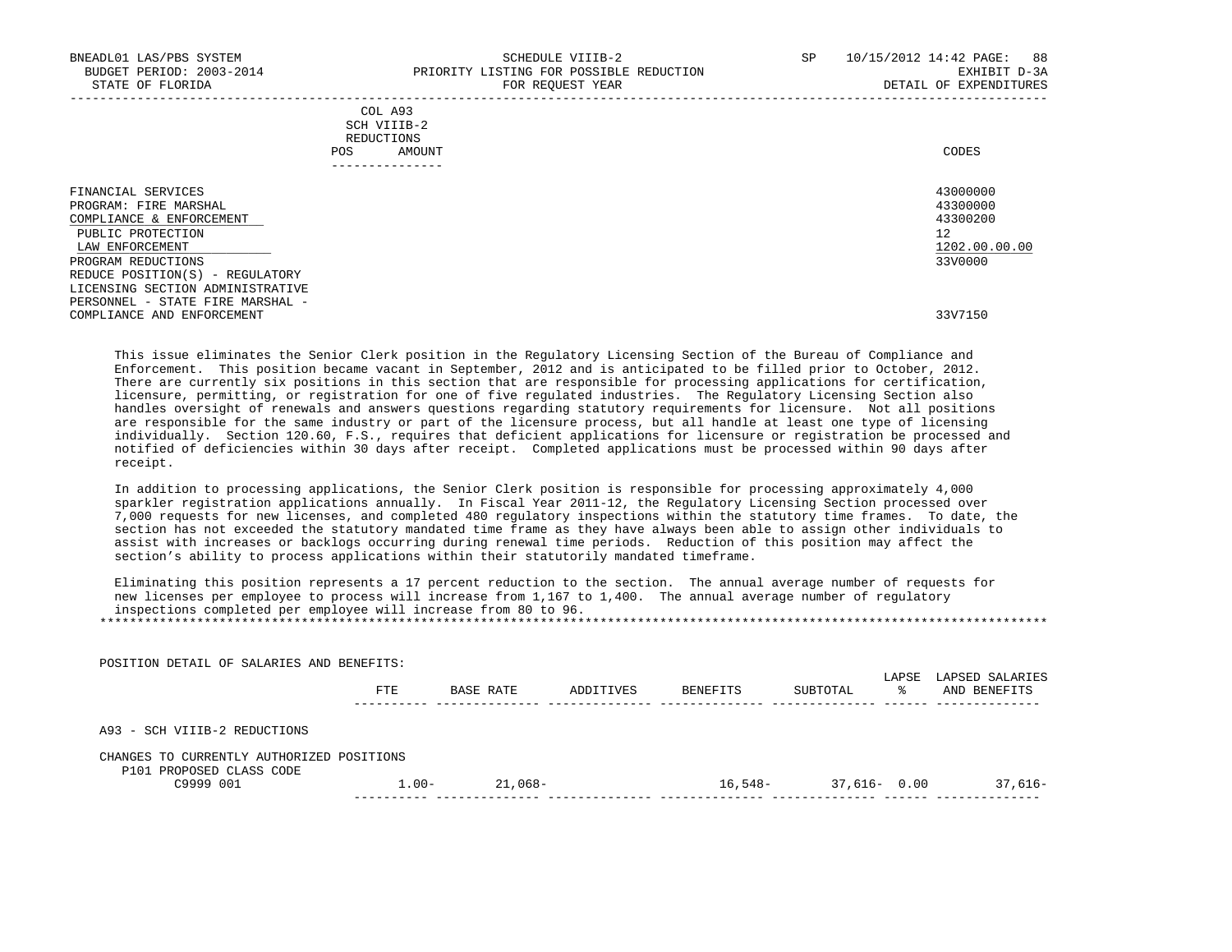| BNEADL01 LAS/PBS SYSTEM<br>BUDGET PERIOD: 2003-2014                                                                                                                                                                                              |                                                                       | PRIORITY LISTING FOR POSSIBLE REDUCTION | SCHEDULE VIIIB-2 |                    |          | SP 10/15/2012 14:42 PAGE: 89<br>EXHIBIT D-3A                                 |
|--------------------------------------------------------------------------------------------------------------------------------------------------------------------------------------------------------------------------------------------------|-----------------------------------------------------------------------|-----------------------------------------|------------------|--------------------|----------|------------------------------------------------------------------------------|
| STATE OF FLORIDA                                                                                                                                                                                                                                 |                                                                       |                                         | FOR REQUEST YEAR |                    |          | DETAIL OF EXPENDITURES                                                       |
|                                                                                                                                                                                                                                                  | COL A93<br>SCH VIIIB-2<br>REDUCTIONS<br>POS AMOUNT<br>--------------- |                                         |                  |                    |          | CODES                                                                        |
| FINANCIAL SERVICES<br>PROGRAM: FIRE MARSHAL<br>COMPLIANCE & ENFORCEMENT<br>PUBLIC PROTECTION<br>LAW ENFORCEMENT<br>PROGRAM REDUCTIONS<br>REDUCE POSITION(S) - REGULATORY<br>LICENSING SECTION ADMINISTRATIVE<br>PERSONNEL - STATE FIRE MARSHAL - |                                                                       |                                         |                  |                    |          | 43000000<br>43300000<br>43300200<br>$12^{\circ}$<br>1202.00.00.00<br>33V0000 |
| COMPLIANCE AND ENFORCEMENT                                                                                                                                                                                                                       |                                                                       |                                         |                  |                    |          | 33V7150                                                                      |
| POSITION DETAIL OF SALARIES AND BENEFITS:                                                                                                                                                                                                        |                                                                       |                                         |                  |                    |          |                                                                              |
|                                                                                                                                                                                                                                                  | FTE                                                                   | BASE RATE                               |                  | ADDITIVES BENEFITS | SUBTOTAL | LAPSE LAPSED SALARIES<br>% AND BENEFITS                                      |
| A93 - SCH VIIIB-2 REDUCTIONS                                                                                                                                                                                                                     |                                                                       |                                         |                  |                    |          |                                                                              |
| CHANGES TO CURRENTLY AUTHORIZED POSITIONS                                                                                                                                                                                                        |                                                                       |                                         |                  |                    |          |                                                                              |
| TOTALS FOR ISSUE BY FUND<br>2393 INSURANCE REG TF                                                                                                                                                                                                |                                                                       |                                         |                  |                    |          | 37,616-                                                                      |
|                                                                                                                                                                                                                                                  |                                                                       | $1.00 - 21.068 -$                       |                  | $16,548-37,616-$   |          | ______________<br>$37,616-$<br>---------------                               |
|                                                                                                                                                                                                                                                  |                                                                       |                                         |                  |                    |          |                                                                              |
| TOTAL: LAW ENFORCEMENT<br>BY FUND TYPE                                                                                                                                                                                                           |                                                                       |                                         |                  |                    |          | 1202.00.00.00                                                                |
| SALARY RATE 176,134-                                                                                                                                                                                                                             | 7.00-                                                                 |                                         |                  |                    |          | 2000                                                                         |
|                                                                                                                                                                                                                                                  | ===============                                                       |                                         |                  |                    |          |                                                                              |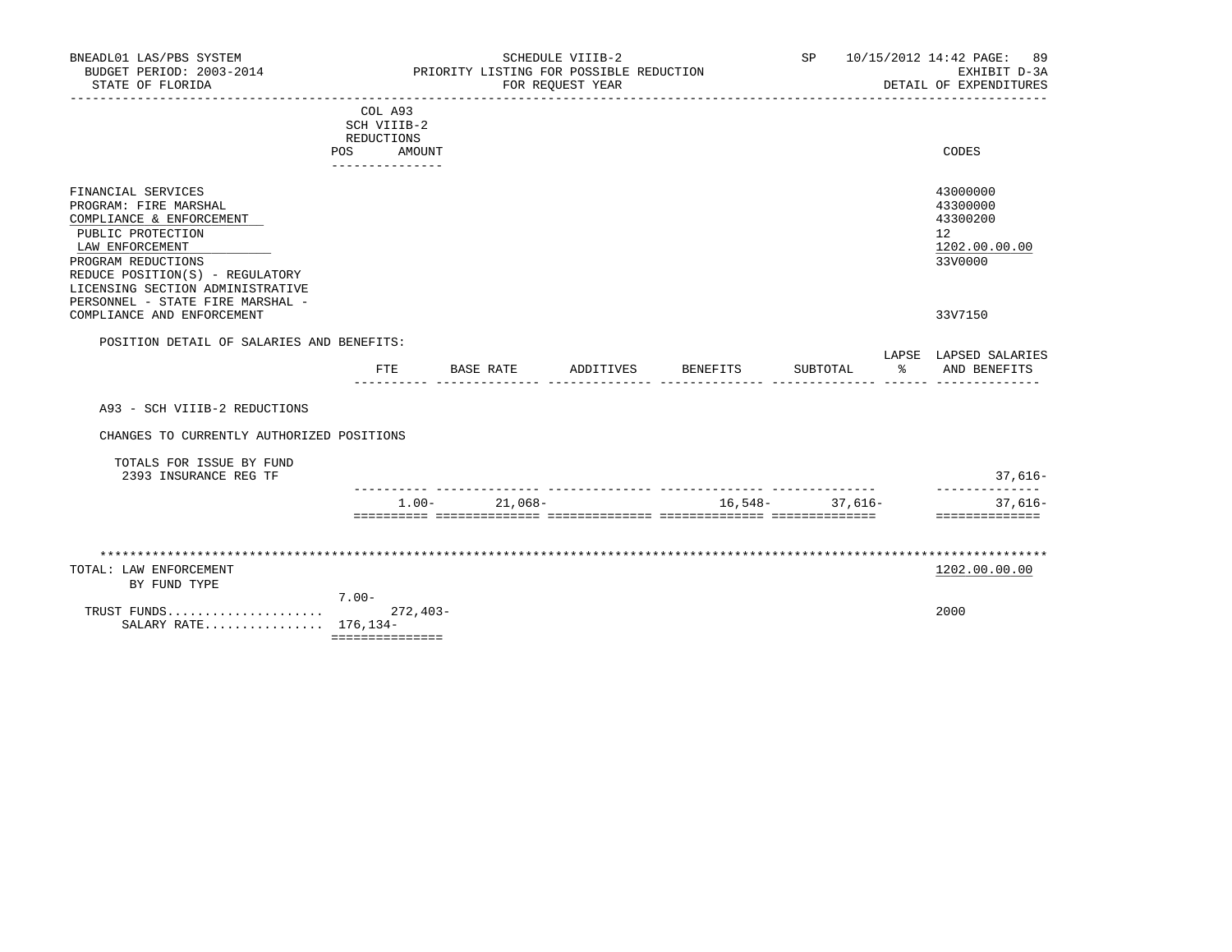| BNEADL01 LAS/PBS SYSTEM<br>BUDGET PERIOD: 2003-2014                                                                                          |                              | SCHEDULE VIIIB-2<br>PRIORITY LISTING FOR POSSIBLE REDUCTION | SP | 10/15/2012 14:42 PAGE: 90<br>EXHIBIT D-3A |
|----------------------------------------------------------------------------------------------------------------------------------------------|------------------------------|-------------------------------------------------------------|----|-------------------------------------------|
| STATE OF FLORIDA                                                                                                                             |                              | FOR REQUEST YEAR                                            |    | DETAIL OF EXPENDITURES                    |
|                                                                                                                                              | COL A93                      |                                                             |    |                                           |
|                                                                                                                                              | SCH VIIIB-2                  |                                                             |    |                                           |
|                                                                                                                                              | REDUCTIONS                   |                                                             |    |                                           |
| POS                                                                                                                                          | AMOUNT<br>---------------    |                                                             |    | CODES                                     |
| FINANCIAL SERVICES                                                                                                                           |                              |                                                             |    | 43000000                                  |
| PROGRAM: FIRE MARSHAL                                                                                                                        |                              |                                                             |    | 43300000                                  |
| FIRE & ARSON INVESTIGATION                                                                                                                   |                              |                                                             |    | 43300300                                  |
| PUBLIC PROTECTION                                                                                                                            |                              |                                                             |    | 12 <sup>°</sup>                           |
| LAW ENFORCEMENT                                                                                                                              |                              |                                                             |    | 1202.00.00.00                             |
| PROGRAM REDUCTIONS                                                                                                                           |                              |                                                             |    | 33V0000                                   |
| REDUCE POSITION(S) - ADMINISTRATIVE                                                                                                          |                              |                                                             |    |                                           |
| SUPPORT FOR PUBLIC RECORDS REQUESTS                                                                                                          |                              |                                                             |    |                                           |
| - STATE FIRE MARSHAL - FIRE AND                                                                                                              |                              |                                                             |    |                                           |
| ARSON INVESTIGATIONS                                                                                                                         |                              |                                                             |    | 33V7160                                   |
| SALARY RATE                                                                                                                                  |                              |                                                             |    | 000000                                    |
| SALARY RATE $29,640-$                                                                                                                        |                              |                                                             |    |                                           |
|                                                                                                                                              | ===============              |                                                             |    |                                           |
| SALARIES AND BENEFITS                                                                                                                        |                              |                                                             |    | 010000                                    |
| $1.00-$                                                                                                                                      |                              |                                                             |    |                                           |
| INSURANCE REG TF                                                                                                                             | $41,292-$<br>=============== |                                                             |    | 2393                                      |
| SPECIAL CATEGORIES                                                                                                                           |                              |                                                             |    | 100000                                    |
| TR/DMS/HR SVCS/STW CONTRCT                                                                                                                   |                              |                                                             |    | 107040                                    |
|                                                                                                                                              |                              |                                                             |    |                                           |
| INSURANCE REG TF                                                                                                                             | $356-$<br>===============    |                                                             |    | 2393                                      |
| TOTAL: REDUCE POSITION(S) - ADMINISTRATIVE<br>SUPPORT FOR PUBLIC RECORDS REQUESTS<br>- STATE FIRE MARSHAL - FIRE AND<br>ARSON INVESTIGATIONS |                              |                                                             |    | 33V7160                                   |
| TOTAL POSITIONS 1.00-                                                                                                                        |                              |                                                             |    |                                           |
| TOTAL ISSUE                                                                                                                                  | $41,648-$                    |                                                             |    |                                           |
| TOTAL SALARY RATE 29,640-                                                                                                                    | ===============              |                                                             |    |                                           |
|                                                                                                                                              |                              |                                                             |    |                                           |
|                                                                                                                                              |                              |                                                             |    |                                           |
| AGENCY ISSUE NARRATIVE:<br>SCH VIIIB-2 NARR 13-14 NARRATIVE:                                                                                 |                              | IT COMPONENT? NO                                            |    |                                           |
|                                                                                                                                              |                              |                                                             |    |                                           |

 Issue Title: Reduce Position(s) - Administrative Support for Public Records Requests - State Fire Marshal - Fire and Arson Investigations

PRIORITY #014

 Reference to Long-Range Program Plan: Goal 3 - The Bureau is responsible for initial investigation of the origin and cause of fires and explosions, criminal investigative duties associated with fires and/or explosions, and the reports relative to explosions or explosive devices and other law enforcement activities, as required by law (s. 633.03,F.S., and s. 552.113, F.S.).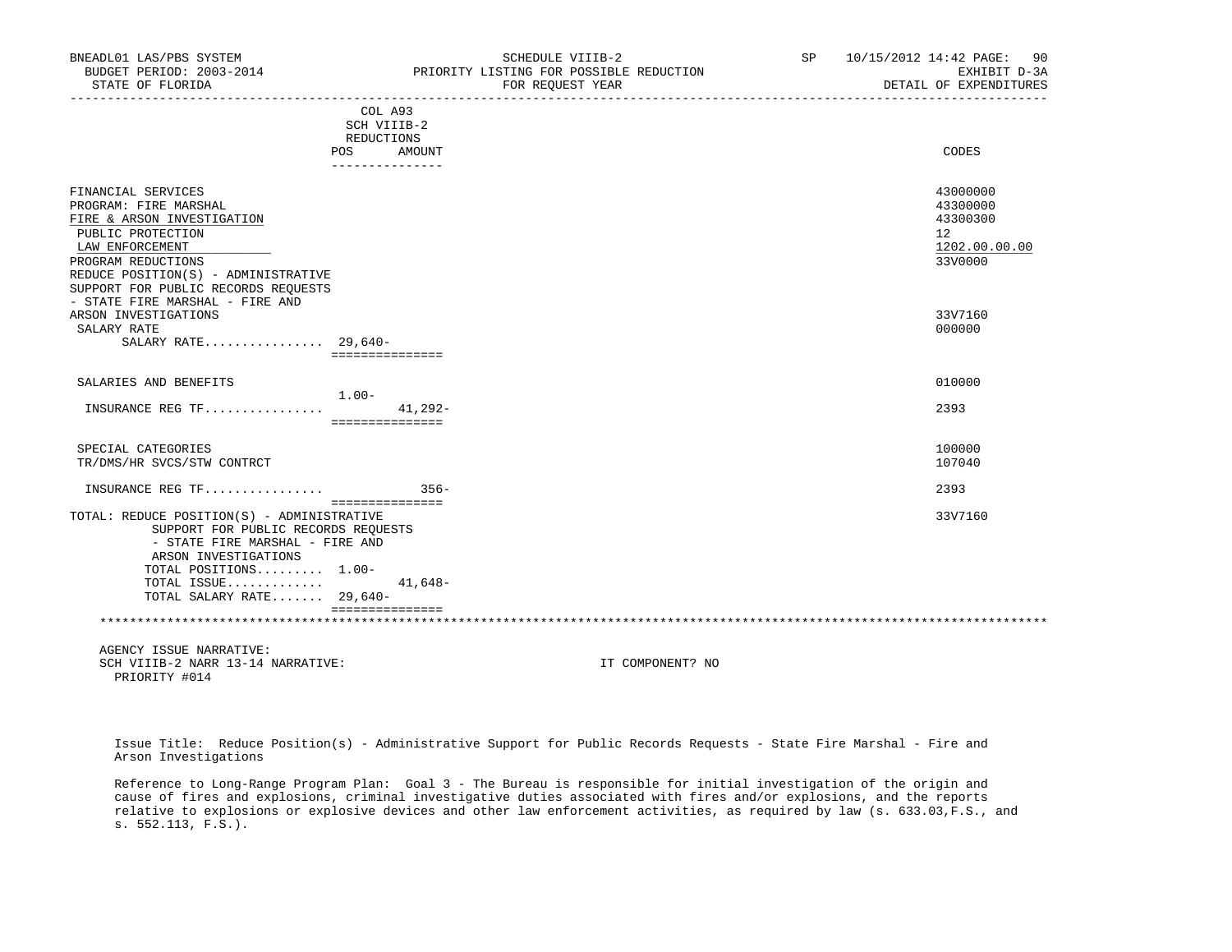|     | --------------- |       |
|-----|-----------------|-------|
| POS | AMOUNT          | CODES |
|     | REDUCTIONS      |       |
|     | SCH VIIIB-2     |       |
|     | COL A93         |       |

| FINANCIAL SERVICES                  | 43000000      |
|-------------------------------------|---------------|
| PROGRAM: FIRE MARSHAL               | 43300000      |
| FIRE & ARSON INVESTIGATION          | 43300300      |
| PUBLIC PROTECTION                   | 12            |
| LAW ENFORCEMENT                     | 1202.00.00.00 |
| PROGRAM REDUCTIONS                  | 33V0000       |
| REDUCE POSITION(S) - ADMINISTRATIVE |               |
| SUPPORT FOR PUBLIC RECORDS REQUESTS |               |
| - STATE FIRE MARSHAL - FIRE AND     |               |
| ARSON INVESTIGATIONS                | 33V7160       |

LAW CHANGE REQUIRED: No legislative change.

 This position is responsible for responding to public records requests on behalf of the division. Most State Fire Marshal public record requests are considered complex and include the collection and reproduction of documents, fire scene photographs, notes, emails and any other form that is considered a public record.

 If the Records Technician position is eliminated, this will require the reassignment of the public records function to other position(s) as an added responsibility, which may impact their ability to respond to public records requests in a timely manner, as required by department policy. There were 831 public records requests during FY 2011-12. \*\*\*\*\*\*\*\*\*\*\*\*\*\*\*\*\*\*\*\*\*\*\*\*\*\*\*\*\*\*\*\*\*\*\*\*\*\*\*\*\*\*\*\*\*\*\*\*\*\*\*\*\*\*\*\*\*\*\*\*\*\*\*\*\*\*\*\*\*\*\*\*\*\*\*\*\*\*\*\*\*\*\*\*\*\*\*\*\*\*\*\*\*\*\*\*\*\*\*\*\*\*\*\*\*\*\*\*\*\*\*\*\*\*\*\*\*\*\*\*\*\*\*\*\*\*\*

| POSITION DETAIL OF SALARIES AND BENEFITS:                             |          |           |           |          |                 | LAPSE | LAPSED SALARIES |
|-----------------------------------------------------------------------|----------|-----------|-----------|----------|-----------------|-------|-----------------|
|                                                                       | FTE      | BASE RATE | ADDITIVES | BENEFITS | SUBTOTAL        | ዱ     | AND BENEFITS    |
| A93 - SCH VIIIB-2 REDUCTIONS                                          |          |           |           |          |                 |       |                 |
| CHANGES TO CURRENTLY AUTHORIZED POSITIONS<br>P101 PROPOSED CLASS CODE |          |           |           |          |                 |       |                 |
| C9999 001                                                             | $1.00 -$ | 29,640-   |           | 11,652-  | $41,292 - 0.00$ |       | 41,292-         |
| TOTALS FOR ISSUE BY FUND<br>2393 INSURANCE REG TF                     |          |           |           |          |                 |       | $41,292-$       |
|                                                                       | $1.00-$  | 29,640-   |           | 11,652-  | 41,292-         |       | 41,292-         |

\*\*\*\*\*\*\*\*\*\*\*\*\*\*\*\*\*\*\*\*\*\*\*\*\*\*\*\*\*\*\*\*\*\*\*\*\*\*\*\*\*\*\*\*\*\*\*\*\*\*\*\*\*\*\*\*\*\*\*\*\*\*\*\*\*\*\*\*\*\*\*\*\*\*\*\*\*\*\*\*\*\*\*\*\*\*\*\*\*\*\*\*\*\*\*\*\*\*\*\*\*\*\*\*\*\*\*\*\*\*\*\*\*\*\*\*\*\*\*\*\*\*\*\*\*\*\*

POSITION DETAIL OF SALARIES AND BENEFITS: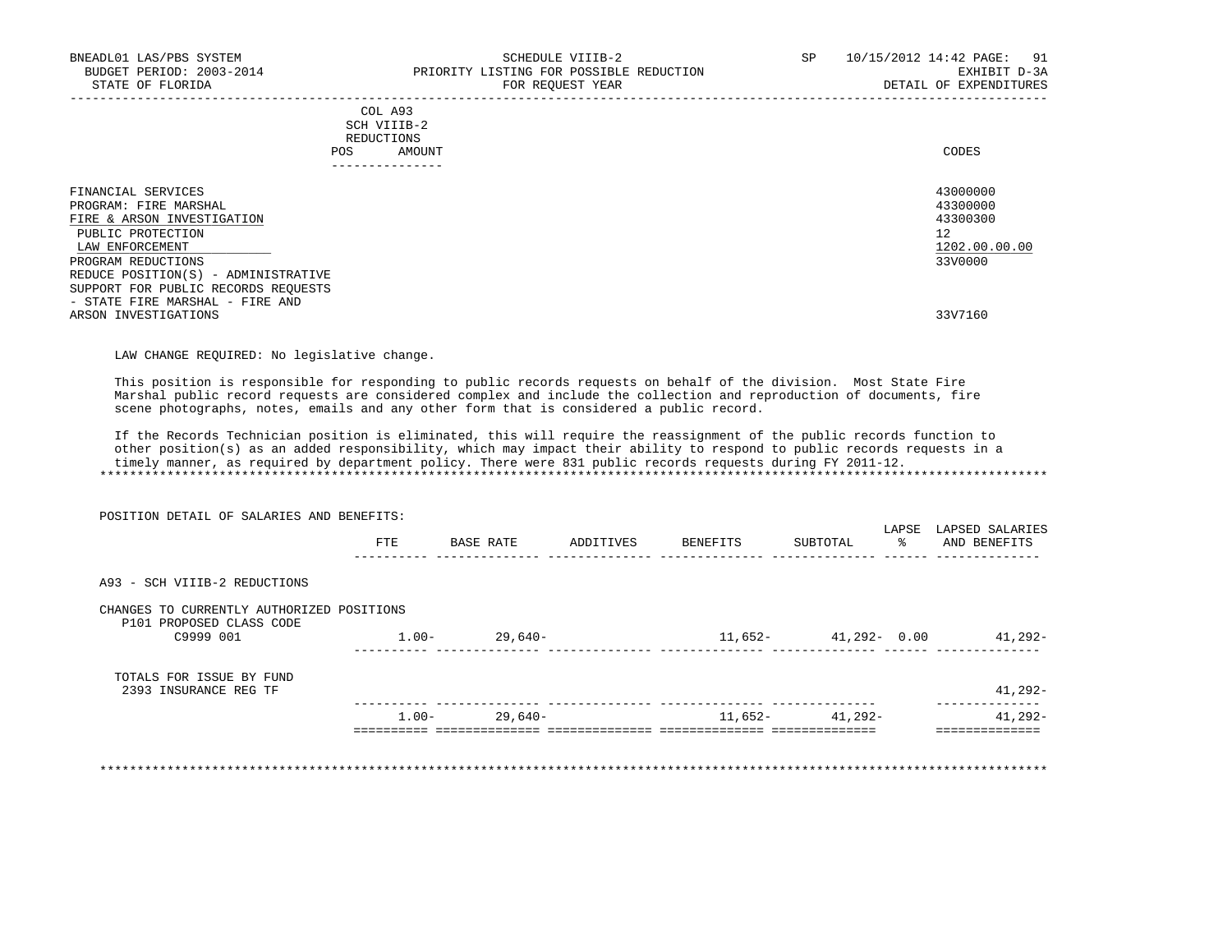| BNEADL01 LAS/PBS SYSTEM<br>BUDGET PERIOD: 2003-2014<br>STATE OF FLORIDA                                                                                                                                                   |                                      | SCHEDULE VIIIB-2<br>PRIORITY LISTING FOR POSSIBLE REDUCTION<br>FOR REQUEST YEAR |  | SP 10/15/2012 14:42 PAGE: 92<br>EXHIBIT D-3A<br>DETAIL OF EXPENDITURES          |
|---------------------------------------------------------------------------------------------------------------------------------------------------------------------------------------------------------------------------|--------------------------------------|---------------------------------------------------------------------------------|--|---------------------------------------------------------------------------------|
|                                                                                                                                                                                                                           | COL A93<br>SCH VIIIB-2<br>REDUCTIONS |                                                                                 |  |                                                                                 |
|                                                                                                                                                                                                                           | POS<br>AMOUNT<br>---------------     |                                                                                 |  | CODES                                                                           |
| FINANCIAL SERVICES<br>PROGRAM: FIRE MARSHAL<br>FIRE & ARSON INVESTIGATION<br>PUBLIC PROTECTION<br>LAW ENFORCEMENT<br>PROGRAM REDUCTIONS<br>REDUCE POSITION(S) - LAW                                                       |                                      |                                                                                 |  | 43000000<br>43300000<br>43300300<br>12 <sup>°</sup><br>1202.00.00.00<br>33V0000 |
| ENFORCEMENT INVESTIGATORS(S) FIELD<br>PERSONNEL - STATE FIRE MARSHAL -<br>FIRE AND ARSON INVESTIGATIONS<br>SALARY RATE<br>SALARY RATE 155,819-                                                                            | ===============                      |                                                                                 |  | 33V7170<br>000000                                                               |
| SALARIES AND BENEFITS                                                                                                                                                                                                     | $4.00-$                              |                                                                                 |  | 010000                                                                          |
| INSURANCE REG TF                                                                                                                                                                                                          | $231.440-$<br>===============        |                                                                                 |  | 2393                                                                            |
| SPECIAL CATEGORIES<br>TR/DMS/HR SVCS/STW CONTRCT                                                                                                                                                                          |                                      |                                                                                 |  | 100000<br>107040                                                                |
| INSURANCE REG TF $1.424-$                                                                                                                                                                                                 | ===============                      |                                                                                 |  | 2393                                                                            |
| TOTAL: REDUCE POSITION(S) - LAW<br>ENFORCEMENT INVESTIGATORS(S) FIELD<br>PERSONNEL - STATE FIRE MARSHAL -<br>FIRE AND ARSON INVESTIGATIONS<br>TOTAL POSITIONS 4.00-<br>TOTAL ISSUE 232,864-<br>TOTAL SALARY RATE 155,819- | ===============                      |                                                                                 |  | 33V7170                                                                         |
| AGENCY ISSUE NARRATIVE:<br>SCH VIIIB-2 NARR 13-14 NARRATIVE:<br>PRIORITY #049                                                                                                                                             |                                      | IT COMPONENT? NO                                                                |  |                                                                                 |

 Issue Title: Reduce Position(s) - Law Enforcement Investigator(s) Field Personnel - State Fire Marshal - Fire and Arson Investigations

 Reference to Long-Range Program Plan: Goal 3 - The Bureau is responsible for initial investigation of the origin and cause of fires and explosions, criminal investigative duties associated with fires and/or explosions, and the reports relative to explosions or explosive devices and other law enforcement activities, as required by law (s. 633.03,F.S., and s. 552.113, F.S.).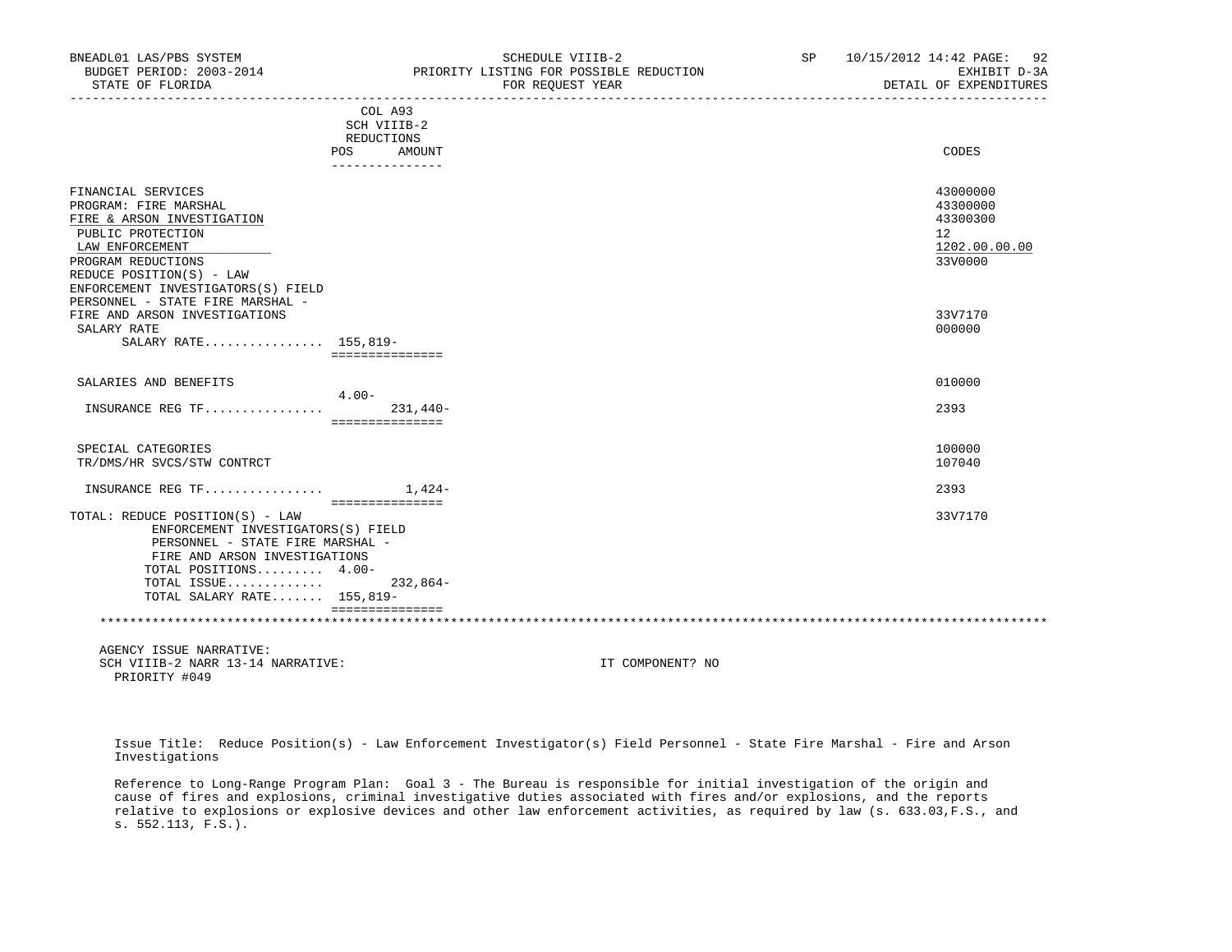|            | _______________ |       |
|------------|-----------------|-------|
| POS        | AMOUNT          | CODES |
| REDUCTIONS |                 |       |
|            | SCH VIIIB-2     |       |
|            | COL A93         |       |

| FINANCIAL SERVICES                 | 43000000      |
|------------------------------------|---------------|
| PROGRAM: FIRE MARSHAL              | 43300000      |
| FIRE & ARSON INVESTIGATION         | 43300300      |
| PUBLIC PROTECTION                  | 12            |
| LAW ENFORCEMENT                    | 1202.00.00.00 |
| PROGRAM REDUCTIONS                 | 33V0000       |
| REDUCE POSITION(S) - LAW           |               |
| ENFORCEMENT INVESTIGATORS(S) FIELD |               |
| PERSONNEL - STATE FIRE MARSHAL -   |               |
| FIRE AND ARSON INVESTIGATIONS      | 33V7170       |

LAW CHANGE REQUIRED: No legislative change.

POSITION DETAIL OF SALARIES AND BENEFITS:

 This issue will reduce the Bureau of Fire and Arson Investigations by four sworn detective positions that are currently filled. Detectives conduct fire and arson investigations and respond to Explosive Ordinance Device incidents statewide. Detectives also respond as part of the State of Florida's Emergency Response Team to natural and manmade disasters statewide pursuant to Chapter 252, F.S.

 This reduction may delay the completion of casework and criminal investigations. It could also delay response times to requests for new investigations. The four positions identified for elimination are located in Jackson (Accelerant Detection Canine handler), Lake, Orange, and Polk counties.

 The bureau receives approximately 3,975 calls for service annually. The average caseload when all 75 detective positions are filled is approximately 53 cases per detective. Elimination of these positions will require that the caseload from these positions be spread among the remaining 71 personnel in the regional offices, increasing their average case load to 56 cases per detective. Over the last two years, the Bureau of Fire and Arson Investigations has been reduced by two upper level law enforcement positions due to budget reductions.

\*\*\*\*\*\*\*\*\*\*\*\*\*\*\*\*\*\*\*\*\*\*\*\*\*\*\*\*\*\*\*\*\*\*\*\*\*\*\*\*\*\*\*\*\*\*\*\*\*\*\*\*\*\*\*\*\*\*\*\*\*\*\*\*\*\*\*\*\*\*\*\*\*\*\*\*\*\*\*\*\*\*\*\*\*\*\*\*\*\*\*\*\*\*\*\*\*\*\*\*\*\*\*\*\*\*\*\*\*\*\*\*\*\*\*\*\*\*\*\*\*\*\*\*\*\*\*

| ROSIIION DEIAIL OF SALAKIES AND BENEFIIS.                             |          |           |           |          |               | LAPSE | LAPSED SALARIES |
|-----------------------------------------------------------------------|----------|-----------|-----------|----------|---------------|-------|-----------------|
|                                                                       | FTE      | BASE RATE | ADDITIVES | BENEFITS | SUBTOTAL      | °     | AND BENEFITS    |
| A93 - SCH VIIIB-2 REDUCTIONS                                          |          |           |           |          |               |       |                 |
| CHANGES TO CURRENTLY AUTHORIZED POSITIONS<br>P101 PROPOSED CLASS CODE |          |           |           |          |               |       |                 |
| C9859 001                                                             | $4.00 -$ | 155,819-  |           | 75,621-  | 231,440- 0.00 |       | $231.440-$      |
|                                                                       |          |           |           |          |               |       |                 |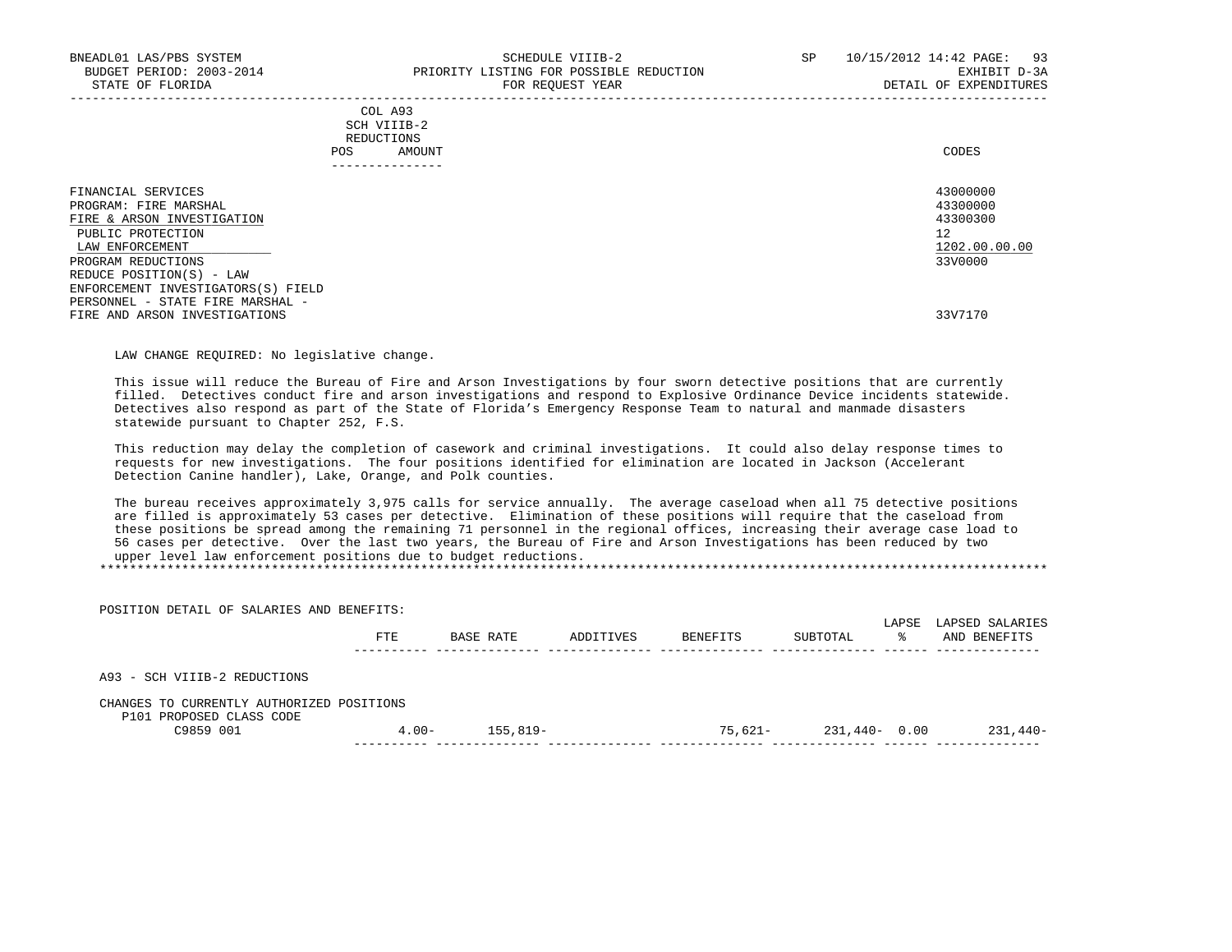| BNEADL01 LAS/PBS SYSTEM<br>BUDGET PERIOD: 2003-2014<br>STATE OF FLORIDA                                                                                                                                   |                                                                       |           |                                            | SCHEDULE VIIIB-2<br>PRIORITY LISTING FOR POSSIBLE REDUCTION<br>FOR REQUEST YEAR |                                        | SP              | 10/15/2012 14:42 PAGE:<br>94<br>EXHIBIT D-3A<br>DETAIL OF EXPENDITURES        |
|-----------------------------------------------------------------------------------------------------------------------------------------------------------------------------------------------------------|-----------------------------------------------------------------------|-----------|--------------------------------------------|---------------------------------------------------------------------------------|----------------------------------------|-----------------|-------------------------------------------------------------------------------|
| -------------------------                                                                                                                                                                                 | COL A93<br>SCH VIIIB-2<br>REDUCTIONS<br>POS AMOUNT<br>--------------- |           |                                            |                                                                                 | ----------------------------           |                 | CODES                                                                         |
| FINANCIAL SERVICES<br>PROGRAM: FIRE MARSHAL<br>FIRE & ARSON INVESTIGATION<br>PUBLIC PROTECTION<br>LAW ENFORCEMENT<br>PROGRAM REDUCTIONS<br>REDUCE POSITION(S) - LAW<br>ENFORCEMENT INVESTIGATORS(S) FIELD |                                                                       |           |                                            |                                                                                 |                                        |                 | 43000000<br>43300000<br>43300300<br>12<br>1202.00.00.00<br>33V0000            |
| PERSONNEL - STATE FIRE MARSHAL -<br>FIRE AND ARSON INVESTIGATIONS                                                                                                                                         |                                                                       |           |                                            |                                                                                 |                                        |                 | 33V7170                                                                       |
| POSITION DETAIL OF SALARIES AND BENEFITS:                                                                                                                                                                 | ETE                                                                   |           | BASE RATE                                  |                                                                                 | __________ ________________ _____ ____ |                 | LAPSE LAPSED SALARIES<br>ADDITIVES BENEFITS SUBTOTAL $\text{\$}$ AND BENEFITS |
| A93 - SCH VIIIB-2 REDUCTIONS                                                                                                                                                                              |                                                                       |           |                                            |                                                                                 |                                        |                 |                                                                               |
| CHANGES TO CURRENTLY AUTHORIZED POSITIONS                                                                                                                                                                 |                                                                       |           |                                            |                                                                                 |                                        |                 |                                                                               |
| TOTALS FOR ISSUE BY FUND<br>2393 INSURANCE REG TF                                                                                                                                                         |                                                                       |           |                                            |                                                                                 |                                        |                 | $231,440-$                                                                    |
|                                                                                                                                                                                                           |                                                                       |           | ______ _____________<br>$4.00 - 155,819 -$ |                                                                                 |                                        | 75,621-231,440- | ______________<br>$231,440-$<br>==============                                |
|                                                                                                                                                                                                           |                                                                       |           |                                            |                                                                                 |                                        |                 |                                                                               |
| REDUCE POSITION(S) - ADMINISTRATIVE<br>SECRETARY (S) FIELD OFFICES - STATE<br>FIRE MARSHAL - FIRE AND ARSON                                                                                               |                                                                       |           |                                            |                                                                                 |                                        |                 |                                                                               |
| INVESTIGATIONS<br>SALARY RATE<br>SALARY RATE 62,581-                                                                                                                                                      | ===============                                                       |           |                                            |                                                                                 |                                        |                 | 33V7210<br>000000                                                             |
| SALARIES AND BENEFITS                                                                                                                                                                                     |                                                                       |           |                                            |                                                                                 |                                        |                 | 010000                                                                        |
| INSURANCE REG TF                                                                                                                                                                                          | $3.00 -$<br>===============                                           | $94,160-$ |                                            |                                                                                 |                                        |                 | 2393                                                                          |
| SPECIAL CATEGORIES<br>TR/DMS/HR SVCS/STW CONTRCT                                                                                                                                                          |                                                                       |           |                                            |                                                                                 |                                        |                 | 100000<br>107040                                                              |
| INSURANCE REG TF                                                                                                                                                                                          | ===============                                                       | 1,068-    |                                            |                                                                                 |                                        |                 | 2393                                                                          |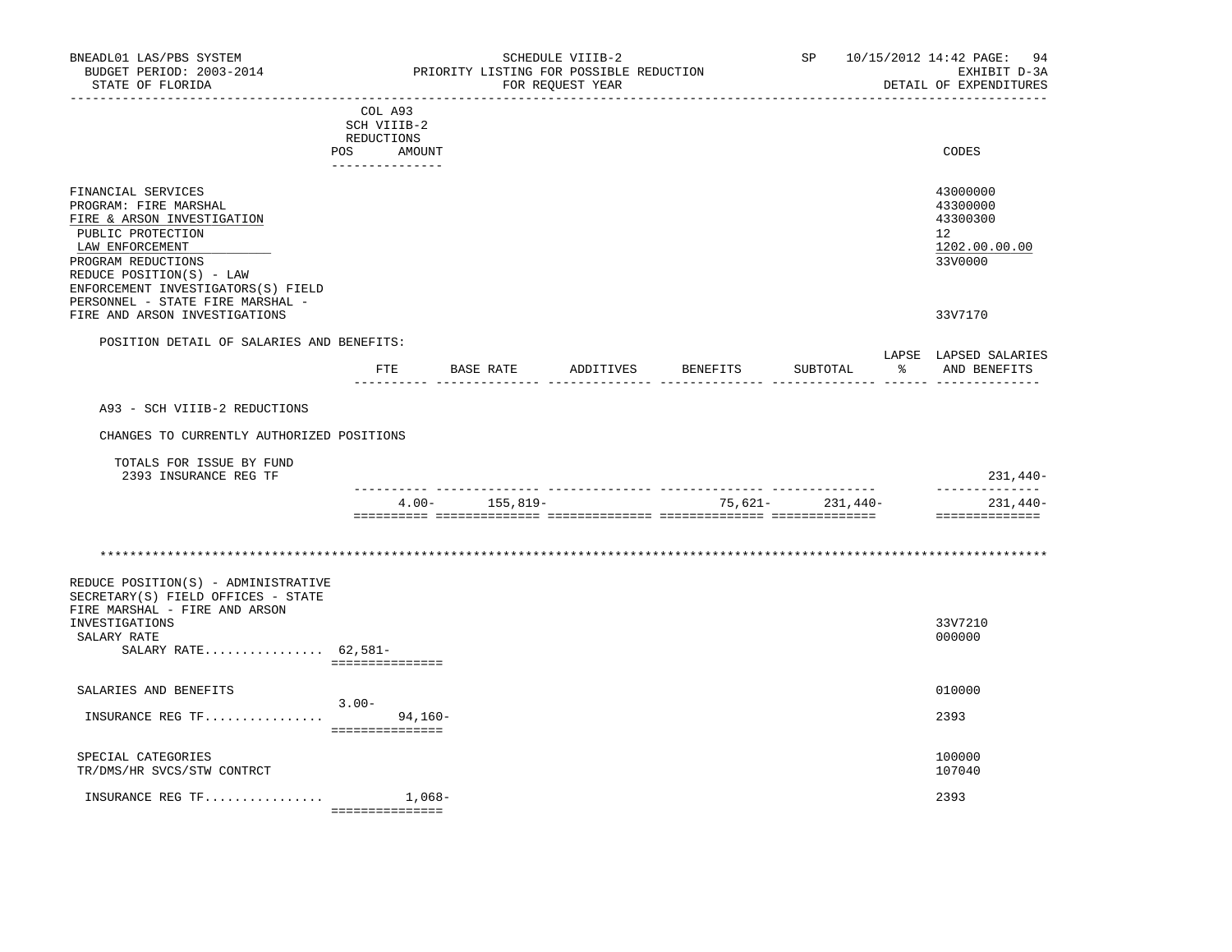| SCHEDULE VIIIB-2<br>PRIORITY LISTING FOR POSSIBLE REDUCTION<br>FOR REOUEST YEAR | SP | 95<br>10/15/2012 14:42 PAGE:<br>EXHIBIT D-3A<br>DETAIL OF EXPENDITURES |
|---------------------------------------------------------------------------------|----|------------------------------------------------------------------------|
| COL A93<br>SCH VIIIB-2<br>REDUCTIONS<br>AMOUNT                                  |    | CODES                                                                  |
|                                                                                 |    | 43000000<br>43300000<br>43300300<br>12<br>1202.00.00.00<br>33V0000     |
|                                                                                 |    | 33V7210                                                                |
| SECRETARY(S) FIELD OFFICES - STATE<br>$95.228 -$                                |    | 33V7210                                                                |
|                                                                                 |    |                                                                        |
|                                                                                 |    | _______________________________                                        |

 Issue Title: Reduce Position(s) - Administrative Secretary(s) Field Offices - State Fire Marshal - Fire and Arson Investigations

 Reference to Long-Range Program Plan: Goal 3 - The Bureau is responsible for initial investigation of the origin and cause of fires and explosions, criminal investigative duties associated with fires and/or explosions, and the reports relative to explosions or explosive devices and other law enforcement activities, as required by law (s. 633.03,F.S., and s. 552.113, F.S.).

LAW CHANGE REQUIRED: No legislative change.

 The Bureau of Fire and Arson Investigations is divided into six regions within two districts. District #1 is comprised of three regions located in the northern part of the state; and District #2 is comprised of three regions located in the southern part of the state. There are 12 field offices distributed among the six regions; however, there are nine Administrative Secretary's covering 12 field offices. The Administrative Secretary positions assigned to these field offices provide clerical support for law enforcement personnel.

 This issue eliminates three Administrative Secretaries located in the Tallahassee, Daytona Beach, and Lake Wales field offices, two of which are currently filled. One position has been vacant since August, 2012. Eliminating three positions will result in a 33 percent reduction of administrative support for sworn law enforcement personnel statewide.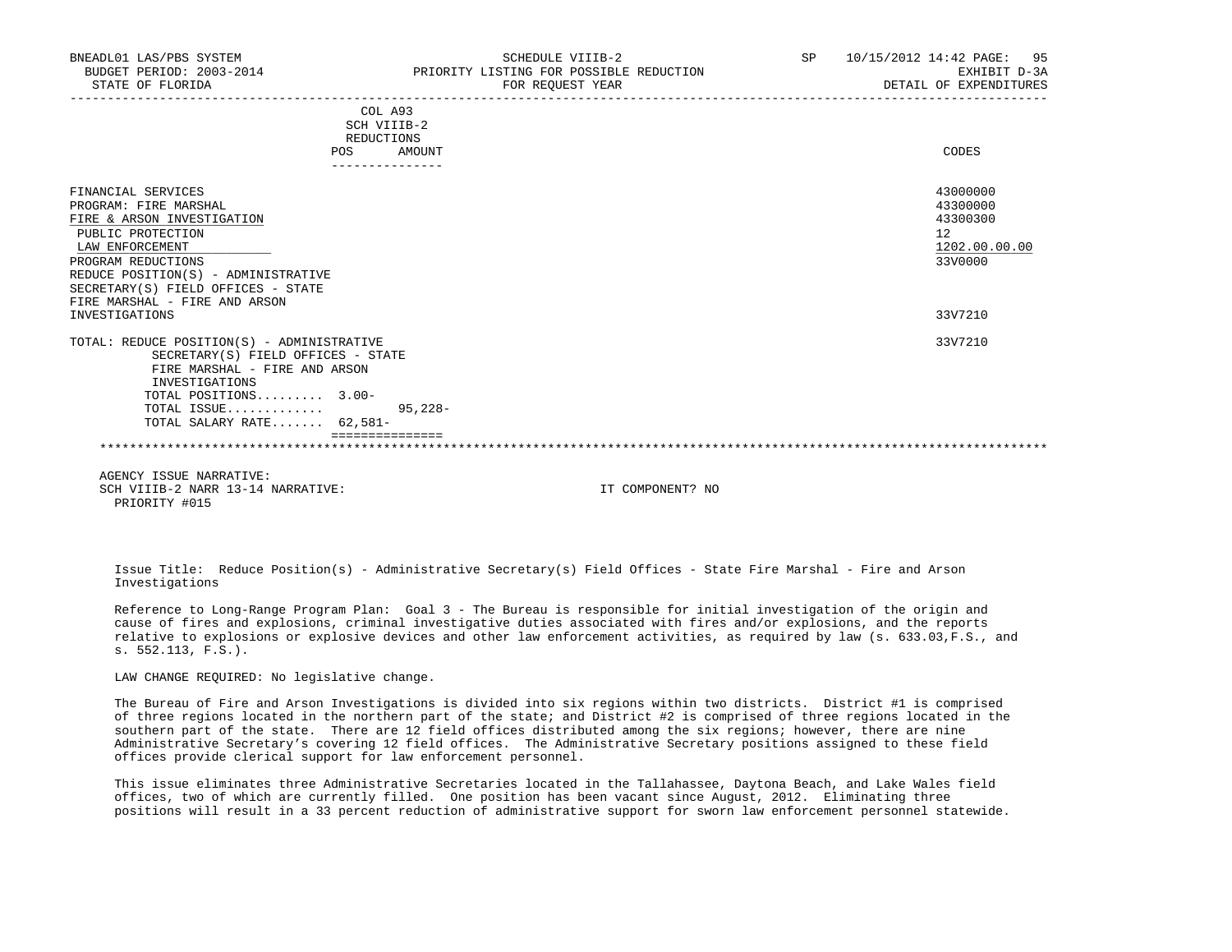|            | _______________ |       |
|------------|-----------------|-------|
| POS        | AMOUNT          | CODES |
| REDUCTIONS |                 |       |
|            | SCH VIIIB-2     |       |
|            | COL A93         |       |

 FINANCIAL SERVICES 43000000 PROGRAM: FIRE MARSHAL 43300000 (1) 2300000 (1) 2300000 (1) 43300000 (1) 43300000 (1) 43300000 (1) 43300000 (1) 4330000 (1) 43300 (1) 43300 (1) 43300 (1) 43300 (1) 43300 (1) 43300 (1) 43300 (1) 43300 (1) 43300 (1) 43300 (1) FIRE & ARSON INVESTIGATION 433<br>PUBLIC PROTECTION 12 PUBLIC PROTECTION 12<br>
LAW ENFORCEMENT 1202.00.00.00 PUBLIC PROTECTION 1202.00.00.00  $\texttt{LAN ENFORCEMENT} \color{black} 1202.00.00.00$  PROGRAM REDUCTIONS 33V0000 REDUCE POSITION(S) - ADMINISTRATIVE SECRETARY(S) FIELD OFFICES - STATE FIRE MARSHAL - FIRE AND ARSON INVESTIGATIONS 33V7210

 These positions serve as a point of contact for inquiries from the public in the area served by the respective field offices as well as administrative duties such as case file construction, filing, answering phone inquiries, and mail intake and distribution. While the duties of these positions are not tracked in a quantitative manner, the loss of these positions will result in slower response times to correspondence and a reduction in customer service. In addition, the workload could double for those field offices that have Administrative Secretary's who could be required to assist the field offices who no longer have administrative support. The reduction will increase the need for sworn personnel to complete office functions which may delay timely completion of their ongoing investigations.

 The number of case files built and maintained by administrative staff during FY 2011-12 included 262 in the Tallahassee Field Office; 292 in the Daytona Beach Field Office; and 329 in the Lake Wales Field Office. Day fire requests are typically received at the field office and public requests for assistance and information are also handled by administrative staff personnel. Together, these three Field Offices represented a combined 24 percent of all requests received by the bureau.

 On average, there are 75 requests for public records each month, resulting in more than 900 per year for the bureau. The Public Records Unit only has access to "fire reports" and not an entire case file housed in the field offices. When field offices receive a request for an entire case file, the administrative staff are required to review/redact, copy and send information to headquarters. Additionally, daily reports of requests for service and arrest information are required to be completed and submitted to headquarters, as well as monthly vehicle logs and purchasing card reports. \*\*\*\*\*\*\*\*\*\*\*\*\*\*\*\*\*\*\*\*\*\*\*\*\*\*\*\*\*\*\*\*\*\*\*\*\*\*\*\*\*\*\*\*\*\*\*\*\*\*\*\*\*\*\*\*\*\*\*\*\*\*\*\*\*\*\*\*\*\*\*\*\*\*\*\*\*\*\*\*\*\*\*\*\*\*\*\*\*\*\*\*\*\*\*\*\*\*\*\*\*\*\*\*\*\*\*\*\*\*\*\*\*\*\*\*\*\*\*\*\*\*\*\*\*\*\*

| POSITION DETAIL OF SALARIES AND BENEFITS:                             |          |           |           |                 |                 |            |                                 |
|-----------------------------------------------------------------------|----------|-----------|-----------|-----------------|-----------------|------------|---------------------------------|
|                                                                       | FTE      | BASE RATE | ADDITIVES | <b>BENEFITS</b> | SUBTOTAL        | LAPSE<br>° | LAPSED SALARIES<br>AND BENEFITS |
| A93 - SCH VIIIB-2 REDUCTIONS                                          |          |           |           |                 |                 |            |                                 |
| CHANGES TO CURRENTLY AUTHORIZED POSITIONS<br>P101 PROPOSED CLASS CODE |          |           |           |                 |                 |            |                                 |
| C9999 001                                                             | $3.00 -$ | $62,581-$ |           | $31.579-$       | $94,160 - 0.00$ |            | $94.160 -$                      |
|                                                                       |          |           |           |                 |                 |            |                                 |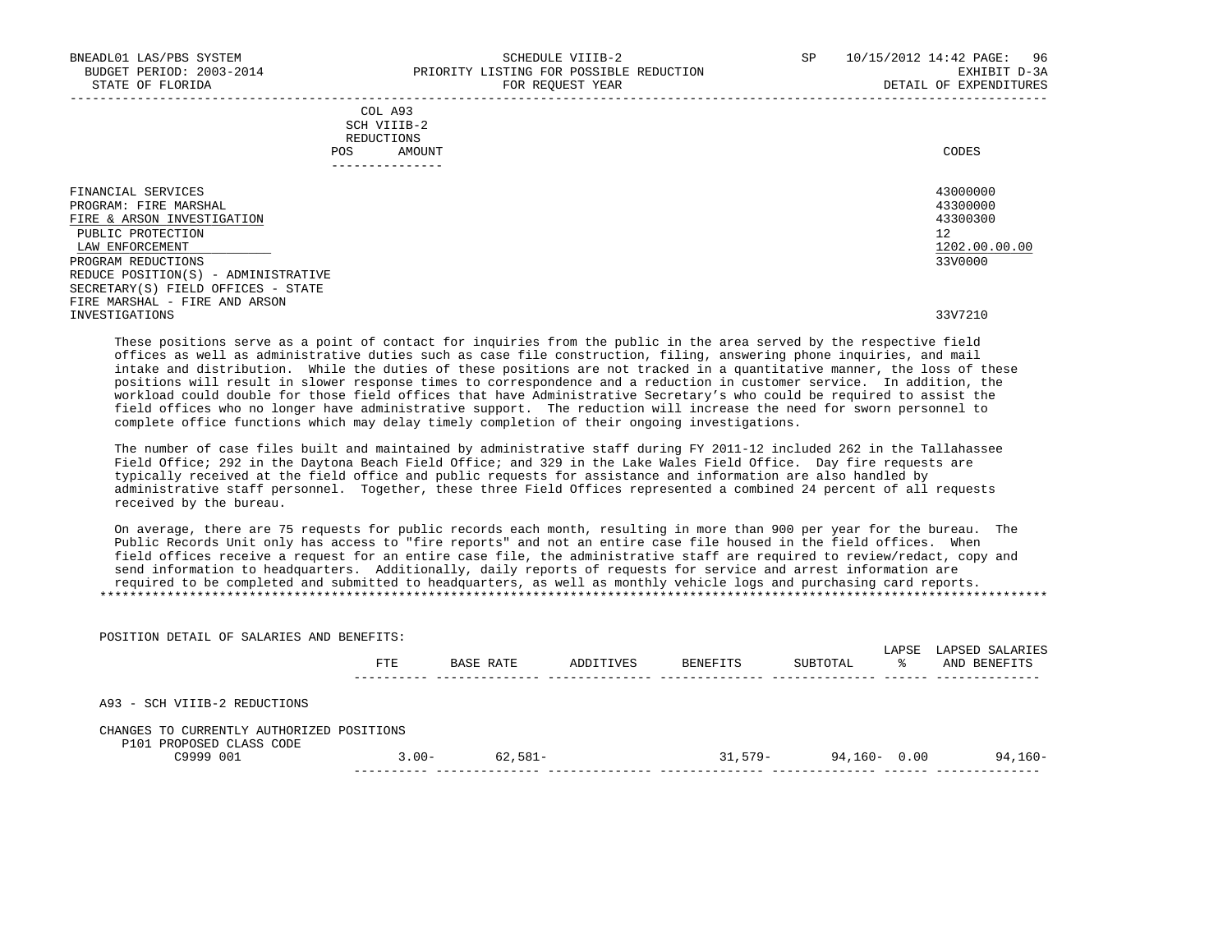| BNEADL01 LAS/PBS SYSTEM<br>BUDGET PERIOD: 2003-2014<br>STATE OF FLORIDA                                                                                                                                              |                                                                                                     |                   | SCHEDULE VIIIB-2<br>PRIORITY LISTING FOR POSSIBLE REDUCTION<br>FOR REQUEST YEAR |                                                      | SP               | 10/15/2012 14:42 PAGE:<br>97<br>EXHIBIT D-3A<br>DETAIL OF EXPENDITURES |
|----------------------------------------------------------------------------------------------------------------------------------------------------------------------------------------------------------------------|-----------------------------------------------------------------------------------------------------|-------------------|---------------------------------------------------------------------------------|------------------------------------------------------|------------------|------------------------------------------------------------------------|
|                                                                                                                                                                                                                      | --------------------------<br>COL A93<br>SCH VIIIB-2<br>REDUCTIONS<br>POS AMOUNT<br>--------------- |                   |                                                                                 | ________________________________                     |                  | CODES                                                                  |
| FINANCIAL SERVICES<br>PROGRAM: FIRE MARSHAL<br>FIRE & ARSON INVESTIGATION<br>PUBLIC PROTECTION<br>LAW ENFORCEMENT<br>PROGRAM REDUCTIONS<br>REDUCE POSITION(S) - ADMINISTRATIVE<br>SECRETARY(S) FIELD OFFICES - STATE |                                                                                                     |                   |                                                                                 |                                                      |                  | 43000000<br>43300000<br>43300300<br>12<br>1202.00.00.00<br>33V0000     |
| FIRE MARSHAL - FIRE AND ARSON<br>INVESTIGATIONS                                                                                                                                                                      |                                                                                                     |                   |                                                                                 |                                                      |                  | 33V7210                                                                |
| POSITION DETAIL OF SALARIES AND BENEFITS:                                                                                                                                                                            | ETE                                                                                                 | BASE RATE         |                                                                                 | ADDITIVES BENEFITS SUBTOTAL $\text{\$}$ AND BENEFITS |                  | LAPSE LAPSED SALARIES                                                  |
| A93 - SCH VIIIB-2 REDUCTIONS                                                                                                                                                                                         |                                                                                                     |                   |                                                                                 |                                                      |                  |                                                                        |
| CHANGES TO CURRENTLY AUTHORIZED POSITIONS                                                                                                                                                                            |                                                                                                     |                   |                                                                                 |                                                      |                  |                                                                        |
| TOTALS FOR ISSUE BY FUND<br>2393 INSURANCE REG TF                                                                                                                                                                    |                                                                                                     |                   |                                                                                 |                                                      |                  | $94,160-$                                                              |
|                                                                                                                                                                                                                      |                                                                                                     | $3.00 - 62,581 -$ |                                                                                 |                                                      | $31,579-94,160-$ | ______________<br>94,160-<br>==============                            |
|                                                                                                                                                                                                                      |                                                                                                     |                   |                                                                                 |                                                      |                  |                                                                        |
| REDUCE POSITION(S) - CRIME<br>INTELLIGENCE ANALYSTS FIELD<br>PERSONNEL - STATE FIRE MARSHAL -<br>FIRE AND ARSON INVESTIGATIONS<br>SALARY RATE<br>SALARY RATE 132,525-                                                | ===============                                                                                     |                   |                                                                                 |                                                      |                  | 33V7220<br>000000                                                      |
| SALARIES AND BENEFITS                                                                                                                                                                                                |                                                                                                     |                   |                                                                                 |                                                      |                  | 010000                                                                 |
| INSURANCE REG TF 175,560-                                                                                                                                                                                            | $4.00 -$<br>===============                                                                         |                   |                                                                                 |                                                      |                  | 2393                                                                   |
| SPECIAL CATEGORIES<br>TR/DMS/HR SVCS/STW CONTRCT                                                                                                                                                                     |                                                                                                     |                   |                                                                                 |                                                      |                  | 100000<br>107040                                                       |
| INSURANCE REG TF                                                                                                                                                                                                     | 1,424-<br>===============                                                                           |                   |                                                                                 |                                                      |                  | 2393                                                                   |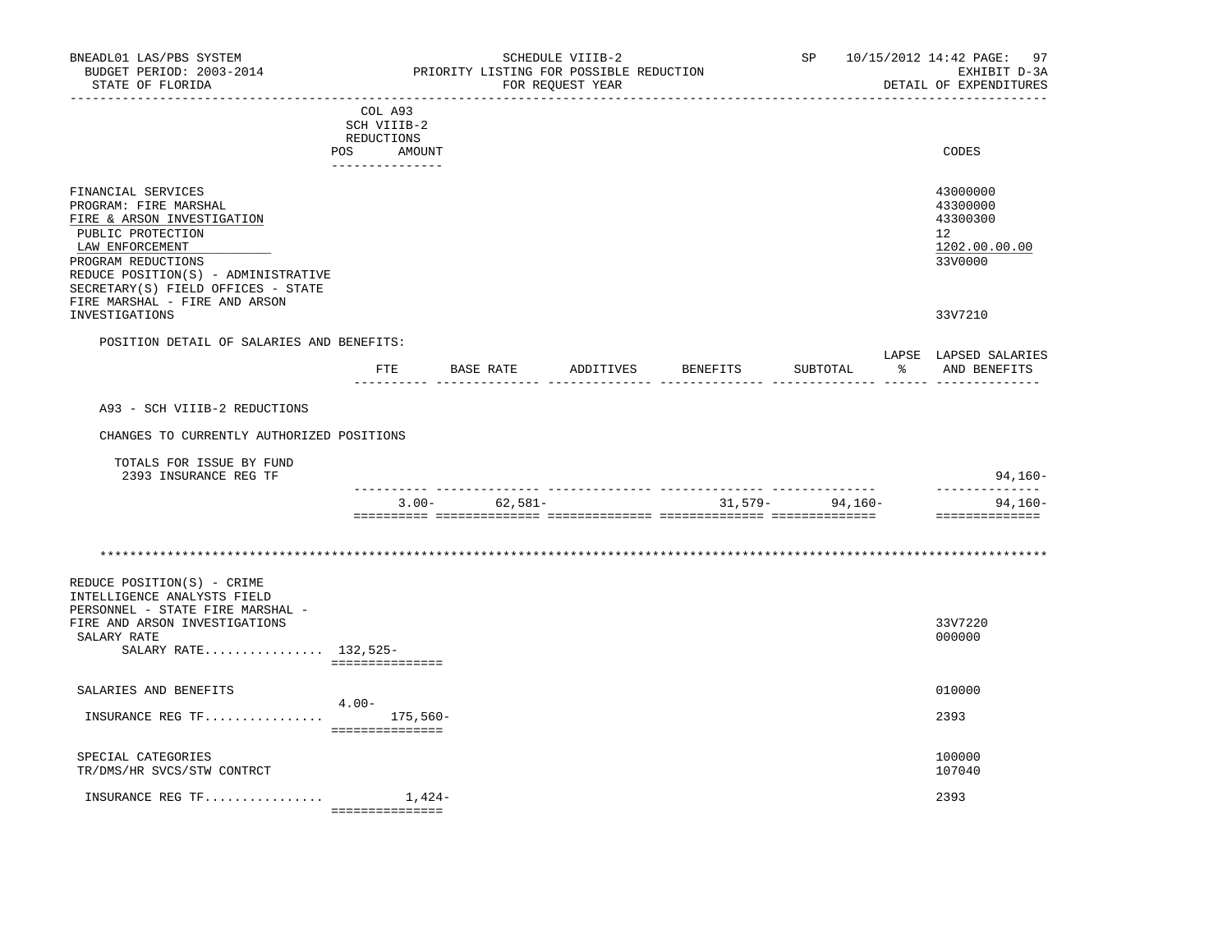| COL A93<br>SCH VIIIB-2<br>REDUCTIONS<br>POS<br>AMOUNT<br>FINANCIAL SERVICES<br>PROGRAM: FIRE MARSHAL<br>FIRE & ARSON INVESTIGATION<br>PUBLIC PROTECTION                                                                 | EXHIBIT D-3A<br>DETAIL OF EXPENDITURES                             |
|-------------------------------------------------------------------------------------------------------------------------------------------------------------------------------------------------------------------------|--------------------------------------------------------------------|
|                                                                                                                                                                                                                         | CODES                                                              |
| LAW ENFORCEMENT<br>PROGRAM REDUCTIONS<br>REDUCE POSITION(S) - CRIME<br>INTELLIGENCE ANALYSTS FIELD<br>PERSONNEL - STATE FIRE MARSHAL -                                                                                  | 43000000<br>43300000<br>43300300<br>12<br>1202.00.00.00<br>33V0000 |
| FIRE AND ARSON INVESTIGATIONS                                                                                                                                                                                           | 33V7220                                                            |
| TOTAL: REDUCE POSITION(S) - CRIME<br>INTELLIGENCE ANALYSTS FIELD<br>PERSONNEL - STATE FIRE MARSHAL -<br>FIRE AND ARSON INVESTIGATIONS<br>TOTAL POSITIONS 4.00-<br>TOTAL ISSUE<br>176,984-<br>TOTAL SALARY RATE 132,525- | 33V7220                                                            |
|                                                                                                                                                                                                                         |                                                                    |

 Issue Title: Reduce Position(s) - Crime Intelligence Analysts Field Personnel - State Fire Marshal - Fire and Arson Investigations

 Reference to Long-Range Program Plan: Goal 3 - The Bureau is responsible for initial investigation of the origin and cause of fires and explosions, criminal investigative duties associated with fires and/or explosions, and the reports relative to explosions or explosive devices and other law enforcement activities, as required by law (s. 633.03,F.S., and s. 552.113, F.S.).

LAW CHANGE REQUIRED: No legislative change.

 The Bureau of Fire and Arson Investigations (BFAI), Special Operations Unit, has seven Crime Intelligence Analysts (CIA) assigned to Headquarters and Field Offices and one CIA Supervisor. This issue reduces four filled CIA positions that directly support law enforcement operations through review and analysis of criminal investigative information, data entry into the Bomb and Arson Tracking System (BATS), attendance to regional intelligence meetings and preparation of regional statistical reports. CIA's also assist with obtaining detailed information for BFAI employment background investigations.

 This issue represents a 50 percent reduction that will significantly reduce the analytical expertise for BFAI law enforcement personnel. All of these positions are presently filled. If these positions are eliminated, duties such as record and court research, trend analysis, and formulation of time lines for all but high priority/profile investigations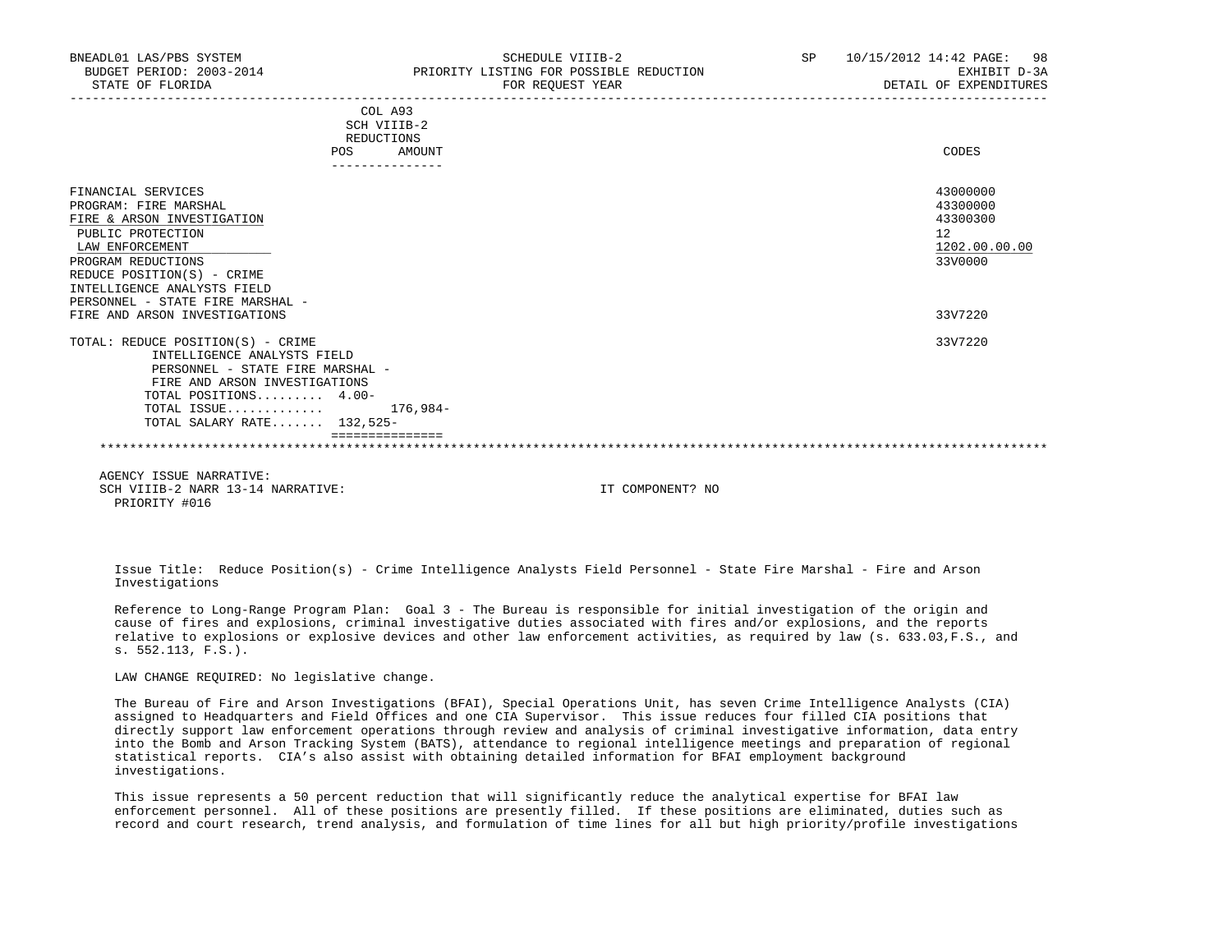|     | --------------- |       |
|-----|-----------------|-------|
| POS | AMOUNT          | CODES |
|     | REDUCTIONS      |       |
|     | SCH VIIIB-2     |       |
|     | COL A93         |       |

| FINANCIAL SERVICES               | 43000000      |
|----------------------------------|---------------|
| PROGRAM: FIRE MARSHAL            | 43300000      |
| FIRE & ARSON INVESTIGATION       | 43300300      |
| PUBLIC PROTECTION                | 12            |
| LAW ENFORCEMENT                  | 1202.00.00.00 |
| PROGRAM REDUCTIONS               | 33V0000       |
| REDUCE POSITION(S) - CRIME       |               |
| INTELLIGENCE ANALYSTS FIELD      |               |
| PERSONNEL - STATE FIRE MARSHAL - |               |
| FIRE AND ARSON INVESTIGATIONS    | 33V7220       |

will be conducted by field detectives rather than the analysts.

 The Headquarters CIA is also the Terminal Access Coordinator (TAC) for the bureau. This position is responsible for ensuring agency and individual law enforcement officer compliance with Criminal Justice Information System (CJIS) and FDLE policies and procedures statewide.

In FY 2011-12, the CIA Performance Measures were broken out as follows:

| Performance Measures            | Total | Hours |
|---------------------------------|-------|-------|
| Cases Worked                    | 1,525 | 3,820 |
|                                 |       |       |
| Reports Entered into ACISS      | 541   | 2,460 |
| Special Projects Completed      | 12    | 292   |
| Task Force Assigned             | 15    | 4,328 |
| Intelligence Meetings Attended  | 93    | 465   |
| Intelligence Bulletins Produced | 18    | 103   |
| Intelligence Classes Taught     | 12    | 100   |
| Training Classes Attended       | 27    | 236   |
| Regional Statistical Reports    | 78    | 1,891 |
| Community Outreach Projects     |       | 32    |
| Assessment Papers Completed     |       | 1,084 |

| POSITION DETAIL OF SALARIES AND BENEFITS:                             |          |            |           |          |                  |             |                                 |
|-----------------------------------------------------------------------|----------|------------|-----------|----------|------------------|-------------|---------------------------------|
|                                                                       | FTE.     | BASE RATE  | ADDITIVES | BENEFITS | SUBTOTAL         | LAPSE<br>°≈ | LAPSED SALARIES<br>AND BENEFITS |
| A93 - SCH VIIIB-2 REDUCTIONS                                          |          |            |           |          |                  |             |                                 |
| CHANGES TO CURRENTLY AUTHORIZED POSITIONS<br>P101 PROPOSED CLASS CODE |          |            |           |          |                  |             |                                 |
| C9846 001                                                             | $4.00 -$ | $132,525-$ |           | 43,035-  | $175,560 - 0.00$ |             | $175,560-$                      |
|                                                                       |          |            |           |          |                  |             |                                 |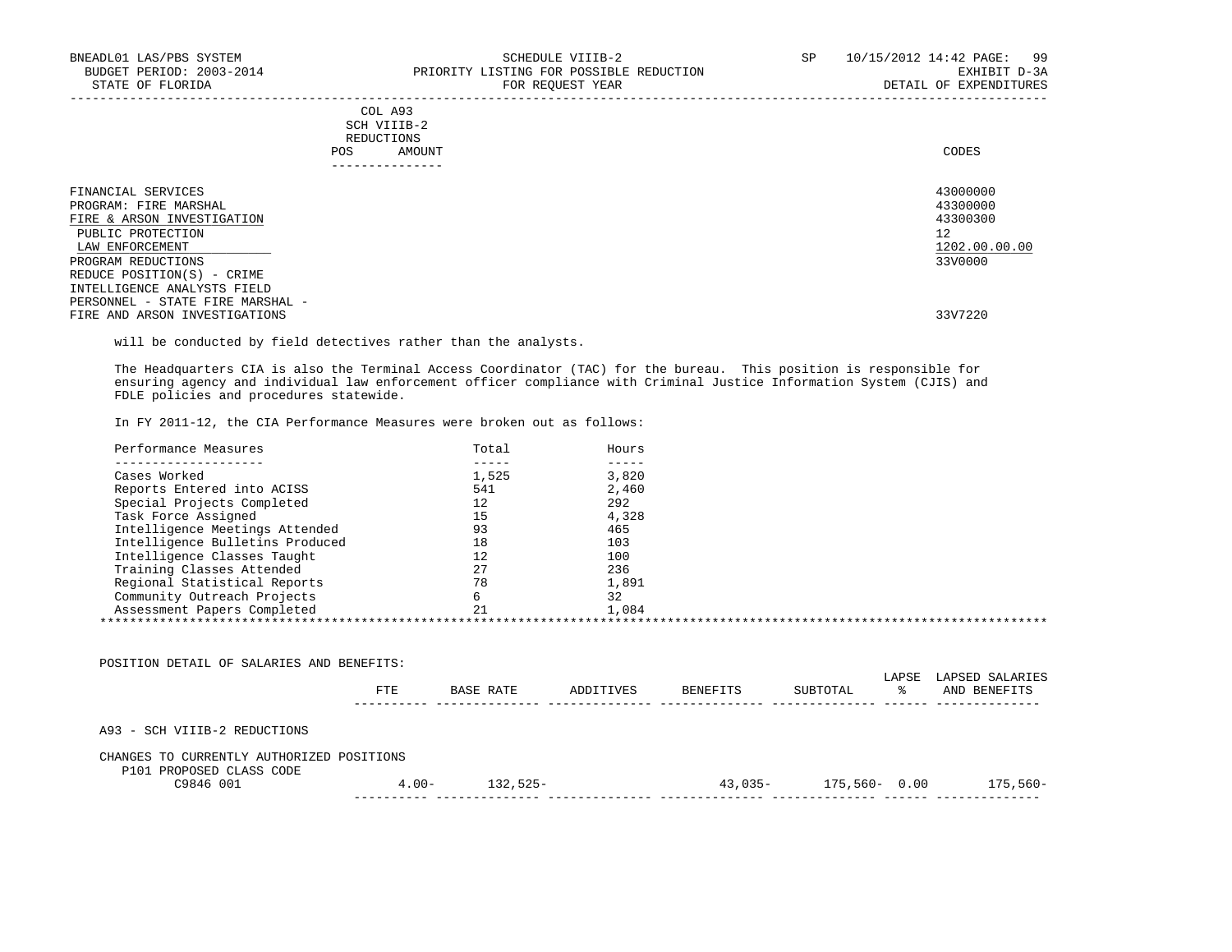| BNEADL01 LAS/PBS SYSTEM<br>BUDGET PERIOD: 2003-2014<br>STATE OF FLORIDA                                                                                                                              | SCHEDULE VIIIB-2<br>PRIORITY LISTING FOR POSSIBLE REDUCTION<br>FOR REQUEST YEAR                     |                                           |                    |                                  | SP                | 10/15/2012 14:42 PAGE: 100<br>EXHIBIT D-3A<br>DETAIL OF EXPENDITURES |  |
|------------------------------------------------------------------------------------------------------------------------------------------------------------------------------------------------------|-----------------------------------------------------------------------------------------------------|-------------------------------------------|--------------------|----------------------------------|-------------------|----------------------------------------------------------------------|--|
|                                                                                                                                                                                                      | --------------------------<br>COL A93<br>SCH VIIIB-2<br>REDUCTIONS<br>POS AMOUNT<br>--------------- |                                           |                    | ________________________________ |                   | CODES                                                                |  |
| FINANCIAL SERVICES<br>PROGRAM: FIRE MARSHAL<br>FIRE & ARSON INVESTIGATION<br>PUBLIC PROTECTION<br>LAW ENFORCEMENT<br>PROGRAM REDUCTIONS<br>REDUCE POSITION(S) - CRIME<br>INTELLIGENCE ANALYSTS FIELD |                                                                                                     |                                           |                    |                                  |                   | 43000000<br>43300000<br>43300300<br>12<br>1202.00.00.00<br>33V0000   |  |
| PERSONNEL - STATE FIRE MARSHAL -<br>FIRE AND ARSON INVESTIGATIONS                                                                                                                                    |                                                                                                     |                                           |                    |                                  |                   | 33V7220                                                              |  |
| POSITION DETAIL OF SALARIES AND BENEFITS:                                                                                                                                                            | ETE                                                                                                 | BASE RATE                                 | ADDITIVES BENEFITS |                                  |                   | LAPSE LAPSED SALARIES<br>SUBTOTAL % AND BENEFITS                     |  |
| A93 - SCH VIIIB-2 REDUCTIONS                                                                                                                                                                         |                                                                                                     |                                           |                    |                                  |                   |                                                                      |  |
| CHANGES TO CURRENTLY AUTHORIZED POSITIONS                                                                                                                                                            |                                                                                                     |                                           |                    |                                  |                   |                                                                      |  |
| TOTALS FOR ISSUE BY FUND<br>2393 INSURANCE REG TF                                                                                                                                                    |                                                                                                     |                                           |                    |                                  |                   | $175,560-$                                                           |  |
|                                                                                                                                                                                                      |                                                                                                     | _____ _____________<br>$4.00 - 132,525 -$ |                    |                                  | $43,035-175,560-$ | ______________<br>175,560-<br>==============                         |  |
|                                                                                                                                                                                                      |                                                                                                     |                                           |                    |                                  |                   |                                                                      |  |
| REDUCE POSITION(S) - LAW<br>ENFORCEMENT LIEUTENANT (S) TRAINING<br>UNIT - STATE FIRE MARSHAL - FIRE<br>AND ARSON INVESTIGATIONS<br>SALARY RATE<br>SALARY RATE 39,134-                                | ===============                                                                                     |                                           |                    |                                  |                   | 33V7230<br>000000                                                    |  |
| SALARIES AND BENEFITS                                                                                                                                                                                |                                                                                                     |                                           |                    |                                  |                   | 010000                                                               |  |
| INSURANCE REG TF                                                                                                                                                                                     | $1.00-$<br>$58,102-$<br>===============                                                             |                                           |                    |                                  |                   | 2393                                                                 |  |
| SPECIAL CATEGORIES<br>TR/DMS/HR SVCS/STW CONTRCT                                                                                                                                                     |                                                                                                     |                                           |                    |                                  |                   | 100000<br>107040                                                     |  |
| INSURANCE REG TF                                                                                                                                                                                     | $356-$<br>===============                                                                           |                                           |                    |                                  |                   | 2393                                                                 |  |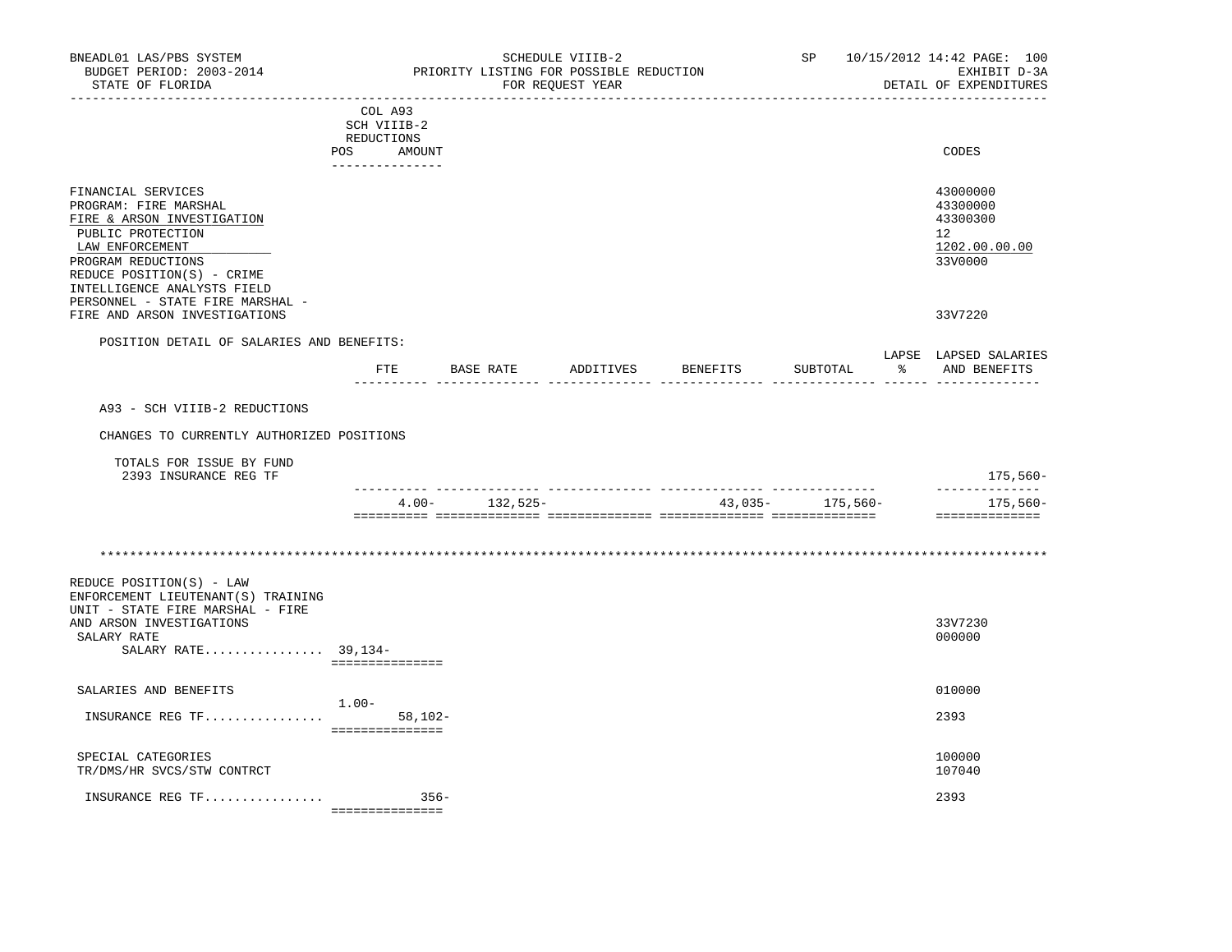| BNEADL01 LAS/PBS SYSTEM<br>BUDGET PERIOD: 2003-2014<br>STATE OF FLORIDA                                                                                                                                                                        |                                                        | SCHEDULE VIIIB-2<br>PRIORITY LISTING FOR POSSIBLE REDUCTION<br>FOR REOUEST YEAR | SP | 10/15/2012 14:42 PAGE: 101<br>EXHIBIT D-3A<br>DETAIL OF EXPENDITURES |
|------------------------------------------------------------------------------------------------------------------------------------------------------------------------------------------------------------------------------------------------|--------------------------------------------------------|---------------------------------------------------------------------------------|----|----------------------------------------------------------------------|
|                                                                                                                                                                                                                                                | COL A93<br>SCH VIIIB-2<br>REDUCTIONS<br>POS.<br>AMOUNT |                                                                                 |    | CODES                                                                |
| FINANCIAL SERVICES<br>PROGRAM: FIRE MARSHAL<br>FIRE & ARSON INVESTIGATION<br>PUBLIC PROTECTION<br>LAW ENFORCEMENT<br>PROGRAM REDUCTIONS<br>REDUCE POSITION(S) - LAW<br>ENFORCEMENT LIEUTENANT (S) TRAINING<br>UNIT - STATE FIRE MARSHAL - FIRE |                                                        |                                                                                 |    | 43000000<br>43300000<br>43300300<br>12<br>1202.00.00.00<br>33V0000   |
| AND ARSON INVESTIGATIONS                                                                                                                                                                                                                       |                                                        |                                                                                 |    | 33V7230                                                              |
| TOTAL: REDUCE POSITION(S) - LAW<br>ENFORCEMENT LIEUTENANT(S) TRAINING<br>UNIT - STATE FIRE MARSHAL - FIRE<br>AND ARSON INVESTIGATIONS<br>TOTAL POSITIONS $1.00-$<br>TOTAL ISSUE<br>TOTAL SALARY RATE 39,134-                                   | $58,458-$                                              |                                                                                 |    | 33V7230                                                              |
|                                                                                                                                                                                                                                                |                                                        |                                                                                 |    |                                                                      |
|                                                                                                                                                                                                                                                |                                                        |                                                                                 |    |                                                                      |
|                                                                                                                                                                                                                                                |                                                        |                                                                                 |    |                                                                      |

 Issue Title: Reduce Position(s) - Law Enforcement Lieutenant(s) Training Unit - State Fire Marshal - Fire and Arson Investigations

 Reference to Long-Range Program Plan: Goal 3 - The Bureau is responsible for initial investigation of the origin and cause of fires and explosions, criminal investigative duties associated with fires and/or explosions, and the reports relative to explosions or explosive devices and other law enforcement activities, as required by law (s. 633.03,F.S., and s. 552.113, F.S.).

LAW CHANGE REQUIRED: No legislative change.

 The Bureau of Fire and Arson Investigations (BFAI) is divided into six regions within two districts. District #1 is comprised of three regions located in the northern part of the state with 45 sworn law enforcement officers. District #2 is comprised of three regions located in the southern part of the state with 65 sworn law enforcement officers. There are 12 field offices distributed among the six regions. Within the BFAI, the Special Operations Unit oversees the Training Academy. There are two Law Enforcement Lieutenants who are responsible for law enforcement training coordination for the BFAI.

 Training for law enforcement personnel is required annually for timely certifications and renewals. There are four high liability areas for which continuing education is required; Firearms, Driving, First Responder and Defensive Tactics.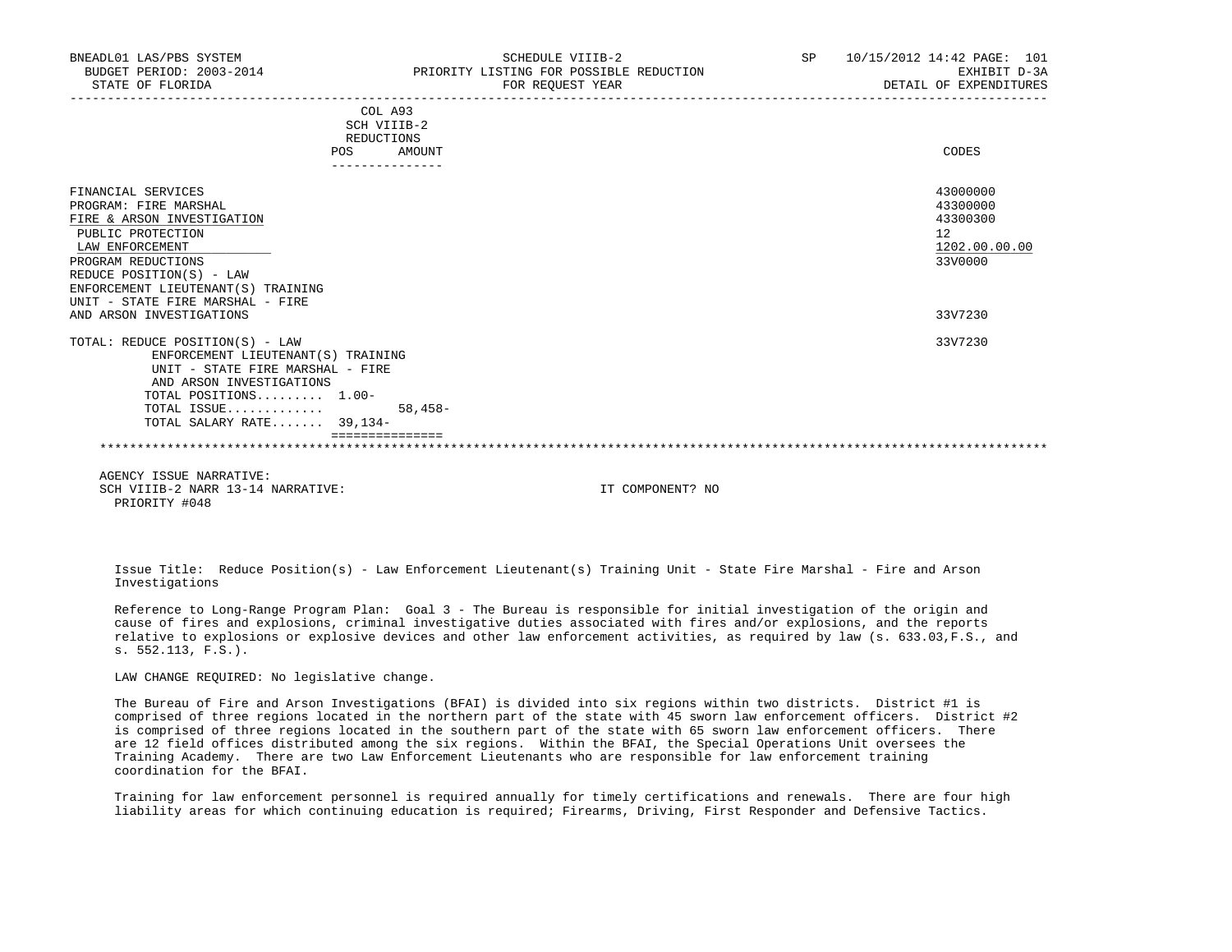|            | _______________ |       |
|------------|-----------------|-------|
| POS        | AMOUNT          | CODES |
| REDUCTIONS |                 |       |
|            | SCH VIIIB-2     |       |
|            | COL A93         |       |

| FINANCIAL SERVICES<br>PROGRAM: FIRE MARSHAL<br>FIRE & ARSON INVESTIGATION<br>PUBLIC PROTECTION<br>LAW ENFORCEMENT<br>PROGRAM REDUCTIONS<br>REDUCE POSITION(S) - LAW<br>ENFORCEMENT LIEUTENANT(S) TRAINING | 43000000<br>43300000<br>43300300<br>12<br>1202.00.00.00<br>33V0000 |
|-----------------------------------------------------------------------------------------------------------------------------------------------------------------------------------------------------------|--------------------------------------------------------------------|
| UNIT - STATE FIRE MARSHAL - FIRE<br>AND ARSON INVESTIGATIONS                                                                                                                                              | 33V7230                                                            |

 FIREARMS - Per PBA contract and FDLE sworn members are required to qualify with their firearms once annually and per PBA contract be given a second opportunity to practice proficiency a second time in a year. (2 x 8 hour sessions) Rifle training was also conducted once last year (1 x 8 hour day)

DRIVING - Required by policy to be completed once annually (1 x 8 hour course)

 FIRST RESPONDER - CPR certification is required every three years, BloodBorne Pathogens every other year. (1 x 8 hour course)

DEFENSIVE TACTICS - Required by policy to be completed once annually (1 x 8 hour course)

 Additionally, sworn members are required by the Florida Department of Law Enforcement to complete 40 hours of training every four years, which must include Domestic Violence, Discriminatory Profiling and Professional Traffic Stops, Elder Abuse Investigations, Juvenile Sexual Offender Investigations, Physiological Response Dynamics.

 The following specialty courses were also provided last year: Flying While Armed - completed by all sworn in 2011 Defensive Tactics Instructor - provided in 2012 to 6 participants Post Blast Investigation - Two courses in District #2

 Responsibilities of the training unit also include: statewide training for the American Safety and Health Institute, Consular Training, Field Training Officer Program, Commander of the Honor Guard; maintenance of all training files (there is no administrative support); and coordination of the BFAI Investigator II courses at the Fire Colleges. Both districts are required to conduct a minimum of 42 mandated courses annually. Personnel are required to participate in a minimum of six required courses per year. District #2 had approximately 390 student contacts last year and District #1 had approximately 270 student contacts.

 This issue eliminates the Law Enforcement Lieutenant assigned to District #2, which is a 50 percent reduction in personnel responsible for law enforcement training requirements. This reduction will shift all training responsibilities to District #1, more than doubling the workload, as well as requiring more travel expense for sworn law enforcement officers statewide. In the last two years, two upper level law enforcement positions have been eliminated from the Bureau of Fire and Arson Investigations. \*\*\*\*\*\*\*\*\*\*\*\*\*\*\*\*\*\*\*\*\*\*\*\*\*\*\*\*\*\*\*\*\*\*\*\*\*\*\*\*\*\*\*\*\*\*\*\*\*\*\*\*\*\*\*\*\*\*\*\*\*\*\*\*\*\*\*\*\*\*\*\*\*\*\*\*\*\*\*\*\*\*\*\*\*\*\*\*\*\*\*\*\*\*\*\*\*\*\*\*\*\*\*\*\*\*\*\*\*\*\*\*\*\*\*\*\*\*\*\*\*\*\*\*\*\*\*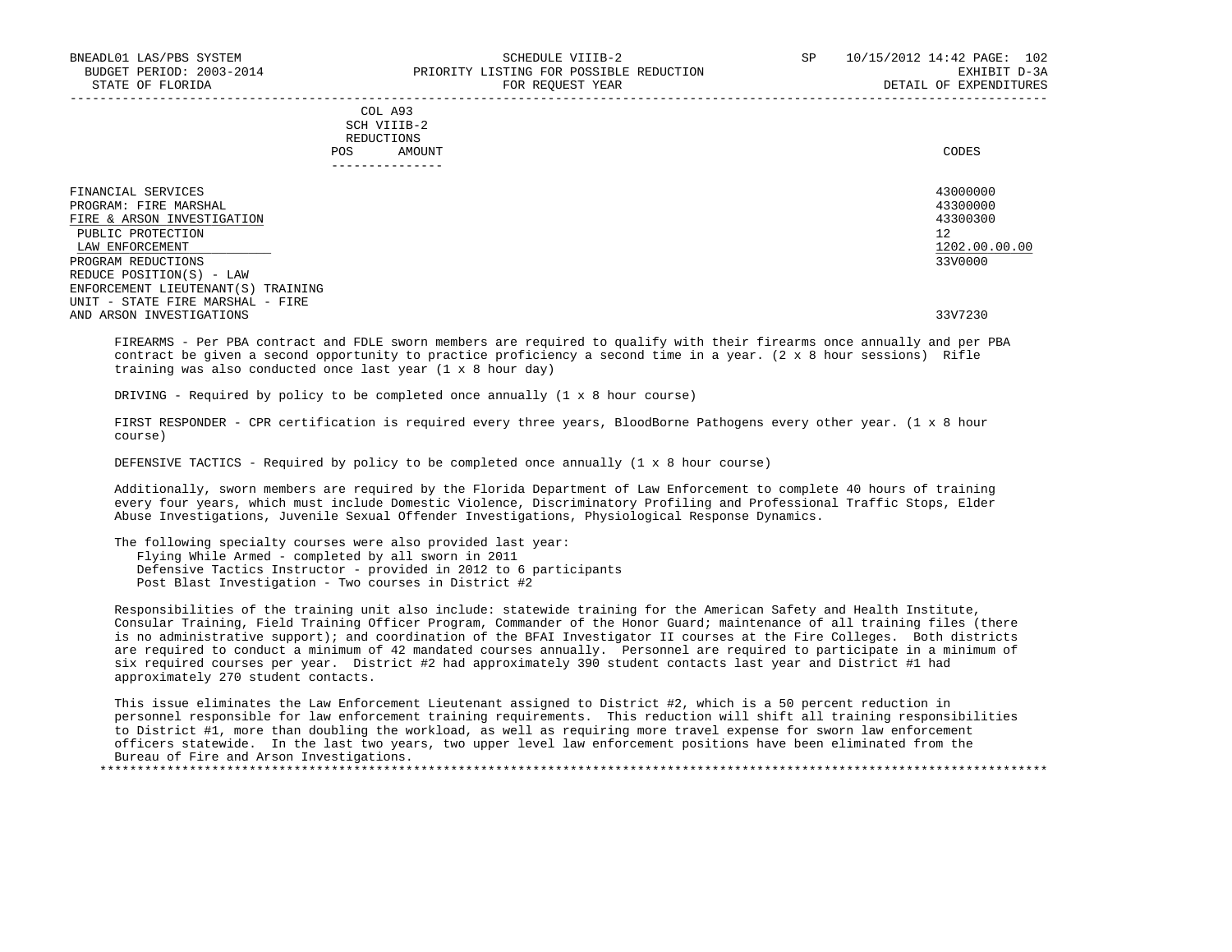| BNEADL01 LAS/PBS SYSTEM<br>BUDGET PERIOD: 2003-2014<br>STATE OF FLORIDA                                                                                                                                   | SCHEDULE VIIIB-2<br>PRIORITY LISTING FOR POSSIBLE REDUCTION<br>FOR REQUEST YEAR |                                                    |  |                    |                                  |               | SP 10/15/2012 14:42 PAGE: 103<br>EXHIBIT D-3A<br>DETAIL OF EXPENDITURES |
|-----------------------------------------------------------------------------------------------------------------------------------------------------------------------------------------------------------|---------------------------------------------------------------------------------|----------------------------------------------------|--|--------------------|----------------------------------|---------------|-------------------------------------------------------------------------|
|                                                                                                                                                                                                           | COL A93<br>SCH VIIIB-2<br>REDUCTIONS<br>POS AMOUNT<br>---------------           |                                                    |  |                    |                                  |               | CODES                                                                   |
| FINANCIAL SERVICES<br>PROGRAM: FIRE MARSHAL<br>FIRE & ARSON INVESTIGATION<br>PUBLIC PROTECTION<br>LAW ENFORCEMENT<br>PROGRAM REDUCTIONS<br>REDUCE POSITION(S) - LAW<br>ENFORCEMENT LIEUTENANT(S) TRAINING |                                                                                 |                                                    |  |                    |                                  |               | 43000000<br>43300000<br>43300300<br>12<br>1202.00.00.00<br>33V0000      |
| UNIT - STATE FIRE MARSHAL - FIRE<br>AND ARSON INVESTIGATIONS                                                                                                                                              |                                                                                 |                                                    |  |                    |                                  |               | 33V7230                                                                 |
| POSITION DETAIL OF SALARIES AND BENEFITS:                                                                                                                                                                 | $_{\rm FTE}$                                                                    | BASE RATE                                          |  | ADDITIVES BENEFITS | SUBTOTAL<br>_________ _____ ___  | $\frac{1}{6}$ | LAPSE LAPSED SALARIES<br>AND BENEFITS                                   |
| A93 - SCH VIIIB-2 REDUCTIONS                                                                                                                                                                              |                                                                                 |                                                    |  |                    |                                  |               |                                                                         |
| CHANGES TO CURRENTLY AUTHORIZED POSITIONS<br>P101 PROPOSED CLASS CODE<br>C9999 001                                                                                                                        |                                                                                 | $1.00 - 39.134 -$                                  |  |                    |                                  |               | 18,968- 58,102- 0.00 58,102-                                            |
| TOTALS FOR ISSUE BY FUND<br>2393 INSURANCE REG TF                                                                                                                                                         |                                                                                 |                                                    |  |                    |                                  |               | 58,102-                                                                 |
|                                                                                                                                                                                                           | $1.00 -$                                                                        | . _ _ _ _ _   _ _ _ _ _ _ _ _ _ _ _ _ _<br>39,134- |  | 18,968-            | -- ---------------<br>$58.102 -$ |               | --------------<br>$58,102 -$<br>==============                          |
| REDUCE POSITION(S) - ADMINISTRATIVE<br>SUPPORT FOR SPECIAL OPERATIONS UNIT                                                                                                                                |                                                                                 |                                                    |  |                    |                                  |               |                                                                         |
| - STATE FIRE MARSHAL - FIRE AND<br>ARSON INVESTIGATIONS<br>SALARY RATE<br>SALARY RATE $28,637-$                                                                                                           | ===============                                                                 |                                                    |  |                    |                                  |               | 33V7330<br>000000                                                       |
| SALARIES AND BENEFITS                                                                                                                                                                                     |                                                                                 |                                                    |  |                    |                                  |               | 010000                                                                  |
| INSURANCE REG TF                                                                                                                                                                                          | $1.00 -$<br>$42.487-$<br>===============                                        |                                                    |  |                    |                                  |               | 2393                                                                    |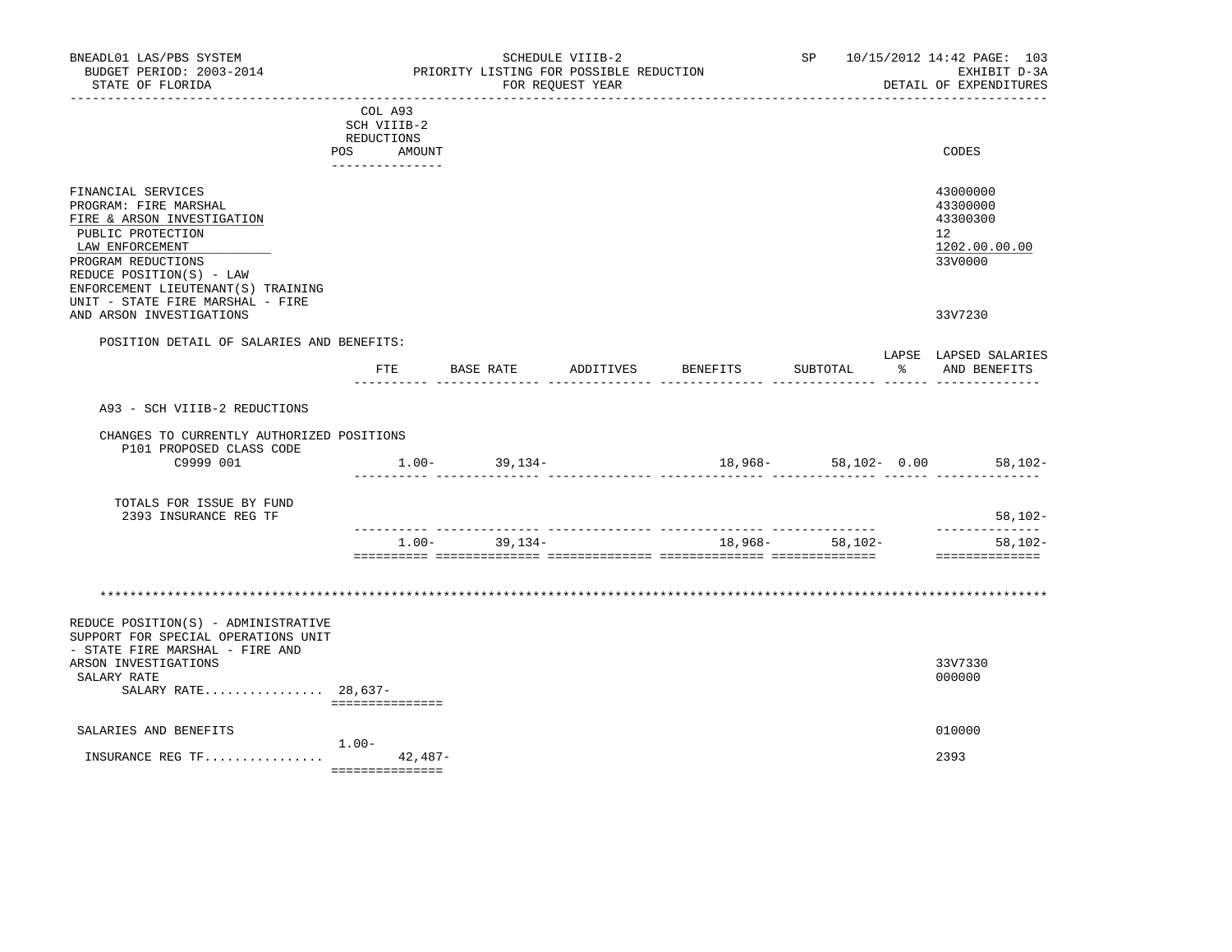| BNEADL01 LAS/PBS SYSTEM<br>BUDGET PERIOD: 2003-2014<br>STATE OF FLORIDA                                                                                                                                               | SCHEDULE VIIIB-2<br>PRIORITY LISTING FOR POSSIBLE REDUCTION<br>FOR REQUEST YEAR | SP and the set of the set of the set of the set of the set of the set of the set of the set of the set of the set of the set of the set of the set of the set of the set of the set of the set of the set of the set of the se<br>10/15/2012 14:42 PAGE: 104<br>EXHIBIT D-3A<br>DETAIL OF EXPENDITURES |
|-----------------------------------------------------------------------------------------------------------------------------------------------------------------------------------------------------------------------|---------------------------------------------------------------------------------|--------------------------------------------------------------------------------------------------------------------------------------------------------------------------------------------------------------------------------------------------------------------------------------------------------|
| <b>POS</b>                                                                                                                                                                                                            | COL A93<br>SCH VIIIB-2<br>REDUCTIONS<br>AMOUNT                                  | CODES                                                                                                                                                                                                                                                                                                  |
|                                                                                                                                                                                                                       |                                                                                 |                                                                                                                                                                                                                                                                                                        |
| FINANCIAL SERVICES<br>PROGRAM: FIRE MARSHAL<br>FIRE & ARSON INVESTIGATION<br>PUBLIC PROTECTION<br>LAW ENFORCEMENT<br>PROGRAM REDUCTIONS<br>REDUCE POSITION(S) - ADMINISTRATIVE<br>SUPPORT FOR SPECIAL OPERATIONS UNIT |                                                                                 | 43000000<br>43300000<br>43300300<br>12 <sup>°</sup><br>1202.00.00.00<br>33V0000                                                                                                                                                                                                                        |
| - STATE FIRE MARSHAL - FIRE AND<br>ARSON INVESTIGATIONS<br>SPECIAL CATEGORIES<br>TR/DMS/HR SVCS/STW CONTRCT                                                                                                           |                                                                                 | 33V7330<br>100000<br>107040                                                                                                                                                                                                                                                                            |
| INSURANCE REG TF                                                                                                                                                                                                      | $356 -$                                                                         | 2393                                                                                                                                                                                                                                                                                                   |
| TOTAL: REDUCE POSITION(S) - ADMINISTRATIVE<br>SUPPORT FOR SPECIAL OPERATIONS UNIT<br>- STATE FIRE MARSHAL - FIRE AND<br>ARSON INVESTIGATIONS<br>TOTAL POSITIONS 1.00-<br>TOTAL ISSUE<br>TOTAL SALARY RATE 28,637-     | ===============<br>$42.843-$                                                    | 33V7330                                                                                                                                                                                                                                                                                                |
|                                                                                                                                                                                                                       |                                                                                 |                                                                                                                                                                                                                                                                                                        |

 Issue Title: Reduce Position(s) - Administrative Support for Special Operations Unit - State Fire Marshal - Fire and Arson Investigations

 Reference to Long-Range Program Plan: Goal 3 - The Bureau is responsible for initial investigation of the origin and cause of fires and explosions, criminal investigative duties associated with fires and/or explosions, and the reports relative to explosions or explosive devices and other law enforcement activities, as required by law (s. 633.03,F.S., and s. 552.113, F.S.).

LAW CHANGE REQUIRED: No legislative change.

 This issue will eliminate and Administrative Assistant II that has been vacant since January, 2012. The duties of this position provide clerical support and grant processing for the Bureau of Fire and Arson Investigations, Special Operations Unit, located at Headquarters. This reduction will result in the continuation of administrative duties being absorbed by the seven staff members who currently comprise the Special Operations Section. \*\*\*\*\*\*\*\*\*\*\*\*\*\*\*\*\*\*\*\*\*\*\*\*\*\*\*\*\*\*\*\*\*\*\*\*\*\*\*\*\*\*\*\*\*\*\*\*\*\*\*\*\*\*\*\*\*\*\*\*\*\*\*\*\*\*\*\*\*\*\*\*\*\*\*\*\*\*\*\*\*\*\*\*\*\*\*\*\*\*\*\*\*\*\*\*\*\*\*\*\*\*\*\*\*\*\*\*\*\*\*\*\*\*\*\*\*\*\*\*\*\*\*\*\*\*\*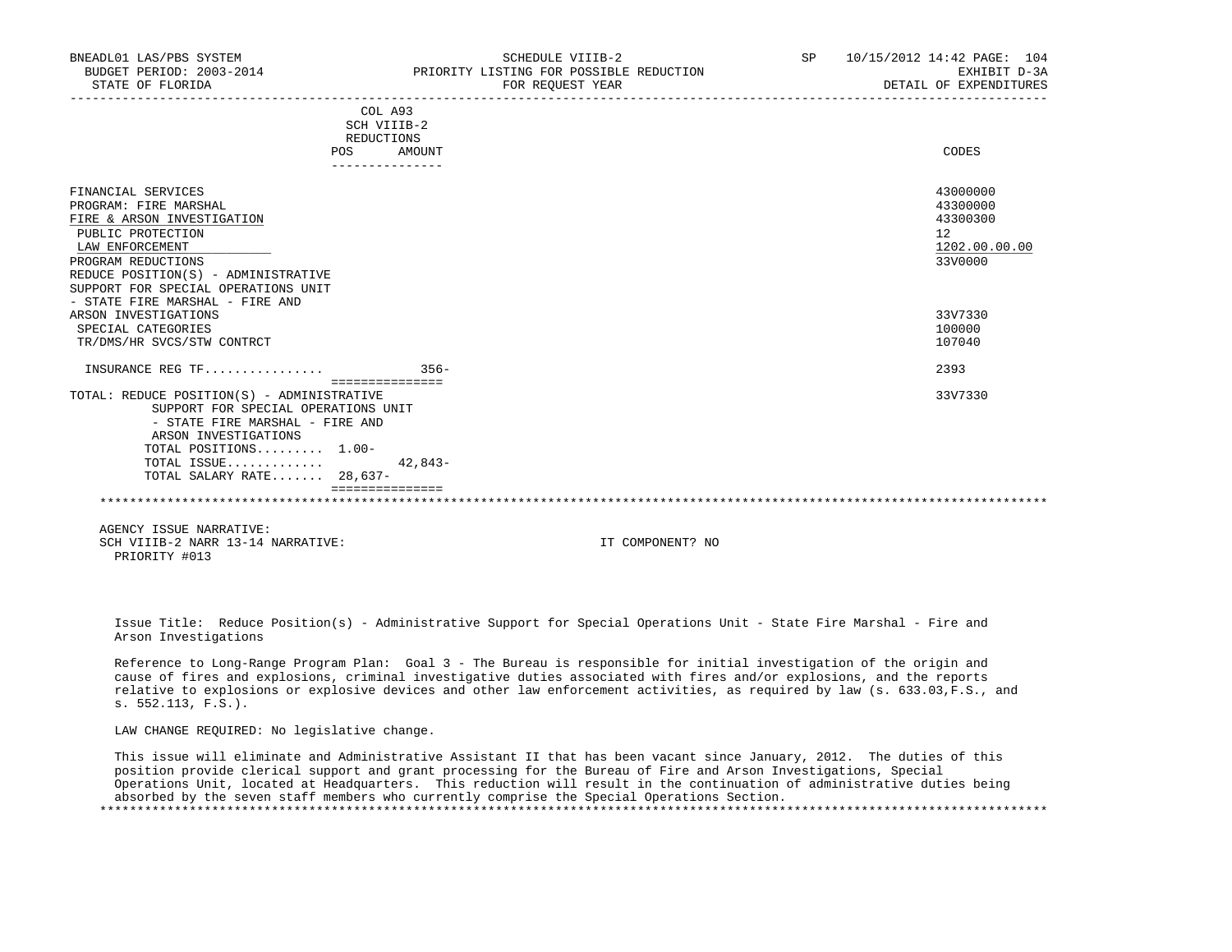| BNEADL01 LAS/PBS SYSTEM<br>BUDGET PERIOD: 2003-2014<br>STATE OF FLORIDA                                                                                                                                                                                                          | SCHEDULE VIIIB-2<br>PRIORITY LISTING FOR POSSIBLE REDUCTION<br>FOR REQUEST YEAR |                   |                    |         | SP <sub>2</sub>      |           | 10/15/2012 14:42 PAGE: 105<br>EXHIBIT D-3A<br>DETAIL OF EXPENDITURES          |  |
|----------------------------------------------------------------------------------------------------------------------------------------------------------------------------------------------------------------------------------------------------------------------------------|---------------------------------------------------------------------------------|-------------------|--------------------|---------|----------------------|-----------|-------------------------------------------------------------------------------|--|
|                                                                                                                                                                                                                                                                                  | COL A93<br>SCH VIIIB-2<br>REDUCTIONS<br>POS<br>AMOUNT<br>---------------        |                   |                    |         |                      |           | CODES                                                                         |  |
| FINANCIAL SERVICES<br>PROGRAM: FIRE MARSHAL<br>FIRE & ARSON INVESTIGATION<br>PUBLIC PROTECTION<br>LAW ENFORCEMENT<br>PROGRAM REDUCTIONS<br>REDUCE POSITION(S) - ADMINISTRATIVE<br>SUPPORT FOR SPECIAL OPERATIONS UNIT<br>- STATE FIRE MARSHAL - FIRE AND<br>ARSON INVESTIGATIONS |                                                                                 |                   |                    |         |                      |           | 43000000<br>43300000<br>43300300<br>12<br>1202.00.00.00<br>33V0000<br>33V7330 |  |
| POSITION DETAIL OF SALARIES AND BENEFITS:                                                                                                                                                                                                                                        |                                                                                 |                   |                    |         |                      |           |                                                                               |  |
|                                                                                                                                                                                                                                                                                  | FTE                                                                             | BASE RATE         | ADDITIVES BENEFITS |         | SUBTOTAL             | $\approx$ | LAPSE LAPSED SALARIES<br>AND BENEFITS                                         |  |
| A93 - SCH VIIIB-2 REDUCTIONS                                                                                                                                                                                                                                                     |                                                                                 |                   |                    |         |                      |           |                                                                               |  |
| CHANGES TO CURRENTLY AUTHORIZED POSITIONS                                                                                                                                                                                                                                        |                                                                                 |                   |                    |         |                      |           |                                                                               |  |
| P101 PROPOSED CLASS CODE<br>C9999 001                                                                                                                                                                                                                                            |                                                                                 | $1.00 - 28.637 -$ |                    |         |                      |           | $13,850 42,487-$ 0.00 $42,487-$                                               |  |
| TOTALS FOR ISSUE BY FUND<br>2393 INSURANCE REG TF                                                                                                                                                                                                                                |                                                                                 |                   |                    |         |                      |           | 42,487-                                                                       |  |
|                                                                                                                                                                                                                                                                                  | $1.00 -$                                                                        | 28,637-           |                    | 13,850- | . <b></b><br>42,487- |           | 42,487-<br>==============                                                     |  |
|                                                                                                                                                                                                                                                                                  |                                                                                 |                   |                    |         |                      |           |                                                                               |  |
| TOTAL: LAW ENFORCEMENT<br>BY FUND TYPE                                                                                                                                                                                                                                           |                                                                                 |                   |                    |         |                      |           | 1202.00.00.00                                                                 |  |
| SALARY RATE 448,336-                                                                                                                                                                                                                                                             | $14.00-$<br>===============                                                     |                   |                    |         |                      |           | 2000                                                                          |  |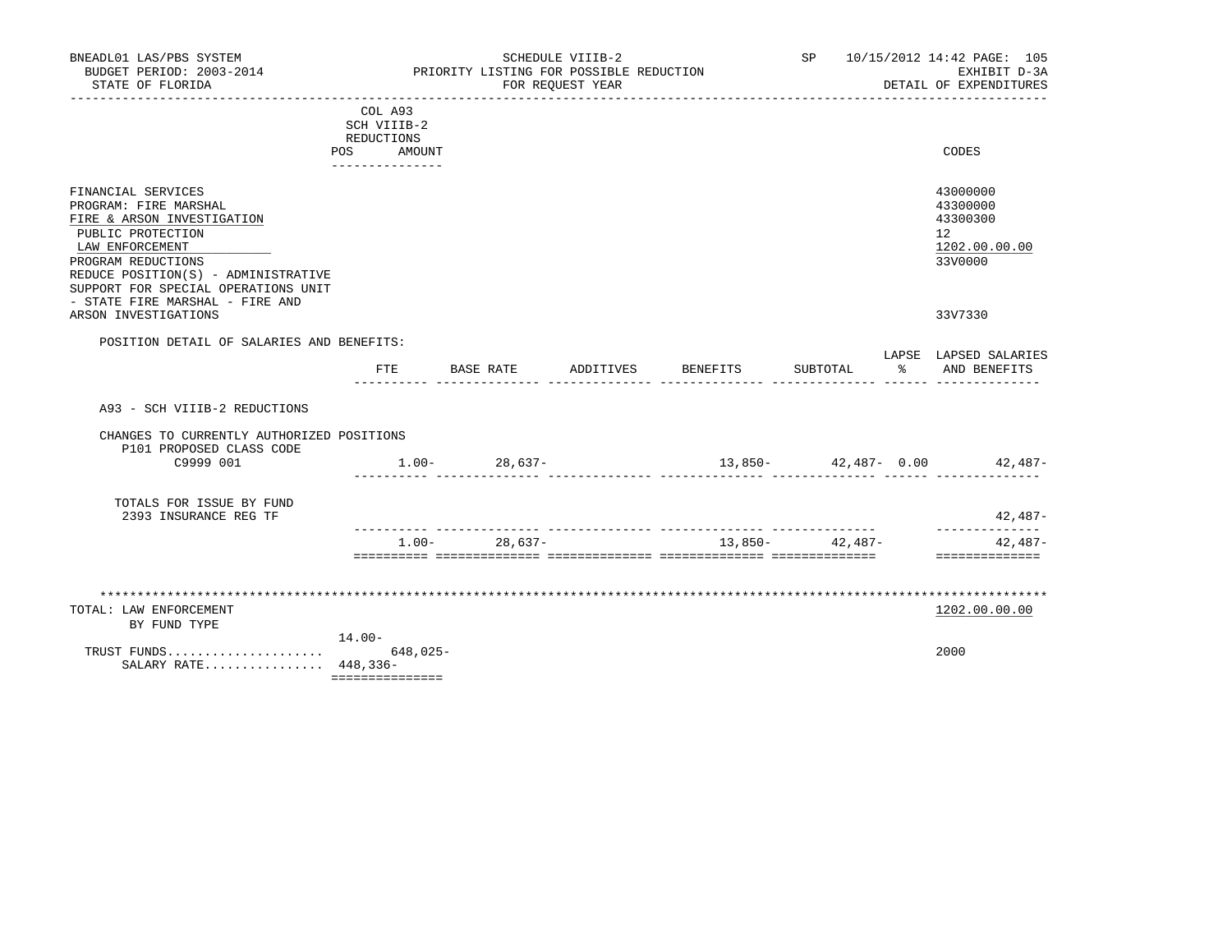| BNEADL01 LAS/PBS SYSTEM<br>BUDGET PERIOD: 2003-2014<br>STATE OF FLORIDA |            |                            | SCHEDULE VIIIB-2<br>PRIORITY LISTING FOR POSSIBLE REDUCTION<br>FOR REOUEST YEAR |                  | SP and the set of the set of the set of the set of the set of the set of the set of the set of the set of the set of the set of the set of the set of the set of the set of the set of the set of the set of the set of the se | 10/15/2012 14:42 PAGE: 106<br>EXHIBIT D-3A<br>DETAIL OF EXPENDITURES |
|-------------------------------------------------------------------------|------------|----------------------------|---------------------------------------------------------------------------------|------------------|--------------------------------------------------------------------------------------------------------------------------------------------------------------------------------------------------------------------------------|----------------------------------------------------------------------|
|                                                                         |            | COL A93                    |                                                                                 |                  |                                                                                                                                                                                                                                |                                                                      |
|                                                                         |            | SCH VIIIB-2                |                                                                                 |                  |                                                                                                                                                                                                                                |                                                                      |
|                                                                         | REDUCTIONS |                            |                                                                                 |                  |                                                                                                                                                                                                                                |                                                                      |
|                                                                         | POS        | AMOUNT<br>---------------  |                                                                                 |                  |                                                                                                                                                                                                                                | CODES                                                                |
| FINANCIAL SERVICES                                                      |            |                            |                                                                                 |                  |                                                                                                                                                                                                                                | 43000000                                                             |
| PROGRAM: FIRE MARSHAL                                                   |            |                            |                                                                                 |                  |                                                                                                                                                                                                                                | 43300000                                                             |
| PROF TRAINING & STANDARDS                                               |            |                            |                                                                                 |                  |                                                                                                                                                                                                                                | 43300400                                                             |
| PUBLIC PROTECTION                                                       |            |                            |                                                                                 |                  |                                                                                                                                                                                                                                | 12                                                                   |
| LAW ENFORCEMENT                                                         |            |                            |                                                                                 |                  |                                                                                                                                                                                                                                | 1202.00.00.00                                                        |
|                                                                         |            |                            |                                                                                 |                  |                                                                                                                                                                                                                                | 33V0000                                                              |
| PROGRAM REDUCTIONS<br>REDUCE POSITION(S) - INSTRUCTIONAL                |            |                            |                                                                                 |                  |                                                                                                                                                                                                                                |                                                                      |
| STAFF - STATE FIRE MARSHAL -                                            |            |                            |                                                                                 |                  |                                                                                                                                                                                                                                |                                                                      |
| PROFESSIONAL TRAINING AND STANDARDS                                     |            |                            |                                                                                 |                  |                                                                                                                                                                                                                                | 33V7440                                                              |
| SALARY RATE                                                             |            |                            |                                                                                 |                  |                                                                                                                                                                                                                                | 000000                                                               |
| SALARY RATE 34,807-                                                     |            |                            |                                                                                 |                  |                                                                                                                                                                                                                                |                                                                      |
|                                                                         |            | ===============            |                                                                                 |                  |                                                                                                                                                                                                                                |                                                                      |
|                                                                         |            |                            |                                                                                 |                  |                                                                                                                                                                                                                                |                                                                      |
| SALARIES AND BENEFITS                                                   |            |                            |                                                                                 |                  |                                                                                                                                                                                                                                | 010000                                                               |
|                                                                         | $1.00-$    |                            |                                                                                 |                  |                                                                                                                                                                                                                                |                                                                      |
| INSURANCE REG TF                                                        |            | $49.449-$                  |                                                                                 |                  |                                                                                                                                                                                                                                | 2393                                                                 |
|                                                                         |            | ===============            |                                                                                 |                  |                                                                                                                                                                                                                                |                                                                      |
| SPECIAL CATEGORIES                                                      |            |                            |                                                                                 |                  |                                                                                                                                                                                                                                | 100000                                                               |
| TR/DMS/HR SVCS/STW CONTRCT                                              |            |                            |                                                                                 |                  |                                                                                                                                                                                                                                | 107040                                                               |
|                                                                         |            |                            |                                                                                 |                  |                                                                                                                                                                                                                                |                                                                      |
| INSURANCE REG TF                                                        |            | $356 -$<br>=============== |                                                                                 |                  |                                                                                                                                                                                                                                | 2393                                                                 |
| TOTAL: REDUCE POSITION(S) - INSTRUCTIONAL                               |            |                            |                                                                                 |                  |                                                                                                                                                                                                                                | 33V7440                                                              |
| STAFF - STATE FIRE MARSHAL -                                            |            |                            |                                                                                 |                  |                                                                                                                                                                                                                                |                                                                      |
| PROFESSIONAL TRAINING AND STANDARDS                                     |            |                            |                                                                                 |                  |                                                                                                                                                                                                                                |                                                                      |
| TOTAL POSITIONS 1.00-                                                   |            |                            |                                                                                 |                  |                                                                                                                                                                                                                                |                                                                      |
| TOTAL ISSUE                                                             |            | $49,805-$                  |                                                                                 |                  |                                                                                                                                                                                                                                |                                                                      |
| TOTAL SALARY RATE 34,807-                                               |            |                            |                                                                                 |                  |                                                                                                                                                                                                                                |                                                                      |
|                                                                         |            | ===============            |                                                                                 |                  |                                                                                                                                                                                                                                |                                                                      |
| AGENCY ISSUE NARRATIVE:                                                 |            |                            |                                                                                 |                  |                                                                                                                                                                                                                                |                                                                      |
| SCH VIIIB-2 NARR 13-14 NARRATIVE:                                       |            |                            |                                                                                 | IT COMPONENT? NO |                                                                                                                                                                                                                                |                                                                      |
| PRIORITY #018                                                           |            |                            |                                                                                 |                  |                                                                                                                                                                                                                                |                                                                      |

Issue Title: Reduce Position(s) - Instructional Staff - State Fire Marshal - Professional Training and Standards

Reference to Long-Range Program Plan: Goal 5 - Our customers will receive timely, helpful and accurate information upon

LAW CHANGE REQUIRED: No legislative change.

which they can act to protect themselves and their assets.

 The Fire College Instructor position performs statutorily required training functions for the division. Elimination of this position will increase the work load and class instruction time for remaining instructors. There are currently four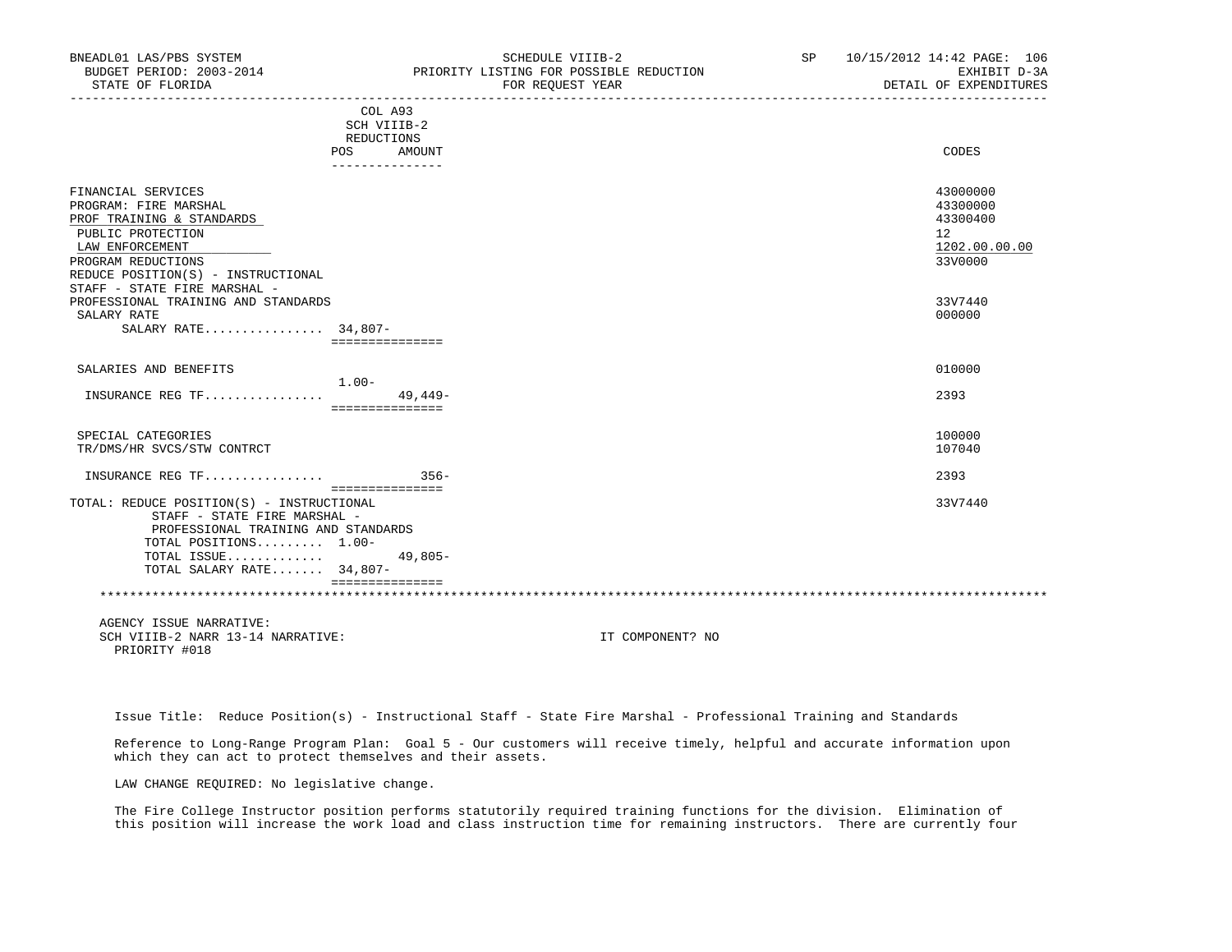| BNEADL01 LAS/PBS SYSTEM<br>BUDGET PERIOD: 2003-2014<br>STATE OF FLORIDA                                                                                                                                                                                                                                                                                                                            |                 | PRIORITY LISTING FOR POSSIBLE REDUCTION | SCHEDULE VIIIB-2<br>FOR REOUEST YEAR |                    |          |           | SP 10/15/2012 14:42 PAGE: 107<br>EXHIBIT D-3A<br>DETAIL OF EXPENDITURES |
|----------------------------------------------------------------------------------------------------------------------------------------------------------------------------------------------------------------------------------------------------------------------------------------------------------------------------------------------------------------------------------------------------|-----------------|-----------------------------------------|--------------------------------------|--------------------|----------|-----------|-------------------------------------------------------------------------|
|                                                                                                                                                                                                                                                                                                                                                                                                    | COL A93         |                                         |                                      |                    |          |           |                                                                         |
|                                                                                                                                                                                                                                                                                                                                                                                                    | SCH VIIIB-2     |                                         |                                      |                    |          |           |                                                                         |
|                                                                                                                                                                                                                                                                                                                                                                                                    | REDUCTIONS      |                                         |                                      |                    |          |           |                                                                         |
|                                                                                                                                                                                                                                                                                                                                                                                                    | AMOUNT<br>POS   |                                         |                                      |                    |          |           | CODES                                                                   |
|                                                                                                                                                                                                                                                                                                                                                                                                    | --------------- |                                         |                                      |                    |          |           |                                                                         |
|                                                                                                                                                                                                                                                                                                                                                                                                    |                 |                                         |                                      |                    |          |           |                                                                         |
| FINANCIAL SERVICES<br>PROGRAM: FIRE MARSHAL                                                                                                                                                                                                                                                                                                                                                        |                 |                                         |                                      |                    |          |           | 43000000<br>43300000                                                    |
| PROF TRAINING & STANDARDS                                                                                                                                                                                                                                                                                                                                                                          |                 |                                         |                                      |                    |          |           | 43300400                                                                |
| PUBLIC PROTECTION                                                                                                                                                                                                                                                                                                                                                                                  |                 |                                         |                                      |                    |          |           | 12                                                                      |
| LAW ENFORCEMENT                                                                                                                                                                                                                                                                                                                                                                                    |                 |                                         |                                      |                    |          |           | 1202.00.00.00                                                           |
| PROGRAM REDUCTIONS                                                                                                                                                                                                                                                                                                                                                                                 |                 |                                         |                                      |                    |          |           | 33V0000                                                                 |
| REDUCE POSITION(S) - INSTRUCTIONAL                                                                                                                                                                                                                                                                                                                                                                 |                 |                                         |                                      |                    |          |           |                                                                         |
| STAFF - STATE FIRE MARSHAL -                                                                                                                                                                                                                                                                                                                                                                       |                 |                                         |                                      |                    |          |           |                                                                         |
| PROFESSIONAL TRAINING AND STANDARDS                                                                                                                                                                                                                                                                                                                                                                |                 |                                         |                                      |                    |          |           | 33V7440                                                                 |
| instructors and a supervisor in this section. A balance is needed between the number of full time instructors and the<br>number of OPS instructors to develop and administer a current curricular and timely course delivery.                                                                                                                                                                      |                 |                                         |                                      |                    |          |           |                                                                         |
| The proximity of the Fire College to metropolitan areas of the state creates a limited job pool for instructors. A<br>reduction in faculty will result in a reduction of course offerings and other training opportunities for Florida<br>Firefighters. In FY 2012-13 the Fire College will offer approximately 90 classes to students and will introduce new<br>courses for senior fire officers. |                 |                                         |                                      |                    |          |           |                                                                         |
| POSITION DETAIL OF SALARIES AND BENEFITS:                                                                                                                                                                                                                                                                                                                                                          |                 |                                         |                                      |                    |          |           | LAPSE LAPSED SALARIES                                                   |
|                                                                                                                                                                                                                                                                                                                                                                                                    | FTE             | BASE RATE                               |                                      | ADDITIVES BENEFITS | SUBTOTAL | $\approx$ | AND BENEFITS                                                            |
| A93 - SCH VIIIB-2 REDUCTIONS                                                                                                                                                                                                                                                                                                                                                                       |                 |                                         |                                      |                    |          |           |                                                                         |
|                                                                                                                                                                                                                                                                                                                                                                                                    |                 |                                         |                                      |                    |          |           |                                                                         |
| CHANGES TO CURRENTLY AUTHORIZED POSITIONS                                                                                                                                                                                                                                                                                                                                                          |                 |                                         |                                      |                    |          |           |                                                                         |
| P101 PROPOSED CLASS CODE<br>C9999 001                                                                                                                                                                                                                                                                                                                                                              |                 | $1.00 - 34.807 -$                       |                                      |                    |          |           | $14,642 49,449-$ 0.00 $49,449-$                                         |
|                                                                                                                                                                                                                                                                                                                                                                                                    |                 |                                         |                                      |                    |          |           |                                                                         |
| TOTALS FOR ISSUE BY FUND                                                                                                                                                                                                                                                                                                                                                                           |                 |                                         |                                      |                    |          |           |                                                                         |
| 2393 INSURANCE REG TF                                                                                                                                                                                                                                                                                                                                                                              |                 |                                         |                                      |                    |          |           | 49,449-                                                                 |
|                                                                                                                                                                                                                                                                                                                                                                                                    |                 |                                         |                                      |                    |          |           |                                                                         |
|                                                                                                                                                                                                                                                                                                                                                                                                    | $1.00-$         | 34,807-                                 |                                      | 14,642-            | 49,449-  |           | 49,449-                                                                 |

\*\*\*\*\*\*\*\*\*\*\*\*\*\*\*\*\*\*\*\*\*\*\*\*\*\*\*\*\*\*\*\*\*\*\*\*\*\*\*\*\*\*\*\*\*\*\*\*\*\*\*\*\*\*\*\*\*\*\*\*\*\*\*\*\*\*\*\*\*\*\*\*\*\*\*\*\*\*\*\*\*\*\*\*\*\*\*\*\*\*\*\*\*\*\*\*\*\*\*\*\*\*\*\*\*\*\*\*\*\*\*\*\*\*\*\*\*\*\*\*\*\*\*\*\*\*\*

========== ============== ============== ============== ============== ==============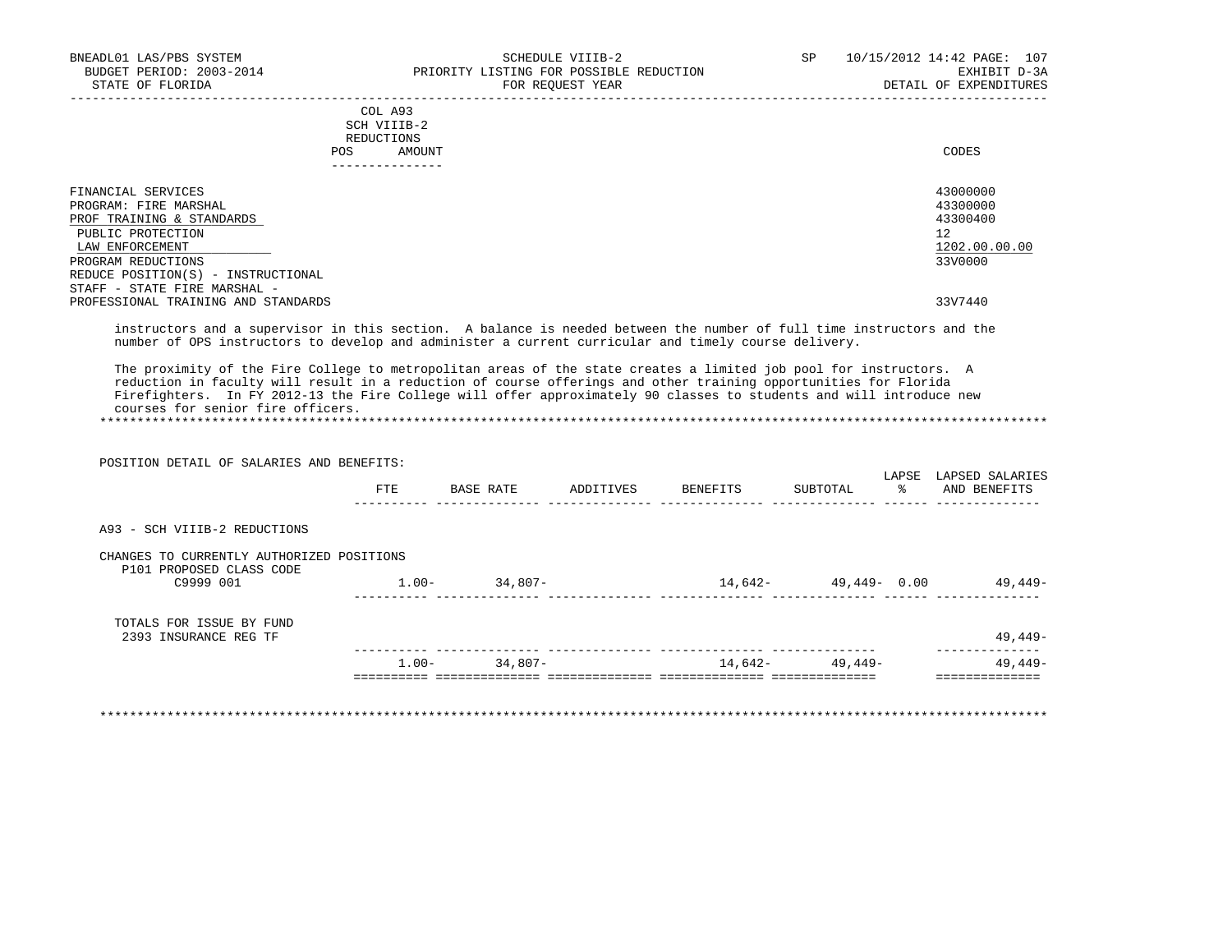| BNEADL01 LAS/PBS SYSTEM<br>BUDGET PERIOD: 2003-2014<br>STATE OF FLORIDA    |                                 | SCHEDULE VIIIB-2<br>PRIORITY LISTING FOR POSSIBLE REDUCTION<br>FOR REQUEST YEAR | SP 10/15/2012 14:42 PAGE: 108<br>EXHIBIT D-3A<br>DETAIL OF EXPENDITURES |
|----------------------------------------------------------------------------|---------------------------------|---------------------------------------------------------------------------------|-------------------------------------------------------------------------|
|                                                                            | COL A93                         |                                                                                 |                                                                         |
|                                                                            | SCH VIIIB-2                     |                                                                                 |                                                                         |
|                                                                            | REDUCTIONS                      |                                                                                 |                                                                         |
|                                                                            | POS<br>AMOUNT<br>______________ |                                                                                 | CODES                                                                   |
| FINANCIAL SERVICES                                                         |                                 |                                                                                 | 43000000                                                                |
| PROGRAM: FIRE MARSHAL                                                      |                                 |                                                                                 | 43300000                                                                |
| PROF TRAINING & STANDARDS                                                  |                                 |                                                                                 | 43300400                                                                |
| PUBLIC PROTECTION                                                          |                                 |                                                                                 | $12^{\circ}$                                                            |
| LAW ENFORCEMENT                                                            |                                 |                                                                                 | 1202.00.00.00                                                           |
| PROGRAM REDUCTIONS                                                         |                                 |                                                                                 | 33V0000                                                                 |
| REDUCE POSITION(S) - ADMINISTRATIVE                                        |                                 |                                                                                 |                                                                         |
| STAFF - STATE FIRE MARSHAL -                                               |                                 |                                                                                 |                                                                         |
| PROFESSIONAL TRAINING AND STANDARDS                                        |                                 |                                                                                 | 33V7450                                                                 |
| SALARY RATE                                                                |                                 |                                                                                 | 000000                                                                  |
| SALARY RATE 20,826-                                                        | ===============                 |                                                                                 |                                                                         |
|                                                                            |                                 |                                                                                 |                                                                         |
| SALARIES AND BENEFITS                                                      |                                 |                                                                                 | 010000                                                                  |
|                                                                            | $1.00-$                         |                                                                                 |                                                                         |
| INSURANCE REG TF                                                           | $33.674-$<br>===============    |                                                                                 | 2393                                                                    |
|                                                                            |                                 |                                                                                 |                                                                         |
| SPECIAL CATEGORIES<br>TR/DMS/HR SVCS/STW CONTRCT                           |                                 |                                                                                 | 100000<br>107040                                                        |
|                                                                            |                                 |                                                                                 |                                                                         |
| INSURANCE REG TF                                                           | $356 -$<br>===============      |                                                                                 | 2393                                                                    |
| TOTAL: REDUCE POSITION(S) - ADMINISTRATIVE<br>STAFF - STATE FIRE MARSHAL - |                                 |                                                                                 | 33V7450                                                                 |
| PROFESSIONAL TRAINING AND STANDARDS                                        |                                 |                                                                                 |                                                                         |
| TOTAL POSITIONS 1.00-                                                      |                                 |                                                                                 |                                                                         |
| TOTAL ISSUE $34,030-$                                                      |                                 |                                                                                 |                                                                         |
| TOTAL SALARY RATE 20,826-                                                  | ===============                 |                                                                                 |                                                                         |
|                                                                            |                                 |                                                                                 |                                                                         |
| AGENCY ISSUE NARRATIVE:                                                    |                                 |                                                                                 |                                                                         |
| SCH VIIIB-2 NARR 13-14 NARRATIVE:                                          |                                 | IT COMPONENT? NO                                                                |                                                                         |
|                                                                            |                                 |                                                                                 |                                                                         |

PRIORITY #017

Issue Title: Reduce Position(s) - Administrative Staff - State Fire Marshal - Professional Training and Standards

 Reference to Long-Range Program Plan: Goal 5 - Our customers will receive timely, helpful and accurate information upon which they can act to protect themselves and their assets.

LAW CHANGE REQUIRED: No legislative change.

 Within the Bureau of Fire Fighter Standards and Training (BFFST) there is a Firefighter Safety and Health Section comprised of one Safety Program Specialist, one Senior Clerk, and three Other Personal Service (OPS) positions. This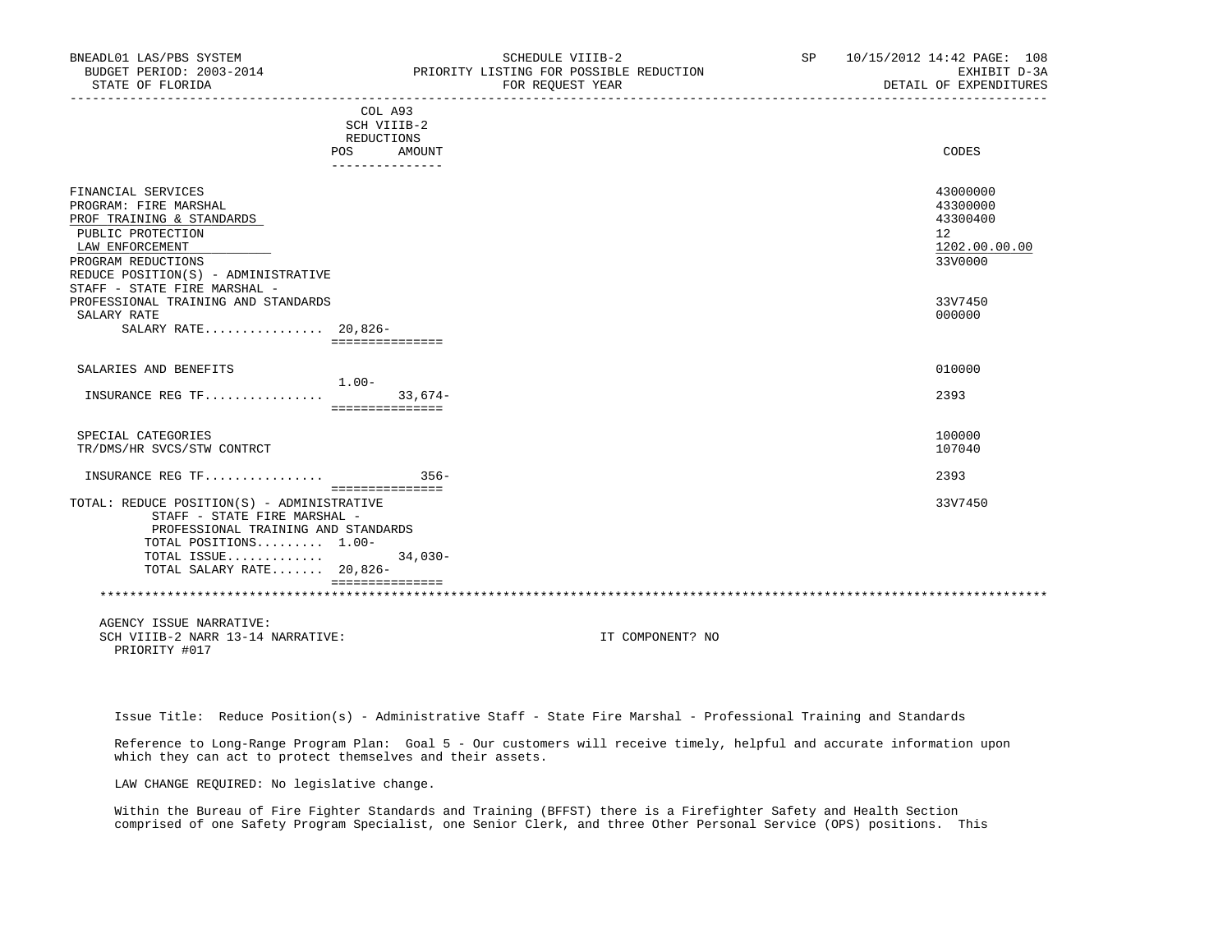|     | COL A93                                                                                                                        |       |
|-----|--------------------------------------------------------------------------------------------------------------------------------|-------|
|     | SCH VIIIB-2<br>the contract of the contract of the contract of the contract of the contract of the contract of the contract of |       |
|     | REDUCTIONS                                                                                                                     |       |
| POS | AMOUNT                                                                                                                         | CODES |
|     |                                                                                                                                |       |

| . _ _ _ _ _ _ _ _ _ _ _ _                   |                      |
|---------------------------------------------|----------------------|
| FINANCIAL SERVICES<br>PROGRAM: FIRE MARSHAL | 43000000<br>43300000 |
| PROF TRAINING & STANDARDS                   | 43300400             |
| PUBLIC PROTECTION                           | 12                   |
| LAW ENFORCEMENT                             | 1202.00.00.00        |
| PROGRAM REDUCTIONS                          | 33V0000              |
| REDUCE POSITION(S) - ADMINISTRATIVE         |                      |
| STAFF - STATE FIRE MARSHAL -                |                      |
| PROFESSIONAL TRAINING AND STANDARDS         | 33V7450              |

issue will eliminate the Senior Clerk position in the Bureau of Fire Standards and Training.

 The Firefighter Safety and Health Section is responsible for the state-wide firefighter health and safety program as established in s. 633.821, F.S., Workplace Safety. In 2002 the Florida Department of Labor and Employment Security was abolished, along with its companion Administrative Code, leaving Florida's firefighters without health and safety regulation and an overseeing body. The State Fire Marshal moved quickly with emergency rules to establish regulatory responsibility and authority. The legislature enacted statutes; however, no full time equivalent (FTE) positions were funded for this program. The BFFST converted two existing FTE to run the program and subsequently requested additional FTE in several Legislative Budget Requests in recent years. To address the lack of FTE, the bureau has used OPS employees to run the program.

 The Division of State Fire Marshal is required to assist and encourage firefighter employers to maintain safe working standards and conditions and to provide education and training in the field of safety. There are approximately 50,000 career and volunteer firefighters in the State of Florida. The firefighting occupation has a significant number of occupational injuries and diseases that warrant careful review and proactive measures to manage. The section strives to improve firefighter safety and health by reducing the incidence of firefighter accidents, occupational diseases, and fatalities by working cooperatively with firefighters, fire departments and insurance underwriters toward these common goals.

## These goals are met by:

 Providing assistance to fire departments in safety compliance and procedure issues and responding to questions from departments, firefighters and citizens regarding rules, regulations and procedures for firefighter safety;

 Providing safety information through research, networking and participation in several safety focused organizations and disseminating the information through various presentations, seminars, safety articles, and publications; and

 Investigations of incidents that involve firefighter fatalities, severe injury, or the injury of three or more firefighters at one incident.

 A formal investigation is conducted that culminates in the release of a report under the signature of command staff. If an incident does not meet the criteria above, an informal investigation or inquiry is conducted. In all cases, the purpose of an investigation or inquiry is to identify the cause or causes that contributed to the occurrence, how to avoid further injuries of a similar type, and if a compliance inspection is warranted. Through these inquiries, 12 injury trends and their causes have been identified. During 2011, there were 60 inquiries and six formal investigations.

 The Senior Clerk position has been vacant since April, 2012; however, it is expected to be filled prior to October, 2012. Timely preparation of investigative reports and inspections are two months behind schedule because this position has been vacant for several months. Elimination of this position may impact the safety program in consideration of the safety and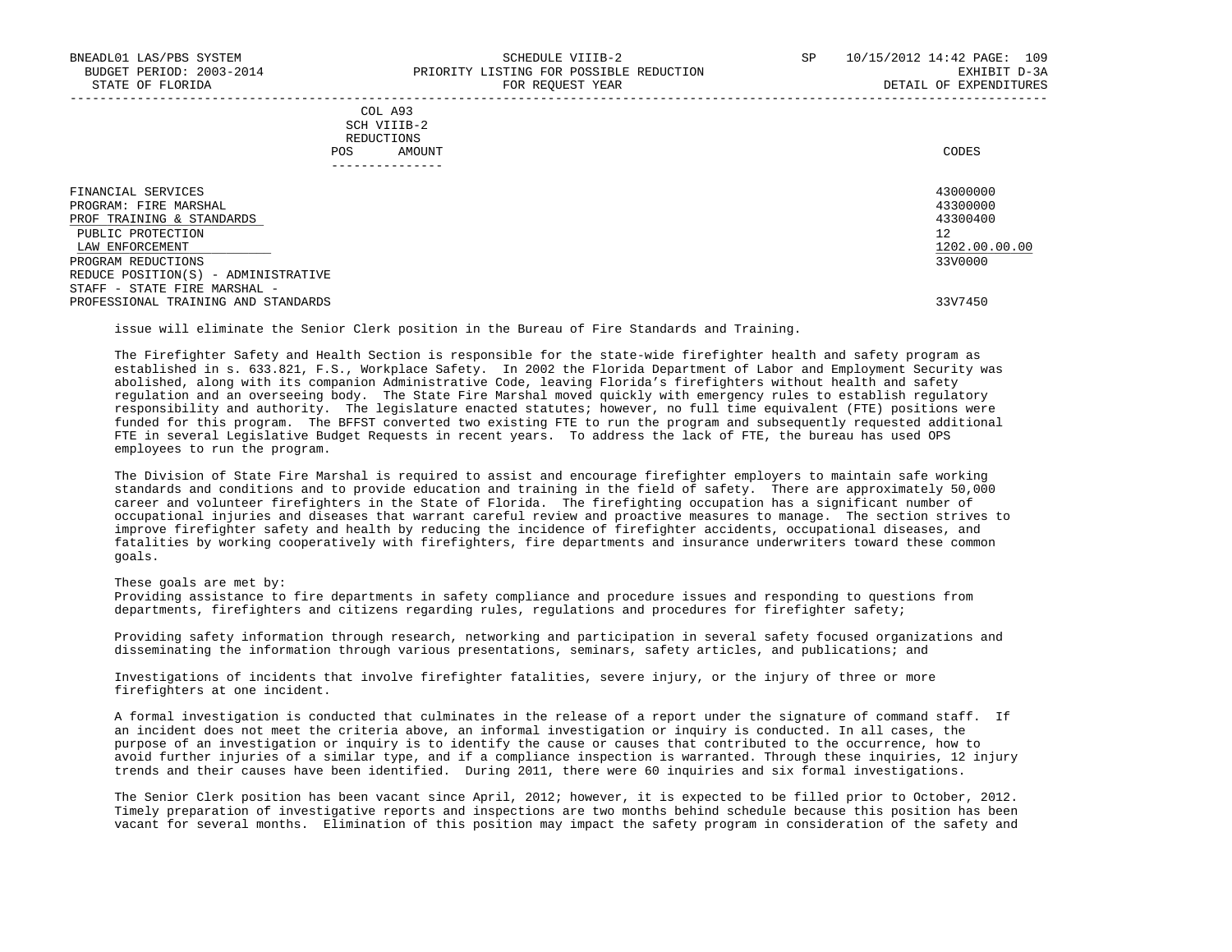| BNEADL01 LAS/PBS SYSTEM<br>BUDGET PERIOD: 2003-2014<br>STATE OF FLORIDA                                                                                                                                       |                                                                                                      | PRIORITY LISTING FOR POSSIBLE REDUCTION | SCHEDULE VIIIB-2<br>FOR REQUEST YEAR |                                  | SP                | 10/15/2012 14:42 PAGE: 110<br>EXHIBIT D-3A<br>DETAIL OF EXPENDITURES |
|---------------------------------------------------------------------------------------------------------------------------------------------------------------------------------------------------------------|------------------------------------------------------------------------------------------------------|-----------------------------------------|--------------------------------------|----------------------------------|-------------------|----------------------------------------------------------------------|
|                                                                                                                                                                                                               | ___________________________<br>COL A93<br>SCH VIIIB-2<br>REDUCTIONS<br>POS AMOUNT<br>_______________ | ________________________                |                                      | -------------------------------  |                   | CODES                                                                |
| FINANCIAL SERVICES<br>PROGRAM: FIRE MARSHAL<br>PROF TRAINING & STANDARDS<br>PUBLIC PROTECTION<br>LAW ENFORCEMENT<br>PROGRAM REDUCTIONS<br>REDUCE POSITION(S) - ADMINISTRATIVE<br>STAFF - STATE FIRE MARSHAL - |                                                                                                      |                                         |                                      |                                  |                   | 43000000<br>43300000<br>43300400<br>12<br>1202.00.00.00<br>33V0000   |
| PROFESSIONAL TRAINING AND STANDARDS                                                                                                                                                                           |                                                                                                      |                                         |                                      |                                  |                   | 33V7450                                                              |
| health of Florida's firefighters.                                                                                                                                                                             |                                                                                                      |                                         |                                      |                                  |                   |                                                                      |
|                                                                                                                                                                                                               |                                                                                                      |                                         |                                      |                                  |                   |                                                                      |
| POSITION DETAIL OF SALARIES AND BENEFITS:                                                                                                                                                                     |                                                                                                      |                                         |                                      |                                  |                   | LAPSE LAPSED SALARIES                                                |
|                                                                                                                                                                                                               |                                                                                                      |                                         |                                      | FTE BASE RATE ADDITIVES BENEFITS | SUBTOTAL          | % AND BENEFITS                                                       |
| A93 - SCH VIIIB-2 REDUCTIONS                                                                                                                                                                                  |                                                                                                      |                                         |                                      |                                  |                   |                                                                      |
| CHANGES TO CURRENTLY AUTHORIZED POSITIONS<br>P101 PROPOSED CLASS CODE<br>C9999 001                                                                                                                            |                                                                                                      | $1.00 - 20,826 -$                       |                                      |                                  |                   | $12,848-$ 33,674 - 0.00 33,674 -                                     |
| TOTALS FOR ISSUE BY FUND<br>2393 INSURANCE REG TF                                                                                                                                                             |                                                                                                      |                                         |                                      |                                  |                   | $33,674-$<br>______________                                          |
|                                                                                                                                                                                                               |                                                                                                      | $1.00 - 20,826 -$                       |                                      |                                  | $12,848-$ 33,674- | $33,674-$                                                            |
|                                                                                                                                                                                                               |                                                                                                      |                                         |                                      |                                  |                   | ==============                                                       |
|                                                                                                                                                                                                               |                                                                                                      |                                         |                                      |                                  |                   |                                                                      |
| REDUCE POSITION(S) - SECURITY STAFF                                                                                                                                                                           |                                                                                                      |                                         |                                      |                                  |                   |                                                                      |
| - STATE FIRE MARSHAL - PROFESSIONAL<br>TRAINING AND STANDARDS<br>SALARY RATE<br>SALARY RATE 20,622-                                                                                                           |                                                                                                      |                                         |                                      |                                  |                   | 33V7470<br>000000                                                    |
|                                                                                                                                                                                                               | ===============                                                                                      |                                         |                                      |                                  |                   |                                                                      |
| SALARIES AND BENEFITS                                                                                                                                                                                         | $1.00 -$                                                                                             |                                         |                                      |                                  |                   | 010000                                                               |
| INSURANCE REG TF                                                                                                                                                                                              | $33,444-$<br>===============                                                                         |                                         |                                      |                                  |                   | 2393                                                                 |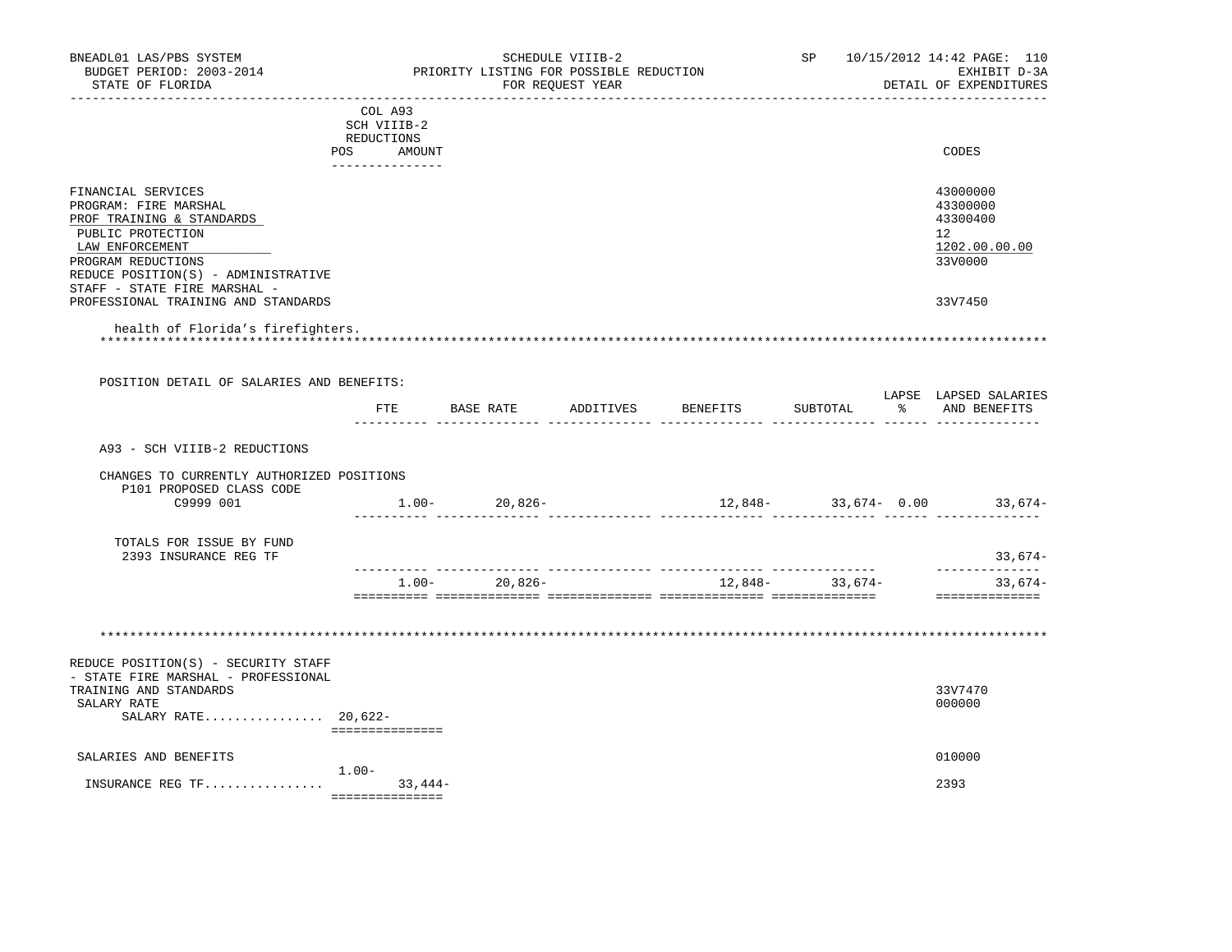| BNEADL01 LAS/PBS SYSTEM<br>BUDGET PERIOD: 2003-2014<br>STATE OF FLORIDA |                 | SCHEDULE VIIIB-2<br>PRIORITY LISTING FOR POSSIBLE REDUCTION<br>FOR REOUEST YEAR | <b>SP</b> | 10/15/2012 14:42 PAGE: 111<br>EXHIBIT D-3A<br>DETAIL OF EXPENDITURES |
|-------------------------------------------------------------------------|-----------------|---------------------------------------------------------------------------------|-----------|----------------------------------------------------------------------|
|                                                                         | COL A93         |                                                                                 |           |                                                                      |
|                                                                         | SCH VIIIB-2     |                                                                                 |           |                                                                      |
|                                                                         | REDUCTIONS      |                                                                                 |           |                                                                      |
|                                                                         | POS<br>AMOUNT   |                                                                                 |           | CODES                                                                |
| FINANCIAL SERVICES                                                      |                 |                                                                                 |           | 43000000                                                             |
| PROGRAM: FIRE MARSHAL                                                   |                 |                                                                                 |           | 43300000                                                             |
| PROF TRAINING & STANDARDS                                               |                 |                                                                                 |           | 43300400                                                             |
| PUBLIC PROTECTION                                                       |                 |                                                                                 |           | 12                                                                   |
| LAW ENFORCEMENT                                                         |                 |                                                                                 |           | 1202.00.00.00                                                        |
| PROGRAM REDUCTIONS                                                      |                 |                                                                                 |           | 33V0000                                                              |
| REDUCE POSITION(S) - SECURITY STAFF                                     |                 |                                                                                 |           |                                                                      |
| - STATE FIRE MARSHAL - PROFESSIONAL                                     |                 |                                                                                 |           |                                                                      |
| TRAINING AND STANDARDS                                                  |                 |                                                                                 |           | 33V7470                                                              |
| SPECIAL CATEGORIES                                                      |                 |                                                                                 |           | 100000                                                               |
| TR/DMS/HR SVCS/STW CONTRCT                                              |                 |                                                                                 |           | 107040                                                               |
| INSURANCE REG TF                                                        | $356 -$         |                                                                                 |           | 2393                                                                 |
|                                                                         | =============== |                                                                                 |           |                                                                      |
| TOTAL: REDUCE POSITION(S) - SECURITY STAFF                              |                 |                                                                                 |           | 33V7470                                                              |
| - STATE FIRE MARSHAL - PROFESSIONAL                                     |                 |                                                                                 |           |                                                                      |
| TRAINING AND STANDARDS                                                  |                 |                                                                                 |           |                                                                      |
| TOTAL POSITIONS 1.00-                                                   |                 |                                                                                 |           |                                                                      |
| TOTAL ISSUE                                                             | $33,800-$       |                                                                                 |           |                                                                      |
| TOTAL SALARY RATE 20,622-                                               |                 |                                                                                 |           |                                                                      |
|                                                                         |                 |                                                                                 |           |                                                                      |
|                                                                         |                 |                                                                                 |           |                                                                      |
|                                                                         |                 |                                                                                 |           |                                                                      |
| ACENCY ISSUE NARRATIVE:                                                 |                 |                                                                                 |           |                                                                      |

SCH VIIIB-2 NARR 13-14 NARRATIVE: IT COMPONENT? NO PRIORITY #019

Issue Title: Reduce Position(s) - Security Staff - State Fire Marshal - Professional Training and Standards

 Reference to Long-Range Program Plan: Goal 5 - Our customers will receive timely, helpful and accurate information upon which they can act to protect themselves and their assets.

LAW CHANGE REQUIRED: No legislative change.

 The Fire College contracts with a security company for their security guard services on campus at all times, except the night shift. The night shift security guard is a full time employee of the State Fire Marshal; providing services on campus and to approximately 110 students who are housed in the dormitory.

 Eliminating the currently filled Security Guard position will result in the use of contracted security guards, who may vary from night to night, rather than a knowledgeable and tenured employee who knows the facility and its operations. This is important to the Fire College command staff because many of the issues reported to the security guard at night, such as fire alarm malfunctions, minor water leaks, noisy motors, etc., are monitored and reported by their full-time employee. This allows for a more proactive approach to making repairs that otherwise may not be identified by contract guards. During the night shift, the full-time guard is the only State Fire Marshal staff present at the Fire College. According to the Fire College logs, there are approximately five to ten issues noted per month. \*\*\*\*\*\*\*\*\*\*\*\*\*\*\*\*\*\*\*\*\*\*\*\*\*\*\*\*\*\*\*\*\*\*\*\*\*\*\*\*\*\*\*\*\*\*\*\*\*\*\*\*\*\*\*\*\*\*\*\*\*\*\*\*\*\*\*\*\*\*\*\*\*\*\*\*\*\*\*\*\*\*\*\*\*\*\*\*\*\*\*\*\*\*\*\*\*\*\*\*\*\*\*\*\*\*\*\*\*\*\*\*\*\*\*\*\*\*\*\*\*\*\*\*\*\*\*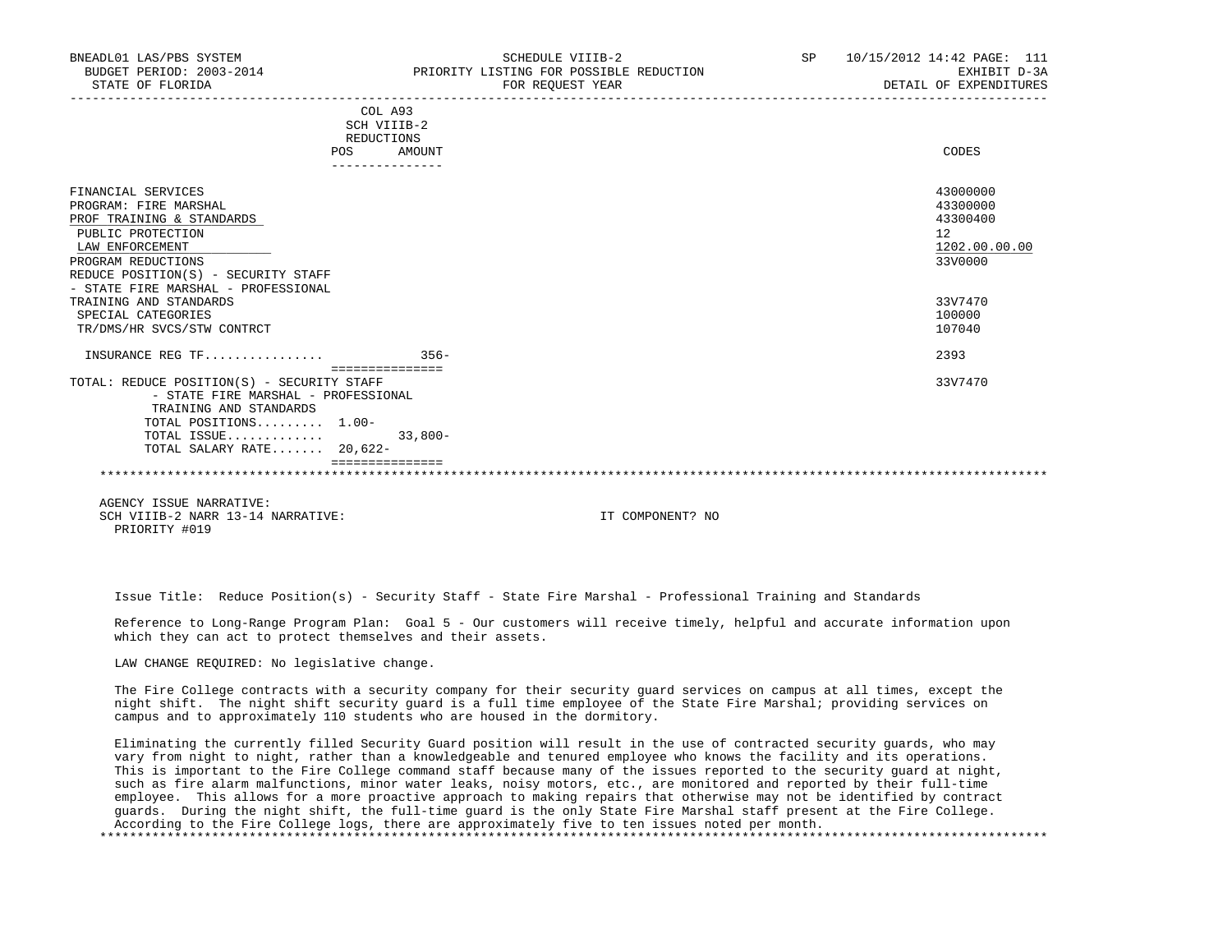| BNEADL01 LAS/PBS SYSTEM<br>BUDGET PERIOD: 2003-2014<br>STATE OF FLORIDA<br>--------------------                                                                                                                                                |                                                                          | PRIORITY LISTING FOR POSSIBLE REDUCTION | SCHEDULE VIIIB-2<br>FOR REQUEST YEAR |          | SP                |      | 10/15/2012 14:42 PAGE: 112<br>EXHIBIT D-3A<br>DETAIL OF EXPENDITURES          |
|------------------------------------------------------------------------------------------------------------------------------------------------------------------------------------------------------------------------------------------------|--------------------------------------------------------------------------|-----------------------------------------|--------------------------------------|----------|-------------------|------|-------------------------------------------------------------------------------|
|                                                                                                                                                                                                                                                | COL A93<br>SCH VIIIB-2<br>REDUCTIONS<br>POS<br>AMOUNT<br>--------------- |                                         |                                      |          |                   |      | CODES                                                                         |
| FINANCIAL SERVICES<br>PROGRAM: FIRE MARSHAL<br>PROF TRAINING & STANDARDS<br>PUBLIC PROTECTION<br>LAW ENFORCEMENT<br>PROGRAM REDUCTIONS<br>REDUCE POSITION(S) - SECURITY STAFF<br>- STATE FIRE MARSHAL - PROFESSIONAL<br>TRAINING AND STANDARDS |                                                                          |                                         |                                      |          |                   |      | 43000000<br>43300000<br>43300400<br>12<br>1202.00.00.00<br>33V0000<br>33V7470 |
| POSITION DETAIL OF SALARIES AND BENEFITS:                                                                                                                                                                                                      | ETE                                                                      | BASE RATE                               | ADDITIVES                            | BENEFITS | SUBTOTAL          | ော ေ | LAPSE LAPSED SALARIES<br>AND BENEFITS                                         |
| A93 - SCH VIIIB-2 REDUCTIONS<br>CHANGES TO CURRENTLY AUTHORIZED POSITIONS<br>P101 PROPOSED CLASS CODE                                                                                                                                          |                                                                          |                                         |                                      |          |                   |      |                                                                               |
| C9999 001                                                                                                                                                                                                                                      |                                                                          | $1.00 - 20.622 -$                       |                                      |          |                   |      | $12,822-$ 33,444- 0.00 33,444-                                                |
| TOTALS FOR ISSUE BY FUND<br>2393 INSURANCE REG TF                                                                                                                                                                                              |                                                                          |                                         |                                      |          |                   |      | 33,444-<br>______________                                                     |
|                                                                                                                                                                                                                                                |                                                                          | $1.00 - 20.622 -$                       |                                      |          | $12,822-$ 33,444- |      | $33,444-$<br>==============                                                   |
| TOTAL: LAW ENFORCEMENT<br>BY FUND TYPE<br>TRUST FUNDS<br>SALARY RATE 76,255-                                                                                                                                                                   | $3.00 -$<br>117,635-<br>===============                                  |                                         |                                      |          |                   |      | 1202.00.00.00<br>2000                                                         |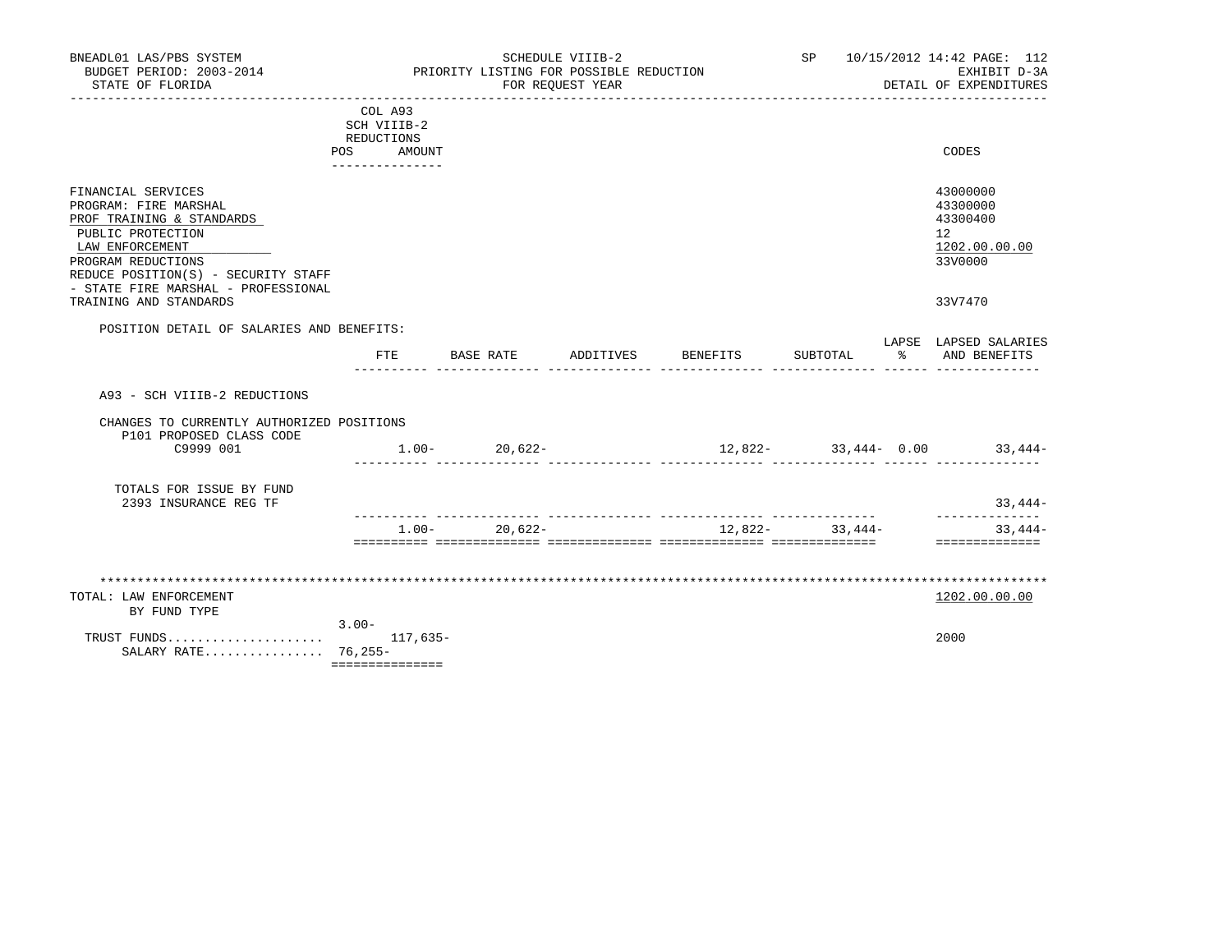| BNEADL01 LAS/PBS SYSTEM<br>BUDGET PERIOD: 2003-2014<br>STATE OF FLORIDA |                               |            | SCHEDULE VIIIB-2<br>PRIORITY LISTING FOR POSSIBLE REDUCTION<br>FOR REOUEST YEAR<br>_____________________________ | SP and the set of the set of the set of the set of the set of the set of the set of the set of the set of the set of the set of the set of the set of the set of the set of the set of the set of the set of the set of the se | 10/15/2012 14:42 PAGE: 113<br>EXHIBIT D-3A<br>DETAIL OF EXPENDITURES |
|-------------------------------------------------------------------------|-------------------------------|------------|------------------------------------------------------------------------------------------------------------------|--------------------------------------------------------------------------------------------------------------------------------------------------------------------------------------------------------------------------------|----------------------------------------------------------------------|
|                                                                         | COL A93                       |            |                                                                                                                  |                                                                                                                                                                                                                                |                                                                      |
|                                                                         | SCH VIIIB-2                   |            |                                                                                                                  |                                                                                                                                                                                                                                |                                                                      |
|                                                                         | REDUCTIONS                    |            |                                                                                                                  |                                                                                                                                                                                                                                |                                                                      |
|                                                                         | <b>POS</b><br>_______________ | AMOUNT     |                                                                                                                  |                                                                                                                                                                                                                                | CODES                                                                |
|                                                                         |                               |            |                                                                                                                  |                                                                                                                                                                                                                                |                                                                      |
| FINANCIAL SERVICES<br>PROGRAM: FIRE MARSHAL                             |                               |            |                                                                                                                  |                                                                                                                                                                                                                                | 43000000<br>43300000                                                 |
|                                                                         |                               |            |                                                                                                                  |                                                                                                                                                                                                                                |                                                                      |
| FIRE MRSHL ADMN & SUP SRVS                                              |                               |            |                                                                                                                  |                                                                                                                                                                                                                                | 43300500                                                             |
| PUBLIC PROTECTION                                                       |                               |            |                                                                                                                  |                                                                                                                                                                                                                                | 12                                                                   |
| LAW ENFORCEMENT                                                         |                               |            |                                                                                                                  |                                                                                                                                                                                                                                | 1202.00.00.00                                                        |
| PROGRAM REDUCTIONS                                                      |                               |            |                                                                                                                  |                                                                                                                                                                                                                                | 33V0000                                                              |
| REDUCE POSITION(S) - ADMINISTRATIVE                                     |                               |            |                                                                                                                  |                                                                                                                                                                                                                                |                                                                      |
| STAFF - STATE FIRE MARSHAL -                                            |                               |            |                                                                                                                  |                                                                                                                                                                                                                                |                                                                      |
| DIRECTORS OFFICE                                                        |                               |            |                                                                                                                  |                                                                                                                                                                                                                                | 33V7480                                                              |
| SALARY RATE                                                             |                               |            |                                                                                                                  |                                                                                                                                                                                                                                | 000000                                                               |
| SALARY RATE 31,589-                                                     |                               |            |                                                                                                                  |                                                                                                                                                                                                                                |                                                                      |
|                                                                         | ===============               |            |                                                                                                                  |                                                                                                                                                                                                                                |                                                                      |
| SALARIES AND BENEFITS                                                   |                               |            |                                                                                                                  |                                                                                                                                                                                                                                | 010000                                                               |
|                                                                         | 1.00-                         |            |                                                                                                                  |                                                                                                                                                                                                                                |                                                                      |
| INSURANCE REG TF                                                        |                               | $45.818 -$ |                                                                                                                  |                                                                                                                                                                                                                                | 2393                                                                 |
|                                                                         | ===============               |            |                                                                                                                  |                                                                                                                                                                                                                                |                                                                      |
| SPECIAL CATEGORIES                                                      |                               |            |                                                                                                                  |                                                                                                                                                                                                                                | 100000                                                               |
| HABITAT RESTORATION                                                     |                               |            |                                                                                                                  |                                                                                                                                                                                                                                | 104070                                                               |
| INSURANCE REG TF                                                        |                               | $356-$     |                                                                                                                  |                                                                                                                                                                                                                                | 2393                                                                 |
|                                                                         | ===============               |            |                                                                                                                  |                                                                                                                                                                                                                                |                                                                      |
| TOTAL: REDUCE POSITION(S) - ADMINISTRATIVE                              |                               |            |                                                                                                                  |                                                                                                                                                                                                                                | 33V7480                                                              |
| STAFF - STATE FIRE MARSHAL -                                            |                               |            |                                                                                                                  |                                                                                                                                                                                                                                |                                                                      |
| DIRECTORS OFFICE                                                        |                               |            |                                                                                                                  |                                                                                                                                                                                                                                |                                                                      |
| TOTAL POSITIONS 1.00-                                                   |                               |            |                                                                                                                  |                                                                                                                                                                                                                                |                                                                      |
| TOTAL ISSUE                                                             |                               | $46, 174-$ |                                                                                                                  |                                                                                                                                                                                                                                |                                                                      |
| TOTAL SALARY RATE 31,589-                                               |                               |            |                                                                                                                  |                                                                                                                                                                                                                                |                                                                      |
|                                                                         | ===============               |            |                                                                                                                  |                                                                                                                                                                                                                                |                                                                      |
| AGENCY ISSUE NARRATIVE:                                                 |                               |            |                                                                                                                  |                                                                                                                                                                                                                                |                                                                      |
| SCH VIIIB-2 NARR 13-14 NARRATIVE:                                       |                               |            | IT COMPONENT? NO                                                                                                 |                                                                                                                                                                                                                                |                                                                      |
| PRIORITY #020                                                           |                               |            |                                                                                                                  |                                                                                                                                                                                                                                |                                                                      |

Issue Title: Reduce Position(s) - Administrative Staff - State Fire Marshal - Directors Office

 Reference to Long-Range Program Plan: Goal 3 - The Bureau is responsible for initial investigation of the origin and cause of fires and explosions, criminal investigative duties associated with fires and/or explosions, and the reports relative to explosions or explosive devices and other law enforcement activities, as required by law (s. 633.03,F.S., and s. 552.113, F.S.).

LAW CHANGE REQUIRED: No legislative change.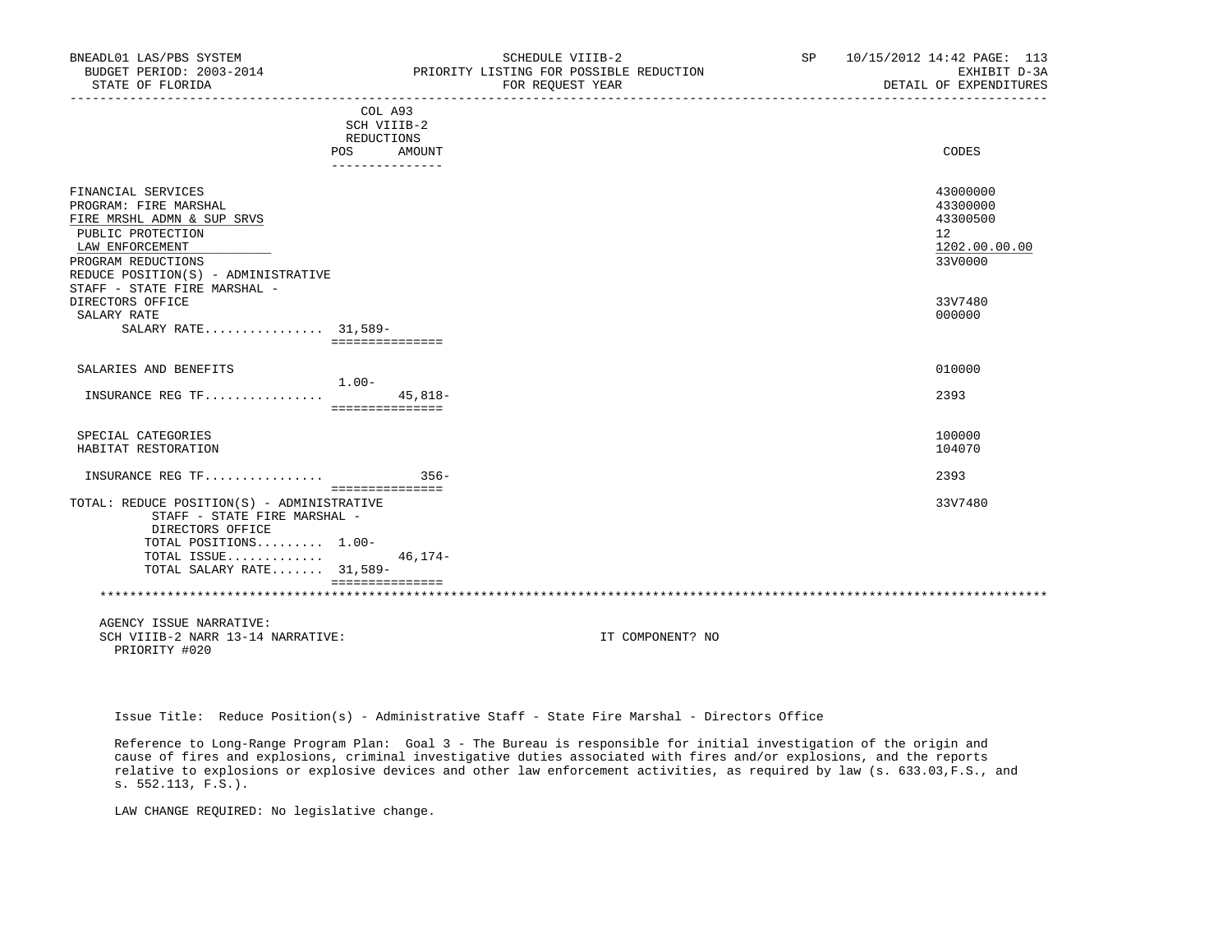| BNEADL01 LAS/PBS SYSTEM<br>BUDGET PERIOD: 2003-2014<br>STATE OF FLORIDA | SCHEDULE VIIIB-2<br>PRIORITY LISTING FOR POSSIBLE REDUCTION<br>FOR REQUEST YEAR | SP | 10/15/2012 14:42 PAGE: 114<br>EXHIBIT D-3A<br>DETAIL OF EXPENDITURES |
|-------------------------------------------------------------------------|---------------------------------------------------------------------------------|----|----------------------------------------------------------------------|
|                                                                         | COL A93<br>SCH VIIIB-2<br>REDUCTIONS                                            |    |                                                                      |
|                                                                         | AMOUNT<br><b>POS</b>                                                            |    | CODES                                                                |
| FINANCIAL SERVICES                                                      |                                                                                 |    | 43000000                                                             |
| PROGRAM: FIRE MARSHAL                                                   |                                                                                 |    | 43300000                                                             |

FIRE MRSHL ADMN & SUP SRVS 43300500 and the state of the state of the state of the state of the state of the state of the state of the state of the state of the state of the state of the state of the state of the state of PUBLIC PROTECTION 12<br>
LAW ENFORCEMENT 1202.00.00.00 PUBLIC PROTECTION 1202.00.00.00  $\texttt{LAN ENFORCEMENT} \color{black} 1202.00.00.00$  PROGRAM REDUCTIONS 33V0000 REDUCE POSITION(S) - ADMINISTRATIVE STAFF - STATE FIRE MARSHAL -<br>DIRECTORS OFFICE DIRECTORS OFFICE 33V7480

 The Administrative Assistant III-SES identified for this reduction has multiple duties assisting the Division Director in a variety of potentially confidential personnel and labor relations activities. This position also ensures that the Director's policies are drafted, interpreted, administered and maintained; prepares correspondence; manages the Director's phone lines; responds to non-technical questions pertaining to services and personnel; maintains council and board memberships, status and appointment letters; compiles and maintains call lists of statewide Fire Service personnel; and assists with continuity of operations for the division.

 If this position is eliminated, the workload will have to be shifted to other administrative staff qualified to perform these functions. An increase of these duties and workload on the remaining staff will most likely result in longer processing time for the associated duties. There is no revenue impact associated with this reduction. There are currently seven employees in the Director's Office as follows: Director (1), Asst. Director (1), Administrative Assistant III (1), EOC/Emergency Coordinating Officer(1), Fire Incident Reporting Section (2) and a Budget Analyst (1); each with separate and distinct duties. This reduction represents a 14 percent reduction in the Director's Office. \*\*\*\*\*\*\*\*\*\*\*\*\*\*\*\*\*\*\*\*\*\*\*\*\*\*\*\*\*\*\*\*\*\*\*\*\*\*\*\*\*\*\*\*\*\*\*\*\*\*\*\*\*\*\*\*\*\*\*\*\*\*\*\*\*\*\*\*\*\*\*\*\*\*\*\*\*\*\*\*\*\*\*\*\*\*\*\*\*\*\*\*\*\*\*\*\*\*\*\*\*\*\*\*\*\*\*\*\*\*\*\*\*\*\*\*\*\*\*\*\*\*\*\*\*\*\*

|                                                                                    | FTE      | <b>BASE RATE</b> | ADDITIVES | BENEFITS | SUBTOTAL     | LAPSE<br>ႜ | LAPSED SALARIES<br>AND BENEFITS |
|------------------------------------------------------------------------------------|----------|------------------|-----------|----------|--------------|------------|---------------------------------|
| A93 - SCH VIIIB-2 REDUCTIONS                                                       |          |                  |           |          |              |            |                                 |
| CHANGES TO CURRENTLY AUTHORIZED POSITIONS<br>P101 PROPOSED CLASS CODE<br>C9999 001 | $1.00 -$ | 31,589-          |           | 14,229-  | 45,818- 0.00 |            | $45,818-$                       |
| TOTALS FOR ISSUE BY FUND<br>2393 INSURANCE REG TF                                  |          |                  |           |          |              |            | $45,818-$                       |
|                                                                                    | $1.00 -$ | $31,589-$        |           | 14,229-  | $45,818-$    |            | $45,818-$                       |

POSITION DETAIL OF SALARIES AND BENEFITS: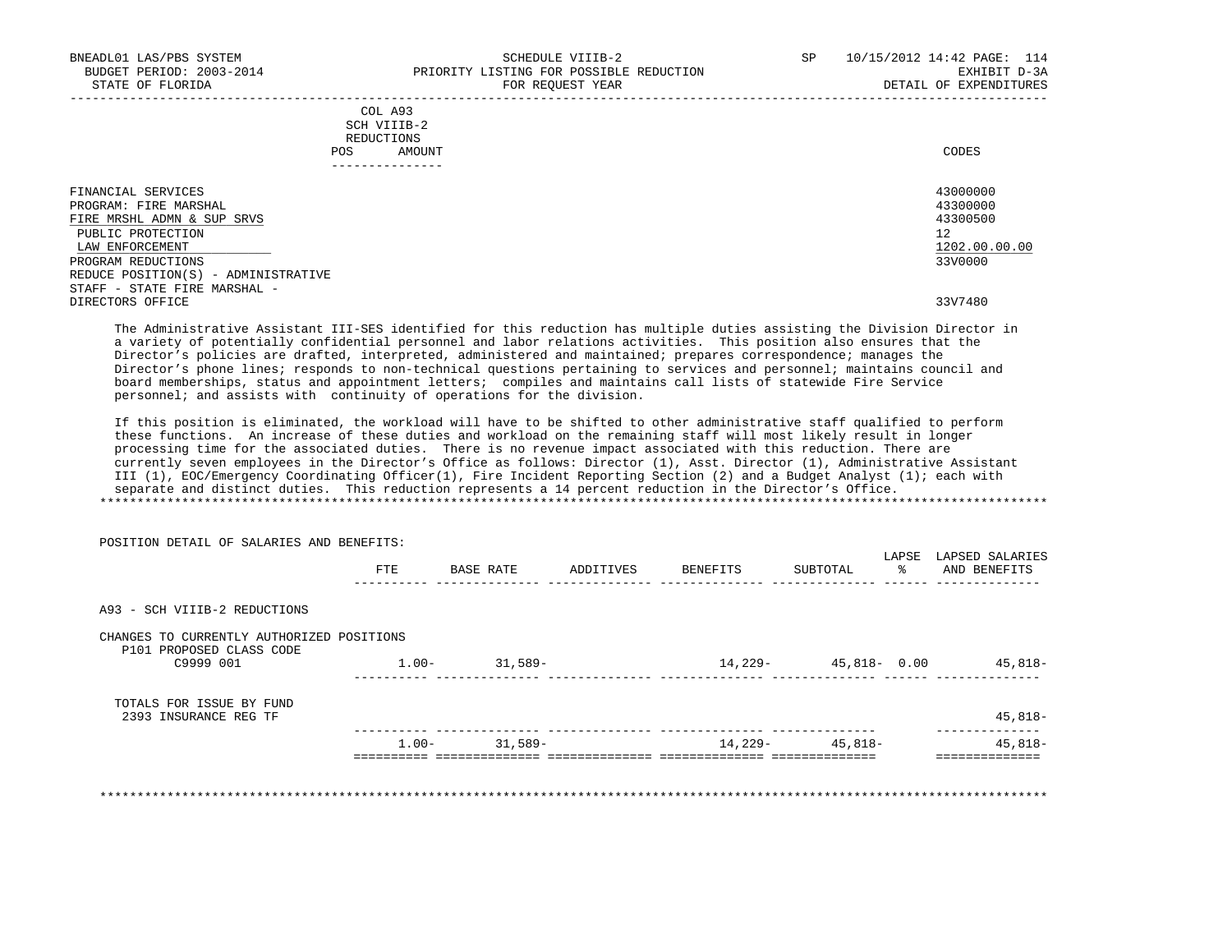| BNEADL01 LAS/PBS SYSTEM<br>BUDGET PERIOD: 2003-2014<br>STATE OF FLORIDA |                            | SCHEDULE VIIIB-2<br>PRIORITY LISTING FOR POSSIBLE REDUCTION<br>FOR REQUEST YEAR<br>_____________________________________ | SP | 10/15/2012 14:42 PAGE: 115<br>EXHIBIT D-3A<br>DETAIL OF EXPENDITURES |
|-------------------------------------------------------------------------|----------------------------|--------------------------------------------------------------------------------------------------------------------------|----|----------------------------------------------------------------------|
|                                                                         | COL A93                    |                                                                                                                          |    |                                                                      |
|                                                                         | SCH VIIIB-2<br>REDUCTIONS  |                                                                                                                          |    |                                                                      |
|                                                                         | POS<br>AMOUNT              |                                                                                                                          |    | CODES                                                                |
|                                                                         | ---------------            |                                                                                                                          |    |                                                                      |
| FINANCIAL SERVICES                                                      |                            |                                                                                                                          |    | 43000000                                                             |
| PROGRAM: FIRE MARSHAL                                                   |                            |                                                                                                                          |    | 43300000                                                             |
| FIRE MRSHL ADMN & SUP SRVS                                              |                            |                                                                                                                          |    | 43300500                                                             |
| PUBLIC PROTECTION                                                       |                            |                                                                                                                          |    | 12 <sup>°</sup>                                                      |
| LAW ENFORCEMENT                                                         |                            |                                                                                                                          |    | 1202.00.00.00                                                        |
| PROGRAM REDUCTIONS                                                      |                            |                                                                                                                          |    | 33V0000                                                              |
| REDUCE POSITION(S) - CRIME                                              |                            |                                                                                                                          |    |                                                                      |
| LABORATORY ANALYST - STATE FIRE                                         |                            |                                                                                                                          |    |                                                                      |
| MARSHAL - ARSON LAB                                                     |                            |                                                                                                                          |    | 33V7490                                                              |
| SALARY RATE                                                             |                            |                                                                                                                          |    | 000000                                                               |
| SALARY RATE $47,460-$                                                   | ===============            |                                                                                                                          |    |                                                                      |
| SALARIES AND BENEFITS                                                   |                            |                                                                                                                          |    | 010000                                                               |
|                                                                         | 1.00-                      |                                                                                                                          |    |                                                                      |
| INSURANCE REG TF                                                        | $63.725-$                  |                                                                                                                          |    | 2393                                                                 |
|                                                                         | ===============            |                                                                                                                          |    |                                                                      |
| SPECIAL CATEGORIES                                                      |                            |                                                                                                                          |    | 100000                                                               |
| TR/DMS/HR SVCS/STW CONTRCT                                              |                            |                                                                                                                          |    | 107040                                                               |
| INSURANCE REG TF                                                        | $356 -$<br>=============== |                                                                                                                          |    | 2393                                                                 |
| TOTAL: REDUCE POSITION(S) - CRIME                                       |                            |                                                                                                                          |    | 33V7490                                                              |
| LABORATORY ANALYST - STATE FIRE                                         |                            |                                                                                                                          |    |                                                                      |
| MARSHAL - ARSON LAB                                                     |                            |                                                                                                                          |    |                                                                      |
| TOTAL POSITIONS 1.00-                                                   |                            |                                                                                                                          |    |                                                                      |
| TOTAL ISSUE                                                             | 64,081-                    |                                                                                                                          |    |                                                                      |
| TOTAL SALARY RATE 47,460-                                               |                            |                                                                                                                          |    |                                                                      |
|                                                                         | ===============            |                                                                                                                          |    |                                                                      |
|                                                                         |                            |                                                                                                                          |    |                                                                      |
| AGENCY ISSUE NARRATIVE:                                                 |                            |                                                                                                                          |    |                                                                      |
| SCH VIIIB-2 NARR 13-14 NARRATIVE:                                       |                            | IT COMPONENT? NO                                                                                                         |    |                                                                      |

PRIORITY #021

Issue Title: Reduce Position(s) - Crime Laboratory Analyst - State Fire Marshal - Arson Lab

 Reference to Long-Range Program Plan: Goal 3 - The Bureau is responsible for initial investigation of the origin and cause of fires and explosions, criminal investigative duties associated with fires and/or explosions, and the reports relative to explosions or explosive devices and other law enforcement activities, as required by law (s. 633.03,F.S., and s. 552.113, F.S.).

LAW CHANGE REQUIRED: No legislative change.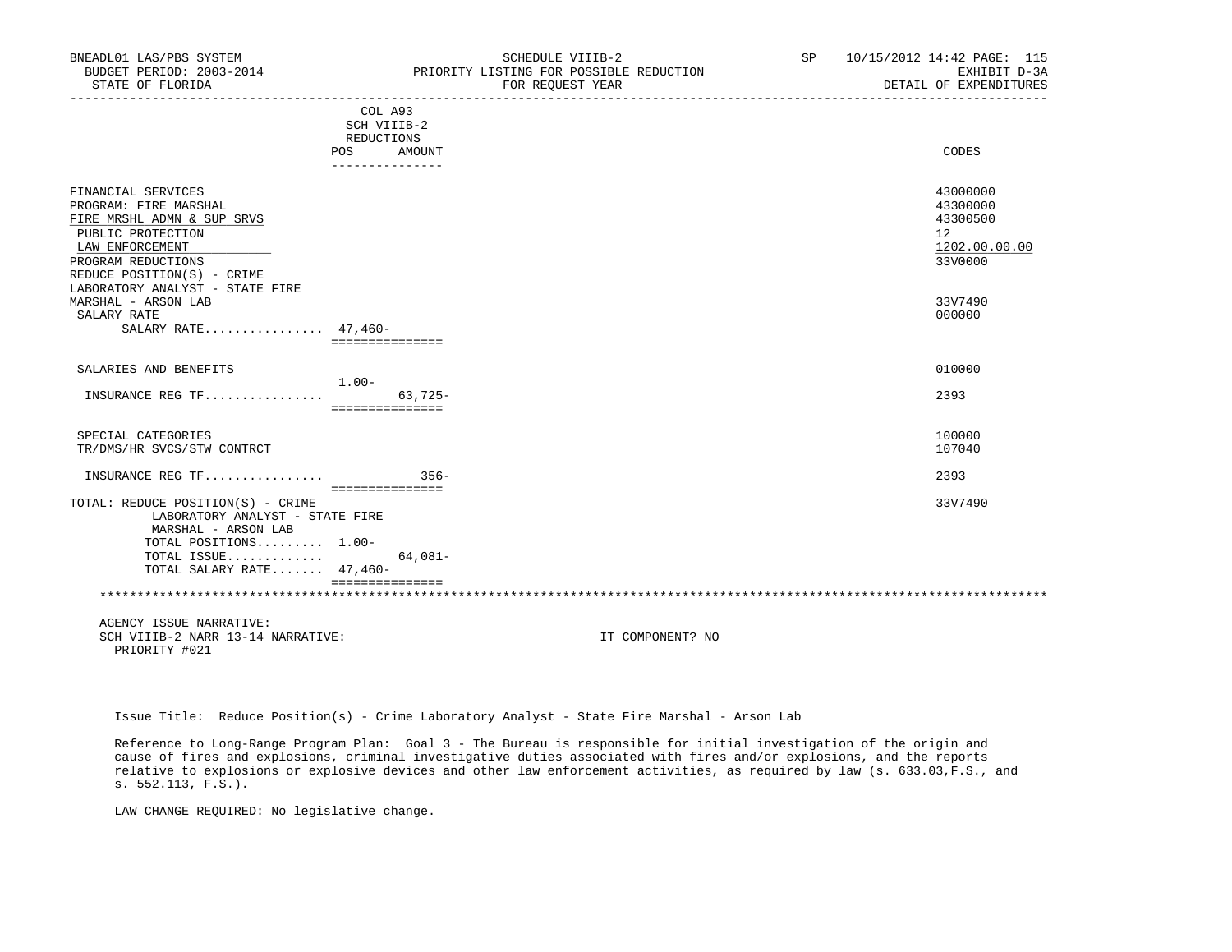|            | _______________ |       |
|------------|-----------------|-------|
| POS        | AMOUNT          | CODES |
| REDUCTIONS |                 |       |
|            | SCH VIIIB-2     |       |
|            | COL A93         |       |

| FINANCIAL SERVICES<br>PROGRAM: FIRE MARSHAL<br>FIRE MRSHL ADMN & SUP SRVS<br>PUBLIC PROTECTION | 43000000<br>43300000<br>43300500<br>12 |
|------------------------------------------------------------------------------------------------|----------------------------------------|
| LAW ENFORCEMENT                                                                                | 1202.00.00.00                          |
| PROGRAM REDUCTIONS<br>REDUCE POSITION(S) - CRIME<br>LABORATORY ANALYST - STATE FIRE            | 33V0000                                |
| MARSHAL - ARSON LAB                                                                            | 33V7490                                |

 The Senior Crime Laboratory Analyst identified for this reduction has multiple duties including, analyzing fire debris evidence for the presence and identity of ignitable liquids used as accelerants in arson fires (85 percent of duties), consultation with other analysts, detectives, attorneys and testimony at deposition or court (10 percent of duties), and assigned administrative duties such as acting as the bureau's Health and Safety Coordinator (5 percent of duties).

 For FY 2011-2012, this analyst completed approximately one-fourth of the 3,808 fire debris samples and the 3,255 associated quality assurance samples, and provided testimony on 14 separate cases. The administrative duties require monthly health and safety checks of the facility, providing health and safety training to personnel, and chemical inventories, to name a few. If this position is eliminated this workload will have to be shifted to the three remaining analysts qualified to perform fire debris analysis. This increase in duties and workload on the remaining analysts will cause the bureau to have a significant delay in explosives and unknown chemical processing (3,645 analyses in FY 2011-12).

 There are nine positions in the laboratory, four of which are analyst qualified to perform fire debris analysis. There is no revenue impact associated with this reduction. The elimination of this position represents an 11.11 percent reduction of the entire laboratory staff and a 25 percent reduction of those qualified to perform fire debris analysis. \*\*\*\*\*\*\*\*\*\*\*\*\*\*\*\*\*\*\*\*\*\*\*\*\*\*\*\*\*\*\*\*\*\*\*\*\*\*\*\*\*\*\*\*\*\*\*\*\*\*\*\*\*\*\*\*\*\*\*\*\*\*\*\*\*\*\*\*\*\*\*\*\*\*\*\*\*\*\*\*\*\*\*\*\*\*\*\*\*\*\*\*\*\*\*\*\*\*\*\*\*\*\*\*\*\*\*\*\*\*\*\*\*\*\*\*\*\*\*\*\*\*\*\*\*\*\*

 POSITION DETAIL OF SALARIES AND BENEFITS: LAPSE LAPSED SALARIES FTE BASE RATE ADDITIVES BENEFITS SUBTOTAL % AND BENEFITS ---------- -------------- -------------- -------------- -------------- ------ -------------- A93 - SCH VIIIB-2 REDUCTIONS CHANGES TO CURRENTLY AUTHORIZED POSITIONS P101 PROPOSED CLASS CODE C9999 001 1.00- 47,460- 16,265- 63,725- 0.00 63,725- ---------- -------------- -------------- -------------- -------------- ------ -------------- TOTALS FOR ISSUE BY FUND 2393 INSURANCE REG TF 63,725- ---------- -------------- -------------- -------------- -------------- -------------- 1.00- 47,460- 16,265- 63,725- 63,725- ========== ============== ============== ============== ============== ============== \*\*\*\*\*\*\*\*\*\*\*\*\*\*\*\*\*\*\*\*\*\*\*\*\*\*\*\*\*\*\*\*\*\*\*\*\*\*\*\*\*\*\*\*\*\*\*\*\*\*\*\*\*\*\*\*\*\*\*\*\*\*\*\*\*\*\*\*\*\*\*\*\*\*\*\*\*\*\*\*\*\*\*\*\*\*\*\*\*\*\*\*\*\*\*\*\*\*\*\*\*\*\*\*\*\*\*\*\*\*\*\*\*\*\*\*\*\*\*\*\*\*\*\*\*\*\*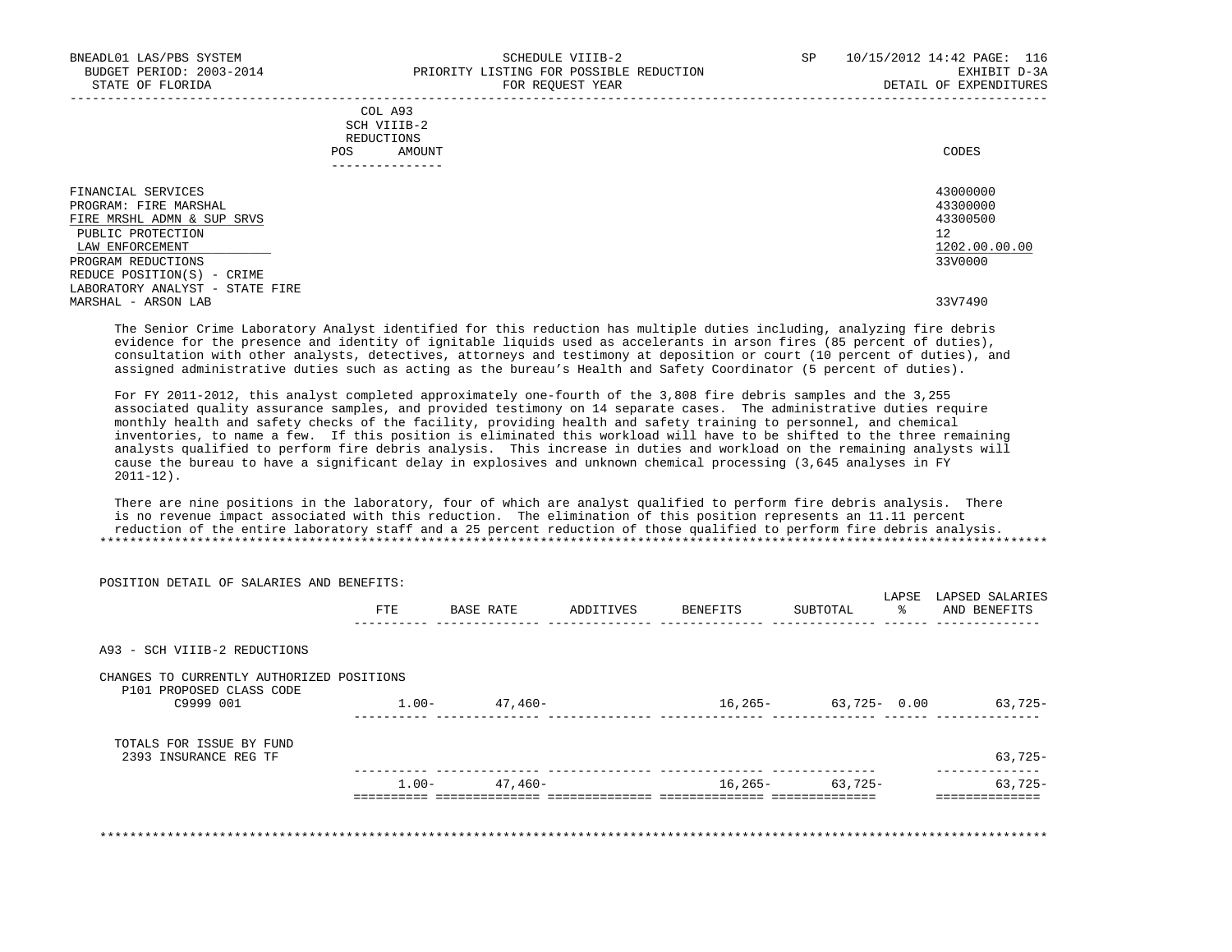|     | --------------- |       |
|-----|-----------------|-------|
| POS | AMOUNT          | CODES |
|     | REDUCTIONS      |       |
|     | SCH VIIIB-2     |       |
|     | COL A93         |       |

|                                                                                                | -----------              |                                        |
|------------------------------------------------------------------------------------------------|--------------------------|----------------------------------------|
| FINANCIAL SERVICES<br>PROGRAM: FIRE MARSHAL<br>FIRE MRSHL ADMN & SUP SRVS<br>PUBLIC PROTECTION |                          | 43000000<br>43300000<br>43300500<br>12 |
| LAW ENFORCEMENT                                                                                |                          | 1202.00.00.00                          |
| TOTAL: LAW ENFORCEMENT<br>BY FUND TYPE                                                         |                          | 1202.00.00.00                          |
| TRUST FUNDS<br>SALARY RATE 79,049-                                                             | $2.00 -$<br>$110, 255 -$ | 2000                                   |
|                                                                                                | ===============          |                                        |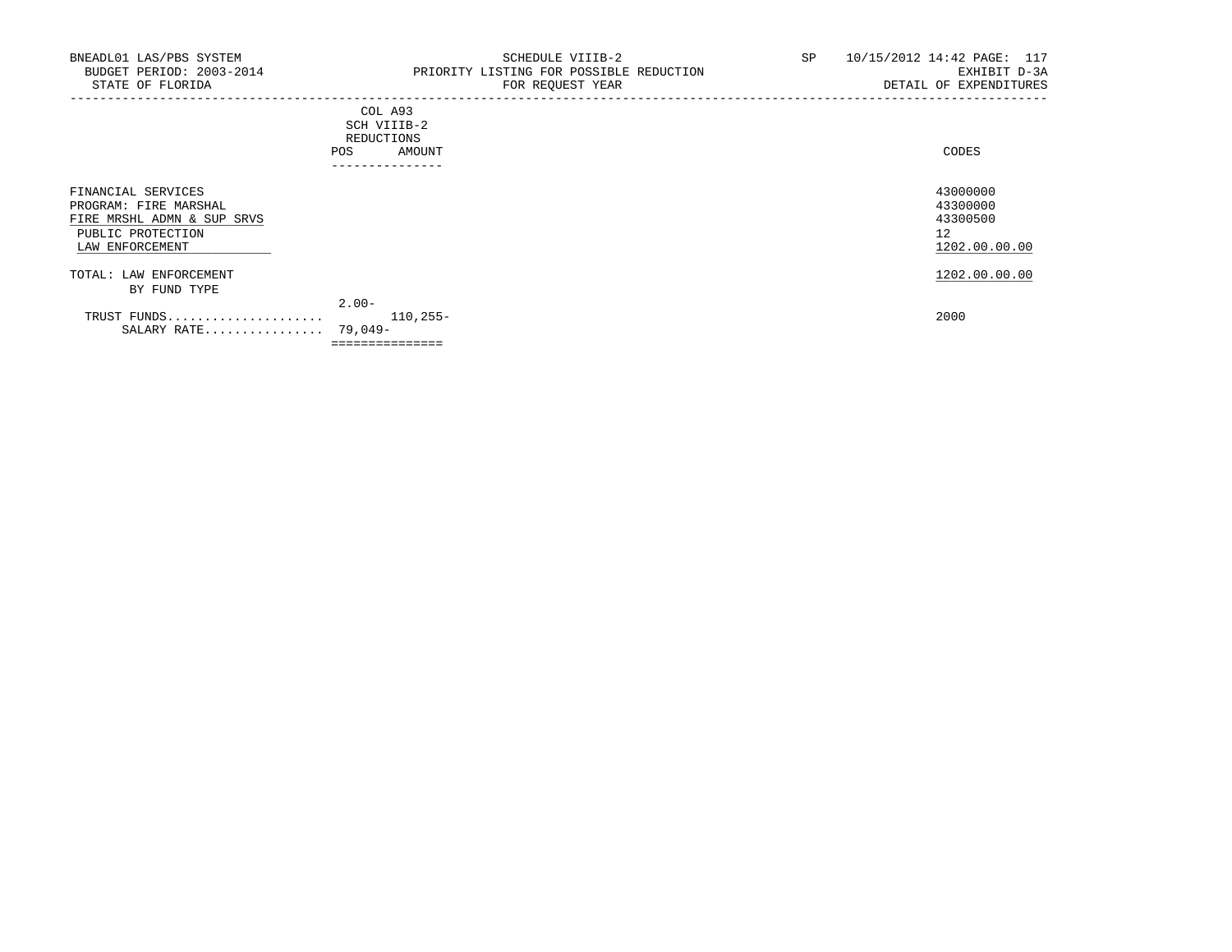| BNEADL01 LAS/PBS SYSTEM<br>BUDGET PERIOD: 2003-2014<br>STATE OF FLORIDA                                                                                                                                            | SCHEDULE VIIIB-2<br>PRIORITY LISTING FOR POSSIBLE REDUCTION<br>FOR REQUEST YEAR | SP<br>10/15/2012 14:42 PAGE:<br>118<br>EXHIBIT D-3A<br>DETAIL OF EXPENDITURES |
|--------------------------------------------------------------------------------------------------------------------------------------------------------------------------------------------------------------------|---------------------------------------------------------------------------------|-------------------------------------------------------------------------------|
|                                                                                                                                                                                                                    | COL A93<br>SCH VIIIB-2<br>REDUCTIONS<br>AMOUNT<br>POS<br>----------------       | CODES                                                                         |
| FINANCIAL SERVICES<br>PGM: ST PROP/CASUALTY CLMS<br>ST SELF-INSURED CLAIMS ADJ<br>GOV OPERATIONS/SUPPORT<br>GOVERNMENTAL OPERATIONS<br>PROGRAM REDUCTIONS<br>RISK MANAGEMENT - REDUCE EXCESS<br>INSURANCE COVERAGE |                                                                                 | 43000000<br>43400000<br>43400100<br>16<br>1601.00.00.00<br>33V0000<br>33V2900 |
| SPECIAL CATEGORIES<br>EXCESS INSUR. & CLAIM SER                                                                                                                                                                    |                                                                                 | 100000<br>101221                                                              |
| STATE RISK MGMT $TF$ 1,460,000-                                                                                                                                                                                    |                                                                                 | 2078                                                                          |
|                                                                                                                                                                                                                    |                                                                                 |                                                                               |

 AGENCY ISSUE NARRATIVE: SCH VIIIB-2 NARR 13-14 NARRATIVE: IT COMPONENT? NO PRIORITY #052

Issue Title: Risk Management - Reduce Excess Insurance Coverage

Reference to Long-Range Program Plan: Goal #1 - The department will be a vigilant steward of the state's resources.

 LAW CHANGE REQUIRED: Possible Legislative Change in s. 216.222(2)(a & b), F.S., associated with the annual cap on transfers to the State Risk Management Trust Fund for uninsured losses to state property.

 This issue reduces the Excess Insurance & Claim Service category. In Fiscal Year 2011-2012, the Division of Risk Management spent a total of \$13,260,894 in this category, with \$9,613,766 spent on excess property insurance coverage and broker fees; \$3,304,715 spent on Division of Workers' Compensation (DWC) assessments; and \$342,413 spent on Claims Administration System provider fees, resulting in a surplus of \$439,106. Since the DWC assessments are required by statute and the excess insurance broker fees are contractually obligated and necessary to purchase excess insurance coverage, the only expenditure that can be reduced is the purchase of excess insurance.

 This reduction would limit the purchase of excess property insurance expenditures. This amount is variable from year to year because the DWC assessment changes each year depending on calculations made by DWC, and may also vary due to changes in excess property insurance broker fees. The current excess property insurance coverage was purchased in February 2012 at an annual cost of \$9,296,079. The coverage had a per-occurrence deductible of \$2 million and an annual aggregate deductible for named windstorm coverage of \$40 million. The excess insurance purchased provides \$50 million in coverage for named windstorms and up to \$200 million in coverage for all other named perils excluding named windstorm coverage after the deductible provisions are met.

 Limiting the amount of excess property insurance purchased will mean that the state will have to pay more if a catastrophic event causes property damage that would have been covered by excess property insurance that was not purchased due to this limitation. However, there have only been two instances in this program's history where losses were paid by the excess insurance providers, and both instances were when the deductibles were far lower than the current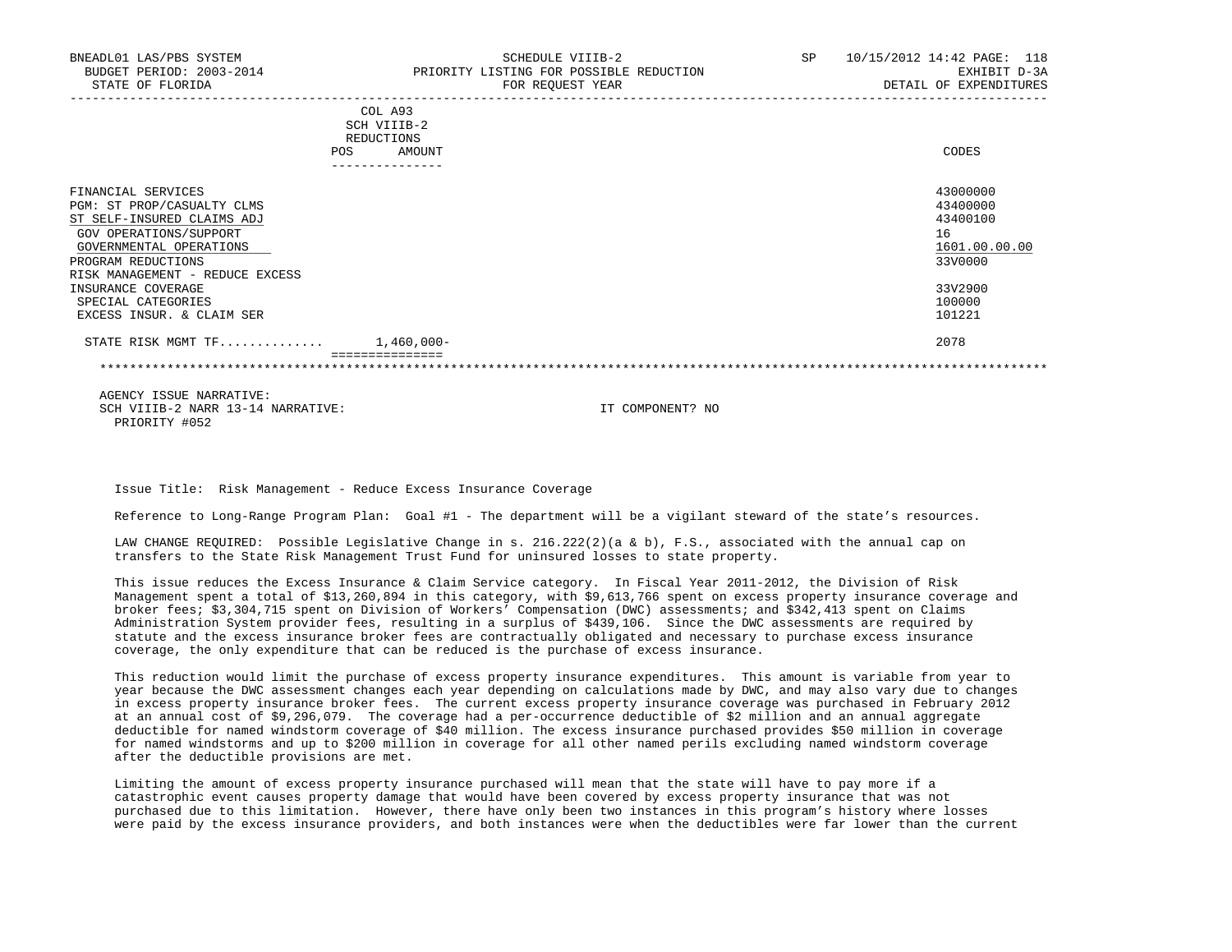|     | --------------- |       |
|-----|-----------------|-------|
| POS | AMOUNT          | CODES |
|     | REDUCTIONS      |       |
|     | SCH VIIIB-2     |       |
|     | COL A93         |       |

| FINANCIAL SERVICES              | 43000000      |
|---------------------------------|---------------|
| PGM: ST PROP/CASUALTY CLMS      | 43400000      |
| ST SELF-INSURED CLAIMS ADJ      | 43400100      |
| GOV OPERATIONS/SUPPORT          | 16            |
| GOVERNMENTAL OPERATIONS         | 1601.00.00.00 |
| PROGRAM REDUCTIONS              | 33V0000       |
| RISK MANAGEMENT - REDUCE EXCESS |               |
| INSURANCE COVERAGE              | 33V2900       |

 deductibles. The current deductible structure was in place during the 2004 and 2005 hurricane seasons, and no losses were paid by the excess insurance coverage as a result of the damage from the seven named windstorms that caused over 5,000 claims to state-owned properties.

 It is possible that the State Risk Management Trust Fund (SRMTF) would not have sufficient cash available to pay for catastrophic losses, and there is a provision in section  $216.222(2)(a \& b)$ , F.S., that allows funds to be transferred to the State Risk Management Trust Fund (SRMTF) to cover the current deductibles in place for excess property coverage. This section will need to be amended to remove the annual cap of \$38 million on transfers to the SRMTF for uninsured losses to state property.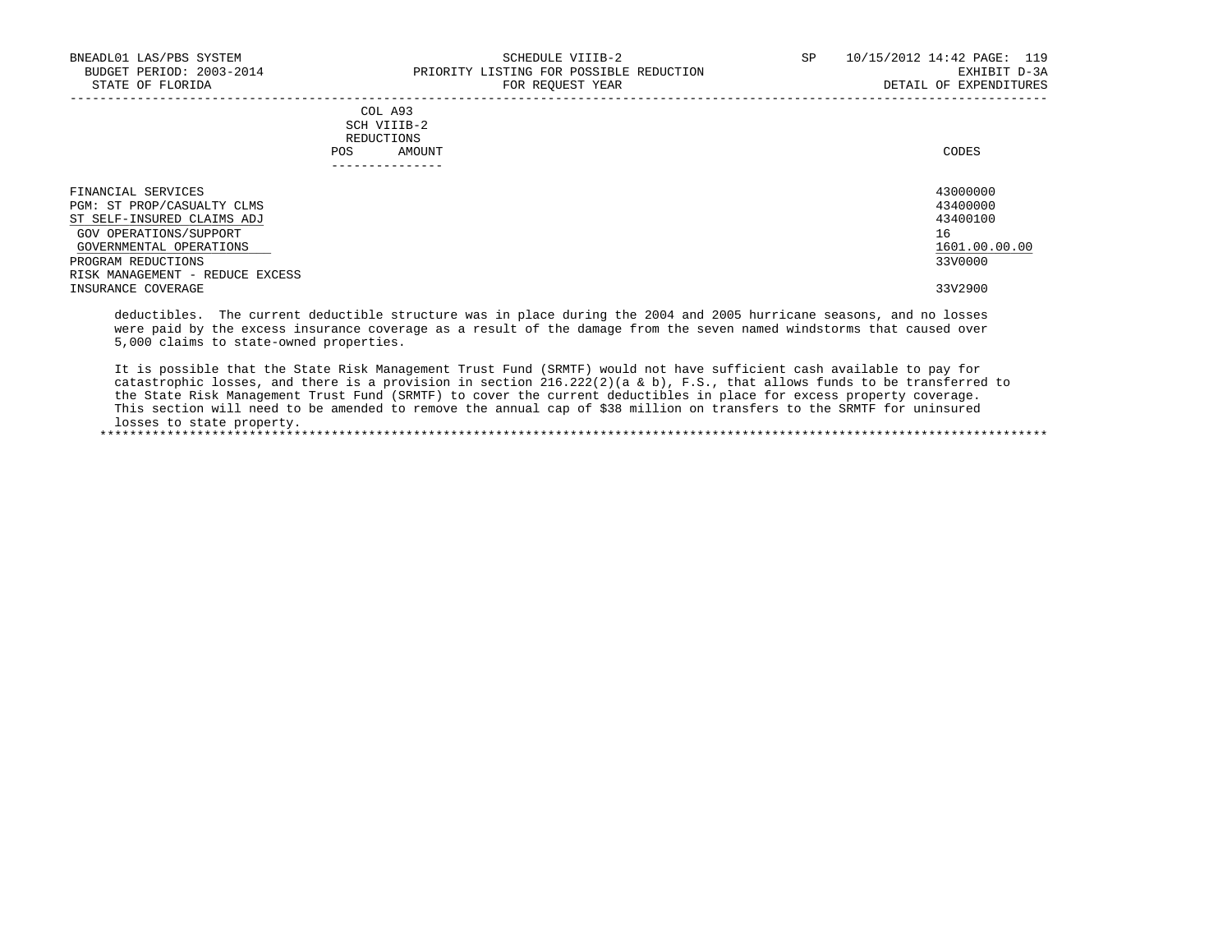| BUDGET PERIOD: 2003-2014<br>STATE OF FLORIDA                                                                                                                                                                                                                                      | PRIORITY LISTING FOR POSSIBLE REDUCTION<br>FOR REOUEST YEAR              | EXHIBIT D-3A<br>DETAIL OF EXPENDITURES                                                  |
|-----------------------------------------------------------------------------------------------------------------------------------------------------------------------------------------------------------------------------------------------------------------------------------|--------------------------------------------------------------------------|-----------------------------------------------------------------------------------------|
|                                                                                                                                                                                                                                                                                   | COL A93<br>SCH VIIIB-2<br>REDUCTIONS<br>POS<br>AMOUNT<br>_______________ | CODES                                                                                   |
| FINANCIAL SERVICES<br>PGM: LICNSNG/CNSMER PROTEC<br>INSURANCE CO REHAB/LIQDATN<br>PUBLIC PROTECTION<br>REGULATION AND LICENSING<br>PROGRAM REDUCTIONS<br>ELIMINATE STATE FUNDING OF<br>INSURANCE COMPANY REHABILITATION<br>AND LIQUIDATION<br>SALARY RATE<br>SALARY RATE 431,201- |                                                                          | 43000000<br>43500000<br>43500100<br>12<br>1204.00.00.00<br>33V0000<br>33V0220<br>000000 |
| SALARIES AND BENEFITS                                                                                                                                                                                                                                                             | ===============                                                          | 010000                                                                                  |
| INSURANCE REG TF 572,014-                                                                                                                                                                                                                                                         | 7.00-<br>===============                                                 | 2393                                                                                    |
| OTHER PERSONAL SERVICES                                                                                                                                                                                                                                                           |                                                                          | 030000                                                                                  |
|                                                                                                                                                                                                                                                                                   | ----------------                                                         | 2393                                                                                    |
| <b>EXPENSES</b>                                                                                                                                                                                                                                                                   |                                                                          | 040000                                                                                  |
| INSURANCE REG TF 119,364-                                                                                                                                                                                                                                                         |                                                                          | 2393                                                                                    |
| OPERATING CAPITAL OUTLAY                                                                                                                                                                                                                                                          |                                                                          | 060000                                                                                  |
| INSURANCE REG TF                                                                                                                                                                                                                                                                  | 1,120-<br>================                                               | 2393                                                                                    |
| SPECIAL CATEGORIES<br>CONTRACTED SERVICES                                                                                                                                                                                                                                         |                                                                          | 100000<br>100777                                                                        |
| INSURANCE REG TF 232,517-                                                                                                                                                                                                                                                         | ===============                                                          | 2393                                                                                    |
| RISK MANAGEMENT INSURANCE                                                                                                                                                                                                                                                         |                                                                          | 103241                                                                                  |
| INSURANCE REG TF 2,020-                                                                                                                                                                                                                                                           | ===============                                                          | 2393                                                                                    |
| TR/DMS/HR SVCS/STW CONTRCT                                                                                                                                                                                                                                                        |                                                                          | 107040                                                                                  |
| INSURANCE REG TF                                                                                                                                                                                                                                                                  | $2,503-$                                                                 | 2393                                                                                    |

===============

BNEADL01 LAS/PBS SYSTEM SCHEDULE VIIIB-2 SP 10/15/2012 14:42 PAGE: 120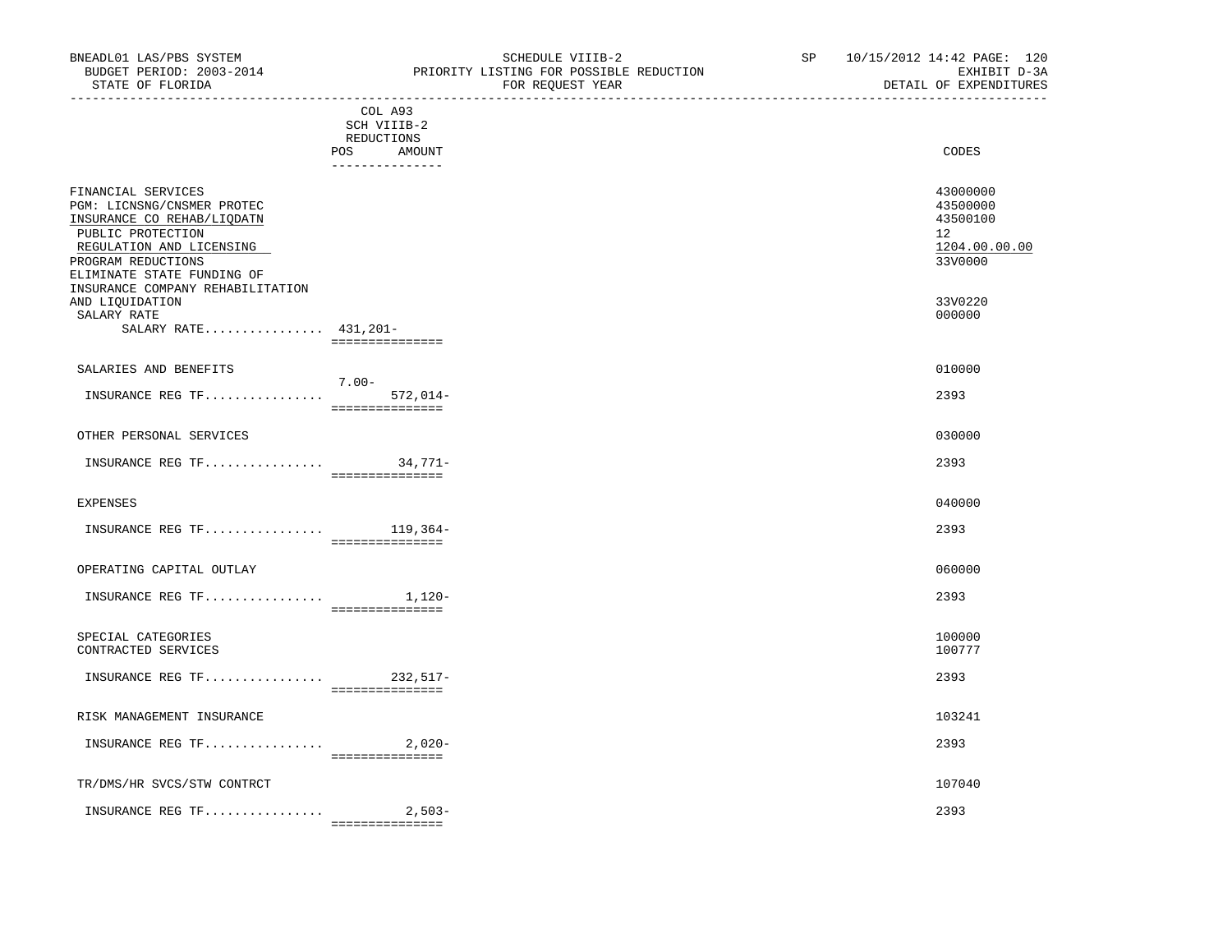| BNEADL01 LAS/PBS SYSTEM<br>BUDGET PERIOD: 2003-2014<br>STATE OF FLORIDA | SCHEDULE VIIIB-2<br>PRIORITY LISTING FOR POSSIBLE REDUCTION<br>FOR REQUEST YEAR | SP 10/15/2012 14:42 PAGE: 121<br>EXHIBIT D-3A<br>DETAIL OF EXPENDITURES |
|-------------------------------------------------------------------------|---------------------------------------------------------------------------------|-------------------------------------------------------------------------|
|                                                                         | COL A93<br>SCH VIIIB-2                                                          |                                                                         |
|                                                                         | REDUCTIONS                                                                      |                                                                         |
| POS                                                                     | AMOUNT                                                                          | CODES                                                                   |
|                                                                         | ---------------                                                                 |                                                                         |
| FINANCIAL SERVICES                                                      |                                                                                 | 43000000                                                                |
| PGM: LICNSNG/CNSMER PROTEC                                              |                                                                                 | 43500000                                                                |
| INSURANCE CO REHAB/LIQDATN                                              |                                                                                 | 43500100                                                                |
| PUBLIC PROTECTION                                                       |                                                                                 | 12                                                                      |
| REGULATION AND LICENSING                                                |                                                                                 | 1204.00.00.00                                                           |
| PROGRAM REDUCTIONS                                                      |                                                                                 | 33V0000                                                                 |
| ELIMINATE STATE FUNDING OF                                              |                                                                                 |                                                                         |
| INSURANCE COMPANY REHABILITATION                                        |                                                                                 |                                                                         |
| AND LIQUIDATION                                                         |                                                                                 | 33V0220                                                                 |
| TOTAL: ELIMINATE STATE FUNDING OF                                       |                                                                                 | 33V0220                                                                 |
| INSURANCE COMPANY REHABILITATION                                        |                                                                                 |                                                                         |
| AND LIQUIDATION                                                         |                                                                                 |                                                                         |
| TOTAL POSITIONS 7.00-                                                   |                                                                                 |                                                                         |
| TOTAL ISSUE 964,309-                                                    |                                                                                 |                                                                         |
| TOTAL SALARY RATE $431.201 -$                                           |                                                                                 |                                                                         |

 \*\*\*\*\*\*\*\*\*\*\*\*\*\*\*\*\*\*\*\*\*\*\*\*\*\*\*\*\*\*\*\*\*\*\*\*\*\*\*\*\*\*\*\*\*\*\*\*\*\*\*\*\*\*\*\*\*\*\*\*\*\*\*\*\*\*\*\*\*\*\*\*\*\*\*\*\*\*\*\*\*\*\*\*\*\*\*\*\*\*\*\*\*\*\*\*\*\*\*\*\*\*\*\*\*\*\*\*\*\*\*\*\*\*\*\*\*\*\*\*\*\*\*\*\*\*\* AGENCY ISSUE NARRATIVE:

===============

SCH VIIIB-2 NARR 13-14 NARRATIVE: IT COMPONENT? NO PRIORITY #021

This reduction proposal eliminates 7 positions and \$964,309 in budget authority.

 The Division of Rehabilitation and Liquidation, plans, coordinates and directs the conservation, rehabilitation and liquidation of insolvent insurance companies, unlicensed insurance companies and unlicensed insurance entities and rehabilitates financially troubled insurance companies. The current budget of \$957,905 supports seven state positions, technological improvements that will benefit future receivership estates, and receivership expenses incurred when the Division is appointed Receiver of an unfunded or under-funded estate.

 The assets of the companies placed into receivership primarily fund the Division's administrative expenses in its role of Receivership Court-Appointed Receiver. Much of the overall cost of managing receiverships is paid for by recoveries from the estates that are in receivership, supplemented by funds from the state. The Receiver maintains staff that is paid from receivership funds. The contractual nature of receivership employment allows the Division's management to expand or downsize staff as necessary with the fluctuation of the number of estates being administered.

 If the positions and funding were eliminated, the receivership functions would continue. There would be no direct appropriation of state funds to pay for positions or operating expenditures. However, the Department would retain non-operating authority to pay claims from state funds if there is an unfunded or under-funded estate.

 There are no other state agencies or private entities that perform the function of the Division of Rehabilitation and Liquidation as described in Florida Statutes, Chapter 631. \*\*\*\*\*\*\*\*\*\*\*\*\*\*\*\*\*\*\*\*\*\*\*\*\*\*\*\*\*\*\*\*\*\*\*\*\*\*\*\*\*\*\*\*\*\*\*\*\*\*\*\*\*\*\*\*\*\*\*\*\*\*\*\*\*\*\*\*\*\*\*\*\*\*\*\*\*\*\*\*\*\*\*\*\*\*\*\*\*\*\*\*\*\*\*\*\*\*\*\*\*\*\*\*\*\*\*\*\*\*\*\*\*\*\*\*\*\*\*\*\*\*\*\*\*\*\*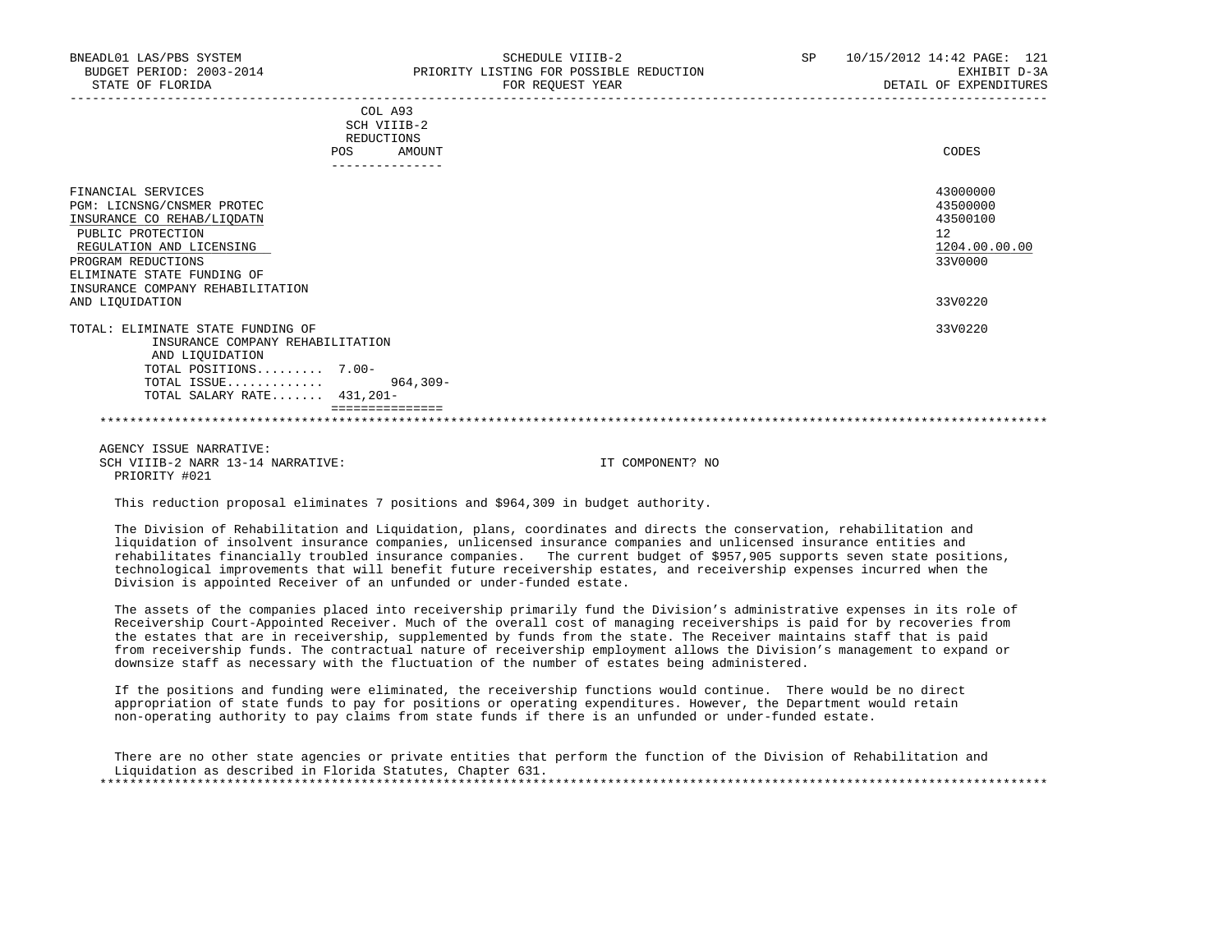| BNEADL01 LAS/PBS SYSTEM<br>BUDGET PERIOD: 2003-2014<br>STATE OF FLORIDA                                                                                                                                                 |          | SCHEDULE VIIIB-2<br>PRIORITY LISTING FOR POSSIBLE REDUCTION<br>FOR REQUEST YEAR |                    |  |                    | SP 10/15/2012 14:42 PAGE: 122<br>EXHIBIT D-3A<br>DETAIL OF EXPENDITURES |                                                                    |
|-------------------------------------------------------------------------------------------------------------------------------------------------------------------------------------------------------------------------|----------|---------------------------------------------------------------------------------|--------------------|--|--------------------|-------------------------------------------------------------------------|--------------------------------------------------------------------|
|                                                                                                                                                                                                                         |          | COL A93<br>SCH VIIIB-2<br>REDUCTIONS<br>POS AMOUNT                              |                    |  |                    |                                                                         | CODES                                                              |
| FINANCIAL SERVICES<br>PGM: LICNSNG/CNSMER PROTEC<br>INSURANCE CO REHAB/LIQDATN<br>PUBLIC PROTECTION<br>REGULATION AND LICENSING<br>PROGRAM REDUCTIONS<br>ELIMINATE STATE FUNDING OF<br>INSURANCE COMPANY REHABILITATION |          |                                                                                 |                    |  |                    |                                                                         | 43000000<br>43500000<br>43500100<br>12<br>1204.00.00.00<br>33V0000 |
| AND LIQUIDATION                                                                                                                                                                                                         |          |                                                                                 |                    |  |                    |                                                                         | 33V0220                                                            |
| POSITION DETAIL OF SALARIES AND BENEFITS:                                                                                                                                                                               |          | FTE                                                                             | BASE RATE          |  | ADDITIVES BENEFITS | SUBTOTAL                                                                | LAPSE LAPSED SALARIES<br>% AND BENEFITS                            |
| A93 - SCH VIIIB-2 REDUCTIONS<br>CHANGES TO CURRENTLY AUTHORIZED POSITIONS<br>P101 PROPOSED CLASS CODE<br>C9001 001                                                                                                      |          |                                                                                 | $7.00 - 431,201 -$ |  |                    | $126,555 - 557,756 - 0.00$                                              | $557.756 -$                                                        |
| TOTALS FOR ISSUE BY FUND<br>2393 INSURANCE REG TF                                                                                                                                                                       |          |                                                                                 |                    |  |                    |                                                                         | $557,756-$                                                         |
|                                                                                                                                                                                                                         |          |                                                                                 | $7.00 - 431,201 -$ |  |                    | 126, 555 - 557, 756 -                                                   | --------------<br>557,756-<br>==============                       |
| OTHER SALARY AMOUNT<br>2393 INSURANCE REG TF                                                                                                                                                                            |          |                                                                                 |                    |  |                    |                                                                         | 14,258-                                                            |
|                                                                                                                                                                                                                         |          |                                                                                 |                    |  |                    |                                                                         | . _ _ _ _ _ _ _ _ _ _ _ _<br>572,014-<br>==============            |
| TOTAL: REGULATION AND LICENSING<br>BY FUND TYPE                                                                                                                                                                         |          |                                                                                 |                    |  |                    |                                                                         | 1204.00.00.00                                                      |
| TRUST FUNDS<br>SALARY RATE 431,201-                                                                                                                                                                                     | $7.00 -$ | $964,309-$<br>===============                                                   |                    |  |                    |                                                                         | 2000                                                               |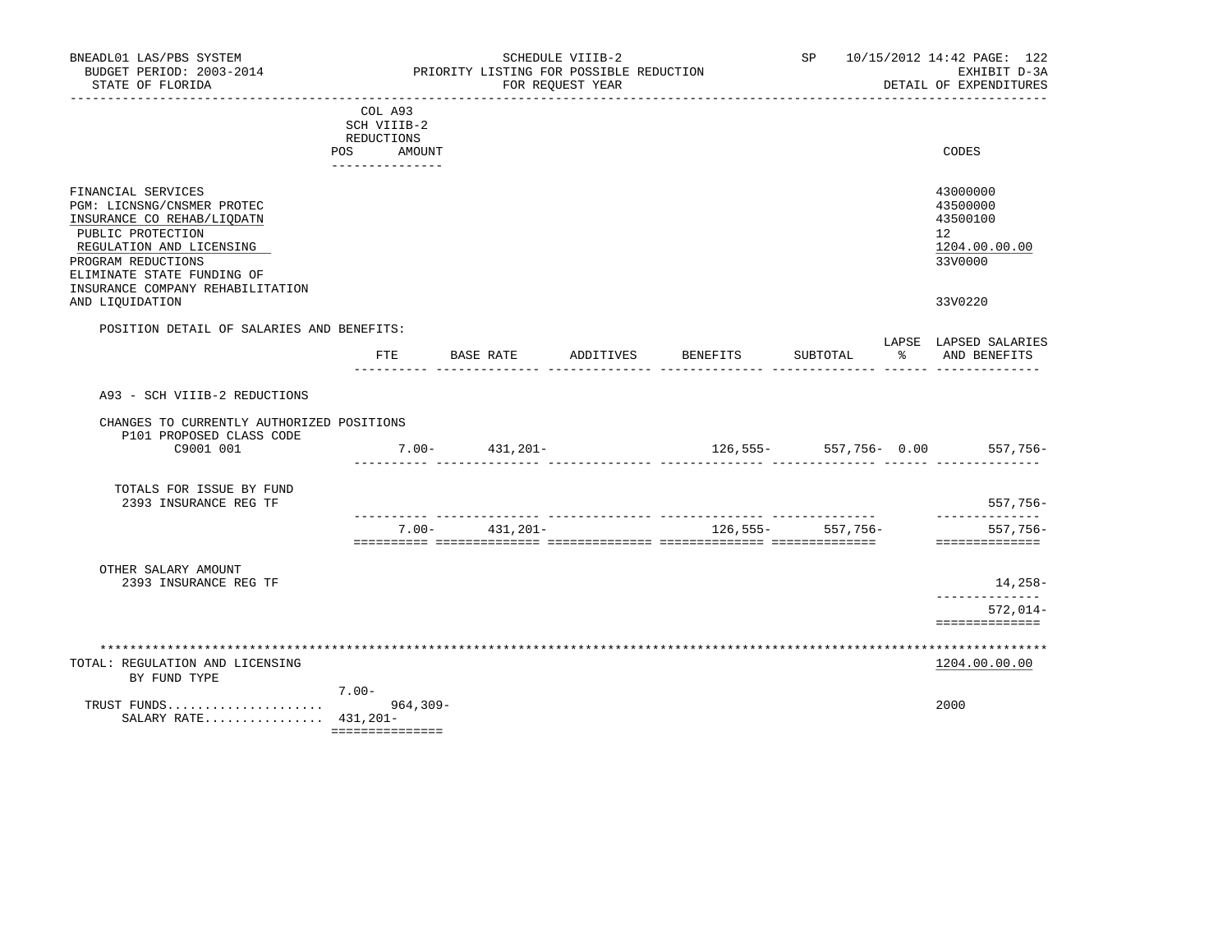| BNEADL01 LAS/PBS SYSTEM<br>BUDGET PERIOD: 2003-2014                                                                                                                                                                       | PRIORITY LISTING FOR POSSIBLE REDUCTION                                  | SCHEDULE VIIIB-2 | SP | 10/15/2012 14:42 PAGE: 123<br>EXHIBIT D-3A                         |
|---------------------------------------------------------------------------------------------------------------------------------------------------------------------------------------------------------------------------|--------------------------------------------------------------------------|------------------|----|--------------------------------------------------------------------|
| STATE OF FLORIDA                                                                                                                                                                                                          |                                                                          | FOR REQUEST YEAR |    | DETAIL OF EXPENDITURES                                             |
|                                                                                                                                                                                                                           | COL A93<br>SCH VIIIB-2<br>REDUCTIONS<br>POS<br>AMOUNT<br>--------------- |                  |    | CODES                                                              |
| FINANCIAL SERVICES<br>PGM: LICNSNG/CNSMER PROTEC<br>LICENSURE, SALES/APPT/OVST<br>PUBLIC PROTECTION<br>REGULATION AND LICENSING<br>PROGRAM REDUCTIONS<br>REDUCE POSITION(S) IN INSURANCE<br>AGENT PRE-LICENSING EDUCATION |                                                                          |                  |    | 43000000<br>43500000<br>43500200<br>12<br>1204.00.00.00<br>33V0000 |
| SECTION<br>SALARY RATE<br>SALARY RATE 31,912-                                                                                                                                                                             | ===============                                                          |                  |    | 33V6130<br>000000                                                  |
| SALARIES AND BENEFITS                                                                                                                                                                                                     | $1.00 -$                                                                 |                  |    | 010000                                                             |
| INSURANCE REG TF                                                                                                                                                                                                          | $46.182 -$<br>===============                                            |                  |    | 2393                                                               |
| SPECIAL CATEGORIES<br>TR/DMS/HR SVCS/STW CONTRCT                                                                                                                                                                          |                                                                          |                  |    | 100000<br>107040                                                   |
|                                                                                                                                                                                                                           | ===============                                                          |                  |    | 2393                                                               |
| TOTAL: REDUCE POSITION(S) IN INSURANCE<br>AGENT PRE-LICENSING EDUCATION<br><b>SECTION</b><br>TOTAL POSITIONS 1.00-<br>TOTAL ISSUE<br>TOTAL SALARY RATE 31,912-                                                            | $46,538-$<br>===============                                             |                  |    | 33V6130                                                            |
|                                                                                                                                                                                                                           |                                                                          |                  |    |                                                                    |
| AGENCY ISSUE NARRATIVE:<br>SCH VIIIB-2 NARR 13-14 NARRATIVE:<br>PRIORITY #002                                                                                                                                             |                                                                          | IT COMPONENT? NO |    |                                                                    |

Reference to Long-Range Program Plan: Goal 4. The department will protect the health, safety and welfare of the public.

 LAW CHANGE REQUIRED: Sections 626.171, 626.221, 626.231, 626.2817, 626.292, 626.681, 626.731, 626.7351, 626.785, 626.7851, 626.831, 626.8311, 626.8417, 626.865, 626.927, 648.385, and 648.386, F.S. will need to be repealed or amended.

 In 1981, legislation was passed requiring an applicant to successfully complete a pre-licensing education course prior to taking the state examination. Elimination of Pre-licensing Education will allow licensees to qualify by passing the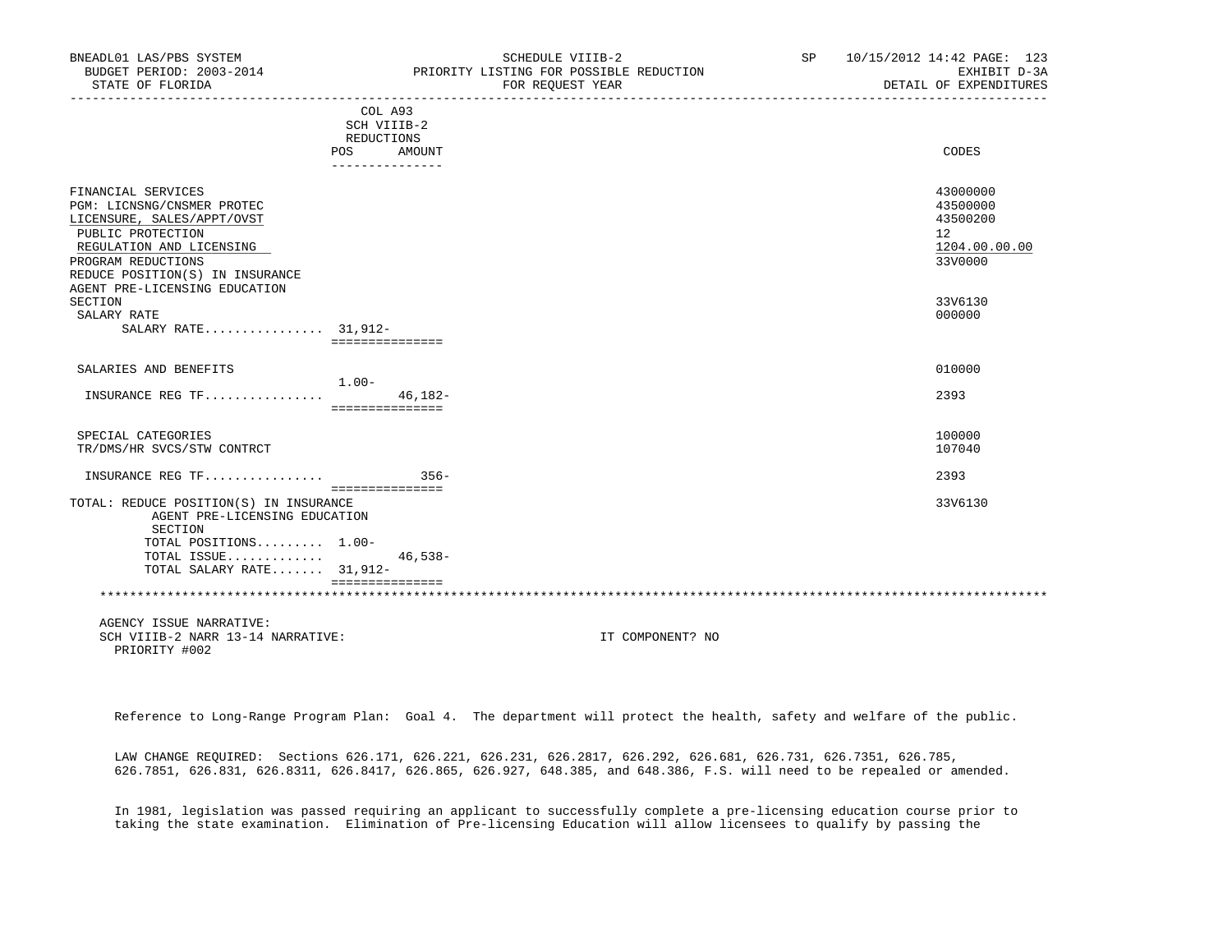| BNEADL01 LAS/PBS SYSTEM<br>BUDGET PERIOD: 2003-2014<br>STATE OF FLORIDA                                                                               | SCHEDULE VIIIB-2<br>PRIORITY LISTING FOR POSSIBLE REDUCTION<br>FOR REQUEST YEAR | SP | 10/15/2012 14:42 PAGE: 124<br>EXHIBIT D-3A<br>DETAIL OF EXPENDITURES |
|-------------------------------------------------------------------------------------------------------------------------------------------------------|---------------------------------------------------------------------------------|----|----------------------------------------------------------------------|
|                                                                                                                                                       | COL A93<br>SCH VIIIB-2<br>REDUCTIONS<br>AMOUNT<br>POS                           |    | CODES                                                                |
| FINANCIAL SERVICES<br>PGM: LICNSNG/CNSMER PROTEC<br>LICENSURE, SALES/APPT/OVST<br>PUBLIC PROTECTION<br>REGULATION AND LICENSING<br>PROGRAM REDUCTIONS |                                                                                 |    | 43000000<br>43500000<br>43500200<br>12<br>1204.00.00.00<br>33V0000   |
| REDUCE POSITION(S) IN INSURANCE<br>AGENT PRE-LICENSING EDUCATION<br>SECTION                                                                           |                                                                                 |    | 33V6130                                                              |

 required state examination without first taking pre-licensing education courses. Passage of the examination is adequate to verify the applicants are qualified and competent to transact insurance. Also, many times the appointing entity (insurance company) requires licensees to complete in-house training prior to being able to sell the entities' product(s).

 Pre-licensing courses will no longer be required of applicants prior to taking the state examination. The FTE will no longer approve or disapprove courses applicants may wish to take prior to taking the state examination.

 This issue reduces one (1) FTE and (46,538) in appropriation: (46,182) in salary and benefits and (356) in HR outsourcing. The position is currently filled; however, other needs within the division should allow the displaced employee to transfer to another critical function. \*\*\*\*\*\*\*\*\*\*\*\*\*\*\*\*\*\*\*\*\*\*\*\*\*\*\*\*\*\*\*\*\*\*\*\*\*\*\*\*\*\*\*\*\*\*\*\*\*\*\*\*\*\*\*\*\*\*\*\*\*\*\*\*\*\*\*\*\*\*\*\*\*\*\*\*\*\*\*\*\*\*\*\*\*\*\*\*\*\*\*\*\*\*\*\*\*\*\*\*\*\*\*\*\*\*\*\*\*\*\*\*\*\*\*\*\*\*\*\*\*\*\*\*\*\*\*

 POSITION DETAIL OF SALARIES AND BENEFITS: LAPSE LAPSED SALARIES FTE BASE RATE ADDITIVES BENEFITS SUBTOTAL % AND BENEFITS ---------- -------------- -------------- -------------- -------------- ------ -------------- A93 - SCH VIIIB-2 REDUCTIONS CHANGES TO CURRENTLY AUTHORIZED POSITIONS P101 PROPOSED CLASS CODE 1.00- 31,912- 14,270- 46,182- 0.00 46,182- ---------- -------------- -------------- -------------- -------------- ------ -------------- TOTALS FOR ISSUE BY FUND 2393 INSURANCE REG TF 46,182- ---------- -------------- -------------- -------------- -------------- -------------- 1.00- 31,912- 14,270- 46,182- 46,182- ========== ============== ============== ============== ============== ==============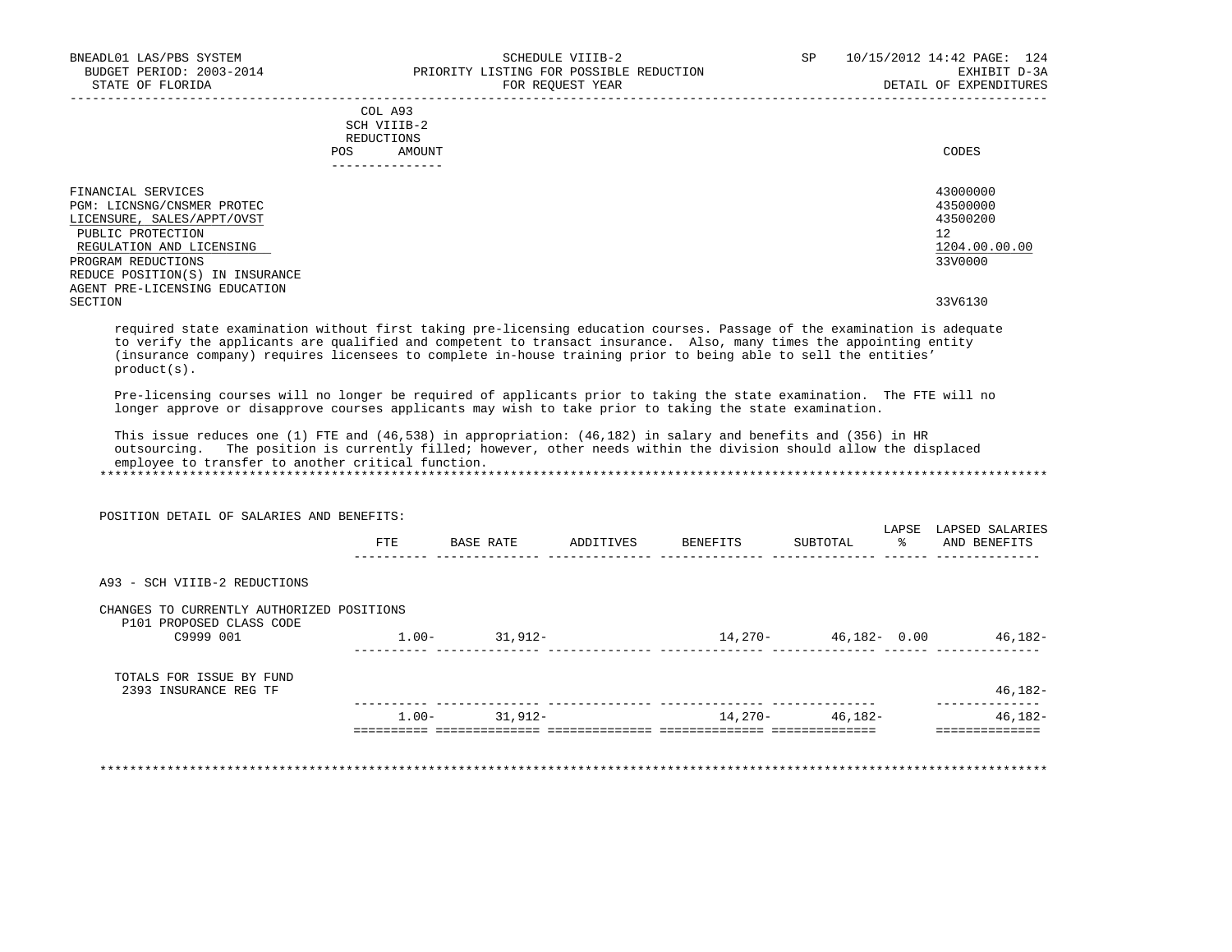| BNEADL01 LAS/PBS SYSTEM<br>BUDGET PERIOD: 2003-2014<br>STATE OF FLORIDA                                                                                                                 |                                                   | SCHEDULE VIIIB-2<br>PRIORITY LISTING FOR POSSIBLE REDUCTION<br>FOR REQUEST YEAR | SP | 10/15/2012 14:42 PAGE: 125<br>EXHIBIT D-3A<br>DETAIL OF EXPENDITURES |
|-----------------------------------------------------------------------------------------------------------------------------------------------------------------------------------------|---------------------------------------------------|---------------------------------------------------------------------------------|----|----------------------------------------------------------------------|
|                                                                                                                                                                                         | COL A93<br>SCH VIIIB-2<br>REDUCTIONS              |                                                                                 |    |                                                                      |
|                                                                                                                                                                                         | POS<br>AMOUNT<br>---------------                  |                                                                                 |    | CODES                                                                |
| FINANCIAL SERVICES<br>PGM: LICNSNG/CNSMER PROTEC<br>LICENSURE, SALES/APPT/OVST<br>PUBLIC PROTECTION<br>REGULATION AND LICENSING<br>PROGRAM REDUCTIONS<br>REDUCE POSITION(S) - AGENT AND |                                                   |                                                                                 |    | 43000000<br>43500000<br>43500200<br>12<br>1204.00.00.00<br>33V0000   |
| AGENCY SERVICES ADMINISTRATIVE AND<br>CLERICAL PERSONNEL<br>SALARY RATE<br>SALARY RATE 130,160-                                                                                         | ===============                                   |                                                                                 |    | 33V6140<br>000000                                                    |
| SALARIES AND BENEFITS                                                                                                                                                                   |                                                   |                                                                                 |    | 010000                                                               |
| INSURANCE REG TF                                                                                                                                                                        | $6.00 -$<br>$207,915-$<br>===============         |                                                                                 |    | 2393                                                                 |
| SPECIAL CATEGORIES<br>TR/DMS/HR SVCS/STW CONTRCT                                                                                                                                        |                                                   |                                                                                 |    | 100000<br>107040                                                     |
| INSURANCE REG TF                                                                                                                                                                        | $2,136-$                                          |                                                                                 |    | 2393                                                                 |
| TOTAL: REDUCE POSITION(S) - AGENT AND<br>AGENCY SERVICES ADMINISTRATIVE AND<br>CLERICAL PERSONNEL<br>TOTAL POSITIONS 6.00-<br>TOTAL ISSUE<br>TOTAL SALARY RATE 130,160-                 | ===============<br>$210.051 -$<br>=============== |                                                                                 |    | 33V6140                                                              |
|                                                                                                                                                                                         |                                                   |                                                                                 |    |                                                                      |
| AGENCY ISSUE NARRATIVE:<br>SCH VIIIB-2 NARR 13-14 NARRATIVE:<br>PRIORITY #023                                                                                                           |                                                   | IT COMPONENT? NO                                                                |    |                                                                      |

Reference to Long-Range Program Plan: Goal 4. The department will protect the health, safety and welfare of the public.

LAW CHANGE REQUIRED: None

 The clerical duties will be shifted to the investigators slowing their production. Current clerical support functions consist of opening cases, preparation of investigative files, and acting as receptionist. The offices will have to be closed to the public when investigators are outside the office performing investigations. When consumers call these offices, they will have to leave a message.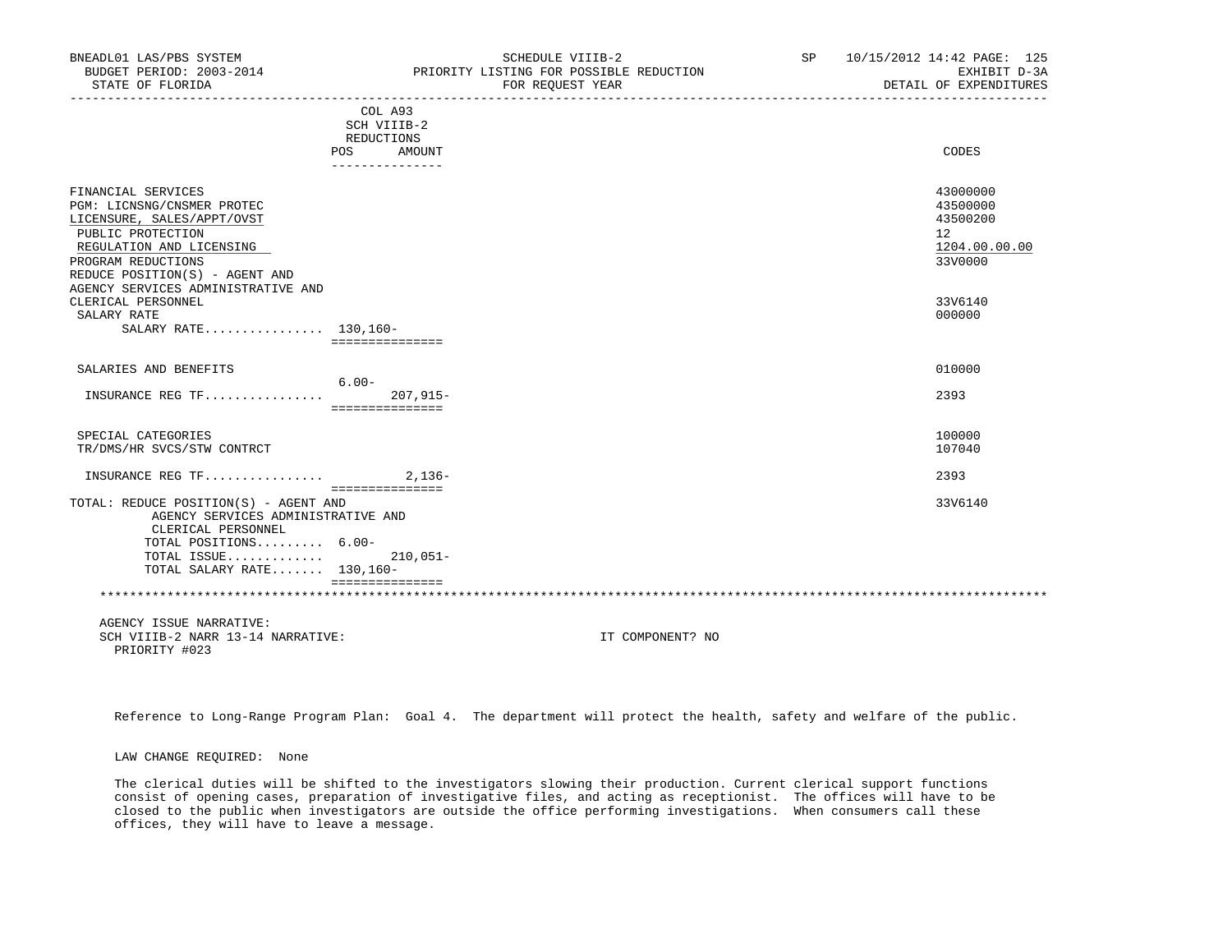| FINANCIAL SERVICES<br>PGM: LICNSNG/CNSMER PROTEC<br>LICENSURE, SALES/APPT/OVST | 43000000<br>43500000<br>43500200 |
|--------------------------------------------------------------------------------|----------------------------------|
| PUBLIC PROTECTION                                                              | 12                               |
| REGULATION AND LICENSING<br>PROGRAM REDUCTIONS                                 | 1204.00.00.00<br>33V0000         |
| REDUCE POSITION(S) - AGENT AND<br>AGENCY SERVICES ADMINISTRATIVE AND           |                                  |
| CLERICAL PERSONNEL                                                             | 33V6140                          |

 Cutting six (6) administrative secretaries from the Bureau of Agent and Agency Investigation will result in a reduction of (210,051) in total appropriation: (207,915) in salary and benefits and (2,136) in HR outsourcing.

 The 6 FTE cut will result in an estimated average annual revenue loss of \$37,777, a reduction of 57 administrative actions against licensees annually, and an average reduction in recoveries on behalf of consumer of \$93,414. \*\*\*\*\*\*\*\*\*\*\*\*\*\*\*\*\*\*\*\*\*\*\*\*\*\*\*\*\*\*\*\*\*\*\*\*\*\*\*\*\*\*\*\*\*\*\*\*\*\*\*\*\*\*\*\*\*\*\*\*\*\*\*\*\*\*\*\*\*\*\*\*\*\*\*\*\*\*\*\*\*\*\*\*\*\*\*\*\*\*\*\*\*\*\*\*\*\*\*\*\*\*\*\*\*\*\*\*\*\*\*\*\*\*\*\*\*\*\*\*\*\*\*\*\*\*\*

| POSITION DETAIL OF SALARIES AND BENEFITS:                             |          |           |           |          |               | LAPSE | LAPSED SALARIES |
|-----------------------------------------------------------------------|----------|-----------|-----------|----------|---------------|-------|-----------------|
|                                                                       | FTE      | BASE RATE | ADDITIVES | BENEFITS | SUBTOTAL      | ႜၟ    | AND BENEFITS    |
| A93 - SCH VIIIB-2 REDUCTIONS                                          |          |           |           |          |               |       |                 |
| CHANGES TO CURRENTLY AUTHORIZED POSITIONS<br>P101 PROPOSED CLASS CODE |          |           |           |          |               |       |                 |
| C9998 001                                                             | $6.00 -$ | 130,160-  |           | 77,755-  | 207,915- 0.00 |       | 207,915-        |
| TOTALS FOR ISSUE BY FUND<br>2393 INSURANCE REG TF                     |          |           |           |          |               |       | $207,915-$      |
|                                                                       | $6.00 -$ | 130,160-  |           | 77,755-  | 207,915-      |       | $207,915-$      |
|                                                                       |          |           |           |          |               |       | =========       |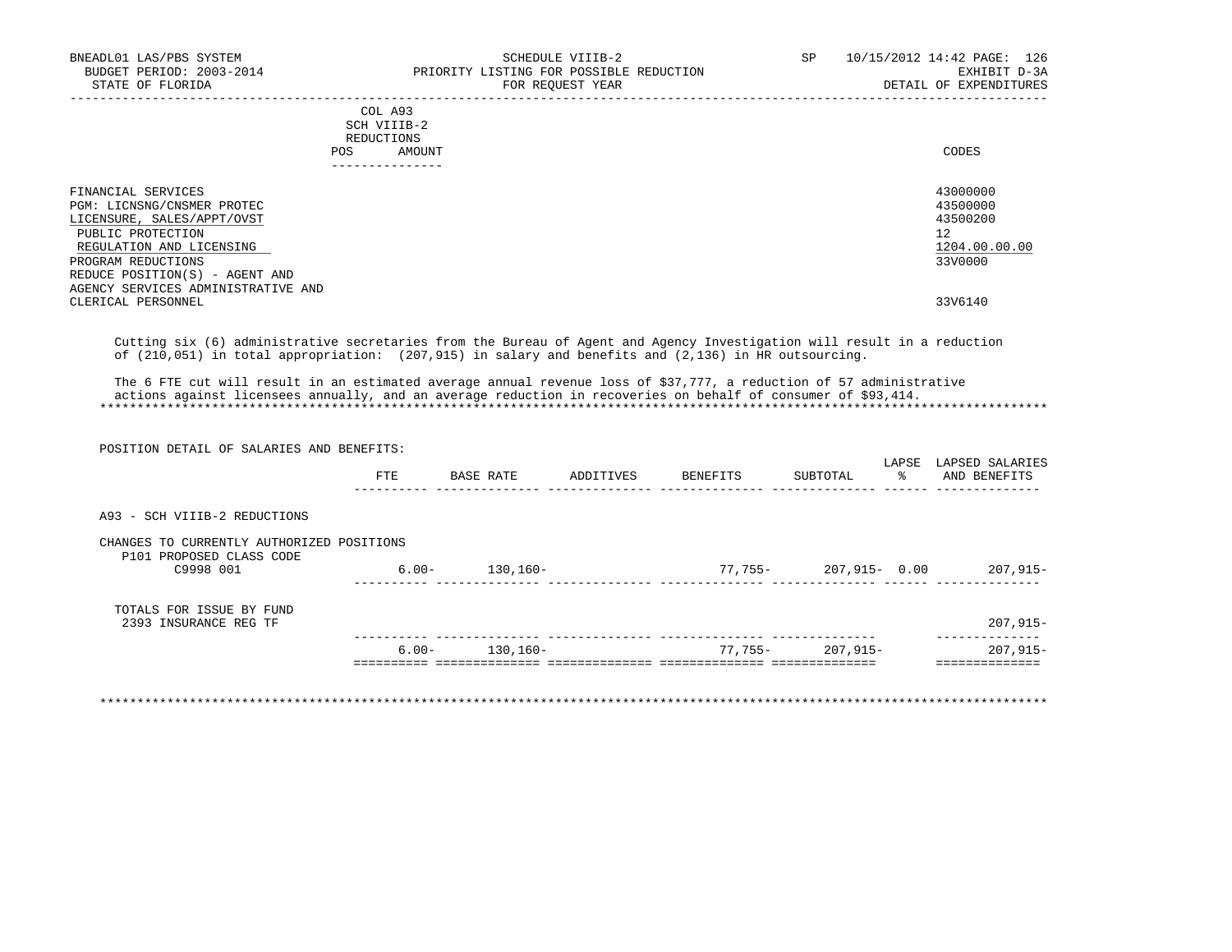| BNEADL01 LAS/PBS SYSTEM<br>BUDGET PERIOD: 2003-2014<br>STATE OF FLORIDA                                                                                                                                                                 |                                                                          | SCHEDULE VIIIB-2<br>PRIORITY LISTING FOR POSSIBLE REDUCTION<br>FOR REQUEST YEAR | SP 10/15/2012 14:42 PAGE: 127<br>EXHIBIT D-3A<br>DETAIL OF EXPENDITURES                              |
|-----------------------------------------------------------------------------------------------------------------------------------------------------------------------------------------------------------------------------------------|--------------------------------------------------------------------------|---------------------------------------------------------------------------------|------------------------------------------------------------------------------------------------------|
|                                                                                                                                                                                                                                         | COL A93<br>SCH VIIIB-2<br>REDUCTIONS<br>POS<br>AMOUNT<br>_______________ |                                                                                 | CODES                                                                                                |
| FINANCIAL SERVICES<br>PGM: LICNSNG/CNSMER PROTEC<br>LICENSURE, SALES/APPT/OVST<br>PUBLIC PROTECTION<br>REGULATION AND LICENSING<br>PROGRAM REDUCTIONS<br>REDUCE POSITION(S) - AGENT AND<br>AGENCY SERVICES INVESTIGATORS<br>SALARY RATE |                                                                          |                                                                                 | 43000000<br>43500000<br>43500200<br>12 <sup>°</sup><br>1204.00.00.00<br>33V0000<br>33V6150<br>000000 |
| SALARY RATE 95,734-                                                                                                                                                                                                                     | ===============                                                          |                                                                                 |                                                                                                      |
| SALARIES AND BENEFITS<br>INSURANCE REG TF                                                                                                                                                                                               | $3.00 -$<br>138,545-<br>===============                                  |                                                                                 | 010000<br>2393                                                                                       |
| SPECIAL CATEGORIES<br>TR/DMS/HR SVCS/STW CONTRCT                                                                                                                                                                                        |                                                                          |                                                                                 | 100000<br>107040                                                                                     |
| INSURANCE REG TF $1.068 -$                                                                                                                                                                                                              |                                                                          |                                                                                 | 2393                                                                                                 |
| TOTAL: REDUCE POSITION(S) - AGENT AND<br>AGENCY SERVICES INVESTIGATORS<br>TOTAL POSITIONS 3.00-<br>TOTAL ISSUE $139,613-$<br>TOTAL SALARY RATE 95,734-                                                                                  | ===============                                                          |                                                                                 | 33V6150                                                                                              |
|                                                                                                                                                                                                                                         | ===============                                                          |                                                                                 |                                                                                                      |
| AGENCY ISSUE NARRATIVE:<br>SCH VIIIB-2 NARR 13-14 NARRATIVE:<br>PRIORITY #024                                                                                                                                                           |                                                                          | IT COMPONENT? NO                                                                |                                                                                                      |

Reference to Long-Range Program Plan: Goal 4. The department will protect the health, safety and welfare of the public.

LAW CHANGE REQUIRED: None

 The reduction in number of investigators will slow investigative production. Since the division has to investigate all complaints the department deems necessary, reducing 3 investigative positions will place the burden of additional investigations on the remaining investigative staff and will limit the amount of cases investigators will be able to handle.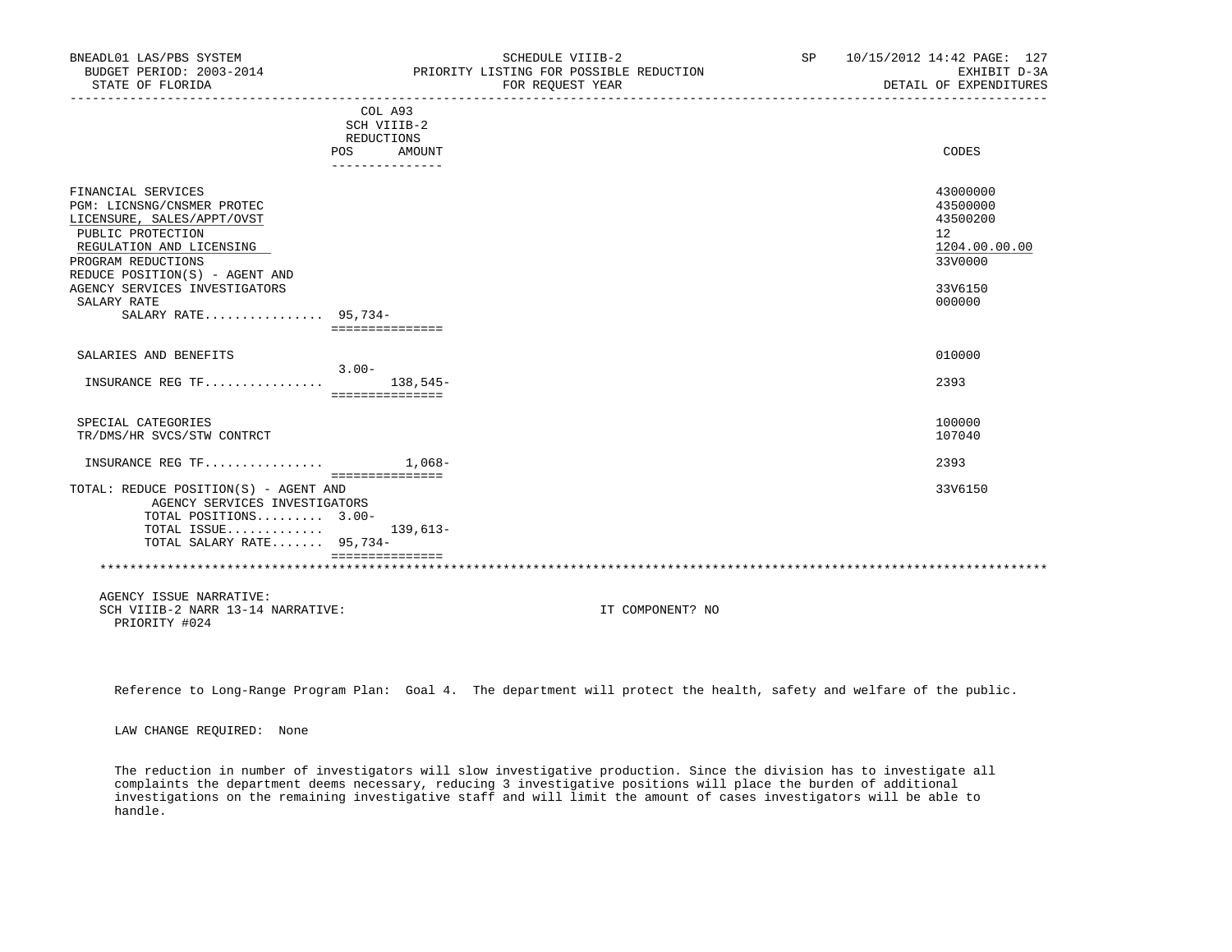|                              | COL A93<br>SCH VIIIB-2<br>REDUCTIONS |        |
|------------------------------|--------------------------------------|--------|
|                              | AMOUNT<br><b>POS</b>                 | CODES  |
|                              |                                      |        |
| FINANCIAL SERVICES           |                                      | 430000 |
| DOM: I TOMOMO (OMOMPR PROPER |                                      | 12500  |

| FINANCIAL SERVICES             | 43000000      |
|--------------------------------|---------------|
| PGM: LICNSNG/CNSMER PROTEC     | 43500000      |
| LICENSURE, SALES/APPT/OVST     | 43500200      |
| PUBLIC PROTECTION              | 12            |
| REGULATION AND LICENSING       | 1204.00.00.00 |
| PROGRAM REDUCTIONS             | 33V0000       |
| REDUCE POSITION(S) - AGENT AND |               |
| AGENCY SERVICES INVESTIGATORS  | 33V6150       |

 Cutting three (3) Insurance Analyst II investigative positions from the Bureau of Agent and Agency Investigation will reduce (139,613) in appropriation: (138,545) in salary and benefits and (1,068) in HR outsourcing.

 The cut of investigative positions will result in an estimated average annual revenue loss of \$37,777, a reduction of 57 administrative actions against licensees annually, and an average annual reduction in recoveries on behalf of consumers of \$93,414. \*\*\*\*\*\*\*\*\*\*\*\*\*\*\*\*\*\*\*\*\*\*\*\*\*\*\*\*\*\*\*\*\*\*\*\*\*\*\*\*\*\*\*\*\*\*\*\*\*\*\*\*\*\*\*\*\*\*\*\*\*\*\*\*\*\*\*\*\*\*\*\*\*\*\*\*\*\*\*\*\*\*\*\*\*\*\*\*\*\*\*\*\*\*\*\*\*\*\*\*\*\*\*\*\*\*\*\*\*\*\*\*\*\*\*\*\*\*\*\*\*\*\*\*\*\*\*

| POSITION DETAIL OF SALARIES AND BENEFITS:         | FTE      | BASE RATE | ADDITIVES | BENEFITS | SUBTOTAL              | LAPSE<br>ႜၟ | LAPSED SALARIES<br>AND BENEFITS |
|---------------------------------------------------|----------|-----------|-----------|----------|-----------------------|-------------|---------------------------------|
| A93 - SCH VIIIB-2 REDUCTIONS                      |          |           |           |          |                       |             |                                 |
| CHANGES TO CURRENTLY AUTHORIZED POSITIONS         |          |           |           |          |                       |             |                                 |
| P101 PROPOSED CLASS CODE<br>C9995 001             | $3.00 -$ | 95,734-   |           |          | 42,811- 138,545- 0.00 |             | $138,545-$                      |
|                                                   |          |           |           |          |                       |             |                                 |
| TOTALS FOR ISSUE BY FUND<br>2393 INSURANCE REG TF |          |           |           |          |                       |             | $138,545-$                      |
|                                                   | $3.00 -$ | 95,734-   |           | 42,811-  | 138,545-              |             | ------------<br>$138,545-$      |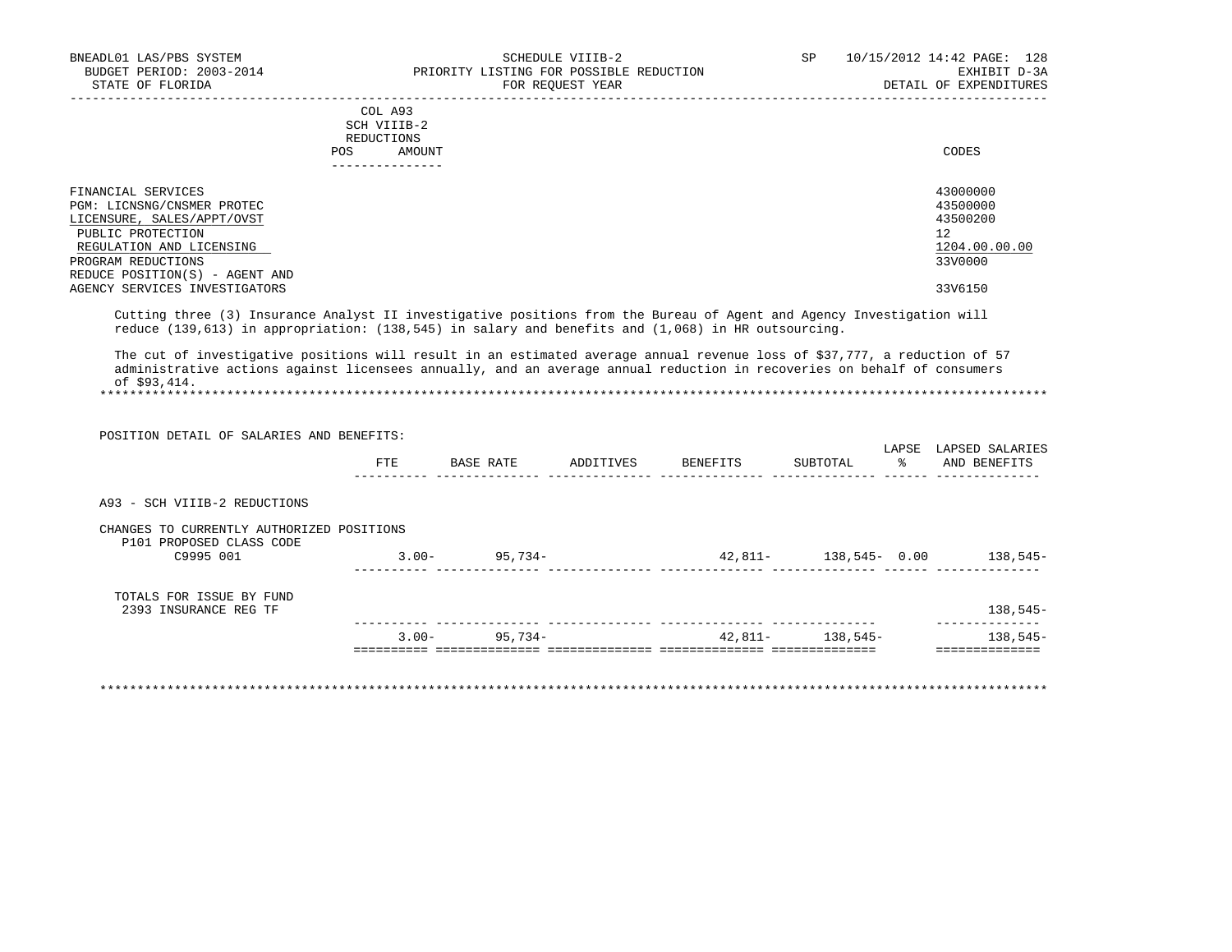| BNEADL01 LAS/PBS SYSTEM               |                             | SCHEDULE VIIIB-2                        | SP | 10/15/2012 14:42 PAGE: 129 |
|---------------------------------------|-----------------------------|-----------------------------------------|----|----------------------------|
| BUDGET PERIOD: 2003-2014              |                             | PRIORITY LISTING FOR POSSIBLE REDUCTION |    | EXHIBIT D-3A               |
| STATE OF FLORIDA                      |                             | FOR REOUEST YEAR                        |    | DETAIL OF EXPENDITURES     |
|                                       | COL A93                     |                                         |    |                            |
|                                       | SCH VIIIB-2                 |                                         |    |                            |
|                                       | REDUCTIONS                  |                                         |    |                            |
|                                       | POS<br>AMOUNT               |                                         |    | CODES                      |
|                                       | _______________             |                                         |    |                            |
| FINANCIAL SERVICES                    |                             |                                         |    | 43000000                   |
| PGM: LICNSNG/CNSMER PROTEC            |                             |                                         |    | 43500000                   |
| LICENSURE, SALES/APPT/OVST            |                             |                                         |    | 43500200                   |
| PUBLIC PROTECTION                     |                             |                                         |    | 12                         |
| REGULATION AND LICENSING              |                             |                                         |    | 1204.00.00.00              |
| PROGRAM REDUCTIONS                    |                             |                                         |    | 33V0000                    |
| REDUCE POSITION(S) - AGENT AND        |                             |                                         |    |                            |
| AGENCY SERVICES - ELIMINATE AGENTS    |                             |                                         |    |                            |
| CONTINUING EDUCATION SECTION          |                             |                                         |    | 33V6160                    |
| SALARY RATE                           |                             |                                         |    | 000000                     |
| SALARY RATE 186,042-                  |                             |                                         |    |                            |
|                                       | ===============             |                                         |    |                            |
| SALARIES AND BENEFITS                 |                             |                                         |    | 010000                     |
|                                       | $6.00 -$                    |                                         |    |                            |
| INSURANCE REG TF                      | $270,967-$                  |                                         |    | 2393                       |
|                                       | ===============             |                                         |    |                            |
| SPECIAL CATEGORIES                    |                             |                                         |    | 100000                     |
| TR/DMS/HR SVCS/STW CONTRCT            |                             |                                         |    | 107040                     |
|                                       |                             |                                         |    |                            |
| INSURANCE REG TF                      | $2.136-$<br>=============== |                                         |    | 2393                       |
| TOTAL: REDUCE POSITION(S) - AGENT AND |                             |                                         |    | 33V6160                    |
| AGENCY SERVICES - ELIMINATE AGENTS    |                             |                                         |    |                            |
| CONTINUING EDUCATION SECTION          |                             |                                         |    |                            |
| TOTAL POSITIONS $6.00 -$              |                             |                                         |    |                            |
| TOTAL ISSUE                           | 273,103-                    |                                         |    |                            |
| TOTAL SALARY RATE 186,042-            |                             |                                         |    |                            |
|                                       | ===============             |                                         |    |                            |
|                                       |                             |                                         |    |                            |
| AGENCY ISSUE NARRATIVE:               |                             |                                         |    |                            |
| SCH VIIIB-2 NARR 13-14 NARRATIVE:     |                             | IT COMPONENT? NO                        |    |                            |
| PRIORITY #022                         |                             |                                         |    |                            |

Reference to Long-Range Program Plan: Goal 4. The department will protect the health, safety and welfare of the public.

 LAW CHANGE REQUIRED: Sections 626.2815, 626.2816, 626.2817, 626.681, 626.869, 648.385, and 648.386, F.S., will need to be repealed or amended.

 In 1998, legislation was passed requiring insurance licensees, who were required to pass an examination for licensure, to complete continuing education courses in order to continue their licensure. If appointing entities feel continuing education is essential to having knowledgeable agents, the appointing entities could still require licensees to take continuing education; however, Florida law would not require it. Eliminating continuing education requirements would mean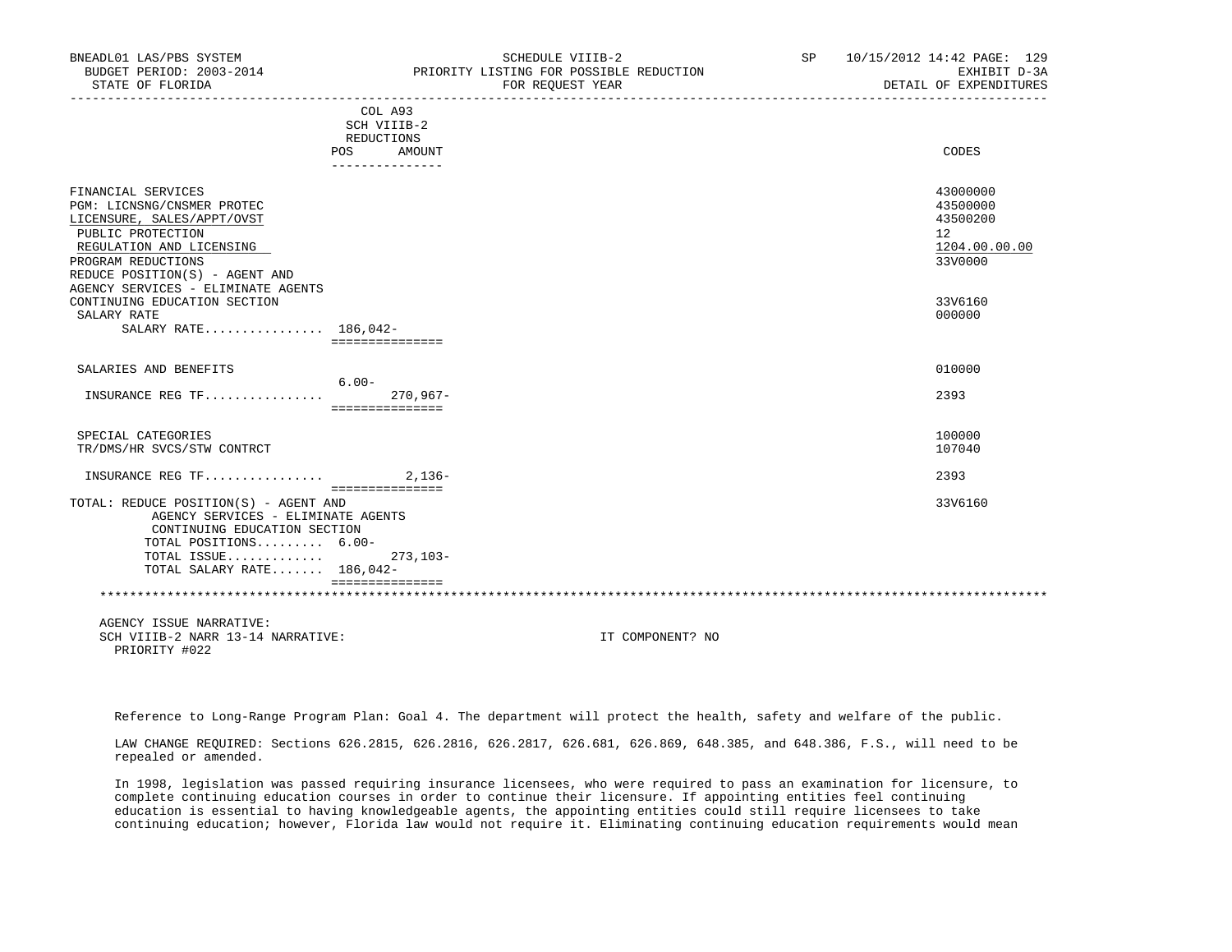| BNEADL01 LAS/PBS SYSTEM<br>BUDGET PERIOD: 2003-2014<br>STATE OF FLORIDA        | SCHEDULE VIIIB-2<br>PRIORITY LISTING FOR POSSIBLE REDUCTION<br>FOR REOUEST YEAR | <b>SP</b> | 10/15/2012 14:42 PAGE: 130<br>EXHIBIT D-3A<br>DETAIL OF EXPENDITURES |
|--------------------------------------------------------------------------------|---------------------------------------------------------------------------------|-----------|----------------------------------------------------------------------|
|                                                                                | COL A93<br>SCH VIIIB-2<br>REDUCTIONS<br>POS<br>AMOUNT<br>-------------          |           | CODES                                                                |
| FINANCIAL SERVICES<br>PGM: LICNSNG/CNSMER PROTEC<br>LICENSURE, SALES/APPT/OVST |                                                                                 |           | 43000000<br>43500000<br>43500200                                     |
| PUBLIC PROTECTION<br>REGULATION AND LICENSING<br>PROGRAM REDUCTIONS            |                                                                                 |           | 12<br>1204.00.00.00<br>33V0000                                       |
| REDUCE POSITION(S) - AGENT AND<br>AGENCY SERVICES - ELIMINATE AGENTS           |                                                                                 |           |                                                                      |

CONTINUING EDUCATION SECTION 33V6160

 the department would no longer be required to approve or disapprove continuing education providers, instructors, or courses. Licensees would no longer be required to meet continuing education requirements in order to maintain their licensure with the department unless required by the appointing entity(s). The department would not be required to maintain records of the continuing education hours completed by licensees or discipline/fine individuals who failed to comply.

 This issue represents a reduction of six (6) FTE and (273,103) in appropriation: (270,967) in salary and benefits and (2,136) in HR outsourcing.

 In FY 2011-2012, revenue generated by course filing fees and fines from noncompliance was \$865,197.71. \*\*\*\*\*\*\*\*\*\*\*\*\*\*\*\*\*\*\*\*\*\*\*\*\*\*\*\*\*\*\*\*\*\*\*\*\*\*\*\*\*\*\*\*\*\*\*\*\*\*\*\*\*\*\*\*\*\*\*\*\*\*\*\*\*\*\*\*\*\*\*\*\*\*\*\*\*\*\*\*\*\*\*\*\*\*\*\*\*\*\*\*\*\*\*\*\*\*\*\*\*\*\*\*\*\*\*\*\*\*\*\*\*\*\*\*\*\*\*\*\*\*\*\*\*\*\*

 POSITION DETAIL OF SALARIES AND BENEFITS: LAPSE LAPSED SALARIES FTE BASE RATE ADDITIVES BENEFITS SUBTOTAL % AND BENEFITS ---------- -------------- -------------- -------------- -------------- ------ -------------- A93 - SCH VIIIB-2 REDUCTIONS CHANGES TO CURRENTLY AUTHORIZED POSITIONS P101 PROPOSED CLASS CODE<br>C9997 001  $6.00 - 186,042 - 84,925 - 270,967 - 0.00$  270,967- ---------- -------------- -------------- -------------- -------------- ------ -------------- TOTALS FOR ISSUE BY FUND 2393 INSURANCE REG TF 270,967- ---------- -------------- -------------- -------------- -------------- -------------- 6.00- 186,042- 84,925- 270,967- 270,967- ========== ============== ============== ============== ============== ==============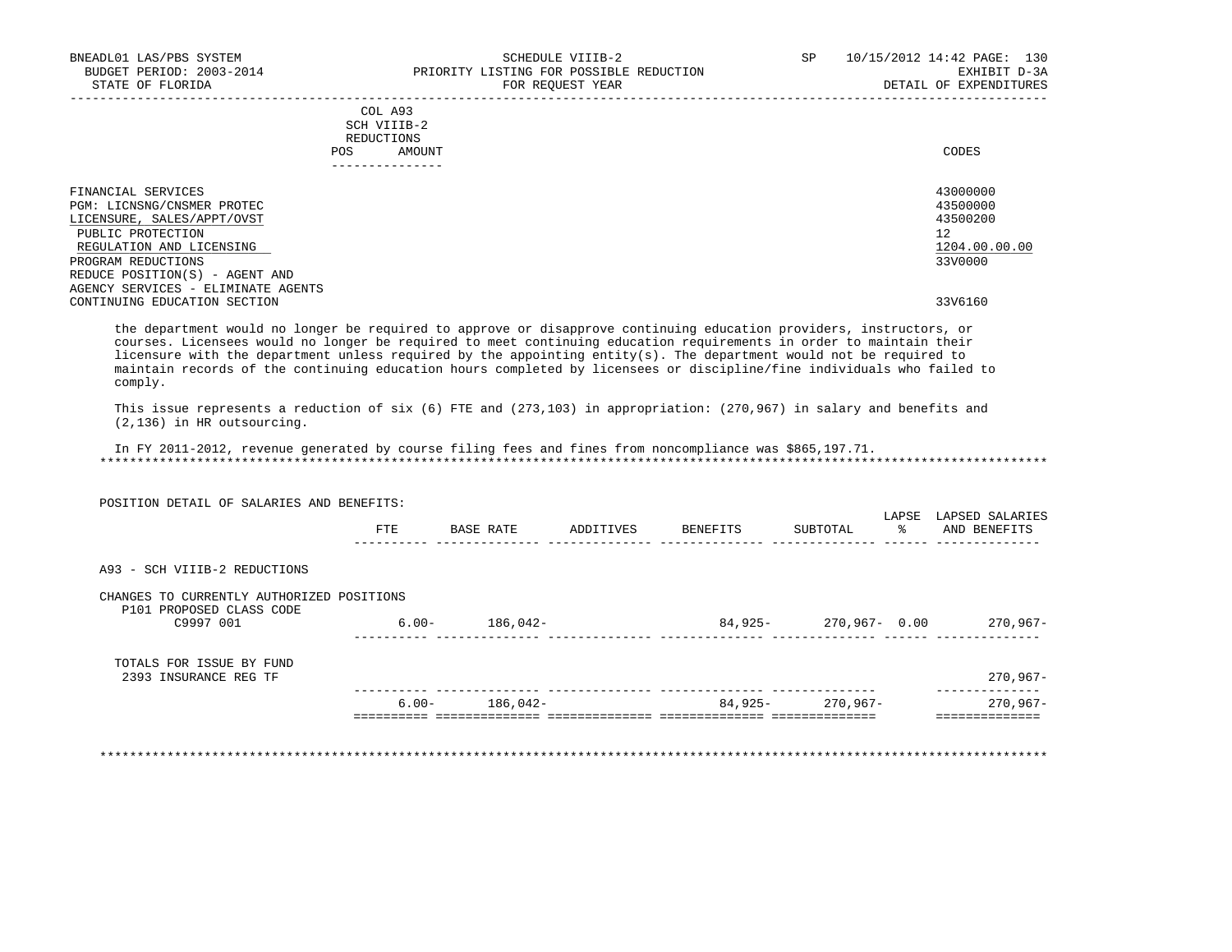| BNEADL01 LAS/PBS SYSTEM<br>BUDGET PERIOD: 2003-2014<br>STATE OF FLORIDA                                                                                                                                                     | PRIORITY LISTING FOR POSSIBLE REDUCTION | SCHEDULE VIIIB-2<br>FOR REQUEST YEAR | SP <sub>2</sub> | 10/15/2012 14:42 PAGE: 131<br>EXHIBIT D-3A<br>DETAIL OF EXPENDITURES |
|-----------------------------------------------------------------------------------------------------------------------------------------------------------------------------------------------------------------------------|-----------------------------------------|--------------------------------------|-----------------|----------------------------------------------------------------------|
|                                                                                                                                                                                                                             | COL A93<br>SCH VIIIB-2<br>REDUCTIONS    |                                      |                 |                                                                      |
|                                                                                                                                                                                                                             | POS<br>AMOUNT<br>_______________        |                                      |                 | CODES                                                                |
| FINANCIAL SERVICES<br>PGM: LICNSNG/CNSMER PROTEC<br>LICENSURE, SALES/APPT/OVST<br>PUBLIC PROTECTION<br>REGULATION AND LICENSING<br>PROGRAM REDUCTIONS<br>REDUCE POSITION(S) - AGENT AND<br>AGENCY SERVICES - CLERICAL STAFF |                                         |                                      |                 | 43000000<br>43500000<br>43500200<br>12<br>1204.00.00.00<br>33V0000   |
| REDUCTION DUE TO OPERATIONAL<br>EFFICIENCIES<br>SALARY RATE<br>SALARY RATE 103,873-                                                                                                                                         | ===============                         |                                      |                 | 33V6170<br>000000                                                    |
| SALARIES AND BENEFITS                                                                                                                                                                                                       |                                         |                                      |                 | 010000                                                               |
| INSURANCE REG TF $168,080-$                                                                                                                                                                                                 | $5.00 -$<br>===============             |                                      |                 | 2393                                                                 |
| SPECIAL CATEGORIES<br>TR/DMS/HR SVCS/STW CONTRCT                                                                                                                                                                            |                                         |                                      |                 | 100000<br>107040                                                     |
| INSURANCE REG TF $1,780-$                                                                                                                                                                                                   |                                         |                                      |                 | 2393                                                                 |
| TOTAL: REDUCE POSITION(S) - AGENT AND<br>AGENCY SERVICES - CLERICAL STAFF<br>REDUCTION DUE TO OPERATIONAL<br>EFFICIENCIES<br>TOTAL POSITIONS 5.00-<br>TOTAL ISSUE 169,860-<br>TOTAL SALARY RATE 103,873-                    | ================<br>===============     |                                      |                 | 33V6170                                                              |
| AGENCY ISSUE NARRATIVE:<br>SCH VIIIB-2 NARR 13-14 NARRATIVE:<br>PRIORITY #001                                                                                                                                               |                                         | IT COMPONENT? NO                     |                 |                                                                      |

Reference to Long-Range Program Plan: Goal 4. The department will protect the health, safety and welfare of the public.

LAW CHANGE REQUIRED: None

Pursuant to s. 626.171 and s.626.172, F.S., applicants for licensure and owners, partners, sole proprietors, of an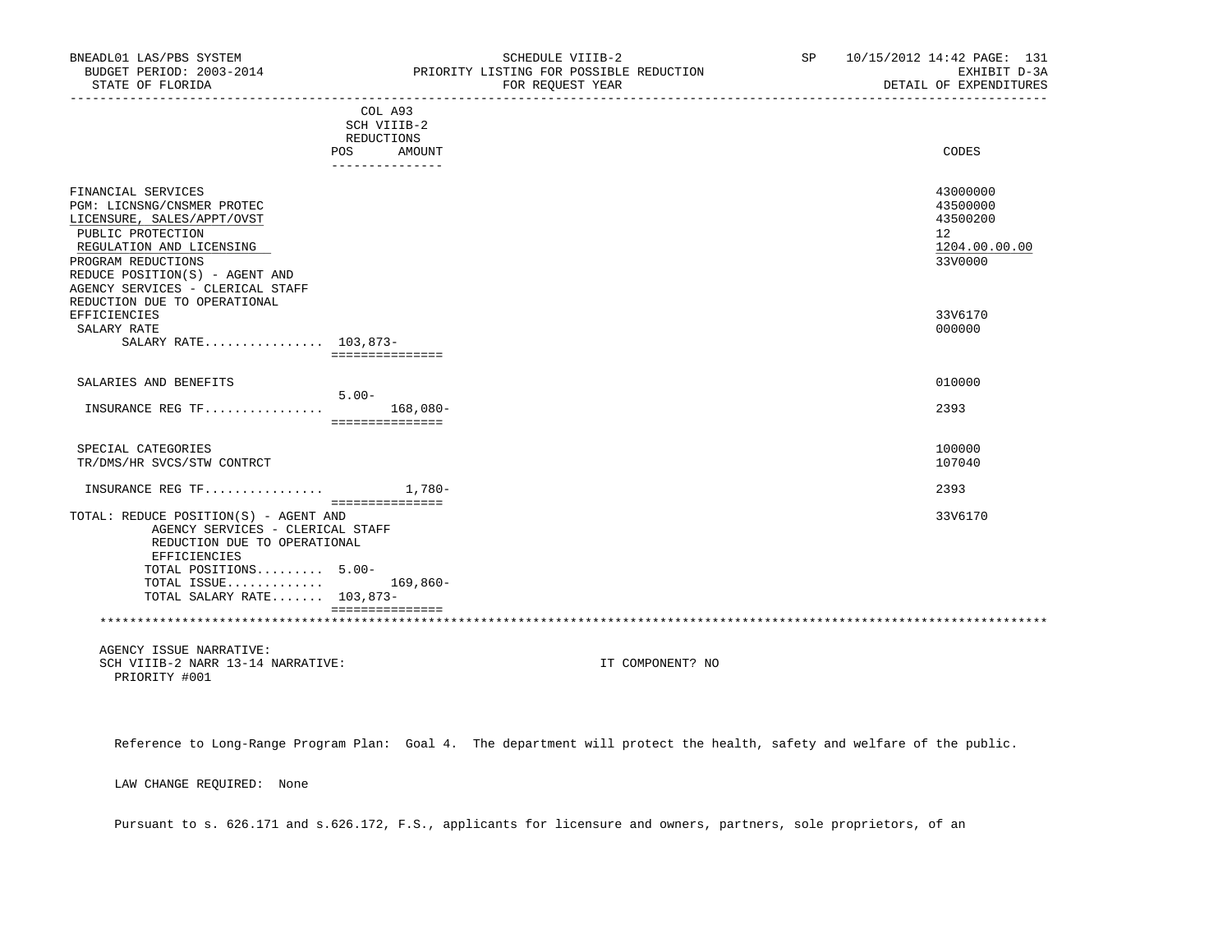|               | COL A93                                                                                                                        |       |
|---------------|--------------------------------------------------------------------------------------------------------------------------------|-------|
| $\sim$ $\sim$ | SCH VIIIB-2<br>the contract of the contract of the contract of the contract of the contract of the contract of the contract of |       |
|               | REDUCTIONS                                                                                                                     |       |
| POS           | AMOUNT                                                                                                                         | CODES |
|               |                                                                                                                                |       |

| 43000000<br>43500000<br>43500200<br>12<br>1204.00.00.00<br>33V0000 |
|--------------------------------------------------------------------|
| 33V6170                                                            |
|                                                                    |

 insurance agency are required to furnish fingerprints to the department as part of the application process. The above-listed sections also provides fingerprints are to be taken by a law enforcement agency or other entity approved by the department. The division has contracts with vendors that will provide fingerprinting services for the department without the fingerprint cards having to be sent to the department.

 Elimination of the process of mailing and receiving paper fingerprint cards in house reduces the need for the 3 FTEs in the Bureau of Licensing. When non-resident persons apply, the applicants will contact the current fingerprint vendor to pay the fingerprint processing fee and obtain the fingerprint cards. The fingerprint cards will be pre-populated with the applicant's demographic information in order to reduce errors. Once the applicants have been fingerprinted, the completed cards are submitted back to the vendor. The vendor will then digitally scan the fingerprint cards and electronically submit the prints to the Florida Department of Law Enforcement which in turn will submit the images to the Federal Bureau of Investigation. The fingerprint results are then submitted to the Bureau of Licensing for review.

 The Bureau of Investigation is automating transmittal of investigative files; therefore, field office staff will no longer be required to compile and make copies of documents/files prior to mailing them to Tallahassee. Changes to Licensing's Automated Licensing Information System (ALIS) are in process that will provide the automation necessary for the investigative files to be scanned and electronically transmitted. The changes are currently being made through the division's current vendor and paid for with the division's current funding.

 This issue reduces (5) FTE and (169,860) in appropriation: (168,080) in salary and benefits and (1,780) in HR outsourcing. Of the 5 FTEs in this issue, 4 positions are vacant and 1 position is currently filled. Normal attrition within the division should allow any displaced employees to transfer to another critical function. \*\*\*\*\*\*\*\*\*\*\*\*\*\*\*\*\*\*\*\*\*\*\*\*\*\*\*\*\*\*\*\*\*\*\*\*\*\*\*\*\*\*\*\*\*\*\*\*\*\*\*\*\*\*\*\*\*\*\*\*\*\*\*\*\*\*\*\*\*\*\*\*\*\*\*\*\*\*\*\*\*\*\*\*\*\*\*\*\*\*\*\*\*\*\*\*\*\*\*\*\*\*\*\*\*\*\*\*\*\*\*\*\*\*\*\*\*\*\*\*\*\*\*\*\*\*\*

| POSITION DETAIL OF SALARIES AND BENEFITS:                             |          |            |           |          |                  |            |                                 |
|-----------------------------------------------------------------------|----------|------------|-----------|----------|------------------|------------|---------------------------------|
|                                                                       | FTE      | BASE RATE  | ADDITIVES | BENEFITS | SUBTOTAL         | LAPSE<br>° | LAPSED SALARIES<br>AND BENEFITS |
| A93 - SCH VIIIB-2 REDUCTIONS                                          |          |            |           |          |                  |            |                                 |
| CHANGES TO CURRENTLY AUTHORIZED POSITIONS<br>P101 PROPOSED CLASS CODE |          |            |           |          |                  |            |                                 |
| C9898 001                                                             | $5.00 -$ | $103,873-$ |           | 64,207-  | $168,080 - 0.00$ |            | $168,080-$                      |
|                                                                       |          |            |           |          |                  |            |                                 |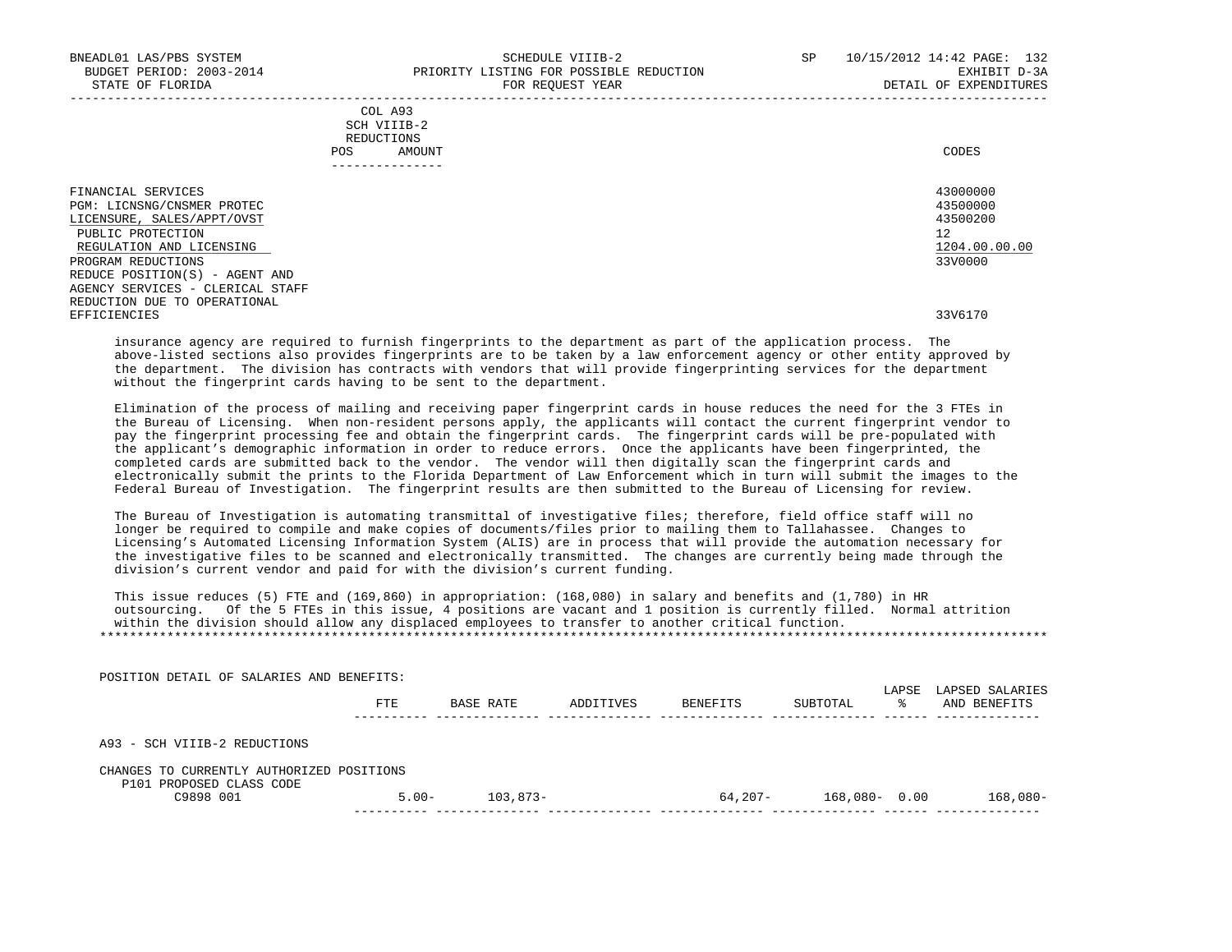| BNEADL01 LAS/PBS SYSTEM<br>BUDGET PERIOD: 2003-2014 PRIORITY LISTING FOR POSSIBLE REDUCTION<br>STATE OF FLORIDA                                                                                                                                             |                                                                                 | SCHEDULE VIIIB-2<br>FOR REQUEST YEAR |  |                                                                |                   | SP 10/15/2012 14:42 PAGE: 133<br>EXHIBIT D-3A<br>DETAIL OF EXPENDITURES |  |
|-------------------------------------------------------------------------------------------------------------------------------------------------------------------------------------------------------------------------------------------------------------|---------------------------------------------------------------------------------|--------------------------------------|--|----------------------------------------------------------------|-------------------|-------------------------------------------------------------------------|--|
|                                                                                                                                                                                                                                                             | COL A93<br>SCH VIIIB-2<br>REDUCTIONS<br>AMOUNT<br><b>POS</b><br>--------------- |                                      |  |                                                                |                   | CODES                                                                   |  |
| FINANCIAL SERVICES<br>PGM: LICNSNG/CNSMER PROTEC<br>LICENSURE, SALES/APPT/OVST<br>PUBLIC PROTECTION<br>REGULATION AND LICENSING<br>PROGRAM REDUCTIONS<br>REDUCE POSITION(S) - AGENT AND<br>AGENCY SERVICES - CLERICAL STAFF<br>REDUCTION DUE TO OPERATIONAL |                                                                                 |                                      |  |                                                                |                   | 43000000<br>43500000<br>43500200<br>12<br>1204.00.00.00<br>33V0000      |  |
| EFFICIENCIES                                                                                                                                                                                                                                                |                                                                                 |                                      |  |                                                                |                   | 33V6170                                                                 |  |
| POSITION DETAIL OF SALARIES AND BENEFITS:                                                                                                                                                                                                                   |                                                                                 |                                      |  |                                                                |                   | LAPSE LAPSED SALARIES                                                   |  |
|                                                                                                                                                                                                                                                             | FTE                                                                             | BASE RATE                            |  | ADDITIVES BENEFITS                                             |                   | SUBTOTAL % AND BENEFITS                                                 |  |
| A93 - SCH VIIIB-2 REDUCTIONS                                                                                                                                                                                                                                |                                                                                 |                                      |  |                                                                |                   |                                                                         |  |
| CHANGES TO CURRENTLY AUTHORIZED POSITIONS                                                                                                                                                                                                                   |                                                                                 |                                      |  |                                                                |                   |                                                                         |  |
| TOTALS FOR ISSUE BY FUND<br>2393 INSURANCE REG TF                                                                                                                                                                                                           |                                                                                 |                                      |  |                                                                |                   | 168,080-<br>______________                                              |  |
|                                                                                                                                                                                                                                                             |                                                                                 | $5.00 - 103.873 -$                   |  | according consecutives consecutives consecutives consecutives. | $64,207-168,080-$ | 168,080-<br>_______________                                             |  |
|                                                                                                                                                                                                                                                             |                                                                                 |                                      |  |                                                                |                   |                                                                         |  |
| TOTAL: REGULATION AND LICENSING<br>BY FUND TYPE                                                                                                                                                                                                             |                                                                                 |                                      |  |                                                                |                   | 1204.00.00.00                                                           |  |
| SALARY RATE 547,721-                                                                                                                                                                                                                                        | $21.00 -$<br>===============                                                    |                                      |  |                                                                |                   | 2000                                                                    |  |
|                                                                                                                                                                                                                                                             |                                                                                 |                                      |  |                                                                |                   |                                                                         |  |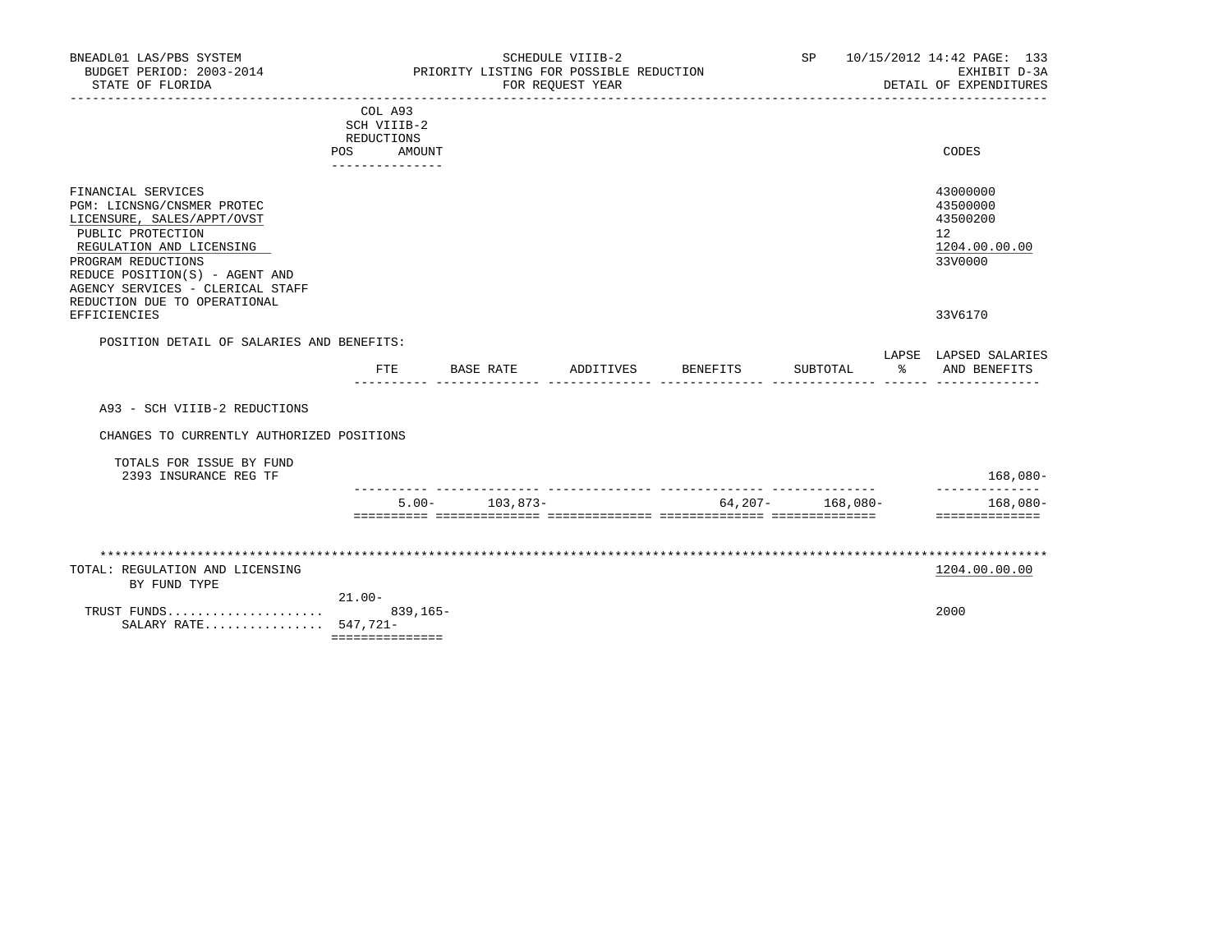| BNEADL01 LAS/PBS SYSTEM<br>BUDGET PERIOD: 2003-2014<br>STATE OF FLORIDA                                                                                                          |                                                                       | SCHEDULE VIIIB-2<br>PRIORITY LISTING FOR POSSIBLE REDUCTION<br>FOR REQUEST YEAR | SP 10/15/2012 14:42 PAGE: 134<br>EXHIBIT D-3A<br>DETAIL OF EXPENDITURES<br>________________ |  |
|----------------------------------------------------------------------------------------------------------------------------------------------------------------------------------|-----------------------------------------------------------------------|---------------------------------------------------------------------------------|---------------------------------------------------------------------------------------------|--|
|                                                                                                                                                                                  | COL A93<br>SCH VIIIB-2<br>REDUCTIONS<br>POS AMOUNT<br>--------------- |                                                                                 | CODES                                                                                       |  |
| FINANCIAL SERVICES<br>PGM: LICNSNG/CNSMER PROTEC<br>INSURANCE FRAUD<br>PUBLIC PROTECTION<br>CONSUMER SAFETY/PROTECTION<br>PROGRAM REDUCTIONS<br>REDUCE POSITION(S) - DIVISION OF |                                                                       |                                                                                 | 43000000<br>43500000<br>43500300<br>12<br>1205.00.00.00<br>33V0000                          |  |
| INSURANCE FRAUD - SWORN FIELD<br>INVESTIGATIVE PERSONNEL<br>SALARY RATE<br>SALARY RATE 350,729-                                                                                  | ===============                                                       |                                                                                 | 33V2500<br>000000                                                                           |  |
| SALARIES AND BENEFITS                                                                                                                                                            | $8.00 -$                                                              |                                                                                 | 010000                                                                                      |  |
| INSURANCE REG TF                                                                                                                                                                 | 477,136-<br>===============                                           |                                                                                 | 2393                                                                                        |  |
| SPECIAL CATEGORIES<br>SALARY INCENTIVE PAYMENTS                                                                                                                                  |                                                                       |                                                                                 | 100000<br>103290                                                                            |  |
| INSURANCE REG TF 12,480-                                                                                                                                                         | ===============                                                       |                                                                                 | 2393                                                                                        |  |
| TR/DMS/HR SVCS/STW CONTRCT                                                                                                                                                       |                                                                       |                                                                                 | 107040                                                                                      |  |
| INSURANCE REG TF                                                                                                                                                                 | 2,848-                                                                |                                                                                 | 2393                                                                                        |  |
| TOTAL: REDUCE POSITION(S) - DIVISION OF<br>INSURANCE FRAUD - SWORN FIELD<br>INVESTIGATIVE PERSONNEL<br>TOTAL POSITIONS 8.00-<br>TOTAL ISSUE<br>TOTAL SALARY RATE 350,729-        | ===============<br>492,464-<br>===============                        |                                                                                 | 33V2500                                                                                     |  |
| AGENCY ISSUE NARRATIVE:                                                                                                                                                          |                                                                       |                                                                                 |                                                                                             |  |
| SCH VIIIB-2 NARR 13-14 NARRATIVE:<br>PRIORITY #051                                                                                                                               |                                                                       | IT COMPONENT? NO                                                                |                                                                                             |  |

Issue Title: REDUCE POSITION(S) - DIVISION OF INSURANCE FRAUD - SWORN FIELD INVESTIGATIVE PERSONNEL

Reference to Long-Range Program Plan: Goal 2 - The department will protect the health, safety and welfare of the public.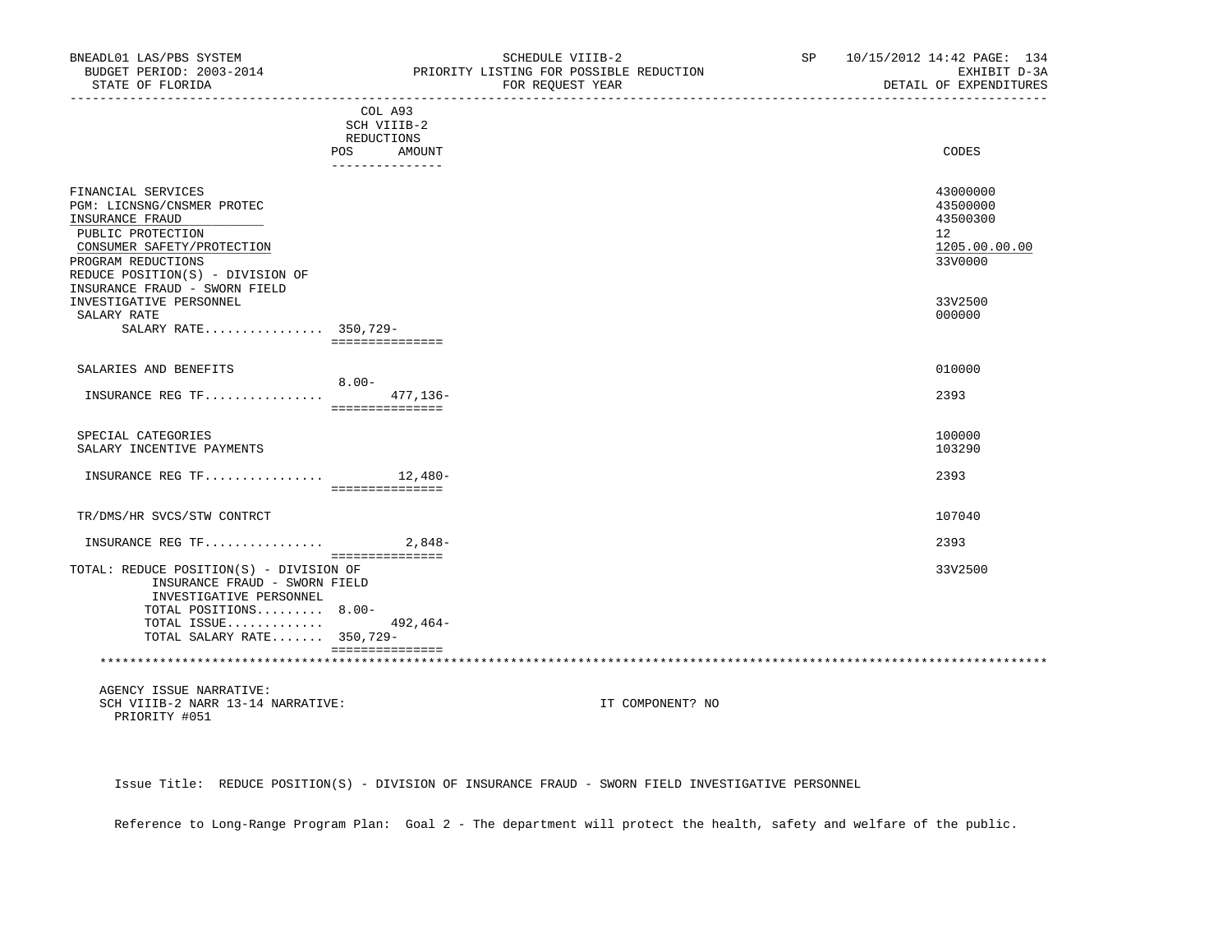|            | _______________ |       |
|------------|-----------------|-------|
| POS        | AMOUNT          | CODES |
| REDUCTIONS |                 |       |
|            | SCH VIIIB-2     |       |
|            | COL A93         |       |

| FINANCIAL SERVICES               | 43000000      |
|----------------------------------|---------------|
| PGM: LICNSNG/CNSMER PROTEC       | 43500000      |
| INSURANCE FRAUD                  | 43500300      |
| PUBLIC PROTECTION                | 12            |
| CONSUMER SAFETY/PROTECTION       | 1205.00.00.00 |
| PROGRAM REDUCTIONS               | 33V0000       |
| REDUCE POSITION(S) - DIVISION OF |               |
| INSURANCE FRAUD - SWORN FIELD    |               |
| INVESTIGATIVE PERSONNEL          | 33V2500       |
|                                  |               |

## Issue Description:

 This issue reduces the Division of Insurance Fraud detectives by eight (8) positions. These positions are the foundation on which the Division is built. In the course of their investigations detectives interview witnesses and subjects, conduct fixed and mobile surveillances, draft and execute search warrants, draft and manage oral intercept warrants, draft subpoenas, trace monetary transactions, and making both probable cause and warrant arrests. Sworn investigators present cases for prosecution to state and federal prosecutors and testify in court. Division detectives investigate a variety of complex financial crimes including money service business crimes, mortgage fraud, workers' compensation premium fraud, unauthorized entity fraud, annuity fraud, money laundering, title fraud, insolvency fraud and identity theft. These are in addition to PIP fraud, arson, theft, general insurance fraud, and the misappropriation of funds or assets of the State of Florida. The division average per detective was 12.86 arrests, 13.04 presentations, and 8.48 convictions for Fiscal Year 2011-12. This issue reduces the field investigative staff by eight (8) positions. These eight (8) detective (Law Enforcement Investigators II) positions may be filled at the time of elimination if the division does not have sufficient vacancies to mitigate the reduction.

 The elimination of these field investigative detective positions would be detrimental to the Division and would have a very significant impact on our ability to investigate these types of white collar fraud cases. Based on last year's results as reflected above, with eight (8) fewer detectives, the division can expect 103 fewer arrests, 104 fewer presentations and 68 fewer convictions. While these statistics will be reduced, the division has seen a continuing trend over the last several years in increased referrals, indicating an increase in reported suspected insurance fraud. The number of referrals rose from 13,411 in FY 2010-11 to 15,145 in FY 2011-12 which was a 13% increase. The elimination of the detective positions would provide fewer staffing resources to address a growing criminal element. This reduction would impact the department's ability to protect the health, safety, and welfare of the public which is our ultimate goal. Cases would have to be distributed to detectives that already have heavy case loads. \*\*\*\*\*\*\*\*\*\*\*\*\*\*\*\*\*\*\*\*\*\*\*\*\*\*\*\*\*\*\*\*\*\*\*\*\*\*\*\*\*\*\*\*\*\*\*\*\*\*\*\*\*\*\*\*\*\*\*\*\*\*\*\*\*\*\*\*\*\*\*\*\*\*\*\*\*\*\*\*\*\*\*\*\*\*\*\*\*\*\*\*\*\*\*\*\*\*\*\*\*\*\*\*\*\*\*\*\*\*\*\*\*\*\*\*\*\*\*\*\*\*\*\*\*\*\*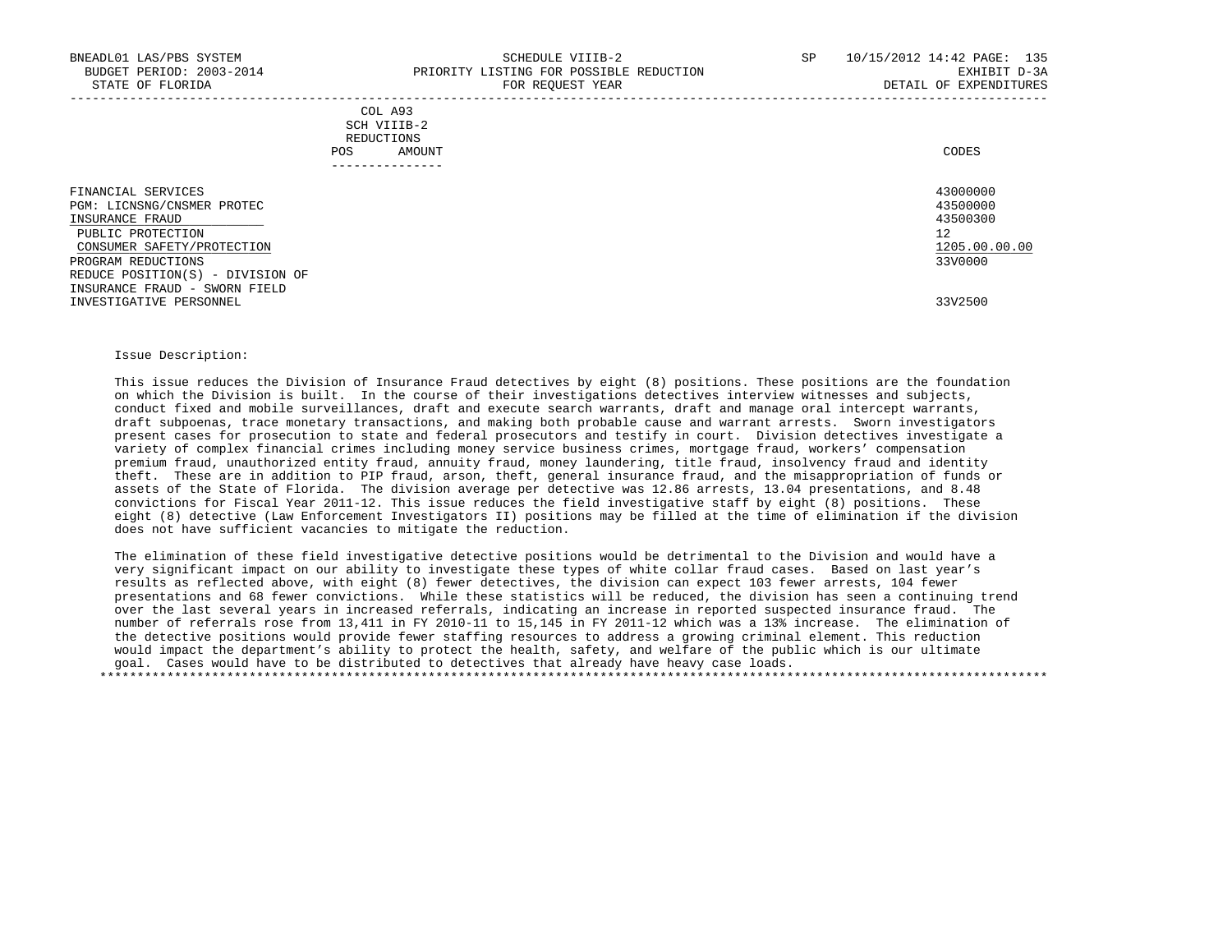| BNEADL01 LAS/PBS SYSTEM<br>BUDGET PERIOD: 2003-2014<br>STATE OF FLORIDA                                                                                                                                                                      |                                                                       | PRIORITY LISTING FOR POSSIBLE REDUCTION<br><u>____________________</u> |           | SP 10/15/2012 14:42 PAGE: 136<br>EXHIBIT D-3A<br>DETAIL OF EXPENDITURES |                   |                                                                                            |
|----------------------------------------------------------------------------------------------------------------------------------------------------------------------------------------------------------------------------------------------|-----------------------------------------------------------------------|------------------------------------------------------------------------|-----------|-------------------------------------------------------------------------|-------------------|--------------------------------------------------------------------------------------------|
|                                                                                                                                                                                                                                              | COL A93<br>SCH VIIIB-2<br>REDUCTIONS<br>POS AMOUNT<br>_______________ |                                                                        |           |                                                                         |                   | CODES                                                                                      |
| FINANCIAL SERVICES<br>PGM: LICNSNG/CNSMER PROTEC<br>INSURANCE FRAUD<br>PUBLIC PROTECTION<br>CONSUMER SAFETY/PROTECTION<br>PROGRAM REDUCTIONS<br>REDUCE POSITION(S) - DIVISION OF<br>INSURANCE FRAUD - SWORN FIELD<br>INVESTIGATIVE PERSONNEL |                                                                       |                                                                        |           |                                                                         |                   | 43000000<br>43500000<br>43500300<br>12 <sup>7</sup><br>1205.00.00.00<br>33V0000<br>33V2500 |
| POSITION DETAIL OF SALARIES AND BENEFITS:                                                                                                                                                                                                    |                                                                       |                                                                        |           |                                                                         |                   |                                                                                            |
|                                                                                                                                                                                                                                              | ETE                                                                   | BASE RATE                                                              | ADDITIVES | <b>BENEFITS</b>                                                         | SUBTOTAL          | LAPSE LAPSED SALARIES<br>% AND BENEFITS                                                    |
| A93 - SCH VIIIB-2 REDUCTIONS<br>CHANGES TO CURRENTLY AUTHORIZED POSITIONS<br>P101 PROPOSED CLASS CODE                                                                                                                                        |                                                                       |                                                                        |           |                                                                         |                   |                                                                                            |
| C9966 001                                                                                                                                                                                                                                    |                                                                       | $8.00 - 350,729 -$                                                     |           |                                                                         |                   | $126,407 - 477,136 - 0.00$ 477,136-                                                        |
| TOTALS FOR ISSUE BY FUND<br>2393 INSURANCE REG TF                                                                                                                                                                                            |                                                                       |                                                                        |           |                                                                         |                   | 477,136-<br>______________                                                                 |
|                                                                                                                                                                                                                                              | $8.00 -$                                                              | 350,729-                                                               |           |                                                                         | 126,407- 477,136- | 477,136-<br>==============                                                                 |
|                                                                                                                                                                                                                                              |                                                                       |                                                                        |           |                                                                         |                   |                                                                                            |
| REDUCE POSITION(S) - DIVISION OF<br>INSURANCE FRAUD - SWORN SUPERVISORY<br>PERSONNEL<br>SALARY RATE<br>SALARY RATE 190,259-                                                                                                                  | ===============                                                       |                                                                        |           |                                                                         |                   | 33V2510<br>000000                                                                          |
| SALARIES AND BENEFITS                                                                                                                                                                                                                        |                                                                       |                                                                        |           |                                                                         |                   | 010000                                                                                     |
| INSURANCE REG TF                                                                                                                                                                                                                             | $3.00 -$<br>$245, 197 -$<br>===============                           |                                                                        |           |                                                                         |                   | 2393                                                                                       |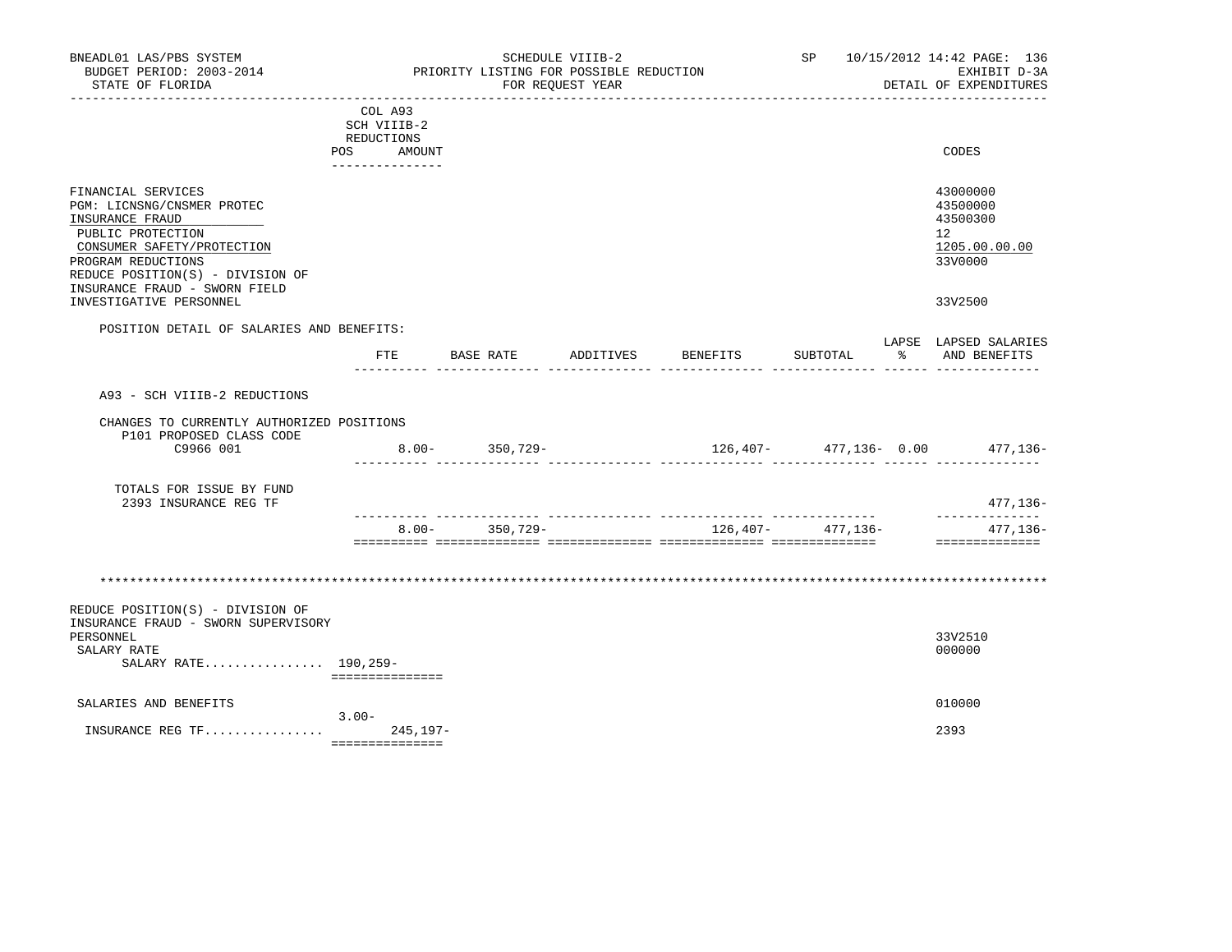| BNEADL01 LAS/PBS SYSTEM<br>BUDGET PERIOD: 2003-2014<br>STATE OF FLORIDA | SCHEDULE VIIIB-2<br>PRIORITY LISTING FOR POSSIBLE REDUCTION<br>FOR REQUEST YEAR | SP | 10/15/2012 14:42 PAGE: 137<br>EXHIBIT D-3A<br>DETAIL OF EXPENDITURES |
|-------------------------------------------------------------------------|---------------------------------------------------------------------------------|----|----------------------------------------------------------------------|
|                                                                         | COL A93<br>SCH VIIIB-2                                                          |    |                                                                      |
|                                                                         | REDUCTIONS                                                                      |    |                                                                      |
|                                                                         | <b>POS</b><br>AMOUNT                                                            |    | CODES                                                                |
|                                                                         | -------------                                                                   |    |                                                                      |
| FINANCIAL SERVICES                                                      |                                                                                 |    | 43000000                                                             |
| PGM: LICNSNG/CNSMER PROTEC                                              |                                                                                 |    | 43500000                                                             |
| INSURANCE FRAUD                                                         |                                                                                 |    | 43500300                                                             |
| PUBLIC PROTECTION                                                       |                                                                                 |    | 12                                                                   |
| CONSUMER SAFETY/PROTECTION                                              |                                                                                 |    | 1205.00.00.00                                                        |
| PROGRAM REDUCTIONS                                                      |                                                                                 |    | 33V0000                                                              |
| REDUCE POSITION(S) - DIVISION OF                                        |                                                                                 |    |                                                                      |

| INSURANCE FRAUD - SWORN SUPERVISORY<br>PERSONNEL<br>SPECIAL CATEGORIES<br>SALARY INCENTIVE PAYMENTS | 33V2510<br>100000<br>103290 |
|-----------------------------------------------------------------------------------------------------|-----------------------------|
| 4,680-<br>INSURANCE REG TF                                                                          | 2393                        |
| ===============                                                                                     |                             |
| TR/DMS/HR SVCS/STW CONTRCT                                                                          | 107040                      |
| $1,068-$<br>INSURANCE REG TF<br>===============                                                     | 2393                        |
| TOTAL: REDUCE POSITION(S) - DIVISION OF<br>INSURANCE FRAUD - SWORN SUPERVISORY<br>PERSONNEL         | 33V2510                     |
| TOTAL POSITIONS 3.00-<br>TOTAL ISSUE 250,945-<br>TOTAL SALARY RATE 190,259-                         |                             |
| ===============                                                                                     |                             |

\*\*\*\*\*\*\*\*\*\*\*\*\*\*\*\*\*\*\*\*\*\*\*\*\*\*\*\*\*\*\*\*\*\*\*\*\*\*\*\*\*\*\*\*\*\*\*\*\*\*\*\*\*\*\*\*\*\*\*\*\*\*\*\*\*\*\*\*\*\*\*\*\*\*\*\*\*\*\*\*\*\*\*\*\*\*\*\*\*\*\*\*\*\*\*\*\*\*\*\*\*\*\*\*\*\*\*\*\*\*\*\*\*\*\*\*\*\*\*\*\*\*\*\*\*\*\*

 AGENCY ISSUE NARRATIVE: SCH VIIIB-2 NARR 13-14 NARRATIVE: IT COMPONENT? NO PRIORITY #050

Issue Title: REDUCE POSITION(S) - DIVISION OF INSURANCE FRAUD - SWORN SUPERVISORY PERSONNEL

Reference to Long-Range Program Plan: Goal 2 - The department will protect the health, safety and welfare of the public.

Issue Description:

 This issue reduces the Division of Insurance Fraud field supervisory Lieutenants by two (2) positions; and one (1) administrative Captain position. These positions review and manage the distribution of cases to the detectives, as well as supervising the detectives and the regional staffs. They are responsible for overseeing that the detectives are properly managed and progress properly while conducting investigations, interviewing witnesses and subjects, conducting fixed and mobile surveillances, executing search warrants, drafting oral intercept warrants, drafting subpoenas, tracing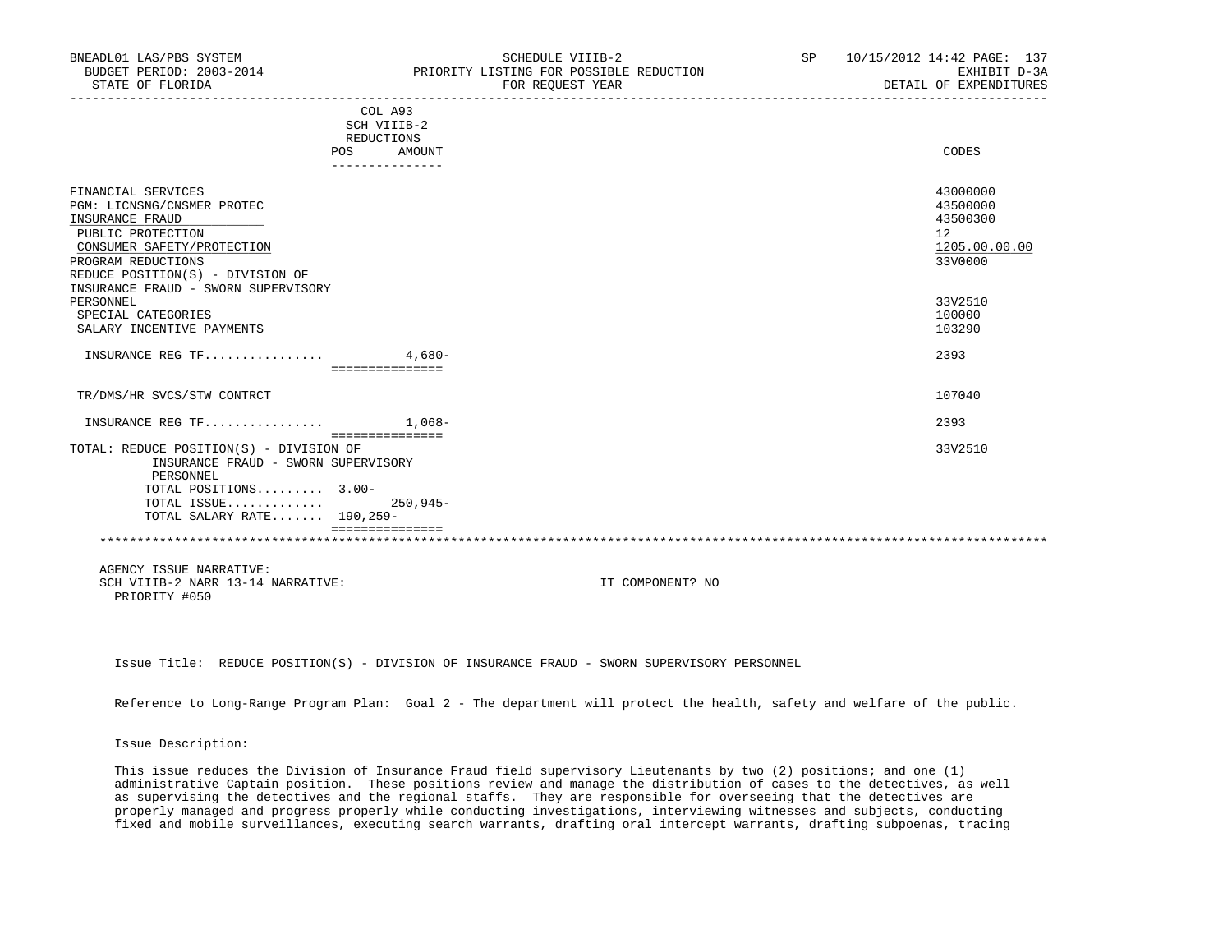|            | _______________ |       |
|------------|-----------------|-------|
| POS        | AMOUNT          | CODES |
| REDUCTIONS |                 |       |
|            | SCH VIIIB-2     |       |
|            | COL A93         |       |

| FINANCIAL SERVICES                  | 43000000      |
|-------------------------------------|---------------|
| PGM: LICNSNG/CNSMER PROTEC          | 43500000      |
| INSURANCE FRAUD                     | 43500300      |
| PUBLIC PROTECTION                   | 12            |
| CONSUMER SAFETY/PROTECTION          | 1205.00.00.00 |
| PROGRAM REDUCTIONS                  | 33V0000       |
| REDUCE POSITION(S) - DIVISION OF    |               |
| INSURANCE FRAUD - SWORN SUPERVISORY |               |
| PERSONNEL                           | 33V2510       |

 monetary transactions, and making both probable cause and warrant arrests. They also meet with state and federal prosecutors in providing education on presented cases and forming a partnership working to secure prosecution for convictions for insurance fraud cases. The division established a record high 1226 of arrests for FY 2011-12, an increase of 183 (17.6%) over this previous highest number of annual arrests. Much of this success can be attributed to better case management and improved rapport established between division staff and district and statewide prosecutors. This issue reduces the field supervisory staff two (2) Lieutenants and one (1) Captain. These positions are currently filled.

 Reducing the Division of Insurance Fraud's sworn FTEs would have a very significant impact on the Division's ability to do its job efficiently and effectively. The progress made over the last year in case management and establishing and improving relationships with prosecutorial personnel will slow down. With the continuing trend over the last several years in increased referrals, indicating an increase in reported suspected insurance fraud, it would be very detrimental to hamper that progress. The opposite approach to accelerate improved relationships is the desirable outcome that should be achieved. The number of referrals rose from 13,411 in FY 2010-11 to 15,145 in FY 2011-12 which was a 13% increase. The elimination of these supervisory level positions would result in the reduction of the division's ability to work closely with the judicial system in addressing a growing criminal element. \*\*\*\*\*\*\*\*\*\*\*\*\*\*\*\*\*\*\*\*\*\*\*\*\*\*\*\*\*\*\*\*\*\*\*\*\*\*\*\*\*\*\*\*\*\*\*\*\*\*\*\*\*\*\*\*\*\*\*\*\*\*\*\*\*\*\*\*\*\*\*\*\*\*\*\*\*\*\*\*\*\*\*\*\*\*\*\*\*\*\*\*\*\*\*\*\*\*\*\*\*\*\*\*\*\*\*\*\*\*\*\*\*\*\*\*\*\*\*\*\*\*\*\*\*\*\*

 POSITION DETAIL OF SALARIES AND BENEFITS: LAPSE LAPSED SALARIES FTE BASE RATE ADDITIVES BENEFITS SUBTOTAL % AND BENEFITS ---------- -------------- -------------- -------------- -------------- ------ -------------- A93 - SCH VIIIB-2 REDUCTIONS CHANGES TO CURRENTLY AUTHORIZED POSITIONS P101 PROPOSED CLASS CODE C9966 001 3.00- 190,259- 54,938- 245,197- 0.00 245,197- ---------- -------------- -------------- -------------- -------------- ------ -------------- TOTALS FOR ISSUE BY FUND 2393 INSURANCE REG TF 245,197- ---------- -------------- -------------- -------------- -------------- -------------- 3.00- 190,259- 54,938- 245,197- 245,197- ========== ============== ============== ============== ============== ============== \*\*\*\*\*\*\*\*\*\*\*\*\*\*\*\*\*\*\*\*\*\*\*\*\*\*\*\*\*\*\*\*\*\*\*\*\*\*\*\*\*\*\*\*\*\*\*\*\*\*\*\*\*\*\*\*\*\*\*\*\*\*\*\*\*\*\*\*\*\*\*\*\*\*\*\*\*\*\*\*\*\*\*\*\*\*\*\*\*\*\*\*\*\*\*\*\*\*\*\*\*\*\*\*\*\*\*\*\*\*\*\*\*\*\*\*\*\*\*\*\*\*\*\*\*\*\*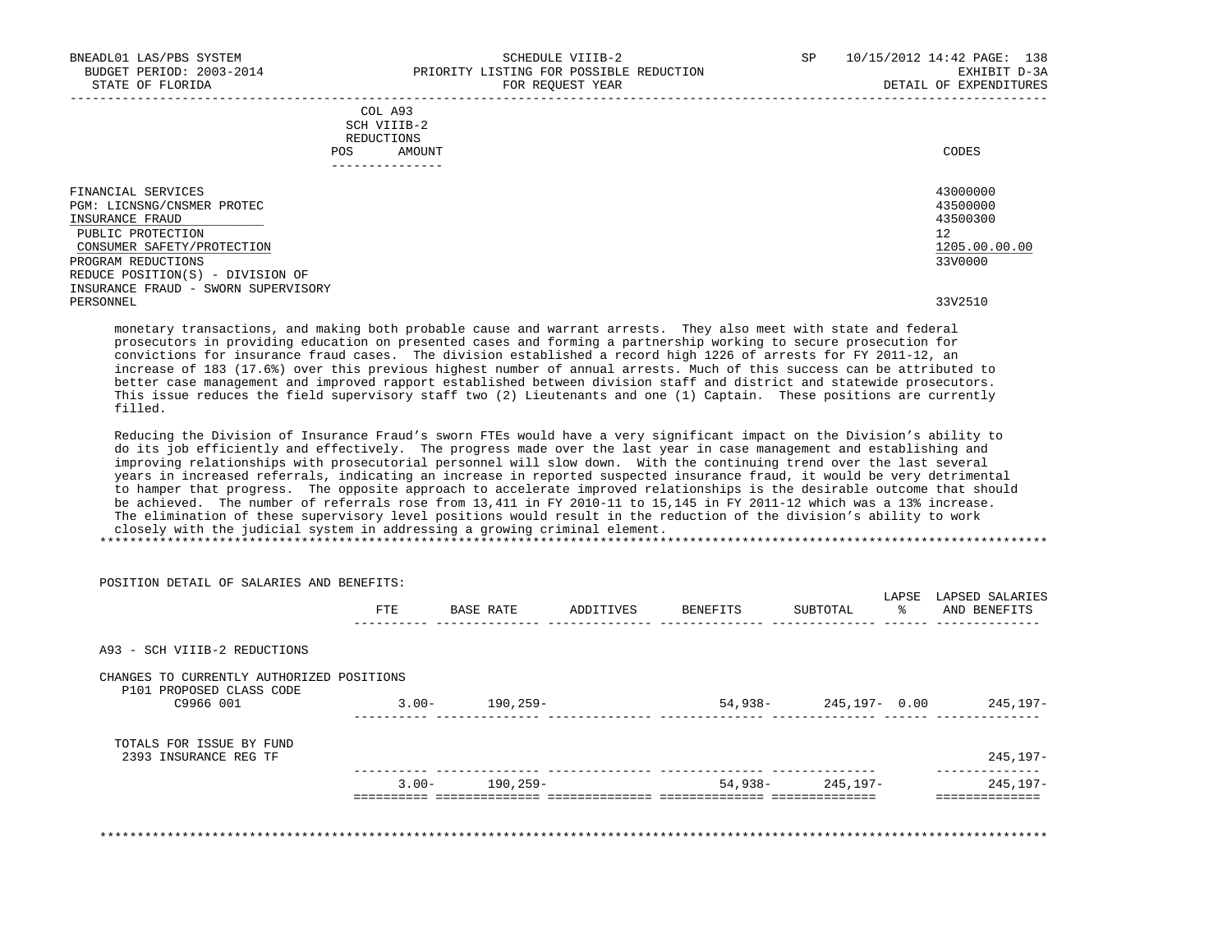| BNEADL01 LAS/PBS SYSTEM<br>BUDGET PERIOD: 2003-2014<br>STATE OF FLORIDA |                       |            | SCHEDULE VIIIB-2<br>PRIORITY LISTING FOR POSSIBLE REDUCTION<br>FOR REQUEST YEAR |                  | SP <sub>2</sub> | 10/15/2012 14:42 PAGE: 139<br>EXHIBIT D-3A<br>DETAIL OF EXPENDITURES |
|-------------------------------------------------------------------------|-----------------------|------------|---------------------------------------------------------------------------------|------------------|-----------------|----------------------------------------------------------------------|
|                                                                         | COL A93               |            |                                                                                 |                  |                 |                                                                      |
|                                                                         | SCH VIIIB-2           |            |                                                                                 |                  |                 |                                                                      |
|                                                                         | REDUCTIONS            |            |                                                                                 |                  |                 |                                                                      |
|                                                                         | POS<br>______________ | AMOUNT     |                                                                                 |                  |                 | CODES                                                                |
| FINANCIAL SERVICES                                                      |                       |            |                                                                                 |                  |                 | 43000000                                                             |
| PGM: LICNSNG/CNSMER PROTEC                                              |                       |            |                                                                                 |                  |                 | 43500000                                                             |
| INSURANCE FRAUD                                                         |                       |            |                                                                                 |                  |                 | 43500300                                                             |
| PUBLIC PROTECTION                                                       |                       |            |                                                                                 |                  |                 | 12                                                                   |
| CONSUMER SAFETY/PROTECTION                                              |                       |            |                                                                                 |                  |                 | 1205.00.00.00                                                        |
| PROGRAM REDUCTIONS                                                      |                       |            |                                                                                 |                  |                 | 33V0000                                                              |
| REDUCE POSITION(S) - DIVISION OF                                        |                       |            |                                                                                 |                  |                 |                                                                      |
| INSURANCE FRAUD - CRIME                                                 |                       |            |                                                                                 |                  |                 |                                                                      |
| INTELLIGENCE ANALYSTS                                                   |                       |            |                                                                                 |                  |                 | 33V2520                                                              |
| SALARY RATE                                                             |                       |            |                                                                                 |                  |                 | 000000                                                               |
| SALARY RATE 63,981-                                                     |                       |            |                                                                                 |                  |                 |                                                                      |
|                                                                         | ===============       |            |                                                                                 |                  |                 |                                                                      |
| SALARIES AND BENEFITS                                                   |                       |            |                                                                                 |                  |                 | 010000                                                               |
|                                                                         | $2.00 -$              |            |                                                                                 |                  |                 |                                                                      |
| INSURANCE REG TF                                                        | ===============       | $92.542 -$ |                                                                                 |                  |                 | 2393                                                                 |
|                                                                         |                       |            |                                                                                 |                  |                 |                                                                      |
| SPECIAL CATEGORIES                                                      |                       |            |                                                                                 |                  |                 | 100000<br>107040                                                     |
| TR/DMS/HR SVCS/STW CONTRCT                                              |                       |            |                                                                                 |                  |                 |                                                                      |
|                                                                         | ===============       |            |                                                                                 |                  |                 | 2393                                                                 |
| TOTAL: REDUCE POSITION(S) - DIVISION OF                                 |                       |            |                                                                                 |                  |                 | 33V2520                                                              |
| INSURANCE FRAUD - CRIME                                                 |                       |            |                                                                                 |                  |                 |                                                                      |
| INTELLIGENCE ANALYSTS                                                   |                       |            |                                                                                 |                  |                 |                                                                      |
| TOTAL POSITIONS 2.00-                                                   |                       |            |                                                                                 |                  |                 |                                                                      |
| TOTAL ISSUE                                                             |                       | $93,254-$  |                                                                                 |                  |                 |                                                                      |
| TOTAL SALARY RATE 63,981-                                               |                       |            |                                                                                 |                  |                 |                                                                      |
|                                                                         | ===============       |            |                                                                                 |                  |                 |                                                                      |
| AGENCY ISSUE NARRATIVE:                                                 |                       |            |                                                                                 |                  |                 |                                                                      |
| SCH VIIIB-2 NARR 13-14 NARRATIVE:                                       |                       |            |                                                                                 | IT COMPONENT? NO |                 |                                                                      |
| PRIORITY #026                                                           |                       |            |                                                                                 |                  |                 |                                                                      |

Issue Title: REDUCE POSITION(S) - DIVISION OF INSURANCE FRAUD - CRIME INTELLIGENCE ANALYSTS

Reference to Long-Range Program Plan: Goal 2 - The department will protect the health, safety and welfare of the public.

Issue Description:

This issue will eliminate two (2) filled Crime Intelligence Analyst II (CIA) positions in the Division of Insurance Fraud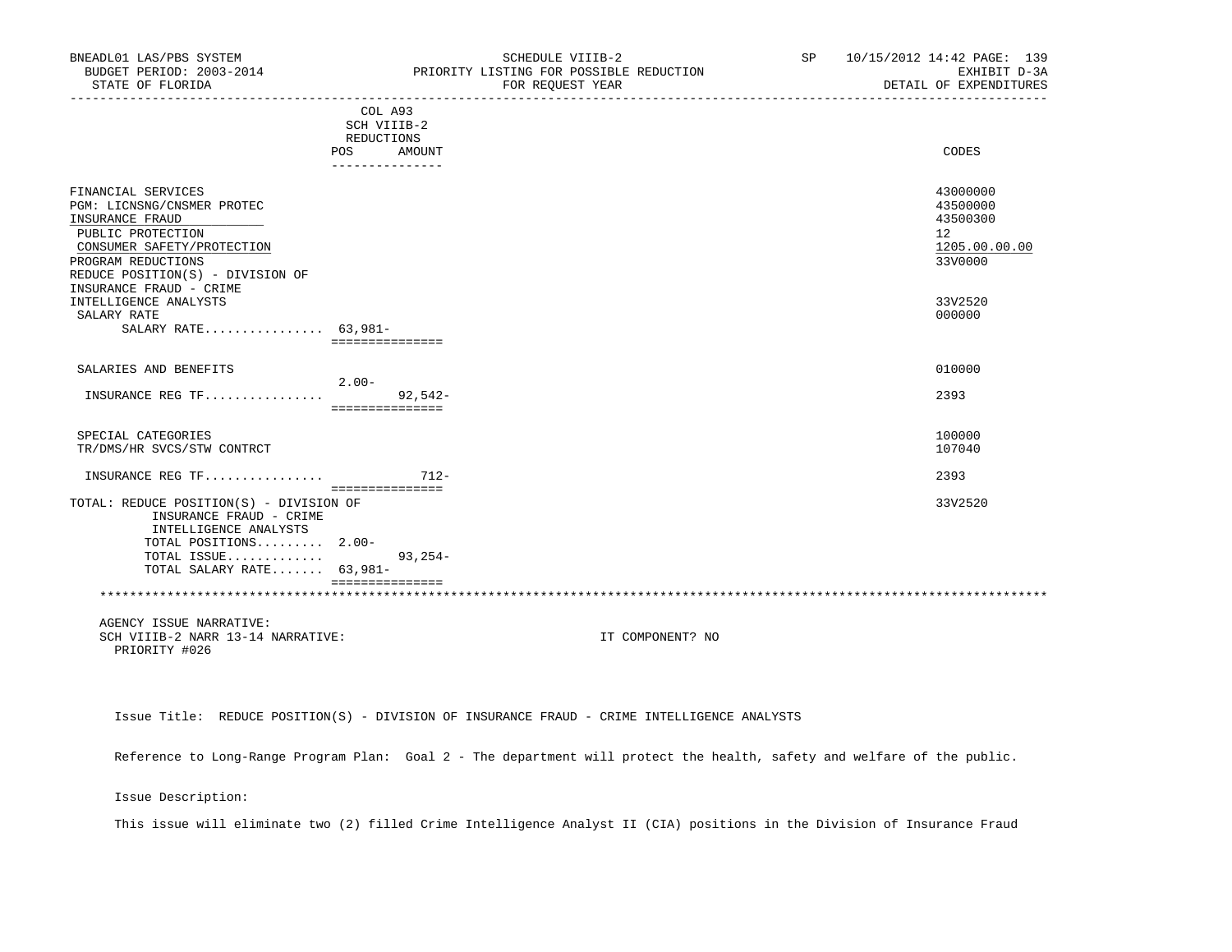|     | --------------- |       |
|-----|-----------------|-------|
| POS | AMOUNT          | CODES |
|     | REDUCTIONS      |       |
|     | SCH VIIIB-2     |       |
|     | COL A93         |       |

 FINANCIAL SERVICES 43000000 PGM: LICNSNG/CNSMER PROTEC 43500000<br>INSURANCE FRAUD 43500300 43500300 43500300 43500300 43500300 43500300 43500300 43500300 43500300 43500300 43500300 INSURANCE FRAUD 43500300 \_\_\_\_\_\_\_\_\_\_\_\_\_\_\_\_\_\_\_\_\_\_\_\_\_\_ PUBLIC PROTECTION 12<br>
CONSUMER SAFETY/PROTECTION 1205.00.00 CONSUMER SAFETY/PROTECTION 1205.00<br>PROGRAM REDUCTIONS 33V0000 PROGRAM REDUCTIONS REDUCE POSITION(S) - DIVISION OF INSURANCE FRAUD - CRIME INTELLIGENCE ANALYSTS 33V2520

 which provide day to day investigative support to the Division detectives throughout the state. They provide critical analytical support to include identifying offenders, preparing and providing demonstrative evidence and exhibits for presentation in court, conducting comprehensive intelligence and asset searches, preparing strategic intelligence assessments, providing predictions and assessments of criminal activity and emerging and existing crime trends and patterns. The Crime Intelligence Analysts analyze an increasing volume of TIP data, provide analytical support for increasingly complex cases, and help to increase fraud arrests, asset forfeitures and successful prosecutions. The support and research provided by the CIAs was instrumental in helping the detectives set new high levels for arrests of 1225 for Fiscal Year 2011-12, an increase of 183 (17.6%) over this previous highest number of annual arrests. These CIA positions are currently filled.

 Reducing the CIA positions will have a moderate impact resulting in larger case loads and longer response times on assignments. The progress made in the arrest achievements will be significantly hampered with a reduction in the professional support from the CIAs. Additionally, the number of referrals rose from 13,411 in FY 2010-11 to 15,145 in FY 2011-12 which was a 13% increase. The elimination of these CIA positions would result in the reduction of the detectives' ability to work effectively in addressing a growing criminal element. This reduction would increase the work load of other members of the CIA Unit who will ultimately carry the additional work load for the impacted squads. \*\*\*\*\*\*\*\*\*\*\*\*\*\*\*\*\*\*\*\*\*\*\*\*\*\*\*\*\*\*\*\*\*\*\*\*\*\*\*\*\*\*\*\*\*\*\*\*\*\*\*\*\*\*\*\*\*\*\*\*\*\*\*\*\*\*\*\*\*\*\*\*\*\*\*\*\*\*\*\*\*\*\*\*\*\*\*\*\*\*\*\*\*\*\*\*\*\*\*\*\*\*\*\*\*\*\*\*\*\*\*\*\*\*\*\*\*\*\*\*\*\*\*\*\*\*\*

 POSITION DETAIL OF SALARIES AND BENEFITS: LAPSE LAPSED SALARIES FTE BASE RATE ADDITIVES BENEFITS SUBTOTAL % AND BENEFITS ---------- -------------- -------------- -------------- -------------- ------ -------------- A93 - SCH VIIIB-2 REDUCTIONS CHANGES TO CURRENTLY AUTHORIZED POSITIONS P101 PROPOSED CLASS CODE C8989 001 2.00- 63,981- 28,561- 92,542- 0.00 92,542- ---------- -------------- -------------- -------------- -------------- ------ -------------- TOTALS FOR ISSUE BY FUND 2393 INSURANCE REG TF 92,542- ---------- -------------- -------------- -------------- -------------- -------------- 2.00- 63,981- 28,561- 92,542- 92,542- ========== ============== ============== ============== ============== ============== \*\*\*\*\*\*\*\*\*\*\*\*\*\*\*\*\*\*\*\*\*\*\*\*\*\*\*\*\*\*\*\*\*\*\*\*\*\*\*\*\*\*\*\*\*\*\*\*\*\*\*\*\*\*\*\*\*\*\*\*\*\*\*\*\*\*\*\*\*\*\*\*\*\*\*\*\*\*\*\*\*\*\*\*\*\*\*\*\*\*\*\*\*\*\*\*\*\*\*\*\*\*\*\*\*\*\*\*\*\*\*\*\*\*\*\*\*\*\*\*\*\*\*\*\*\*\*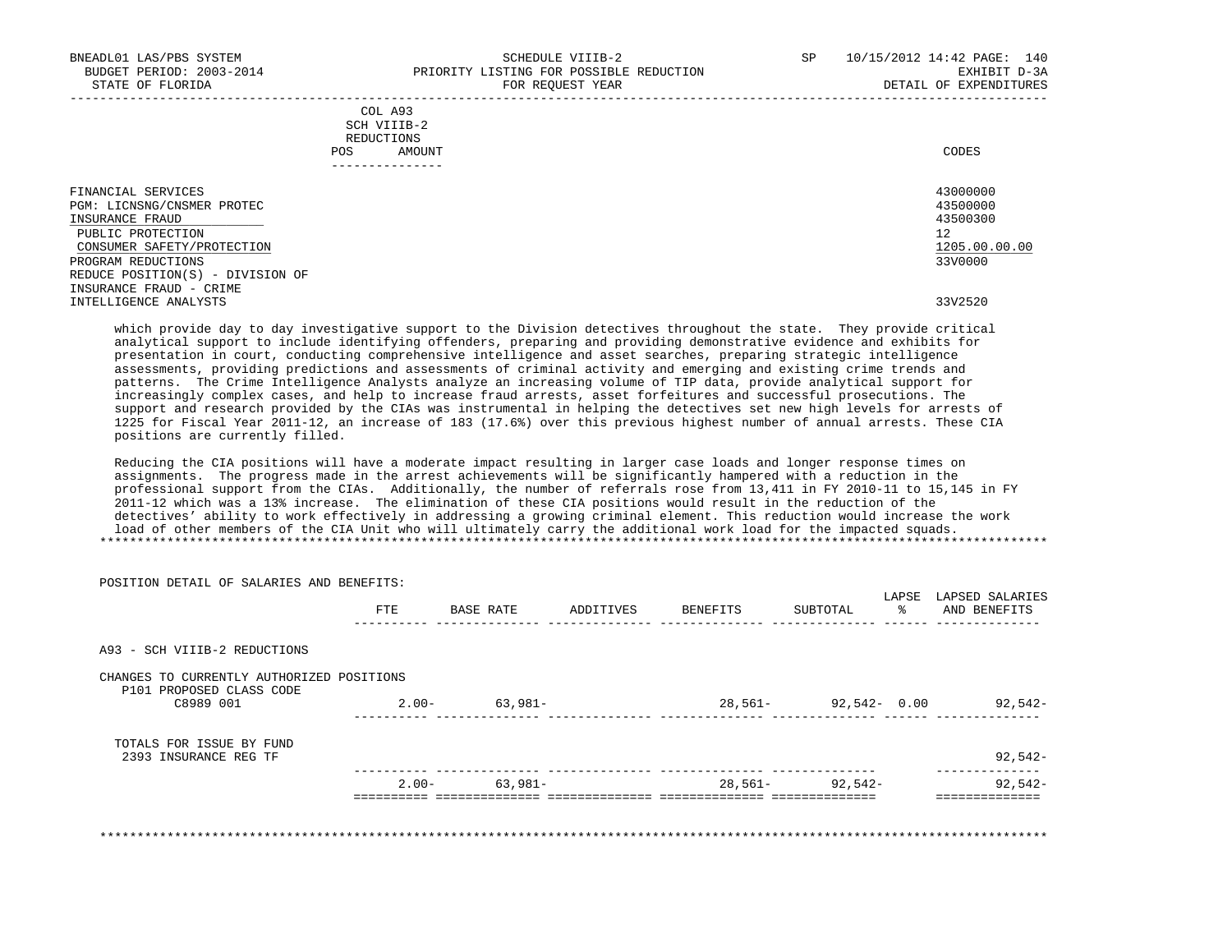| BNEADL01 LAS/PBS SYSTEM<br>BUDGET PERIOD: 2003-2014<br>STATE OF FLORIDA                                                                                                                                              |                                                       | SCHEDULE VIIIB-2<br>PRIORITY LISTING FOR POSSIBLE REDUCTION<br>FOR REQUEST YEAR<br>-------------------------------------- | SP <sub>2</sub> | 10/15/2012 14:42 PAGE: 141<br>EXHIBIT D-3A<br>DETAIL OF EXPENDITURES |
|----------------------------------------------------------------------------------------------------------------------------------------------------------------------------------------------------------------------|-------------------------------------------------------|---------------------------------------------------------------------------------------------------------------------------|-----------------|----------------------------------------------------------------------|
|                                                                                                                                                                                                                      | COL A93<br>SCH VIIIB-2<br>REDUCTIONS<br>POS<br>AMOUNT |                                                                                                                           |                 | CODES                                                                |
|                                                                                                                                                                                                                      | ---------------                                       |                                                                                                                           |                 |                                                                      |
| FINANCIAL SERVICES<br>PGM: LICNSNG/CNSMER PROTEC<br>INSURANCE FRAUD<br>PUBLIC PROTECTION<br>CONSUMER SAFETY/PROTECTION<br>PROGRAM REDUCTIONS<br>REDUCE POSITION(S) - DIVISION OF<br>INSURANCE FRAUD - ADMINISTRATIVE |                                                       |                                                                                                                           |                 | 43000000<br>43500000<br>43500300<br>12<br>1205.00.00.00<br>33V0000   |
| AND SUPPORT PERSONNEL<br>SALARY RATE<br>SALARY RATE 173,625-                                                                                                                                                         | ===============                                       |                                                                                                                           |                 | 33V2530<br>000000                                                    |
| SALARIES AND BENEFITS                                                                                                                                                                                                |                                                       |                                                                                                                           |                 | 010000                                                               |
| INSURANCE REG TF                                                                                                                                                                                                     | $5.00 -$<br>$246.781-$<br>===============             |                                                                                                                           |                 | 2393                                                                 |
| SPECIAL CATEGORIES<br>TR/DMS/HR SVCS/STW CONTRCT                                                                                                                                                                     |                                                       |                                                                                                                           |                 | 100000<br>107040                                                     |
|                                                                                                                                                                                                                      |                                                       |                                                                                                                           |                 | 2393                                                                 |
| TOTAL: REDUCE POSITION(S) - DIVISION OF<br>INSURANCE FRAUD - ADMINISTRATIVE<br>AND SUPPORT PERSONNEL<br>TOTAL POSITIONS $5.00-$<br>TOTAL ISSUE<br>TOTAL SALARY RATE 173,625-                                         | ===============<br>248,561-<br>===============        |                                                                                                                           |                 | 33V2530                                                              |
| AGENCY ISSUE NARRATIVE:<br>SCH VIIIB-2 NARR 13-14 NARRATIVE:<br>PRIORITY #025                                                                                                                                        |                                                       | IT COMPONENT? NO                                                                                                          |                 |                                                                      |

Issue Title: REDUCE POSITION(S) - DIVISION OF INSURANCE FRAUD - ADMINISTRATIVE AND SUPPORT PERSONNEL

Reference to Long-Range Program Plan: Goal 2 - The department will protect the health, safety and welfare of the public.

Issue Description:

This issue is for the reduction of administrative support (clerical) staff. There are a total of five (5) filled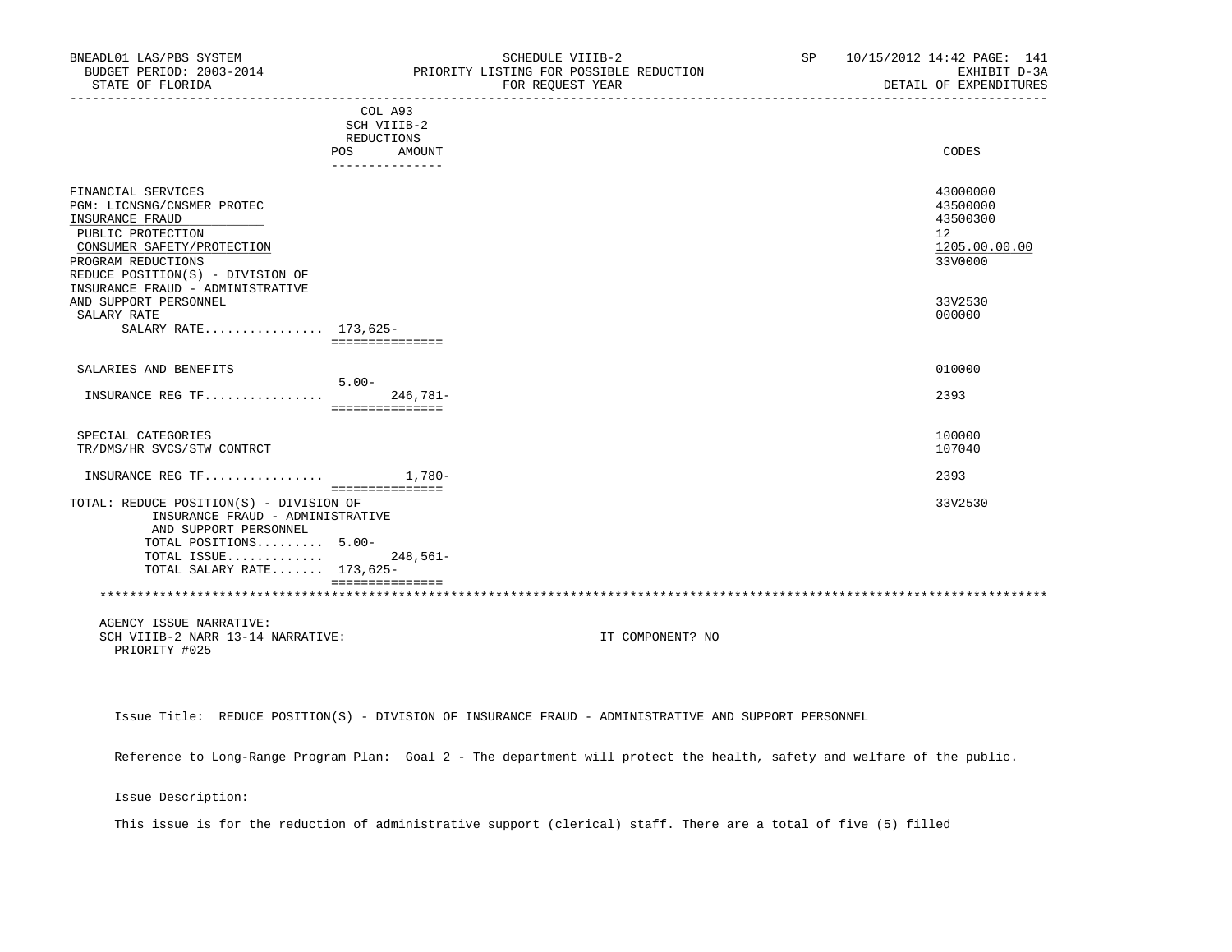|            | _______________ |       |
|------------|-----------------|-------|
| POS        | AMOUNT          | CODES |
| REDUCTIONS |                 |       |
|            | SCH VIIIB-2     |       |
|            | COL A93         |       |

 FINANCIAL SERVICES 43000000 PGM: LICNSNG/CNSMER PROTEC 43500000<br>INSURANCE FRAUD 43500300 43500300 43500300 43500300 43500300 43500300 43500300 43500300 43500300 43500300 43500300 INSURANCE FRAUD 43500300 \_\_\_\_\_\_\_\_\_\_\_\_\_\_\_\_\_\_\_\_\_\_\_\_\_\_ PUBLIC PROTECTION 12<br>
CONSUMER SAFETY/PROTECTION 1205.00.00  $\frac{\text{CONSUMER SAFFTY/PROTECTION}}{2205.00}$ PROGRAM REDUCTIONS REDUCE POSITION(S) - DIVISION OF INSURANCE FRAUD - ADMINISTRATIVE AND SUPPORT PERSONNEL 33V2530

 positions currently located in both the headquarters and other field offices. Two (2) filled administrative support positions (Administrative Secretaries), which have not yet been identified, will be eliminated. These support positions provide day to day administrative support to the Division field offices throughout the state. They serve as the office manager by maintaining calendars for supervisors, scheduling appointments and conferences, maintaining files and records, coordinating travel arrangements for supervisors and detectives, order office supplies, act as office receptionist, handle routine correspondence, and other support related duties. They assist in preparing monthly reports such as vehicle logs and purchasing reconciliations. They also work closely with Headquarters staff in following rules and guidelines for purchasing and office operations. Other responsibilities include entering tips into the database for tracking; typing draft and final reports, memoranda, interviews and other documents. They also maintain law enforcement investigative files for the office.

 One (1) filled position, a paralegal, is responsible for provided administrative support to the division legal staff. This position is also in charge of public records requests for the Division.

 Two (2) other filled support positions would be eliminated. One (1) Administrative Assistant I position supports the Division's Training Unit by maintaining the status of employees regarding their certification, tracking background investigations, and general secretarial support to the Professional Standards and Planning Major and the Training Captain. The other position is a Governmental Analyst II which supports and serves as the resource position for the Medicaid and PAF Strike Force.

 Reducing five administrative support positions on the Division of Insurance Fraud staff would have a significant impact on the day to day operation of the field office by leaving the office without enough support for the number of supervisors and detectives or leave the office without support staff entirely. Division field offices need support staff during the core operating hours to answer phones and respond to customers who come to the office. The headquarters office efficiency would see a marginal decline. Legal staff would become more mired down in non-legal work such as responding to public records requests and ensuring that record retention schedules are maintained (legal correspondence, filing, and copy work). Training staff would spend more time in headquarters office handling administrative functions, rather than in the field addressing the training and educational needs of detectives and their supervisors. The Executive Director of the Medicaid and PAF Strike Force would have his time and expertise diverted from leading and directing the Strike Force. More of his time would be required for research, scheduling, handling correspondence, and other support functions, which was being done by the Government Analyst II.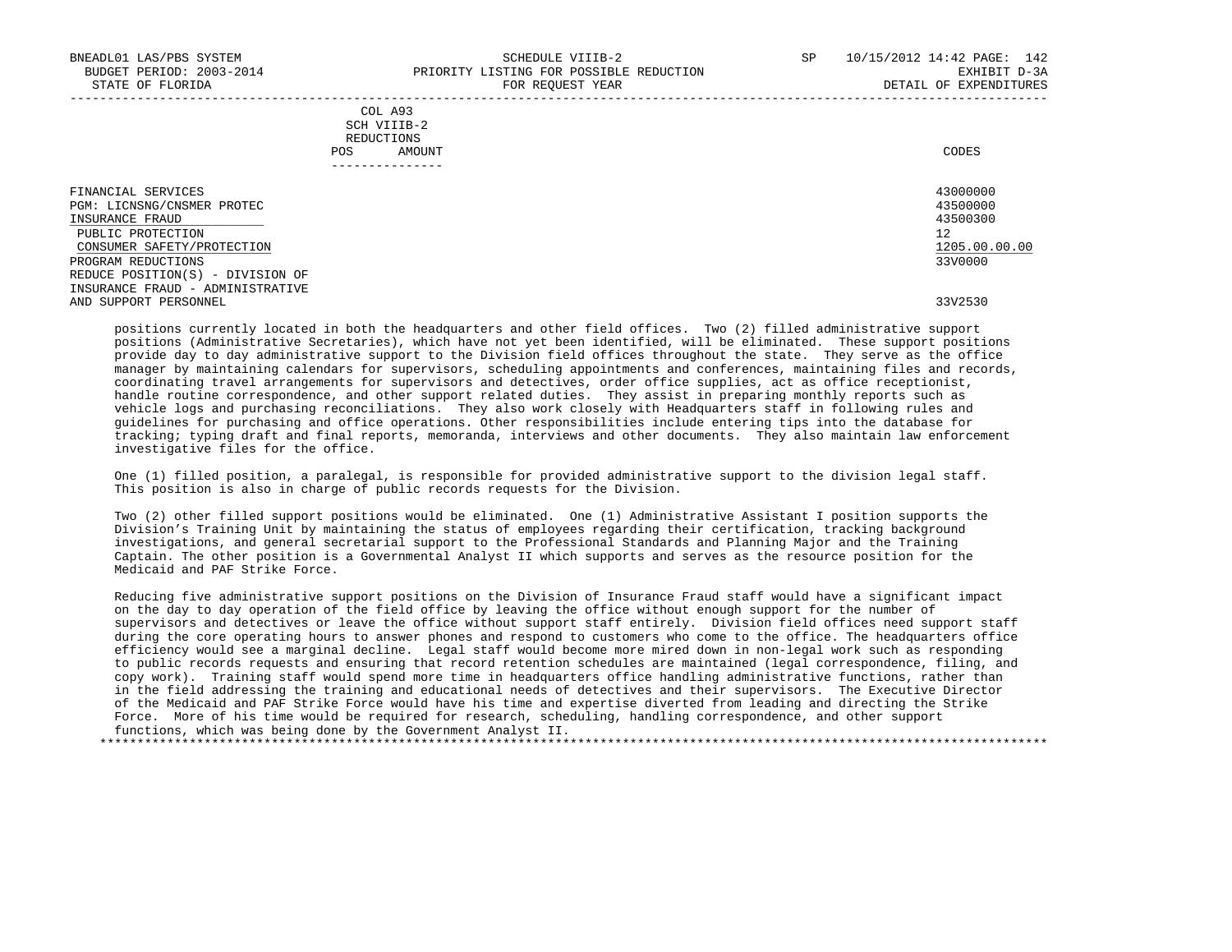| BNEADL01 LAS/PBS SYSTEM<br>BUDGET PERIOD: 2003-2014<br>STATE OF FLORIDA                                                                                                                                                                       | -------------------                                                      |          |                    | SCHEDULE VIIIB-2<br>PRIORITY LISTING FOR POSSIBLE REDUCTION<br>FOR REQUEST YEAR |          | SP <sub>2</sub> | 10/15/2012 14:42 PAGE: 143<br>EXHIBIT D-3A<br>DETAIL OF EXPENDITURES                        |
|-----------------------------------------------------------------------------------------------------------------------------------------------------------------------------------------------------------------------------------------------|--------------------------------------------------------------------------|----------|--------------------|---------------------------------------------------------------------------------|----------|-----------------|---------------------------------------------------------------------------------------------|
|                                                                                                                                                                                                                                               | COL A93<br>SCH VIIIB-2<br>REDUCTIONS<br>AMOUNT<br>POS<br>--------------- |          |                    |                                                                                 |          |                 | CODES                                                                                       |
| FINANCIAL SERVICES<br>PGM: LICNSNG/CNSMER PROTEC<br>INSURANCE FRAUD<br>PUBLIC PROTECTION<br>CONSUMER SAFETY/PROTECTION<br>PROGRAM REDUCTIONS<br>REDUCE POSITION(S) - DIVISION OF<br>INSURANCE FRAUD - ADMINISTRATIVE<br>AND SUPPORT PERSONNEL |                                                                          |          |                    |                                                                                 |          |                 | 43000000<br>43500000<br>43500300<br>12 <sup>12</sup><br>1205.00.00.00<br>33V0000<br>33V2530 |
| POSITION DETAIL OF SALARIES AND BENEFITS:                                                                                                                                                                                                     |                                                                          |          |                    |                                                                                 |          |                 | LAPSE LAPSED SALARIES                                                                       |
|                                                                                                                                                                                                                                               |                                                                          |          |                    | FTE BASE RATE ADDITIVES                                                         | BENEFITS | SUBTOTAL        | % AND BENEFITS                                                                              |
| A93 - SCH VIIIB-2 REDUCTIONS                                                                                                                                                                                                                  |                                                                          |          |                    |                                                                                 |          |                 |                                                                                             |
| CHANGES TO CURRENTLY AUTHORIZED POSITIONS<br>P101 PROPOSED CLASS CODE                                                                                                                                                                         |                                                                          |          |                    |                                                                                 |          |                 |                                                                                             |
| C8999 001                                                                                                                                                                                                                                     |                                                                          |          | $5.00 - 173,625 -$ |                                                                                 |          |                 | 73,156- 246,781- 0.00 246,781-                                                              |
| TOTALS FOR ISSUE BY FUND<br>2393 INSURANCE REG TF                                                                                                                                                                                             |                                                                          |          |                    |                                                                                 |          |                 | 246,781-                                                                                    |
|                                                                                                                                                                                                                                               |                                                                          | $5.00 -$ | 173,625-           |                                                                                 |          | 73,156-246,781- | ______________<br>246,781-                                                                  |
|                                                                                                                                                                                                                                               |                                                                          |          |                    |                                                                                 |          |                 | ==============                                                                              |
| TOTAL: CONSUMER SAFETY/PROTECTION<br>BY FUND TYPE                                                                                                                                                                                             |                                                                          |          |                    |                                                                                 |          |                 | 1205.00.00.00                                                                               |
| TRUST FUNDS<br>SALARY RATE 778,594-                                                                                                                                                                                                           | $18.00 -$<br>1,085,224-<br>===============                               |          |                    |                                                                                 |          |                 | 2000                                                                                        |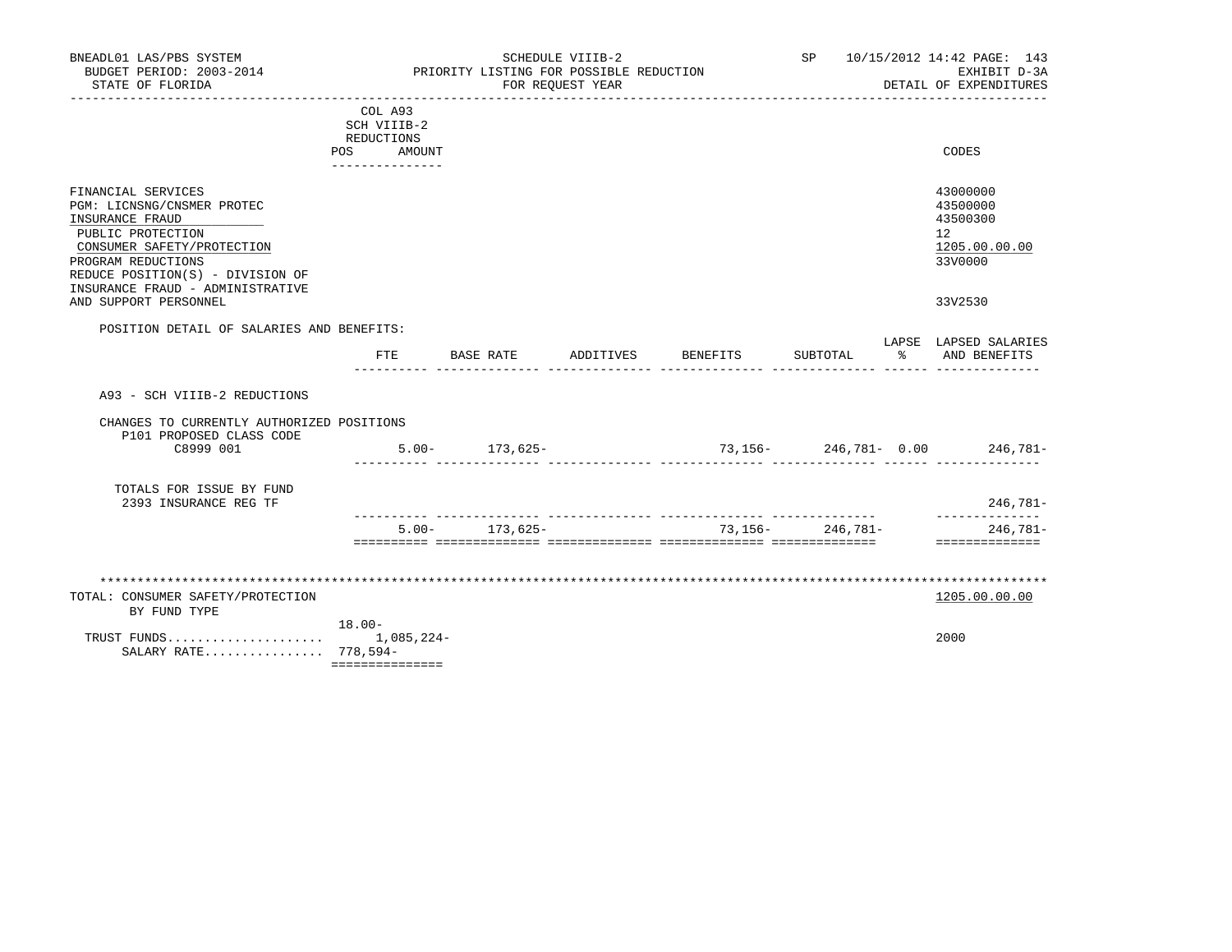| BNEADL01 LAS/PBS SYSTEM<br>BUDGET PERIOD: 2003-2014<br>STATE OF FLORIDA        |                           | SCHEDULE VIIIB-2<br>PRIORITY LISTING FOR POSSIBLE REDUCTION<br>FOR REQUEST YEAR | SP | 10/15/2012 14:42 PAGE: 144<br>EXHIBIT D-3A<br>DETAIL OF EXPENDITURES |
|--------------------------------------------------------------------------------|---------------------------|---------------------------------------------------------------------------------|----|----------------------------------------------------------------------|
|                                                                                | COL A93                   |                                                                                 |    |                                                                      |
|                                                                                | SCH VIIIB-2               |                                                                                 |    |                                                                      |
|                                                                                | REDUCTIONS                |                                                                                 |    |                                                                      |
| POS                                                                            | AMOUNT<br>_______________ |                                                                                 |    | CODES                                                                |
| FINANCIAL SERVICES                                                             |                           |                                                                                 |    | 43000000                                                             |
| PGM: LICNSNG/CNSMER PROTEC                                                     |                           |                                                                                 |    | 43500000                                                             |
| CONSUMER ASSISTANCE                                                            |                           |                                                                                 |    | 43500400                                                             |
| PUBLIC PROTECTION                                                              |                           |                                                                                 |    | 12 <sup>°</sup>                                                      |
| CONSUMER SAFETY/PROTECTION                                                     |                           |                                                                                 |    | 1205.00.00.00                                                        |
| PROGRAM REDUCTIONS                                                             |                           |                                                                                 |    | 33V0000                                                              |
| REDUCE POSITION(S) - DIVISION OF                                               |                           |                                                                                 |    |                                                                      |
| CONSUMER ASSISTANCE - OFFICE OF THE                                            |                           |                                                                                 |    |                                                                      |
| <b>DIRECTOR</b>                                                                |                           |                                                                                 |    | 33V9130                                                              |
| SALARY RATE                                                                    |                           |                                                                                 |    | 000000                                                               |
| SALARY RATE 98,739-                                                            |                           |                                                                                 |    |                                                                      |
|                                                                                | ===============           |                                                                                 |    |                                                                      |
| SALARIES AND BENEFITS                                                          |                           |                                                                                 |    | 010000                                                               |
|                                                                                | $2.00 -$                  |                                                                                 |    |                                                                      |
| INSURANCE REG TF 131,760-                                                      |                           |                                                                                 |    | 2393                                                                 |
|                                                                                | ===============           |                                                                                 |    |                                                                      |
| SPECIAL CATEGORIES                                                             |                           |                                                                                 |    | 100000                                                               |
| TR/DMS/HR SVCS/STW CONTRCT                                                     |                           |                                                                                 |    | 107040                                                               |
|                                                                                |                           |                                                                                 |    |                                                                      |
| INSURANCE REG TF                                                               | $712 -$                   |                                                                                 |    | 2393                                                                 |
|                                                                                | ===============           |                                                                                 |    | 33V9130                                                              |
| TOTAL: REDUCE POSITION(S) - DIVISION OF<br>CONSUMER ASSISTANCE - OFFICE OF THE |                           |                                                                                 |    |                                                                      |
| DIRECTOR                                                                       |                           |                                                                                 |    |                                                                      |
| TOTAL POSITIONS 2.00-                                                          |                           |                                                                                 |    |                                                                      |
| TOTAL ISSUE $132.472-$                                                         |                           |                                                                                 |    |                                                                      |
| TOTAL SALARY RATE 98,739-                                                      |                           |                                                                                 |    |                                                                      |
|                                                                                | ================          |                                                                                 |    |                                                                      |
|                                                                                |                           |                                                                                 |    |                                                                      |
| AGENCY ISSUE NARRATIVE:                                                        |                           |                                                                                 |    |                                                                      |
| SCH VIIIB-2 NARR 13-14 NARRATIVE:                                              |                           | IT COMPONENT? NO                                                                |    |                                                                      |

PRIORITY #007

 Reference to Long-Range Program Plan: Operational Efficiencies Goal 5: The department will strive for excellence by promoting and encouraging continuous improvement.

Issue Title: REDUCE POSITION(S) - DIVISION OF CONSUMER ASSISTANCE - OFFICE OF THE DIRECTOR

 The elimination of two (2) staff positions in the Office of the Director would result in a reduction of (132,472) in total appropriation: (131,760) in salaries and benefits and (712) in HR outsourcing. Of the positions considered for this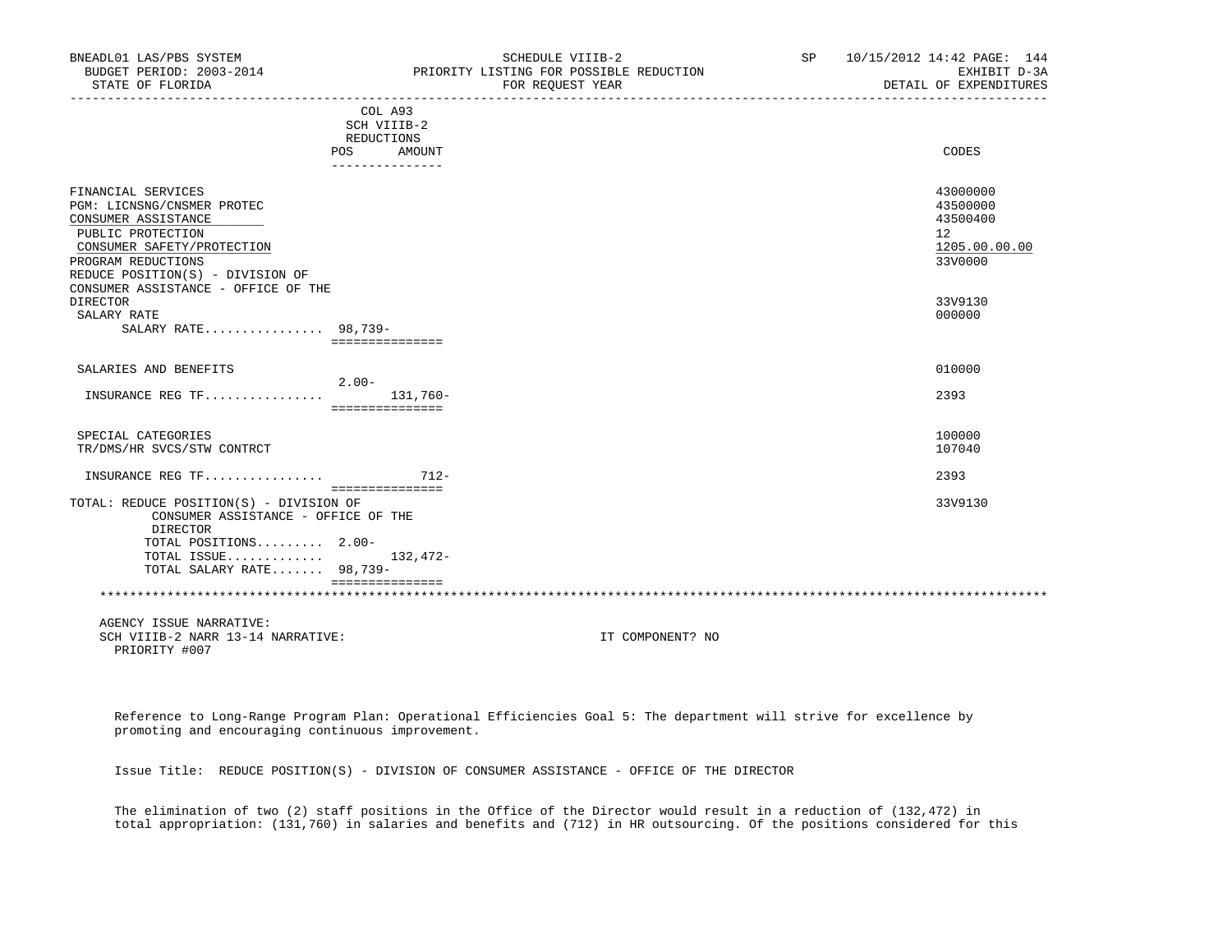| BUDGET PERIOD: 2003-2014<br>STATE OF FLORIDA                                                                                                                                                                                             |                               | PRIORITY LISTING FOR POSSIBLE REDUCTION   | FOR REQUEST YEAR |  | DETAIL OF EXPENDITURES                    |
|------------------------------------------------------------------------------------------------------------------------------------------------------------------------------------------------------------------------------------------|-------------------------------|-------------------------------------------|------------------|--|-------------------------------------------|
|                                                                                                                                                                                                                                          | COL A93                       |                                           |                  |  |                                           |
|                                                                                                                                                                                                                                          | SCH VIIIB-2                   |                                           |                  |  |                                           |
|                                                                                                                                                                                                                                          | REDUCTIONS                    |                                           |                  |  |                                           |
|                                                                                                                                                                                                                                          | POS AMOUNT<br>--------------- |                                           |                  |  | CODES                                     |
| FINANCIAL SERVICES                                                                                                                                                                                                                       |                               |                                           |                  |  | 43000000                                  |
| PGM: LICNSNG/CNSMER PROTEC                                                                                                                                                                                                               |                               |                                           |                  |  | 43500000                                  |
| CONSUMER ASSISTANCE                                                                                                                                                                                                                      |                               |                                           |                  |  | 43500400                                  |
| PUBLIC PROTECTION                                                                                                                                                                                                                        |                               |                                           |                  |  | 12 <sup>1</sup>                           |
| CONSUMER SAFETY/PROTECTION                                                                                                                                                                                                               |                               |                                           |                  |  | 1205.00.00.00                             |
| PROGRAM REDUCTIONS                                                                                                                                                                                                                       |                               |                                           |                  |  | 33V0000                                   |
| REDUCE POSITION(S) - DIVISION OF                                                                                                                                                                                                         |                               |                                           |                  |  |                                           |
| CONSUMER ASSISTANCE - OFFICE OF THE                                                                                                                                                                                                      |                               |                                           |                  |  |                                           |
| <b>DIRECTOR</b>                                                                                                                                                                                                                          |                               |                                           |                  |  | 33V9130                                   |
| division's ability to perform its mission critical functions and should have no adverse impact on Floridians.                                                                                                                            |                               |                                           |                  |  |                                           |
| The filled position proposed for reduction performs project management and consumer advocacy functions that will be                                                                                                                      |                               |                                           |                  |  |                                           |
| absorbed by remaining FTEs. The vacant position proposed for reduction performs information technology functions<br>currently being fulfilled utilizing OPS staff.<br>There is no revenue impact associated with the proposed reduction. |                               |                                           |                  |  |                                           |
| POSITION DETAIL OF SALARIES AND BENEFITS:                                                                                                                                                                                                |                               |                                           |                  |  |                                           |
|                                                                                                                                                                                                                                          |                               | FTE BASE RATE ADDITIVES BENEFITS SUBTOTAL |                  |  | % AND BENEFITS                            |
| A93 - SCH VIIIB-2 REDUCTIONS                                                                                                                                                                                                             |                               |                                           |                  |  |                                           |
| CHANGES TO CURRENTLY AUTHORIZED POSITIONS                                                                                                                                                                                                |                               |                                           |                  |  | LAPSE LAPSED SALARIES                     |
| P101 PROPOSED CLASS CODE<br>C5658 001                                                                                                                                                                                                    |                               |                                           |                  |  |                                           |
| TOTALS FOR ISSUE BY FUND                                                                                                                                                                                                                 |                               |                                           |                  |  |                                           |
| 2393 INSURANCE REG TF                                                                                                                                                                                                                    |                               | $2.00 - 98,739 - 33,021 - 131,760 -$      |                  |  | 131,760-<br>_______________<br>$131,760-$ |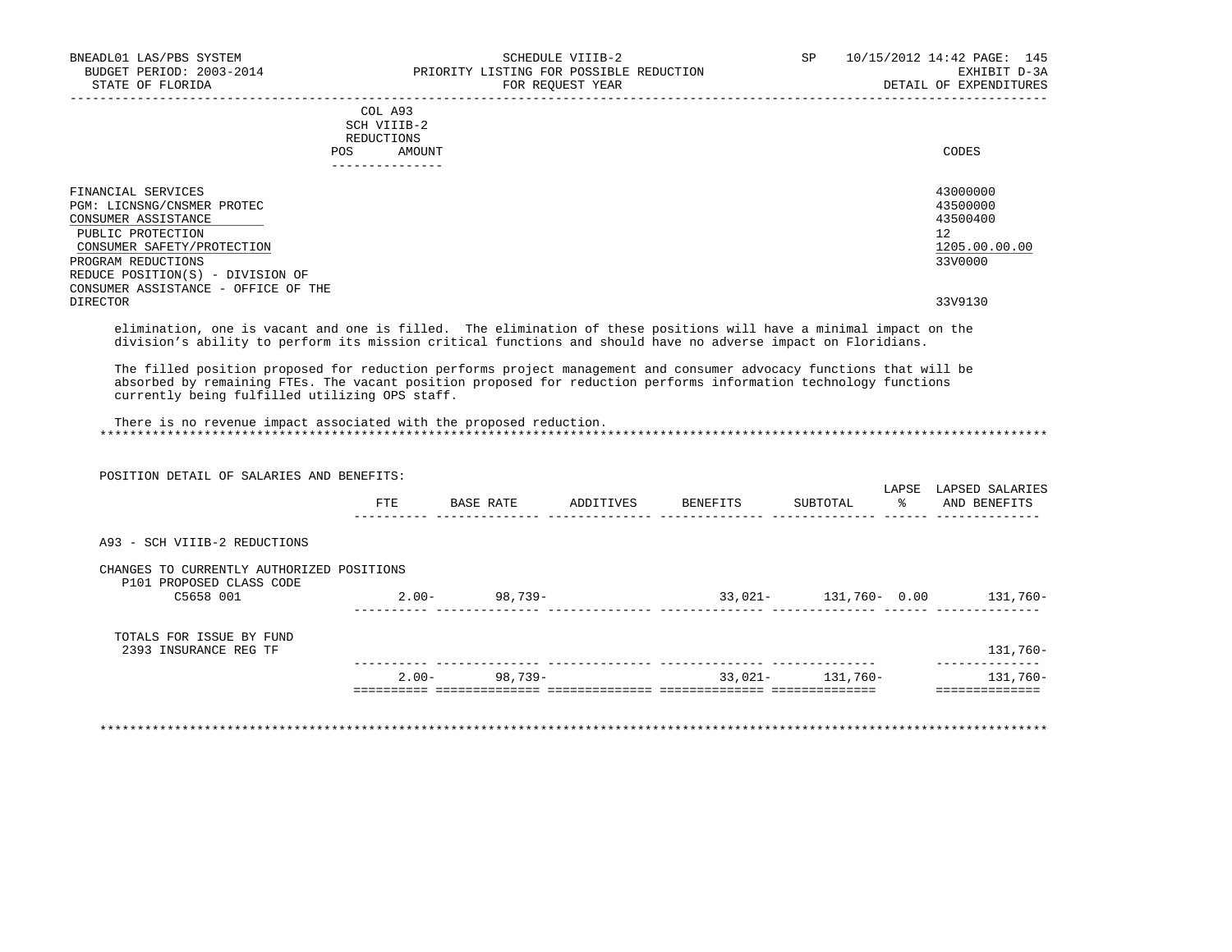| BNEADL01 LAS/PBS SYSTEM<br>BUDGET PERIOD: 2003-2014<br>STATE OF FLORIDA |                                     | SCHEDULE VIIIB-2<br>PRIORITY LISTING FOR POSSIBLE REDUCTION<br>FOR REQUEST YEAR | SP | 10/15/2012 14:42 PAGE: 146<br>EXHIBIT D-3A<br>DETAIL OF EXPENDITURES |
|-------------------------------------------------------------------------|-------------------------------------|---------------------------------------------------------------------------------|----|----------------------------------------------------------------------|
|                                                                         | COL A93                             |                                                                                 |    |                                                                      |
|                                                                         | SCH VIIIB-2<br>REDUCTIONS           |                                                                                 |    |                                                                      |
|                                                                         | POS<br>AMOUNT                       |                                                                                 |    | CODES                                                                |
|                                                                         | _______________                     |                                                                                 |    |                                                                      |
| FINANCIAL SERVICES                                                      |                                     |                                                                                 |    | 43000000                                                             |
| PGM: LICNSNG/CNSMER PROTEC                                              |                                     |                                                                                 |    | 43500000                                                             |
| CONSUMER ASSISTANCE                                                     |                                     |                                                                                 |    | 43500400                                                             |
| PUBLIC PROTECTION                                                       |                                     |                                                                                 |    | 12 <sup>°</sup>                                                      |
| CONSUMER SAFETY/PROTECTION                                              |                                     |                                                                                 |    | 1205.00.00.00                                                        |
| PROGRAM REDUCTIONS                                                      |                                     |                                                                                 |    | 33V0000                                                              |
| REDUCE POSITION(S) - DIVISION OF                                        |                                     |                                                                                 |    |                                                                      |
| CONSUMER ASSISTANCE - BUREAU OF                                         |                                     |                                                                                 |    |                                                                      |
| EDUCATION ADVOCACY AND RESEARCH                                         |                                     |                                                                                 |    | 33V9140                                                              |
| SALARY RATE<br>SALARY RATE 175,551-                                     |                                     |                                                                                 |    | 000000                                                               |
|                                                                         | ===============                     |                                                                                 |    |                                                                      |
| SALARIES AND BENEFITS                                                   |                                     |                                                                                 |    | 010000                                                               |
|                                                                         | $5.50 -$                            |                                                                                 |    |                                                                      |
| INSURANCE REG TF                                                        | $254.043-$                          |                                                                                 |    | 2393                                                                 |
|                                                                         | ===============                     |                                                                                 |    |                                                                      |
| SPECIAL CATEGORIES                                                      |                                     |                                                                                 |    | 100000                                                               |
| TR/DMS/HR SVCS/STW CONTRCT                                              |                                     |                                                                                 |    | 107040                                                               |
|                                                                         |                                     |                                                                                 |    |                                                                      |
| INSURANCE REG TF                                                        | $1.958 -$<br><b>BEBBBBBBBBBBBBB</b> |                                                                                 |    | 2393                                                                 |
| TOTAL: REDUCE POSITION(S) - DIVISION OF                                 |                                     |                                                                                 |    | 33V9140                                                              |
| CONSUMER ASSISTANCE - BUREAU OF                                         |                                     |                                                                                 |    |                                                                      |
| EDUCATION ADVOCACY AND RESEARCH                                         |                                     |                                                                                 |    |                                                                      |
| TOTAL POSITIONS 5.50-                                                   |                                     |                                                                                 |    |                                                                      |
| TOTAL ISSUE                                                             | 256,001-                            |                                                                                 |    |                                                                      |
| TOTAL SALARY RATE 175,551-                                              |                                     |                                                                                 |    |                                                                      |
|                                                                         | ================                    |                                                                                 |    |                                                                      |
|                                                                         |                                     |                                                                                 |    |                                                                      |
| AGENCY ISSUE NARRATIVE:                                                 |                                     |                                                                                 |    |                                                                      |
| SCH VIIIB-2 NARR 13-14 NARRATIVE:                                       |                                     | IT COMPONENT? NO                                                                |    |                                                                      |

PRIORITY #027

 Reference to Long-Range Program Plan: Operational Efficiencies Goal 5: The department will strive for excellence by promoting and encouraging continuous improvement.

Issue Title: REDUCE POSITION(S) - DIVISION OF CONSUMER ASSISTANCE - BUREAU OF EDUCATION ADVOCACY AND RESEARCH

 The elimination of five and a half (5.5) staff positions in the Bureau of Education, Advocacy and Research would result in a reduction of (256,001) in total appropriation: (254,043) in salaries & benefits and (1,958) in HR outsourcing. The positions considered for this elimination are, one vacant, and four and a half filled positions. The reduction of these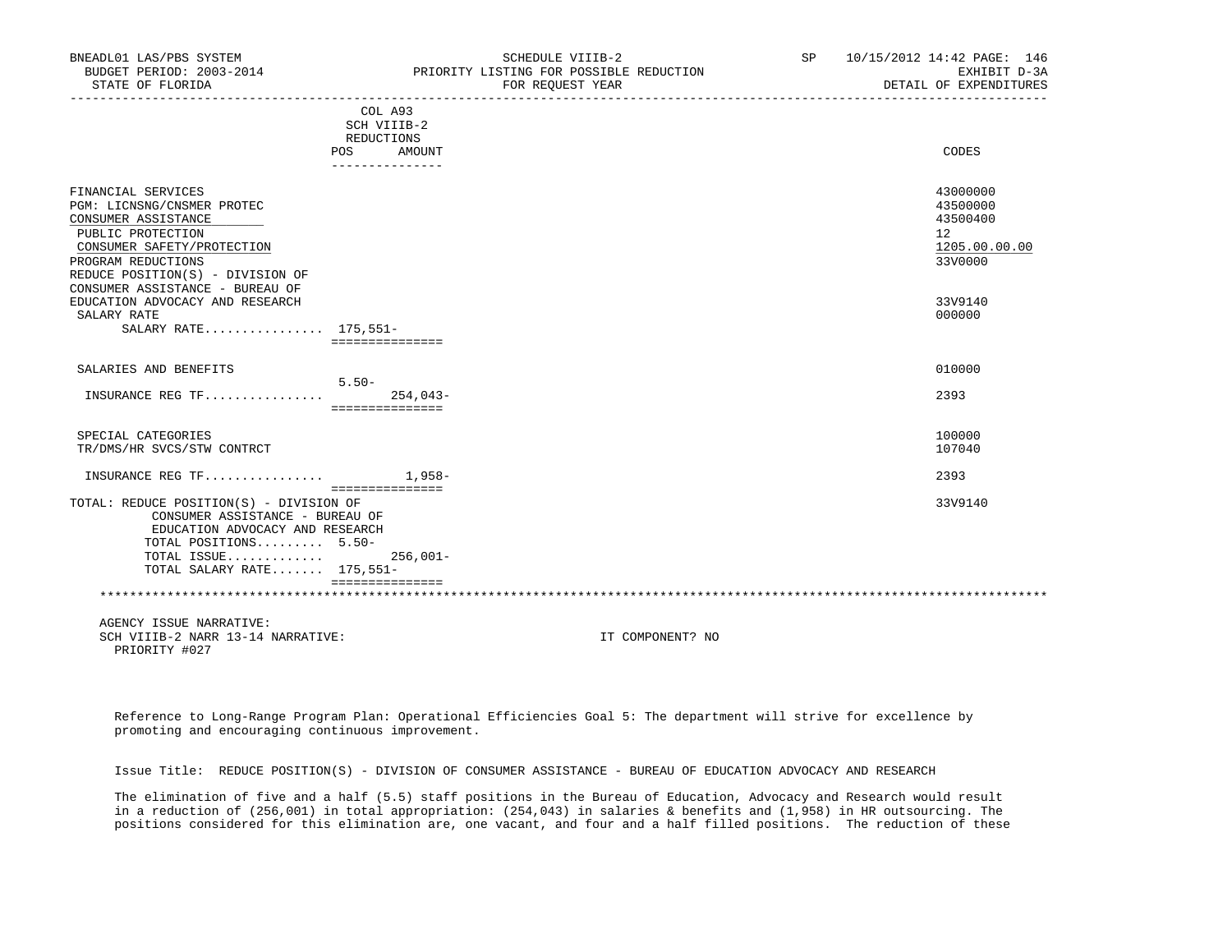|     | --------------- |       |
|-----|-----------------|-------|
| POS | AMOUNT          | CODES |
|     | REDUCTIONS      |       |
|     | SCH VIIIB-2     |       |
|     | COL A93         |       |

| FINANCIAL SERVICES                                                                                     | 43000000      |
|--------------------------------------------------------------------------------------------------------|---------------|
| PGM: LICNSNG/CNSMER PROTEC                                                                             | 43500000      |
| CONSUMER ASSISTANCE                                                                                    | 43500400      |
| PUBLIC PROTECTION                                                                                      | 12            |
| CONSUMER SAFETY/PROTECTION                                                                             | 1205.00.00.00 |
| PROGRAM REDUCTIONS                                                                                     | 33V0000       |
| REDUCE POSITION(S) - DIVISION OF<br>CONSUMER ASSISTANCE - BUREAU OF<br>EDUCATION ADVOCACY AND RESEARCH | 33V9140       |

 positions will have a minimal impact on the division's ability to perform its mission critical functions and should have no adverse impact on Floridians.

 The four and half administrative positions proposed for reduction perform administrative duties, data review and program monitoring. Additionally, one supervisory position is proposed for reduction. The functions of the filled positions will be absorbed by remaining FTEs.

 There is no revenue impact associated with the proposed reduction. \*\*\*\*\*\*\*\*\*\*\*\*\*\*\*\*\*\*\*\*\*\*\*\*\*\*\*\*\*\*\*\*\*\*\*\*\*\*\*\*\*\*\*\*\*\*\*\*\*\*\*\*\*\*\*\*\*\*\*\*\*\*\*\*\*\*\*\*\*\*\*\*\*\*\*\*\*\*\*\*\*\*\*\*\*\*\*\*\*\*\*\*\*\*\*\*\*\*\*\*\*\*\*\*\*\*\*\*\*\*\*\*\*\*\*\*\*\*\*\*\*\*\*\*\*\*\*

| POSITION DETAIL OF SALARIES AND BENEFITS:                             |          |           |           |          |              |                        |                                 |
|-----------------------------------------------------------------------|----------|-----------|-----------|----------|--------------|------------------------|---------------------------------|
|                                                                       | FTE      | BASE RATE | ADDITIVES | BENEFITS | SUBTOTAL     | LAPSE<br>$\frac{1}{6}$ | LAPSED SALARIES<br>AND BENEFITS |
| A93 - SCH VIIIB-2 REDUCTIONS                                          |          |           |           |          |              |                        |                                 |
| CHANGES TO CURRENTLY AUTHORIZED POSITIONS<br>P101 PROPOSED CLASS CODE |          |           |           |          |              |                        |                                 |
| C5657 001                                                             | $5.50 -$ | 175,551–  |           | 78,492-  | 254,043-0.00 |                        | 254,043-                        |
| TOTALS FOR ISSUE BY FUND                                              |          |           |           |          |              |                        |                                 |
| 2393 INSURANCE REG TF                                                 |          |           |           |          |              |                        | $254,043-$                      |
|                                                                       | $5.50 -$ | 175,551-  |           | 78,492-  | $254,043-$   |                        | $254,043-$                      |

\*\*\*\*\*\*\*\*\*\*\*\*\*\*\*\*\*\*\*\*\*\*\*\*\*\*\*\*\*\*\*\*\*\*\*\*\*\*\*\*\*\*\*\*\*\*\*\*\*\*\*\*\*\*\*\*\*\*\*\*\*\*\*\*\*\*\*\*\*\*\*\*\*\*\*\*\*\*\*\*\*\*\*\*\*\*\*\*\*\*\*\*\*\*\*\*\*\*\*\*\*\*\*\*\*\*\*\*\*\*\*\*\*\*\*\*\*\*\*\*\*\*\*\*\*\*\*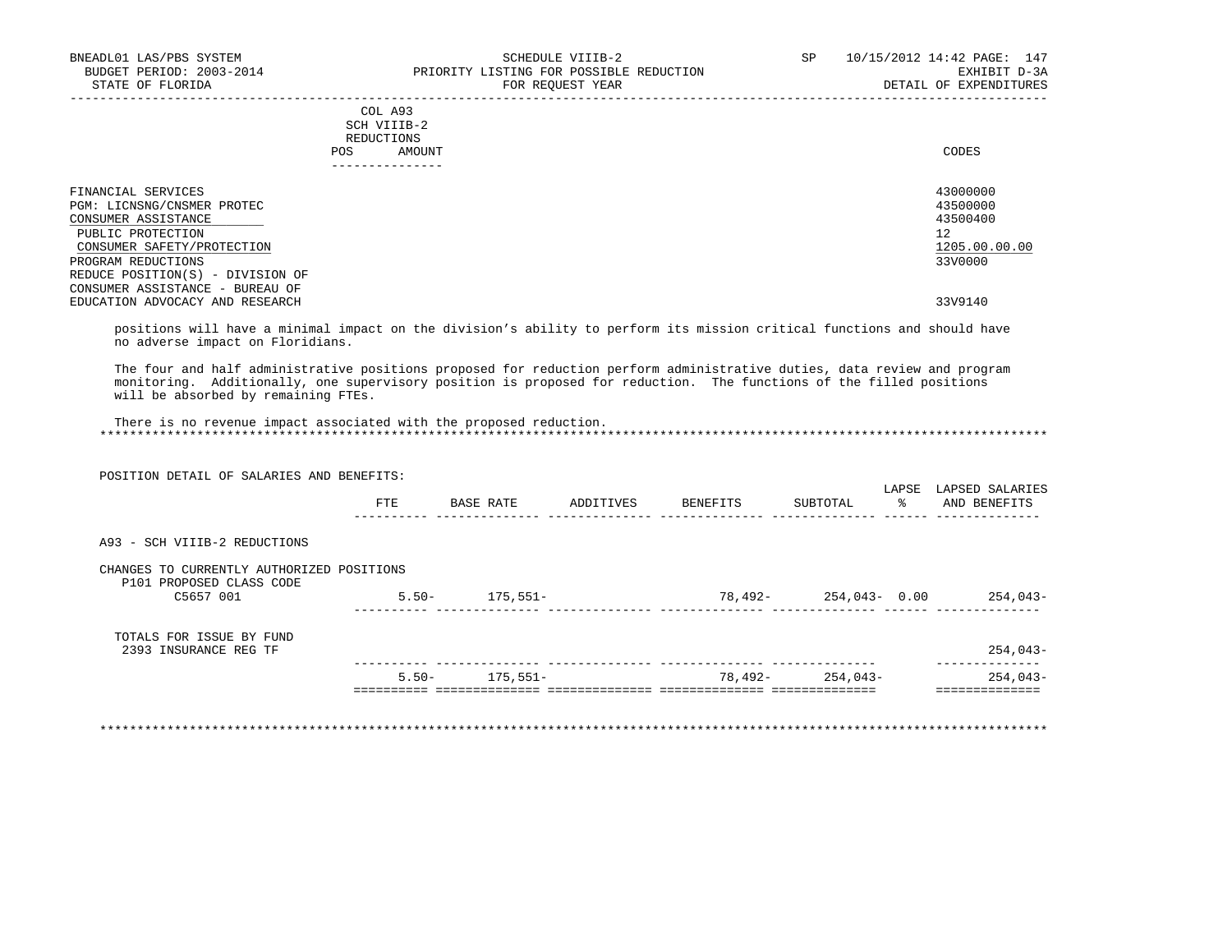| BNEADL01 LAS/PBS SYSTEM<br>BUDGET PERIOD: 2003-2014<br>STATE OF FLORIDA |                             | SCHEDULE VIIIB-2<br>PRIORITY LISTING FOR POSSIBLE REDUCTION<br>FOR REQUEST YEAR | SP | 10/15/2012 14:42 PAGE: 148<br>EXHIBIT D-3A<br>DETAIL OF EXPENDITURES |
|-------------------------------------------------------------------------|-----------------------------|---------------------------------------------------------------------------------|----|----------------------------------------------------------------------|
|                                                                         | COL A93                     |                                                                                 |    |                                                                      |
|                                                                         | SCH VIIIB-2                 |                                                                                 |    |                                                                      |
|                                                                         | REDUCTIONS<br>POS<br>AMOUNT |                                                                                 |    | CODES                                                                |
|                                                                         | _______________             |                                                                                 |    |                                                                      |
| FINANCIAL SERVICES                                                      |                             |                                                                                 |    | 43000000                                                             |
| PGM: LICNSNG/CNSMER PROTEC                                              |                             |                                                                                 |    | 43500000                                                             |
| CONSUMER ASSISTANCE                                                     |                             |                                                                                 |    | 43500400                                                             |
| PUBLIC PROTECTION                                                       |                             |                                                                                 |    | 12 <sup>°</sup>                                                      |
| CONSUMER SAFETY/PROTECTION                                              |                             |                                                                                 |    | 1205.00.00.00                                                        |
| PROGRAM REDUCTIONS                                                      |                             |                                                                                 |    | 33V0000                                                              |
| REDUCE POSITION(S) - DIVISION OF                                        |                             |                                                                                 |    |                                                                      |
| CONSUMER ASSISTANCE - BUREAU OF                                         |                             |                                                                                 |    |                                                                      |
| CONSUMER ASSISTANCE                                                     |                             |                                                                                 |    | 33V9150                                                              |
| SALARY RATE                                                             |                             |                                                                                 |    | 000000                                                               |
| SALARY RATE $48,611-$                                                   |                             |                                                                                 |    |                                                                      |
|                                                                         | ===============             |                                                                                 |    |                                                                      |
| SALARIES AND BENEFITS                                                   |                             |                                                                                 |    | 010000                                                               |
|                                                                         | $2.00 -$                    |                                                                                 |    |                                                                      |
| INSURANCE REG TF                                                        | $75.200 -$                  |                                                                                 |    | 2393                                                                 |
|                                                                         | ===============             |                                                                                 |    |                                                                      |
| SPECIAL CATEGORIES                                                      |                             |                                                                                 |    | 100000                                                               |
| TR/DMS/HR SVCS/STW CONTRCT                                              |                             |                                                                                 |    | 107040                                                               |
|                                                                         |                             |                                                                                 |    |                                                                      |
| INSURANCE REG TF                                                        | $712-$                      |                                                                                 |    | 2393                                                                 |
| TOTAL: REDUCE POSITION(S) - DIVISION OF                                 | seesseesseesses             |                                                                                 |    | 33V9150                                                              |
| CONSUMER ASSISTANCE - BUREAU OF                                         |                             |                                                                                 |    |                                                                      |
| CONSUMER ASSISTANCE                                                     |                             |                                                                                 |    |                                                                      |
| TOTAL POSITIONS 2.00-                                                   |                             |                                                                                 |    |                                                                      |
| TOTAL ISSUE                                                             | 75,912-                     |                                                                                 |    |                                                                      |
| TOTAL SALARY RATE 48, 611-                                              |                             |                                                                                 |    |                                                                      |
|                                                                         | ================            |                                                                                 |    |                                                                      |
|                                                                         |                             |                                                                                 |    |                                                                      |
| AGENCY ISSUE NARRATIVE:                                                 |                             |                                                                                 |    |                                                                      |
| SCH VIIIB-2 NARR 13-14 NARRATIVE:                                       |                             | IT COMPONENT? NO                                                                |    |                                                                      |

PRIORITY #028

 Reference to Long-Range Program Plan: Operational Efficiencies Goal 5: The department will strive for excellence by promoting and encouraging continuous improvement.

Issue Title: REDUCE POSITION(S) - DIVISION OF CONSUMER ASSISTANCE - BUREAU OF CONSUMER ASSISTANCE

 The elimination of two (2) vacant staff positions in the Bureau of Consumer Assistance would result in a reduction of (75,912) in total appropriation: (75,200) in salaries & benefits and (712) in HR outsourcing.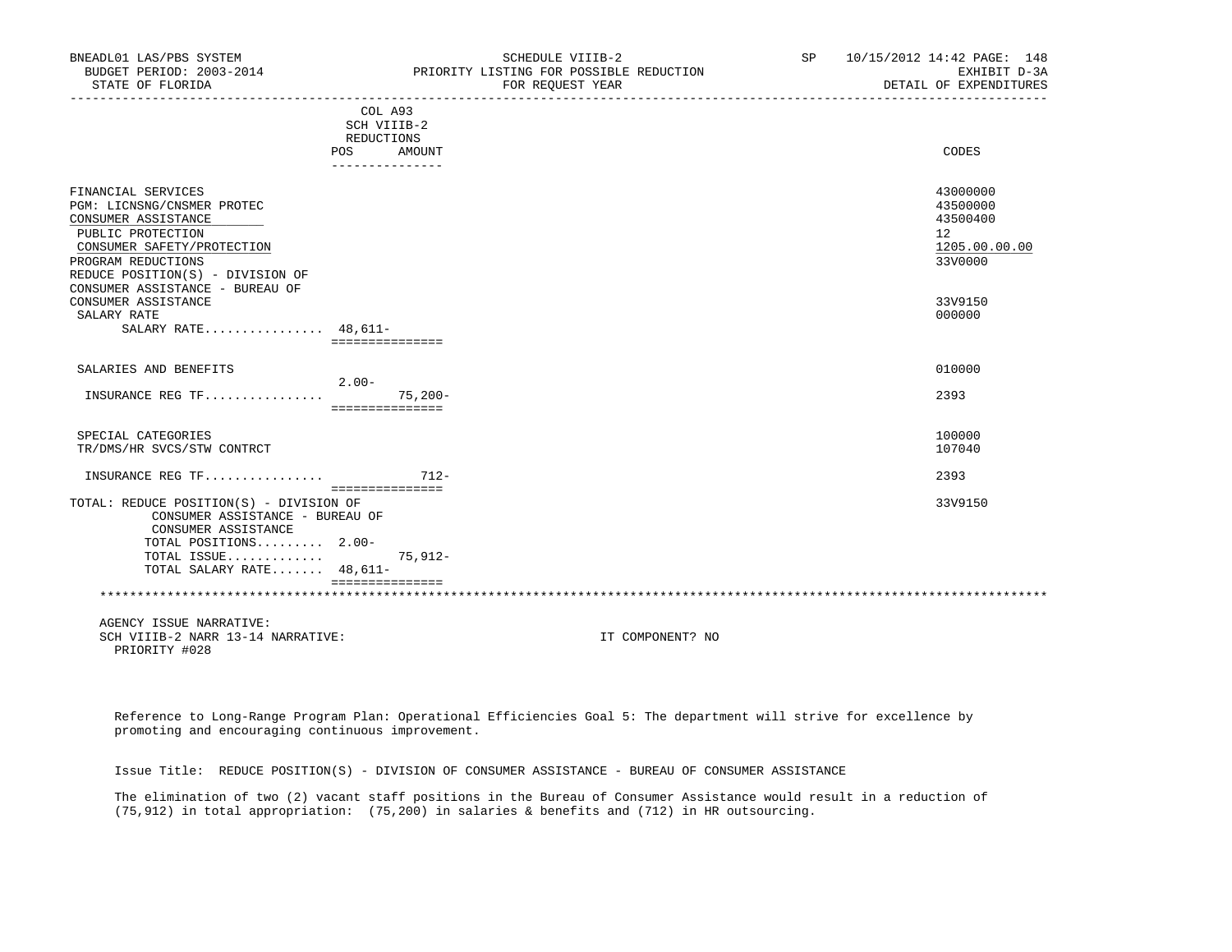| BNEADL01 LAS/PBS SYSTEM<br>BUDGET PERIOD: 2003-2014<br>STATE OF FLORIDA<br>___________________                                                                                                                                                                                                                                                                                      |                                                    | PRIORITY LISTING FOR POSSIBLE REDUCTION | SCHEDULE VIIIB-2<br>FOR REQUEST YEAR |                                              | <b>SP</b>       | 10/15/2012 14:42 PAGE: 149<br>EXHIBIT D-3A<br>DETAIL OF EXPENDITURES |
|-------------------------------------------------------------------------------------------------------------------------------------------------------------------------------------------------------------------------------------------------------------------------------------------------------------------------------------------------------------------------------------|----------------------------------------------------|-----------------------------------------|--------------------------------------|----------------------------------------------|-----------------|----------------------------------------------------------------------|
|                                                                                                                                                                                                                                                                                                                                                                                     | COL A93<br>SCH VIIIB-2<br>REDUCTIONS<br>POS AMOUNT |                                         |                                      |                                              |                 | CODES                                                                |
|                                                                                                                                                                                                                                                                                                                                                                                     | ---------------                                    |                                         |                                      |                                              |                 |                                                                      |
| FINANCIAL SERVICES<br>PGM: LICNSNG/CNSMER PROTEC<br>CONSUMER ASSISTANCE<br>PUBLIC PROTECTION<br>CONSUMER SAFETY/PROTECTION<br>PROGRAM REDUCTIONS<br>REDUCE POSITION(S) - DIVISION OF                                                                                                                                                                                                |                                                    |                                         |                                      |                                              |                 | 43000000<br>43500000<br>43500400<br>12<br>1205.00.00.00<br>33V0000   |
| CONSUMER ASSISTANCE - BUREAU OF<br>CONSUMER ASSISTANCE                                                                                                                                                                                                                                                                                                                              |                                                    |                                         |                                      |                                              |                 | 33V9150                                                              |
| with the Division's Consumer Helpline. The functions of these positions have been absorbed by remaining FTEs. The<br>elimination of these vacant positions will have a minimal impact on the division's ability to perform its mission<br>critical functions and should have no adverse impact on Floridians.<br>There is no revenue impact associated with the proposed reduction. |                                                    |                                         |                                      |                                              |                 |                                                                      |
| POSITION DETAIL OF SALARIES AND BENEFITS:                                                                                                                                                                                                                                                                                                                                           |                                                    |                                         |                                      |                                              |                 |                                                                      |
|                                                                                                                                                                                                                                                                                                                                                                                     |                                                    |                                         |                                      | FTE BASE RATE ADDITIVES BENEFITS             | SUBTOTAL        | LAPSE LAPSED SALARIES<br>% AND BENEFITS                              |
| A93 - SCH VIIIB-2 REDUCTIONS                                                                                                                                                                                                                                                                                                                                                        |                                                    |                                         |                                      |                                              |                 |                                                                      |
| CHANGES TO CURRENTLY AUTHORIZED POSITIONS                                                                                                                                                                                                                                                                                                                                           |                                                    |                                         |                                      |                                              |                 |                                                                      |
| P101 PROPOSED CLASS CODE<br>C5656 001                                                                                                                                                                                                                                                                                                                                               |                                                    |                                         |                                      | 2.00- $48,611 26,589 75,200-$ 0.00 $75,200-$ |                 |                                                                      |
| TOTALS FOR ISSUE BY FUND<br>2393 INSURANCE REG TF                                                                                                                                                                                                                                                                                                                                   |                                                    |                                         |                                      |                                              |                 | 75,200-                                                              |
|                                                                                                                                                                                                                                                                                                                                                                                     |                                                    | $2.00 - 48,611 -$                       |                                      |                                              | 26,589- 75,200- | _______________<br>$75.200 -$                                        |
|                                                                                                                                                                                                                                                                                                                                                                                     |                                                    |                                         |                                      |                                              |                 | ==============                                                       |
| TOTAL: CONSUMER SAFETY/PROTECTION                                                                                                                                                                                                                                                                                                                                                   |                                                    |                                         |                                      |                                              |                 | 1205.00.00.00                                                        |
| BY FUND TYPE                                                                                                                                                                                                                                                                                                                                                                        |                                                    |                                         |                                      |                                              |                 |                                                                      |
| TRUST FUNDS<br>SALARY RATE 322,901-                                                                                                                                                                                                                                                                                                                                                 | $9.50 -$<br>$464.385 -$<br>===============         |                                         |                                      |                                              |                 | 2000                                                                 |
|                                                                                                                                                                                                                                                                                                                                                                                     |                                                    |                                         |                                      |                                              |                 |                                                                      |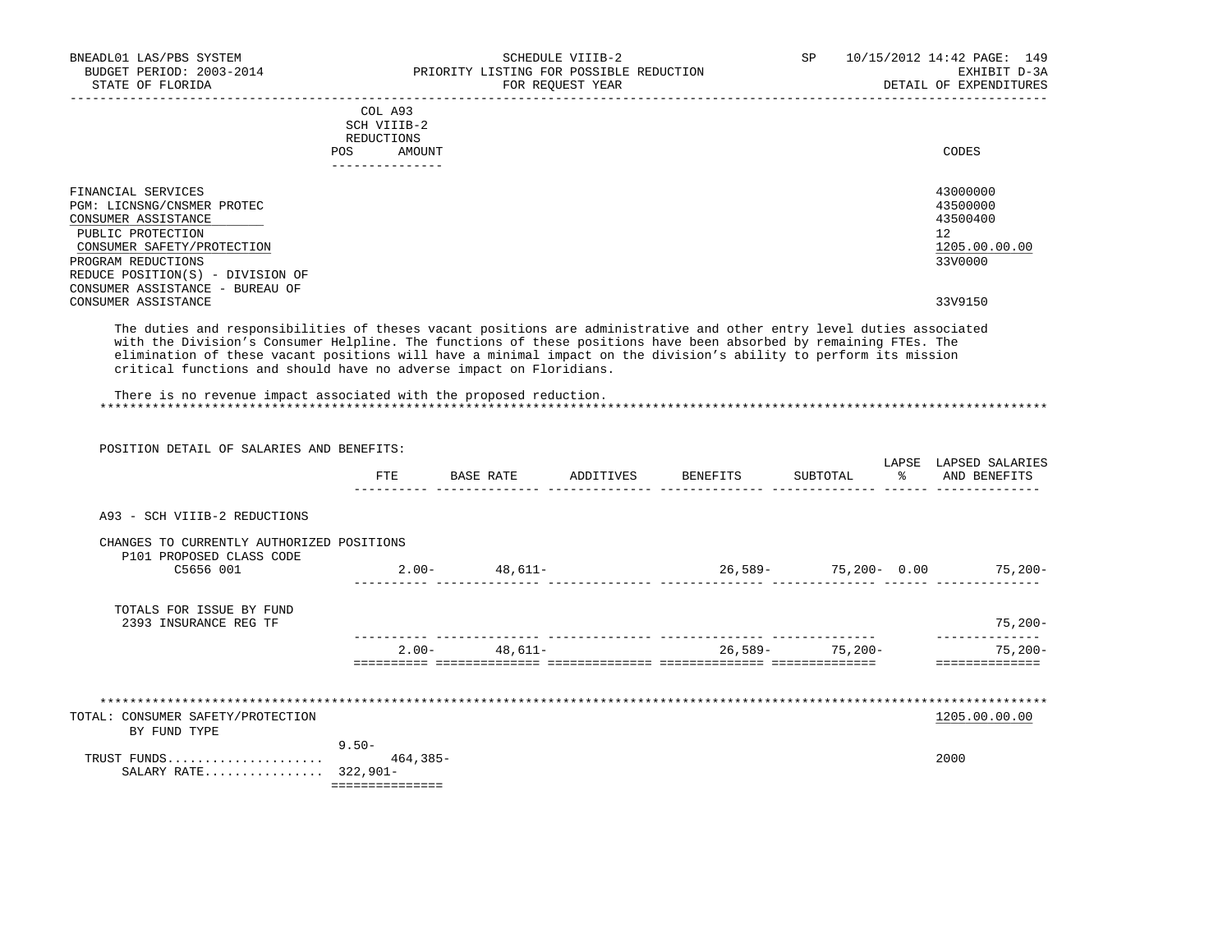| BNEADL01 LAS/PBS SYSTEM<br>BUDGET PERIOD: 2003-2014<br>STATE OF FLORIDA                                                                                                                                                                                  | SCHEDULE VIIIB-2<br>PRIORITY LISTING FOR POSSIBLE REDUCTION<br>FOR REOUEST YEAR | SP<br>10/15/2012 14:42 PAGE: 150<br>EXHIBIT D-3A<br>DETAIL OF EXPENDITURES              |
|----------------------------------------------------------------------------------------------------------------------------------------------------------------------------------------------------------------------------------------------------------|---------------------------------------------------------------------------------|-----------------------------------------------------------------------------------------|
|                                                                                                                                                                                                                                                          | COL A93<br>SCH VIIIB-2<br>REDUCTIONS<br>POS AMOUNT<br>---------------           | CODES                                                                                   |
| FINANCIAL SERVICES<br>PGM: LICNSNG/CNSMER PROTEC<br>FUNERAL/CEMETERY SERVICES<br>PUBLIC PROTECTION<br>REGULATION AND LICENSING<br>PROGRAM REDUCTIONS<br>REDUCTION OF POSITIONS IN FUNERAL<br>AND CEMETERY SERVICES<br>SALARY RATE<br>SALARY RATE 79,080- | ===============                                                                 | 43000000<br>43500000<br>43500500<br>12<br>1204.00.00.00<br>33V0000<br>33V1330<br>000000 |
| SALARIES AND BENEFITS<br>REGULATORY TRUST FUND                                                                                                                                                                                                           | $2.00 -$<br>$109.578 -$<br>===============                                      | 010000<br>2573                                                                          |
| SPECIAL CATEGORIES<br>TR/DMS/HR SVCS/STW CONTRCT                                                                                                                                                                                                         |                                                                                 | 100000<br>107040                                                                        |
| REGULATORY TRUST FUND                                                                                                                                                                                                                                    | $712 -$                                                                         | 2573                                                                                    |
| TOTAL: REDUCTION OF POSITIONS IN FUNERAL<br>AND CEMETERY SERVICES<br>TOTAL POSITIONS 2.00-<br>TOTAL ISSUE<br>TOTAL SALARY RATE 79,080-                                                                                                                   | ===============<br>$110, 290 -$<br>===============                              | 33V1330                                                                                 |
|                                                                                                                                                                                                                                                          |                                                                                 |                                                                                         |
| AGENCY ISSUE NARRATIVE:                                                                                                                                                                                                                                  |                                                                                 |                                                                                         |

SCH VIIIB-2 NARR 13-14 NARRATIVE: IT COMPONENT? NO PRIORITY #030

This proposal would reduce two professional positions from the Division of Funeral, Cemetery, and Consumer Services.

 The Division of Funeral, Cemetery, and Consumer Services protects the health, safety, and welfare of the public by licensing, inspecting, and auditing, for-profit cemeteries, preneed funeral sales, funeral establishments and funeral directors and embalmers. The Division has gone from 32 authorized positions on July 1, 2009 to 23 authorized positions on July 1, 2012. A total reduction of 9 positions. As of January 2012, there are over 9,400 individuals and establishments licensed by the Division, including more than 170 cemeteries, 168 cinterator facilities, 2,253 funeral directors and embalmers, 863 funeral establishments, and over 4,200 preneed sales agencies.

 If the Division is reduced another two positions, the result would be a reduction in the number of complaints investigated. The Division would have to impose thresholds and criteria to determine the complaints to investigate with its remaining resources. The Division will only respond to complaints involving actual negligent mishandling of human remains (eg maggots, missing body, wrong body cremated), and complaints meeting certain thresholds. The Division will likely not have the resources to investigate the following complaints: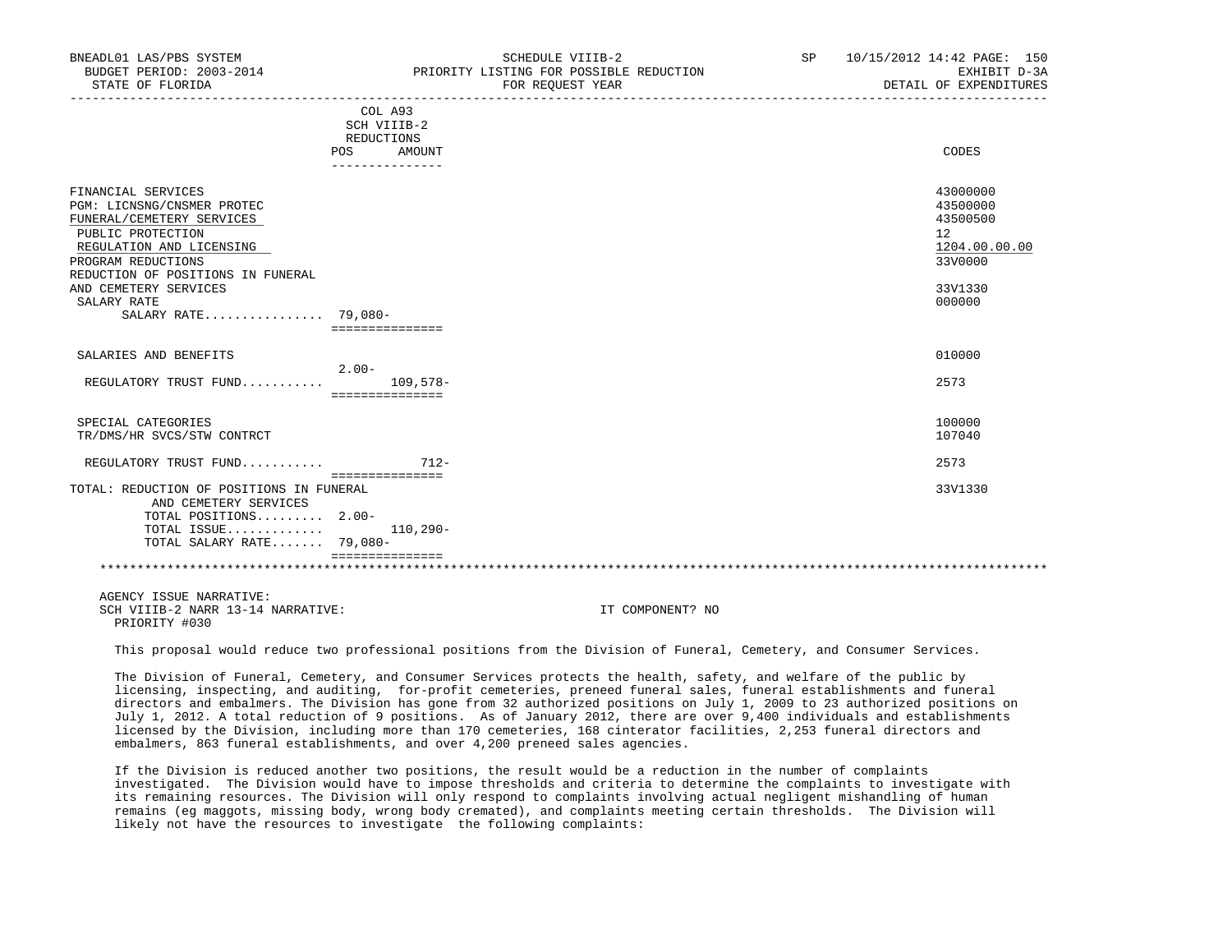|            | COL A93     |       |
|------------|-------------|-------|
|            | SCH VIIIB-2 |       |
| REDUCTIONS |             |       |
| POS        | AMOUNT      | CODES |

| FINANCIAL SERVICES<br>PGM: LICNSNG/CNSMER PROTEC<br>FUNERAL/CEMETERY SERVICES<br>PUBLIC PROTECTION<br>REGULATION AND LICENSING | 43000000<br>43500000<br>43500500<br>12<br>1204.00.00.00 |
|--------------------------------------------------------------------------------------------------------------------------------|---------------------------------------------------------|
| PROGRAM REDUCTIONS<br>REDUCTION OF POSITIONS IN FUNERAL                                                                        | 33V0000                                                 |
| AND CEMETERY SERVICES                                                                                                          | 33V1330                                                 |

a. Cemetery grounds not properly maintained.

- b. Merchandise delivery delay of less than 180 days.
- c. Contract disputes, amount in issue under \$5,000.
- d. Poor customer service (eg rude, not return calls, etc)
- e. Competitor complaints, no significant consumer harm shown.

 If this reduction did occur, a revision to s. 497.149, Florida Statutes may be needed. Currently this section requires that the department investigate all complaints directly or indirectly alleging a violation. The reduction of additional positions may require this section be revised to reflect new thresholds governing complaints investigated.

 Purchasers of preneed burial rights, funeral or burial merchandise or funeral or burial services will suffer economic harm as a result of reduced regulation. Licensees may suffer economic harm due to "uneven playing field" (other licensees cutting their expenses by not complying with all applicable laws) due to reduced regulation. These reductions will result in undermining the Department's goal to protect the health, safety and welfare of the public. \*\*\*\*\*\*\*\*\*\*\*\*\*\*\*\*\*\*\*\*\*\*\*\*\*\*\*\*\*\*\*\*\*\*\*\*\*\*\*\*\*\*\*\*\*\*\*\*\*\*\*\*\*\*\*\*\*\*\*\*\*\*\*\*\*\*\*\*\*\*\*\*\*\*\*\*\*\*\*\*\*\*\*\*\*\*\*\*\*\*\*\*\*\*\*\*\*\*\*\*\*\*\*\*\*\*\*\*\*\*\*\*\*\*\*\*\*\*\*\*\*\*\*\*\*\*\*

 POSITION DETAIL OF SALARIES AND BENEFITS: LAPSE LAPSED SALARIES FTE BASE RATE ADDITIVES BENEFITS SUBTOTAL % AND BENEFITS ---------- -------------- -------------- -------------- -------------- ------ -------------- A93 - SCH VIIIB-2 REDUCTIONS CHANGES TO CURRENTLY AUTHORIZED POSITIONS P101 PROPOSED CLASS CODE<br>C9999 001 C9999 001 2.00- 79,080- 30,498- 109,578- 0.00 109,578- ---------- -------------- -------------- -------------- -------------- ------ -------------- TOTALS FOR ISSUE BY FUND 2573 REGULATORY TRUST FUND 109,578- ---------- -------------- -------------- -------------- -------------- -------------- 2.00- 79,080- 30,498- 109,578- 109,578- ========== ============== ============== ============== ============== ==============

\*\*\*\*\*\*\*\*\*\*\*\*\*\*\*\*\*\*\*\*\*\*\*\*\*\*\*\*\*\*\*\*\*\*\*\*\*\*\*\*\*\*\*\*\*\*\*\*\*\*\*\*\*\*\*\*\*\*\*\*\*\*\*\*\*\*\*\*\*\*\*\*\*\*\*\*\*\*\*\*\*\*\*\*\*\*\*\*\*\*\*\*\*\*\*\*\*\*\*\*\*\*\*\*\*\*\*\*\*\*\*\*\*\*\*\*\*\*\*\*\*\*\*\*\*\*\*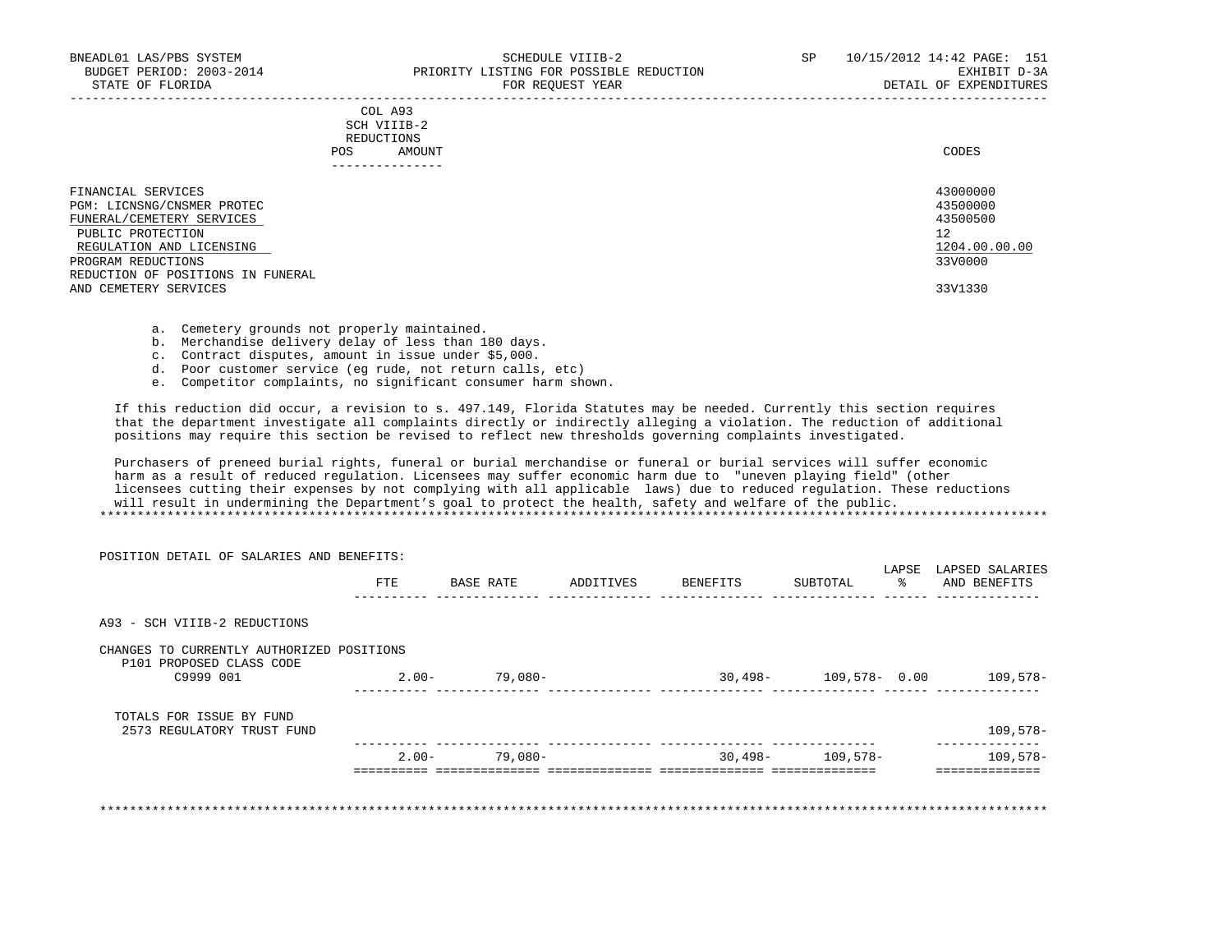## COL A93 SCH VIIIB-2 REDUCTIONS POS AMOUNT ---------------

| FINANCIAL SERVICES<br>PGM: LICNSNG/CNSMER PROTEC<br>FUNERAL/CEMETERY SERVICES<br>PUBLIC PROTECTION<br>REGULATION AND LICENSING |                         | 43000000<br>43500000<br>43500500<br>12<br>1204.00.00.00 |
|--------------------------------------------------------------------------------------------------------------------------------|-------------------------|---------------------------------------------------------|
| TOTAL: REGULATION AND LICENSING<br>BY FUND TYPE                                                                                |                         | 1204.00.00.00                                           |
|                                                                                                                                | $2.00 -$                |                                                         |
| TRUST FUNDS<br>SALARY RATE                                                                                                     | $110, 290 -$<br>79,080- | 2000                                                    |
|                                                                                                                                |                         |                                                         |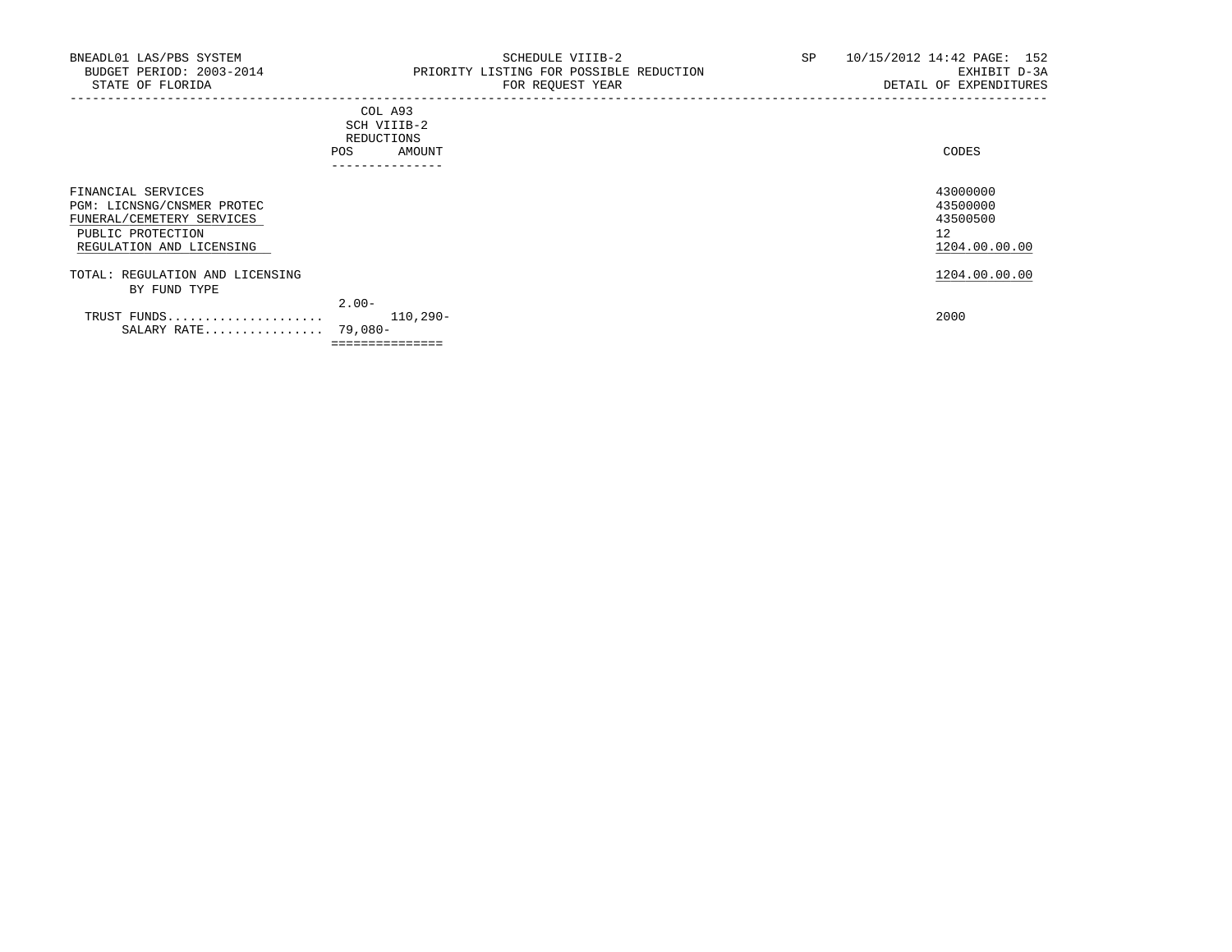| BNEADL01 LAS/PBS SYSTEM<br>BUDGET PERIOD: 2003-2014<br>STATE OF FLORIDA                                                                                                             |                                                       | SCHEDULE VIIIB-2<br>PRIORITY LISTING FOR POSSIBLE REDUCTION<br>FOR REQUEST YEAR<br>____________________________ | SP | 10/15/2012 14:42 PAGE: 153<br>EXHIBIT D-3A<br>DETAIL OF EXPENDITURES            |
|-------------------------------------------------------------------------------------------------------------------------------------------------------------------------------------|-------------------------------------------------------|-----------------------------------------------------------------------------------------------------------------|----|---------------------------------------------------------------------------------|
|                                                                                                                                                                                     | COL A93<br>SCH VIIIB-2<br>REDUCTIONS<br>POS<br>AMOUNT |                                                                                                                 |    | CODES                                                                           |
|                                                                                                                                                                                     | _______________                                       |                                                                                                                 |    |                                                                                 |
| FINANCIAL SERVICES<br>PGM: LICNSNG/CNSMER PROTEC<br>PUBLIC ASSISTANCE FRAUD<br>PUBLIC PROTECTION<br>CONSUMER SAFETY/PROTECTION<br>PROGRAM REDUCTIONS<br>REDUCE POSITION(S) - PUBLIC |                                                       |                                                                                                                 |    | 43000000<br>43500000<br>43500700<br>12 <sup>°</sup><br>1205.00.00.00<br>33V0000 |
| ASSISTANCE FRAUD - SUPPORT STAFF<br>SALARY RATE<br>SALARY RATE 71,302-                                                                                                              | ================                                      |                                                                                                                 |    | 33V6100<br>000000                                                               |
| SALARIES AND BENEFITS                                                                                                                                                               |                                                       |                                                                                                                 |    | 010000                                                                          |
| FEDERAL GRANTS TRUST FUND 110,978-                                                                                                                                                  | $3.00 -$<br>===============                           |                                                                                                                 |    | 2261                                                                            |
| SPECIAL CATEGORIES<br>TR/DMS/HR SVCS/STW CONTRCT                                                                                                                                    |                                                       |                                                                                                                 |    | 100000<br>107040                                                                |
| FEDERAL GRANTS TRUST FUND                                                                                                                                                           | $1.068-$                                              |                                                                                                                 |    | 2261                                                                            |
| TOTAL: REDUCE POSITION(S) - PUBLIC<br>ASSISTANCE FRAUD - SUPPORT STAFF<br>TOTAL POSITIONS 3.00-<br>TOTAL ISSUE $112,046-$<br>TOTAL SALARY RATE 71,302-                              | <b>BEBBBBBBBBBBBBB</b>                                |                                                                                                                 |    | 33V6100                                                                         |
|                                                                                                                                                                                     | ----------------                                      |                                                                                                                 |    |                                                                                 |

 AGENCY ISSUE NARRATIVE: SCH VIIIB-2 NARR 13-14 NARRATIVE: IT COMPONENT? NO PRIORITY #031

Issue Title: REDUCE POSITION(S) - SUPPORT STAFF - PUBLIC ASSISTANCE FRAUD

Reference to Long-Range Program Plan: Goal 2 - The department will protect the health, safety and welfare of the public

 Public Assistance Fraud's (PAF) proposed reduction would eliminate three (3) FTE Staff Assistant positions from the PAF offices in Pensacola, Plantation and Miami; resulting in a total reduction of (112,046): (110,978) in salary and benefit funding; and an (1,068) in HR funding. This reduction will have a negative impact on PAF's ability to perform the Division's mission critical functions. This reduction in staff will diminish the number of fraud cases that can be completed by the Investigative Staff since work that is currently performed by Staff Assistants in support of the field office, Investigations Manager, and Investigators will now be shifted to the Investigative and Management Staff. Staff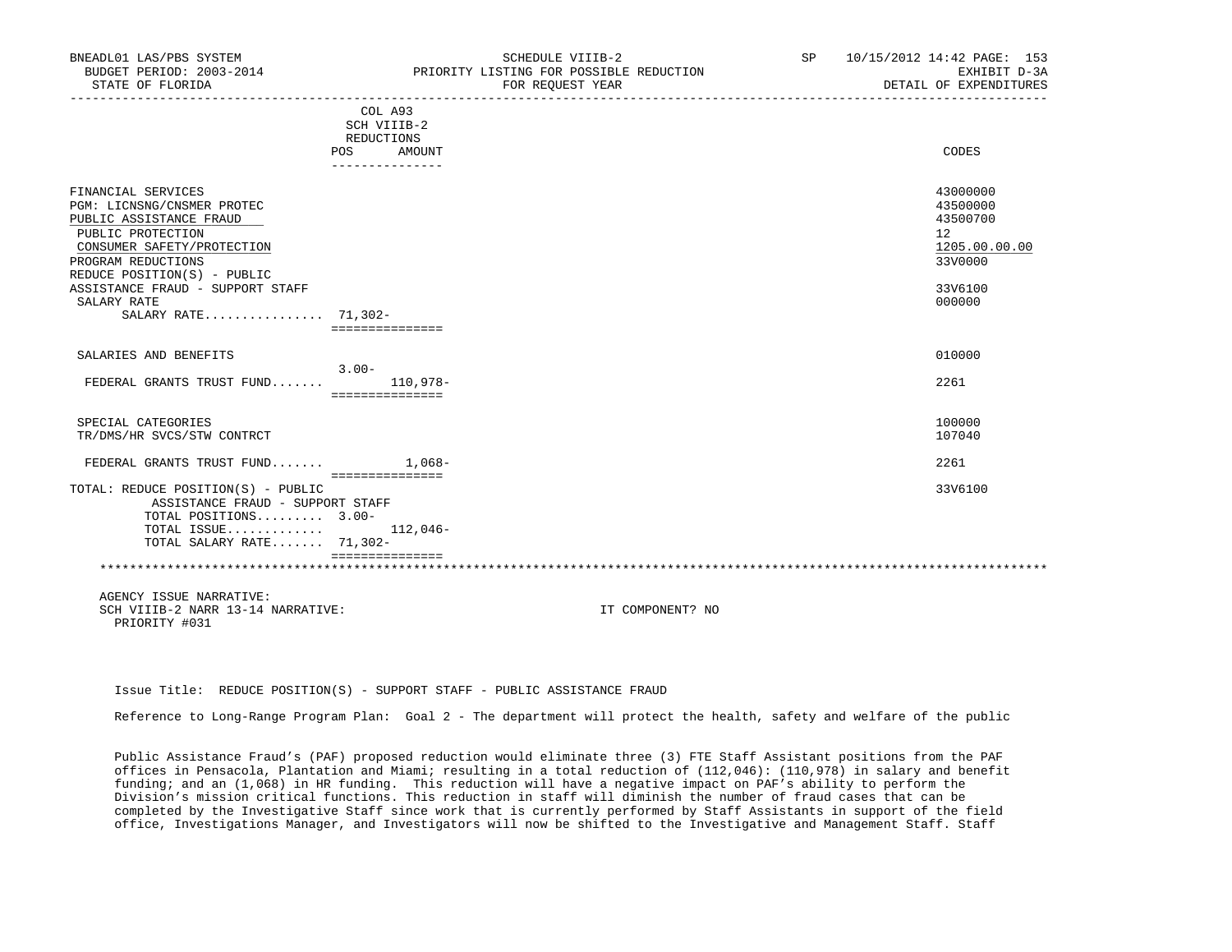|            | _______________ |       |
|------------|-----------------|-------|
| POS        | AMOUNT          | CODES |
| REDUCTIONS |                 |       |
|            | SCH VIIIB-2     |       |
|            | COL A93         |       |

| FINANCIAL SERVICES               | 43000000      |
|----------------------------------|---------------|
| PGM: LICNSNG/CNSMER PROTEC       | 43500000      |
| PUBLIC ASSISTANCE FRAUD          | 43500700      |
| PUBLIC PROTECTION                | 12            |
| CONSUMER SAFETY/PROTECTION       | 1205.00.00.00 |
| PROGRAM REDUCTIONS               | 33V0000       |
| REDUCE POSITION(S) - PUBLIC      |               |
| ASSISTANCE FRAUD - SUPPORT STAFF | 33V6100       |

 Assistants routinely prepare assignments for review and evidentiary screening by staff members on a weekly basis. Additionally, PAF employees prepare completed investigation reports for referral to the proper adjudicating authority, perform routine administrative tasks such as purchasing, tracking and updated case status in the court system, handle mailing and shipping, and routine document preparation and photocopying. These tasks would be shifted to other personnel, reducing the actual time spent conducting investigations or performing management tasks.

 During FY 2011-12 the Division received and processed over 33,375 fraud allegations. The staff assistants help gather and organize the materials and documentation for the investigators to process. The Division completed 3,374 investigations, which were prepared and referred to the proper agencies for adjudication of the necessary criminal, or administrative, actions. The staff assistant's aide the Investigators and Managers in processing the large amount of paperwork required to prepare case referrals for reviews and prepare reports to provide to the adjudicating agencies responsible for charging recipients for these crimes.

 This reduction in staffing will negatively impact the citizens by allowing more opportunity for fraud and abuse to occur unchecked; thereby making fewer benefits available to those Floridians truly in need. Combined with reductions in our program area during previous budget years, this reduction will ultimately reduce our ability to effectively address fraud in the SNAP, Cash Assistance, and Medicaid programs. No other state agency has direct responsibility for the investigation of public assistance fraud committed by the recipients of these benefits. The Attorney General investigates Medicaid fraud committed by providers only; no other private entity investigates state public assistance programs.

 The total division FTE stands at 63; this reduction represents a 4.8% reduction in staffing for the entire Division. Currently there are four FTE performing in this job class, this reduction would be a 75% reduction in the position class of "Staff Assistant". \*\*\*\*\*\*\*\*\*\*\*\*\*\*\*\*\*\*\*\*\*\*\*\*\*\*\*\*\*\*\*\*\*\*\*\*\*\*\*\*\*\*\*\*\*\*\*\*\*\*\*\*\*\*\*\*\*\*\*\*\*\*\*\*\*\*\*\*\*\*\*\*\*\*\*\*\*\*\*\*\*\*\*\*\*\*\*\*\*\*\*\*\*\*\*\*\*\*\*\*\*\*\*\*\*\*\*\*\*\*\*\*\*\*\*\*\*\*\*\*\*\*\*\*\*\*\*

| POSITION DETAIL OF SALARIES AND BENEFITS:                             |          |            |           |            |                  |             |                                 |
|-----------------------------------------------------------------------|----------|------------|-----------|------------|------------------|-------------|---------------------------------|
|                                                                       | FTE.     | BASE RATE  | ADDITIVES | BENEFITS   | SUBTOTAL         | LAPSE<br>°≈ | LAPSED SALARIES<br>AND BENEFITS |
| A93 - SCH VIIIB-2 REDUCTIONS                                          |          |            |           |            |                  |             |                                 |
| CHANGES TO CURRENTLY AUTHORIZED POSITIONS<br>P101 PROPOSED CLASS CODE |          |            |           |            |                  |             |                                 |
| C8888 001                                                             | $3.00 -$ | $71.302 -$ |           | $39.676 -$ | $110,978 - 0.00$ |             | 110,978-                        |
|                                                                       |          |            |           |            |                  |             |                                 |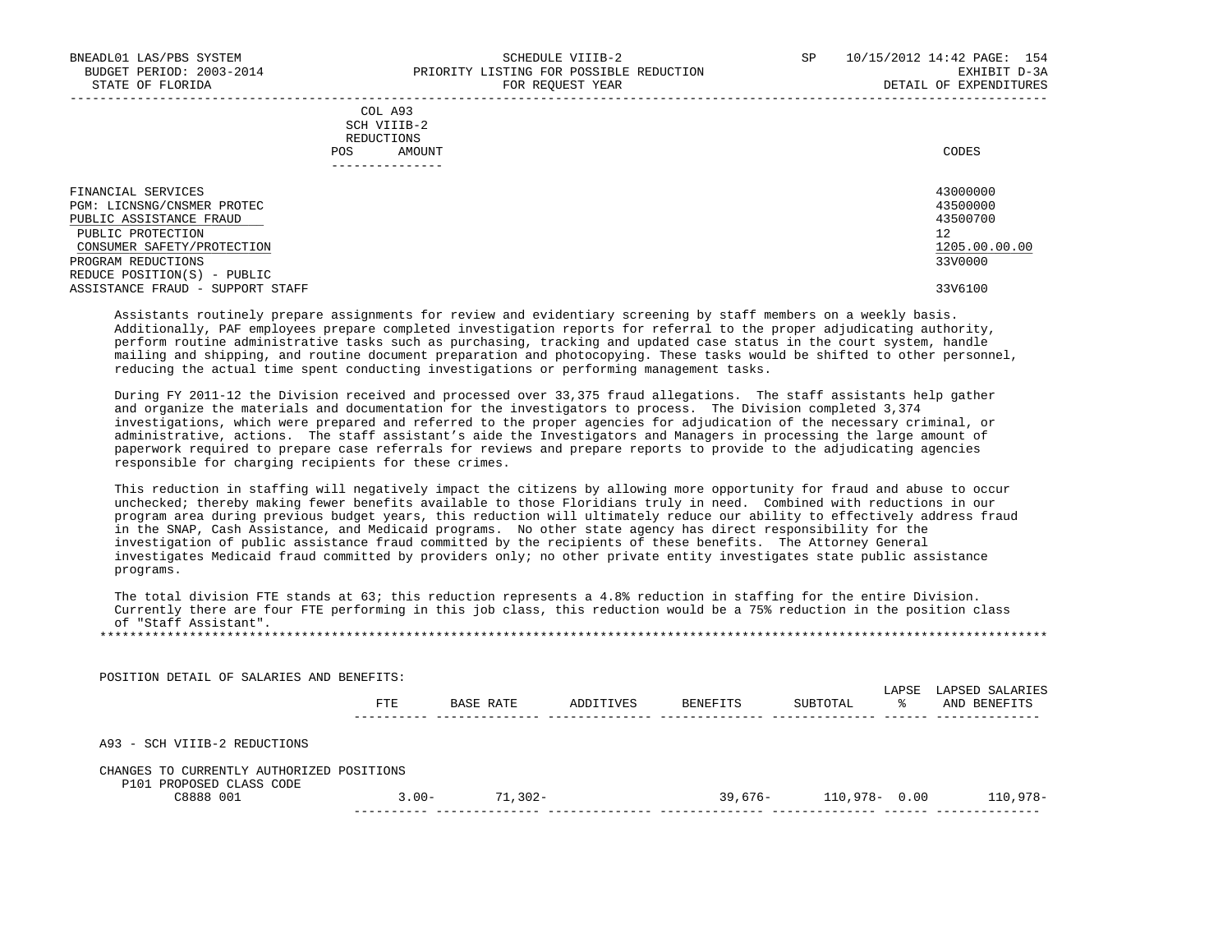| BNEADL01 LAS/PBS SYSTEM<br>BUDGET PERIOD: 2003-2014<br>STATE OF FLORIDA                                                                                                                                                 |                                                                       |          |                   | SCHEDULE VIIIB-2<br>PRIORITY LISTING FOR POSSIBLE REDUCTION<br>FOR REQUEST YEAR |                              | SP               |  | 10/15/2012 14:42 PAGE: 155<br>EXHIBIT D-3A<br>DETAIL OF EXPENDITURES          |
|-------------------------------------------------------------------------------------------------------------------------------------------------------------------------------------------------------------------------|-----------------------------------------------------------------------|----------|-------------------|---------------------------------------------------------------------------------|------------------------------|------------------|--|-------------------------------------------------------------------------------|
|                                                                                                                                                                                                                         | COL A93<br>SCH VIIIB-2<br>REDUCTIONS<br>POS AMOUNT<br>--------------- |          |                   |                                                                                 |                              |                  |  | CODES                                                                         |
| FINANCIAL SERVICES<br>PGM: LICNSNG/CNSMER PROTEC<br>PUBLIC ASSISTANCE FRAUD<br>PUBLIC PROTECTION<br>CONSUMER SAFETY/PROTECTION<br>PROGRAM REDUCTIONS<br>REDUCE POSITION(S) - PUBLIC<br>ASSISTANCE FRAUD - SUPPORT STAFF |                                                                       |          |                   |                                                                                 |                              |                  |  | 43000000<br>43500000<br>43500700<br>12<br>1205.00.00.00<br>33V0000<br>33V6100 |
| POSITION DETAIL OF SALARIES AND BENEFITS:                                                                                                                                                                               | $_{\rm FTE}$                                                          |          |                   |                                                                                 | BASE RATE ADDITIVES BENEFITS | SUBTOTAL         |  | LAPSE LAPSED SALARIES<br>% AND BENEFITS                                       |
|                                                                                                                                                                                                                         |                                                                       |          |                   |                                                                                 |                              |                  |  |                                                                               |
| A93 - SCH VIIIB-2 REDUCTIONS                                                                                                                                                                                            |                                                                       |          |                   |                                                                                 |                              |                  |  |                                                                               |
| CHANGES TO CURRENTLY AUTHORIZED POSITIONS                                                                                                                                                                               |                                                                       |          |                   |                                                                                 |                              |                  |  |                                                                               |
| TOTALS FOR ISSUE BY FUND<br>2261 FEDERAL GRANTS TRUST FUND                                                                                                                                                              |                                                                       |          |                   |                                                                                 |                              |                  |  | 110,978-<br>--------------                                                    |
|                                                                                                                                                                                                                         |                                                                       |          | $3.00 - 71,302 -$ |                                                                                 |                              | 39,676- 110,978- |  | 110,978-                                                                      |
|                                                                                                                                                                                                                         |                                                                       |          |                   |                                                                                 |                              |                  |  | ==============                                                                |
|                                                                                                                                                                                                                         |                                                                       |          |                   |                                                                                 |                              |                  |  |                                                                               |
| REDUCE POSITION(S) - PUBLIC<br>ASSISTANCE FRAUD - FINANCIAL CRIMES<br>INVESTIGATORS<br>SALARY RATE<br>SALARY RATE 147,049-                                                                                              | ===============                                                       |          |                   |                                                                                 |                              |                  |  | 33V6110<br>000000                                                             |
| SALARIES AND BENEFITS                                                                                                                                                                                                   |                                                                       |          |                   |                                                                                 |                              |                  |  | 010000                                                                        |
| FEDERAL GRANTS TRUST FUND                                                                                                                                                                                               | $5.00 -$<br>===============                                           | 216,795- |                   |                                                                                 |                              |                  |  | 2261                                                                          |
| SPECIAL CATEGORIES<br>TR/DMS/HR SVCS/STW CONTRCT                                                                                                                                                                        |                                                                       |          |                   |                                                                                 |                              |                  |  | 100000<br>107040                                                              |
| FEDERAL GRANTS TRUST FUND                                                                                                                                                                                               |                                                                       | 1,780-   |                   |                                                                                 |                              |                  |  | 2261                                                                          |
| TOTAL: REDUCE POSITION(S) - PUBLIC<br>ASSISTANCE FRAUD - FINANCIAL CRIMES<br>INVESTIGATORS<br>TOTAL POSITIONS 5.00-<br>TOTAL ISSUE<br>TOTAL SALARY RATE $147,049-$                                                      | ----------------                                                      | 218,575- |                   |                                                                                 |                              |                  |  | 33V6110                                                                       |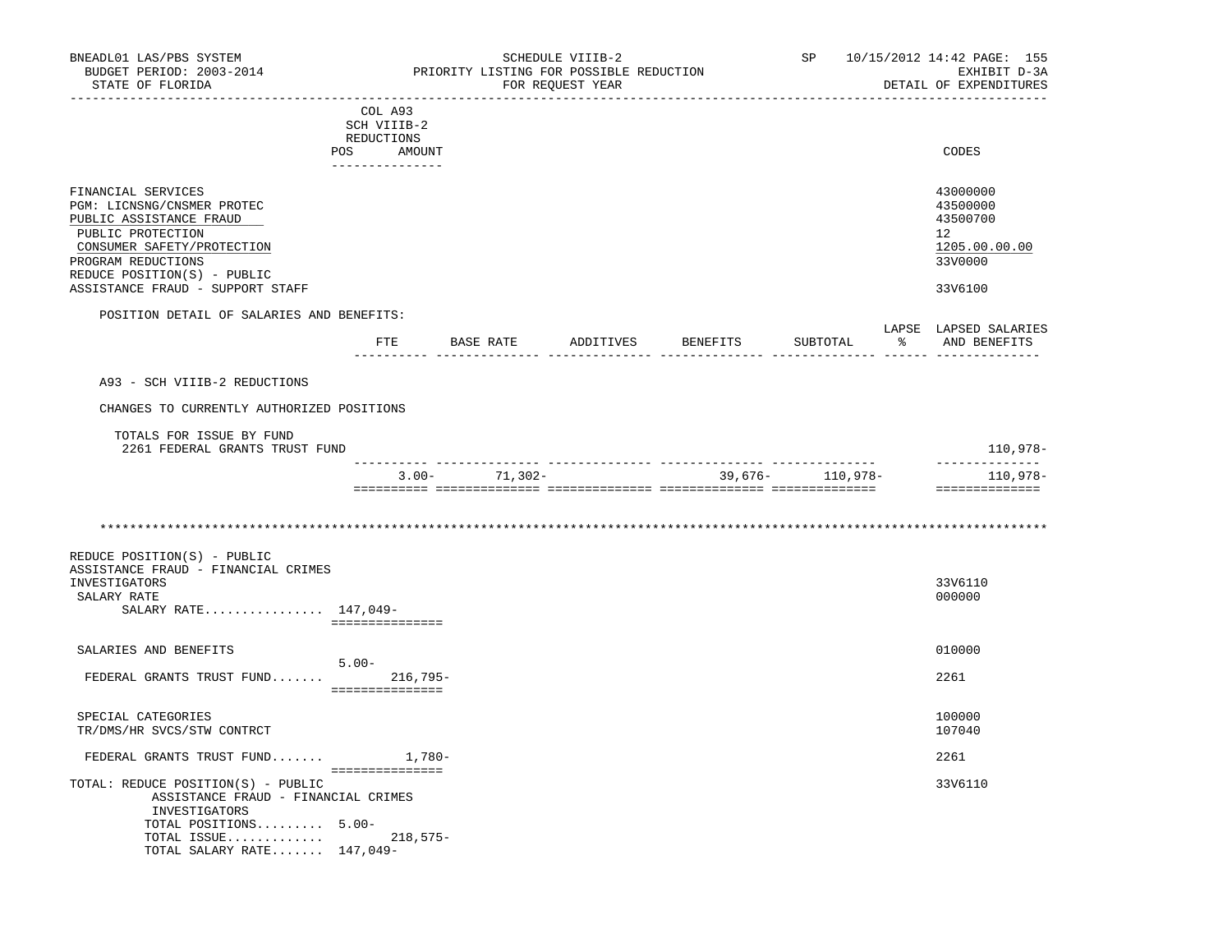| BNEADL01 LAS/PBS SYSTEM<br>BUDGET PERIOD: 2003-2014<br>STATE OF FLORIDA                                                                                                                                                                     |                                                                          | SCHEDULE VIIIB-2<br>PRIORITY LISTING FOR POSSIBLE REDUCTION<br>FOR REQUEST YEAR | <b>SP</b> | 10/15/2012 14:42 PAGE: 156<br>EXHIBIT D-3A<br>DETAIL OF EXPENDITURES          |
|---------------------------------------------------------------------------------------------------------------------------------------------------------------------------------------------------------------------------------------------|--------------------------------------------------------------------------|---------------------------------------------------------------------------------|-----------|-------------------------------------------------------------------------------|
|                                                                                                                                                                                                                                             | COL A93<br>SCH VIIIB-2<br>REDUCTIONS<br>AMOUNT<br>POS.<br>-------------- |                                                                                 |           | CODES                                                                         |
| FINANCIAL SERVICES<br>PGM: LICNSNG/CNSMER PROTEC<br>PUBLIC ASSISTANCE FRAUD<br>PUBLIC PROTECTION<br>CONSUMER SAFETY/PROTECTION<br>PROGRAM REDUCTIONS<br>REDUCE POSITION(S) - PUBLIC<br>ASSISTANCE FRAUD - FINANCIAL CRIMES<br>INVESTIGATORS |                                                                          |                                                                                 |           | 43000000<br>43500000<br>43500700<br>12<br>1205.00.00.00<br>33V0000<br>33V6110 |
|                                                                                                                                                                                                                                             | ===============                                                          |                                                                                 |           |                                                                               |

\*\*\*\*\*\*\*\*\*\*\*\*\*\*\*\*\*\*\*\*\*\*\*\*\*\*\*\*\*\*\*\*\*\*\*\*\*\*\*\*\*\*\*\*\*\*\*\*\*\*\*\*\*\*\*\*\*\*\*\*\*\*\*\*\*\*\*\*\*\*\*\*\*\*\*\*\*\*\*\*\*\*\*\*\*\*\*\*\*\*\*\*\*\*\*\*\*\*\*\*\*\*\*\*\*\*\*\*\*\*\*\*\*\*\*\*\*\*\*\*\*\*\*\*\*\*\*

 AGENCY ISSUE NARRATIVE: SCH VIIIB-2 NARR 13-14 NARRATIVE: IT COMPONENT? NO PRIORITY #032

Issue Title: REDUCE POSITION(S) - FINANCIAL CRIMES INVESTIGATORS - PUBLIC ASSISTANCE FRAUD

Reference to Long-Range Program Plan: Goal 2 - The department will protect the health, safety and welfare of the public

 Public Assistance Fraud's (PAF) proposed reduction would eliminate five (5) FTE Financial Crime Investigator positions, resulting in a reduction of (218,575) in total appropriation: (216,795) in salary and benefit; and (1,780) in HR appropriation. The five (5) positions having the lowest performance evaluations would be reduced. As of the preparation of this document the five (5) positions are in Tallahassee, Tampa, Plantation, Jacksonville and Gainesville.

 During FY 2011-12 the Division received and processed over 33,375 fraud allegations. The staff assistants help gather and organize the materials and documentation for the investigators to process. The Division completed 3,374 investigations, which were prepared and referred to the proper agencies for adjudication of the necessary criminal, or administrative, actions. The limited staff of forty (40) investigators, prevented PAF from investigating approximately 3,000 additional cases where potential fraud was identified. The remaining 27,000 cases received were reviewed and, based on finding insufficient evidence, were returned to the referring agencies for them to handle administratively. The efforts of the division during FY 2011-12 resulted in a financial impact of \$29,336,765; this is a combination of the total of the benefits lost through fraud, the denial of future benefits to recipients as a penalty for violating the program rules, and the restitution paid and returned to other Florida agencies. Each of the forty (40) PAF Investigators on average is responsible for \$733,419 of this overall Division achievement. An amount equal to 17 times the average cost to the State of Florida. The loss of these five (5) FTE is equivalent to a reduction of \$3,667,095 to the annual overall financial impact by the division. This amount exceeds the state dollars required to fund the entire Division for a fiscal year. Additionally, it would have required another 34 FTE to investigate the remaining 3,000 cases identified during FY 2011-12 for investigation however the overall impact would have equaled an additional \$ 26,084,853 by the Division.

 This reduction in staffing will allow more fraud and abuse to occur unchecked, thereby making fewer benefits available to those Floridians truly in need. Combined with reductions in our program area during previous budget years, this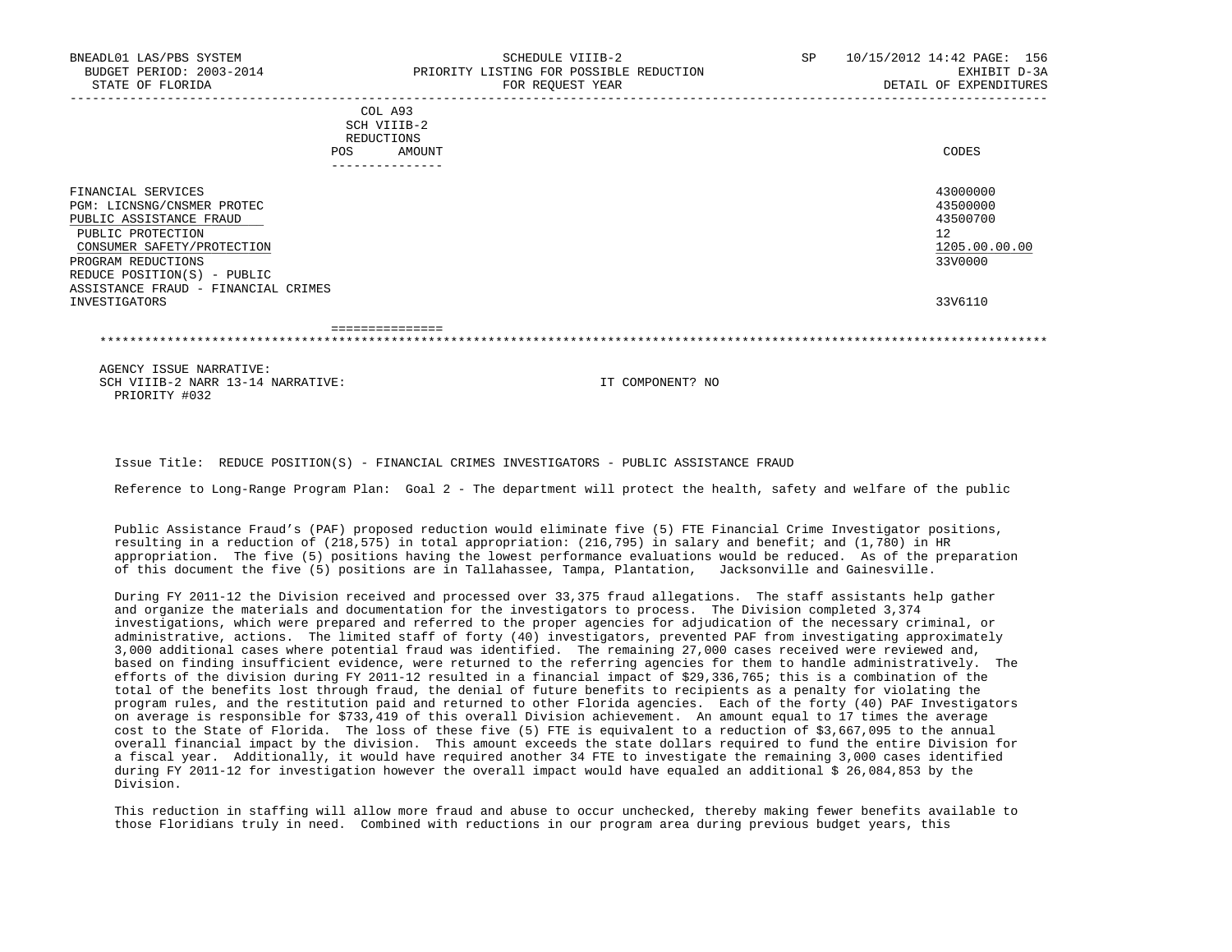| BUDGET PERIOD: 2003-2014<br>STATE OF FLORIDA<br>--------------------------                                                                                                                                                                                                                                                                                                                                                                   |                                                          | PRIORITY LISTING FOR POSSIBLE REDUCTION | FOR REOUEST YEAR |                                                    |          |    | EXHIBIT D-3A<br>DETAIL OF EXPENDITURES                       |
|----------------------------------------------------------------------------------------------------------------------------------------------------------------------------------------------------------------------------------------------------------------------------------------------------------------------------------------------------------------------------------------------------------------------------------------------|----------------------------------------------------------|-----------------------------------------|------------------|----------------------------------------------------|----------|----|--------------------------------------------------------------|
|                                                                                                                                                                                                                                                                                                                                                                                                                                              | COL A93<br>SCH VIIIB-2<br>REDUCTIONS<br>POS DO<br>AMOUNT |                                         |                  |                                                    |          |    | CODES                                                        |
|                                                                                                                                                                                                                                                                                                                                                                                                                                              | _______________                                          |                                         |                  |                                                    |          |    |                                                              |
| FINANCIAL SERVICES<br>PGM: LICNSNG/CNSMER PROTEC<br>PUBLIC ASSISTANCE FRAUD<br>PUBLIC PROTECTION<br>CONSUMER SAFETY/PROTECTION<br>PROGRAM REDUCTIONS<br>REDUCE POSITION(S) - PUBLIC<br>ASSISTANCE FRAUD - FINANCIAL CRIMES                                                                                                                                                                                                                   |                                                          |                                         |                  |                                                    |          | 12 | 43000000<br>43500000<br>43500700<br>1205.00.00.00<br>33V0000 |
| INVESTIGATORS                                                                                                                                                                                                                                                                                                                                                                                                                                |                                                          |                                         |                  |                                                    |          |    | 33V6110                                                      |
| reduction will ultimately reduce our ability to effectively address fraud in the SNAP, Cash Assistance, and Medicaid<br>programs. No other state agency has direct responsibility for the investigation of public assistance fraud committed by<br>the recipients of these benefits. The Attorney General investigates Medicaid fraud committed by providers only; no other<br>private entity investigates state public assistance programs. |                                                          |                                         |                  |                                                    |          |    |                                                              |
| Total Division FTE stands at 63 FTE. This reduction represents a 7.94% FTE reduction to the Division. Currently there<br>are Forty (40) FTE performing in this job class, this reduction of (5) FTE would be a 12.50% reduction in the position<br>class of "Financial Crime Investigator".                                                                                                                                                  |                                                          |                                         |                  |                                                    |          |    |                                                              |
| POSITION DETAIL OF SALARIES AND BENEFITS:                                                                                                                                                                                                                                                                                                                                                                                                    |                                                          |                                         |                  |                                                    |          |    |                                                              |
|                                                                                                                                                                                                                                                                                                                                                                                                                                              |                                                          |                                         |                  | FTE BASE RATE ADDITIVES BENEFITS                   | SUBTOTAL |    | LAPSE LAPSED SALARIES<br>% AND BENEFITS                      |
| A93 - SCH VIIIB-2 REDUCTIONS                                                                                                                                                                                                                                                                                                                                                                                                                 |                                                          |                                         |                  |                                                    |          |    |                                                              |
| CHANGES TO CURRENTLY AUTHORIZED POSITIONS                                                                                                                                                                                                                                                                                                                                                                                                    |                                                          |                                         |                  |                                                    |          |    |                                                              |
| P101 PROPOSED CLASS CODE<br>C9788 001                                                                                                                                                                                                                                                                                                                                                                                                        |                                                          |                                         |                  | $5.00 - 147,049 - 69,746 - 216,795 - 0.00$ 216,795 |          |    |                                                              |
| TOTALS FOR ISSUE BY FUND<br>2261 FEDERAL GRANTS TRUST FUND                                                                                                                                                                                                                                                                                                                                                                                   |                                                          |                                         |                  |                                                    |          |    | 216,795-                                                     |
|                                                                                                                                                                                                                                                                                                                                                                                                                                              |                                                          |                                         |                  | $5.00 - 147,049 - 69,746 - 216,795 -$              |          |    | _______________<br>$216,795-$<br>---------------             |
|                                                                                                                                                                                                                                                                                                                                                                                                                                              |                                                          |                                         |                  |                                                    |          |    |                                                              |
| TOTAL: CONSUMER SAFETY/PROTECTION<br>BY FUND TYPE                                                                                                                                                                                                                                                                                                                                                                                            |                                                          |                                         |                  |                                                    |          |    | 1205.00.00.00                                                |
| SALARY RATE 218,351-                                                                                                                                                                                                                                                                                                                                                                                                                         | $8.00 -$<br>===============                              |                                         |                  |                                                    |          |    | 2000                                                         |

BNEADL01 LAS/PBS SYSTEM SCHEDULE VIIIB-2 SCHEDULE VIIIB-2 SP 10/15/2012 14:42 PAGE: 157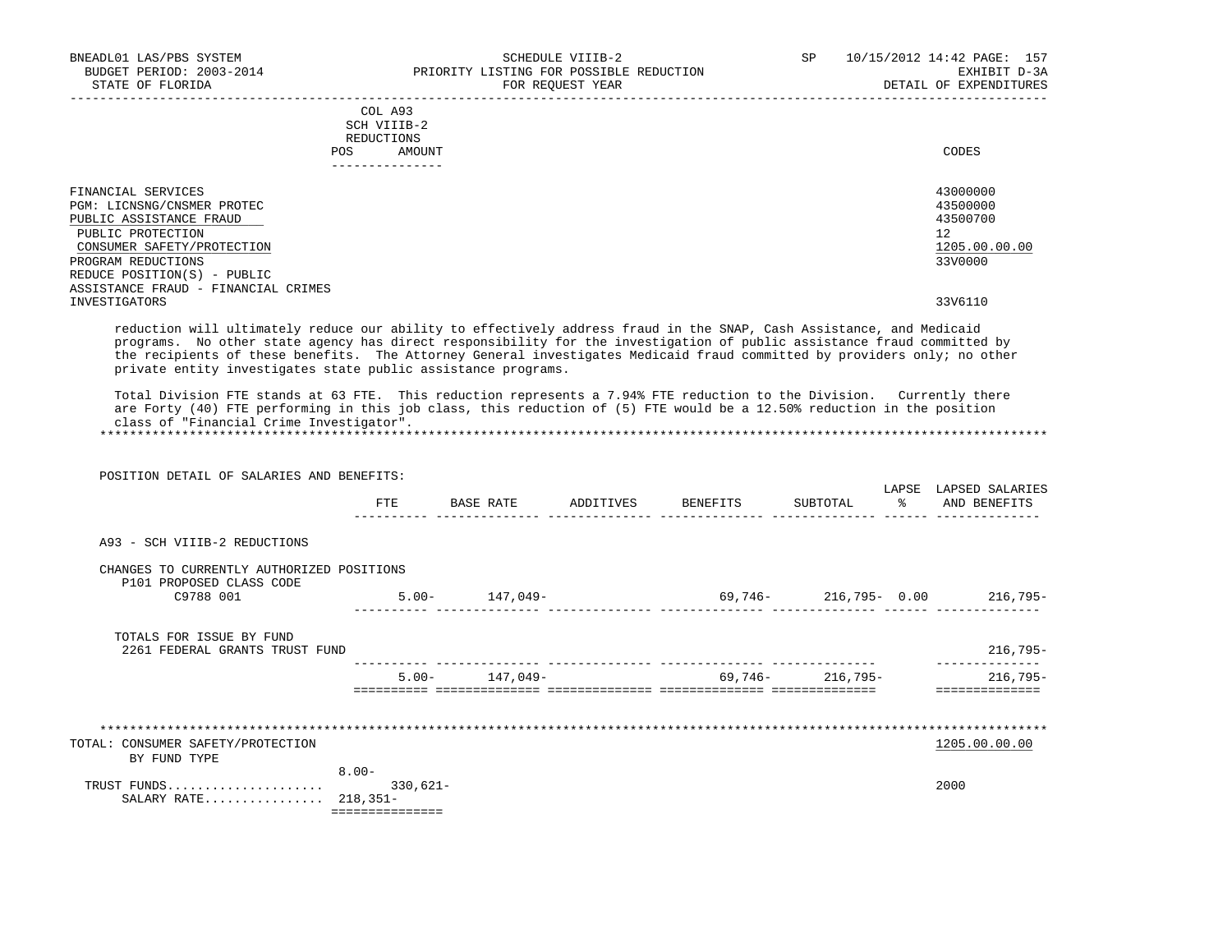| BNEADL01 LAS/PBS SYSTEM<br>BUDGET PERIOD: 2003-2014<br>STATE OF FLORIDA                                                                                                                                                                                         |                                           | SCHEDULE VIIIB-2<br>PRIORITY LISTING FOR POSSIBLE REDUCTION<br>FOR REQUEST YEAR | SP | 10/15/2012 14:42 PAGE: 158<br>EXHIBIT D-3A<br>DETAIL OF EXPENDITURES |
|-----------------------------------------------------------------------------------------------------------------------------------------------------------------------------------------------------------------------------------------------------------------|-------------------------------------------|---------------------------------------------------------------------------------|----|----------------------------------------------------------------------|
|                                                                                                                                                                                                                                                                 | COL A93<br>SCH VIIIB-2<br>REDUCTIONS      |                                                                                 |    |                                                                      |
|                                                                                                                                                                                                                                                                 | POS<br>AMOUNT<br>_______________          |                                                                                 |    | CODES                                                                |
| FINANCIAL SERVICES<br>PGM: WORKERS' COMPENSATION<br>WORKERS' COMPENSATION<br>ECONOMIC OPPORTUNITIES<br>WORKERS' COMPENSATION<br>PROGRAM REDUCTIONS<br>REDUCE POSITION(S) - DIVISION OF<br>WORKERS' COMPENSATION - BUREAU OF<br>MONITORING AND AUDIT SUPERVISORY |                                           |                                                                                 |    | 43000000<br>43600000<br>43600100<br>11<br>1102.02.00.00<br>33V0000   |
| STAFF<br>SALARY RATE<br>SALARY RATE $34.614-$                                                                                                                                                                                                                   | ===============                           |                                                                                 |    | 33V0900<br>000000                                                    |
| SALARIES AND BENEFITS                                                                                                                                                                                                                                           |                                           |                                                                                 |    | 010000                                                               |
| WORKERS' COMP ADMIN TF                                                                                                                                                                                                                                          | $1.00 -$<br>$49.231 -$<br>=============== |                                                                                 |    | 2795                                                                 |
| SPECIAL CATEGORIES<br>TR/DMS/HR SVCS/STW CONTRCT                                                                                                                                                                                                                |                                           |                                                                                 |    | 100000<br>107040                                                     |
| WORKERS' COMP ADMIN TF                                                                                                                                                                                                                                          | $356 -$                                   |                                                                                 |    | 2795                                                                 |
| TOTAL: REDUCE POSITION(S) - DIVISION OF<br>WORKERS' COMPENSATION - BUREAU OF<br>MONITORING AND AUDIT SUPERVISORY<br><b>STAFF</b><br>TOTAL POSITIONS 1.00-<br>TOTAL ISSUE<br>TOTAL SALARY RATE 34,614-                                                           | ===============<br>$49,587-$              |                                                                                 |    | 33V0900                                                              |
|                                                                                                                                                                                                                                                                 |                                           |                                                                                 |    |                                                                      |
| AGENCY ISSUE NARRATIVE:                                                                                                                                                                                                                                         |                                           |                                                                                 |    |                                                                      |

SCH VIIIB-2 NARR 13-14 NARRATIVE: IT COMPONENT? NO PRIORITY #034

 Issue Title: Reduce Position(s) - Division of Workers' Compensation - Bureau of Monitoring and Audit - Supervisory Staff Reference to Long-Range Program Plan: Goal 2 - The department will protect the health, safety and welfare of the public.

 The Bureau of Monitoring and Audit within the Division of Workers' Compensation, was started in the early 1980's. One of the program areas is the penalty program responsible for handling penalty assessments, payments and disputes for non-compliant medical bills. Eliminating one middle management position from the penalty program will require the unit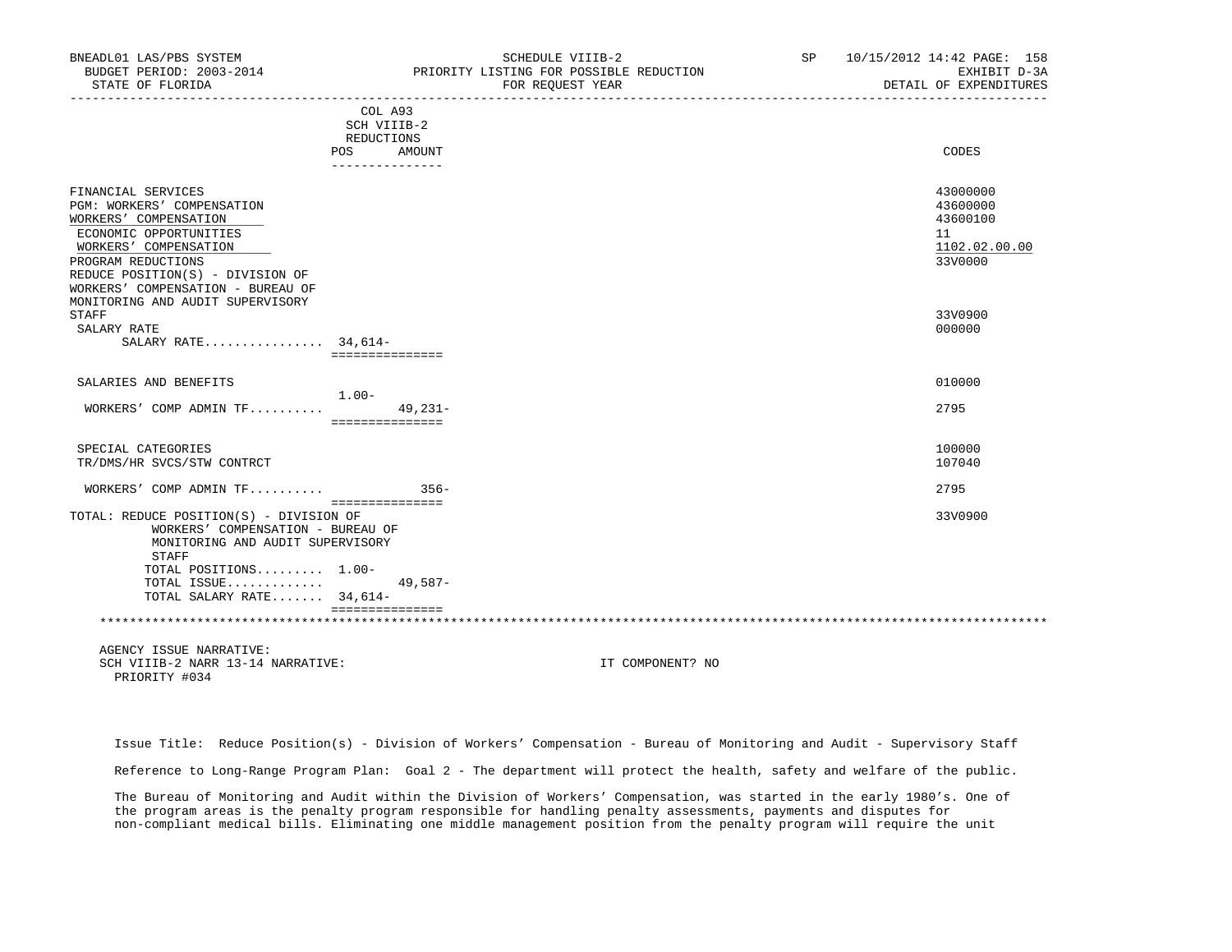POSITION DETAIL OF SALARIES AND BENEFITS:

-----------------------------------------------------------------------------------------------------------------------------------

|            | _______________ |       |
|------------|-----------------|-------|
| POS        | AMOUNT          | CODES |
| REDUCTIONS |                 |       |
|            | SCH VIIIB-2     |       |
|            | COL A93         |       |

| FINANCIAL SERVICES                | 43000000      |
|-----------------------------------|---------------|
| PGM: WORKERS' COMPENSATION        | 43600000      |
| WORKERS' COMPENSATION             | 43600100      |
| ECONOMIC OPPORTUNITIES            | ⊥⊥            |
| WORKERS' COMPENSATION             | 1102.02.00.00 |
| PROGRAM REDUCTIONS                | 33V0000       |
| REDUCE POSITION(S) - DIVISION OF  |               |
| WORKERS' COMPENSATION - BUREAU OF |               |
| MONITORING AND AUDIT SUPERVISORY  |               |
| STAFF                             | 33V0900       |
|                                   |               |

 manager to supervise four (4) additional FTE's and remaining staff to absorb additional workload. During FY 2011-12, the Bureau reviewed 92,519 claims files for accuracy and timeliness. Of the claims files reviewed, 6,057 were evaluated on audit which included a review of 3,855 First Reports of Injury or Illness forms, 1,409 Notices of Denial, and 5,622 Claim Cost Reports resulting in \$393,200 penalties assessed on audit. During FY 2011-2012, 3,827,951 medical bills were evaluated for compliance in timely disposition and filing resulting in \$1,940,910 penalties assessed for non-compliance. There will be no direct impact to Floridians; there are no other public or private entities who handle functions and the revenue impact is negligible.

 The Division currently has 301 FTE, with 52 in the Bureau of Monitoring and Audit including 10 positions devoted to the penalty functions. Elimination of one (1) FTE is a 2% reduction of the overall Bureau. This would be a 10% reduction of the Penalty section resulting in the unit manager supervising four (4) additional staff members and the remaining penalty section staff absorbing additional non-supervisory workload. The total of savings will be (49,587): (49,231) in salaries & benefits; and (356) in HR.

 For FY 2012-13, the Division of Workers' Compensation saw a reduction of \$1.7 million in overall budget and 20 FTE; one (1) FTE was reduced from this Bureau, however, none of the reductions were from this specific program area. Legislation also transferred to DWC a new program for the FY 2012-13, with 5 FTE and 350,000 in additional appropriation. \*\*\*\*\*\*\*\*\*\*\*\*\*\*\*\*\*\*\*\*\*\*\*\*\*\*\*\*\*\*\*\*\*\*\*\*\*\*\*\*\*\*\*\*\*\*\*\*\*\*\*\*\*\*\*\*\*\*\*\*\*\*\*\*\*\*\*\*\*\*\*\*\*\*\*\*\*\*\*\*\*\*\*\*\*\*\*\*\*\*\*\*\*\*\*\*\*\*\*\*\*\*\*\*\*\*\*\*\*\*\*\*\*\*\*\*\*\*\*\*\*\*\*\*\*\*\*

| PUSIIIUN DEIAIL UP SALARIES AND BENEPIIS:                             |          |           |           |          |                 | LAPSE | LAPSED SALARIES |
|-----------------------------------------------------------------------|----------|-----------|-----------|----------|-----------------|-------|-----------------|
|                                                                       | FTE      | BASE RATE | ADDITIVES | BENEFITS | SUBTOTAL        | °     | AND BENEFITS    |
| A93 - SCH VIIIB-2 REDUCTIONS                                          |          |           |           |          |                 |       |                 |
| CHANGES TO CURRENTLY AUTHORIZED POSITIONS<br>P101 PROPOSED CLASS CODE |          |           |           |          |                 |       |                 |
| C8789 001                                                             | $1.00 -$ | 34,614-   |           | 14,617-  | $49,231 - 0.00$ |       | $49.231 -$      |
|                                                                       |          |           |           |          |                 |       |                 |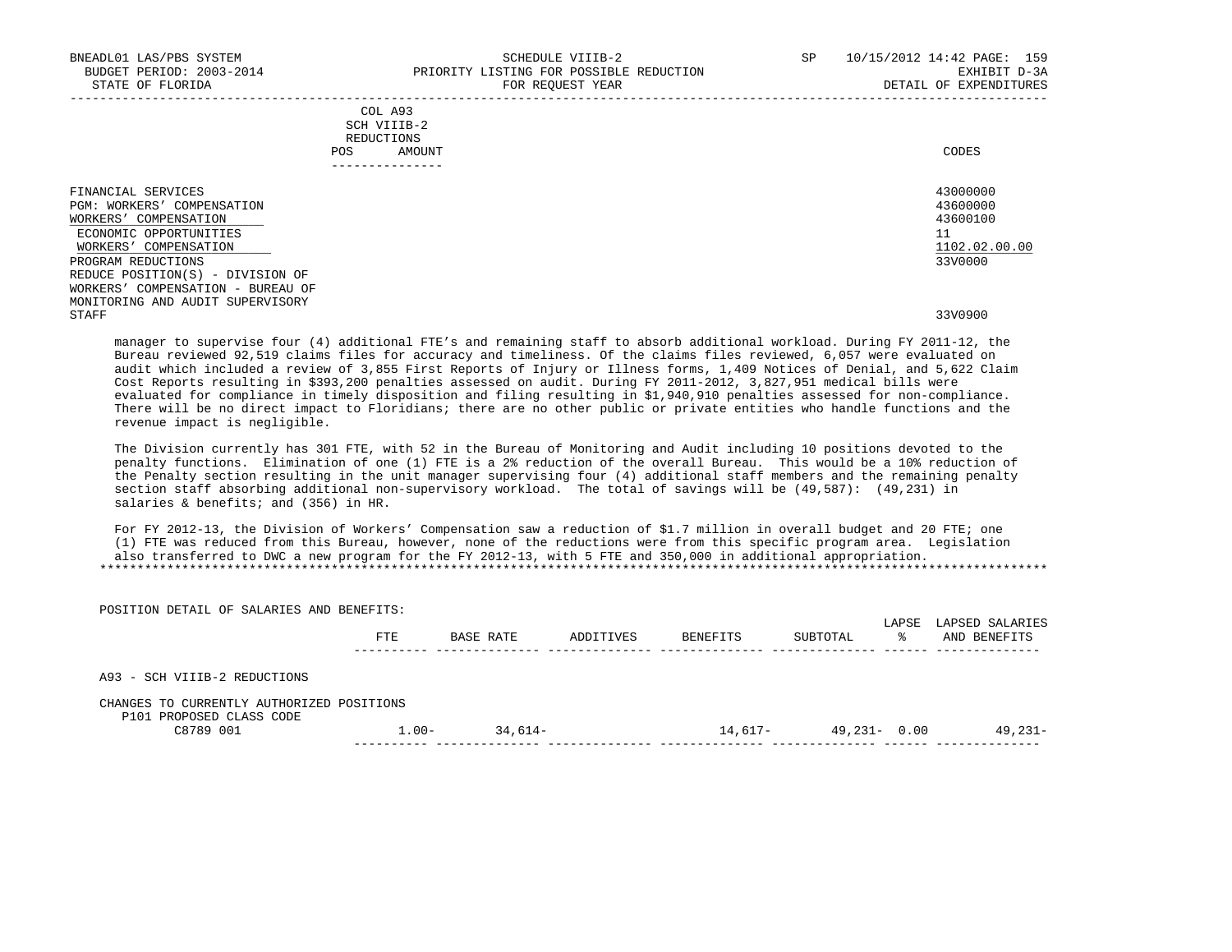| BNEADL01 LAS/PBS SYSTEM<br>BUDGET PERIOD: 2003-2014<br>STATE OF FLORIDA                                                                                                                                                                                         |            |                               |                   | SCHEDULE VIIIB-2<br>PRIORITY LISTING FOR POSSIBLE REDUCTION<br>FOR REQUEST YEAR |                                  |                  | SP 10/15/2012 14:42 PAGE: 160<br>EXHIBIT D-3A<br>DETAIL OF EXPENDITURES |
|-----------------------------------------------------------------------------------------------------------------------------------------------------------------------------------------------------------------------------------------------------------------|------------|-------------------------------|-------------------|---------------------------------------------------------------------------------|----------------------------------|------------------|-------------------------------------------------------------------------|
|                                                                                                                                                                                                                                                                 | REDUCTIONS | COL A93<br>SCH VIIIB-2        |                   |                                                                                 |                                  |                  |                                                                         |
|                                                                                                                                                                                                                                                                 |            | POS AMOUNT<br>_______________ |                   |                                                                                 |                                  |                  | CODES                                                                   |
| FINANCIAL SERVICES<br>PGM: WORKERS' COMPENSATION<br>WORKERS' COMPENSATION<br>ECONOMIC OPPORTUNITIES<br>WORKERS' COMPENSATION<br>PROGRAM REDUCTIONS<br>REDUCE POSITION(S) - DIVISION OF<br>WORKERS' COMPENSATION - BUREAU OF<br>MONITORING AND AUDIT SUPERVISORY |            |                               |                   |                                                                                 |                                  |                  | 43000000<br>43600000<br>43600100<br>11<br>1102.02.00.00<br>33V0000      |
| <b>STAFF</b>                                                                                                                                                                                                                                                    |            |                               |                   |                                                                                 |                                  |                  | 33V0900                                                                 |
| POSITION DETAIL OF SALARIES AND BENEFITS:                                                                                                                                                                                                                       |            |                               |                   |                                                                                 |                                  |                  | LAPSE LAPSED SALARIES                                                   |
|                                                                                                                                                                                                                                                                 |            |                               |                   |                                                                                 | FTE BASE RATE ADDITIVES BENEFITS | SUBTOTAL         | % AND BENEFITS                                                          |
| A93 - SCH VIIIB-2 REDUCTIONS                                                                                                                                                                                                                                    |            |                               |                   |                                                                                 |                                  |                  |                                                                         |
| CHANGES TO CURRENTLY AUTHORIZED POSITIONS                                                                                                                                                                                                                       |            |                               |                   |                                                                                 |                                  |                  |                                                                         |
| TOTALS FOR ISSUE BY FUND<br>2795 WORKERS' COMP ADMIN TF                                                                                                                                                                                                         |            |                               |                   |                                                                                 |                                  |                  | $49,231-$                                                               |
|                                                                                                                                                                                                                                                                 |            |                               | $1.00 - 34.614 -$ |                                                                                 |                                  | $14,617 49,231-$ | --------------<br>$49.231 -$<br>==============                          |
|                                                                                                                                                                                                                                                                 |            |                               |                   |                                                                                 |                                  |                  |                                                                         |
| REDUCE POSITION(S) - DIVISION OF<br>WORKERS' COMPENSATION - BUREAU OF<br>FINANCIAL ACCOUNTABILITY<br>SALARY RATE<br>SALARY RATE 22,736-                                                                                                                         |            | ===============               |                   |                                                                                 |                                  |                  | 33V0910<br>000000                                                       |
| SALARIES AND BENEFITS                                                                                                                                                                                                                                           |            |                               |                   |                                                                                 |                                  |                  | 010000                                                                  |
| WORKERS' COMP ADMIN TF                                                                                                                                                                                                                                          | $1.00 -$   | 35,829-<br>________________   |                   |                                                                                 |                                  |                  | 2795                                                                    |
| SPECIAL CATEGORIES<br>TR/DMS/HR SVCS/STW CONTRCT                                                                                                                                                                                                                |            |                               |                   |                                                                                 |                                  |                  | 100000<br>107040                                                        |
| WORKERS' COMP ADMIN TF                                                                                                                                                                                                                                          |            | $356 -$<br>----------------   |                   |                                                                                 |                                  |                  | 2795                                                                    |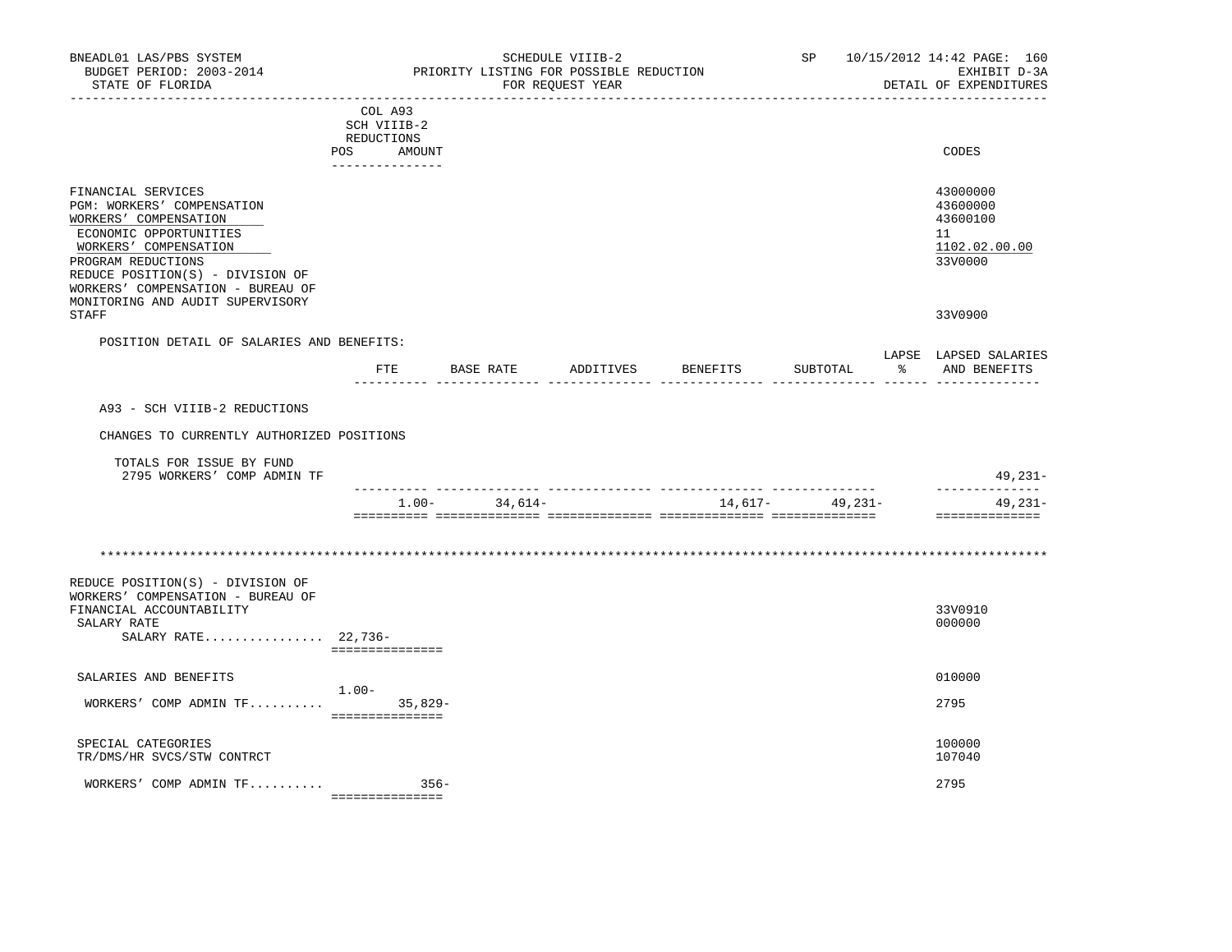| BNEADL01 LAS/PBS SYSTEM<br>BUDGET PERIOD: 2003-2014<br>STATE OF FLORIDA                                                                                                                                                            | SCHEDULE VIIIB-2<br>PRIORITY LISTING FOR POSSIBLE REDUCTION<br>FOR REOUEST YEAR<br>_____________________________ | SP <sub>2</sub> | 10/15/2012 14:42 PAGE: 161<br>EXHIBIT D-3A<br>DETAIL OF EXPENDITURES |
|------------------------------------------------------------------------------------------------------------------------------------------------------------------------------------------------------------------------------------|------------------------------------------------------------------------------------------------------------------|-----------------|----------------------------------------------------------------------|
| POS                                                                                                                                                                                                                                | COL A93<br>SCH VIIIB-2<br>REDUCTIONS<br>AMOUNT<br>---------------                                                |                 | CODES                                                                |
| FINANCIAL SERVICES<br><b>PGM: WORKERS' COMPENSATION</b><br>WORKERS' COMPENSATION<br>ECONOMIC OPPORTUNITIES<br>WORKERS' COMPENSATION<br>PROGRAM REDUCTIONS<br>REDUCE POSITION(S) - DIVISION OF<br>WORKERS' COMPENSATION - BUREAU OF |                                                                                                                  |                 | 43000000<br>43600000<br>43600100<br>11<br>1102.02.00.00<br>33V0000   |
| FINANCIAL ACCOUNTABILITY                                                                                                                                                                                                           |                                                                                                                  |                 | 33V0910                                                              |
| TOTAL: REDUCE POSITION(S) - DIVISION OF<br>WORKERS' COMPENSATION - BUREAU OF<br>FINANCIAL ACCOUNTABILITY<br>TOTAL POSITIONS 1.00-<br>TOTAL ISSUE                                                                                   | $36, 185 -$                                                                                                      |                 | 33V0910                                                              |
| TOTAL SALARY RATE 22,736-                                                                                                                                                                                                          |                                                                                                                  |                 |                                                                      |
|                                                                                                                                                                                                                                    |                                                                                                                  |                 |                                                                      |
| $\ldots$                                                                                                                                                                                                                           |                                                                                                                  |                 |                                                                      |

 AGENCY ISSUE NARRATIVE: SCH VIIIB-2 NARR 13-14 NARRATIVE: IT COMPONENT? NO PRIORITY #035

Issue Title: Reduce Position(s) - Division of Workers' Compensation - Bureau of Financial Accountability

Reference to Long-Range Program Plan: Goal 2 - The department will protect the health, safety and welfare of the public.

 The Financial Accountability section was created in 2006 and was part of the Bureau of Compliance before being transferred to the newly created Bureau of Financial Accountability in September 2012. One of the responsibilities of the staff of this section is to process checks and EFTs that are submitted for the Bureau of Compliance. The reduction of this position which assists with the processing of manual checks will result in remaining staff absorbing the duties of this position and may reduce the timeliness of processing payments made to the Workers' Compensation Administration Trust Fund. During FY 2011-12, staff processed 14,018 manual checks. There will be no direct impact to Floridians; there are no other public or private entities who handle functions and the revenue impact is negligible.

 The Division currently has 301 FTE, with 39 in the Bureau of Financial Accountability including eight (8) positions devoted to the Financial Accountability Section. Elimination of one (1) FTE is a 2.5% reduction of the overall Bureau. This would be a 12% reduction of the Financial Accountability Section and a 50% reduction of the two staff members that have the primary responsibility of processing paper checks. The total of savings will be (36,185): (35,829) in salaries & benefits; and (356) in HR.

 For Fiscal Year 2012-13, the Division of Workers' Compensation saw a reduction of \$1.7 million in overall budget and 20 FTE; none of the reductions were from this section. Legislation also transferred to DWC a new program for the FY 2012-13, with 5 FTE and 350,000 in additional appropriation. \*\*\*\*\*\*\*\*\*\*\*\*\*\*\*\*\*\*\*\*\*\*\*\*\*\*\*\*\*\*\*\*\*\*\*\*\*\*\*\*\*\*\*\*\*\*\*\*\*\*\*\*\*\*\*\*\*\*\*\*\*\*\*\*\*\*\*\*\*\*\*\*\*\*\*\*\*\*\*\*\*\*\*\*\*\*\*\*\*\*\*\*\*\*\*\*\*\*\*\*\*\*\*\*\*\*\*\*\*\*\*\*\*\*\*\*\*\*\*\*\*\*\*\*\*\*\*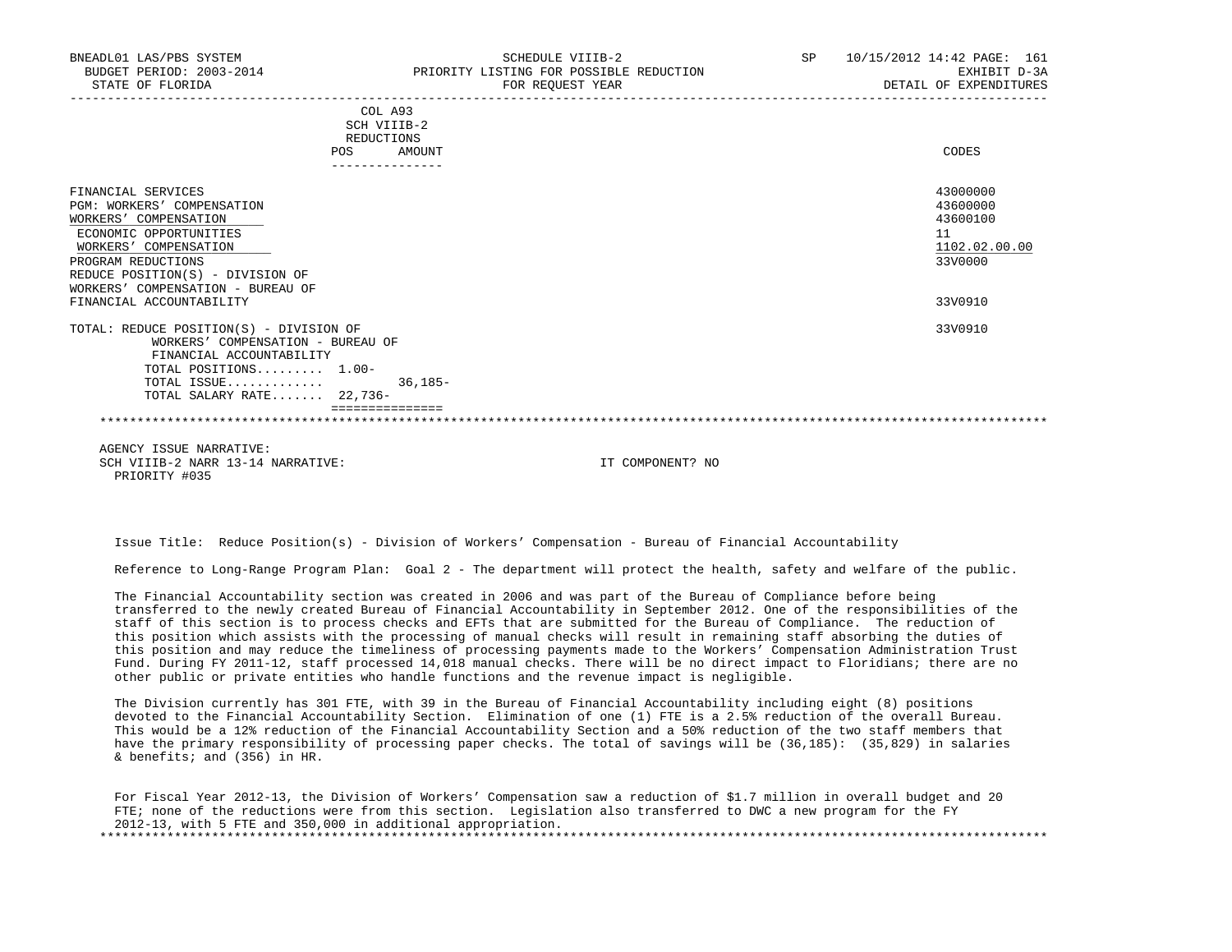| BNEADL01 LAS/PBS SYSTEM<br>BUDGET PERIOD: 2003-2014<br>STATE OF FLORIDA                                                                                                                                                                                 |                                                                       |                     | SCHEDULE VIIIB-2<br>PRIORITY LISTING FOR POSSIBLE REDUCTION<br>FOR REQUEST YEAR |                         | SP and the set of the set of the set of the set of the set of the set of the set of the set of the set of the set of the set of the set of the set of the set of the set of the set of the set of the set of the set of the se | 10/15/2012 14:42 PAGE: 162<br>EXHIBIT D-3A<br>DETAIL OF EXPENDITURES          |
|---------------------------------------------------------------------------------------------------------------------------------------------------------------------------------------------------------------------------------------------------------|-----------------------------------------------------------------------|---------------------|---------------------------------------------------------------------------------|-------------------------|--------------------------------------------------------------------------------------------------------------------------------------------------------------------------------------------------------------------------------|-------------------------------------------------------------------------------|
|                                                                                                                                                                                                                                                         | COL A93<br>SCH VIIIB-2<br>REDUCTIONS<br>POS AMOUNT<br>--------------- |                     |                                                                                 |                         |                                                                                                                                                                                                                                | CODES                                                                         |
| FINANCIAL SERVICES<br>PGM: WORKERS' COMPENSATION<br>WORKERS' COMPENSATION<br>ECONOMIC OPPORTUNITIES<br>WORKERS' COMPENSATION<br>PROGRAM REDUCTIONS<br>REDUCE POSITION(S) - DIVISION OF<br>WORKERS' COMPENSATION - BUREAU OF<br>FINANCIAL ACCOUNTABILITY |                                                                       |                     |                                                                                 |                         |                                                                                                                                                                                                                                | 43000000<br>43600000<br>43600100<br>11<br>1102.02.00.00<br>33V0000<br>33V0910 |
| POSITION DETAIL OF SALARIES AND BENEFITS:                                                                                                                                                                                                               |                                                                       |                     |                                                                                 |                         |                                                                                                                                                                                                                                |                                                                               |
|                                                                                                                                                                                                                                                         | $_{\rm FTE}$                                                          | BASE RATE           | ADDITIVES                                                                       | BENEFITS                | SUBTOTAL                                                                                                                                                                                                                       | LAPSE LAPSED SALARIES<br>% AND BENEFITS                                       |
| A93 - SCH VIIIB-2 REDUCTIONS                                                                                                                                                                                                                            |                                                                       |                     |                                                                                 |                         |                                                                                                                                                                                                                                |                                                                               |
| CHANGES TO CURRENTLY AUTHORIZED POSITIONS<br>P101 PROPOSED CLASS CODE<br>C8765 001                                                                                                                                                                      |                                                                       | $1.00 - 22,736 -$   |                                                                                 | ------------- --------- |                                                                                                                                                                                                                                | $13,093 35,829-$ 0.00 $35,829-$                                               |
| TOTALS FOR ISSUE BY FUND<br>2795 WORKERS' COMP ADMIN TF                                                                                                                                                                                                 |                                                                       |                     |                                                                                 |                         |                                                                                                                                                                                                                                | 35,829-                                                                       |
|                                                                                                                                                                                                                                                         |                                                                       | 22,736-<br>$1.00 -$ |                                                                                 |                         | $13,093 35,829-$                                                                                                                                                                                                               | --------------<br>$35,829-$<br>==============                                 |
|                                                                                                                                                                                                                                                         |                                                                       |                     |                                                                                 |                         |                                                                                                                                                                                                                                |                                                                               |
| REDUCE POSITION(S) - DIVISION OF<br>WORKERS' COMPENSATION - SPECIAL<br>DISABILITY TRUST FUND STAFFING<br>SALARY RATE<br>SALARY RATE $34,614-$                                                                                                           | ===============                                                       |                     |                                                                                 |                         |                                                                                                                                                                                                                                | 33V0920<br>000000                                                             |
| SALARIES AND BENEFITS                                                                                                                                                                                                                                   |                                                                       |                     |                                                                                 |                         |                                                                                                                                                                                                                                | 010000                                                                        |
| WORKERS'COMP SPEC DISAB TF                                                                                                                                                                                                                              | $1.00-$<br>===============                                            | 49,231-             |                                                                                 |                         |                                                                                                                                                                                                                                | 2798                                                                          |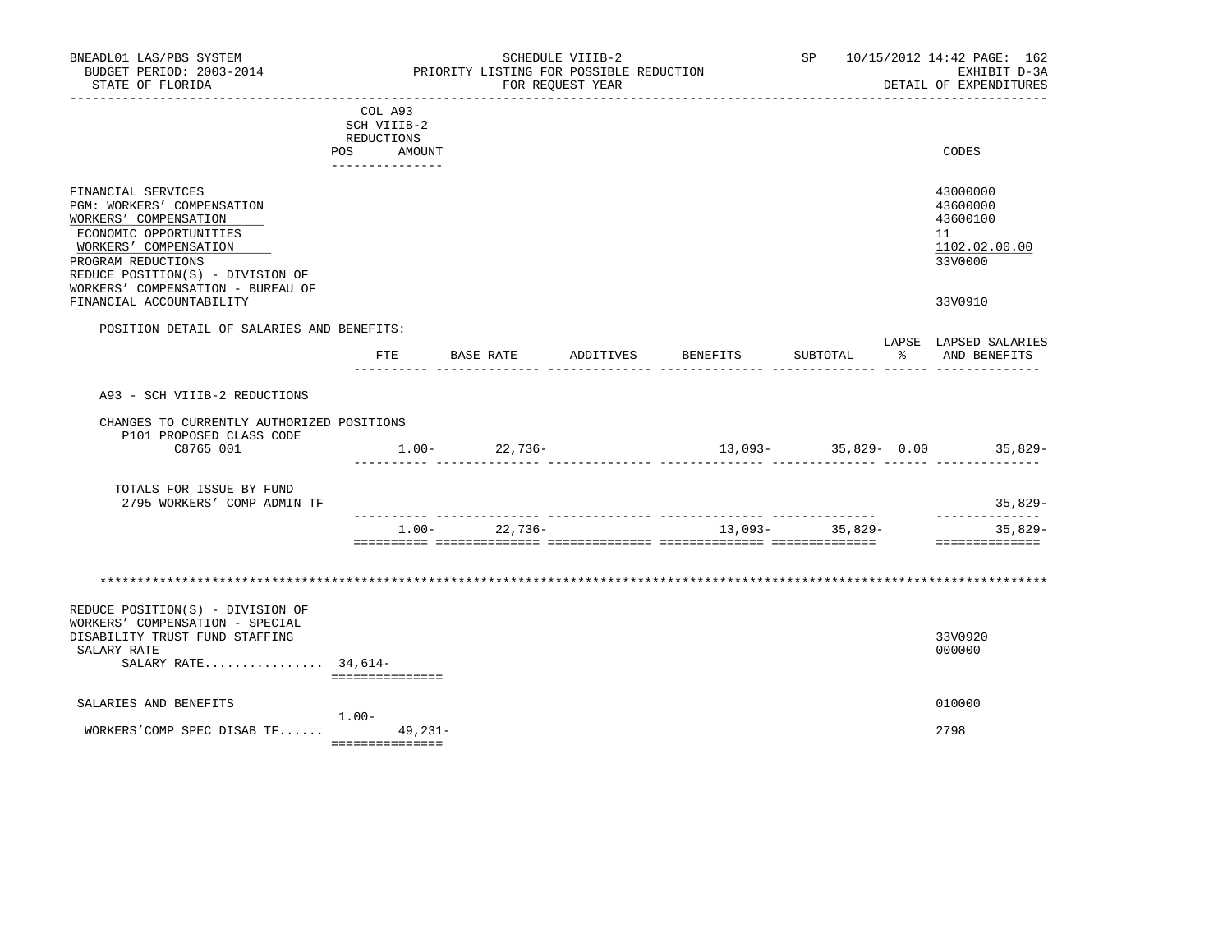|                                          | COL A93               |               |
|------------------------------------------|-----------------------|---------------|
|                                          | SCH VIIIB-2           |               |
|                                          | REDUCTIONS            |               |
| POS                                      | AMOUNT                | CODES         |
|                                          | ---------------       |               |
|                                          |                       |               |
| FINANCIAL SERVICES                       |                       | 43000000      |
| PGM: WORKERS' COMPENSATION               |                       | 43600000      |
| WORKERS' COMPENSATION                    |                       | 43600100      |
| ECONOMIC OPPORTUNITIES                   |                       | 11            |
| WORKERS' COMPENSATION                    |                       | 1102.02.00.00 |
| PROGRAM REDUCTIONS                       |                       | 33V0000       |
| REDUCE POSITION(S) - DIVISION OF         |                       |               |
| WORKERS' COMPENSATION - SPECIAL          |                       |               |
| DISABILITY TRUST FUND STAFFING           |                       | 33V0920       |
| OTHER PERSONAL SERVICES                  |                       | 030000        |
|                                          |                       |               |
| $WORKERS'$ COMP SPEC DISAB TF $16.000 -$ |                       | 2798          |
|                                          | ================      |               |
|                                          |                       |               |
| SPECIAL CATEGORIES                       |                       | 100000        |
| TR/DMS/HR SVCS/STW CONTRCT               |                       | 107040        |
| WORKERS'COMP SPEC DISAB TF               | $356 -$               | 2798          |
|                                          | <b>COSSOCOSSOCOSS</b> |               |
| TOTAL: REDUCE POSITION(S) - DIVISION OF  |                       | 33V0920       |
| WORKERS' COMPENSATION - SPECIAL          |                       |               |
| DISABILITY TRUST FUND STAFFING           |                       |               |
| TOTAL POSITIONS 1.00-                    |                       |               |
| TOTAL ISSUE                              | 65,587-               |               |
| TOTAL SALARY RATE 34,614-                |                       |               |
|                                          |                       |               |
|                                          |                       |               |
|                                          |                       |               |

 AGENCY ISSUE NARRATIVE: SCH VIIIB-2 NARR 13-14 NARRATIVE: IT COMPONENT? NO PRIORITY #036

Issue Title: Reduce position(s) - Division of Workers' Compensation - Special Disability Trust Fund

Reference to Long-Range Program Plan: Goal 2 - The department will protect the health, safety and welfare of the public.

 The Office of the Special Disability Trust Fund (SDTF) was made a part of the Bureau of Financial Accountability in September 2012. The staff of this Office works primarily in the auditing of reimbursement requests submitted to the Special Disability Trust Fund. This Trust Fund has been prospectively abolished and is in run-off. Despite a reduction in the number of requests being received annually, the current staff members maintain a full and steady workload. The reduction of one (1) FTE position and one (1) part time OPS position would create a considerable deceleration in the rate at which requests are audited and reimbursements ultimately paid. During FY 2011-12, 4,195 SDTF requests were audited and 1,567 were paid. There will be no direct impact to Floridians; there are no other public or private entities who handle functions and there will be no revenue impact.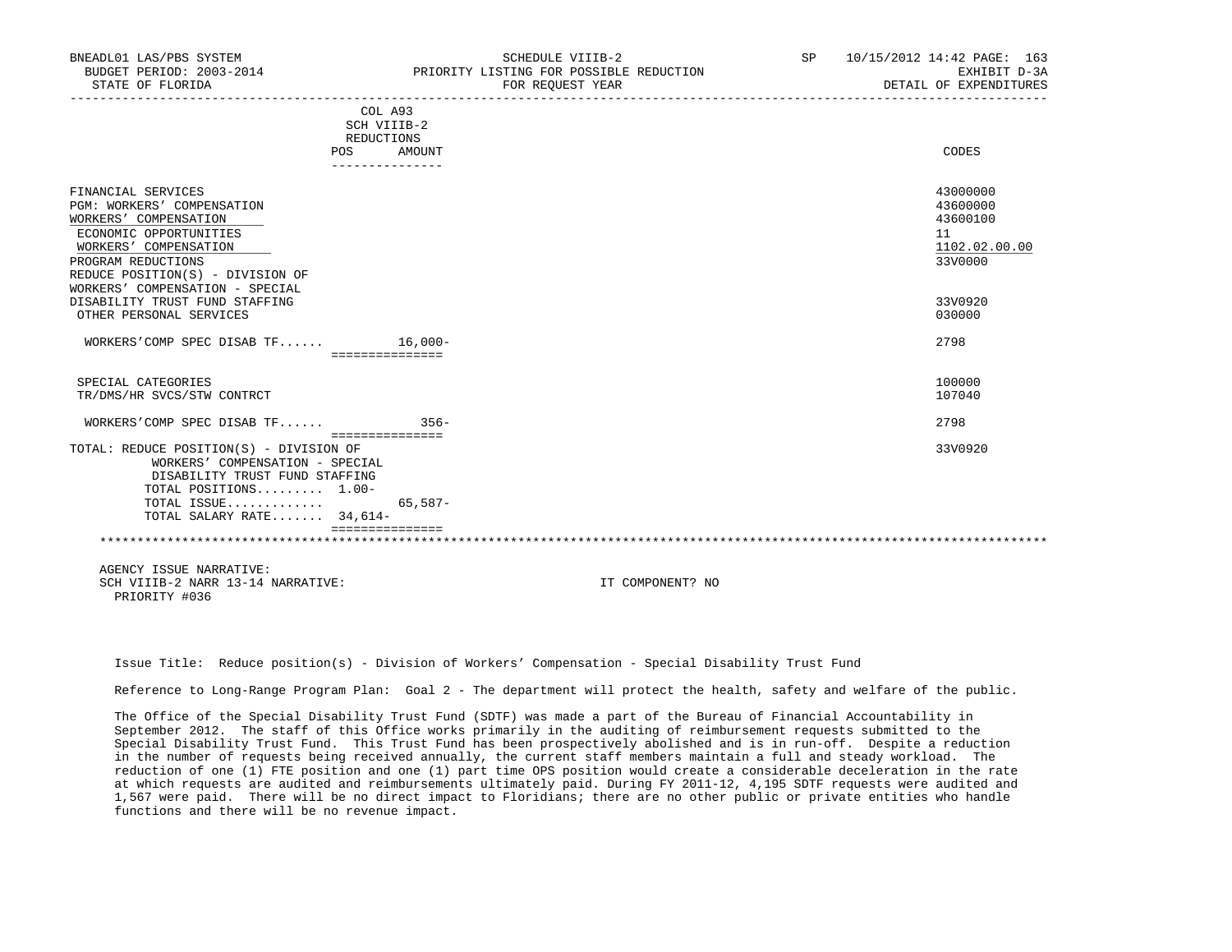| BNEADL01 LAS/PBS SYSTEM<br>BUDGET PERIOD: 2003-2014<br>STATE OF FLORIDA                                                                                                                |                          |                                  | SCHEDULE VIIIB-2<br>PRIORITY LISTING FOR POSSIBLE REDUCTION<br>FOR REQUEST YEAR | <b>SP</b> | 10/15/2012 14:42 PAGE: 164<br>EXHIBIT D-3A<br>DETAIL OF EXPENDITURES |
|----------------------------------------------------------------------------------------------------------------------------------------------------------------------------------------|--------------------------|----------------------------------|---------------------------------------------------------------------------------|-----------|----------------------------------------------------------------------|
|                                                                                                                                                                                        | REDUCTIONS<br><b>POS</b> | COL A93<br>SCH VIIIB-2<br>AMOUNT |                                                                                 |           | CODES                                                                |
| FINANCIAL SERVICES<br>PGM: WORKERS' COMPENSATION<br>WORKERS' COMPENSATION<br>ECONOMIC OPPORTUNITIES<br>WORKERS' COMPENSATION<br>PROGRAM REDUCTIONS<br>REDUCE POSITION(S) - DIVISION OF |                          | ---------------                  |                                                                                 |           | 43000000<br>43600000<br>43600100<br>11<br>1102.02.00.00<br>33V0000   |
| WORKERS' COMPENSATION - SPECIAL<br>DISABILITY TRUST FUND STAFFING                                                                                                                      |                          |                                  |                                                                                 |           | 33V0920                                                              |
| The Division currently has 301 FTE, with 39 in the Bureau of Financial Accountability and seven (7) FTE devoted to the                                                                 |                          |                                  |                                                                                 |           |                                                                      |

 auditing of Special Disability Trust Fund requests. Elimination of one (1) FTE is a 2.5% reduction of the overall Bureau. This would be a 14% reduction in FTE that audit requests resulting in an average of 559 audits that would not get processed each year, or that would be added to the workload of existing staff. The reduction in OPS would equate to one (1) part time OPS position and would be based on an average estimated savings. This OPS reduction is 91% of the OPS budget of this program and would result in an average of 280 audits that would not get processed each year, or that would be shifted to existing staff. The total savings will be(65,587): (49,231) in salaries & benefits; (16,000) in OPS; and (356) in HR.

 For Fiscal Year 2012-13, the Division of Workers' Compensation (DWC) saw a reduction of \$1.7 million in overall budget and 20 FTE; one (1) reduction was from this section; however, none was from this specific program. Legislation also transferred to DWC a new program for the FY 2012-13, with 5 FTE and 350,000 in additional appropriation. \*\*\*\*\*\*\*\*\*\*\*\*\*\*\*\*\*\*\*\*\*\*\*\*\*\*\*\*\*\*\*\*\*\*\*\*\*\*\*\*\*\*\*\*\*\*\*\*\*\*\*\*\*\*\*\*\*\*\*\*\*\*\*\*\*\*\*\*\*\*\*\*\*\*\*\*\*\*\*\*\*\*\*\*\*\*\*\*\*\*\*\*\*\*\*\*\*\*\*\*\*\*\*\*\*\*\*\*\*\*\*\*\*\*\*\*\*\*\*\*\*\*\*\*\*\*\*

| POSITION DETAIL OF SALARIES AND BENEFITS: |         |                   |           |          | LAPSE                | LAPSED SALARIES |
|-------------------------------------------|---------|-------------------|-----------|----------|----------------------|-----------------|
|                                           | FTE     | BASE RATE         | ADDITIVES | BENEFITS | SUBTOTAL<br>$\sim$ 8 | AND BENEFITS    |
| A93 - SCH VIIIB-2 REDUCTIONS              |         |                   |           |          |                      |                 |
| CHANGES TO CURRENTLY AUTHORIZED POSITIONS |         |                   |           |          |                      |                 |
| P101 PROPOSED CLASS CODE<br>C7890 001     | $1.00-$ | 34,614-           |           |          | 14,617- 49,231- 0.00 | 49,231-         |
| TOTALS FOR ISSUE BY FUND                  |         |                   |           |          |                      |                 |
| 2798 WORKERS'COMP SPEC DISAB TF           |         |                   |           |          |                      | $49,231-$       |
|                                           |         | $1.00 - 34.614 -$ |           |          | $14,617-$ 49,231-    | $49,231-$       |
|                                           |         |                   |           |          |                      |                 |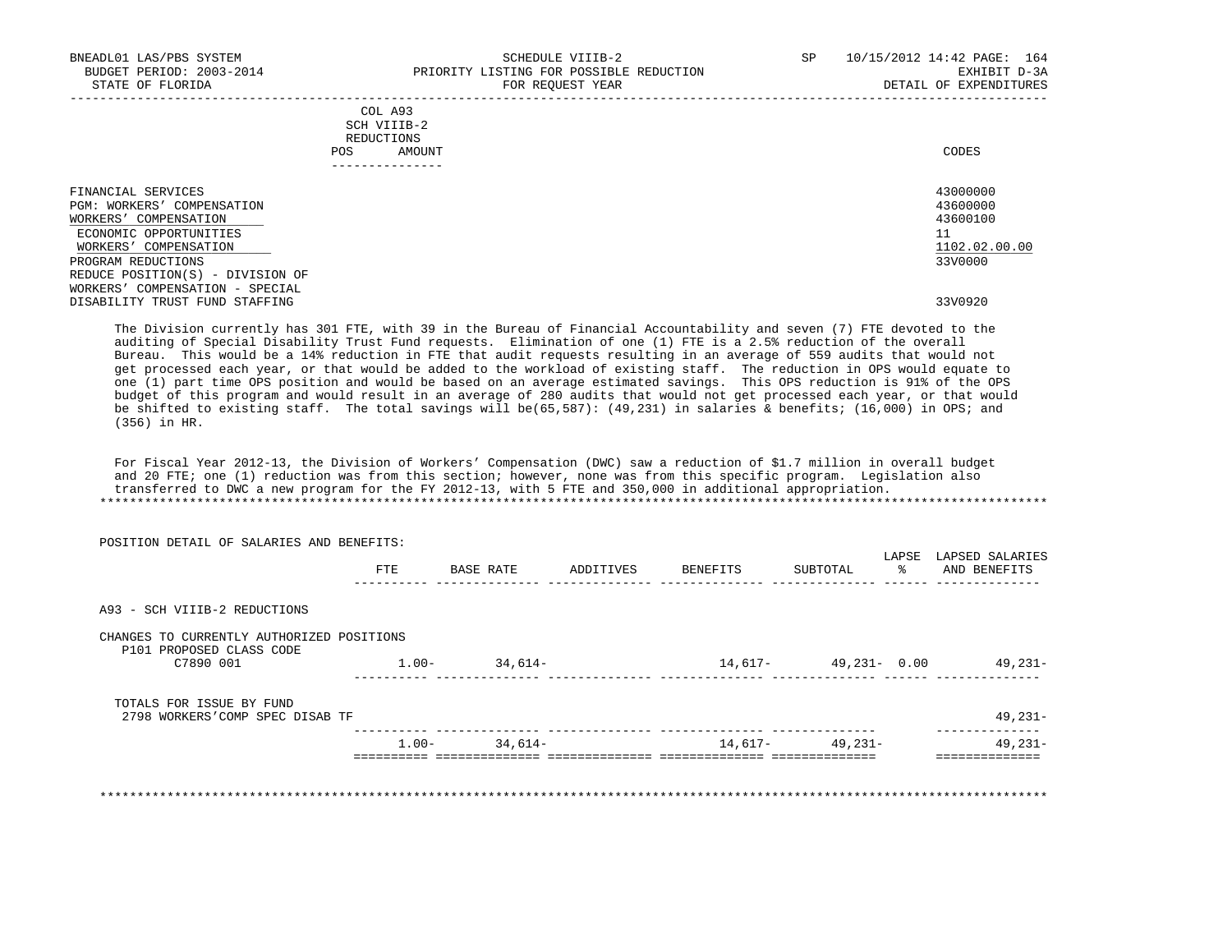| BNEADL01 LAS/PBS SYSTEM<br>BUDGET PERIOD: 2003-2014<br>STATE OF FLORIDA                                                                                                                                                     | SCHEDULE VIIIB-2<br>PRIORITY LISTING FOR POSSIBLE REDUCTION<br>FOR REQUEST YEAR | SP | 10/15/2012 14:42 PAGE: 165<br>EXHIBIT D-3A<br>DETAIL OF EXPENDITURES |
|-----------------------------------------------------------------------------------------------------------------------------------------------------------------------------------------------------------------------------|---------------------------------------------------------------------------------|----|----------------------------------------------------------------------|
|                                                                                                                                                                                                                             | COL A93<br>SCH VIIIB-2<br>REDUCTIONS<br>POS<br>AMOUNT<br>--------------         |    | CODES                                                                |
| FINANCIAL SERVICES<br>PGM: WORKERS' COMPENSATION<br>WORKERS' COMPENSATION<br>ECONOMIC OPPORTUNITIES<br>WORKERS' COMPENSATION<br>PROGRAM REDUCTIONS<br>REDUCE POSITION(S) - DIVISION OF<br>WORKERS' COMPENSATION - BUREAU OF |                                                                                 |    | 43000000<br>43600000<br>43600100<br>11<br>1102.02.00.00<br>33V0000   |
| COMPLIANCE - GENERAL STAFFING<br>REDUCTIONS<br>SALARY RATE<br>SALARY RATE 105,678-                                                                                                                                          | ===============                                                                 |    | 33V0940<br>000000                                                    |
| SALARIES AND BENEFITS                                                                                                                                                                                                       | $4.00 -$                                                                        |    | 010000                                                               |
| WORKERS' COMP ADMIN TF                                                                                                                                                                                                      | $159.941 -$<br>===============                                                  |    | 2795                                                                 |
| SPECIAL CATEGORIES<br>TR/DMS/HR SVCS/STW CONTRCT                                                                                                                                                                            |                                                                                 |    | 100000<br>107040                                                     |
| WORKERS' COMP ADMIN $TF$ 1. 1,424-                                                                                                                                                                                          |                                                                                 |    | 2795                                                                 |
| TOTAL: REDUCE POSITION(S) - DIVISION OF<br>WORKERS' COMPENSATION - BUREAU OF<br>COMPLIANCE - GENERAL STAFFING<br>REDUCTIONS<br>TOTAL POSITIONS 4.00-                                                                        | ===============                                                                 |    | 33V0940                                                              |
| TOTAL ISSUE $161,365-$<br>TOTAL SALARY RATE 105,678-                                                                                                                                                                        | ===============                                                                 |    |                                                                      |

 AGENCY ISSUE NARRATIVE: SCH VIIIB-2 NARR 13-14 NARRATIVE: IT COMPONENT? NO PRIORITY #037

 Issue Title: Reduce Position(s) - Division of Workers' Compensation - Bureau of Compliance - General Staffing Reductions Reference to Long-Range Program Plan: Goal 2 - The department will protect the health, safety and welfare of the public.

 The Bureau of Compliance within the Division of Workers' Compensation is responsible for ensuring that employers comply with their statutory obligations to obtain appropriate workers' compensation insurance coverage for their employees. During FY 2011-12, the Bureau of Compliance conducted 34,780 employer investigations, issued 2,140 stop-work orders,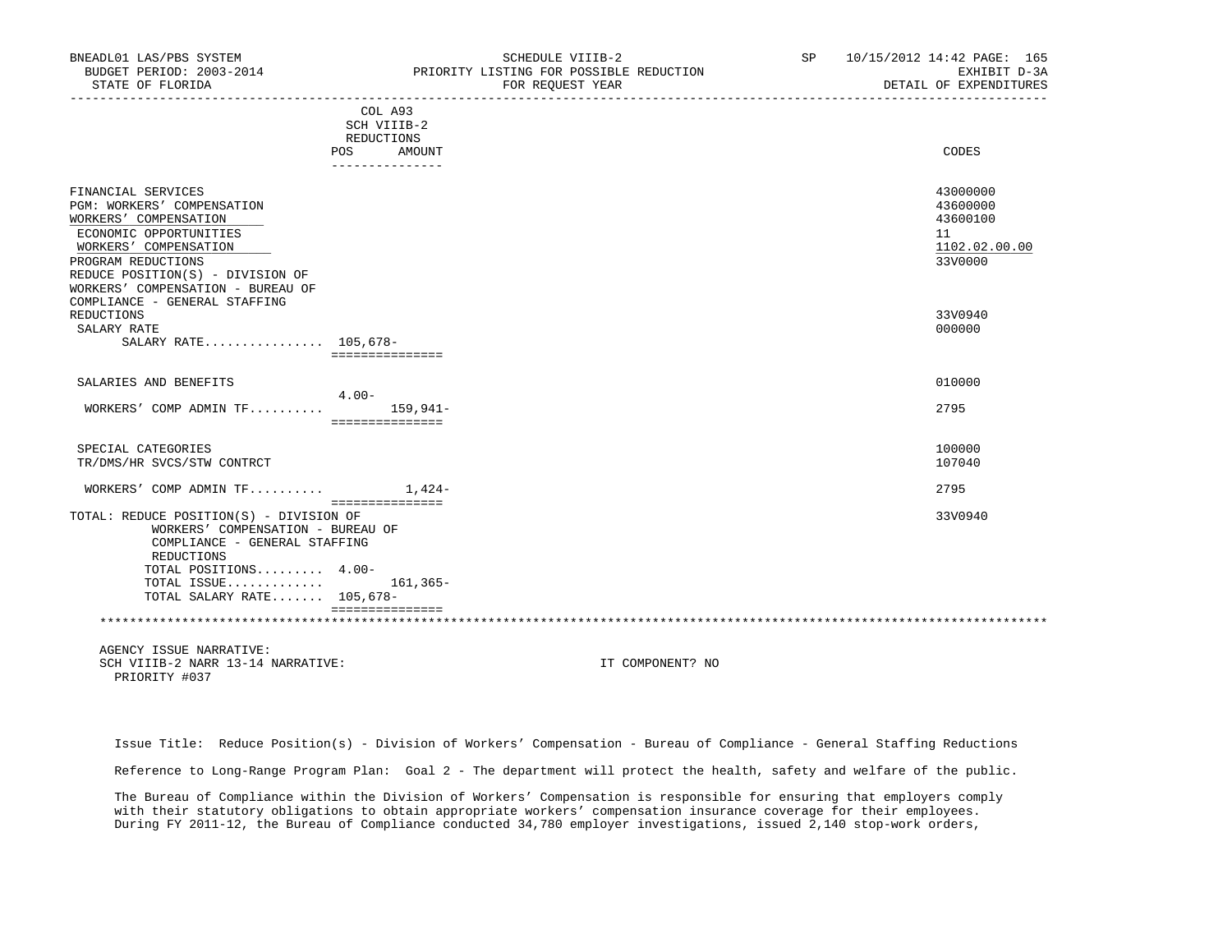|            | _______________ |       |
|------------|-----------------|-------|
| POS        | AMOUNT          | CODES |
| REDUCTIONS |                 |       |
|            | SCH VIIIB-2     |       |
|            | COL A93         |       |

| FINANCIAL SERVICES<br>PGM: WORKERS'<br>COMPENSATION<br>WORKERS' COMPENSATION<br>ECONOMIC OPPORTUNITIES<br>WORKERS' COMPENSATION<br>PROGRAM REDUCTIONS<br>REDUCE POSITION(S) - DIVISION OF<br>WORKERS' COMPENSATION - BUREAU OF | 43000000<br>43600000<br>43600100<br>11<br>1102.02.00.00<br>33V0000 |
|--------------------------------------------------------------------------------------------------------------------------------------------------------------------------------------------------------------------------------|--------------------------------------------------------------------|
| COMPLIANCE - GENERAL STAFFING<br>REDUCTIONS                                                                                                                                                                                    | 33V0940                                                            |

 received 1,941 referrals and assessed approximately \$25.7 million in penalties. This reduction of four (4) FTE's would reduce one (1) FTE in investigations, one (1) FTE in penalty audit, and two (2) FTE in exemptions. This reduction would result in: remaining staff absorbing the duties of these positions; reduced productivity in the number of investigations conducted; the reduced timeliness of the penalty audit process for employers, and a reduction in the timeliness of processing exemptions.

 The Division anticipates a dramatic increase in the number of exemption applications in future years due to a new law effective July 1, 2013, that allows non-construction limited liability company members to file for an exemption. The direct impact to Floridians is uncertain but could result in a reduction of the compliance level of employers that are required to secure workers' compensation coverage for their employees. The division collected approximately \$10.1 million in penalties during FY 2011-12. This amount would be impacted if the amount of stop-work orders issued and penalties assessed were reduced as a result of the FTE reduction. There are no other public or private entities that perform the statutory duties of investigators as outlined in Chapter 440, Florida Statutes.

 The Division currently has 301 FTE, with 131 in the Bureau of Compliance and 125 positions devoted to the investigator, penalty audit and exemption functions. Elimination of four (4) positions will result in a 3% reduction of the overall Bureau. These reductions would result in a decrease of approximately 696 employer investigations conducted each year and an increase in the geographic territory assigned to remaining investigators. Reductions would shift additional penalty audit and exemption workloads to remaining staff resulting in a decrease in the timeliness of processing exemptions and penalty audits. The total of savings would be (161,365): (159,940) in salaries & benefits; and (1,424) in HR.

 For FY 2012-13, the Division of Workers' Compensation saw a reduction of \$1.7 million in overall budget and 20 FTE, which included 9 from this Bureau. Legislation also transferred to DWC a new program for the FY 2012-13, with 5 FTE and 350,000 in additional appropriation. \*\*\*\*\*\*\*\*\*\*\*\*\*\*\*\*\*\*\*\*\*\*\*\*\*\*\*\*\*\*\*\*\*\*\*\*\*\*\*\*\*\*\*\*\*\*\*\*\*\*\*\*\*\*\*\*\*\*\*\*\*\*\*\*\*\*\*\*\*\*\*\*\*\*\*\*\*\*\*\*\*\*\*\*\*\*\*\*\*\*\*\*\*\*\*\*\*\*\*\*\*\*\*\*\*\*\*\*\*\*\*\*\*\*\*\*\*\*\*\*\*\*\*\*\*\*\*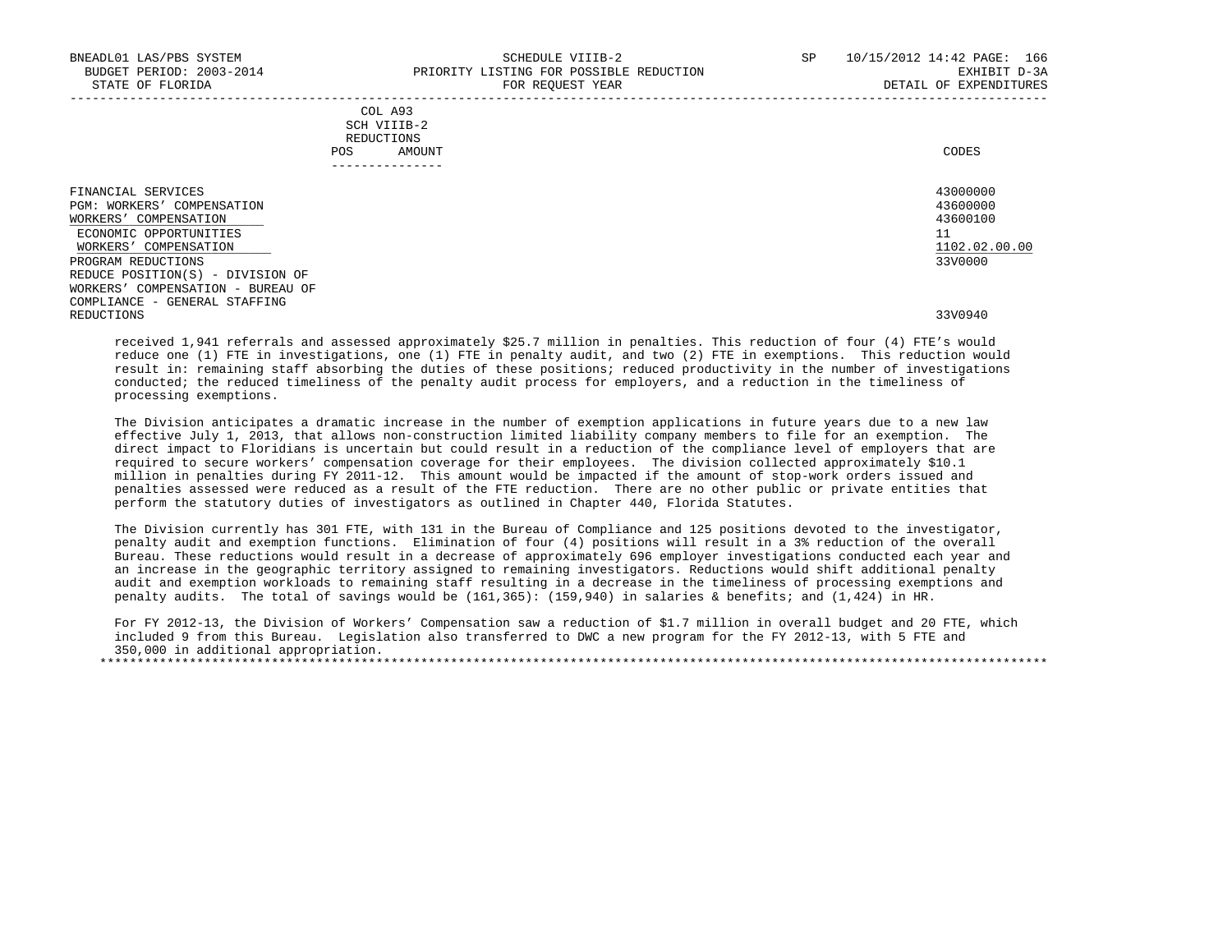| BNEADL01 LAS/PBS SYSTEM<br>BUDGET PERIOD: 2003-2014<br>STATE OF FLORIDA                                                                                                                                                     |                                                                |           |                              | SCHEDULE VIIIB-2<br>PRIORITY LISTING FOR POSSIBLE REDUCTION<br>FOR REOUEST YEAR |           |                |                   | SP 10/15/2012 14:42 PAGE: 167<br>EXHIBIT D-3A<br>DETAIL OF EXPENDITURES    |
|-----------------------------------------------------------------------------------------------------------------------------------------------------------------------------------------------------------------------------|----------------------------------------------------------------|-----------|------------------------------|---------------------------------------------------------------------------------|-----------|----------------|-------------------|----------------------------------------------------------------------------|
| ------------------                                                                                                                                                                                                          | COL A93<br>SCH VIIIB-2<br>REDUCTIONS<br>POS<br>--------------- | AMOUNT    |                              |                                                                                 |           |                |                   | CODES                                                                      |
| FINANCIAL SERVICES<br>PGM: WORKERS' COMPENSATION<br>WORKERS' COMPENSATION<br>ECONOMIC OPPORTUNITIES<br>WORKERS' COMPENSATION<br>PROGRAM REDUCTIONS<br>REDUCE POSITION(S) - DIVISION OF<br>WORKERS' COMPENSATION - BUREAU OF |                                                                |           |                              |                                                                                 |           |                |                   | 43000000<br>43600000<br>43600100<br>11<br>1102.02.00.00<br>33V0000         |
| COMPLIANCE - GENERAL STAFFING<br>REDUCTIONS                                                                                                                                                                                 |                                                                |           |                              |                                                                                 |           |                |                   | 33V0940                                                                    |
| POSITION DETAIL OF SALARIES AND BENEFITS:                                                                                                                                                                                   | FTE                                                            |           | BASE RATE<br>-------- ------ | ADDITIVES BENEFITS                                                              | _____ ___ | ----- -------- | SUBTOTAL          | LAPSE LAPSED SALARIES<br>% AND BENEFITS<br>_______ ______ ________________ |
| A93 - SCH VIIIB-2 REDUCTIONS                                                                                                                                                                                                |                                                                |           |                              |                                                                                 |           |                |                   |                                                                            |
| CHANGES TO CURRENTLY AUTHORIZED POSITIONS                                                                                                                                                                                   |                                                                |           |                              |                                                                                 |           |                |                   |                                                                            |
| P101 PROPOSED CLASS CODE<br>C7687 001                                                                                                                                                                                       |                                                                |           | $4.00 - 105,678 -$           |                                                                                 |           |                |                   | 54, 263 - 159, 941 - 0.00 159, 941 -                                       |
| TOTALS FOR ISSUE BY FUND<br>2795 WORKERS' COMP ADMIN TF                                                                                                                                                                     |                                                                |           |                              |                                                                                 |           |                |                   | 159,941-<br>--------------                                                 |
|                                                                                                                                                                                                                             |                                                                | $4.00 -$  | 105,678-                     |                                                                                 |           |                | $54,263-159,941-$ | $159,941-$<br>==============                                               |
|                                                                                                                                                                                                                             |                                                                |           |                              |                                                                                 |           |                |                   |                                                                            |
|                                                                                                                                                                                                                             |                                                                |           |                              |                                                                                 |           |                |                   |                                                                            |
| REDUCE POSITION(S) - DIVISION OF<br>WORKERS' COMPENSATION - BUREAU OF<br>COMPLIANCE - FIELD INVESTIGATORS<br>SALARY RATE<br>SALARY RATE 60,205-                                                                             |                                                                |           |                              |                                                                                 |           |                |                   | 33V0950<br>000000                                                          |
|                                                                                                                                                                                                                             | ===============                                                |           |                              |                                                                                 |           |                |                   |                                                                            |
| SALARIES AND BENEFITS                                                                                                                                                                                                       | $2.00-$                                                        |           |                              |                                                                                 |           |                |                   | 010000                                                                     |
| WORKERS' COMP ADMIN TF                                                                                                                                                                                                      | ===============                                                | $88,282-$ |                              |                                                                                 |           |                |                   | 2795                                                                       |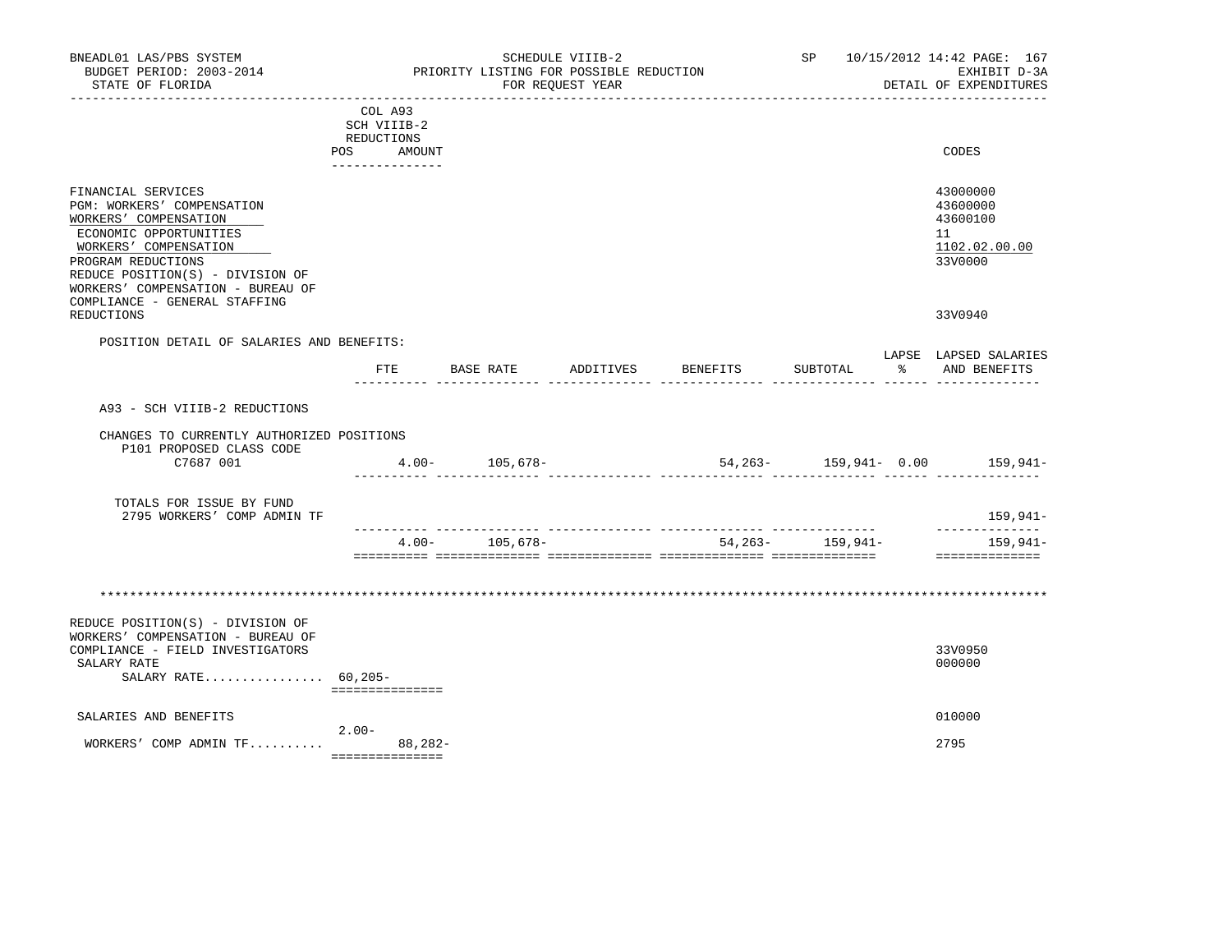| BNEADL01 LAS/PBS SYSTEM<br>BUDGET PERIOD: 2003-2014<br>STATE OF FLORIDA                                                      | SCHEDULE VIIIB-2<br>PRIORITY LISTING FOR POSSIBLE REDUCTION<br>FOR REOUEST YEAR | SP | 10/15/2012 14:42 PAGE: 168<br>EXHIBIT D-3A<br>DETAIL OF EXPENDITURES |
|------------------------------------------------------------------------------------------------------------------------------|---------------------------------------------------------------------------------|----|----------------------------------------------------------------------|
|                                                                                                                              | COL A93<br>SCH VIIIB-2<br>REDUCTIONS<br>AMOUNT<br><b>POS</b>                    |    | CODES                                                                |
| FINANCIAL SERVICES<br>PGM: WORKERS' COMPENSATION<br>WORKERS' COMPENSATION<br>ECONOMIC OPPORTUNITIES<br>WORKERS' COMPENSATION |                                                                                 |    | 43000000<br>43600000<br>43600100<br>1102.02.00.00<br>-------         |

 PROGRAM REDUCTIONS 33V0000 REDUCE POSITION(S) - DIVISION OF WORKERS' COMPENSATION - BUREAU OF COMPLIANCE – FIELD INVESTIGATORS<br>SPECIAL CATEGORIES 100000 SPECIAL CATEGORIES 100000 100000 100000 100000 100000 100000 100000 100000 100000 100000 100000 100000 100000<br>TR/DMS/HR\_SVCS/STW\_CONTRCT TR/DMS/HR SVCS/STW CONTRCT

 WORKERS' COMP ADMIN TF.......... 712- 2795 =============== TOTAL: REDUCE POSITION(S) - DIVISION OF 33V0950 WORKERS' COMPENSATION - BUREAU OF COMPLIANCE - FIELD INVESTIGATORS TOTAL POSITIONS......... 2.00-

 TOTAL ISSUE............. 88,994- TOTAL SALARY RATE....... 60,205- =============== \*\*\*\*\*\*\*\*\*\*\*\*\*\*\*\*\*\*\*\*\*\*\*\*\*\*\*\*\*\*\*\*\*\*\*\*\*\*\*\*\*\*\*\*\*\*\*\*\*\*\*\*\*\*\*\*\*\*\*\*\*\*\*\*\*\*\*\*\*\*\*\*\*\*\*\*\*\*\*\*\*\*\*\*\*\*\*\*\*\*\*\*\*\*\*\*\*\*\*\*\*\*\*\*\*\*\*\*\*\*\*\*\*\*\*\*\*\*\*\*\*\*\*\*\*\*\*

 AGENCY ISSUE NARRATIVE: SCH VIIIB-2 NARR 13-14 NARRATIVE: IT COMPONENT? NO PRIORITY #040

Issue Title: Reduce Position(s) - Division of Workers' Compensation - Bureau of Compliance - Field Investigators

Reference to Long-Range Program Plan: Goal 2 - The department will protect the health, safety and welfare of the public.

 The Bureau of Compliance within the Division of Workers' Compensation is responsible for ensuring that employers comply with their statutory obligations to secure appropriate workers' compensation insurance coverage for their employees. This program was started in the 1970's. During FY 2011-2012, the Bureau of Compliance conducted 34,780 employer investigations, issued 2,140 stop-work orders, received 1,941 referrals and assessed approximately \$25.7 million in penalties. The reduction of two (2) FTE in the Investigations Section would reduce the number of employer investigations conducted and require remaining Investigators to cover larger geographical areas of the state. The direct impact to Floridians is uncertain but could result in a reduction of the compliance level of employers that are required to secure workers' compensation coverage for their employees. The division collected approximately \$10.1 million in penalties during FY 2011-12. This amount would be impacted if the amount of stop-work orders issued and penalties assessed were reduced as a result of the FTE reduction. There are no other public or private entities that perform the statutory duties of investigators as outlined in Chapter 440, Florida Statutes.

 The Division currently has 301 FTE, with 131 in the Bureau of Compliance and 72 positions devoted to the field investigations. Elimination of two (2) FTE is a 1.5% reduction of the overall Bureau. This would be a 3% reduction of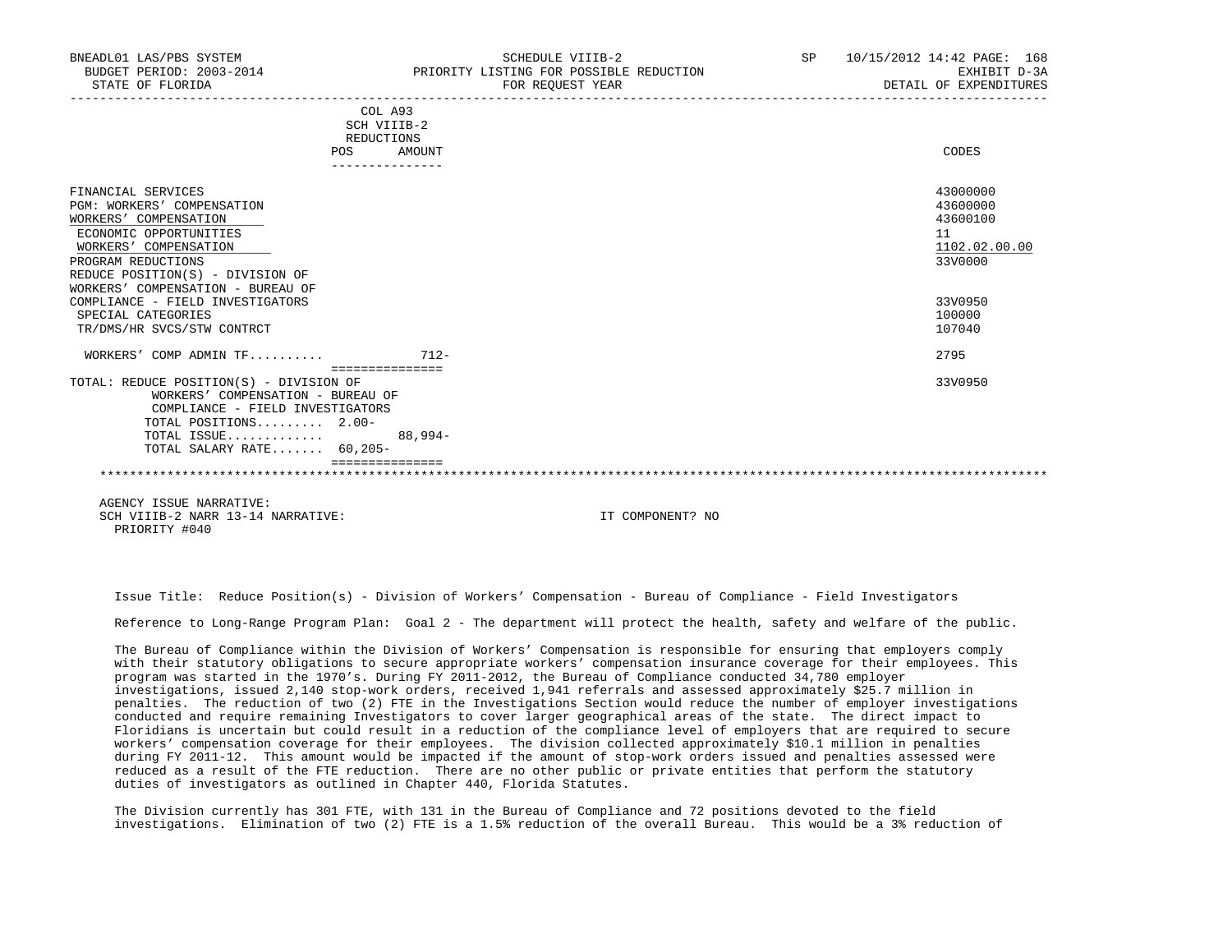| BUDGET PERIOD: 2003-2014                                                                                                                                                                                                                                                                                                                                                                                                                                             |                           | PRIORITY LISTING FOR POSSIBLE REDUCTION |                  |                     |               | EXHIBIT D-3A                  |
|----------------------------------------------------------------------------------------------------------------------------------------------------------------------------------------------------------------------------------------------------------------------------------------------------------------------------------------------------------------------------------------------------------------------------------------------------------------------|---------------------------|-----------------------------------------|------------------|---------------------|---------------|-------------------------------|
| STATE OF FLORIDA                                                                                                                                                                                                                                                                                                                                                                                                                                                     |                           |                                         | FOR REQUEST YEAR |                     |               | DETAIL OF EXPENDITURES        |
|                                                                                                                                                                                                                                                                                                                                                                                                                                                                      | COL A93                   |                                         |                  |                     |               |                               |
|                                                                                                                                                                                                                                                                                                                                                                                                                                                                      | SCH VIIIB-2<br>REDUCTIONS |                                         |                  |                     |               |                               |
|                                                                                                                                                                                                                                                                                                                                                                                                                                                                      | POS AMOUNT                |                                         |                  |                     |               | CODES                         |
|                                                                                                                                                                                                                                                                                                                                                                                                                                                                      | ---------------           |                                         |                  |                     |               |                               |
|                                                                                                                                                                                                                                                                                                                                                                                                                                                                      |                           |                                         |                  |                     |               |                               |
| FINANCIAL SERVICES                                                                                                                                                                                                                                                                                                                                                                                                                                                   |                           |                                         |                  |                     |               | 43000000                      |
| PGM: WORKERS' COMPENSATION<br>WORKERS' COMPENSATION                                                                                                                                                                                                                                                                                                                                                                                                                  |                           |                                         |                  |                     |               | 43600000<br>43600100          |
| ECONOMIC OPPORTUNITIES                                                                                                                                                                                                                                                                                                                                                                                                                                               |                           |                                         |                  |                     |               | 11                            |
| WORKERS' COMPENSATION                                                                                                                                                                                                                                                                                                                                                                                                                                                |                           |                                         |                  |                     |               | 1102.02.00.00                 |
| PROGRAM REDUCTIONS                                                                                                                                                                                                                                                                                                                                                                                                                                                   |                           |                                         |                  |                     |               | 33V0000                       |
| REDUCE POSITION(S) - DIVISION OF                                                                                                                                                                                                                                                                                                                                                                                                                                     |                           |                                         |                  |                     |               |                               |
| WORKERS' COMPENSATION - BUREAU OF                                                                                                                                                                                                                                                                                                                                                                                                                                    |                           |                                         |                  |                     |               |                               |
| COMPLIANCE - FIELD INVESTIGATORS                                                                                                                                                                                                                                                                                                                                                                                                                                     |                           |                                         |                  |                     |               | 33V0950                       |
| and an increase in the geographic territory assigned to remaining investigators. The total savings will be (88,994):<br>(88,282) in salaries & benefits; and (712) in HR.<br>For FY 2012-13, the Division of Workers' Compensation saw a reduction of \$1.7 million in overall budget and 20 FTE, which<br>included 9 from this Bureau. Legislation also transferred to DWC a new program for the FY 2012-13, with 5 FTE and<br>350,000 in additional appropriation. |                           |                                         |                  |                     |               |                               |
| POSITION DETAIL OF SALARIES AND BENEFITS:                                                                                                                                                                                                                                                                                                                                                                                                                            |                           |                                         |                  |                     |               | LAPSE LAPSED SALARIES         |
|                                                                                                                                                                                                                                                                                                                                                                                                                                                                      | ETE                       |                                         |                  |                     | $\frac{1}{6}$ | AND BENEFITS                  |
| A93 - SCH VIIIB-2 REDUCTIONS                                                                                                                                                                                                                                                                                                                                                                                                                                         |                           |                                         |                  |                     |               |                               |
| CHANGES TO CURRENTLY AUTHORIZED POSITIONS                                                                                                                                                                                                                                                                                                                                                                                                                            |                           |                                         |                  |                     |               |                               |
| P101 PROPOSED CLASS CODE<br>C9234 001                                                                                                                                                                                                                                                                                                                                                                                                                                |                           | $2.00 - 60,205 -$                       |                  |                     |               | 28,077- 88,282- 0.00 88,282-  |
| TOTALS FOR ISSUE BY FUND                                                                                                                                                                                                                                                                                                                                                                                                                                             |                           |                                         |                  |                     |               |                               |
| 2795 WORKERS' COMP ADMIN TF                                                                                                                                                                                                                                                                                                                                                                                                                                          |                           |                                         |                  |                     |               | $88,282-$                     |
|                                                                                                                                                                                                                                                                                                                                                                                                                                                                      |                           | $2.00 - 60,205 -$                       |                  | $28,077 - 88,282 -$ |               | ________________<br>$88,282-$ |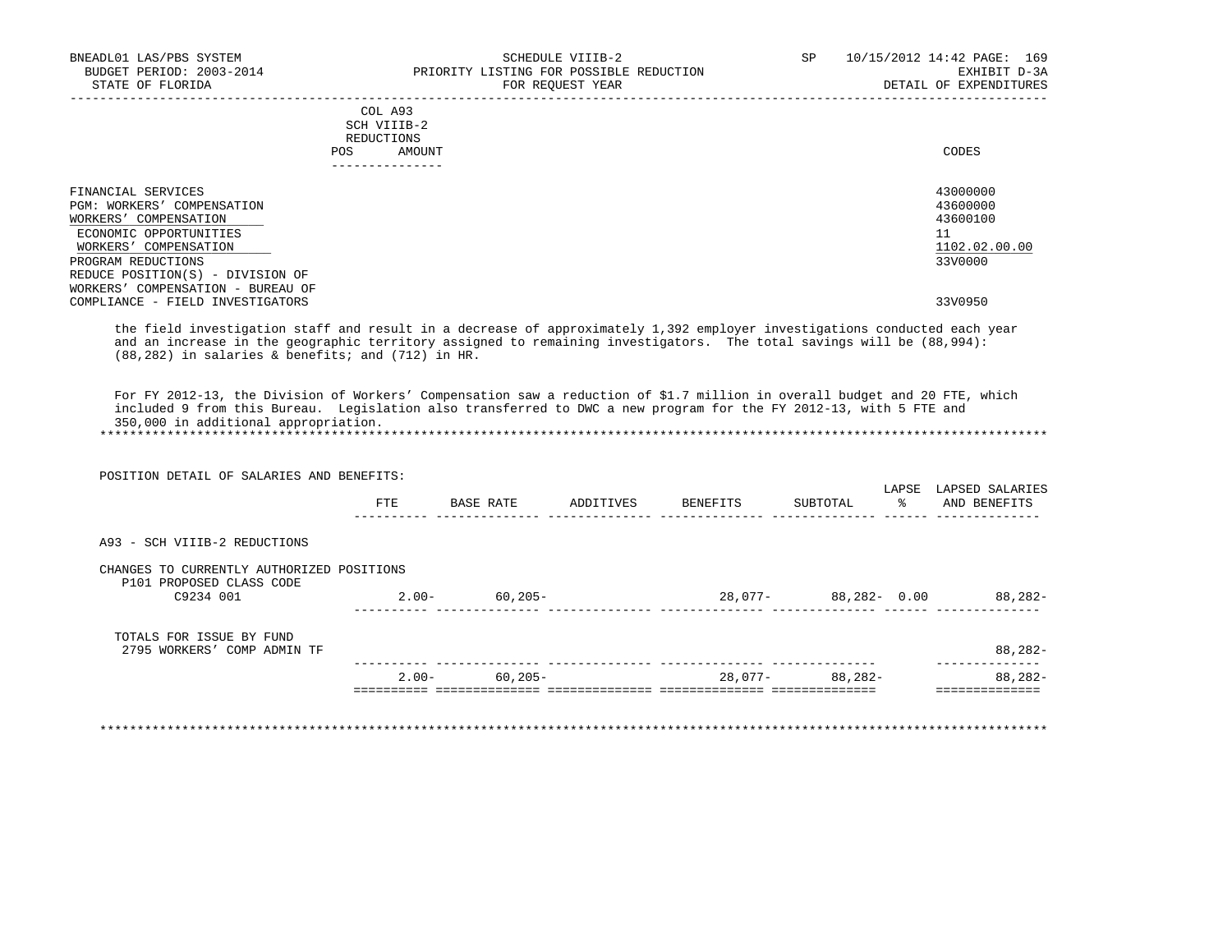| BNEADL01 LAS/PBS SYSTEM<br>BUDGET PERIOD: 2003-2014<br>STATE OF FLORIDA |                                  | SCHEDULE VIIIB-2<br>PRIORITY LISTING FOR POSSIBLE REDUCTION<br>FOR REQUEST YEAR | SP | 10/15/2012 14:42 PAGE: 170<br>EXHIBIT D-3A<br>DETAIL OF EXPENDITURES |
|-------------------------------------------------------------------------|----------------------------------|---------------------------------------------------------------------------------|----|----------------------------------------------------------------------|
|                                                                         | COL A93<br>SCH VIIIB-2           | ____________________________________                                            |    |                                                                      |
|                                                                         | REDUCTIONS                       |                                                                                 |    |                                                                      |
|                                                                         | POS<br>AMOUNT<br>_______________ |                                                                                 |    | CODES                                                                |
| FINANCIAL SERVICES                                                      |                                  |                                                                                 |    | 43000000                                                             |
| PGM: WORKERS' COMPENSATION                                              |                                  |                                                                                 |    | 43600000                                                             |
| WORKERS' COMPENSATION                                                   |                                  |                                                                                 |    | 43600100                                                             |
| ECONOMIC OPPORTUNITIES                                                  |                                  |                                                                                 |    | 11                                                                   |
| WORKERS' COMPENSATION                                                   |                                  |                                                                                 |    | 1102.02.00.00                                                        |
| PROGRAM REDUCTIONS<br>REDUCE POSITION(S) - DIVISION OF                  |                                  |                                                                                 |    | 33V0000                                                              |
| WORKERS' COMPENSATION - EMPLOYEE                                        |                                  |                                                                                 |    |                                                                      |
| ASSISTANCE AND OMBUDSMAN PROGRAM                                        |                                  |                                                                                 |    | 33V0960                                                              |
| SALARY RATE                                                             |                                  |                                                                                 |    | 000000                                                               |
| SALARY RATE 52,840-                                                     |                                  |                                                                                 |    |                                                                      |
|                                                                         | ===============                  |                                                                                 |    |                                                                      |
| SALARIES AND BENEFITS                                                   |                                  |                                                                                 |    | 010000                                                               |
|                                                                         | $2.00 -$                         |                                                                                 |    |                                                                      |
| WORKERS' COMP ADMIN TF 79,971-                                          |                                  |                                                                                 |    | 2795                                                                 |
|                                                                         | ===============                  |                                                                                 |    |                                                                      |
| SPECIAL CATEGORIES                                                      |                                  |                                                                                 |    | 100000                                                               |
| TR/DMS/HR SVCS/STW CONTRCT                                              |                                  |                                                                                 |    | 107040                                                               |
|                                                                         |                                  |                                                                                 |    |                                                                      |
| WORKERS' COMP ADMIN TF                                                  | $712 -$                          |                                                                                 |    | 2795                                                                 |
| TOTAL: REDUCE POSITION(S) - DIVISION OF                                 | seesseesseesses                  |                                                                                 |    | 33V0960                                                              |
| WORKERS' COMPENSATION - EMPLOYEE                                        |                                  |                                                                                 |    |                                                                      |
| ASSISTANCE AND OMBUDSMAN PROGRAM                                        |                                  |                                                                                 |    |                                                                      |
| TOTAL POSITIONS 2.00-                                                   |                                  |                                                                                 |    |                                                                      |
| TOTAL ISSUE                                                             | $80,683-$                        |                                                                                 |    |                                                                      |
| TOTAL SALARY RATE 52,840-                                               |                                  |                                                                                 |    |                                                                      |
|                                                                         | ================                 |                                                                                 |    |                                                                      |
|                                                                         |                                  |                                                                                 |    |                                                                      |
| AGENCY ISSUE NARRATIVE:                                                 |                                  |                                                                                 |    |                                                                      |
| SCH VIIIB-2 NARR 13-14 NARRATIVE:                                       |                                  | IT COMPONENT? NO                                                                |    |                                                                      |

PRIORITY #038

 Issue Title: Reduce Position(s) - Division of Workers' Compensation - Bureau of Employee Assistance and Ombudsman Office Reference to Long-Range Program Plan: Goal 2 - The department will protect the health, safety and welfare of the public.

 The Bureau of Employee Assistance and Ombudsman Office (EAO) within the Division of Workers' Compensation is responsible for providing assistance to injured workers regarding their rights and responsibilities under the Florida Workers' Compensation Law, assisting system participants in fulfilling their statutory responsibilities and resolving disputes without undue expense, costly litigation or delay in provision of benefits. This program was started in 1994. During FY 2011-12, the EAO received 56,842 calls from injured workers on the helpline; contacted 32,270 injured workers with lost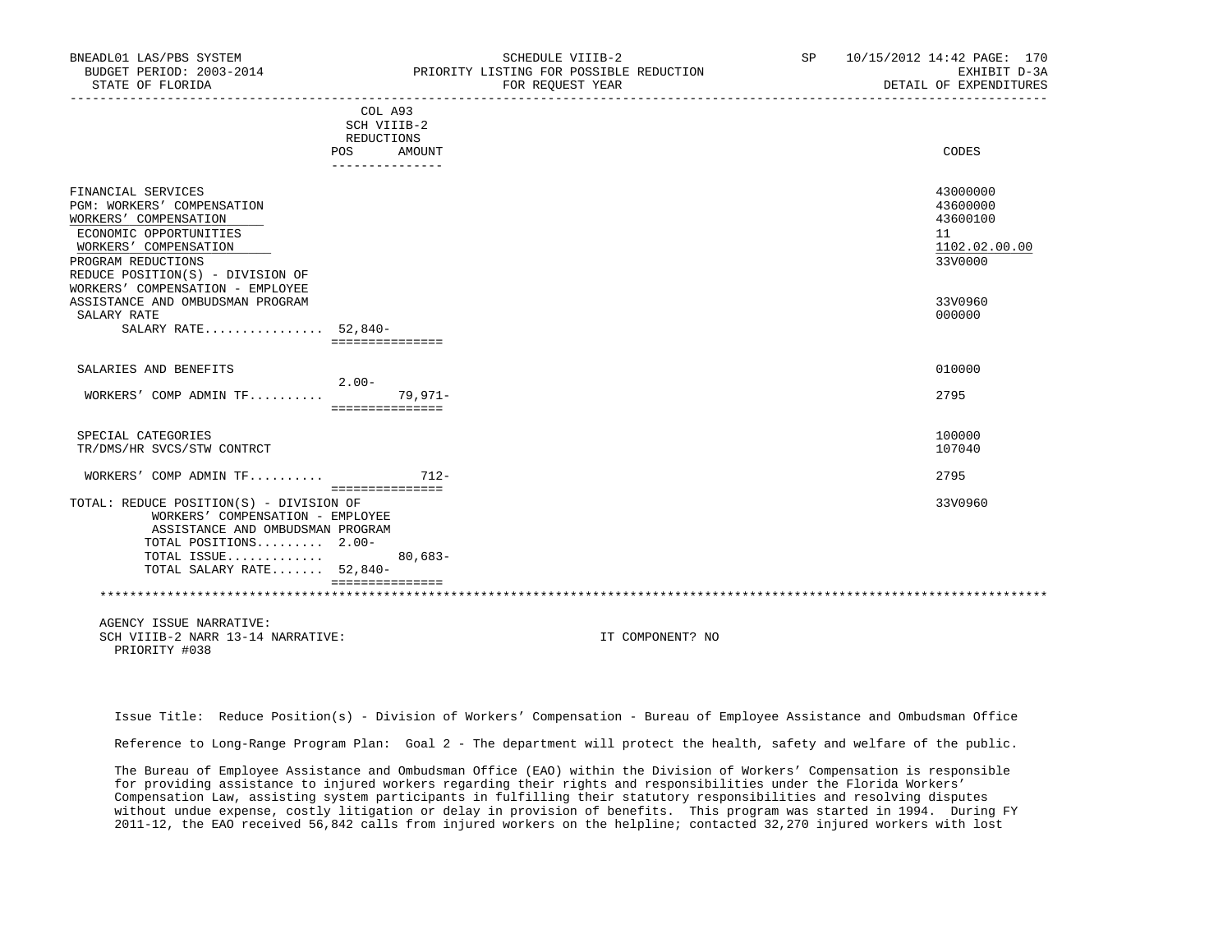|     | COL A93                                                                                                                        |       |
|-----|--------------------------------------------------------------------------------------------------------------------------------|-------|
|     | SCH VIIIB-2<br>the contract of the contract of the contract of the contract of the contract of the contract of the contract of |       |
|     | REDUCTIONS                                                                                                                     |       |
| POS | AMOUNT                                                                                                                         | CODES |
|     |                                                                                                                                |       |

| ______________                   |               |
|----------------------------------|---------------|
| FINANCIAL SERVICES               | 43000000      |
| PGM: WORKERS' COMPENSATION       | 43600000      |
| WORKERS' COMPENSATION            | 43600100      |
| ECONOMIC OPPORTUNITIES           |               |
| WORKERS' COMPENSATION            | 1102.02.00.00 |
| PROGRAM REDUCTIONS               | 33V0000       |
| REDUCE POSITION(S) - DIVISION OF |               |
| WORKERS' COMPENSATION - EMPLOYEE |               |
| ASSISTANCE AND OMBUDSMAN PROGRAM | 33V0960       |

 time (more than seven days from work) as a result of a workplace injury or illness; resolved 1,557 disputes for injured workers; and, obtained one or more benefit for 1,468 workers who were previously denied a benefit. The Customer Service Team received 81,869 calls with the majority of calls from employers regarding coverage and exemption questions and issues.

 The proposed elimination will include one (1) FTE from the Injured Worker Hotline Team and one (1) FTE from the Customer Service Team. The elimination of positions will require the workload to be shifted to remaining bureau staff members and may result in a longer call waiting time for injured workers, employers and other customers who contact these teams for assistance. The reductions are not anticipated to impact Floridians unless the population of injured workers significantly increases beyond the ability of the remaining staff members to timely provide assistance. There is no revenue impact. There are no other public or private entities who handle these specific types of services but advocacy organizations do exist that provide services and refer injured workers to the Division.

 The Division currently has 301 FTE, with 44 in the Bureau of Employee Assistance and Ombudsman Office and 16 FTE devoted to the Injured Worker Hotline Team and Customer Service Team. Elimination of two (2) FTE is a 4.5% of the overall Bureau. These reductions will result in remaining Injured Worker Hotline Team staff assuming 11% additional workload and remaining Customer Service Team staff assuming 14% additional workload. The total savings will be (80,683): (79,971) in salaries & benefits; and (712) in HR.

 For FY 2012-13, the Division of Workers' Compensation saw a reduction of \$1.7 million in overall budget and 20 FTE, which included 2 from this Bureau. Legislation also transferred to DWC a new program for the FY 2012-13, with 5 FTE and 350,000 in additional appropriation. \*\*\*\*\*\*\*\*\*\*\*\*\*\*\*\*\*\*\*\*\*\*\*\*\*\*\*\*\*\*\*\*\*\*\*\*\*\*\*\*\*\*\*\*\*\*\*\*\*\*\*\*\*\*\*\*\*\*\*\*\*\*\*\*\*\*\*\*\*\*\*\*\*\*\*\*\*\*\*\*\*\*\*\*\*\*\*\*\*\*\*\*\*\*\*\*\*\*\*\*\*\*\*\*\*\*\*\*\*\*\*\*\*\*\*\*\*\*\*\*\*\*\*\*\*\*\*

 POSITION DETAIL OF SALARIES AND BENEFITS: LAPSE LAPSED SALARIES FTE BASE RATE ADDITIVES BENEFITS SUBTOTAL % AND BENEFITS ---------- -------------- -------------- -------------- -------------- ------ -------------- A93 - SCH VIIIB-2 REDUCTIONS CHANGES TO CURRENTLY AUTHORIZED POSITIONS P101 PROPOSED CLASS CODE C6789 001 2.00- 52,840- 27,131- 79,971- 0.00 79,971- ---------- -------------- -------------- -------------- -------------- ------ --------------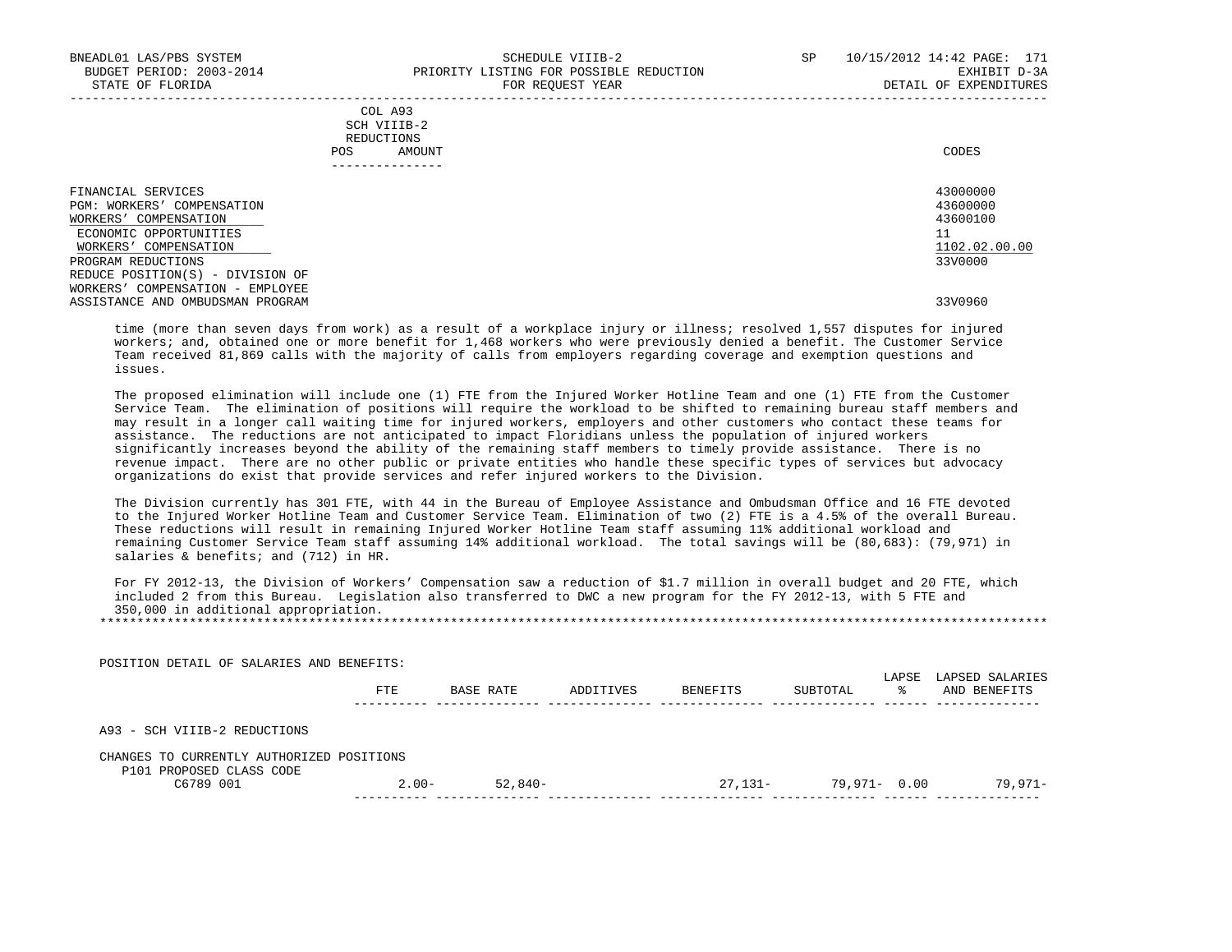| BNEADL01 LAS/PBS SYSTEM<br>BUDGET PERIOD: 2003-2014<br>STATE OF FLORIDA                                                                                                                                                    |                                                                       | SCHEDULE VIIIB-2<br>PRIORITY LISTING FOR POSSIBLE REDUCTION<br>FOR REQUEST YEAR |                   |  |                                  |                     | SP 10/15/2012 14:42 PAGE: 172<br>DETAIL OF EXPENDITURES |                                                                    |  |
|----------------------------------------------------------------------------------------------------------------------------------------------------------------------------------------------------------------------------|-----------------------------------------------------------------------|---------------------------------------------------------------------------------|-------------------|--|----------------------------------|---------------------|---------------------------------------------------------|--------------------------------------------------------------------|--|
|                                                                                                                                                                                                                            | COL A93<br>SCH VIIIB-2<br>REDUCTIONS<br>POS AMOUNT<br>--------------- |                                                                                 |                   |  |                                  |                     |                                                         | CODES                                                              |  |
| FINANCIAL SERVICES<br>PGM: WORKERS' COMPENSATION<br>WORKERS' COMPENSATION<br>ECONOMIC OPPORTUNITIES<br>WORKERS' COMPENSATION<br>PROGRAM REDUCTIONS<br>REDUCE POSITION(S) - DIVISION OF<br>WORKERS' COMPENSATION - EMPLOYEE |                                                                       |                                                                                 |                   |  |                                  |                     |                                                         | 43000000<br>43600000<br>43600100<br>11<br>1102.02.00.00<br>33V0000 |  |
| ASSISTANCE AND OMBUDSMAN PROGRAM                                                                                                                                                                                           |                                                                       |                                                                                 |                   |  |                                  |                     |                                                         | 33V0960                                                            |  |
| POSITION DETAIL OF SALARIES AND BENEFITS:                                                                                                                                                                                  |                                                                       |                                                                                 |                   |  | FTE BASE RATE ADDITIVES BENEFITS | SUBTOTAL            | ာ အော                                                   | LAPSE LAPSED SALARIES<br>AND BENEFITS                              |  |
|                                                                                                                                                                                                                            |                                                                       |                                                                                 |                   |  |                                  |                     |                                                         |                                                                    |  |
| A93 - SCH VIIIB-2 REDUCTIONS                                                                                                                                                                                               |                                                                       |                                                                                 |                   |  |                                  |                     |                                                         |                                                                    |  |
| CHANGES TO CURRENTLY AUTHORIZED POSITIONS                                                                                                                                                                                  |                                                                       |                                                                                 |                   |  |                                  |                     |                                                         |                                                                    |  |
| TOTALS FOR ISSUE BY FUND<br>2795 WORKERS' COMP ADMIN TF                                                                                                                                                                    |                                                                       |                                                                                 |                   |  |                                  |                     |                                                         | 79,971-<br>_______________                                         |  |
|                                                                                                                                                                                                                            |                                                                       |                                                                                 | $2.00 - 52,840 -$ |  |                                  | 27, 131 - 79, 971 - |                                                         | 79,971-<br>==============                                          |  |
|                                                                                                                                                                                                                            |                                                                       |                                                                                 |                   |  |                                  |                     |                                                         |                                                                    |  |
| REDUCE POSITION(S) - DIVISION OF<br>WORKERS' COMPENSATION - BUREAU OF<br>DATA OUALITY COLLECTION ELECTRONIC<br>DATA INTERCHANGE TEAM<br>SALARY RATE<br>SALARY RATE 30,103-                                                 | ----------------                                                      |                                                                                 |                   |  |                                  |                     |                                                         | 33V0970<br>000000                                                  |  |
| SALARIES AND BENEFITS                                                                                                                                                                                                      |                                                                       |                                                                                 |                   |  |                                  |                     |                                                         | 010000                                                             |  |
| WORKERS' COMP ADMIN TF                                                                                                                                                                                                     | $1.00 -$<br>===============                                           | 44,141-                                                                         |                   |  |                                  |                     |                                                         | 2795                                                               |  |
| SPECIAL CATEGORIES<br>TR/DMS/HR SVCS/STW CONTRCT                                                                                                                                                                           |                                                                       |                                                                                 |                   |  |                                  |                     |                                                         | 100000<br>107040                                                   |  |
| WORKERS' COMP ADMIN TF                                                                                                                                                                                                     | ===============                                                       | $356-$                                                                          |                   |  |                                  |                     |                                                         | 2795                                                               |  |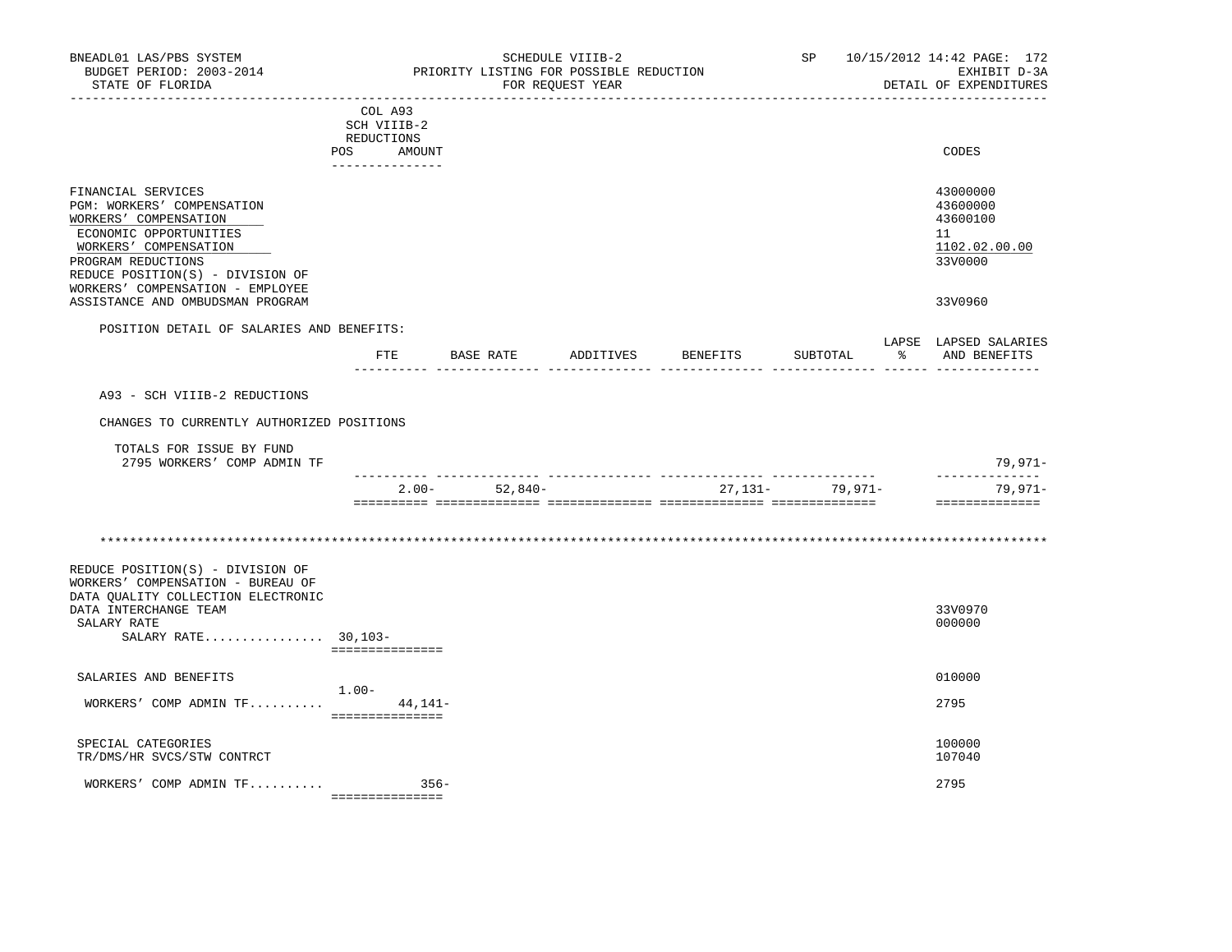| BNEADL01 LAS/PBS SYSTEM<br>BUDGET PERIOD: 2003-2014<br>STATE OF FLORIDA                                                                            | SCHEDULE VIIIB-2<br>PRIORITY LISTING FOR POSSIBLE REDUCTION<br>FOR REOUEST YEAR | <b>SP</b> | 10/15/2012 14:42 PAGE: 173<br>EXHIBIT D-3A<br>DETAIL OF EXPENDITURES |
|----------------------------------------------------------------------------------------------------------------------------------------------------|---------------------------------------------------------------------------------|-----------|----------------------------------------------------------------------|
|                                                                                                                                                    | COL A93<br>SCH VIIIB-2<br>REDUCTIONS<br>AMOUNT<br><b>POS</b><br>--------------  |           | CODES                                                                |
| FINANCIAL SERVICES<br>PGM: WORKERS' COMPENSATION<br>WORKERS' COMPENSATION<br>ECONOMIC OPPORTUNITIES<br>WORKERS' COMPENSATION<br>PROGRAM REDUCTIONS |                                                                                 |           | 43000000<br>43600000<br>43600100<br>11<br>1102.02.00.00<br>33V0000   |
| REDUCE POSITION(S) - DIVISION OF<br>WORKERS' COMPENSATION - BUREAU OF<br>DATA OUALITY COLLECTION ELECTRONIC<br>DATA INTERCHANGE TEAM               |                                                                                 |           | 33V0970                                                              |

 TOTAL: REDUCE POSITION(S) - DIVISION OF 33V0970 WORKERS' COMPENSATION - BUREAU OF DATA QUALITY COLLECTION ELECTRONIC DATA INTERCHANGE TEAM TOTAL POSITIONS......... 1.00- TOTAL ISSUE............. 44,497- TOTAL SALARY RATE....... 30,103-

## =============== \*\*\*\*\*\*\*\*\*\*\*\*\*\*\*\*\*\*\*\*\*\*\*\*\*\*\*\*\*\*\*\*\*\*\*\*\*\*\*\*\*\*\*\*\*\*\*\*\*\*\*\*\*\*\*\*\*\*\*\*\*\*\*\*\*\*\*\*\*\*\*\*\*\*\*\*\*\*\*\*\*\*\*\*\*\*\*\*\*\*\*\*\*\*\*\*\*\*\*\*\*\*\*\*\*\*\*\*\*\*\*\*\*\*\*\*\*\*\*\*\*\*\*\*\*\*\*

 AGENCY ISSUE NARRATIVE: SCH VIIIB-2 NARR 13-14 NARRATIVE: IT COMPONENT? NO PRIORITY #039

 Issue Title: Reduce Position(s) - Division of Workers' Compensation - Bureau of Data Quality and Collection - Electronic Data Interchange Team

Reference to Long-Range Program Plan: Goal 2 - The department will protect the health, safety and welfare of the public.

 The Electronic Data Interchange (EDI) section within the Bureau of Data Quality and Collection is responsible for collection of data via electronic reporting of workers' compensation claims and proof of coverage forms using national standardized file formats. During FY 2011-2012, 646,326 EDI claims forms were processed which equates to 4,311,962 EDI transactions; and, 708,700 EDI Proof of Coverage forms were processed which equates to 1,717,574 EDI transactions. The elimination of one (1) FTE from the EDI Team would reduce the Bureau's response time for reconciling EDI issues, questions, and data validation with the EDI training partners in the industry. Prompt responses to the industry are important to assist in resolving data errors so transactions will accept and potential penalties for late reporting by the claim administrator may not apply. This position also provides assistance with the entry of paper documents for new insurers that have six months to comply with electronic reporting standards. This elimination would potentially delay the entry of paper First Report of Injury forms and subsequent required forms. There will be no direct impact to Floridians; there are no other public or private entities that perform the statutory duties and responsibilities associated with this proposed reduction; and there will be no revenue impact.

 The Division currently has 301 FTE, with 27 in the Bureau of Data Quality and Collection and seven (7) FTE devoted to the Claims and Proof of Coverage EDI functions. Elimination of one (1) FTE is a 4% reduction of the overall Bureau. This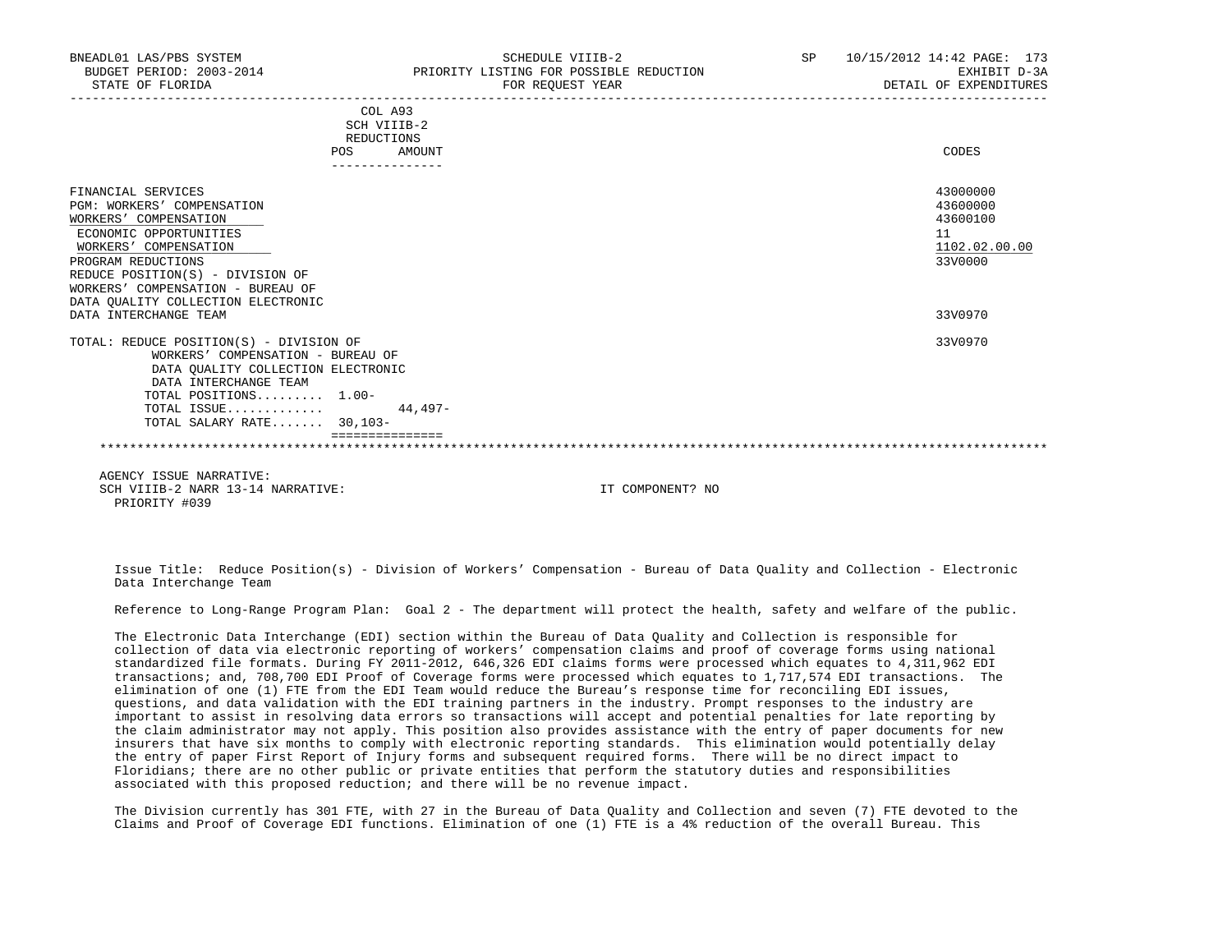| BNEADL01 LAS/PBS SYSTEM<br>BUDGET PERIOD: 2003-2014<br>STATE OF FLORIDA                                                                                                                                                                                           | <b>SP</b><br>SCHEDULE VIIIB-2<br>PRIORITY LISTING FOR POSSIBLE REDUCTION<br>FOR REQUEST YEAR                        | 10/15/2012 14:42 PAGE: 174<br>EXHIBIT D-3A<br>DETAIL OF EXPENDITURES |
|-------------------------------------------------------------------------------------------------------------------------------------------------------------------------------------------------------------------------------------------------------------------|---------------------------------------------------------------------------------------------------------------------|----------------------------------------------------------------------|
|                                                                                                                                                                                                                                                                   | COL A93<br>SCH VIIIB-2<br>REDUCTIONS<br><b>POS</b><br>AMOUNT                                                        | CODES                                                                |
| FINANCIAL SERVICES<br>PGM: WORKERS' COMPENSATION<br>WORKERS' COMPENSATION<br>ECONOMIC OPPORTUNITIES<br>WORKERS' COMPENSATION<br>PROGRAM REDUCTIONS<br>REDUCE POSITION(S) - DIVISION OF<br>WORKERS' COMPENSATION - BUREAU OF<br>DATA OUALITY COLLECTION ELECTRONIC |                                                                                                                     | 43000000<br>43600000<br>43600100<br>11<br>1102.02.00.00<br>33V0000   |
| DATA INTERCHANGE TEAM                                                                                                                                                                                                                                             |                                                                                                                     | 33V0970                                                              |
|                                                                                                                                                                                                                                                                   | reduction would result in remaining EDI staff assuming 14% additional workload. The total savings will be (44,497): |                                                                      |

(44,141) in salaries & benefits; and (356) in HR.

POSITION DETAIL OF SALARIES AND BENEFITS:

 For FY 2012-13, the Division of Workers' Compensation saw a reduction of \$1.7 million in overall budget and 20 FTE; six (6) reductions were from this Bureau; however, none of the reductions were from this specific program area. Legislation also transferred to DWC a new program for the FY 2012-13, with 5 FTE and 350,000 in additional appropriation. \*\*\*\*\*\*\*\*\*\*\*\*\*\*\*\*\*\*\*\*\*\*\*\*\*\*\*\*\*\*\*\*\*\*\*\*\*\*\*\*\*\*\*\*\*\*\*\*\*\*\*\*\*\*\*\*\*\*\*\*\*\*\*\*\*\*\*\*\*\*\*\*\*\*\*\*\*\*\*\*\*\*\*\*\*\*\*\*\*\*\*\*\*\*\*\*\*\*\*\*\*\*\*\*\*\*\*\*\*\*\*\*\*\*\*\*\*\*\*\*\*\*\*\*\*\*\*

| POSITION DETAIL OF SALARIES AND BENEFITS: |          |           |           |          |                  | LAPSE         | LAPSED SALARIES |
|-------------------------------------------|----------|-----------|-----------|----------|------------------|---------------|-----------------|
|                                           | FTE      | BASE RATE | ADDITIVES | BENEFITS | SUBTOTAL         | $\mathcal{E}$ | AND BENEFITS    |
| A93 - SCH VIIIB-2 REDUCTIONS              |          |           |           |          |                  |               |                 |
| CHANGES TO CURRENTLY AUTHORIZED POSITIONS |          |           |           |          |                  |               |                 |
| P101 PROPOSED CLASS CODE<br>C5643 001     | $1.00 -$ | $30,103-$ |           | 14,038-  | 44,141- 0.00     |               | 44,141-         |
| TOTALS FOR ISSUE BY FUND                  |          |           |           |          |                  |               | 44,141-         |
| 2795 WORKERS' COMP ADMIN TF               |          |           |           |          |                  |               |                 |
|                                           | $1.00-$  | $30,103-$ |           |          | $14,038 44,141-$ |               | 44,141-         |

\*\*\*\*\*\*\*\*\*\*\*\*\*\*\*\*\*\*\*\*\*\*\*\*\*\*\*\*\*\*\*\*\*\*\*\*\*\*\*\*\*\*\*\*\*\*\*\*\*\*\*\*\*\*\*\*\*\*\*\*\*\*\*\*\*\*\*\*\*\*\*\*\*\*\*\*\*\*\*\*\*\*\*\*\*\*\*\*\*\*\*\*\*\*\*\*\*\*\*\*\*\*\*\*\*\*\*\*\*\*\*\*\*\*\*\*\*\*\*\*\*\*\*\*\*\*\*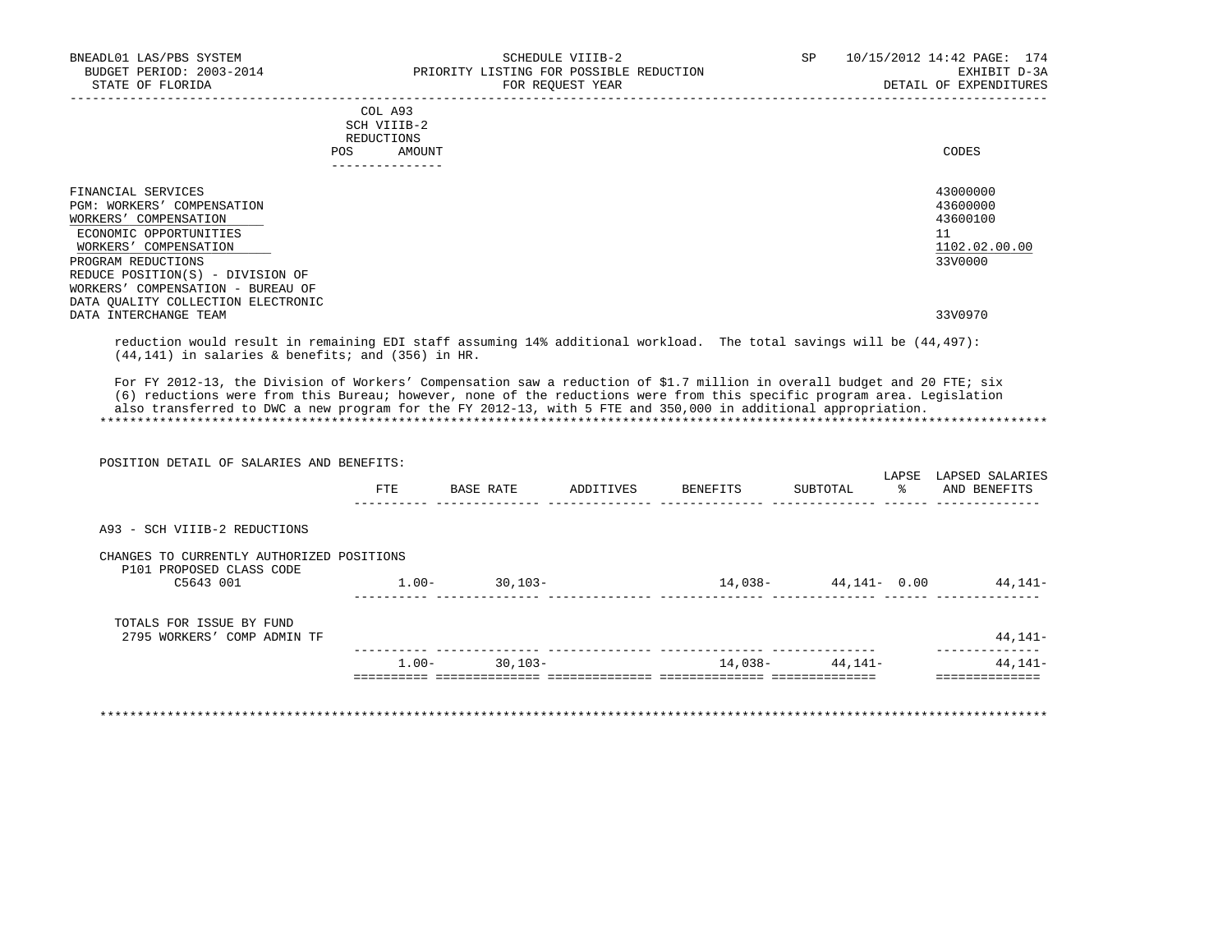| BNEADL01 LAS/PBS SYSTEM<br>BUDGET PERIOD: 2003-2014<br>STATE OF FLORIDA                                                                                                                                                                                     |                                                                          | SCHEDULE VIIIB-2<br>PRIORITY LISTING FOR POSSIBLE REDUCTION<br>FOR REQUEST YEAR | SP | 10/15/2012 14:42 PAGE: 175<br>EXHIBIT D-3A<br>DETAIL OF EXPENDITURES |
|-------------------------------------------------------------------------------------------------------------------------------------------------------------------------------------------------------------------------------------------------------------|--------------------------------------------------------------------------|---------------------------------------------------------------------------------|----|----------------------------------------------------------------------|
|                                                                                                                                                                                                                                                             | COL A93<br>SCH VIIIB-2<br>REDUCTIONS<br>POS<br>AMOUNT<br>--------------- |                                                                                 |    | CODES                                                                |
| FINANCIAL SERVICES<br>PGM: WORKERS' COMPENSATION<br>WORKERS' COMPENSATION<br>ECONOMIC OPPORTUNITIES<br>WORKERS' COMPENSATION<br>PROGRAM REDUCTIONS<br>REDUCE POSITION(S) - DIVISION OF<br>WORKERS' COMPENSATION - BUREAU OF<br>COMPLIANCE - DISTRICT OFFICE |                                                                          |                                                                                 |    | 43000000<br>43600000<br>43600100<br>11<br>1102.02.00.00<br>33V0000   |
| RESTRUCTURING<br>SALARY RATE<br>SALARY RATE 130,283-                                                                                                                                                                                                        | ===============                                                          |                                                                                 |    | 33V0990<br>000000                                                    |
| SALARIES AND BENEFITS                                                                                                                                                                                                                                       |                                                                          |                                                                                 |    | 010000                                                               |
| WORKERS' COMP ADMIN TF                                                                                                                                                                                                                                      | $4.00 -$<br>187,703-<br>===============                                  |                                                                                 |    | 2795                                                                 |
| SPECIAL CATEGORIES<br>TR/DMS/HR SVCS/STW CONTRCT                                                                                                                                                                                                            |                                                                          |                                                                                 |    | 100000<br>107040                                                     |
| WORKERS' COMP ADMIN TF 1,424-                                                                                                                                                                                                                               | ===============                                                          |                                                                                 |    | 2795                                                                 |
| TOTAL: REDUCE POSITION(S) - DIVISION OF<br>WORKERS' COMPENSATION - BUREAU OF<br>COMPLIANCE - DISTRICT OFFICE<br>RESTRUCTURING<br>TOTAL POSITIONS 4.00-                                                                                                      |                                                                          |                                                                                 |    | 33V0990                                                              |

 TOTAL SALARY RATE....... 130,283- ===============

TOTAL ISSUE............. 189,127-

## \*\*\*\*\*\*\*\*\*\*\*\*\*\*\*\*\*\*\*\*\*\*\*\*\*\*\*\*\*\*\*\*\*\*\*\*\*\*\*\*\*\*\*\*\*\*\*\*\*\*\*\*\*\*\*\*\*\*\*\*\*\*\*\*\*\*\*\*\*\*\*\*\*\*\*\*\*\*\*\*\*\*\*\*\*\*\*\*\*\*\*\*\*\*\*\*\*\*\*\*\*\*\*\*\*\*\*\*\*\*\*\*\*\*\*\*\*\*\*\*\*\*\*\*\*\*\*

 AGENCY ISSUE NARRATIVE: SCH VIIIB-2 NARR 13-14 NARRATIVE: IT COMPONENT? NO PRIORITY #043

 Issue Title: Reduce Position(s) - Division of Workers' Compensation - Bureau of Compliance - District Office Restructuring

Reference to Long-Range Program Plan: Goal 2 - The department will protect the health, safety and welfare of the public.

 The Bureau of Compliance within the Division of Workers' Compensation is responsible for ensuring that employers comply with their statutory obligations to obtain appropriate workers' compensation insurance coverage for their employees. This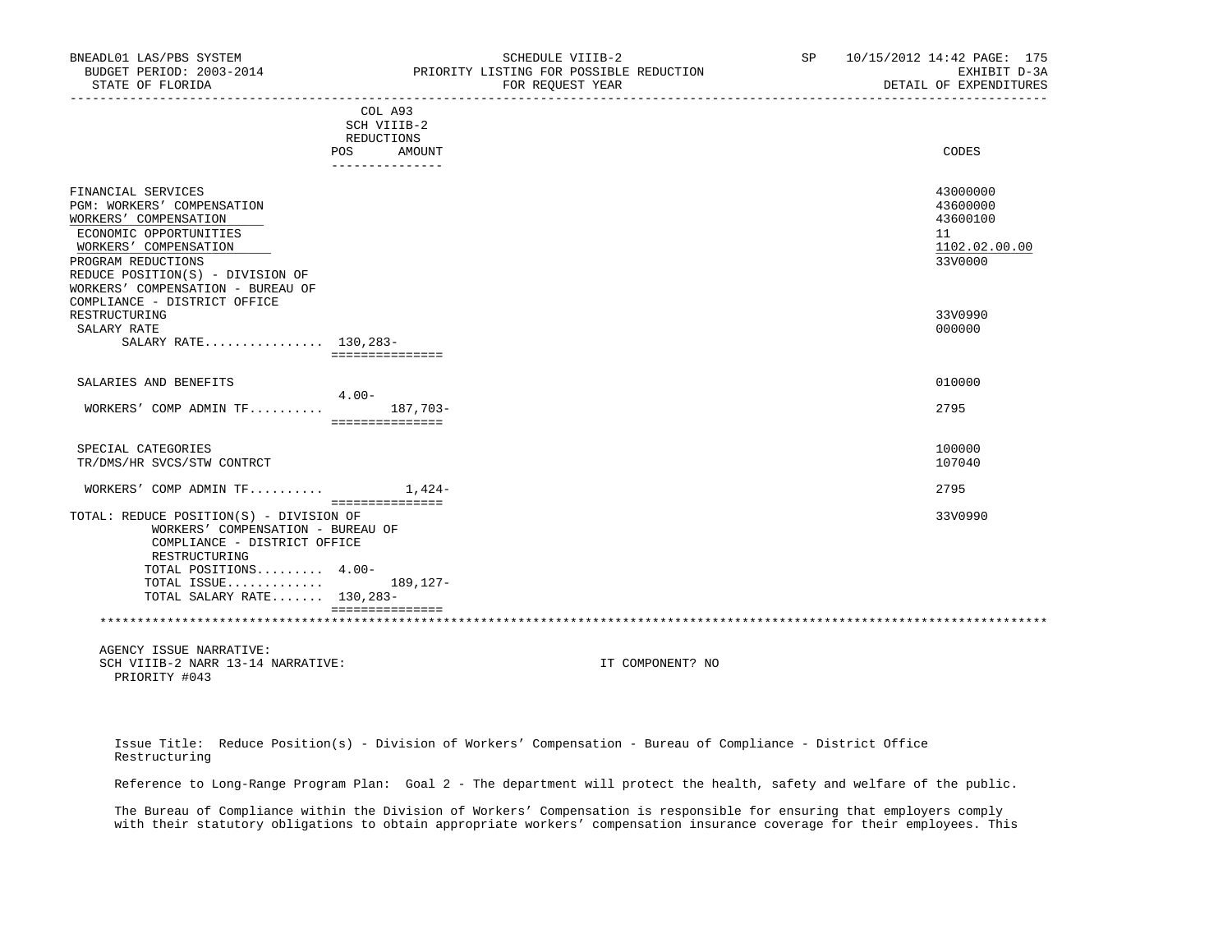|            | _______________ |       |
|------------|-----------------|-------|
| POS        | AMOUNT          | CODES |
| REDUCTIONS |                 |       |
|            | SCH VIIIB-2     |       |
|            | COL A93         |       |

| FINANCIAL SERVICES                | 43000000      |
|-----------------------------------|---------------|
| PGM: WORKERS' COMPENSATION        | 43600000      |
| WORKERS' COMPENSATION             | 43600100      |
| ECONOMIC OPPORTUNITIES            |               |
| WORKERS' COMPENSATION             | 1102.02.00.00 |
| PROGRAM REDUCTIONS                | 33V0000       |
| REDUCE POSITION(S) - DIVISION OF  |               |
| WORKERS' COMPENSATION - BUREAU OF |               |
| COMPLIANCE - DISTRICT OFFICE      |               |
| RESTRUCTURING                     | 33V0990       |
|                                   |               |

 program was started in the 1970's. During FY 2011-2012, the Bureau of Compliance conducted 34,780 employer investigations, issued 2,140 stop-work orders, received 1,941 referrals and assessed approximately \$25.7 million in penalties. Reduction of four (4) FTE will include one (1) supervisor, (1) penalty audit position, and (2) investigators from a district office. These reductions will require the remaining staff to be absorbed by an adjacent district office and workload to be shifted to remaining bureau staff including the investigative staff being required to cover larger geographical areas. The direct impact to Floridians is uncertain but could result in a reduction of the compliance level of employers that are required to secure workers' compensation coverage for their employees. The division collected approximately \$10.1 million in penalties during FY 2011-12. This amount would be impacted if the amount of stop-work orders issued and penalties assessed were reduced as a result of the FTE reduction. There are no other public or private entities that perform the statutory duties of investigators as outlined in Chapter 440, Florida Statutes.

 The Division currently has 301 FTE, with 131 in the Bureau of Compliance and 101 positions devoted to the compliance field office functions. Elimination of four (4) positions would be a 3% reduction of the overall Bureau. This would be a 4% reduction of the field office staffing and would require a remaining district supervisor to absorb additional staff and field office location. Reductions would result in a decrease of approximately 1,392 employer investigations conducted each year and an increase in the geographic territory assigned to remaining investigators. Reductions would shift additional workload to remaining penalty auditors resulting in a decrease in the timeliness of processing penalty audit. The total savings will be  $(189,127)$ :  $(187,703)$  in salaries & benefits; and  $(1,424)$  in HR.

 For FY 2012-13, the Division of Workers' Compensation saw a reduction of \$1.7 million in overall budget and 20 FTE, which included 9 from this Bureau. Legislation also transferred to DWC a new program for the FY 2012-13, with 5 FTE and 350,000 in additional appropriation. \*\*\*\*\*\*\*\*\*\*\*\*\*\*\*\*\*\*\*\*\*\*\*\*\*\*\*\*\*\*\*\*\*\*\*\*\*\*\*\*\*\*\*\*\*\*\*\*\*\*\*\*\*\*\*\*\*\*\*\*\*\*\*\*\*\*\*\*\*\*\*\*\*\*\*\*\*\*\*\*\*\*\*\*\*\*\*\*\*\*\*\*\*\*\*\*\*\*\*\*\*\*\*\*\*\*\*\*\*\*\*\*\*\*\*\*\*\*\*\*\*\*\*\*\*\*\*

 POSITION DETAIL OF SALARIES AND BENEFITS: LAPSE LAPSED SALARIES FTE BASE RATE ADDITIVES BENEFITS SUBTOTAL % AND BENEFITS ---------- -------------- -------------- -------------- -------------- ------ -------------- A93 - SCH VIIIB-2 REDUCTIONS CHANGES TO CURRENTLY AUTHORIZED POSITIONS P101 PROPOSED CLASS CODE<br>C9612 001 C9612 001 4.00- 130,283- 57,420- 187,703- 0.00 187,703- ---------- -------------- -------------- -------------- -------------- ------ --------------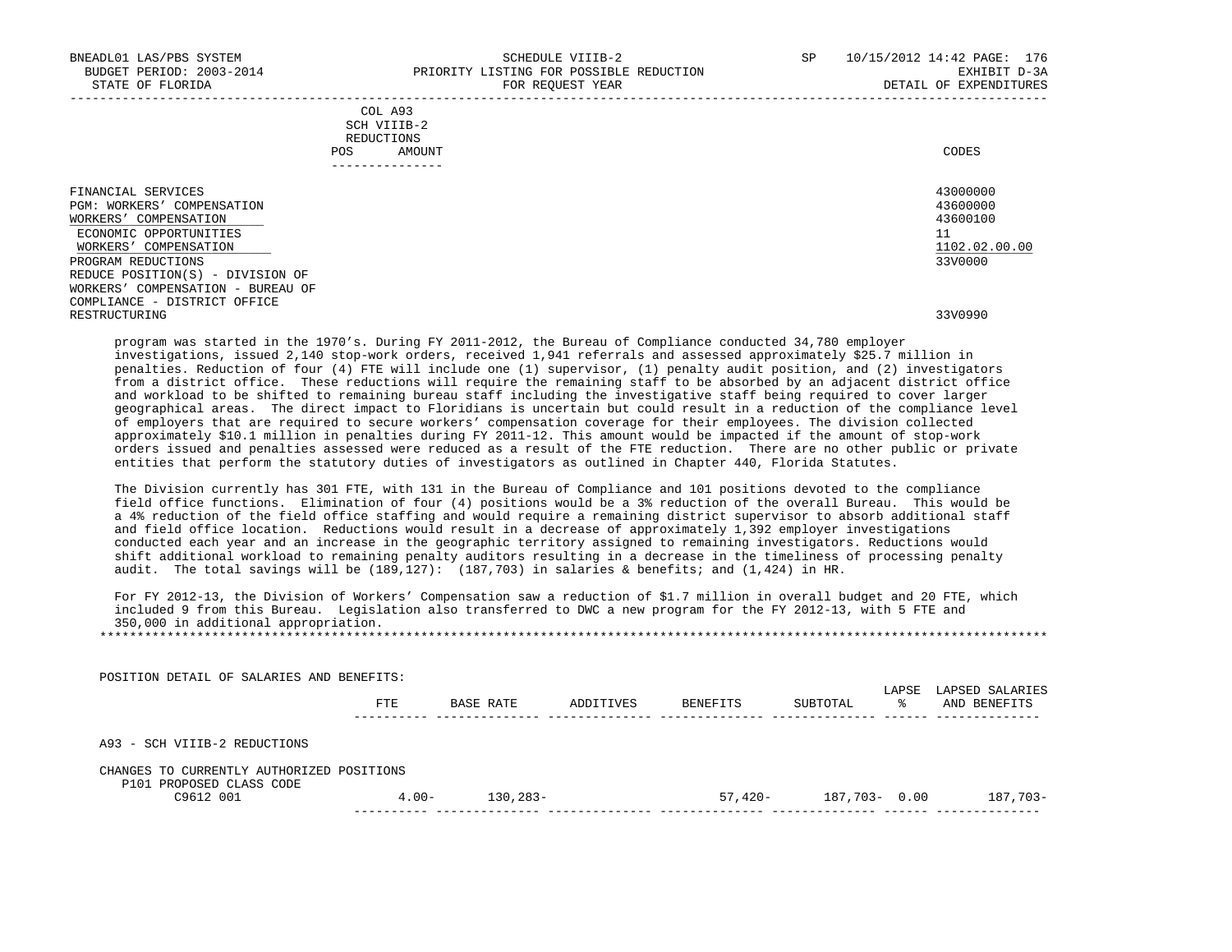| BNEADL01 LAS/PBS SYSTEM<br>BUDGET PERIOD: 2003-2014<br>STATE OF FLORIDA                                                                                                                                                                                     |                                                                       | SCHEDULE VIIIB-2<br>FOR REOUEST YEAR | PRIORITY LISTING FOR POSSIBLE REDUCTION |                  |          | SP 10/15/2012 14:42 PAGE: 177<br>EXHIBIT D-3A<br>DETAIL OF EXPENDITURES |
|-------------------------------------------------------------------------------------------------------------------------------------------------------------------------------------------------------------------------------------------------------------|-----------------------------------------------------------------------|--------------------------------------|-----------------------------------------|------------------|----------|-------------------------------------------------------------------------|
|                                                                                                                                                                                                                                                             | COL A93<br>SCH VIIIB-2<br>REDUCTIONS<br>POS AMOUNT<br>--------------- |                                      |                                         |                  |          | CODES                                                                   |
| FINANCIAL SERVICES<br>PGM: WORKERS' COMPENSATION<br>WORKERS' COMPENSATION<br>ECONOMIC OPPORTUNITIES<br>WORKERS' COMPENSATION<br>PROGRAM REDUCTIONS<br>REDUCE POSITION(S) - DIVISION OF<br>WORKERS' COMPENSATION - BUREAU OF<br>COMPLIANCE - DISTRICT OFFICE |                                                                       |                                      |                                         |                  |          | 43000000<br>43600000<br>43600100<br>11<br>1102.02.00.00<br>33V0000      |
| RESTRUCTURING                                                                                                                                                                                                                                               |                                                                       |                                      |                                         |                  |          | 33V0990                                                                 |
| POSITION DETAIL OF SALARIES AND BENEFITS:                                                                                                                                                                                                                   | FTE<br>BASE RATE                                                      |                                      | ADDITIVES                               | BENEFITS         | SUBTOTAL | LAPSE LAPSED SALARIES<br>$\frac{1}{6}$<br>AND BENEFITS                  |
| A93 - SCH VIIIB-2 REDUCTIONS                                                                                                                                                                                                                                |                                                                       |                                      |                                         |                  |          |                                                                         |
| CHANGES TO CURRENTLY AUTHORIZED POSITIONS                                                                                                                                                                                                                   |                                                                       |                                      |                                         |                  |          |                                                                         |
| TOTALS FOR ISSUE BY FUND<br>2795 WORKERS' COMP ADMIN TF                                                                                                                                                                                                     |                                                                       |                                      |                                         |                  |          | 187,703-<br>______________                                              |
|                                                                                                                                                                                                                                                             | $4.00 -$                                                              | 130,283-                             |                                         | 57,420- 187,703- |          | 187,703-<br>==============                                              |
|                                                                                                                                                                                                                                                             |                                                                       |                                      |                                         |                  |          |                                                                         |
| REDUCTION IN EXPENSES ASSOCIATED<br>WITH FIELD OFFICE CLOSURES AND<br>LEASED SPACE REDUCTION<br>EXPENSES                                                                                                                                                    |                                                                       |                                      |                                         |                  |          | 33V1100<br>040000                                                       |
| $WORKERS'$ COMP ADMIN TF 189,000-                                                                                                                                                                                                                           |                                                                       |                                      |                                         |                  |          | 2795                                                                    |
|                                                                                                                                                                                                                                                             | ----------------                                                      |                                      |                                         |                  |          |                                                                         |
| AGENCY ISSUE NARRATIVE:<br>SCH VIIIB-2 NARR 13-14 NARRATIVE:<br>PRIORITY #003                                                                                                                                                                               |                                                                       |                                      | IT COMPONENT? NO                        |                  |          |                                                                         |

Issue Title: Reduction in Expenses Associated with Field Office Closures and Leased Space Reduction

Reference to Long-Range Program Plan: Goal 1 - The department will be a vigilant steward of the state's resources.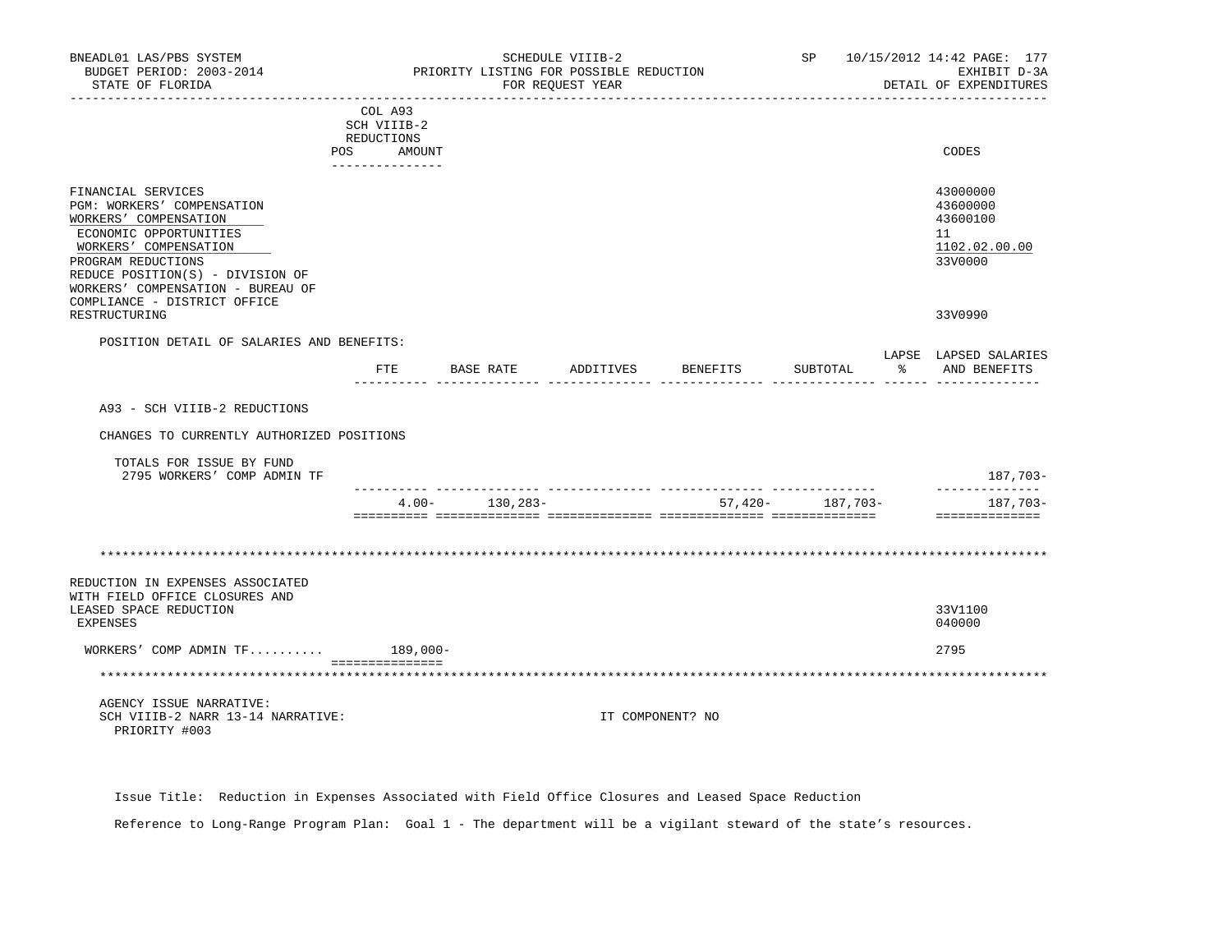|            | _______________ |       |
|------------|-----------------|-------|
| POS        | AMOUNT          | CODES |
| REDUCTIONS |                 |       |
|            | SCH VIIIB-2     |       |
|            | COL A93         |       |

| FINANCIAL SERVICES               | 43000000      |
|----------------------------------|---------------|
| PGM: WORKERS' COMPENSATION       | 43600000      |
| WORKERS' COMPENSATION            | 43600100      |
| ECONOMIC OPPORTUNITIES           | 11            |
| WORKERS' COMPENSATION            | 1102.02.00.00 |
| PROGRAM REDUCTIONS               | 33V0000       |
| REDUCTION IN EXPENSES ASSOCIATED |               |
| WITH FIELD OFFICE CLOSURES AND   |               |
| LEASED SPACE REDUCTION           | 33V1100       |

## LAW CHANGE REQUIRED: No

 Starting in November 2011, the Division of Workers' Compensation began the reorganization and consolidation of its 16 Bureau of Compliance, Bureau of Monitoring and Audit, and Bureau of Employee Assistance field office leases throughout Florida. By the end of FY 2012-13, the Division will have closed seven field office locations (Panama City, Plantation, Ocala, Port Richey, Sarasota, St. Augustine, and Cocoa Beach). The field office closings will result in the reduction of office locations where the public may visit to obtain services from the division. Services will continue to be provided through the remaining field office locations and the Tallahassee central office. There are no other public or private entities that perform the regulatory activities outlined in Chapter 440, Florida Statutes.

 For Fiscal Year 2012-13, the Division of Workers' Compensation saw a reduction of \$1.7 million in overall budget and 20 FTE; none of this reduction was directly related to leases, however positions in some of these locations were abolished. The specific leases impacted by this issue are as follows:

 430:0164 - Diamond Professional Suites - Cocoa - Closed (5/30/2013) 430:0151 - Regency Office - New Port Ritchey - Closed (4/30/2012) 430:0143 - Oak Brook Professional Center - Ocala - Expires (4/30/2013); Effective 11/30/12 430:0145 - Forrest Park Office Center - Panama City - Closed (2/28/2012) 430:0161 - Atrium Executive Plaza - Plantation - Expires (12/31/2012) 430:0153 - Live Oak Business Center - Sarasota - Closed (8/31/2012) 430:0155 - City of Saint Augustine - St. Augustine - Closed (11/30/2011)

 During FY 2011-12, the Division spent \$2,358,665 for leases. This (189,000) reduction would be an approximate 8% reduction in lease expenditures. \*\*\*\*\*\*\*\*\*\*\*\*\*\*\*\*\*\*\*\*\*\*\*\*\*\*\*\*\*\*\*\*\*\*\*\*\*\*\*\*\*\*\*\*\*\*\*\*\*\*\*\*\*\*\*\*\*\*\*\*\*\*\*\*\*\*\*\*\*\*\*\*\*\*\*\*\*\*\*\*\*\*\*\*\*\*\*\*\*\*\*\*\*\*\*\*\*\*\*\*\*\*\*\*\*\*\*\*\*\*\*\*\*\*\*\*\*\*\*\*\*\*\*\*\*\*\*

 REDUCE POSITION(S) - DIVISION OF WORKERS' COMPENSATION - BUREAU OF MONITORING AND AUDIT GENERAL STAFFING REDUCTION 33V1180 SALARY RATE 2000000 CONTROL 200000 CONTROL 200000 CONTROL 200000 CONTROL 200000 CONTROL 200000 CONTROL 20000 CO SALARY RATE................ 60,205- ===============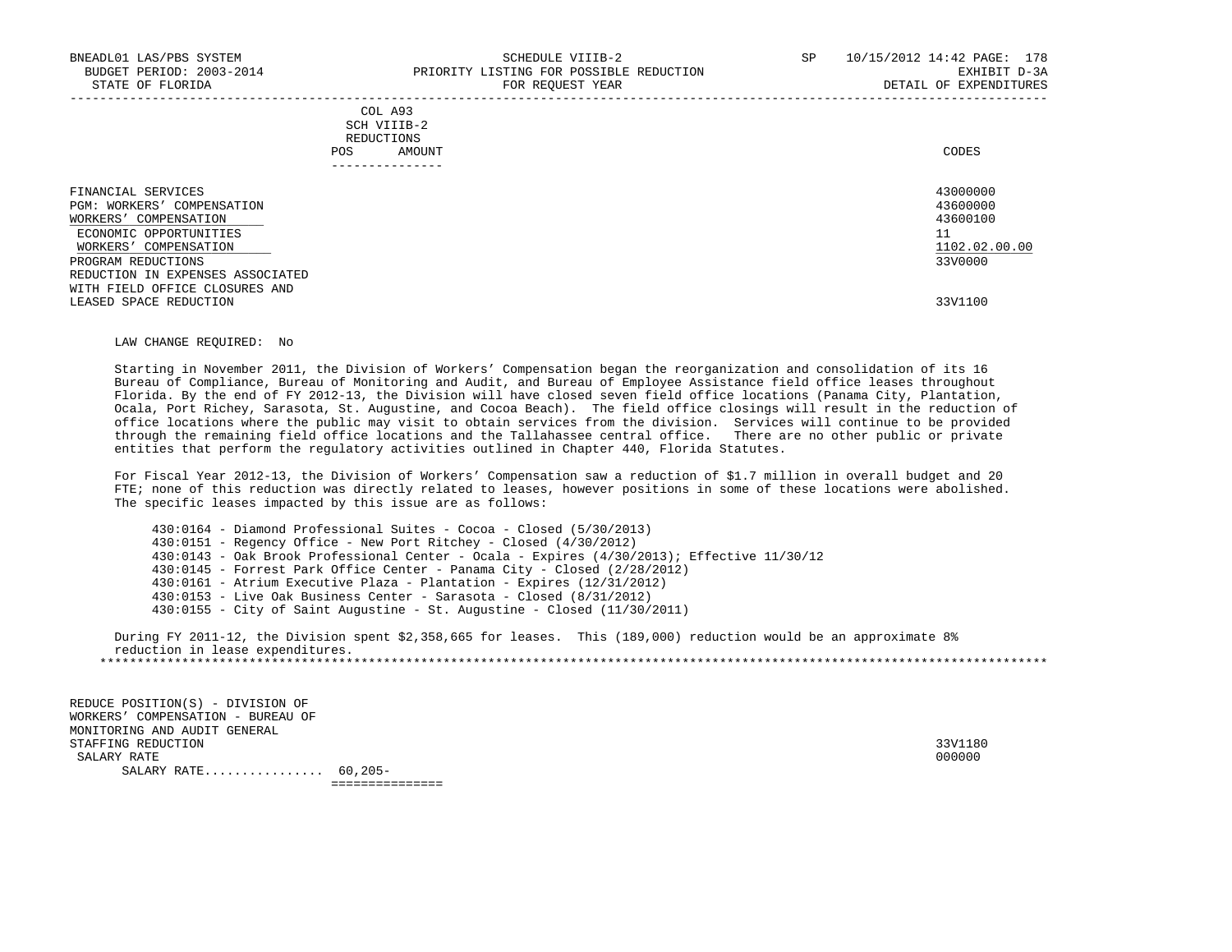| BNEADL01 LAS/PBS SYSTEM<br>BUDGET PERIOD: 2003-2014<br>STATE OF FLORIDA                                                                                                                                                                                            |          |                                                | SCHEDULE VIIIB-2<br>PRIORITY LISTING FOR POSSIBLE REDUCTION<br>FOR REOUEST YEAR<br>__________________________ | SP | 10/15/2012 14:42 PAGE: 179<br>EXHIBIT D-3A<br>DETAIL OF EXPENDITURES |
|--------------------------------------------------------------------------------------------------------------------------------------------------------------------------------------------------------------------------------------------------------------------|----------|------------------------------------------------|---------------------------------------------------------------------------------------------------------------|----|----------------------------------------------------------------------|
|                                                                                                                                                                                                                                                                    | POS      | COL A93<br>SCH VIIIB-2<br>REDUCTIONS<br>AMOUNT |                                                                                                               |    | CODES                                                                |
| FINANCIAL SERVICES<br><b>PGM: WORKERS' COMPENSATION</b><br>WORKERS' COMPENSATION<br>ECONOMIC OPPORTUNITIES<br>WORKERS' COMPENSATION<br>PROGRAM REDUCTIONS<br>REDUCE POSITION(S) - DIVISION OF<br>WORKERS' COMPENSATION - BUREAU OF<br>MONITORING AND AUDIT GENERAL |          | ---------------                                |                                                                                                               |    | 43000000<br>43600000<br>43600100<br>11<br>1102.02.00.00<br>33V0000   |
| STAFFING REDUCTION<br>SALARIES AND BENEFITS                                                                                                                                                                                                                        |          |                                                |                                                                                                               |    | 33V1180<br>010000                                                    |
| WORKERS' COMP ADMIN TF                                                                                                                                                                                                                                             | $2.00 -$ | $88.282 -$<br>===============                  |                                                                                                               |    | 2795                                                                 |
| SPECIAL CATEGORIES<br>TR/DMS/HR SVCS/STW CONTRCT                                                                                                                                                                                                                   |          |                                                |                                                                                                               |    | 100000<br>107040                                                     |
| WORKERS' COMP ADMIN TF                                                                                                                                                                                                                                             |          | $712 -$                                        |                                                                                                               |    | 2795                                                                 |
| TOTAL: REDUCE POSITION(S) - DIVISION OF<br>WORKERS' COMPENSATION - BUREAU OF<br>MONITORING AND AUDIT GENERAL<br>STAFFING REDUCTION<br>TOTAL POSITIONS 2.00-<br>TOTAL ISSUE<br>TOTAL SALARY RATE 60,205-                                                            |          | <b>COOCCOOCCOOCCO</b><br>$88,994-$             |                                                                                                               |    | 33V1180                                                              |
|                                                                                                                                                                                                                                                                    |          | ---------------                                |                                                                                                               |    |                                                                      |

 AGENCY ISSUE NARRATIVE: SCH VIIIB-2 NARR 13-14 NARRATIVE: IT COMPONENT? NO PRIORITY #033

 Issue Title: Reduce Position(s) - Division of Workers' Compensation - Bureau of Monitoring and Audit -General Staffing Reduction

Reference to Long-Range Program Plan: Goal 2 - The department will protect the health, safety and welfare of the public.

 The Bureau of Monitoring and Audit within the Division of Workers' Compensation, was started in the early 1980's. Two of the program responsibilities of the bureau include: 1) the audit program which is responsible for conducting audits of claims-handling practices to ensure carrier compliance with Florida Statutes and the Administrative Rules; and, 2) the penalty program responsible for handling penalty assessments, payments and disputes for non-compliant medical bills and First Report of Injury or Illness. Eliminating one (1) position from each program will require the workload to be shifted to remaining bureau staff members. During FY 2011-12, the Bureau reviewed 92,519 claims files for accuracy and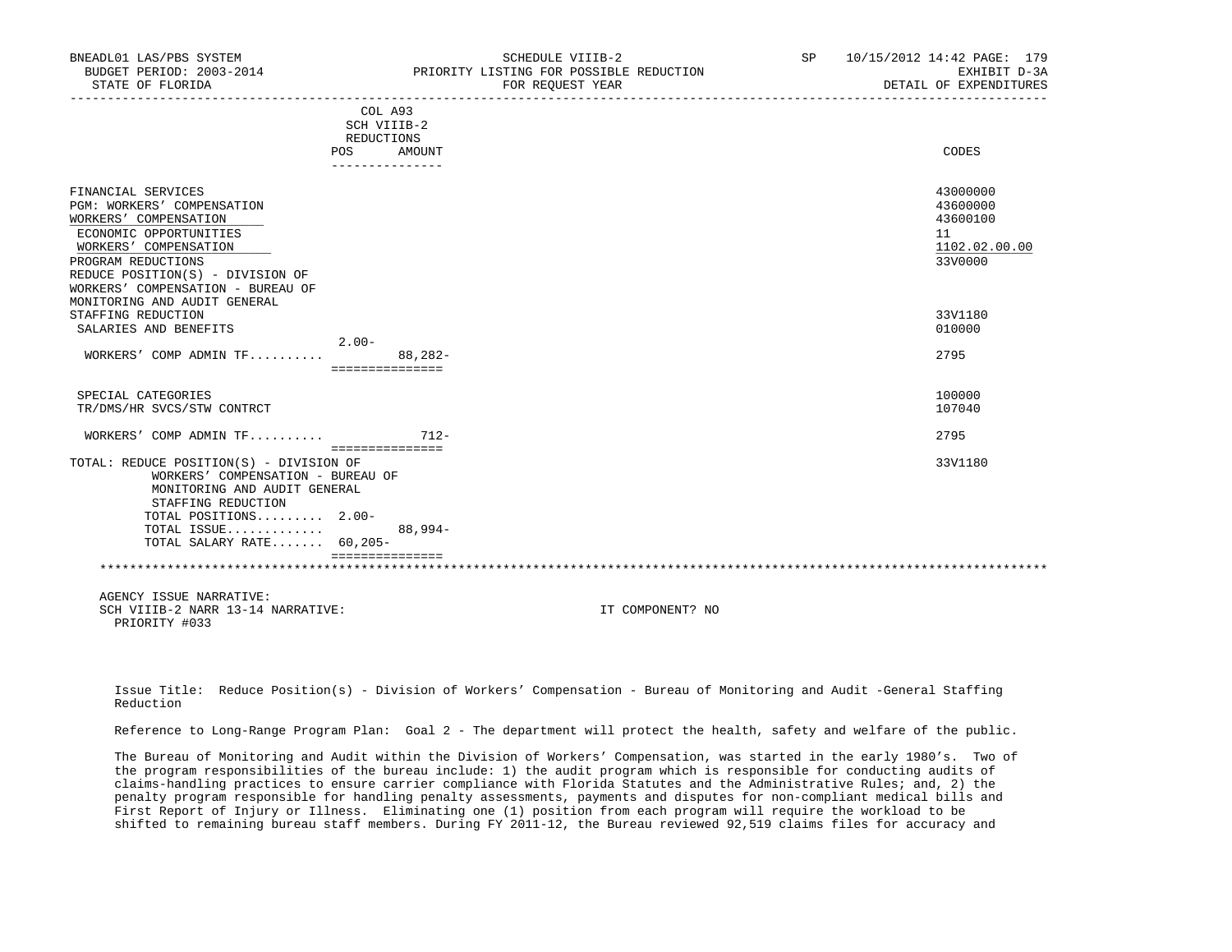|            | _______________ |       |
|------------|-----------------|-------|
| POS        | AMOUNT          | CODES |
| REDUCTIONS |                 |       |
|            | SCH VIIIB-2     |       |
|            | COL A93         |       |

| FINANCIAL SERVICES                | 43000000      |
|-----------------------------------|---------------|
| PGM: WORKERS' COMPENSATION        | 43600000      |
| WORKERS' COMPENSATION             | 43600100      |
| ECONOMIC OPPORTUNITIES            |               |
| WORKERS' COMPENSATION             | 1102.02.00.00 |
| PROGRAM REDUCTIONS                | 33V0000       |
| REDUCE POSITION(S) - DIVISION OF  |               |
| WORKERS' COMPENSATION - BUREAU OF |               |
| MONITORING AND AUDIT GENERAL      |               |
| STAFFING REDUCTION                | 33V1180       |
|                                   |               |

 timeliness. Of the claims files reviewed, 6,057 were evaluated on audit which included a review of 3,855 First Reports of Injury or Illness forms, 1,409 Notices of Denial, and 5,622 Claim Cost Reports resulting in \$393,200 penalties assessed on audit. During FY 2011-12, 3,827,951 medical bills were evaluated for compliance in timely disposition and filing resulting in \$1,940,910 penalties assessed for non-compliance. There should be no direct impact to Floridians; there are no other public or private entities who handle functions and the revenue impact is negligible.

 The Division currently has 301 FTE, with 52 in the Bureau of Monitoring and Audit including 19 positions devoted to the audit function and 10 positions devoted to penalty functions. Elimination of two (2) FTE is a 4% reduction of the overall Bureau. These reductions would result in remaining audit staff assuming 5% additional workload and remaining penalty staff assuming 10% additional workload. The total of savings will be (88,994): (88,282) in salaries & benefits; and (712) in HR.

 For Fiscal Year 2012-13, the Division of Workers' Compensation saw a reduction of \$1.7 million in overall budget and 20 FTE; one (1) reduction was from this Bureau, however, none was from this specific program areas. Legislation also transferred to DWC a new program for the FY 2012-13, with 5 FTE and 350,000 in additional appropriation. \*\*\*\*\*\*\*\*\*\*\*\*\*\*\*\*\*\*\*\*\*\*\*\*\*\*\*\*\*\*\*\*\*\*\*\*\*\*\*\*\*\*\*\*\*\*\*\*\*\*\*\*\*\*\*\*\*\*\*\*\*\*\*\*\*\*\*\*\*\*\*\*\*\*\*\*\*\*\*\*\*\*\*\*\*\*\*\*\*\*\*\*\*\*\*\*\*\*\*\*\*\*\*\*\*\*\*\*\*\*\*\*\*\*\*\*\*\*\*\*\*\*\*\*\*\*\*

 POSITION DETAIL OF SALARIES AND BENEFITS: LAPSE LAPSED SALARIES FTE BASE RATE ADDITIVES BENEFITS SUBTOTAL % AND BENEFITS ---------- -------------- -------------- -------------- -------------- ------ -------------- A93 - SCH VIIIB-2 REDUCTIONS CHANGES TO CURRENTLY AUTHORIZED POSITIONS P101 PROPOSED CLASS CODE C8989 001 2.00- 60,205- 28,077- 88,282- 0.00 88,282- ---------- -------------- -------------- -------------- -------------- ------ -------------- TOTALS FOR ISSUE BY FUND 2795 WORKERS' COMP ADMIN TF 88,282- ---------- -------------- -------------- -------------- -------------- -------------- 2.00- 60,205- 28,077- 88,282- 88,282- ========== ============== ============== ============== ============== ============== \*\*\*\*\*\*\*\*\*\*\*\*\*\*\*\*\*\*\*\*\*\*\*\*\*\*\*\*\*\*\*\*\*\*\*\*\*\*\*\*\*\*\*\*\*\*\*\*\*\*\*\*\*\*\*\*\*\*\*\*\*\*\*\*\*\*\*\*\*\*\*\*\*\*\*\*\*\*\*\*\*\*\*\*\*\*\*\*\*\*\*\*\*\*\*\*\*\*\*\*\*\*\*\*\*\*\*\*\*\*\*\*\*\*\*\*\*\*\*\*\*\*\*\*\*\*\*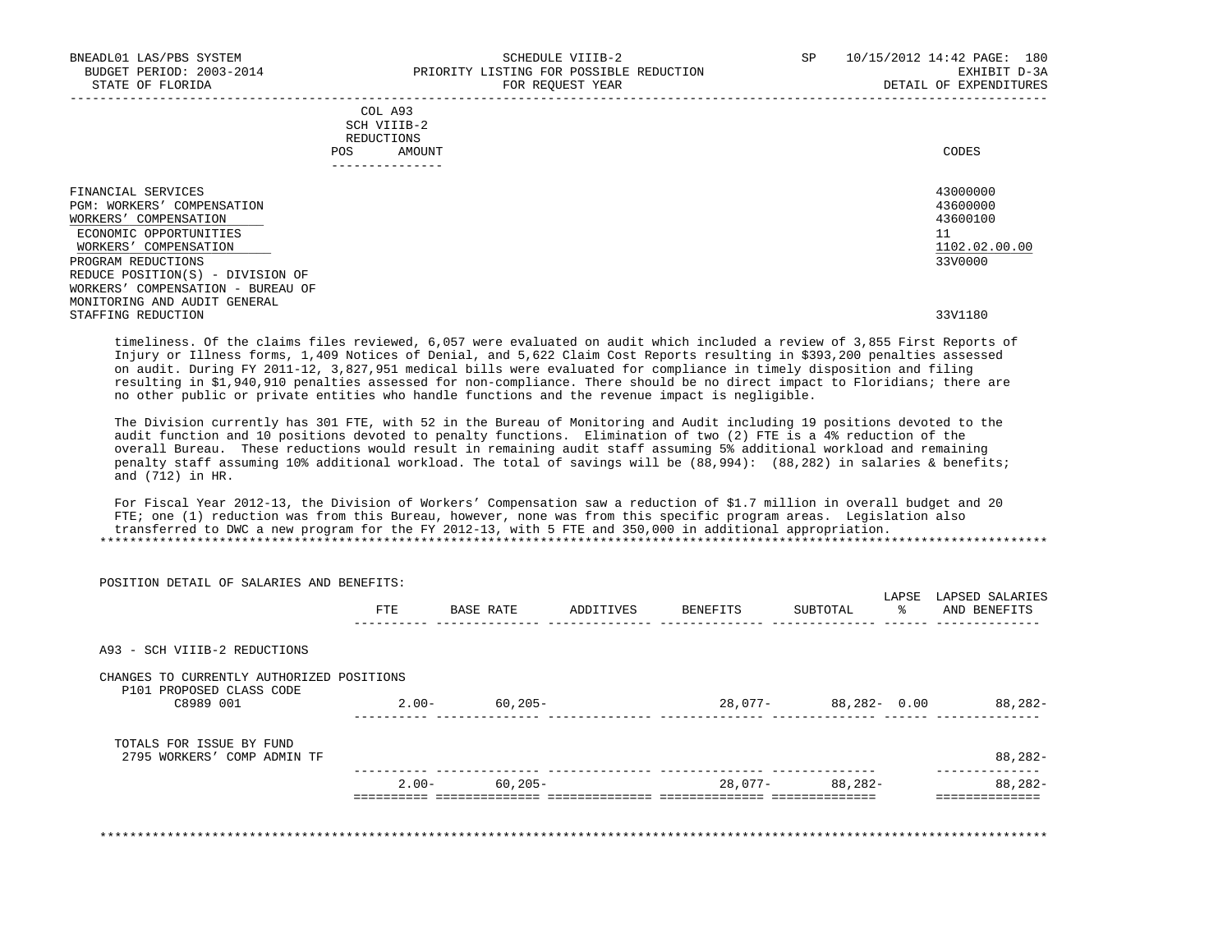| BNEADL01 LAS/PBS SYSTEM<br>BUDGET PERIOD: 2003-2014<br>STATE OF FLORIDA    |                                  | SCHEDULE VIIIB-2<br>PRIORITY LISTING FOR POSSIBLE REDUCTION<br>FOR REQUEST YEAR |  | SP 10/15/2012 14:42 PAGE: 181<br>EXHIBIT D-3A<br>DETAIL OF EXPENDITURES |
|----------------------------------------------------------------------------|----------------------------------|---------------------------------------------------------------------------------|--|-------------------------------------------------------------------------|
|                                                                            | COL A93                          |                                                                                 |  |                                                                         |
|                                                                            | SCH VIIIB-2                      |                                                                                 |  |                                                                         |
|                                                                            | REDUCTIONS                       |                                                                                 |  |                                                                         |
|                                                                            | AMOUNT<br>POS<br>--------------- |                                                                                 |  | CODES                                                                   |
| FINANCIAL SERVICES                                                         |                                  |                                                                                 |  | 43000000                                                                |
| PGM: WORKERS' COMPENSATION                                                 |                                  |                                                                                 |  | 43600000                                                                |
| WORKERS' COMPENSATION                                                      |                                  |                                                                                 |  | 43600100                                                                |
| ECONOMIC OPPORTUNITIES                                                     |                                  |                                                                                 |  | 11                                                                      |
| WORKERS' COMPENSATION                                                      |                                  |                                                                                 |  | 1102.02.00.00                                                           |
| PROGRAM REDUCTIONS                                                         |                                  |                                                                                 |  | 33V0000                                                                 |
| REDUCTION RELATED TO ELIMINATION OF<br>THE PROVIDER-CARRIER DISPUTE        |                                  |                                                                                 |  |                                                                         |
| RESOLUTION PROGRAM                                                         |                                  |                                                                                 |  | 33V1200                                                                 |
| SALARY RATE                                                                |                                  |                                                                                 |  | 000000                                                                  |
| SALARY RATE 164, 123-                                                      |                                  |                                                                                 |  |                                                                         |
|                                                                            | ===============                  |                                                                                 |  |                                                                         |
| SALARIES AND BENEFITS                                                      |                                  |                                                                                 |  | 010000                                                                  |
|                                                                            | $4\,\ldotp 00-$                  |                                                                                 |  |                                                                         |
| WORKERS' COMP ADMIN TF                                                     | $225,884-$<br>===============    |                                                                                 |  | 2795                                                                    |
| SPECIAL CATEGORIES                                                         |                                  |                                                                                 |  | 100000                                                                  |
| TR/DMS/HR SVCS/STW CONTRCT                                                 |                                  |                                                                                 |  | 107040                                                                  |
| WORKERS' COMP ADMIN TF                                                     | 1,424-<br>===============        |                                                                                 |  | 2795                                                                    |
| TOTAL: REDUCTION RELATED TO ELIMINATION OF<br>THE PROVIDER-CARRIER DISPUTE |                                  |                                                                                 |  | 33V1200                                                                 |
| RESOLUTION PROGRAM<br>TOTAL POSITIONS 4.00-                                |                                  |                                                                                 |  |                                                                         |
| TOTAL ISSUE                                                                | $227,308-$                       |                                                                                 |  |                                                                         |
| TOTAL SALARY RATE 164, 123-                                                |                                  |                                                                                 |  |                                                                         |
|                                                                            | ================                 |                                                                                 |  |                                                                         |
| AGENCY ISSUE NARRATIVE:                                                    |                                  |                                                                                 |  |                                                                         |
| SCH VIIIB-2 NARR 13-14 NARRATIVE:<br>PRIORITY #041                         |                                  | IT COMPONENT? NO                                                                |  |                                                                         |

 Issue Title: Reduction Related to Elimination of the Provider-Carrier Reimbursement Dispute Resolution Program Reference to Long-Range Program Plan: Goal 2 - The department will protect the health, safety and welfare of the public. LAW CHANGE REQUIRED: REQUIRES STATUTORY CHANGE TO 440.13(7), F.S.

 The Office of Medical Services, within the Monitoring and Audit Bureau of the Division of Workers' Compensation (DWC), was Type II transferred to the Division of Workers' Compensation from the Agency for Health Care Administration in 2008.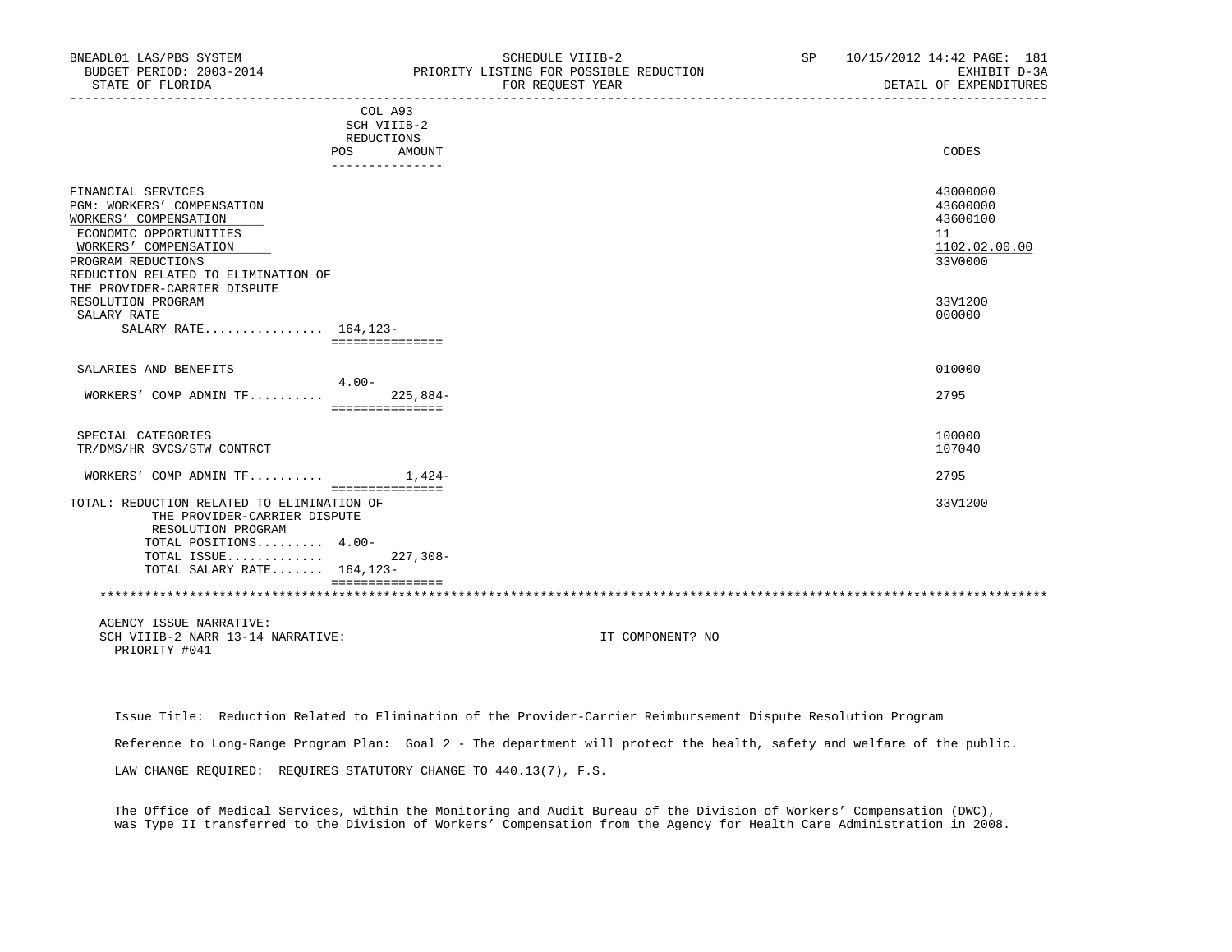| CODES                                                             |
|-------------------------------------------------------------------|
|                                                                   |
| 43000000                                                          |
| 43600000                                                          |
| 43600100                                                          |
| 11                                                                |
| 1102.02.00.00                                                     |
| 33V0000                                                           |
|                                                                   |
|                                                                   |
| 33V1200                                                           |
| COL AYS<br>SCH VIIIB-2<br>REDUCTIONS<br>AMOUNT<br>--------------- |

 The Medical Services Office issues determinations to resolve reimbursement disputes between health care providers and employer/carriers. Proposed conforming bill language removing the division from resolving reimbursement disputes between the health care provider and employer/carrier, would allow the division to eliminate four (4) FTE. During FY 2011-2012, the division issued 5,624 determinations on Petitions for Resolution of Reimbursement Disputes and the average number of days to issue a determination or dismissal notification after receipt of a Petition for Resolution of Reimbursement Dispute was 42 days. There will be no direct impact to Floridians however a change in law will require health care providers to adjust the manner in which they dispute reimbursement paid by the insurance carriers for services provided to injured workers. There are no other public, or private, entities that perform these duties under Chapter 440, Florida Statutes, and there will be no revenue impact.

 The Division currently has 301 FTE, with 52 in the Bureau of Monitoring and Audit and four (4) FTE assigned to this specific function. Elimination of the division's role in these disputes would allow for a 7.5% reduction of the overall Bureau and a 100% reduction of the staffing associated with this function. If the division is totally removed from this statutory requirement, the division would be able to reduce four (4) FTE and (227,308): (225,884) in salaries & benefits; and (1,424) in HR.

 For FY 2012-13, the Division of Workers' Compensation saw a reduction of \$1.7 million in overall budget and 20 FTE, which included one (1) from this Bureau. Legislation also transferred to DWC a new program for the FY 2012-13, with 5 FTE and 350,000 in additional appropriation. \*\*\*\*\*\*\*\*\*\*\*\*\*\*\*\*\*\*\*\*\*\*\*\*\*\*\*\*\*\*\*\*\*\*\*\*\*\*\*\*\*\*\*\*\*\*\*\*\*\*\*\*\*\*\*\*\*\*\*\*\*\*\*\*\*\*\*\*\*\*\*\*\*\*\*\*\*\*\*\*\*\*\*\*\*\*\*\*\*\*\*\*\*\*\*\*\*\*\*\*\*\*\*\*\*\*\*\*\*\*\*\*\*\*\*\*\*\*\*\*\*\*\*\*\*\*\*

| POSITION DETAIL OF SALARIES AND BENEFITS:                             |            |             |           |          |                  | LAPSE | LAPSED SALARIES |
|-----------------------------------------------------------------------|------------|-------------|-----------|----------|------------------|-------|-----------------|
|                                                                       | <b>FTE</b> | BASE RATE   | ADDITIVES | BENEFITS | SUBTOTAL         | °≈    | AND BENEFITS    |
| A93 - SCH VIIIB-2 REDUCTIONS                                          |            |             |           |          |                  |       |                 |
| CHANGES TO CURRENTLY AUTHORIZED POSITIONS<br>P101 PROPOSED CLASS CODE |            |             |           |          |                  |       |                 |
| C7878 001                                                             | $4.00 -$   | $164.123 -$ |           | 61,761-  | $225,884 - 0.00$ |       | $225,884-$      |
|                                                                       |            |             |           |          |                  |       |                 |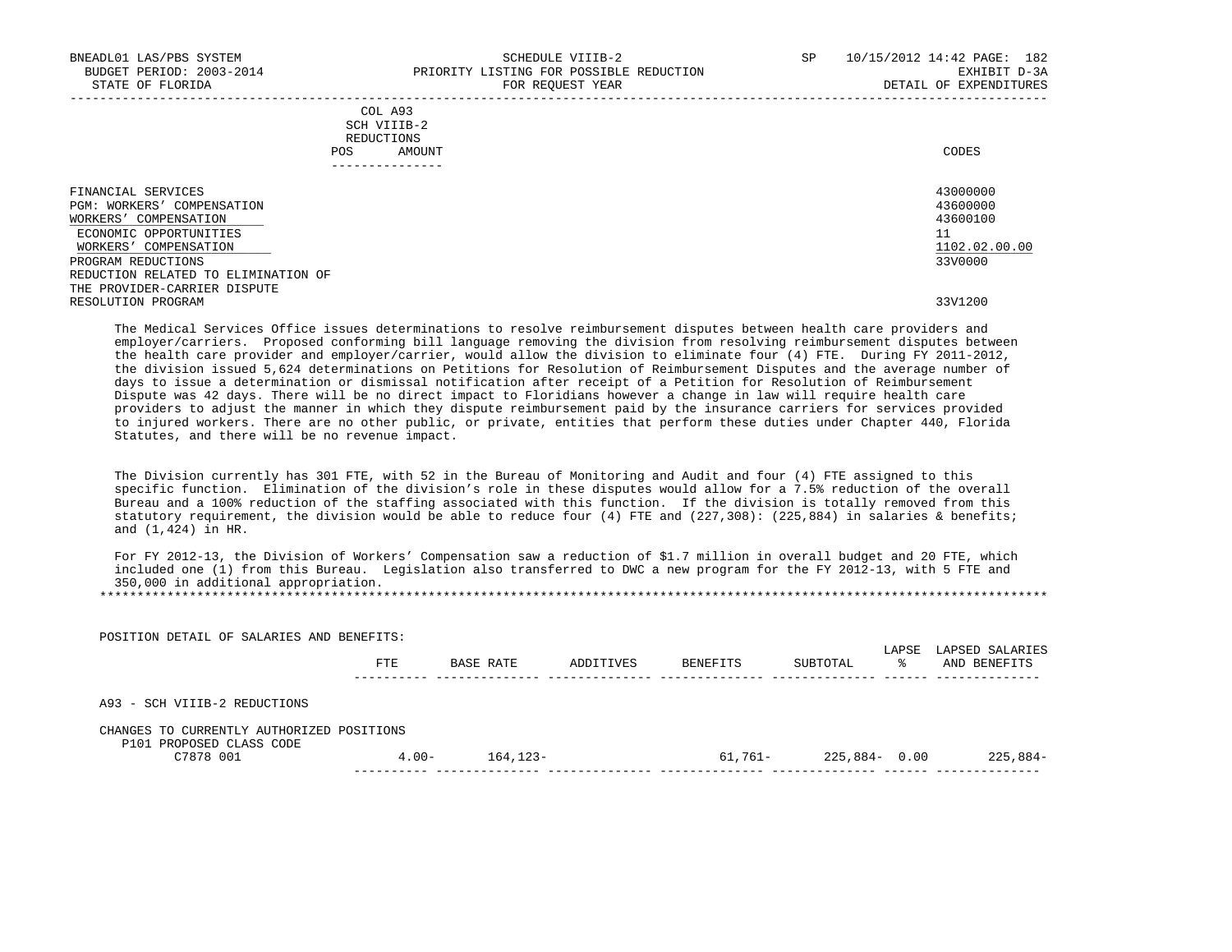| BNEADL01 LAS/PBS SYSTEM<br>BUDGET PERIOD: 2003-2014<br>STATE OF FLORIDA                                                                                                                                                   |                                                                                      | PRIORITY LISTING FOR POSSIBLE REDUCTION | SCHEDULE VIIIB-2<br>FOR REOUEST YEAR |                 |                      | SP 10/15/2012 14:42 PAGE: 183<br>EXHIBIT D-3A<br>DETAIL OF EXPENDITURES |
|---------------------------------------------------------------------------------------------------------------------------------------------------------------------------------------------------------------------------|--------------------------------------------------------------------------------------|-----------------------------------------|--------------------------------------|-----------------|----------------------|-------------------------------------------------------------------------|
|                                                                                                                                                                                                                           | COL A93<br>SCH VIIIB-2<br><b>REDUCTIONS</b><br>POS AMOUNT<br><u> ---------------</u> |                                         |                                      |                 |                      | CODES                                                                   |
| FINANCIAL SERVICES<br>PGM: WORKERS' COMPENSATION<br>WORKERS' COMPENSATION<br>ECONOMIC OPPORTUNITIES<br>WORKERS' COMPENSATION<br>PROGRAM REDUCTIONS<br>REDUCTION RELATED TO ELIMINATION OF<br>THE PROVIDER-CARRIER DISPUTE |                                                                                      |                                         |                                      |                 |                      | 43000000<br>43600000<br>43600100<br>11<br>1102.02.00.00<br>33V0000      |
| RESOLUTION PROGRAM                                                                                                                                                                                                        |                                                                                      |                                         |                                      |                 |                      | 33V1200                                                                 |
| POSITION DETAIL OF SALARIES AND BENEFITS:                                                                                                                                                                                 | FTE                                                                                  | BASE RATE                               | ADDITIVES                            | <b>BENEFITS</b> | SUBTOTAL             | LAPSE LAPSED SALARIES<br>AND BENEFITS                                   |
| A93 - SCH VIIIB-2 REDUCTIONS                                                                                                                                                                                              |                                                                                      |                                         |                                      |                 |                      |                                                                         |
| CHANGES TO CURRENTLY AUTHORIZED POSITIONS                                                                                                                                                                                 |                                                                                      |                                         |                                      |                 |                      |                                                                         |
| TOTALS FOR ISSUE BY FUND<br>2795 WORKERS' COMP ADMIN TF                                                                                                                                                                   |                                                                                      |                                         |                                      |                 |                      | $225,884-$                                                              |
|                                                                                                                                                                                                                           |                                                                                      | $4.00 - 164,123 -$                      |                                      |                 | $61,761 - 225,884 -$ | --------------<br>$225,884-$<br>==============                          |
|                                                                                                                                                                                                                           |                                                                                      |                                         |                                      |                 |                      |                                                                         |
| REDUCE POSITION(S) - DIVISION OF<br>WORKERS' COMPENSATION - OTHER<br>ADMINISTRATIVE STAFF<br>SALARY RATE<br>SALARY RATE 84,176-                                                                                           | ===============                                                                      |                                         |                                      |                 |                      | 33V1260<br>000000                                                       |
| SALARIES AND BENEFITS                                                                                                                                                                                                     |                                                                                      |                                         |                                      |                 |                      | 010000                                                                  |
| WORKERS' COMP ADMIN TF                                                                                                                                                                                                    | $3.00 -$<br>125,504-<br>===============                                              |                                         |                                      |                 |                      | 2795                                                                    |
| SPECIAL CATEGORIES<br>TR/DMS/HR SVCS/STW CONTRCT                                                                                                                                                                          |                                                                                      |                                         |                                      |                 |                      | 100000<br>107040                                                        |
| WORKERS' COMP ADMIN TF                                                                                                                                                                                                    | 1,068–<br>===============                                                            |                                         |                                      |                 |                      | 2795                                                                    |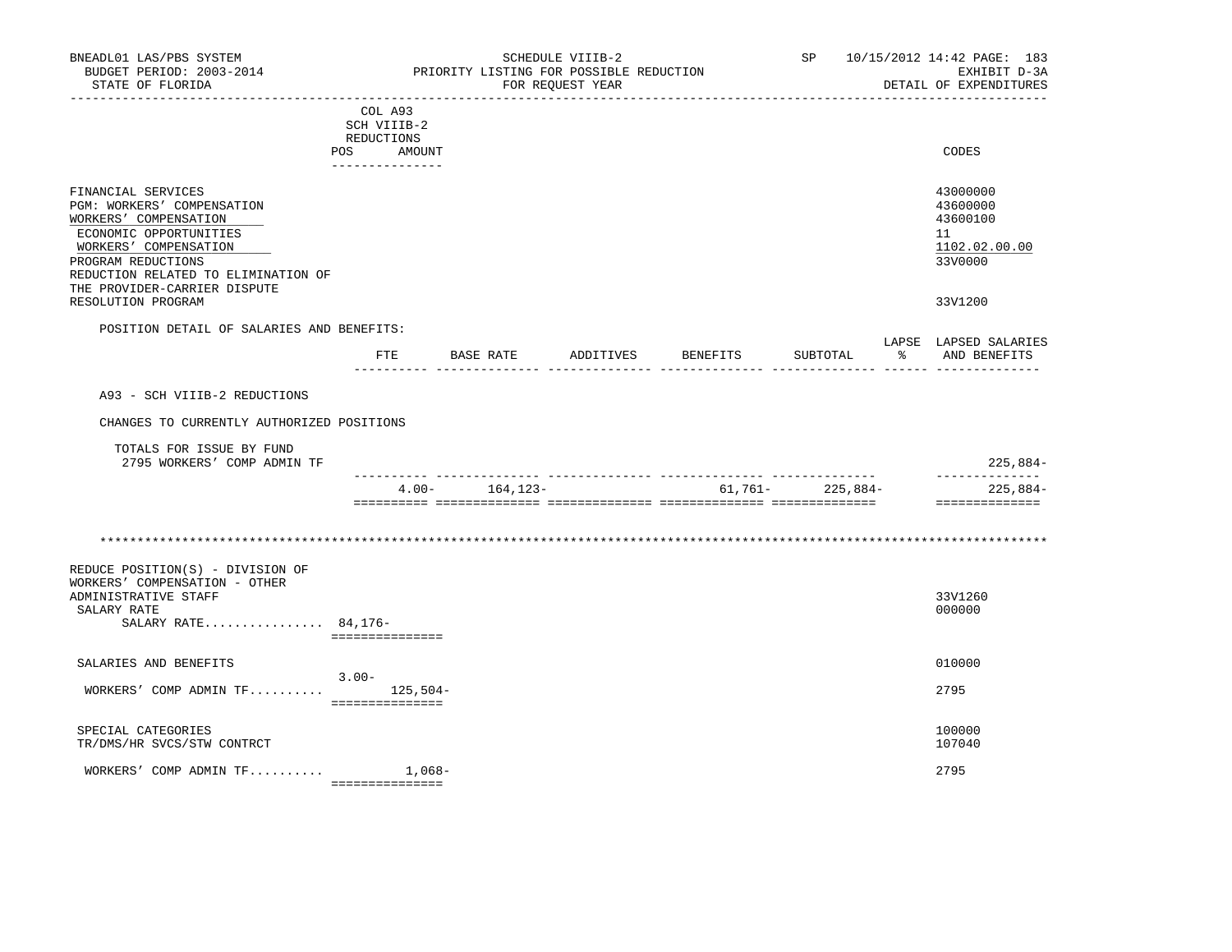| BNEADL01 LAS/PBS SYSTEM<br>BUDGET PERIOD: 2003-2014<br>STATE OF FLORIDA                                                                                                                                                        | SCHEDULE VIIIB-2<br>PRIORITY LISTING FOR POSSIBLE REDUCTION<br>FOR REQUEST YEAR | <b>SP</b> | 10/15/2012 14:42 PAGE: 184<br>EXHIBIT D-3A<br>DETAIL OF EXPENDITURES |
|--------------------------------------------------------------------------------------------------------------------------------------------------------------------------------------------------------------------------------|---------------------------------------------------------------------------------|-----------|----------------------------------------------------------------------|
| <b>POS</b>                                                                                                                                                                                                                     | COL A93<br>SCH VIIIB-2<br>REDUCTIONS<br>AMOUNT                                  |           | CODES                                                                |
| FINANCIAL SERVICES<br><b>PGM: WORKERS' COMPENSATION</b><br>WORKERS' COMPENSATION<br>ECONOMIC OPPORTUNITIES<br>WORKERS' COMPENSATION<br>PROGRAM REDUCTIONS<br>REDUCE POSITION(S) - DIVISION OF<br>WORKERS' COMPENSATION - OTHER |                                                                                 |           | 43000000<br>43600000<br>43600100<br>11<br>1102.02.00.00<br>33V0000   |
| ADMINISTRATIVE STAFF                                                                                                                                                                                                           |                                                                                 |           | 33V1260                                                              |
| TOTAL: REDUCE POSITION(S) - DIVISION OF<br>WORKERS' COMPENSATION - OTHER<br>ADMINISTRATIVE STAFF<br>TOTAL POSITIONS 3.00-<br>TOTAL ISSUE<br>TOTAL SALARY RATE 84,176-                                                          | $126.572-$                                                                      |           | 33V1260                                                              |
|                                                                                                                                                                                                                                |                                                                                 |           |                                                                      |

 AGENCY ISSUE NARRATIVE: SCH VIIIB-2 NARR 13-14 NARRATIVE: IT COMPONENT? NO PRIORITY #042

Issue Title: Reduce Position(s) - Division of Workers' Compensation - Other Administrative Staff

Issue Title: Three (3) FTE Reduction in Division of Workers' Compensation

 Link to LRPP Goal: The Department will provide a workplace environment that is conducive to attracting and retaining quality employees.

 Issue Description: This issue proposes a reduction of 3 FTE ((1) Management Analyst II, (1) Management Analyst II, and (1) Management Analyst II) and associated budget from the Division of Workers' Compensation. These positions are on loan to the Bureau of Human Resource Management, Division of Administration. The Bureau of Human Resource Management (HR) administers a comprehensive program that includes recruitment, staffing, career enhancement, talent planning, classification and pay, attendance and leave, Learning and Development, grievances and appeals, labor relations, Affirmative Action/EEO, records, payroll, benefits, Employee Assistance Program, employee relations, and performance reviews. Over the last fiscal year HR processed 713 hiring appointments, 3,354 classification or organization changes, 2,034 performance reviews, and 122 employee/labor relations cases. The office currently employs 11 full-time employees.

 This issue will have a significant impact on the operations of the Bureau of Human Resource Management. These FTEs service over 2,300 employees and are responsible for administering the HR activities described above.

 This issue would reduce (3) FTE and a total of (126,572): (125,504) in salaries & benefits; and (1,068) in HR. \*\*\*\*\*\*\*\*\*\*\*\*\*\*\*\*\*\*\*\*\*\*\*\*\*\*\*\*\*\*\*\*\*\*\*\*\*\*\*\*\*\*\*\*\*\*\*\*\*\*\*\*\*\*\*\*\*\*\*\*\*\*\*\*\*\*\*\*\*\*\*\*\*\*\*\*\*\*\*\*\*\*\*\*\*\*\*\*\*\*\*\*\*\*\*\*\*\*\*\*\*\*\*\*\*\*\*\*\*\*\*\*\*\*\*\*\*\*\*\*\*\*\*\*\*\*\*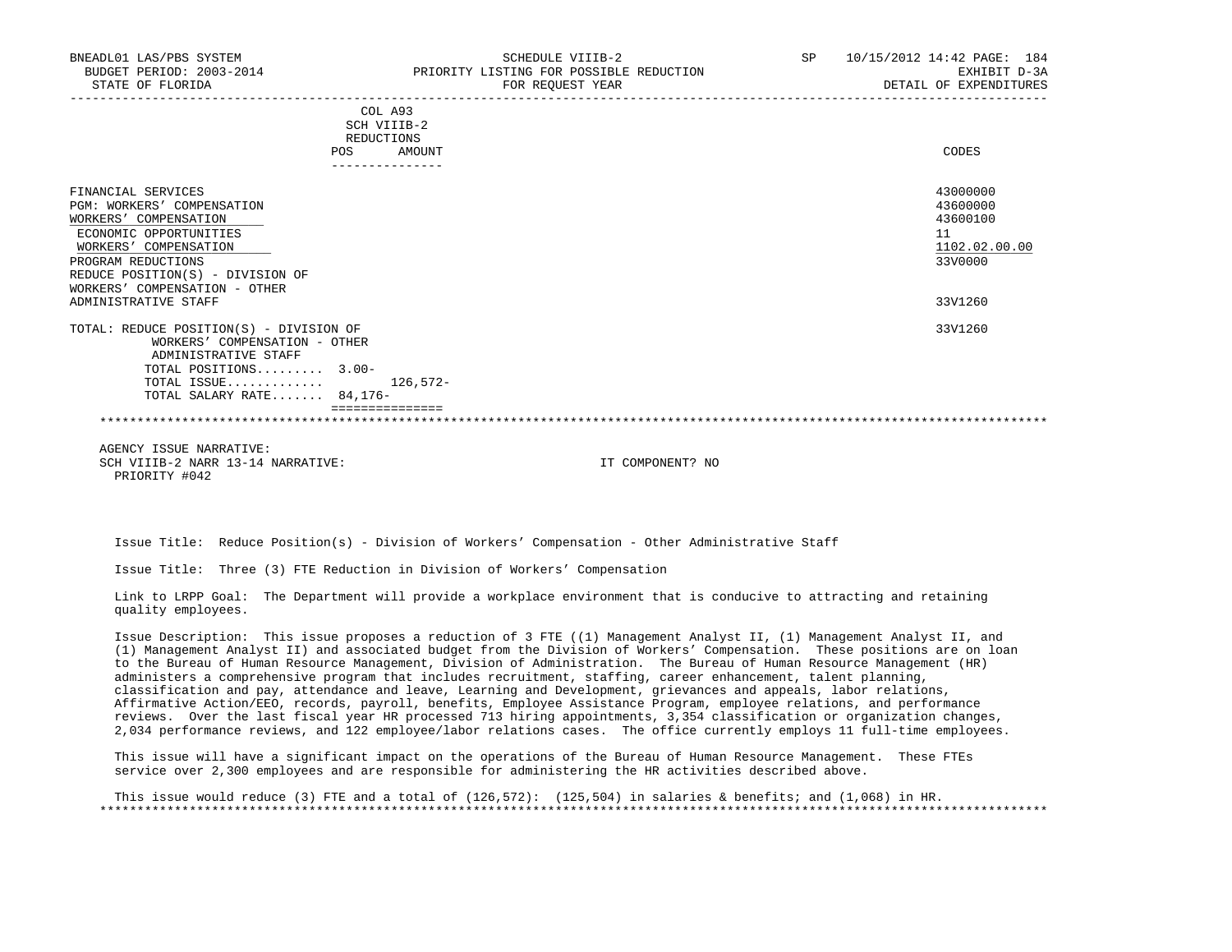| BNEADL01 LAS/PBS SYSTEM<br>BUDGET PERIOD: 2003-2014<br>STATE OF FLORIDA                                                                                                                                                                         | ____________________________                                                    | PRIORITY LISTING FOR POSSIBLE REDUCTION | SCHEDULE VIIIB-2<br>FOR REOUEST YEAR |          |                   | SP 10/15/2012 14:42 PAGE: 185<br>EXHIBIT D-3A<br>DETAIL OF EXPENDITURES       |
|-------------------------------------------------------------------------------------------------------------------------------------------------------------------------------------------------------------------------------------------------|---------------------------------------------------------------------------------|-----------------------------------------|--------------------------------------|----------|-------------------|-------------------------------------------------------------------------------|
|                                                                                                                                                                                                                                                 | COL A93<br>SCH VIIIB-2<br>REDUCTIONS<br><b>POS</b><br>AMOUNT<br>_______________ |                                         |                                      |          |                   | CODES                                                                         |
| FINANCIAL SERVICES<br>PGM: WORKERS' COMPENSATION<br>WORKERS' COMPENSATION<br>ECONOMIC OPPORTUNITIES<br>WORKERS' COMPENSATION<br>PROGRAM REDUCTIONS<br>REDUCE POSITION(S) - DIVISION OF<br>WORKERS' COMPENSATION - OTHER<br>ADMINISTRATIVE STAFF |                                                                                 |                                         |                                      |          |                   | 43000000<br>43600000<br>43600100<br>11<br>1102.02.00.00<br>33V0000<br>33V1260 |
| POSITION DETAIL OF SALARIES AND BENEFITS:                                                                                                                                                                                                       |                                                                                 |                                         |                                      |          |                   | LAPSE LAPSED SALARIES                                                         |
|                                                                                                                                                                                                                                                 |                                                                                 | FTE BASE RATE                           | ADDITIVES                            | BENEFITS | SUBTOTAL          | % AND BENEFITS                                                                |
| A93 - SCH VIIIB-2 REDUCTIONS                                                                                                                                                                                                                    |                                                                                 |                                         |                                      |          |                   |                                                                               |
| CHANGES TO CURRENTLY AUTHORIZED POSITIONS<br>P101 PROPOSED CLASS CODE                                                                                                                                                                           |                                                                                 |                                         |                                      |          |                   |                                                                               |
| C9654 001                                                                                                                                                                                                                                       |                                                                                 | $3.00 - 84,176 -$                       |                                      |          |                   | $41,328-125,504-0.00$ 125,504-                                                |
| TOTALS FOR ISSUE BY FUND<br>2795 WORKERS' COMP ADMIN TF                                                                                                                                                                                         |                                                                                 |                                         |                                      |          |                   | 125,504-                                                                      |
|                                                                                                                                                                                                                                                 |                                                                                 | $3.00 - 84,176 -$                       |                                      |          | $41,328-125,504-$ | --------------<br>$125,504-$<br>==============                                |
| TOTAL: WORKERS' COMPENSATION<br>BY FUND TYPE<br>SALARY RATE 779,577-                                                                                                                                                                            | $25.00 -$<br>===============                                                    |                                         |                                      |          |                   | 1102.02.00.00<br>2000                                                         |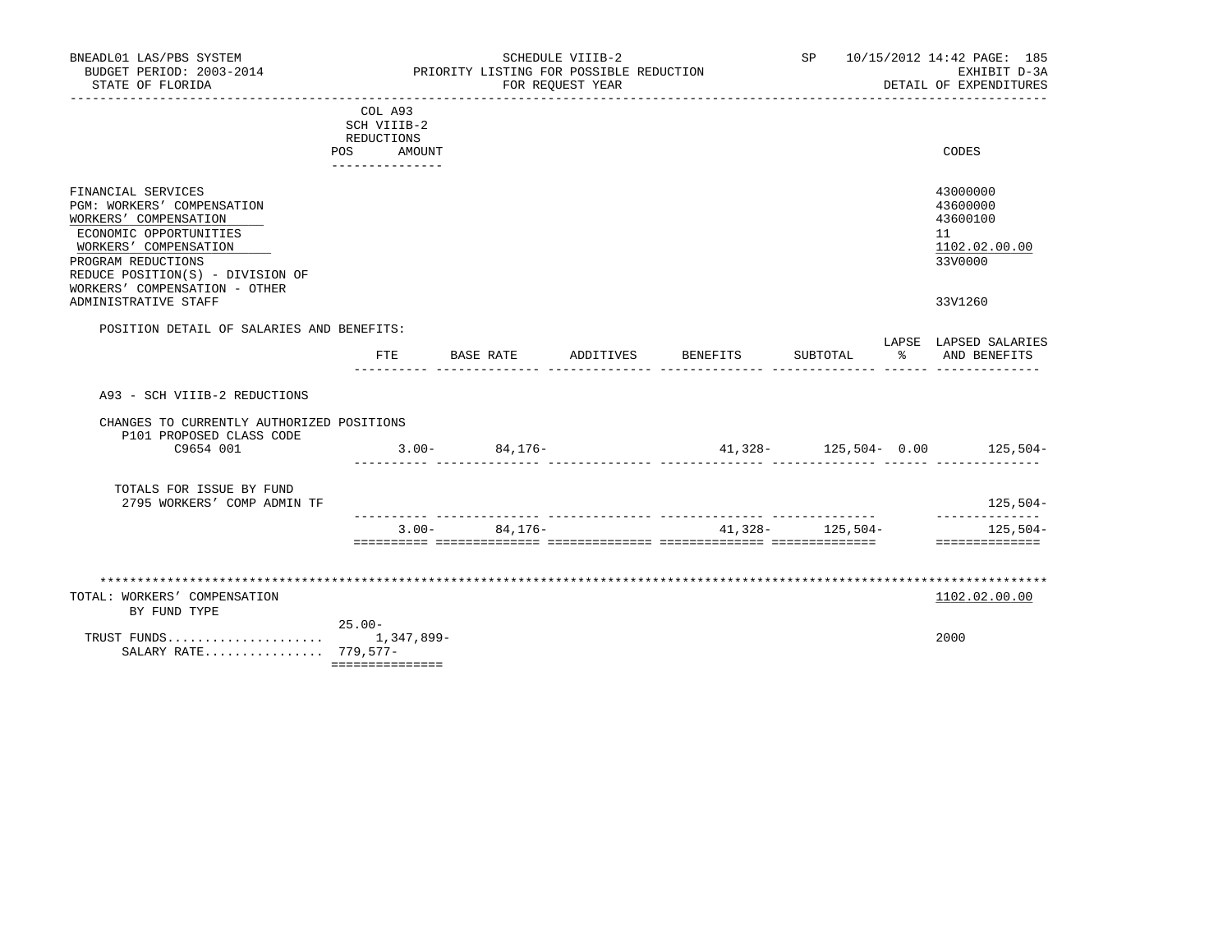| BNEADL01 LAS/PBS SYSTEM<br>BUDGET PERIOD: 2003-2014<br>STATE OF FLORIDA                                                                                                                                                                                                                                | SCHEDULE VIIIB-2<br>PRIORITY LISTING FOR POSSIBLE REDUCTION<br>FOR REQUEST YEAR | SP<br>10/15/2012 14:42 PAGE: 186<br>EXHIBIT D-3A<br>DETAIL OF EXPENDITURES                                    |
|--------------------------------------------------------------------------------------------------------------------------------------------------------------------------------------------------------------------------------------------------------------------------------------------------------|---------------------------------------------------------------------------------|---------------------------------------------------------------------------------------------------------------|
|                                                                                                                                                                                                                                                                                                        | COL A93<br>SCH VIIIB-2<br>REDUCTIONS<br>AMOUNT<br><b>POS</b>                    | CODES                                                                                                         |
| FINANCIAL SERVICES<br>PGM: FINANCIAL SVCS COMM<br>OFFICE OF INSURANCE REG<br>COMP & ENFORCE- INSURANCE<br>PUBLIC PROTECTION<br>REGULATION AND LICENSING<br>PROGRAM REDUCTIONS<br>REDUCTION IN THE FLORIDA PUBLIC<br>HURRICANE LOSS PROJECTION MODEL<br>SPECIAL CATEGORIES<br>FL PUBLIC HURR LOSS MODEL |                                                                                 | 43000000<br>43900000<br>43900100<br>43900110<br>12<br>1204.00.00.00<br>33V0000<br>33V0040<br>100000<br>100515 |
| INSURANCE REG TF $176,592-$                                                                                                                                                                                                                                                                            |                                                                                 | 2393                                                                                                          |
|                                                                                                                                                                                                                                                                                                        |                                                                                 |                                                                                                               |

 AGENCY ISSUE NARRATIVE: SCH VIIIB-2 NARR 13-14 NARRATIVE: IT COMPONENT? NO PRIORITY #104

Budget Entity: Office of Insurance Regulation - Compliance & Enforcement

Issue Title: Florida Public Hurricane Loss Projection Model (Public Model) - Maintenance and Support

Reference to Long-Range Program Plan: Goal 4: The department will protect health, safety and welfare of the public.

 Issue Description: The Public Model, housed at Florida International University (FIU), was created in 2001 to be the first public, transparent model of its kind in the United States. It is the work product of the state university system including large contributions of resources from FIU, the University of Florida, and the Florida State University.

 The Office runs most residential rate filings through the Public Model. Every assumption and method of the Public Model is open to public inspection. This gives greater transparency to the rate review process. Private models are proprietary and therefore the calculations and methodologies they use are trade secret or what the industry calls, inside a "black box."

 In fact, the Legislature pursued the creation of a Public Model in order to bring the rate making process into the sunshine and create consumer confidence by making the process transparent. Without the Public Model, the sole objective basis for rate determinations would be the insurer's own selected private model. The Public Model gives the Office the ability to determine the propriety of the reinsurance factors independent of the model used in rate filings in many instances. Without it, rate filings may need to be litigated, insurance companies may not be able to get needed rate increases and policyholders may not receive deserved rate reductions.

 Additionally, Section 627.351(6(n), Florida Statutes as enacted in 2009 requires that the Public Model serve as the minimum benchmark for determining the windstorm portion of the rates for Citizens Property Insurance Corporation. Should the Office not change the rates currently in effect for Citizens as a result of the lack of a benchmark, the intent of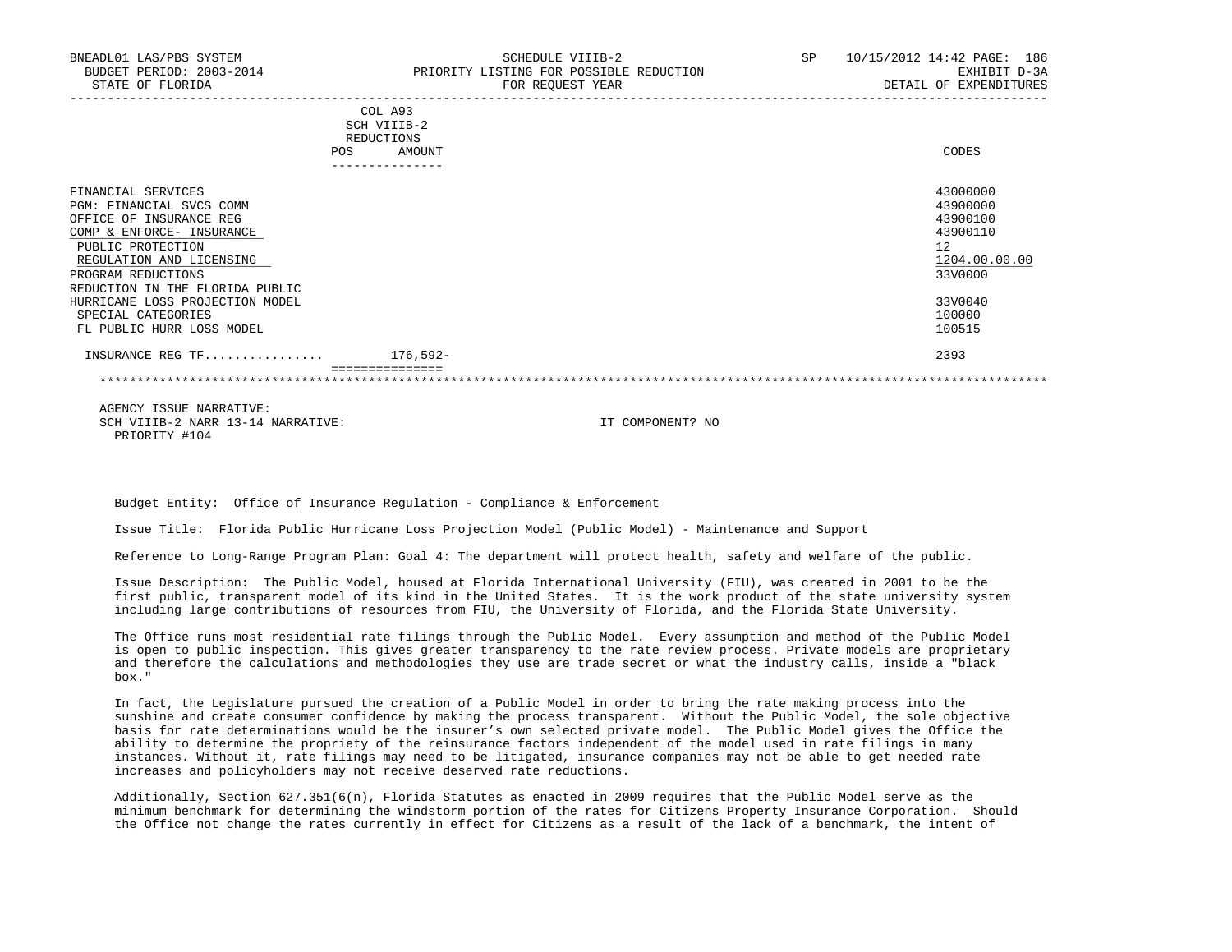|            | COL A93     |       |
|------------|-------------|-------|
|            | SCH VIIIB-2 |       |
| REDUCTIONS |             |       |
| POS        | AMOUNT      | CODES |

| - - - - - - - - - - - - -       |               |
|---------------------------------|---------------|
| FINANCIAL SERVICES              | 43000000      |
| PGM: FINANCIAL SVCS COMM        | 43900000      |
| OFFICE OF INSURANCE REG         | 43900100      |
| COMP & ENFORCE- INSURANCE       | 43900110      |
| PUBLIC PROTECTION               | 12            |
| REGULATION AND LICENSING        | 1204.00.00.00 |
| PROGRAM REDUCTIONS              | 33V0000       |
| REDUCTION IN THE FLORIDA PUBLIC |               |
| HURRICANE LOSS PROJECTION MODEL | 33V0040       |

 the legislature to have Citizens rates increase each year with the goal of being actuarially sound (subject to a maximum annual increase of 10 percent for any single policy) would be frustrated.

 FIU is under contract with the Office to continue to develop, maintain and support the Public Model and to provide model related services to the Office, including, but not limited to: running insurance policy file data through the Model, generating annual average loss cost estimates, and providing output reports to the Office.

 The Florida Legislature provided the Office with \$588,639 in recurring funds for the 2011-2012 Fiscal Year in order to pay for rate filing runs and to support and maintain the Public Model. Maintenance and support services may include, but is not limited to: the retention of graduate students working on the Public Model; payment of invoices for necessary subcontractors concerning the Public Model; computer science center services related to the Public Model; conducting routine upgrade of the Public Model to incorporate new input data (for example, new meteorological data, and new data on insured losses); and the continued license of necessary software to operate and maintain the Public Model.

 In 2012, the Florida Legislature passed legislation that allows fees charged for private sector access and use of the model to be reasonable regarding the costs associated with the operation and maintenance of the model by the Office. (Section 627.06281(3)(b),Florida Statutes).

There are currently two developments regarding the Florida Public Hurricane Loss Model. First, since the Commission on Hurricane Loss Projection Methodology now requires submissions only every other year, a substantial amount of the preparation work for that submission (likely to be in the third or fourth quarter of 2012) can and should be completed this fiscal year. Second, the ability to determine the fees charged for private sector access and use of the model is no longer restricted to a rulemaking process and the basis may now be reasonable costs associated with the operation and maintenance of the model by the office. These changes were the result of legislative action in the 2011 regular session.

 There is now an opportunity for the Florida Public Hurricane Loss Model to begin an orderly transition process towards greater reliance on private sector access fees for part of its budget requirements. It is important to note that this assumes that private insurance companies will use the Model. However, a significant budget reduction could be problematic if the Commission on Hurricane Loss Projection Methodology requires extensive changes in the existing model in order to meet its standards. The current budget has been developed on the assumption that only routine upgrades using modest amounts of new input data will be needed in the fiscal year ending June 30, 2013.

 Detail of Costs: Fiscal Year 2012 - 2013

Special Categories: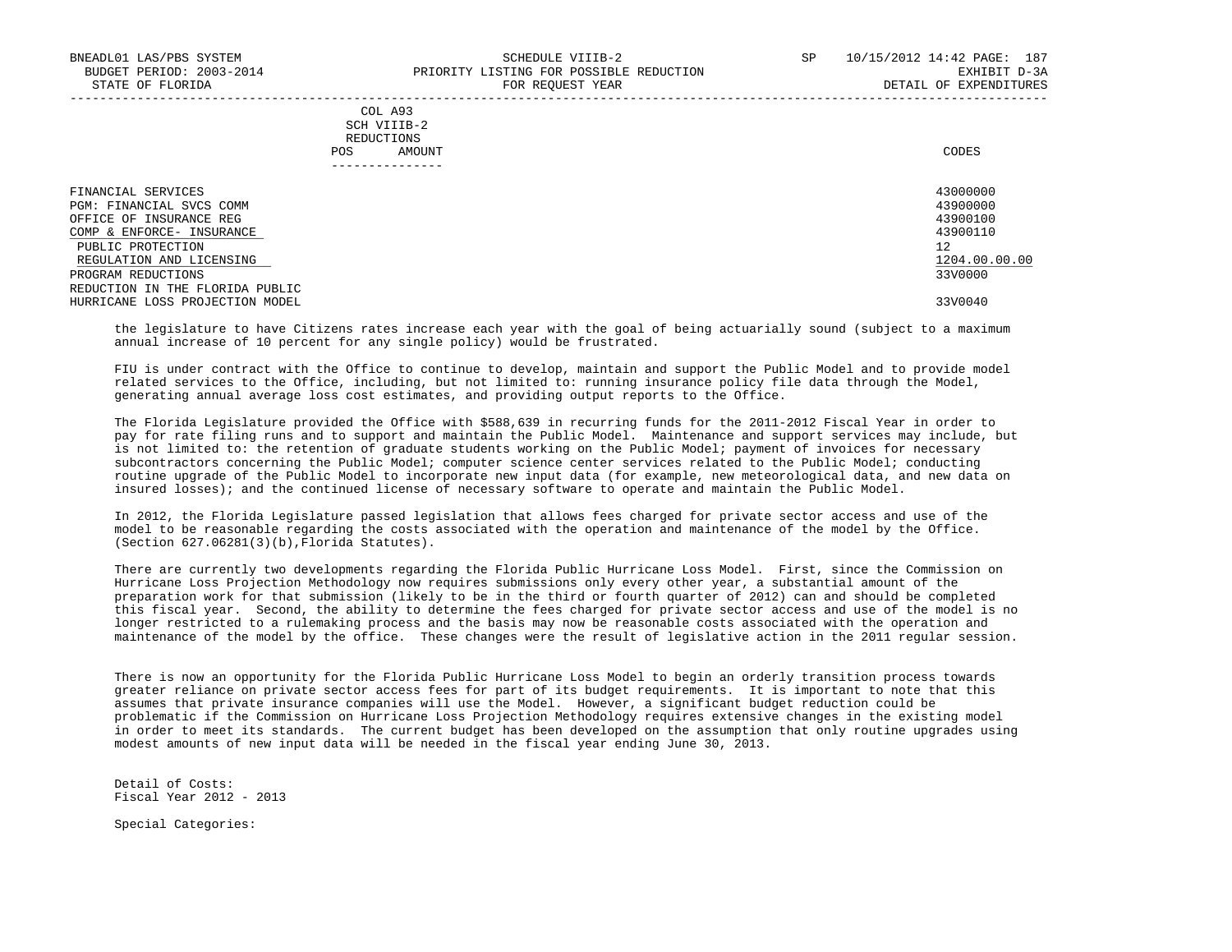| BNEADL01 LAS/PBS SYSTEM<br>BUDGET PERIOD: 2003-2014<br>STATE OF FLORIDA                                                                                                                                                                                                                     |                                                                       | SCHEDULE VIIIB-2<br>PRIORITY LISTING FOR POSSIBLE REDUCTION<br>FOR REQUEST YEAR | SP 10/15/2012 14:42 PAGE: 188<br>EXHIBIT D-3A<br>DETAIL OF EXPENDITURES                                |
|---------------------------------------------------------------------------------------------------------------------------------------------------------------------------------------------------------------------------------------------------------------------------------------------|-----------------------------------------------------------------------|---------------------------------------------------------------------------------|--------------------------------------------------------------------------------------------------------|
|                                                                                                                                                                                                                                                                                             | COL A93<br>SCH VIIIB-2<br>REDUCTIONS<br>POS AMOUNT<br>_______________ |                                                                                 | CODES                                                                                                  |
| FINANCIAL SERVICES<br>PGM: FINANCIAL SVCS COMM<br>OFFICE OF INSURANCE REG<br>COMP & ENFORCE- INSURANCE<br>PUBLIC PROTECTION<br>REGULATION AND LICENSING<br>PROGRAM REDUCTIONS<br>REDUCTION IN THE FLORIDA PUBLIC<br>HURRICANE LOSS PROJECTION MODEL<br>Florida Public Hurricane Loss Model: |                                                                       |                                                                                 | 43000000<br>43900000<br>43900100<br>43900110<br>12 <sup>°</sup><br>1204.00.00.00<br>33V0000<br>33V0040 |
| Description<br>Ouantity<br>SCH VIIIB-2 NARR 12-13 ISSUE NARRATIVE:                                                                                                                                                                                                                          |                                                                       | Amount                                                                          |                                                                                                        |
| ---------<br>------------<br>Maintenance and Support                                                                                                                                                                                                                                        |                                                                       | $- - - - - - -$<br>(\$176,592)                                                  |                                                                                                        |
|                                                                                                                                                                                                                                                                                             | Issue Total (\$176,592)                                               |                                                                                 |                                                                                                        |
| REDUCE BUSINESS UNIT EXPENSES<br><b>EXPENSES</b>                                                                                                                                                                                                                                            |                                                                       |                                                                                 | 33V0050<br>040000                                                                                      |
| INSURANCE REG TF 100,000-                                                                                                                                                                                                                                                                   | ===============                                                       |                                                                                 | 2393                                                                                                   |
|                                                                                                                                                                                                                                                                                             |                                                                       |                                                                                 |                                                                                                        |
| AGENCY ISSUE NARRATIVE:<br>SCH VIIIB-2 NARR 13-14 NARRATIVE:<br>PRIORITY #102                                                                                                                                                                                                               |                                                                       | IT COMPONENT? NO                                                                |                                                                                                        |

Budget Entity: Compliance & Enforcement

Issue Title: Reduction in Expense - Business Units

Reference to Long-Range Program Plan: Goal 4: The department will protect health, safety and welfare of the public.

 Issue Description: Pursuant to Section 624.316, Florida Statutes, the Office of Insurance Regulation (Office) is required to conduct financial examinations of life and health and property and casualty insurance companies in order to provide early detection of weakening financial conditions and protect consumers.

 In 2007, Section 624.316, F.S., was amended to permit the office to engage outside experts to conduct financial examinations. However, in order to maintain accreditation by the National Association of Insurance Commissioners (NAIC) the Office employs and utilizes its own examiners to manage examinations and to perform some examinations; specifically,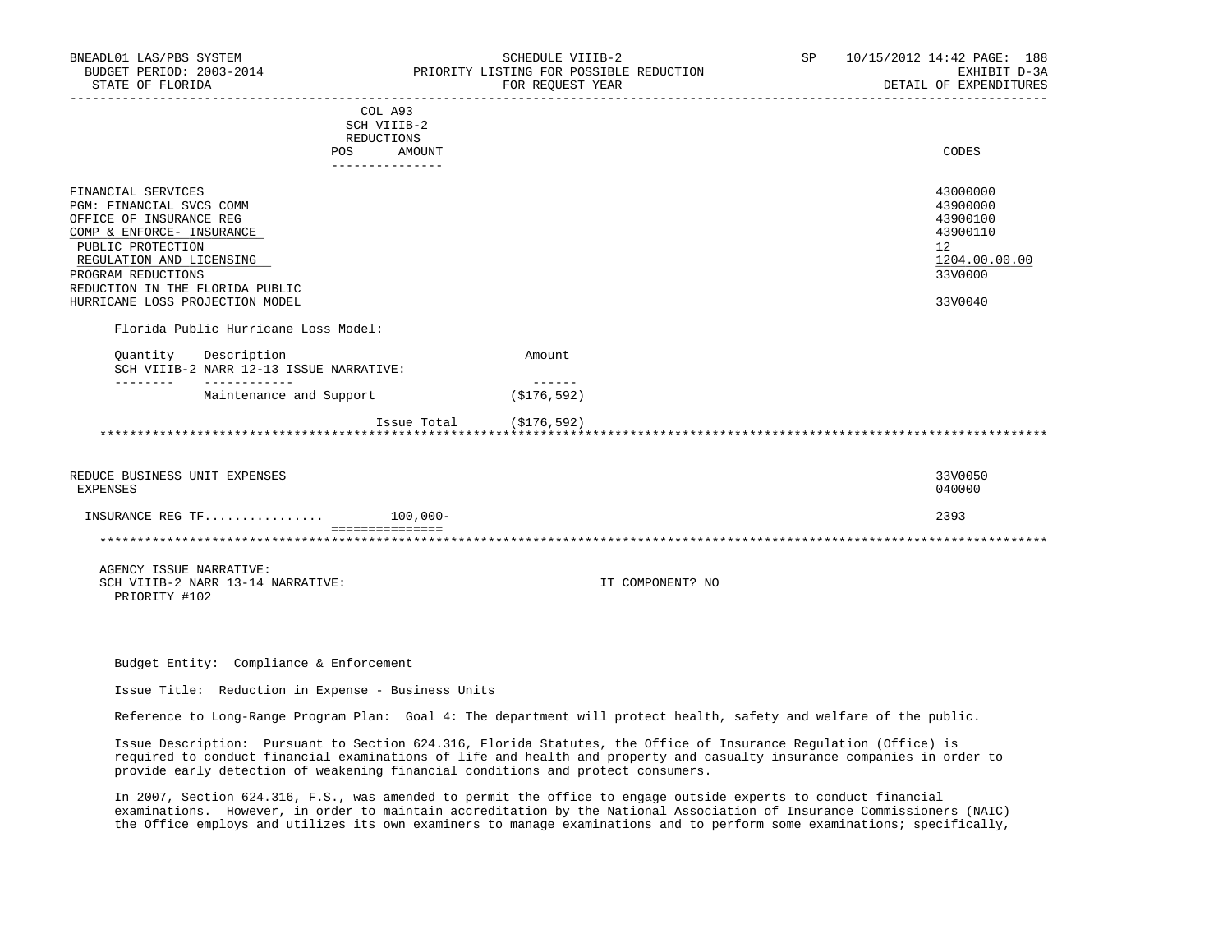|            | COL A93     |       |
|------------|-------------|-------|
|            | SCH VIIIB-2 |       |
| REDUCTIONS |             |       |
| POS        | AMOUNT      | CODES |

| FINANCIAL SERVICES            | 43000000      |
|-------------------------------|---------------|
| PGM: FINANCIAL SVCS COMM      | 43900000      |
| OFFICE OF INSURANCE REG       | 43900100      |
| COMP & ENFORCE- INSURANCE     | 43900110      |
| PUBLIC PROTECTION             | 12            |
| REGULATION AND LICENSING      | 1204.00.00.00 |
| PROGRAM REDUCTIONS            | 33V0000       |
| REDUCE BUSINESS UNIT EXPENSES | 33V0050       |

 examinations of small companies to minimize the cost of the examination on the company. NAIC accreditation is imperative to insurers because examinations performed by an unaccredited state insurance department are unacceptable in other states. This means an insurer would be subject to multiple examinations by different states. Outsourced exam firms augment Office resources.

 A significant portion of the Office's appropriated expense funding is used for examiner travel to property, casualty, life and health insurance companies to examine books and records to ensure solvency. It is important to note that the travel expenses are paid with the Office's appropriated expense funds and then the company being examined pays back the cost of the examination into the Insurance Regulatory Trust Fund. The Office does not receive the reimbursement back into its operating budget.

 The Office's appropriated expense budget has been reduced by \$847,046 since 2007. In an effort to comply with mission critical travel laws and to manage these reductions, the Office has achieved a reduction in travel expense utilization of over 50%. A further reduction to the Office's appropriated expense allotment will result in Office staff receiving less job-specific training and may impede the purchases of expenditures relating to postage, office supplies, records storage and warehouse rent, equipment and pertinent legal and insurance subscriptions.

 Detail of Costs: Fiscal Year 2012 - 2013

 Expense Quantity Description **Amount** Amount -------- ----------- ------ Reduce overall expense (\$100,000) Issue Total (\$100,000) \*\*\*\*\*\*\*\*\*\*\*\*\*\*\*\*\*\*\*\*\*\*\*\*\*\*\*\*\*\*\*\*\*\*\*\*\*\*\*\*\*\*\*\*\*\*\*\*\*\*\*\*\*\*\*\*\*\*\*\*\*\*\*\*\*\*\*\*\*\*\*\*\*\*\*\*\*\*\*\*\*\*\*\*\*\*\*\*\*\*\*\*\*\*\*\*\*\*\*\*\*\*\*\*\*\*\*\*\*\*\*\*\*\*\*\*\*\*\*\*\*\*\*\*\*\*\*

REDUCE EXPENSES - COMPLIANCE AND<br>ENFORCEMENT ENFORCEMENT 33V0230 EXPENSES 040000 INSURANCE REG TF................ 240,000- 2393 ===============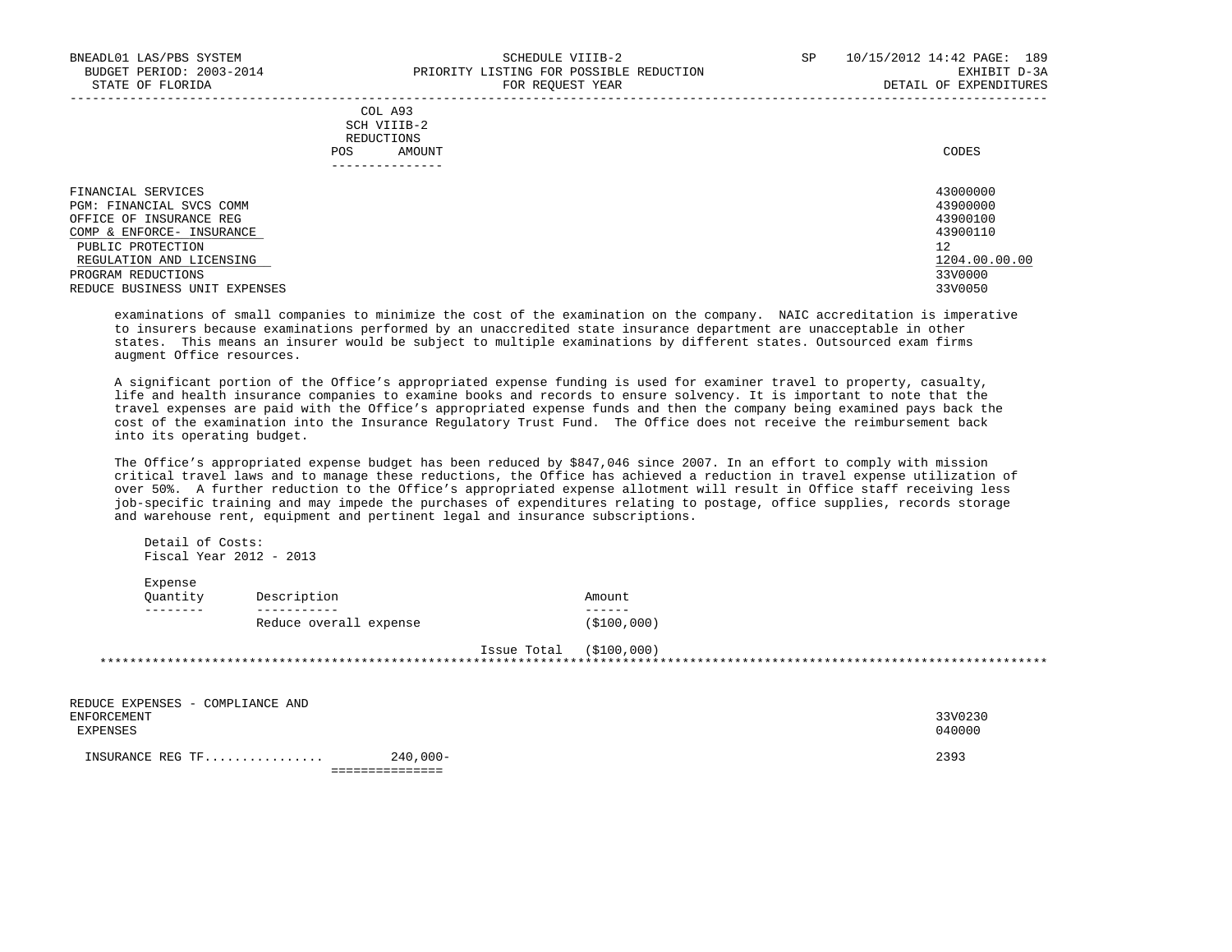| BNEADL01 LAS/PBS SYSTEM<br>BUDGET PERIOD: 2003-2014<br>STATE OF FLORIDA | SCHEDULE VIIIB-2<br>PRIORITY LISTING FOR POSSIBLE REDUCTION<br>FOR REOUEST YEAR | SP | 10/15/2012 14:42 PAGE: 190<br>EXHIBIT D-3A<br>DETAIL OF EXPENDITURES |
|-------------------------------------------------------------------------|---------------------------------------------------------------------------------|----|----------------------------------------------------------------------|
|                                                                         | COL A93<br>SCH VIIIB-2<br>REDUCTIONS<br>AMOUNT<br><b>POS</b><br>--------------  |    | CODES                                                                |
| FINANCIAL SERVICES<br>PGM: FINANCIAL SVCS COMM                          |                                                                                 |    | 43000000<br>43900000                                                 |
| OFFICE OF INSURANCE REG                                                 |                                                                                 |    | 43900100                                                             |
| COMP & ENFORCE- INSURANCE                                               |                                                                                 |    | 43900110                                                             |
| PUBLIC PROTECTION                                                       |                                                                                 |    | 12.                                                                  |
| REGULATION AND LICENSING                                                |                                                                                 |    | 1204.00.00.00                                                        |
| PROGRAM REDUCTIONS                                                      |                                                                                 |    | 33V0000                                                              |
| REDUCE EXPENSES - COMPLIANCE AND                                        |                                                                                 |    |                                                                      |

 ENFORCEMENT 33V0230 \*\*\*\*\*\*\*\*\*\*\*\*\*\*\*\*\*\*\*\*\*\*\*\*\*\*\*\*\*\*\*\*\*\*\*\*\*\*\*\*\*\*\*\*\*\*\*\*\*\*\*\*\*\*\*\*\*\*\*\*\*\*\*\*\*\*\*\*\*\*\*\*\*\*\*\*\*\*\*\*\*\*\*\*\*\*\*\*\*\*\*\*\*\*\*\*\*\*\*\*\*\*\*\*\*\*\*\*\*\*\*\*\*\*\*\*\*\*\*\*\*\*\*\*\*\*\*

 AGENCY ISSUE NARRATIVE: SCH VIIIB-2 NARR 13-14 NARRATIVE: IT COMPONENT? NO PRIORITY #103

Budget Entity: Compliance & Enforcement

Issue Title: Reduction in Expense - Compliance and Enforcement

Reference to Long-Range Program Plan: Goal 4: The department will protect health, safety and welfare of the public.

 Issue Description: The Office of Insurance Regulation (Office) is responsible for monitoring the financial condition of all regulated entities through the use of internal financial analysis and on-site examinations. The Office is also responsible for the admissions process for new entities as well as those proposing to expand into additional lines of business. The Office has responsibility for enforcing the provisions of Chapters 20, 112, 120, 440, 624, 625, 626, 627, 628, 629, 630, 630, 631, 632, 634, 635, 636, and 641, 642, 648, 651 and 817, F.S., and applicable rules, as they relate to the review of policy contracts and associated rates.

 Filings are reviewed to determine compliance with applicable actuarial standards, statutory provisions, and administrative rules. Additionally, the Office conducts market investigations and analyzes market trends for the fair treatment of policyholders. Examinations and investigations are conducted as required to address consumer issues and marketplace trends.

 Currently, the Compliance and Enforcement budget entity receives \$2,652,374 annually in expense recurring appropriation. Almost \$1 million of this is used for rent of a state-owned building. The remaining appropriation is used for mission critical travel and for day to day Office operations. A reduction of \$240,000 or 9% would dramatically impede the purchases of expenditures relating to postage, office supplies, job-related training, records storage and warehouse rent, information technology equipment, and pertinent insurance subscriptions. Therefore, these reductions would significally impact the fulfillment of the Office's essential regulatory and statutory requirements as outlined above.

 Detail of Costs: Fiscal Year 2012 - 2013 Expense Quantity Description Amount -------- ----------- ------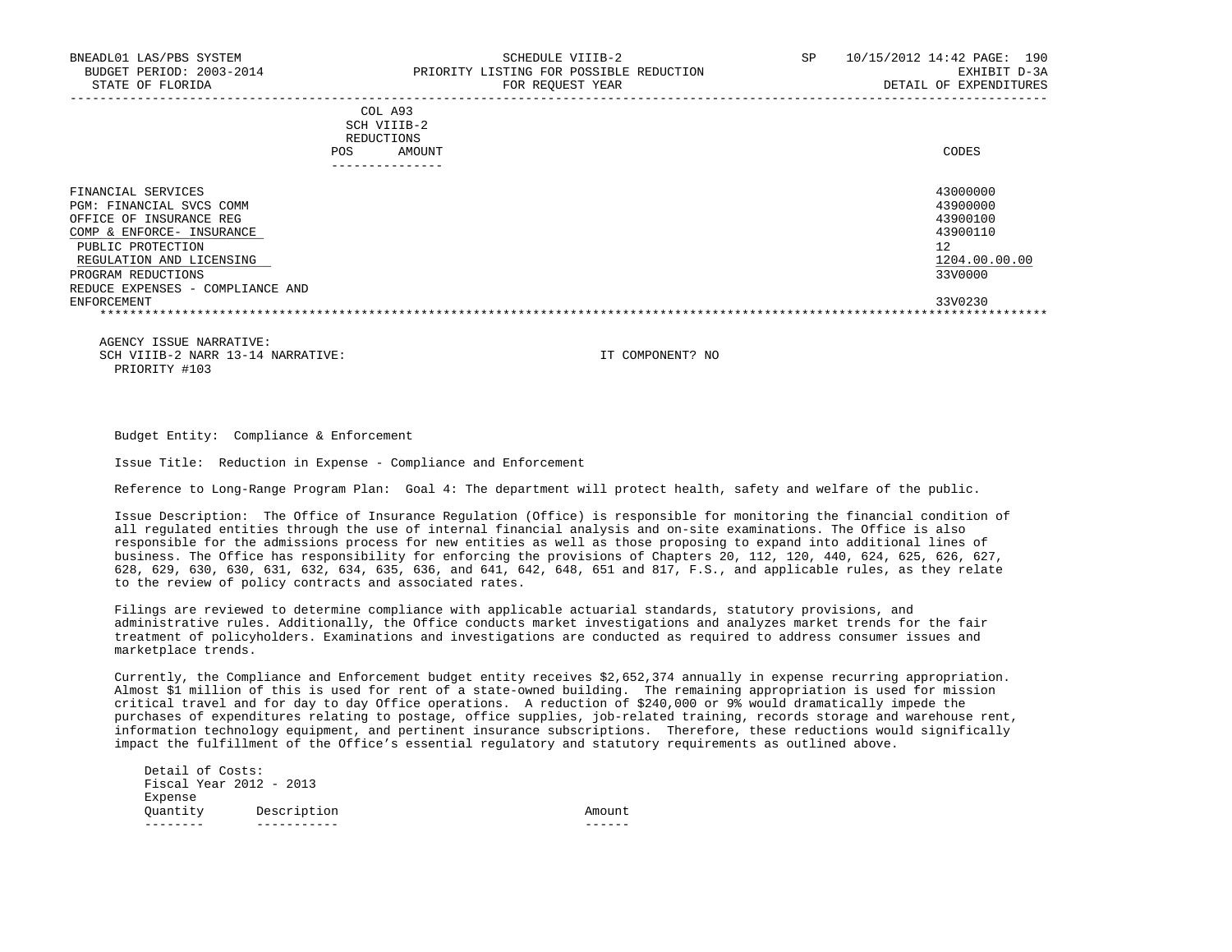| BNEADL01 LAS/PBS SYSTEM<br>BUDGET PERIOD: 2003-2014 PRIORITY LISTING FOR POSSIBLE REDUCTION<br>STATE OF FLORIDA                                                                                                                         |                                                                             | SCHEDULE VIIIB-2<br>FOR REOUEST YEAR | SP 10/15/2012 14:42 PAGE: 191<br>EXHIBIT D-3A<br>DETAIL OF EXPENDITURES                   |
|-----------------------------------------------------------------------------------------------------------------------------------------------------------------------------------------------------------------------------------------|-----------------------------------------------------------------------------|--------------------------------------|-------------------------------------------------------------------------------------------|
|                                                                                                                                                                                                                                         | COL A93<br>SCH VIIIB-2<br>REDUCTIONS<br>POS FOR<br>AMOUNT<br>-------------- |                                      | CODES                                                                                     |
| FINANCIAL SERVICES<br>PGM: FINANCIAL SVCS COMM<br>OFFICE OF INSURANCE REG<br>COMP & ENFORCE- INSURANCE<br>PUBLIC PROTECTION<br>REGULATION AND LICENSING<br>PROGRAM REDUCTIONS<br>REDUCE EXPENSES - COMPLIANCE AND<br><b>ENFORCEMENT</b> |                                                                             |                                      | 43000000<br>43900000<br>43900100<br>43900110<br>12<br>1204.00.00.00<br>33V0000<br>33V0230 |
| Reduce overall expense                                                                                                                                                                                                                  |                                                                             | ( \$240,000)                         |                                                                                           |
|                                                                                                                                                                                                                                         |                                                                             | Issue Total ( \$240,000)             |                                                                                           |
| REDUCE CONTRACTED SERVICES<br>SPECIAL CATEGORIES<br>CONTRACTED SERVICES                                                                                                                                                                 |                                                                             |                                      | 33V1300<br>100000<br>100777                                                               |
| INSURANCE REG TF                                                                                                                                                                                                                        | $30.000 -$<br>----------------                                              |                                      | 2393                                                                                      |
|                                                                                                                                                                                                                                         |                                                                             |                                      |                                                                                           |
| AGENCY ISSUE NARRATIVE:<br>SCH VIIIB-2 NARR 13-14 NARRATIVE:<br>PRIORITY #105                                                                                                                                                           |                                                                             | IT COMPONENT? NO                     |                                                                                           |

Budget Entity: Compliance and Enforcement

Issue Title: Reduction in Contracted Services

Reference to Long-Range Program Plan: Goal 4: The department will protect health, safety and welfare of the public.

 Issue Description: The Office of Insurance Regulation (Office) is responsible for monitoring the financial condition of all regulated entities through the use of internal financial analysis and on-site examinations. The Office is also responsible for the admissions process for new entities as well as those proposing to expand into additional lines of business. The Office has responsibility for enforcing the provisions of Chapters 20, 112, 120, 440, 624, 625, 626, 627, 628, 629, 630, 630, 631, 632, 634, 635, 636, and 641, 642, 648, 651 and 817, F.S., and applicable rules, as they relate to the review of policy contracts and associated rates.

 Filings are reviewed to determine compliance with applicable actuarial standards, statutory provisions, and administrative rules. Additionally, the office conducts market investigations and analyzes market trends for the fair treatment of policyholders. Examinations and investigations are conducted as required to address consumer issues and marketplace trends.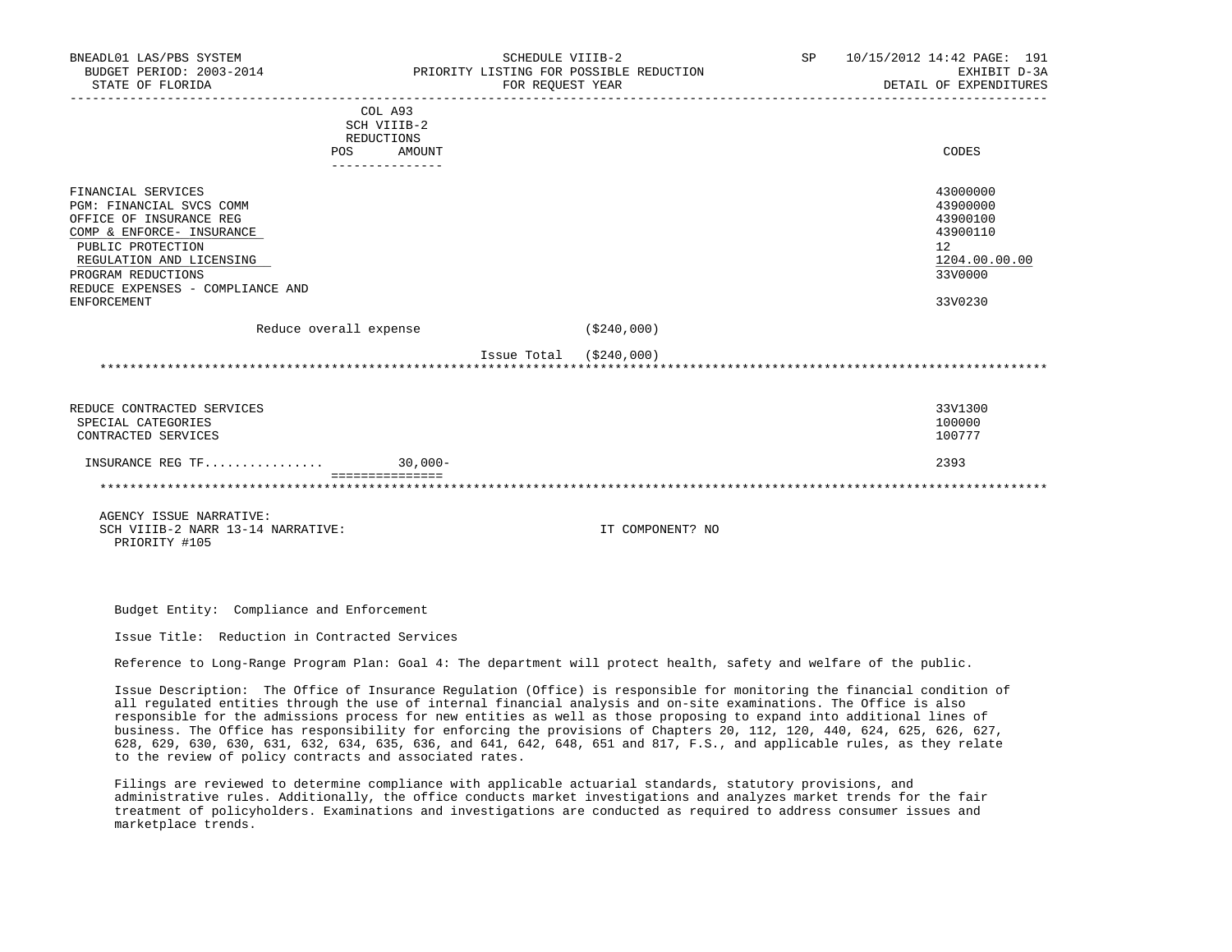|     | --------------- |       |
|-----|-----------------|-------|
| POS | AMOUNT          | CODES |
|     | REDUCTIONS      |       |
|     | SCH VIIIB-2     |       |
|     | COL A93         |       |

| FINANCIAL SERVICES         | 43000000      |
|----------------------------|---------------|
| PGM: FINANCIAL SVCS COMM   | 43900000      |
| OFFICE OF INSURANCE REG    | 43900100      |
| COMP & ENFORCE- INSURANCE  | 43900110      |
| PUBLIC PROTECTION          | 12            |
| REGULATION AND LICENSING   | 1204.00.00.00 |
| PROGRAM REDUCTIONS         | 33V0000       |
| REDUCE CONTRACTED SERVICES | 33V1300       |
|                            |               |

 Contracted Services provides funding for expert witness fees, staff augmentation to maintain and support existing technology applications, and consultants to perform legal services, economic evaluations, as well as actuarial exams, audits and studies. These services also include other professional and technical functions needed to provide a quality level of service to the insurance industry and to the insurance-buying public.

 A reduction in contracted services will impede the Office's ability to maintain and enhance current mission critical technology systems and data collection tools. Services to the industry will be impacted with a significant reduction to contracted services. Specifically, the I-File system, the I-Apply system and industry portal may be impacted, which may create issues with timely review of insurance company form, rate, and application filings. This would negatively impact speed to market of new insurance products and job creation. Additionally, the Office may be unable to contract with consultants to perform actuarial exams, audits and studies to provide market analysis to policymakers and the Governor and Cabinet.

 Detail of Costs: Fiscal Year 2012 - 2013 Special Categories Contracted Services: Quantity Description Amount -------- ----------- ------ Reduce Contracted Services (\$30,000) \*\*\*\*\*\*\*\*\*\*\*\*\*\*\*\*\*\*\*\*\*\*\*\*\*\*\*\*\*\*\*\*\*\*\*\*\*\*\*\*\*\*\*\*\*\*\*\*\*\*\*\*\*\*\*\*\*\*\*\*\*\*\*\*\*\*\*\*\*\*\*\*\*\*\*\*\*\*\*\*\*\*\*\*\*\*\*\*\*\*\*\*\*\*\*\*\*\*\*\*\*\*\*\*\*\*\*\*\*\*\*\*\*\*\*\*\*\*\*\*\*\*\*\*\*\*\* REDUCE POSITION(S) - OFFICE OF

| INSURANCE REG TF                 | 200,778- | 2393    |
|----------------------------------|----------|---------|
|                                  | $4.00 -$ |         |
| SALARIES AND BENEFITS            |          | 010000  |
|                                  |          |         |
| SALARY RATE 141,872-             |          |         |
| SALARY RATE                      |          | 000000  |
| OVERSIGHT                        |          | 33V3100 |
| INSURANCE REGULATION - FINANCIAL |          |         |
| KADOCA FOSIIION(S) - OFFICA OF   |          |         |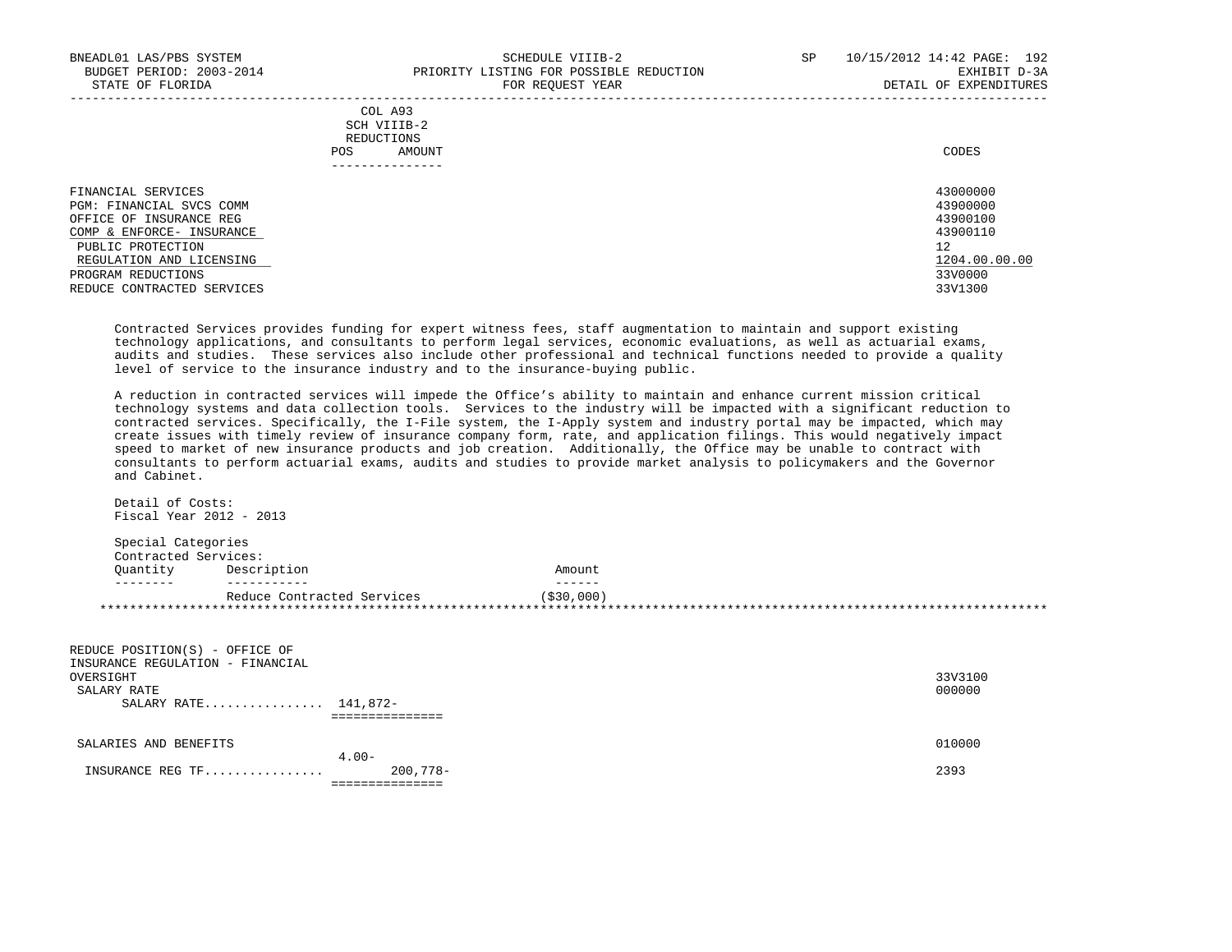| BNEADL01 LAS/PBS SYSTEM<br>BUDGET PERIOD: 2003-2014<br>STATE OF FLORIDA                                                                                                                                         | SCHEDULE VIIIB-2<br>PRIORITY LISTING FOR POSSIBLE REDUCTION<br>FOR REOUEST YEAR | SP | 10/15/2012 14:42 PAGE: 193<br>EXHIBIT D-3A<br>DETAIL OF EXPENDITURES           |
|-----------------------------------------------------------------------------------------------------------------------------------------------------------------------------------------------------------------|---------------------------------------------------------------------------------|----|--------------------------------------------------------------------------------|
|                                                                                                                                                                                                                 | COL A93<br>SCH VIIIB-2<br>REDUCTIONS<br>POS<br>AMOUNT<br>______________         |    | CODES                                                                          |
| FINANCIAL SERVICES<br>PGM: FINANCIAL SVCS COMM<br>OFFICE OF INSURANCE REG<br>COMP & ENFORCE- INSURANCE<br>PUBLIC PROTECTION<br>REGULATION AND LICENSING<br>PROGRAM REDUCTIONS<br>REDUCE POSITION(S) - OFFICE OF |                                                                                 |    | 43000000<br>43900000<br>43900100<br>43900110<br>12<br>1204.00.00.00<br>33V0000 |

 OVERSIGHT 33V3100 EXPENSES 040000 INSURANCE REG TF................ 7,200- 2393 =============== SPECIAL CATEGORIES 100000 TR/DMS/HR SVCS/STW CONTRCT

 INSURANCE REG TF................ 1,416- 2393 =============== TOTAL: REDUCE POSITION(S) - OFFICE OF 33V3100 INSURANCE REGULATION - FINANCIAL OVERSIGHT TOTAL POSITIONS......... 4.00- TOTAL ISSUE............. 209,394- TOTAL SALARY RATE....... 141,872-

===============

AGENCY ISSUE NARRATIVE:

SCH VIIIB-2 NARR 13-14 NARRATIVE: IT COMPONENT? NO PRIORITY #106

INSURANCE REGULATION - FINANCIAL

Budget Entity: Office of Insurance Regulations - Compliance and Enforcement

Issue Title: Reduction of (4) Financial Oversight Positions - Compliance and Enforcement

Reference to Long-Range Program Plan: Goal 4: The department will protect health, safety and welfare of the public.

\*\*\*\*\*\*\*\*\*\*\*\*\*\*\*\*\*\*\*\*\*\*\*\*\*\*\*\*\*\*\*\*\*\*\*\*\*\*\*\*\*\*\*\*\*\*\*\*\*\*\*\*\*\*\*\*\*\*\*\*\*\*\*\*\*\*\*\*\*\*\*\*\*\*\*\*\*\*\*\*\*\*\*\*\*\*\*\*\*\*\*\*\*\*\*\*\*\*\*\*\*\*\*\*\*\*\*\*\*\*\*\*\*\*\*\*\*\*\*\*\*\*\*\*\*\*\*

 Issue Description: The Office of Insurance Regulation (Office) is responsible for monitoring the financial condition of all regulated entities through the use of internal financial analysis and on-site examinations. The Office is also responsible for the admissions process for new entities as well as those proposing to expand into additional lines of business. The Office has responsibility for enforcing the provisions of Chapters 20, 112, 120, 440, 624, 625, 626, 627, 628, 629, 630, 630, 631, 632, 634, 635, 636, and 641, 642, 648, 651 and 817, F.S., and applicable rules, as they relate to the review of policy contracts and associated rates. Filings are reviewed to determine compliance with applicable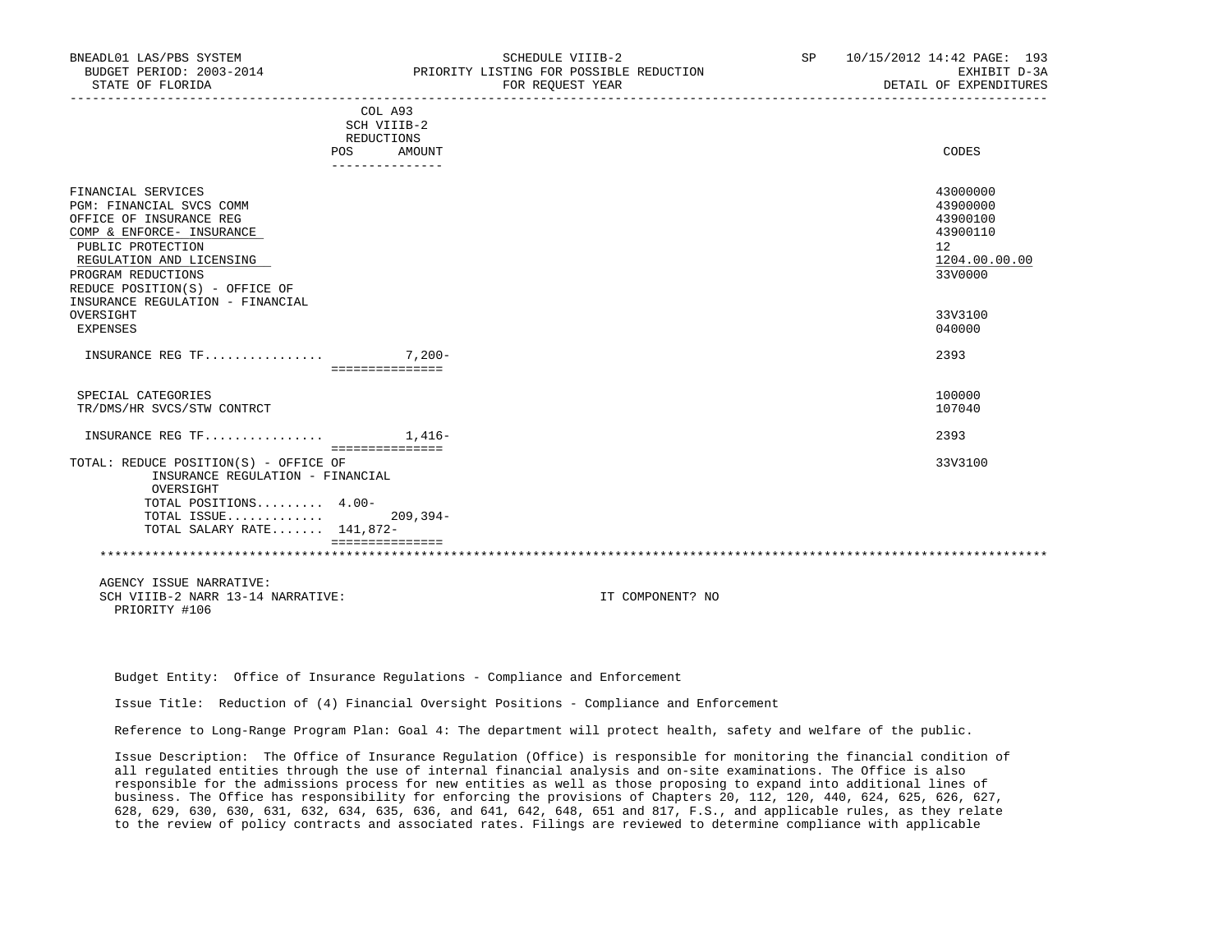|            | _______________ |       |
|------------|-----------------|-------|
| POS        | AMOUNT          | CODES |
| REDUCTIONS |                 |       |
|            | SCH VIIIB-2     |       |
|            | COL A93         |       |

|                                  | 43000000      |
|----------------------------------|---------------|
| FINANCIAL SERVICES               | 43900000      |
| PGM: FINANCIAL SVCS COMM         |               |
| OFFICE OF INSURANCE REG          | 43900100      |
| COMP & ENFORCE- INSURANCE        | 43900110      |
| PUBLIC PROTECTION                | 12            |
| REGULATION AND LICENSING         | 1204.00.00.00 |
| PROGRAM REDUCTIONS               | 33V0000       |
| REDUCE POSITION(S) - OFFICE OF   |               |
| INSURANCE REGULATION - FINANCIAL |               |
| OVERSIGHT                        | 33V3100       |

 actuarial standards, statutory provisions, and administrative rules. Additionally, the Office conducts market investigations and analyzes market trends for the fair treatment of policyholders. Examinations and investigations are conducted as required to address consumer issues and marketplace trends.

 The Life and Health Financial Oversight Unit monitors the financial condition of all regulated Life and Health entities through the use of internal financial analysis and on-site examinations. The unit is also responsible for the admissions process for new Life and Health entities as well as those proposing to expand into additional lines of business. Entities subject to the units regulatory oversight include Life and Health insurers, fraternal benefit societies, health maintenance organizations, and multiple of other health and medical organizations that are either licensed, authorized or otherwise approved to operate in the State of Florida.

 The Property and Casualty Financial Oversight Unit is responsible for monitoring the financial condition of property and casualty, title insurers and self-insurance funds by conducting financial examinations and ongoing financial analysis. The unit is primarily responsible for enforcing the provisions of Chapters 624 and 625, Florida Statutes, and applicable rules as they relate to the review of Property and Casualty insurer solvency. The unit is also responsible for the admissions process for new Property and Casualty entities as well as those proposing to expand into additional lines of business.

 The Insurance Examiner position assists in the review and analysis of the financial condition and operating history of insurance companies for compliance with Florida Statute. The examiner reviews corporate purchases and sales of securities, analyze investment earnings, analyze operational income and expense allocations, analyze paid-in capital and surplus structure of the company, review consent orders to determine compliance with stipulations specific to individual companies and numerous other statutory responsibilities that the insurance company must comply with.

 The number of Insurance Examiner positions has decreased over the years due to budget reductions. Losing four Insurance Examiners would have a significant impact to OIR's mission. OIR would have to utilize on the outsourcing of insurance company examinations. For the implementation of this issue, the Office will identify 4 Financial Examiner positions for reduction based on vacant positions along with the tenure and performance of current employees in this position. \*\*\*\*\*\*\*\*\*\*\*\*\*\*\*\*\*\*\*\*\*\*\*\*\*\*\*\*\*\*\*\*\*\*\*\*\*\*\*\*\*\*\*\*\*\*\*\*\*\*\*\*\*\*\*\*\*\*\*\*\*\*\*\*\*\*\*\*\*\*\*\*\*\*\*\*\*\*\*\*\*\*\*\*\*\*\*\*\*\*\*\*\*\*\*\*\*\*\*\*\*\*\*\*\*\*\*\*\*\*\*\*\*\*\*\*\*\*\*\*\*\*\*\*\*\*\*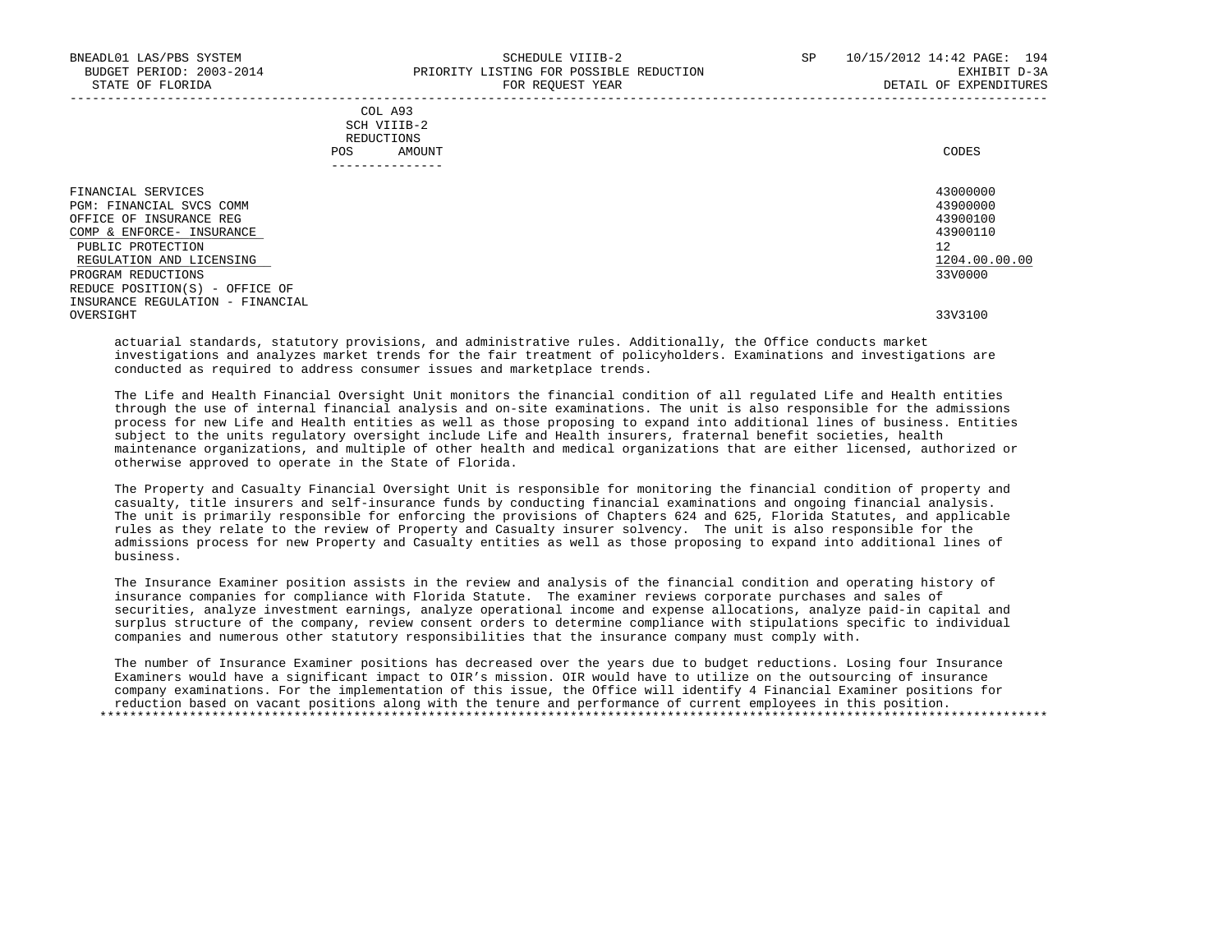| BNEADL01 LAS/PBS SYSTEM<br>BUDGET PERIOD: 2003-2014<br>STATE OF FLORIDA                                                                                                                                                                                          |                                                                                                        | PRIORITY LISTING FOR POSSIBLE REDUCTION | SCHEDULE VIIIB-2<br>FOR REOUEST YEAR |                                                                | SP <sub>2</sub> | 10/15/2012 14:42 PAGE: 195<br>EXHIBIT D-3A<br>DETAIL OF EXPENDITURES                                |
|------------------------------------------------------------------------------------------------------------------------------------------------------------------------------------------------------------------------------------------------------------------|--------------------------------------------------------------------------------------------------------|-----------------------------------------|--------------------------------------|----------------------------------------------------------------|-----------------|-----------------------------------------------------------------------------------------------------|
| ----------------------                                                                                                                                                                                                                                           | __________________________<br>COL A93<br>SCH VIIIB-2<br>REDUCTIONS<br>POS<br>AMOUNT<br>--------------- |                                         |                                      |                                                                |                 | CODES                                                                                               |
| FINANCIAL SERVICES<br>PGM: FINANCIAL SVCS COMM<br>OFFICE OF INSURANCE REG<br>COMP & ENFORCE- INSURANCE<br>PUBLIC PROTECTION<br>REGULATION AND LICENSING<br>PROGRAM REDUCTIONS<br>REDUCE POSITION(S) - OFFICE OF<br>INSURANCE REGULATION - FINANCIAL<br>OVERSIGHT |                                                                                                        |                                         |                                      |                                                                |                 | 43000000<br>43900000<br>43900100<br>43900110<br>$12^{\circ}$<br>1204.00.00.00<br>33V0000<br>33V3100 |
|                                                                                                                                                                                                                                                                  |                                                                                                        |                                         |                                      |                                                                |                 |                                                                                                     |
| POSITION DETAIL OF SALARIES AND BENEFITS:                                                                                                                                                                                                                        | FTE                                                                                                    | BASE RATE<br>------- ------             | ----- ----                           | ADDITIVES BENEFITS<br>----- --------                           | SUBTOTAL        | LAPSE LAPSED SALARIES<br>% AND BENEFITS<br>_______ ______ __________________                        |
| A93 - SCH VIIIB-2 REDUCTIONS                                                                                                                                                                                                                                     |                                                                                                        |                                         |                                      |                                                                |                 |                                                                                                     |
| NEW POSITIONS<br>P101 PROPOSED CLASS CODE<br>P0004 001                                                                                                                                                                                                           |                                                                                                        | $4.00 - 141,872 -$                      |                                      |                                                                |                 | 58,906- 200,778- 0.00 200,778-                                                                      |
| TOTALS FOR ISSUE BY FUND<br>2393 INSURANCE REG TF                                                                                                                                                                                                                |                                                                                                        |                                         |                                      |                                                                |                 | $200,778-$                                                                                          |
|                                                                                                                                                                                                                                                                  |                                                                                                        | $4.00 - 141,872 -$                      |                                      | .como concertenente contenentenen concertenente concertenenten | 58,906-200,778- | . _ _ _ _ _ _ _ _ _ _ _ _ _<br>$200,778-$<br>==============                                         |
| REDUCE POSITION(S) - OFFICE OF                                                                                                                                                                                                                                   |                                                                                                        |                                         |                                      |                                                                |                 |                                                                                                     |
| INSURANCE REGULATION - OPERATIONAL<br>REDUCTIONS<br>SALARY RATE<br>SALARY RATE 116,902-                                                                                                                                                                          | ===============                                                                                        |                                         |                                      |                                                                |                 | 33V3110<br>000000                                                                                   |
| SALARIES AND BENEFITS                                                                                                                                                                                                                                            |                                                                                                        |                                         |                                      |                                                                |                 | 010000                                                                                              |
| INSURANCE REG TF                                                                                                                                                                                                                                                 | $4.00 -$<br>172,605-<br>===============                                                                |                                         |                                      |                                                                |                 | 2393                                                                                                |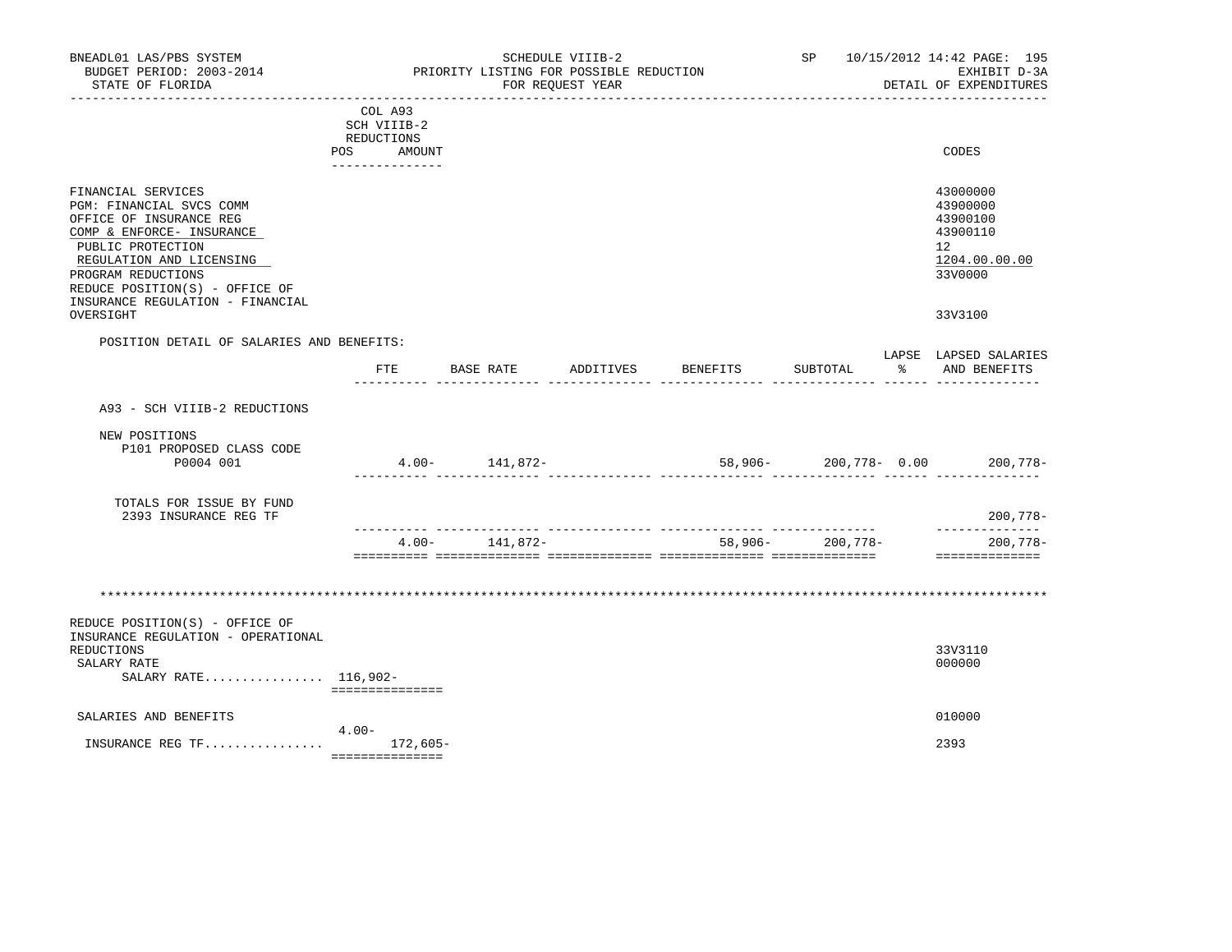| BNEADL01 LAS/PBS SYSTEM<br>BUDGET PERIOD: 2003-2014<br>STATE OF FLORIDA | SCHEDULE VIIIB-2<br>PRIORITY LISTING FOR POSSIBLE REDUCTION<br>FOR REOUEST YEAR | 10/15/2012 14:42 PAGE: 196<br><b>SP</b><br>EXHIBIT D-3A<br>DETAIL OF EXPENDITURES |
|-------------------------------------------------------------------------|---------------------------------------------------------------------------------|-----------------------------------------------------------------------------------|
|                                                                         | COL A93<br>SCH VIIIB-2                                                          |                                                                                   |
|                                                                         | REDUCTIONS                                                                      |                                                                                   |
|                                                                         | AMOUNT<br>POS.                                                                  | CODES                                                                             |
|                                                                         | -------------                                                                   |                                                                                   |
| FINANCIAL SERVICES                                                      |                                                                                 | 43000000                                                                          |
| PGM: FINANCIAL SVCS COMM                                                |                                                                                 | 43900000                                                                          |
| OFFICE OF INSURANCE REG                                                 |                                                                                 | 43900100                                                                          |
| COMP & ENFORCE- INSURANCE                                               |                                                                                 | 43900110                                                                          |

| PUBLIC PROTECTION                     | 12            |
|---------------------------------------|---------------|
| REGULATION AND LICENSING              | 1204.00.00.00 |
| PROGRAM REDUCTIONS                    | 33V0000       |
| REDUCE POSITION(S) - OFFICE OF        |               |
| INSURANCE REGULATION - OPERATIONAL    |               |
| REDUCTIONS                            | 33V3110       |
| EXPENSES                              | 040000        |
|                                       |               |
| INSURANCE REG TF 7,200-               | 2393          |
|                                       |               |
| SPECIAL CATEGORIES                    | 100000        |
| TR/DMS/HR SVCS/STW CONTRCT            | 107040        |
|                                       |               |
| INSURANCE REG TF $1,416-$             | 2393          |
|                                       |               |
| TOTAL: REDUCE POSITION(S) - OFFICE OF | 33V3110       |
| INSURANCE REGULATION - OPERATIONAL    |               |
| REDUCTIONS                            |               |
| TOTAL POSITIONS 4.00-                 |               |
| TOTAL ISSUE $181,221-$                |               |
| TOTAL SALARY RATE $116,902-$          |               |
|                                       |               |

 =============== \*\*\*\*\*\*\*\*\*\*\*\*\*\*\*\*\*\*\*\*\*\*\*\*\*\*\*\*\*\*\*\*\*\*\*\*\*\*\*\*\*\*\*\*\*\*\*\*\*\*\*\*\*\*\*\*\*\*\*\*\*\*\*\*\*\*\*\*\*\*\*\*\*\*\*\*\*\*\*\*\*\*\*\*\*\*\*\*\*\*\*\*\*\*\*\*\*\*\*\*\*\*\*\*\*\*\*\*\*\*\*\*\*\*\*\*\*\*\*\*\*\*\*\*\*\*\*

 AGENCY ISSUE NARRATIVE: SCH VIIIB-2 NARR 13-14 NARRATIVE: IT COMPONENT? NO PRIORITY #107

Budget Entity: Office of Insurance Regulations - Compliance and Enforcement & Executive Direction

Issue Title: Reduction of (6) Positions - Compliance and Enforcement & Executive Direction

Reference to Long-Range Program Plan: Goal 4: The department will protect health, safety and welfare of the public.

 Issue Description: The Office of Insurance Regulation (Office) is responsible for monitoring the financial condition of all regulated entities through the use of internal financial analysis and on-site examinations. The Office is also responsible for the admissions process for new entities as well as those proposing to expand into additional lines of business. The Office has responsibility for enforcing the provisions of Chapters 20, 112, 120, 440, 624, 625, 626, 627, 628, 629, 630, 630, 631, 632, 634, 635, 636, and 641, 642, 648, 651 and 817, F.S., and applicable rules, as they relate to the review of policy contracts and associated rates.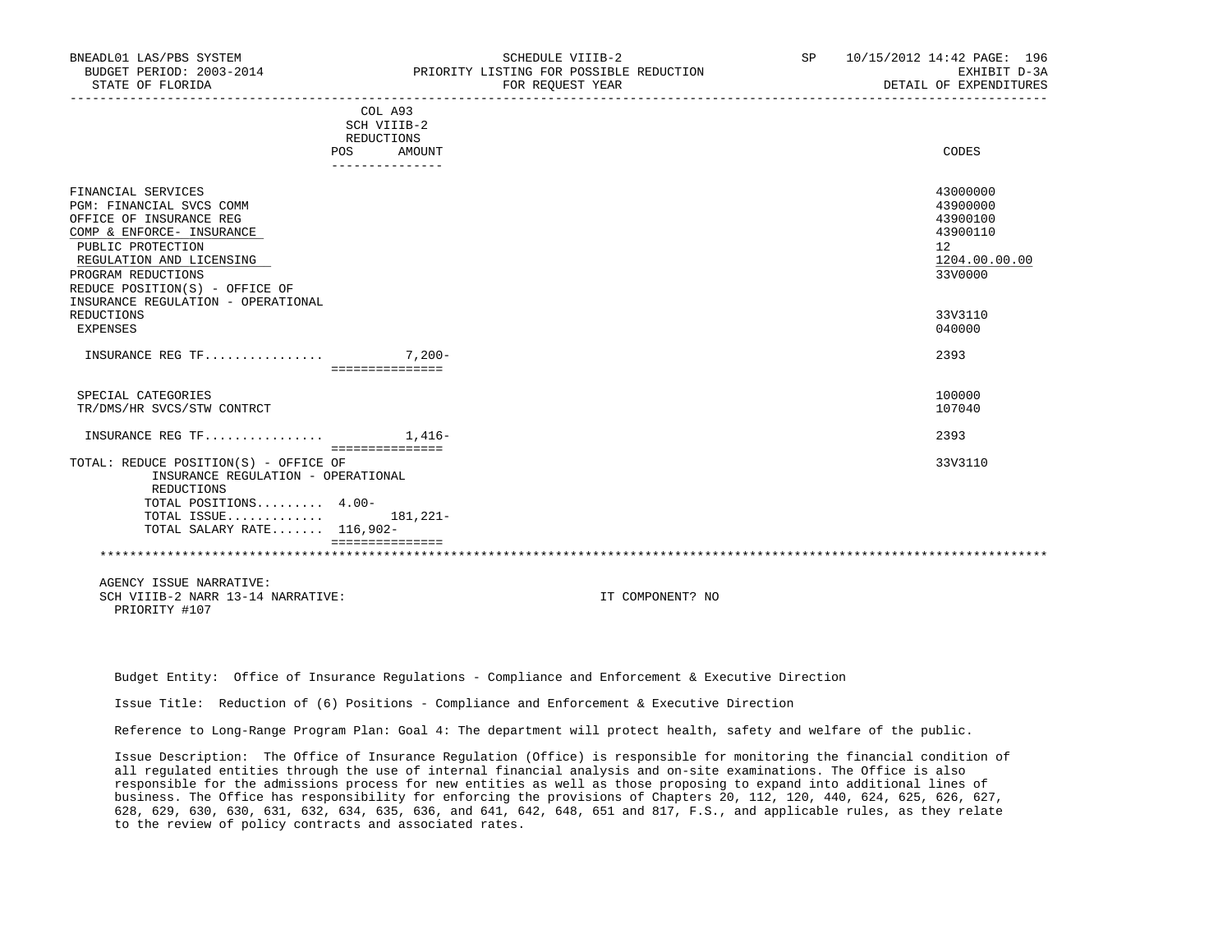|            | COL A93     |       |
|------------|-------------|-------|
|            | SCH VIIIB-2 |       |
| REDUCTIONS |             |       |
| POS        | AMOUNT      | CODES |

| _____________                                    |                      |
|--------------------------------------------------|----------------------|
| FINANCIAL SERVICES<br>PGM: FINANCIAL SVCS COMM   | 43000000<br>43900000 |
| OFFICE OF INSURANCE REG                          | 43900100             |
| COMP & ENFORCE- INSURANCE                        | 43900110             |
| PUBLIC PROTECTION<br>REGULATION AND LICENSING    | 12<br>1204.00.00.00  |
| PROGRAM REDUCTIONS                               | 33V0000              |
| REDUCE POSITION(S) - OFFICE OF                   |                      |
| INSURANCE REGULATION - OPERATIONAL<br>REDUCTIONS | 33V3110              |

 Filings are reviewed to determine compliance with applicable actuarial standards, statutory provisions, and administrative rules. Additionally, the Office conducts market investigations and analyzes market trends for the fair treatment of policyholders. Examinations and investigations are conducted as required to address consumer issues and marketplace trends.

 The Office is comprised of two budget entities: Compliance and Enforcement with 249 FTE and Executive Direction with 34 FTE. Any FTE reduction will impede the Office's ability to perform statutorily required functions and will decrease service to the insurance industry and may slow insurance company application review thereby slowing job creation from new insurance entity licensure.

 The Office strives to fill vacant positions quickly and a typical vacancy ratio is 4-5%. Since 2007, Office personnel resources have been reduced by 32 FTE or 10.2% with no substantive reduction in regulatory responsibility. In fact, the Office now has regulatory responsibility for over 4,000 insurance entities which is an increase of more than 500 since the Office's creation in 2003. Losing six additional positions would have a significant impact on the core mission of the Office. For the implementation of this issue, the Office will identify 4 positions in Compliance and Enforcement and 2 positions in Executive Direction. The reductions would be based on vacant positions along with the tenure and performance of current employees. The Office would retain other positions that are mission critical. \*\*\*\*\*\*\*\*\*\*\*\*\*\*\*\*\*\*\*\*\*\*\*\*\*\*\*\*\*\*\*\*\*\*\*\*\*\*\*\*\*\*\*\*\*\*\*\*\*\*\*\*\*\*\*\*\*\*\*\*\*\*\*\*\*\*\*\*\*\*\*\*\*\*\*\*\*\*\*\*\*\*\*\*\*\*\*\*\*\*\*\*\*\*\*\*\*\*\*\*\*\*\*\*\*\*\*\*\*\*\*\*\*\*\*\*\*\*\*\*\*\*\*\*\*\*\*

 POSITION DETAIL OF SALARIES AND BENEFITS: LAPSE LAPSED SALARIES FTE BASE RATE ADDITIVES BENEFITS SUBTOTAL % AND BENEFITS ---------- -------------- -------------- -------------- -------------- ------ -------------- A93 - SCH VIIIB-2 REDUCTIONS NEW POSITIONS P101 PROPOSED CLASS CODE P0006 003 4.00- 116,902- 55,703- 172,605- 0.00 172,605- ---------- -------------- -------------- -------------- -------------- ------ --------------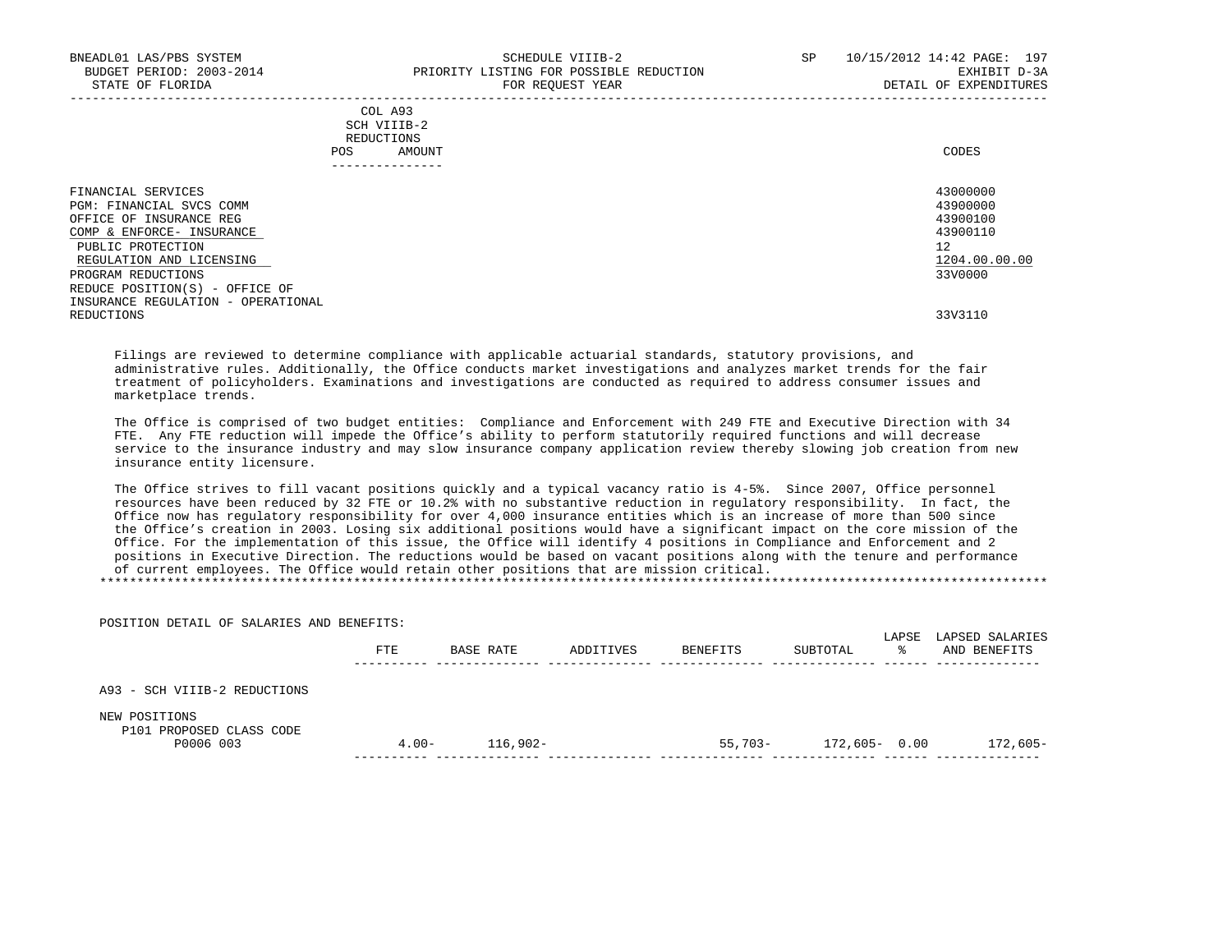| BNEADL01 LAS/PBS SYSTEM<br>BUDGET PERIOD: 2003-2014<br>STATE OF FLORIDA                                                                                                                                                                               | SCHEDULE VIIIB-2<br>PRIORITY LISTING FOR POSSIBLE REDUCTION<br>FOR REOUEST YEAR |           |                    |           |                                      | SP               |               | 10/15/2012 14:42 PAGE: 198<br>EXHIBIT D-3A<br>DETAIL OF EXPENDITURES                        |
|-------------------------------------------------------------------------------------------------------------------------------------------------------------------------------------------------------------------------------------------------------|---------------------------------------------------------------------------------|-----------|--------------------|-----------|--------------------------------------|------------------|---------------|---------------------------------------------------------------------------------------------|
|                                                                                                                                                                                                                                                       | COL A93<br>SCH VIIIB-2<br>REDUCTIONS<br>POS AMOUNT<br>---------------           |           |                    |           |                                      |                  |               | CODES                                                                                       |
| FINANCIAL SERVICES<br>PGM: FINANCIAL SVCS COMM<br>OFFICE OF INSURANCE REG<br>COMP & ENFORCE- INSURANCE<br>PUBLIC PROTECTION<br>REGULATION AND LICENSING<br>PROGRAM REDUCTIONS<br>REDUCE POSITION(S) - OFFICE OF<br>INSURANCE REGULATION - OPERATIONAL |                                                                                 |           |                    |           |                                      |                  |               | 43000000<br>43900000<br>43900100<br>43900110<br>12 <sup>°</sup><br>1204.00.00.00<br>33V0000 |
| REDUCTIONS                                                                                                                                                                                                                                            |                                                                                 |           |                    |           |                                      |                  |               | 33V3110                                                                                     |
| POSITION DETAIL OF SALARIES AND BENEFITS:                                                                                                                                                                                                             |                                                                                 |           |                    |           |                                      |                  |               | LAPSE LAPSED SALARIES                                                                       |
|                                                                                                                                                                                                                                                       | FTE                                                                             |           | BASE RATE          | ADDITIVES | BENEFITS                             | SUBTOTAL         | $\frac{1}{2}$ | AND BENEFITS                                                                                |
| A93 - SCH VIIIB-2 REDUCTIONS                                                                                                                                                                                                                          |                                                                                 |           |                    |           |                                      |                  |               |                                                                                             |
| NEW POSITIONS                                                                                                                                                                                                                                         |                                                                                 |           |                    |           |                                      |                  |               |                                                                                             |
| TOTALS FOR ISSUE BY FUND<br>2393 INSURANCE REG TF                                                                                                                                                                                                     |                                                                                 |           |                    |           |                                      |                  |               | 172,605-                                                                                    |
|                                                                                                                                                                                                                                                       |                                                                                 |           | $4.00 - 116,902 -$ |           | ____________________________________ | 55,703- 172,605- |               | --------------<br>172,605-<br>==============                                                |
|                                                                                                                                                                                                                                                       |                                                                                 |           |                    |           |                                      |                  |               |                                                                                             |
| REDUCE EXPENSES BUDGET AUTHORITY -<br>OFFICE OF INSURANCE REGULATION -<br>RENT REDUCTION                                                                                                                                                              |                                                                                 |           |                    |           |                                      |                  |               | 33V3120                                                                                     |
| EXPENSES                                                                                                                                                                                                                                              |                                                                                 |           |                    |           |                                      |                  |               | 040000                                                                                      |
| INSURANCE REG TF                                                                                                                                                                                                                                      | ===============                                                                 | $23,279-$ |                    |           |                                      |                  |               | 2393                                                                                        |
|                                                                                                                                                                                                                                                       |                                                                                 |           |                    |           |                                      |                  |               | *****************************                                                               |
| AGENCY ISSUE NARRATIVE:<br>SCH VIIIB-2 NARR 13-14 NARRATIVE:<br>PRIORITY #101                                                                                                                                                                         |                                                                                 |           |                    |           | IT COMPONENT? NO                     |                  |               |                                                                                             |

Budget Entity: Office of Insurance Regulation - Compliance & Enforcement

Issue Title: Reduce Expenses - Larson Building Rent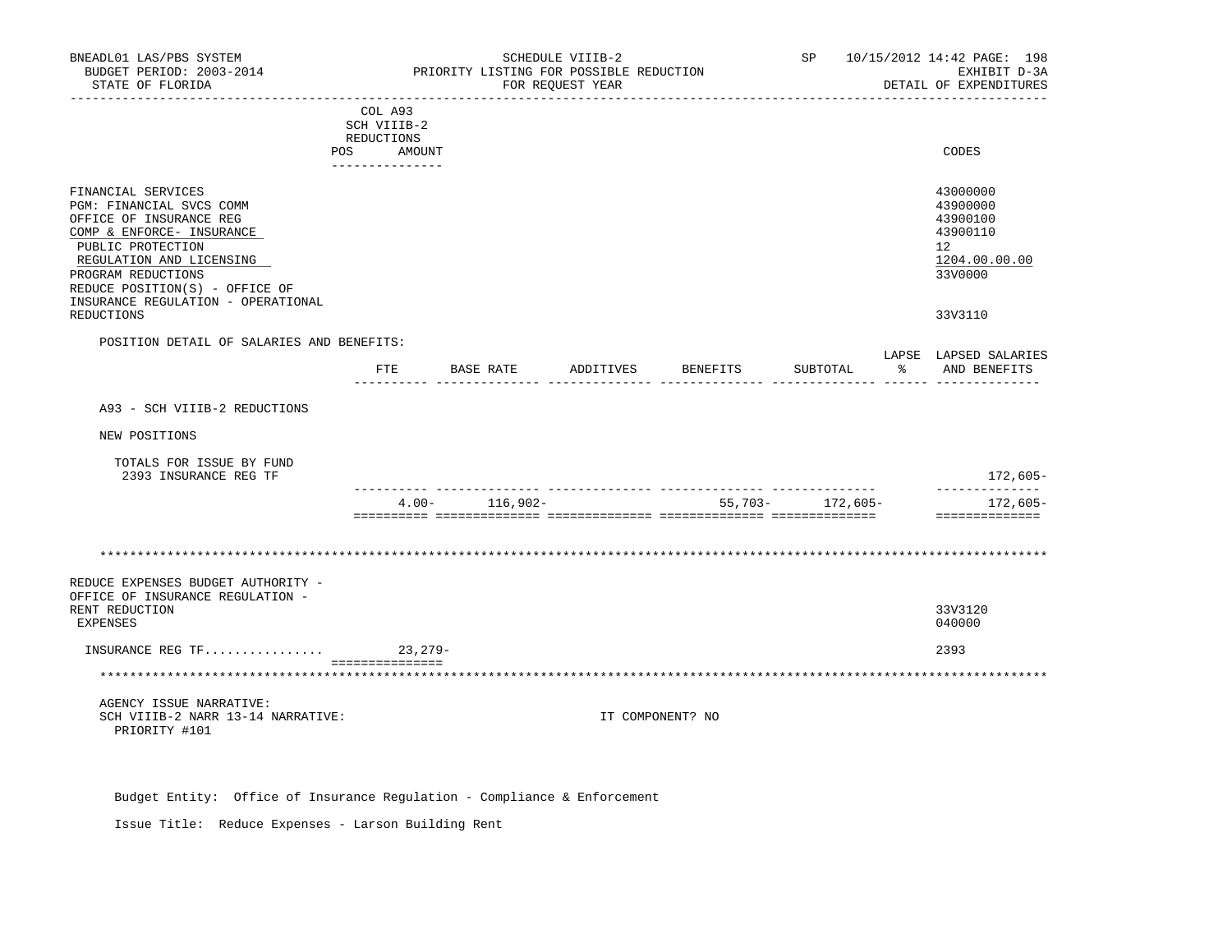| BNEADL01 LAS/PBS SYSTEM<br>BUDGET PERIOD: 2003-2014<br>STATE OF FLORIDA                                                                                 | SCHEDULE VIIIB-2<br>PRIORITY LISTING FOR POSSIBLE REDUCTION<br>FOR REOUEST YEAR | SP | 10/15/2012 14:42 PAGE: 199<br>EXHIBIT D-3A<br>DETAIL OF EXPENDITURES |
|---------------------------------------------------------------------------------------------------------------------------------------------------------|---------------------------------------------------------------------------------|----|----------------------------------------------------------------------|
|                                                                                                                                                         | COL A93<br>SCH VIIIB-2<br>REDUCTIONS<br>AMOUNT<br>POS.<br>--------------        |    | CODES                                                                |
| FINANCIAL SERVICES<br>PGM: FINANCIAL SVCS COMM<br>OFFICE OF INSURANCE REG<br>COMP & ENFORCE- INSURANCE<br>PUBLIC PROTECTION<br>REGULATION AND LICENSING |                                                                                 |    | 43000000<br>43900000<br>43900100<br>43900110<br>12<br>1204.00.00.00  |
| PROGRAM REDUCTIONS<br>REDUCE EXPENSES BUDGET AUTHORITY -                                                                                                |                                                                                 |    | 33V0000                                                              |

RENT REDUCTION 33V3120

Reference to Long-Range Program Plan: Goal 4: The department will protect health, safety and welfare of the public.

 Issue Description: The Office of Insurance Regulation (Office) is a tenant at the Larson Building at 200 East Gaines Street in Tallahassee. The Department of Financial Services (DFS) leases the entire building from the Department of Management Services (DMS). The Office pays almost \$1 million per year in rent to DFS. DFS is responsible for paying the rent for the entire building to DMS. Due to the numerous FTE reductions over the past several years, OIR has vacant space in the Larson Building. The Market Research and Technology business unit is located in the basement of the Larson Building. The Office would like to vacate this particular space and move the business unit to another floor where vacant space is currently available for immediate use. There is currently no other tenant for the basement space, so the Office has been notified by DFS that it cannot vacate the space until another tenant is located. However, moving this business unit to available space on another floor would provide efficiency and reduce the need for the \$23,279 in appropriated funding to the Office.

 Detail of Costs: Fiscal Year 2012 - 2013

OFFICE OF INSURANCE REGULATION -

| Expense:<br>Ouantity<br>-----   | Description         |              | Amount     |               |
|---------------------------------|---------------------|--------------|------------|---------------|
|                                 | Reduce Rent Expense | ( \$23, 279) |            |               |
|                                 |                     | Issue Total  | (S23, 279) |               |
| TOTAL: REGULATION AND LICENSING |                     |              |            | 1204.00.00.00 |

BY FUND TYPE

 8.00- TRUST FUNDS..................... 960,486- 2000 SALARY RATE................ 258,774- ===============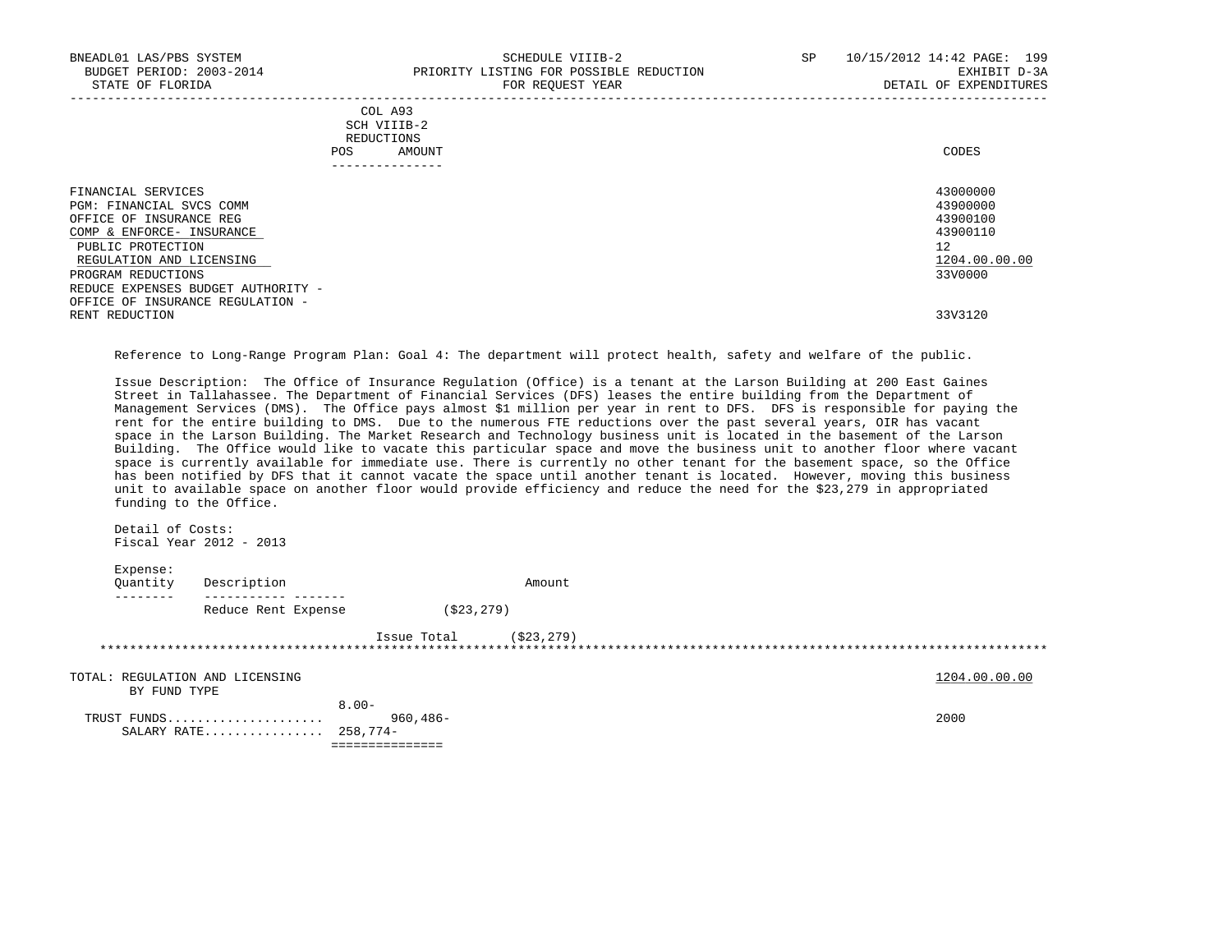| BNEADL01 LAS/PBS SYSTEM<br>BUDGET PERIOD: 2003-2014<br>STATE OF FLORIDA                                                                                                                                                                                   | SCHEDULE VIIIB-2<br>PRIORITY LISTING FOR POSSIBLE REDUCTION<br>FOR REQUEST YEAR | 10/15/2012 14:42 PAGE:<br><b>SP</b><br>200<br>EXHIBIT D-3A<br>DETAIL OF EXPENDITURES                          |
|-----------------------------------------------------------------------------------------------------------------------------------------------------------------------------------------------------------------------------------------------------------|---------------------------------------------------------------------------------|---------------------------------------------------------------------------------------------------------------|
|                                                                                                                                                                                                                                                           | COL A93<br>SCH VIIIB-2<br>REDUCTIONS<br>AMOUNT<br><b>POS</b>                    | CODES                                                                                                         |
| FINANCIAL SERVICES<br>PGM: FINANCIAL SVCS COMM<br>OFFICE OF INSURANCE REG<br>EXEC DIR & SUPORT SERVICES<br>PUBLIC PROTECTION<br>REGULATION AND LICENSING<br>PROGRAM REDUCTIONS<br>REDUCE CONTRACTED SERVICES<br>SPECIAL CATEGORIES<br>CONTRACTED SERVICES |                                                                                 | 43000000<br>43900000<br>43900100<br>43900120<br>12<br>1204.00.00.00<br>33V0000<br>33V1300<br>100000<br>100777 |
| INSURANCE REG TF 30,000-                                                                                                                                                                                                                                  |                                                                                 | 2393                                                                                                          |
|                                                                                                                                                                                                                                                           |                                                                                 |                                                                                                               |

 AGENCY ISSUE NARRATIVE: SCH VIIIB-2 NARR 13-14 NARRATIVE: IT COMPONENT? NO PRIORITY #105

Budget Entity: Executive Direction

Issue Title: Reduction in Contracted Services

Reference to Long-Range Program Plan: Goal 4: The department will protect health, safety and welfare of the public.

 Issue Description: The Office of Insurance Regulation (Office) is responsible for monitoring the financial condition of all regulated entities through the use of internal financial analysis and on-site examinations. The Office is also responsible for the admissions process for new entities as well as those proposing to expand into additional lines of business. The Office has responsibility for enforcing the provisions of Chapters 20, 112, 120, 440, 624, 625, 626, 627, 628, 629, 630, 630, 631, 632, 634, 635, 636, and 641, 642, 648, 651 and 817, F.S., and applicable rules, as they relate to the review of policy contracts and associated rates.

 Filings are reviewed to determine compliance with applicable actuarial standards, statutory provisions, and administrative rules. Additionally, the office conducts market investigations and analyzes market trends for the fair treatment of policyholders. Examinations and investigations are conducted as required to address consumer issues and marketplace trends.

 Contracted Services provides funding for expert witness fees, staff augmentation to maintain and support existing technology applications, and consultants to perform legal services, economic evaluations, as well as actuarial exams, audits and studies. These services also include other professional and technical functions needed to provide a quality level of service to the insurance industry and to the insurance-buying public.

 A reduction in contracted services will impede the Office's ability to maintain and enhance current mission critical technology systems and data collection tools. Services to the industry will be impacted with a significant reduction to contracted services. Specifically, the I-File system, the I-Apply system and industry portal may be impacted, which may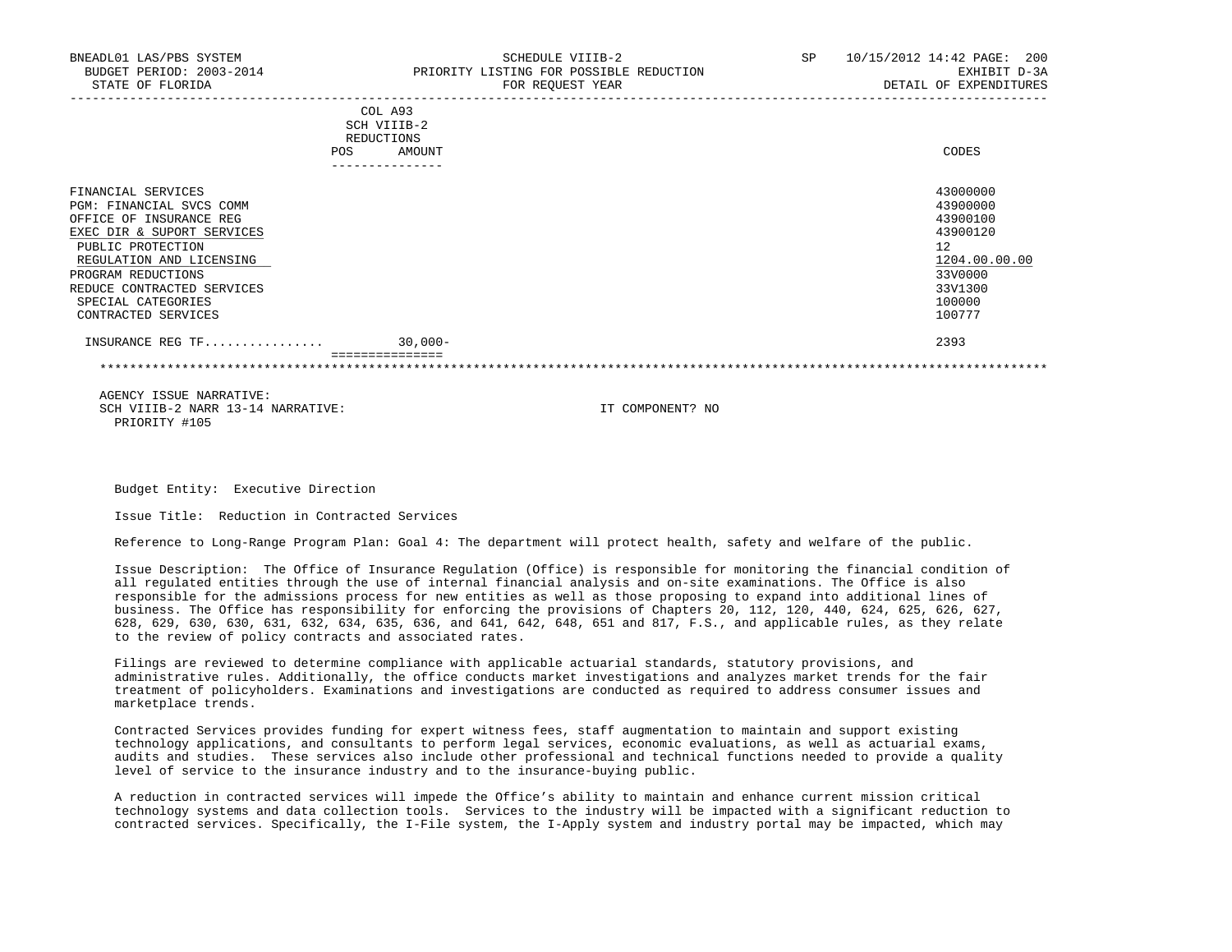-----------------------------------------------------------------------------------------------------------------------------------

|                    | COL A93<br>SCH VIIIB-2<br>REDUCTIONS |        |
|--------------------|--------------------------------------|--------|
|                    | AMOUNT<br>POS                        | CODES  |
|                    | -------------                        |        |
| FINANCIAL SERVICES |                                      | 430000 |

| ------------               |               |
|----------------------------|---------------|
|                            |               |
| FINANCIAL SERVICES         | 43000000      |
| PGM: FINANCIAL SVCS COMM   | 43900000      |
| OFFICE OF INSURANCE REG    | 43900100      |
| EXEC DIR & SUPORT SERVICES | 43900120      |
| PUBLIC PROTECTION          | 12            |
| REGULATION AND LICENSING   | 1204.00.00.00 |
| PROGRAM REDUCTIONS         | 33V0000       |
| REDUCE CONTRACTED SERVICES | 33V1300       |
|                            |               |

 create issues with timely review of insurance company form, rate, and application filings. This would negatively impact speed to market of new insurance products and job creation. Additionally, the Office may be unable to contract with consultants to perform actuarial exams, audits and studies to provide market analysis to policymakers and the Governor and Cabinet.

 Detail of Costs: Fiscal Year 2012 - 2013

 Special Categories Contracted Services: Quantity Description Amount -------- ----------- ------ Reduce Contracted Services (\$30,000) \*\*\*\*\*\*\*\*\*\*\*\*\*\*\*\*\*\*\*\*\*\*\*\*\*\*\*\*\*\*\*\*\*\*\*\*\*\*\*\*\*\*\*\*\*\*\*\*\*\*\*\*\*\*\*\*\*\*\*\*\*\*\*\*\*\*\*\*\*\*\*\*\*\*\*\*\*\*\*\*\*\*\*\*\*\*\*\*\*\*\*\*\*\*\*\*\*\*\*\*\*\*\*\*\*\*\*\*\*\*\*\*\*\*\*\*\*\*\*\*\*\*\*\*\*\*\*

| REDUCE POSITION(S) - OFFICE OF<br>INSURANCE REGULATION - OPERATIONAL<br>REDUCTIONS<br>SALARY RATE<br>SALARY RATE $73,110-$ | ------------                           | 33V3110<br>000000 |
|----------------------------------------------------------------------------------------------------------------------------|----------------------------------------|-------------------|
| SALARIES AND BENEFITS                                                                                                      |                                        | 010000            |
| INSURANCE REG TF                                                                                                           | $2.00-$<br>102,842-<br>=============== | 2393              |
| EXPENSES                                                                                                                   |                                        | 040000            |
| INSURANCE REG TF                                                                                                           | $3,600-$                               | 2393              |
| SPECIAL CATEGORIES<br>TR/DMS/HR SVCS/STW CONTRCT                                                                           |                                        | 100000<br>107040  |
| INSURANCE REG TF                                                                                                           | $708 -$<br>===============             | 2393              |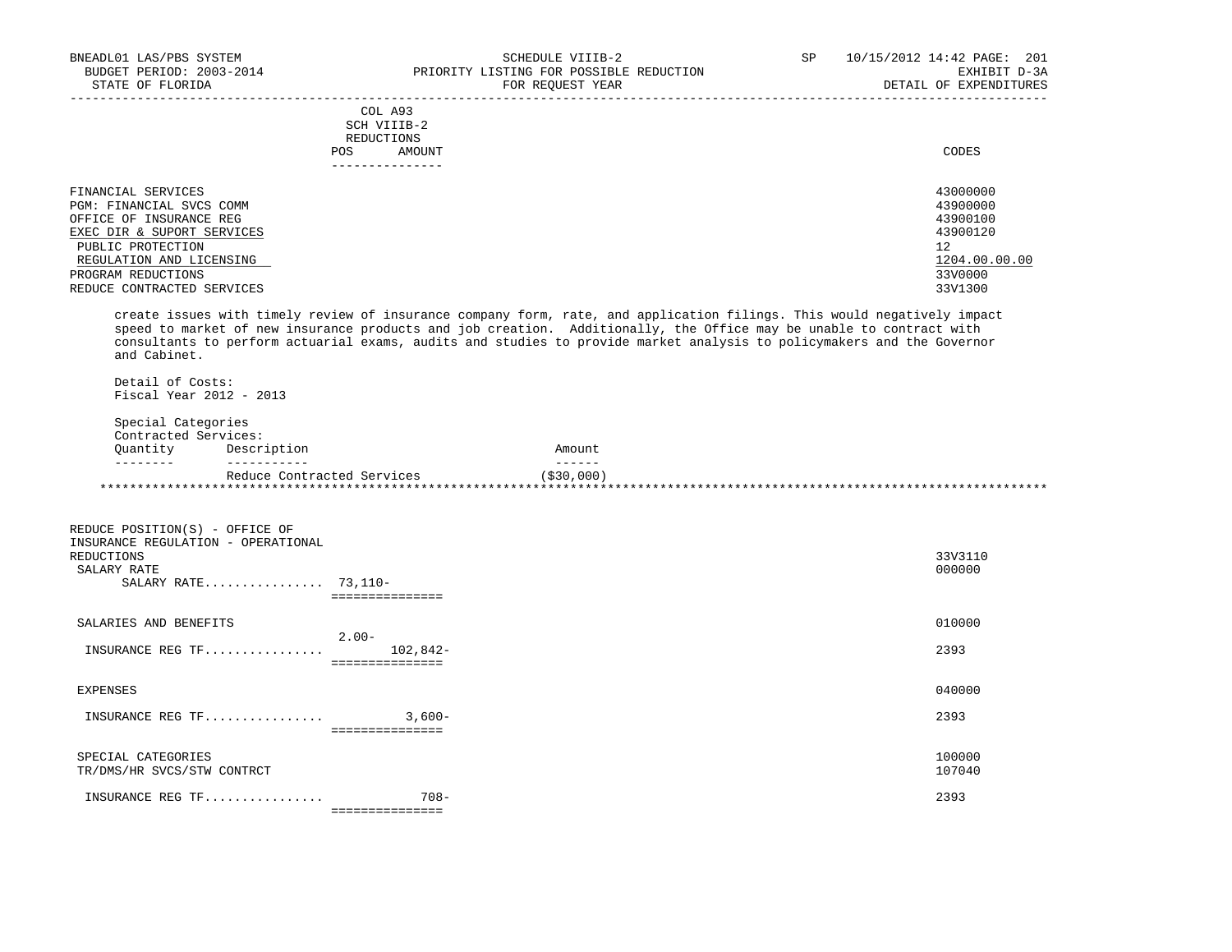| BNEADL01 LAS/PBS SYSTEM<br>BUDGET PERIOD: 2003-2014<br>STATE OF FLORIDA                                                                                                                                                                                              |                                             | PRIORITY LISTING FOR POSSIBLE REDUCTION | SCHEDULE VIIIB-2<br>FOR REQUEST YEAR |  | <b>SP</b> | 10/15/2012 14:42 PAGE: 202<br>EXHIBIT D-3A<br>DETAIL OF EXPENDITURES                                    |  |
|----------------------------------------------------------------------------------------------------------------------------------------------------------------------------------------------------------------------------------------------------------------------|---------------------------------------------|-----------------------------------------|--------------------------------------|--|-----------|---------------------------------------------------------------------------------------------------------|--|
|                                                                                                                                                                                                                                                                      | COL A93<br>SCH VIIIB-2<br>REDUCTIONS<br>POS | AMOUNT<br>--------------                |                                      |  |           | CODES                                                                                                   |  |
| FINANCIAL SERVICES<br>PGM: FINANCIAL SVCS COMM<br>OFFICE OF INSURANCE REG<br>EXEC DIR & SUPORT SERVICES<br>PUBLIC PROTECTION<br>REGULATION AND LICENSING<br>PROGRAM REDUCTIONS<br>REDUCE POSITION(S) - OFFICE OF<br>INSURANCE REGULATION - OPERATIONAL<br>REDUCTIONS |                                             |                                         |                                      |  |           | 43000000<br>43900000<br>43900100<br>43900120<br>12 <sup>12</sup><br>1204.00.00.00<br>33V0000<br>33V3110 |  |

 TOTAL: REDUCE POSITION(S) - OFFICE OF 33V3110 INSURANCE REGULATION - OPERATIONAL REDUCTIONS TOTAL POSITIONS......... 2.00- TOTAL ISSUE............. 107,150- TOTAL SALARY RATE....... 73,110- ===============

 AGENCY ISSUE NARRATIVE: SCH VIIIB-2 NARR 13-14 NARRATIVE: IT COMPONENT? NO PRIORITY #107

Budget Entity: Office of Insurance Regulations - Compliance and Enforcement & Executive Direction

Issue Title: Reduction of (6) Positions - Compliance and Enforcement & Executive Direction

Reference to Long-Range Program Plan: Goal 4: The department will protect health, safety and welfare of the public.

 Issue Description: The Office of Insurance Regulation (Office) is responsible for monitoring the financial condition of all regulated entities through the use of internal financial analysis and on-site examinations. The Office is also responsible for the admissions process for new entities as well as those proposing to expand into additional lines of business. The Office has responsibility for enforcing the provisions of Chapters 20, 112, 120, 440, 624, 625, 626, 627, 628, 629, 630, 630, 631, 632, 634, 635, 636, and 641, 642, 648, 651 and 817, F.S., and applicable rules, as they relate to the review of policy contracts and associated rates.

\*\*\*\*\*\*\*\*\*\*\*\*\*\*\*\*\*\*\*\*\*\*\*\*\*\*\*\*\*\*\*\*\*\*\*\*\*\*\*\*\*\*\*\*\*\*\*\*\*\*\*\*\*\*\*\*\*\*\*\*\*\*\*\*\*\*\*\*\*\*\*\*\*\*\*\*\*\*\*\*\*\*\*\*\*\*\*\*\*\*\*\*\*\*\*\*\*\*\*\*\*\*\*\*\*\*\*\*\*\*\*\*\*\*\*\*\*\*\*\*\*\*\*\*\*\*\*

 Filings are reviewed to determine compliance with applicable actuarial standards, statutory provisions, and administrative rules. Additionally, the Office conducts market investigations and analyzes market trends for the fair treatment of policyholders. Examinations and investigations are conducted as required to address consumer issues and marketplace trends.

 The Office is comprised of two budget entities: Compliance and Enforcement with 249 FTE and Executive Direction with 34 FTE. Any FTE reduction will impede the Office's ability to perform statutorily required functions and will decrease service to the insurance industry and may slow insurance company application review thereby slowing job creation from new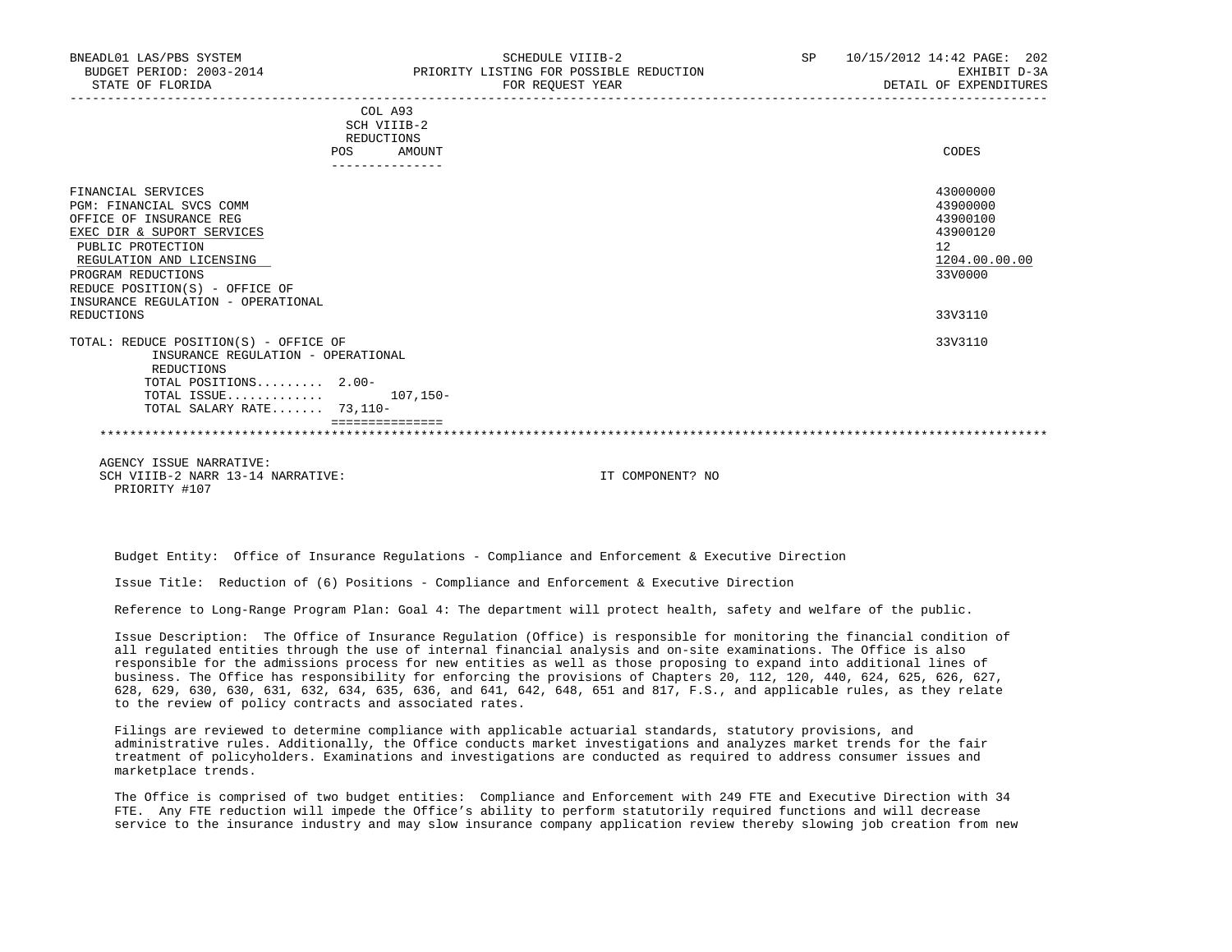## COL A93 SCH VIIIB-2 REDUCTIONS POS AMOUNT CODES ---------------

| FINANCIAL SERVICES                 | 43000000      |
|------------------------------------|---------------|
| PGM: FINANCIAL SVCS COMM           | 43900000      |
| OFFICE OF INSURANCE REG            | 43900100      |
| EXEC DIR & SUPORT SERVICES         | 43900120      |
| PUBLIC PROTECTION                  | 12            |
| REGULATION AND LICENSING           | 1204.00.00.00 |
| PROGRAM REDUCTIONS                 | 33V0000       |
| REDUCE POSITION(S) - OFFICE OF     |               |
| INSURANCE REGULATION - OPERATIONAL |               |
| REDUCTIONS                         | 33V3110       |

-----------------------------------------------------------------------------------------------------------------------------------

insurance entity licensure.

 The Office strives to fill vacant positions quickly and a typical vacancy ratio is 4-5%. Since 2007, Office personnel resources have been reduced by 32 FTE or 10.2% with no substantive reduction in regulatory responsibility. In fact, the Office now has regulatory responsibility for over 4,000 insurance entities which is an increase of more than 500 since the Office's creation in 2003. Losing six additional positions would have a significant impact on the core mission of the Office. For the implementation of this issue, the Office will identify 4 positions in Compliance and Enforcement and 2 positions in Executive Direction. The reductions would be based on vacant positions along with the tenure and performance of current employees. The Office would retain other positions that are mission critical. \*\*\*\*\*\*\*\*\*\*\*\*\*\*\*\*\*\*\*\*\*\*\*\*\*\*\*\*\*\*\*\*\*\*\*\*\*\*\*\*\*\*\*\*\*\*\*\*\*\*\*\*\*\*\*\*\*\*\*\*\*\*\*\*\*\*\*\*\*\*\*\*\*\*\*\*\*\*\*\*\*\*\*\*\*\*\*\*\*\*\*\*\*\*\*\*\*\*\*\*\*\*\*\*\*\*\*\*\*\*\*\*\*\*\*\*\*\*\*\*\*\*\*\*\*\*\*

POSITION DETAIL OF SALARIES AND BENEFITS:

|                                                        | FTE      | BASE RATE | ADDITIVES | BENEFITS               | SUBTOTAL         | LAPSE<br>៖ | LAPSED SALARIES<br>AND BENEFITS |
|--------------------------------------------------------|----------|-----------|-----------|------------------------|------------------|------------|---------------------------------|
| A93 - SCH VIIIB-2 REDUCTIONS                           |          |           |           |                        |                  |            |                                 |
| NEW POSITIONS<br>P101 PROPOSED CLASS CODE<br>P0002 001 | $2.00 -$ | $73,110-$ |           | 29,732-                | $102,842 - 0.00$ |            | $102,842-$                      |
| TOTALS FOR ISSUE BY FUND<br>2393 INSURANCE REG TF      |          |           |           |                        |                  |            | $102,842-$                      |
|                                                        | $2.00 -$ | 73,110-   |           | 29,732-                | 102,842-         |            | $102,842-$                      |
|                                                        |          |           |           | ====================== |                  |            | ========                        |

\*\*\*\*\*\*\*\*\*\*\*\*\*\*\*\*\*\*\*\*\*\*\*\*\*\*\*\*\*\*\*\*\*\*\*\*\*\*\*\*\*\*\*\*\*\*\*\*\*\*\*\*\*\*\*\*\*\*\*\*\*\*\*\*\*\*\*\*\*\*\*\*\*\*\*\*\*\*\*\*\*\*\*\*\*\*\*\*\*\*\*\*\*\*\*\*\*\*\*\*\*\*\*\*\*\*\*\*\*\*\*\*\*\*\*\*\*\*\*\*\*\*\*\*\*\*\*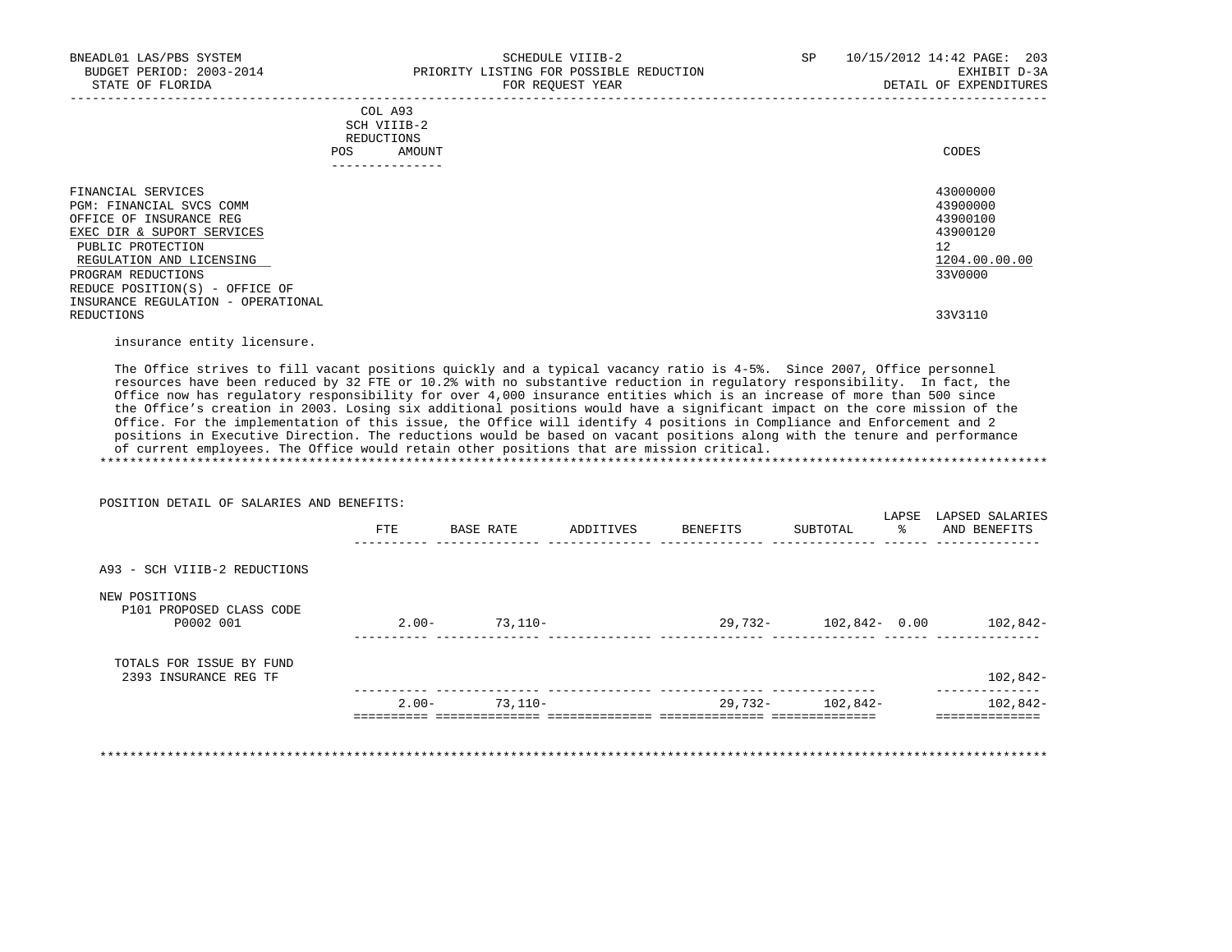# COL A93 SCH VIIIB-2 REDUCTIONS POS AMOUNT ---------------

| FINANCIAL SERVICES<br>PGM: FINANCIAL SVCS COMM<br>OFFICE OF INSURANCE REG<br>EXEC DIR & SUPORT SERVICES<br>PUBLIC PROTECTION<br>REGULATION AND LICENSING |                                 | 43000000<br>43900000<br>43900100<br>43900120<br>12<br>1204.00.00.00 |
|----------------------------------------------------------------------------------------------------------------------------------------------------------|---------------------------------|---------------------------------------------------------------------|
| TOTAL: REGULATION AND LICENSING<br>BY FUND TYPE                                                                                                          |                                 | 1204.00.00.00                                                       |
| TRUST FUNDS<br>SALARY RATE                                                                                                                               | $2.00 -$<br>137,150-<br>73,110- | 2000                                                                |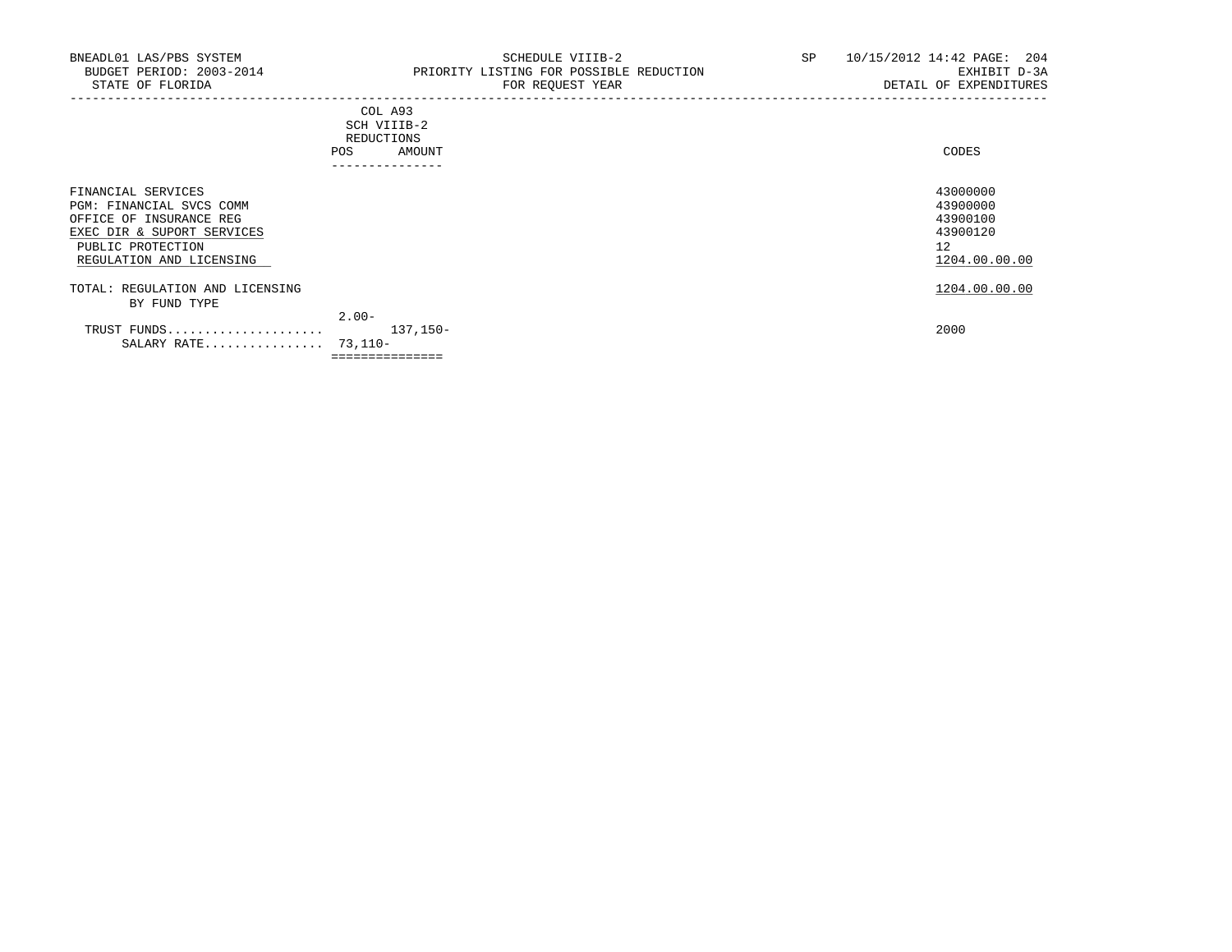| BNEADL01 LAS/PBS SYSTEM<br>BUDGET PERIOD: 2003-2014<br>STATE OF FLORIDA                                                                                                                                                                                                                  | SCHEDULE VIIIB-2<br>PRIORITY LISTING FOR POSSIBLE REDUCTION<br>FOR REQUEST YEAR | 10/15/2012 14:42 PAGE:<br>SP<br>205<br>EXHIBIT D-3A<br>DETAIL OF EXPENDITURES  |
|------------------------------------------------------------------------------------------------------------------------------------------------------------------------------------------------------------------------------------------------------------------------------------------|---------------------------------------------------------------------------------|--------------------------------------------------------------------------------|
|                                                                                                                                                                                                                                                                                          | COL A93<br>SCH VIIIB-2<br>REDUCTIONS<br>AMOUNT<br><b>POS</b>                    | CODES                                                                          |
| FINANCIAL SERVICES<br>PGM: FINANCIAL SVCS COMM<br>OFFICE OF FINANCIAL REG<br>SFTY & SOUND ST BKG SYST<br>PUBLIC PROTECTION<br>REGULATION AND LICENSING<br>PROGRAM REDUCTIONS<br>OFFICE OF FINANCIAL REGULATION -<br>SAFETY AND SOUNDNESS OF THE STATE<br>BANKING SYSTEM - ELIMINATION OF |                                                                                 | 43000000<br>43900000<br>43900500<br>43900530<br>12<br>1204.00.00.00<br>33V0000 |
| CONTRACT EXAMINER PROGRAM<br>OTHER PERSONAL SERVICES                                                                                                                                                                                                                                     |                                                                                 | 33V3020<br>030000                                                              |
| $\texttt{FINANCIAL}$ INST REG $\texttt{TF} \dots \dots \dots$ 800,000-                                                                                                                                                                                                                   |                                                                                 | 2275                                                                           |

 AGENCY ISSUE NARRATIVE: SCH VIIIB-2 NARR 13-14 NARRATIVE: IT COMPONENT? NO Priority #: 204

Budget Entity: Office of Financial Regulation - 43900530 Safety and Soundness of State Banking System

Issue Title: Elimination of Contract Examiner Program

 Reference to Long-Range Program Plan: This request will adversely impact the Office's ability to reach the following goals:

Goal #1: Excellence in all OFR does;

Goal #2: Enforce compliance with state laws related to the financial industry; and

- Goal #3: Examine regulated companies and individuals.
- Goal #4: Register or charter institutions, companies and individuals.

 The Division of Financial Institutions (Division) is fully self-funded and does not receive any General Revenue funds. Elimination of the Contract Examiner Program will place the citizens of Florida and Florida's financial institution industry at risk. As a direct result of this action, the Division will be unable to examine state financial institutions as frequently as required by statute or economic conditions. This action will severely impact the Division's ability to ensure that state financial institutions operate in a safe and sound manner and will place Florida's financial institution industry at greater risk. Public confidence in Florida's financial institution industry will be significantly eroded by the Division's inability to adequately regulate state chartered/licensed financial institutions.

Issue Description/Need:

 This program cut will result in the elimination of a large group of examiners that augment staffing needs when FTEs are not sufficient to meet safety and soundness examination requirements, thereby placing the citizens of Florida and the financial institution industry at risk. The Division will be unable to examine state financial institutions as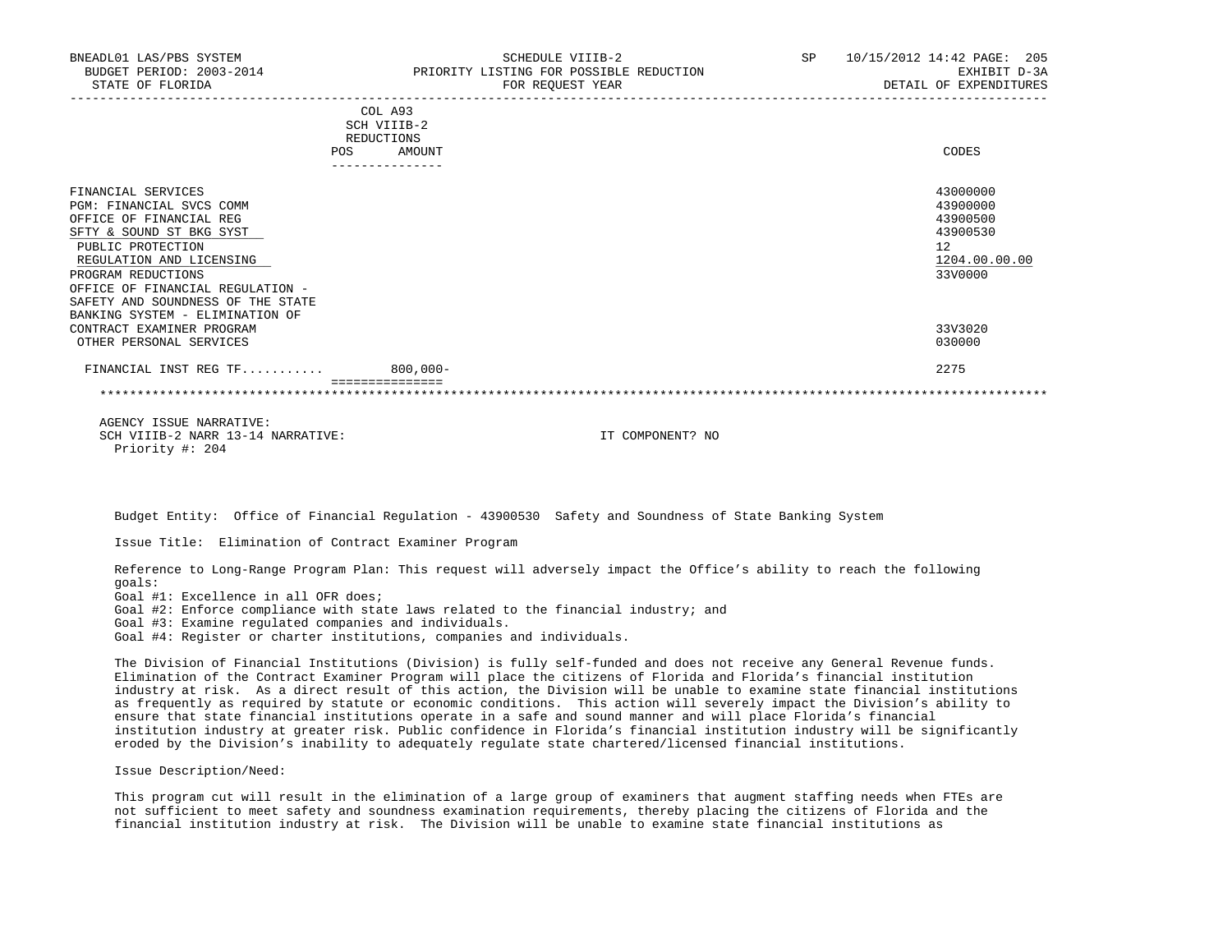|            | _______________ |       |
|------------|-----------------|-------|
| POS        | AMOUNT          | CODES |
| REDUCTIONS |                 |       |
|            | SCH VIIIB-2     |       |
|            | COL A93         |       |

FINANCIAL SERVICES PGM: FINANCIAL SVCS COMM OFFICE OF FINANCIAL REG SFTY & SOUND ST BKG SYST PUBLIC PROTECTION REGULATION AND LICENSING PROGRAM REDUCTIONS OFFICE OF FINANCIAL REGULATION - SAFETY AND SOUNDNESS OF THE STATE BANKING SYSTEM - ELIMINATION OF CONTRACT EXAMINER PROGRAM 33V3020

| CODES                                                                          |
|--------------------------------------------------------------------------------|
| 43000000<br>43900000<br>43900500<br>43900530<br>12<br>1204.00.00.00<br>3370000 |

 frequently as required by statute or economic conditions. The Division's financial institution regulatory program has been accredited since 1986 by the Conference of State Bank Supervisors (CSBS) and since 2004 by the National Association of State Credit Union Supervisors (NASCUS). The status of both the CSBS and NASCUS accreditations will be at risk due to the lack of sufficient regulatory resources. In addition, the Federal Deposit Insurance Corporation (FDIC) and Federal Reserve (FRB) currently accept state examinations produced by the Division. This draconian degradation of the Division's ability to regulate financial institutions will adversely impact the regulatory relationship the Division has maintained with both federal regulatory agencies. Finally, the Division has entered into cooperative agreements with agencies from several states to provide regulatory services which will not be met due to the reduction in resources. Both the Nationwide Cooperative Agreement and Nationwide State-Federal Agreement have been signed by every state banking department in the country. These agreements were established to create a streamlined and cost-effective regulatory

 system for state-chartered banks that operate across state lines. The inability of the Division to fulfill its responsibilities under these agreements will result in increased costs to the financial institution industry.

 The significant loss of regulatory resources will result in a number of undesired outcomes: inadequate regulatory oversight of Florida's financial institution industry will adversely impact the citizens of Florida, local economic development, and the industry as a whole; increases in failed institutions; general confidence in Florida's financial institution industry will be severely eroded; regulatory accreditations will be jeopardized; the working relationship between federal regulators and the Division will be adversely impacted; increased regulatory costs; and the regulatory reputation of the Division will be harmed by its failure to fulfill cooperative agreements with both federal regulators or regulatory agencies in other states.

Detail of Costs:

 This issue eliminates 800,000 in other personal services appropriation. \*\*\*\*\*\*\*\*\*\*\*\*\*\*\*\*\*\*\*\*\*\*\*\*\*\*\*\*\*\*\*\*\*\*\*\*\*\*\*\*\*\*\*\*\*\*\*\*\*\*\*\*\*\*\*\*\*\*\*\*\*\*\*\*\*\*\*\*\*\*\*\*\*\*\*\*\*\*\*\*\*\*\*\*\*\*\*\*\*\*\*\*\*\*\*\*\*\*\*\*\*\*\*\*\*\*\*\*\*\*\*\*\*\*\*\*\*\*\*\*\*\*\*\*\*\*\*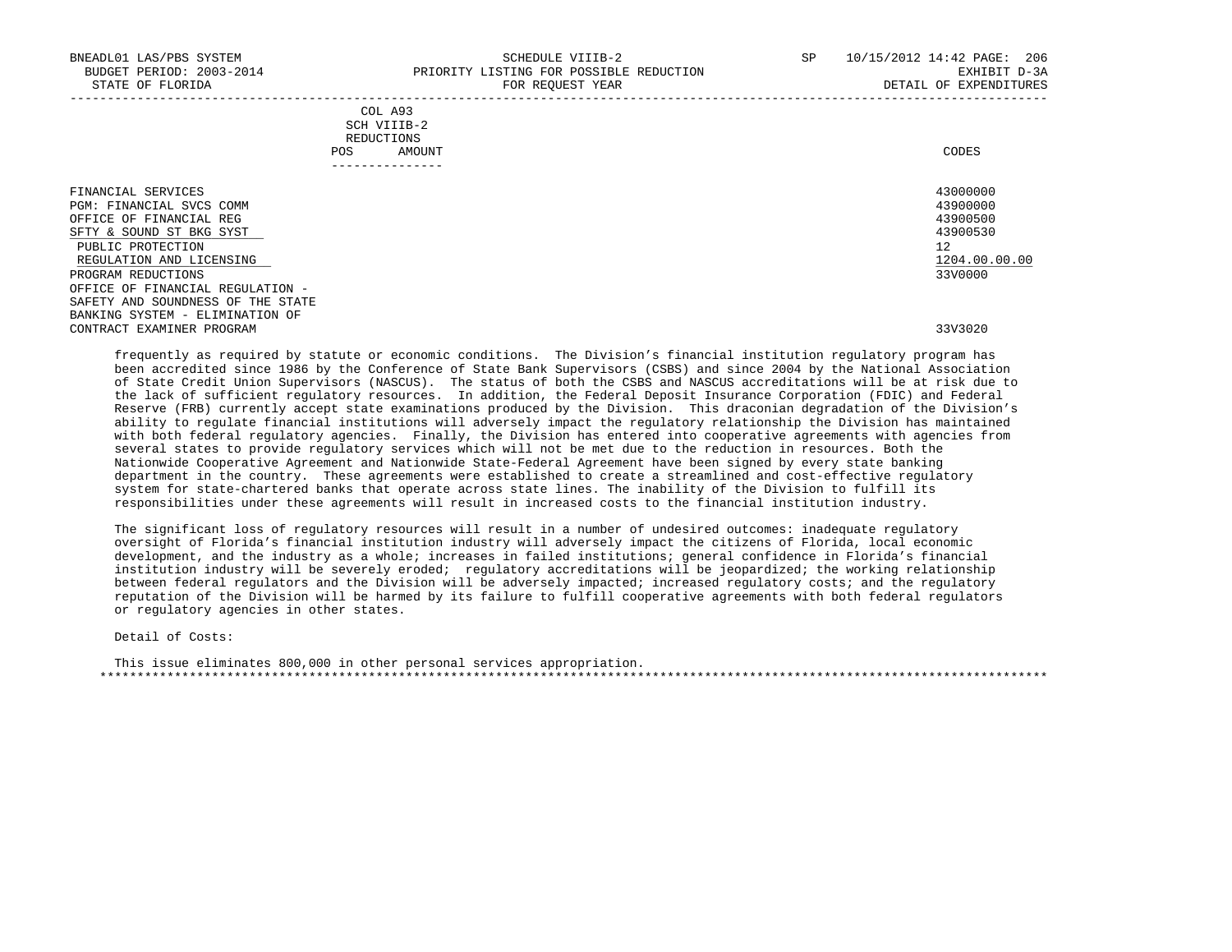| BNEADL01 LAS/PBS SYSTEM<br>STATE OF FLORIDA                                                                                                                                                                                                                                             | SCHEDULE VIIIB-2<br>BUDGET PERIOD: 2003-2014 PRIORITY LISTING FOR POSSIBLE REDUCTION<br>FOR REQUEST YEAR | SP <sub>2</sub> | 10/15/2012 14:42 PAGE: 207<br>EXHIBIT D-3A<br>DETAIL OF EXPENDITURES           |
|-----------------------------------------------------------------------------------------------------------------------------------------------------------------------------------------------------------------------------------------------------------------------------------------|----------------------------------------------------------------------------------------------------------|-----------------|--------------------------------------------------------------------------------|
|                                                                                                                                                                                                                                                                                         | COL A93<br>SCH VIIIB-2<br>REDUCTIONS<br>AMOUNT<br>POS<br>. <u>.</u> .                                    |                 | CODES                                                                          |
| FINANCIAL SERVICES<br>PGM: FINANCIAL SVCS COMM<br>OFFICE OF FINANCIAL REG<br>EXEC DIR & SUPPORT SERVICE<br>PUBLIC PROTECTION<br>REGULATION AND LICENSING<br>PROGRAM REDUCTIONS<br>OFFICE OF FINANCIAL REGULATION<br>EXECUTIVE DIRECTION AND SUPPORT<br>SERVICES - REDUCE OTHER PERSONAL |                                                                                                          |                 | 43000000<br>43900000<br>43900500<br>43900550<br>12<br>1204.00.00.00<br>33V0000 |
| <b>SERVICES</b><br>OTHER PERSONAL SERVICES                                                                                                                                                                                                                                              |                                                                                                          |                 | 33V3030<br>030000                                                              |
| ADMINISTRATIVE TRUST FUND 110,000-                                                                                                                                                                                                                                                      | ===============                                                                                          |                 | 2021                                                                           |

 AGENCY ISSUE NARRATIVE: SCH VIIIB-2 NARR 13-14 NARRATIVE: IT COMPONENT? NO Priority #: 202

 Budget Entity: Office of Financial Regulation - Executive Direction & Support Services 43900550

Issue Title: Reduction of Executive Direction's Other Personal Services Budget Allocation

 Reference to Long-Range Program Plan: This request will adversely impact the Office's ability to reach the following goals:

 Goal #1: Excellence in all OFR does; Goal #2: Enforce compliance with state laws related to the financial industry; Goal #3: Examine regulated companies and individuals; and Goal #4: Register or charter institutions, companies and individuals.

Issue Description/Need:

 As part of OFR's Executive Direction budget allocation in the 2012 General Appropriations Act, the Legislature moved 9 attorneys and support positions from Executive Direction to the Divisions, eliminated 3 attorneys due to streamlining the legal processes, eliminated 3 regional office support staff due to the area office consolidations, and eliminated 1 position in the Office of the Inspector. OFR is now staffing for normal workloads versus staffing for peak workloads as it is a more cost effective approach to obtaining resources than staffing for peak workloads with full time employees.

To allow flexibility for unforeseen circumstances arising in Executive Direction and throughout the OFR, Executive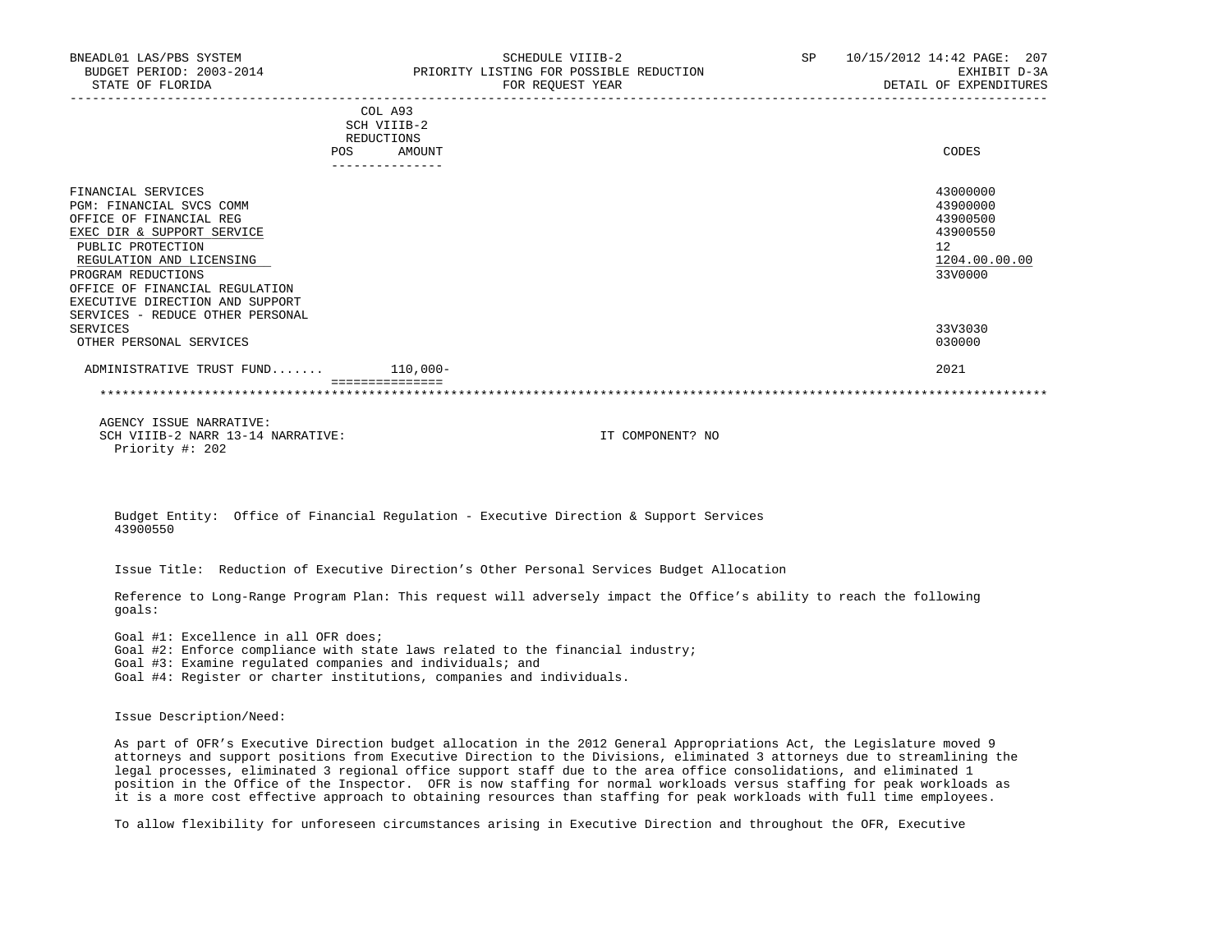| BNEADL01 LAS/PBS SYSTEM<br>BUDGET PERIOD: 2003-2014<br>STATE OF FLORIDA |            |                                                | SCHEDULE VIIIB-2<br>PRIORITY LISTING FOR POSSIBLE REDUCTION<br>FOR REQUEST YEAR | <b>SP</b> | 10/15/2012 14:42 PAGE: 208<br>EXHIBIT D-3A<br>DETAIL OF EXPENDITURES |
|-------------------------------------------------------------------------|------------|------------------------------------------------|---------------------------------------------------------------------------------|-----------|----------------------------------------------------------------------|
|                                                                         | <b>POS</b> | COL A93<br>SCH VIIIB-2<br>REDUCTIONS<br>AMOUNT |                                                                                 |           | CODES                                                                |
| FINANCIAL SERVICES<br>PGM: FINANCIAL SVCS COMM                          |            | ----------------                               |                                                                                 |           | 43000000<br>43900000                                                 |
| OFFICE OF FINANCIAL REG<br>EXEC DIR & SUPPORT SERVICE                   |            |                                                |                                                                                 |           | 43900500<br>43900550                                                 |
| PUBLIC PROTECTION<br>REGULATION AND LICENSING                           |            |                                                |                                                                                 |           | 12 <sup>°</sup><br>1204.00.00.00                                     |
| PROGRAM REDUCTIONS<br>OFFICE OF FINANCIAL REGULATION                    |            |                                                |                                                                                 |           | 33V0000                                                              |
| EXECUTIVE DIRECTION AND SUPPORT<br>SERVICES - REDUCE OTHER PERSONAL     |            |                                                |                                                                                 |           |                                                                      |
| SERVICES                                                                |            |                                                |                                                                                 |           | 33V3030                                                              |

 Direction was given \$150,000 in Other Personal Services to be used when peak workloads are encountered in OFR that the new staffing levels will not be able to handle. In the FY 2013-14 Legislative Budget Request, the REAL System was reduced by \$800,000; leaving the REAL system with a bare-bones maintenance schedule. When an issue arises with REAL, OPS must be available for any peak period maintenance or temporary workers to bring the REAL system back online. Almost all data related to the OFR's licensees and their examinations is stored in the REAL System. Should REAL not work, the OFR will not be able to perform its statutorily mandated regulatory and enforcement duties without access to this data. Reducing the Executive Direction's OPS budget allocation by \$110,000 will leave Executive Direction with an annual allocation of \$40,000 and that will not give Executive Direction the flexibility to handle emergent personnel staffing issues as they arise nor the capability to handle any peak period emergencies with REAL, effectively shutting down the OFR.

 After Executive Direction's staffing reductions effective July 1, 2012, and then reducing the Other Personal Services budget allocation by \$110,000, OFR's Executive Direction will not have the budget or flexibility to handle the peak workloads or emergent issues as they arise in OFR, Executive Direction, or, more specifically, the REAL System which will leave the OFR unable to function as a regulatory or enforcement agency. \*\*\*\*\*\*\*\*\*\*\*\*\*\*\*\*\*\*\*\*\*\*\*\*\*\*\*\*\*\*\*\*\*\*\*\*\*\*\*\*\*\*\*\*\*\*\*\*\*\*\*\*\*\*\*\*\*\*\*\*\*\*\*\*\*\*\*\*\*\*\*\*\*\*\*\*\*\*\*\*\*\*\*\*\*\*\*\*\*\*\*\*\*\*\*\*\*\*\*\*\*\*\*\*\*\*\*\*\*\*\*\*\*\*\*\*\*\*\*\*\*\*\*\*\*\*\*

 AGENCY ISSUE NARRATIVE: SCH VIIIB-2 NARR 13-14 NARRATIVE: IT COMPONENT? NO Priority #: 201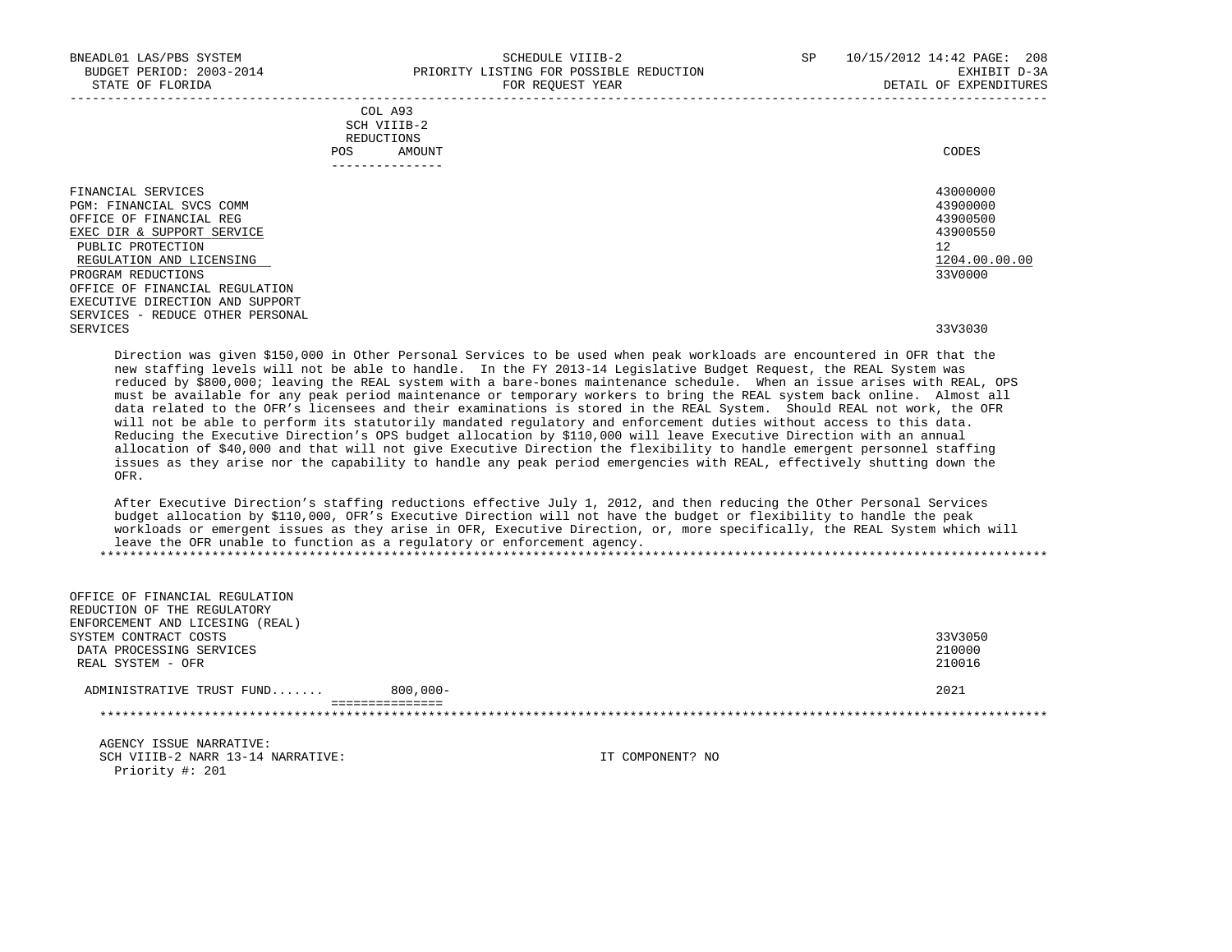|            | _______________ |       |
|------------|-----------------|-------|
| POS        | AMOUNT          | CODES |
| REDUCTIONS |                 |       |
|            | SCH VIIIB-2     |       |
|            | COL A93         |       |

| 43000000      |
|---------------|
| 43900000      |
| 43900500      |
| 43900550      |
| 12            |
| 1204.00.00.00 |
| 33V0000       |
|               |
|               |
|               |
| 33V3050       |
|               |

Budget Entity: Office of Financial Regulation - Executive Direction and Support Services - 43900550

 Issue Title: Reduction of the Regulatory Enforcement and Licensing (REAL) System resulting re-negotiation of the Accenture Contract

 Reference to Long-Range Program Plan: This request will not impact the Office's ability to reach the following goals: Goal #1: Excellence in all OFR does;

Goal #2: Enforce compliance with state laws related to the financial industry;

Goal #3: Examine regulated companies and individuals; and

Goal #4: Register or charter institutions, companies and individuals.

Issue Description/Need:

 The Regulatory Enforcement and Licensing (REAL) System provides the Office of Financial Regulation (OFR) with an integrated financial regulatory management system that combines core processes for examination, investigation, consumer complaint, licensing, legal and fiscal functions. The REAL System contains all activities related to the entity (i.e., legal cases, investigative cases, examinations, complaints, business relationships and other licenses held). REAL also provides a tracking mechanism for unlicensed entities. Due to federal requirements to share information with other states and regulatory bodies, the REAL System also allows data to be imported from other systems outside OFR to support the licensing and enforcement programs. This provides OFR with a comprehensive regulatory tool to maintain licensing information and monitor compliance.

 The Office issued a Request for Proposal for the on-going support for the REAL System and, in August 2011, OFR entered into a three year contract with Accenture, LLP at an annual cost of \$1,574,184. During the summer of 2012, OFR re-negotiated the remaining year of the current contract and the renewal of the contract at an annual rate of \$775,000 for an annual savings of \$800,000. There is no loss of services with the re-negotiation of the contract.

 The re-negotiated Accenture contract has reduced the budget allocation requirement for the REAL System by \$800,000 annually. \*\*\*\*\*\*\*\*\*\*\*\*\*\*\*\*\*\*\*\*\*\*\*\*\*\*\*\*\*\*\*\*\*\*\*\*\*\*\*\*\*\*\*\*\*\*\*\*\*\*\*\*\*\*\*\*\*\*\*\*\*\*\*\*\*\*\*\*\*\*\*\*\*\*\*\*\*\*\*\*\*\*\*\*\*\*\*\*\*\*\*\*\*\*\*\*\*\*\*\*\*\*\*\*\*\*\*\*\*\*\*\*\*\*\*\*\*\*\*\*\*\*\*\*\*\*\*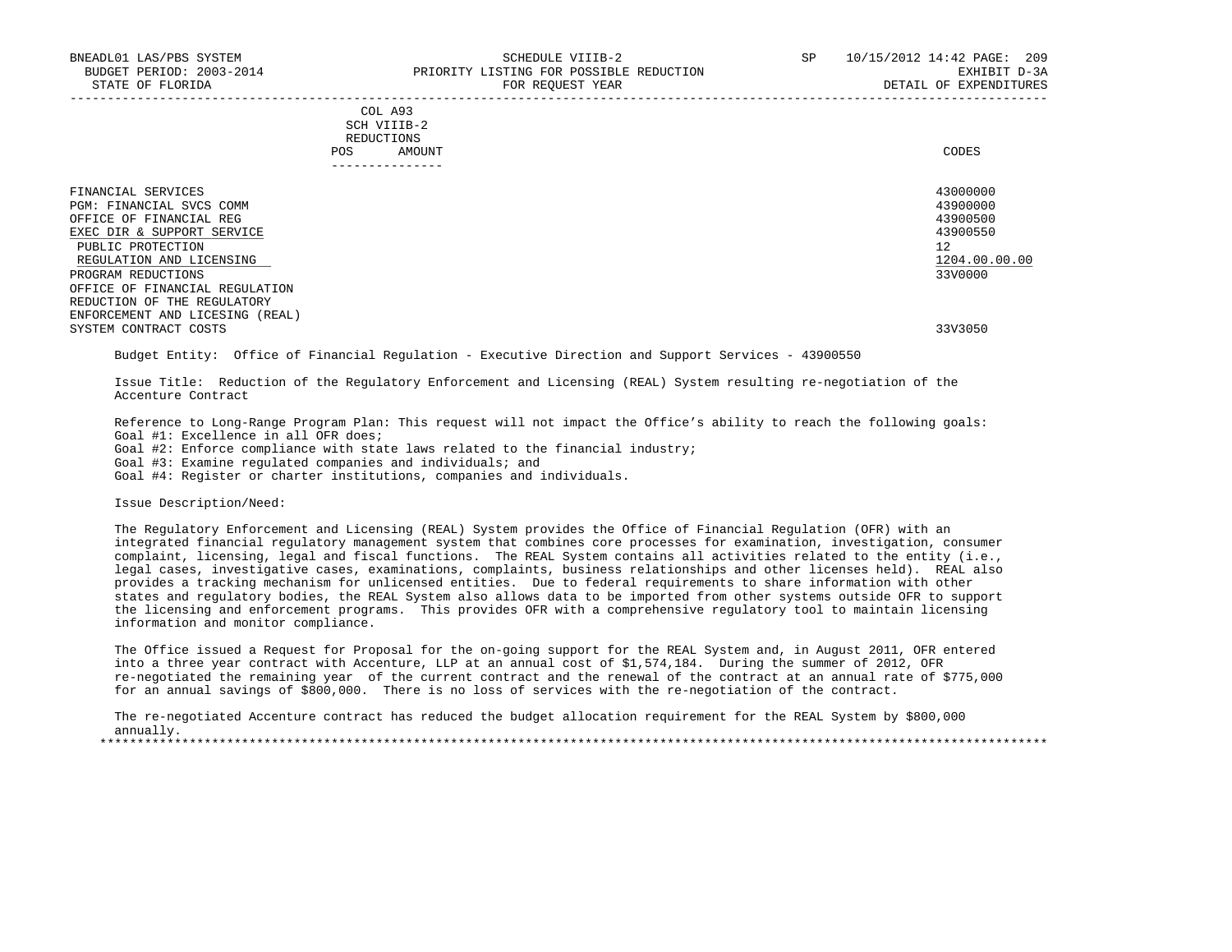# COL A93 SCH VIIIB-2 REDUCTIONS POS AMOUNT ---------------

| 12<br>2000                     |
|--------------------------------|
| 1204.00.00.00<br>1204.00.00.00 |
|                                |
|                                |
|                                |
|                                |
| 43900550                       |
| 43900500                       |
| 43900000                       |
| 43000000                       |
|                                |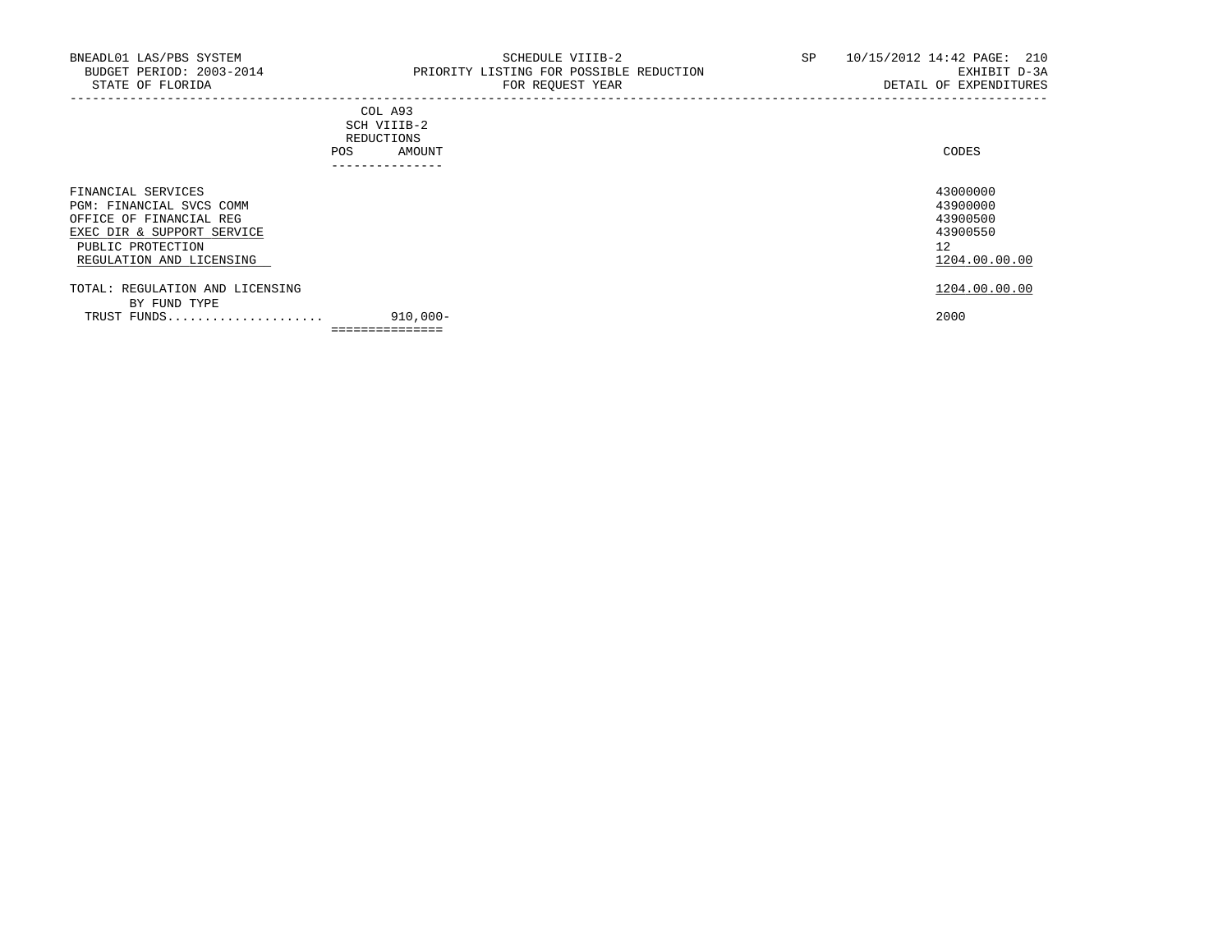| BNEADL01 LAS/PBS SYSTEM<br>BUDGET PERIOD: 2003-2014<br>STATE OF FLORIDA |                 | SCHEDULE VIIIB-2<br>PRIORITY LISTING FOR POSSIBLE REDUCTION<br>FOR REOUEST YEAR | SP 10/15/2012 14:42 PAGE: 211<br>EXHIBIT D-3A<br>DETAIL OF EXPENDITURES |
|-------------------------------------------------------------------------|-----------------|---------------------------------------------------------------------------------|-------------------------------------------------------------------------|
|                                                                         | COL A93         |                                                                                 |                                                                         |
|                                                                         | SCH VIIIB-2     |                                                                                 |                                                                         |
|                                                                         | REDUCTIONS      |                                                                                 |                                                                         |
|                                                                         | POS AMOUNT      |                                                                                 | CODES                                                                   |
|                                                                         | _______________ |                                                                                 |                                                                         |
| FINANCIAL SERVICES                                                      |                 |                                                                                 | 43000000                                                                |
| PGM: FINANCIAL SVCS COMM                                                |                 |                                                                                 | 43900000                                                                |
| OFFICE OF FINANCIAL REG                                                 |                 |                                                                                 | 43900500                                                                |
| SECURITIES REGULATION                                                   |                 |                                                                                 | 43900570                                                                |
| PUBLIC PROTECTION                                                       |                 |                                                                                 | 12 <sup>°</sup>                                                         |
| REGULATION AND LICENSING                                                |                 |                                                                                 | 1204.00.00.00                                                           |
| PROGRAM REDUCTIONS                                                      |                 |                                                                                 | 33V0000                                                                 |
| OFFICE OF FINANCIAL REGULATION -                                        |                 |                                                                                 |                                                                         |
| ELIMINATING FTE(S) IN THE BUREAU OF                                     |                 |                                                                                 |                                                                         |
| REGISTRATION                                                            |                 |                                                                                 | 33V3010                                                                 |
| SALARY RATE                                                             |                 |                                                                                 | 000000                                                                  |
| SALARY RATE 31,991-                                                     |                 |                                                                                 |                                                                         |
|                                                                         | =============== |                                                                                 |                                                                         |
|                                                                         |                 |                                                                                 | 010000                                                                  |
| SALARIES AND BENEFITS                                                   | $1.00 -$        |                                                                                 |                                                                         |
| REGULATORY TRUST FUND                                                   | $46,271-$       |                                                                                 | 2573                                                                    |
|                                                                         | =============== |                                                                                 |                                                                         |
|                                                                         |                 |                                                                                 |                                                                         |
| EXPENSES                                                                |                 |                                                                                 | 040000                                                                  |
|                                                                         |                 |                                                                                 |                                                                         |
| REGULATORY TRUST FUND 1,800-                                            |                 |                                                                                 | 2573                                                                    |
|                                                                         | =============== |                                                                                 |                                                                         |
| SPECIAL CATEGORIES                                                      |                 |                                                                                 | 100000                                                                  |
| TR/DMS/HR SVCS/STW CONTRCT                                              |                 |                                                                                 | 107040                                                                  |
|                                                                         |                 |                                                                                 |                                                                         |
| REGULATORY TRUST FUND $356 -$                                           |                 |                                                                                 | 2573                                                                    |
|                                                                         | =============== |                                                                                 |                                                                         |
| TOTAL: OFFICE OF FINANCIAL REGULATION -                                 |                 |                                                                                 | 33V3010                                                                 |
| ELIMINATING FTE(S) IN THE BUREAU OF                                     |                 |                                                                                 |                                                                         |
| REGISTRATION                                                            |                 |                                                                                 |                                                                         |
| TOTAL POSITIONS 1.00-                                                   |                 |                                                                                 |                                                                         |
| TOTAL ISSUE                                                             | 48,427-         |                                                                                 |                                                                         |
| TOTAL SALARY RATE 31,991-                                               |                 |                                                                                 |                                                                         |
|                                                                         | =============== |                                                                                 |                                                                         |
| AGENCY ISSUE NARRATIVE:                                                 |                 |                                                                                 |                                                                         |
| SCH VIIIB-2 NARR 13-14 NARRATIVE:                                       |                 | IT COMPONENT? NO                                                                |                                                                         |
| Priority #: 205                                                         |                 |                                                                                 |                                                                         |

Budget Entity: Office of Financial Regulation - Division of Securities - 43900570

Issue Title: Eliminating FTE in the Bureau of Registration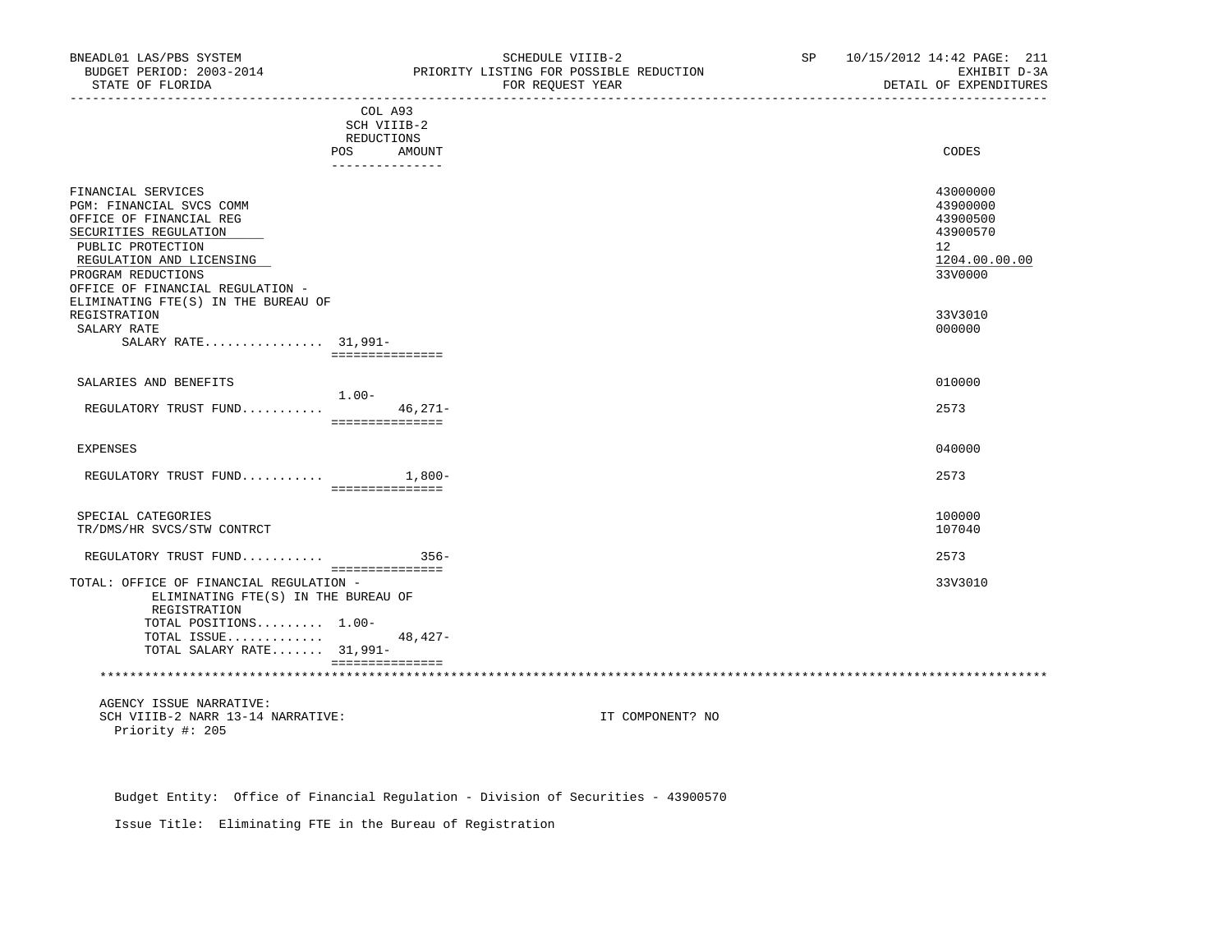## COL A93 SCH VIIIB-2 REDUCTIONS POS AMOUNT CODES ---------------

| FINANCIAL SERVICES                  | 43000000      |
|-------------------------------------|---------------|
| PGM: FINANCIAL SVCS COMM            | 43900000      |
| OFFICE OF FINANCIAL REG             | 43900500      |
| SECURITIES REGULATION               | 43900570      |
| PUBLIC PROTECTION                   | 12            |
| REGULATION AND LICENSING            | 1204.00.00.00 |
| PROGRAM REDUCTIONS                  | 33V0000       |
| OFFICE OF FINANCIAL REGULATION -    |               |
| ELIMINATING FTE(S) IN THE BUREAU OF |               |
| REGISTRATION                        | 33V3010       |

# Reference to Long-Range Program Plan:

 This request will adversely impact the Office's ability to reach the following goals: Goal #1: Excellence in all OFR does;

Goal #2: Enforce compliance with state laws related to the financial industry; and

Goal #4: Register or charter institutions, companies and individuals.

#### Issue Description/Need:

 If the registration staff is reduced by one FTE, the remaining staff will be burdened by an increase in their work load. The Division's registration staff annually reviews approximately 55,000 securities industry registration applications for dealers, investment advisers, branches and their employees, and monitors the activities of more than 300,000 existing registrants. Registration with the Division is required to conduct securities business in Florida. The registration staff ensures that only applicants meeting the registration requirements set by Chapter 517, Florida Statutes, are allowed to conduct business in Florida. Through its substantive review process, regulatory staff acts to prevent firms and individuals who are threats to investors from being registered to conduct business in Florida.

 Increased workload for the existing registration staff will result in an increase in the amount of time for processing applications. Historically, applications have been approved in an average of five (5) days. A reduction of one FTE would result in the average days to process increasing to six (6) days. An increase in days to process results in a delay for applicants to conduct securities business in Florida.

## Detail of Costs:

This issue eliminates one position and 48,427 total appropriation: 46,271 in salaries & benefits; 1,800 in expenses; and 356 in HR outsourcing. \*\*\*\*\*\*\*\*\*\*\*\*\*\*\*\*\*\*\*\*\*\*\*\*\*\*\*\*\*\*\*\*\*\*\*\*\*\*\*\*\*\*\*\*\*\*\*\*\*\*\*\*\*\*\*\*\*\*\*\*\*\*\*\*\*\*\*\*\*\*\*\*\*\*\*\*\*\*\*\*\*\*\*\*\*\*\*\*\*\*\*\*\*\*\*\*\*\*\*\*\*\*\*\*\*\*\*\*\*\*\*\*\*\*\*\*\*\*\*\*\*\*\*\*\*\*\*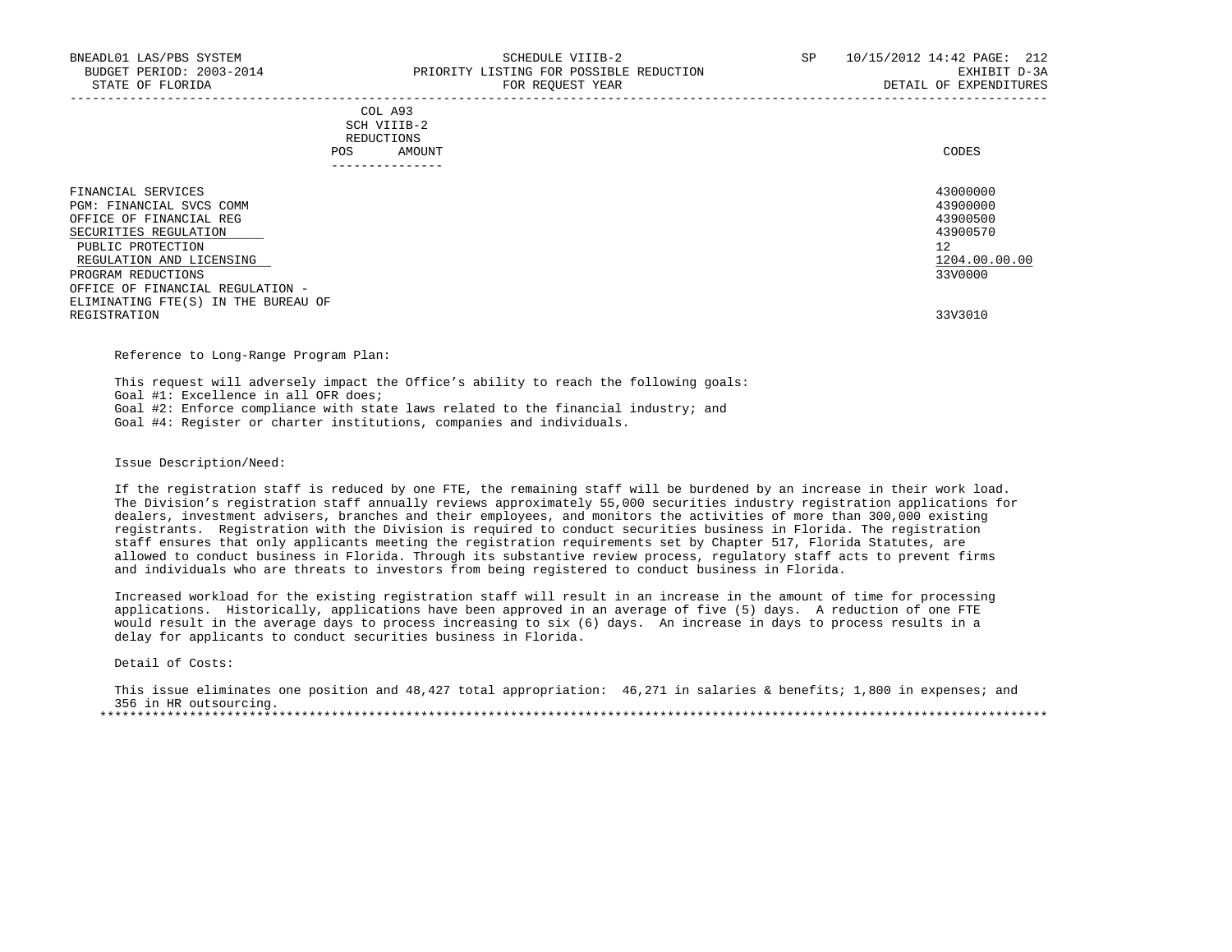| BNEADL01 LAS/PBS SYSTEM<br>BUDGET PERIOD: 2003-2014<br>STATE OF FLORIDA                                 |                                                | PRIORITY LISTING FOR POSSIBLE REDUCTION | SCHEDULE VIIIB-2<br>FOR REQUEST YEAR |                  |                  |         | SP 10/15/2012 14:42 PAGE: 213<br>EXHIBIT D-3A<br>DETAIL OF EXPENDITURES |
|---------------------------------------------------------------------------------------------------------|------------------------------------------------|-----------------------------------------|--------------------------------------|------------------|------------------|---------|-------------------------------------------------------------------------|
| POS                                                                                                     | COL A93<br>SCH VIIIB-2<br>REDUCTIONS<br>AMOUNT |                                         |                                      |                  |                  |         | CODES                                                                   |
| FINANCIAL SERVICES                                                                                      |                                                |                                         |                                      |                  |                  |         | 43000000                                                                |
| PGM: FINANCIAL SVCS COMM<br>OFFICE OF FINANCIAL REG<br>SECURITIES REGULATION                            |                                                |                                         |                                      |                  |                  |         | 43900000<br>43900500<br>43900570                                        |
| PUBLIC PROTECTION<br>REGULATION AND LICENSING<br>PROGRAM REDUCTIONS<br>OFFICE OF FINANCIAL REGULATION - |                                                |                                         |                                      |                  |                  |         | 12<br>1204.00.00.00<br>33V0000                                          |
| ELIMINATING FTE(S) IN THE BUREAU OF<br>REGISTRATION                                                     |                                                |                                         |                                      |                  |                  |         | 33V3010                                                                 |
| POSITION DETAIL OF SALARIES AND BENEFITS:                                                               | $_{\rm FTE}$                                   | BASE RATE                               | ADDITIVES                            |                  | SUBTOTAL         | - 왕 - 한 | LAPSE LAPSED SALARIES<br>AND BENEFITS                                   |
|                                                                                                         |                                                |                                         |                                      | BENEFITS         |                  |         |                                                                         |
| A93 - SCH VIIIB-2 REDUCTIONS                                                                            |                                                |                                         |                                      |                  |                  |         |                                                                         |
| CHANGES TO CURRENTLY AUTHORIZED POSITIONS<br>P101 PROPOSED CLASS CODE<br>C9090 001                      |                                                | $1.00 - 31,991 -$                       |                                      |                  |                  |         | 14,280- 46,271- 0.00 46,271-                                            |
|                                                                                                         |                                                |                                         |                                      |                  | ---------        |         |                                                                         |
| TOTALS FOR ISSUE BY FUND<br>2573 REGULATORY TRUST FUND                                                  |                                                |                                         |                                      |                  |                  |         | 46,271-<br>--------------                                               |
|                                                                                                         |                                                | $1.00 - 31,991 -$                       |                                      |                  | $14,280 46,271-$ |         | $46, 271 -$<br>==============                                           |
|                                                                                                         |                                                |                                         |                                      |                  |                  |         |                                                                         |
|                                                                                                         |                                                |                                         |                                      |                  |                  |         |                                                                         |
| OFFICE OF FINANCIAL REGULATION<br>DIVISION OF SECURITIES - REDUCE<br>APPROPRIATION FOR EXPERT WITNESS   |                                                |                                         |                                      |                  |                  |         |                                                                         |
| AND CONSULTING FEES<br>SPECIAL CATEGORIES<br>CONTRACTED SERVICES                                        |                                                |                                         |                                      |                  |                  |         | 33V3040<br>100000<br>100777                                             |
| REGULATORY TRUST FUND                                                                                   | $100,000 -$                                    |                                         |                                      |                  |                  |         | 2573                                                                    |
|                                                                                                         | ===============                                |                                         |                                      |                  |                  |         |                                                                         |
| AGENCY ISSUE NARRATIVE:                                                                                 |                                                |                                         |                                      |                  |                  |         |                                                                         |
| SCH VIIIB-2 NARR 13-14 NARRATIVE:<br>Priority #: 203                                                    |                                                |                                         |                                      | IT COMPONENT? NO |                  |         |                                                                         |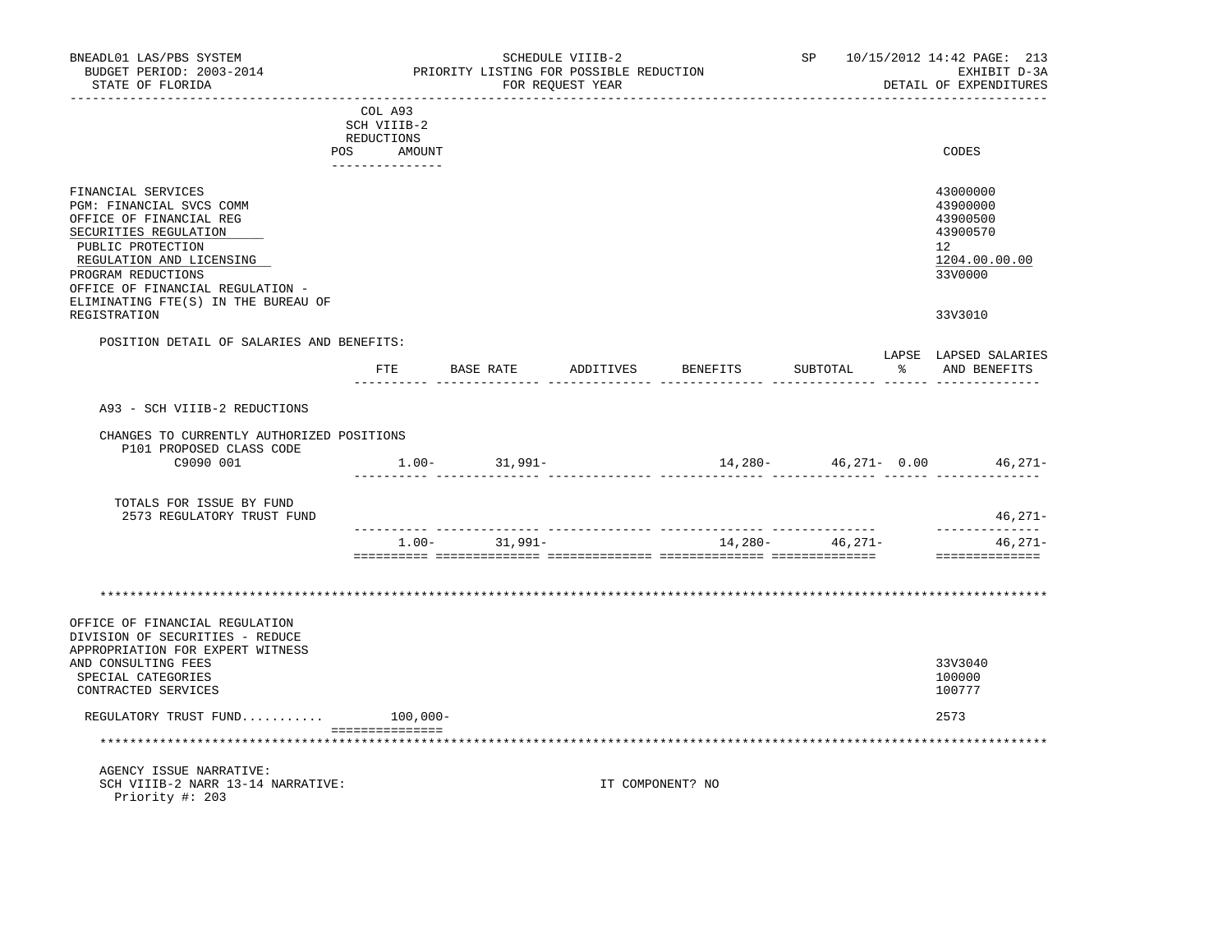|            | _______________ |       |
|------------|-----------------|-------|
| POS        | AMOUNT          | CODES |
| REDUCTIONS |                 |       |
|            | SCH VIIIB-2     |       |
|            | COL A93         |       |

| FINANCIAL SERVICES               | 43000000      |
|----------------------------------|---------------|
| PGM: FINANCIAL SVCS COMM         | 43900000      |
| OFFICE OF FINANCIAL REG          | 43900500      |
| SECURITIES REGULATION            | 43900570      |
| PUBLIC PROTECTION                | 12            |
| REGULATION AND LICENSING         | 1204.00.00.00 |
| PROGRAM REDUCTIONS               | 33V0000       |
| OFFICE OF FINANCIAL REGULATION   |               |
| DIVISION OF SECURITIES - REDUCE  |               |
| APPROPRIATION FOR EXPERT WITNESS |               |
| AND CONSULTING FEES              | 33V3040       |

Budget Entity: Office of Financial Regulation - Division of Securities - 43900570

Issue Title: Decrease Contracted Services spending authority in the Regulatory Trust Fund

 Reference to Long-Range Program Plan: This request will adversely impact the Office's ability to reach the following goals:

Goal #1: Excellence in all OFR does;

Goal #2: Enforce compliance with state laws related to the financial industry; and

Goal #3: Examine regulated companies and individuals.

 The Division of Securities, Bureau of Enforcement (Bureau) is responsible for ensuring compliance with Chapter 517, Florida Statutes, the Florida Securities and Investor Protection Act (Act). Securities examinations are commonly broad in scope, complex and time-consuming. To address the complexity of these examinations, the Bureau may utilize the Regulatory Trust fund to retain experts providing specialized services. These contractors provide assistance during the examination process by providing technical assistance and investigative advice. This assistance has become particularly valuable in a world of increasingly complex financial products. The use of outside experts and contracted services strengthens the ability of the Bureau by providing expertise, knowledge and experience that are beyond the skill set of the examiner. In FY 2011-2012, the Office collected \$5,485,537 in fines and recovered \$14,808,155 in restitution for consumers.

 The securities' defense bar frequently has expert witnesses to testify on behalf of the firms and individuals against whom enforcement cases are prosecuted. The Bureau must have adequate resources in the Regulatory Trust Fund to mount a credible case. In FY 2011-2012, working with the Florida Attorney General's Office, the Office of Financial Regulation (Office) settled a major fraud case just prior to hearing. The settlement resulted in restitution to customers and payment of fines and costs. This settlement was possible in large part to the litigation support and expert witness services the office procured through expenditures from the Regulatory Trust Fund. Decreasing this appropriation lessens the Office's capability to effectively enforce the securities laws and would impair the Office's ability to protect Florida citizens.

 A decrease in the appropriation for contractual services directly lessens the Office's enforcement ability. Fines and customer restitution, along with consumer confidence in the Office's ability to regulate the securities industry, could decrease if fewer resources are available.

 This issue reduces (100,000) in contracted services appropriation from the Regulatory Trust Fund. \*\*\*\*\*\*\*\*\*\*\*\*\*\*\*\*\*\*\*\*\*\*\*\*\*\*\*\*\*\*\*\*\*\*\*\*\*\*\*\*\*\*\*\*\*\*\*\*\*\*\*\*\*\*\*\*\*\*\*\*\*\*\*\*\*\*\*\*\*\*\*\*\*\*\*\*\*\*\*\*\*\*\*\*\*\*\*\*\*\*\*\*\*\*\*\*\*\*\*\*\*\*\*\*\*\*\*\*\*\*\*\*\*\*\*\*\*\*\*\*\*\*\*\*\*\*\*